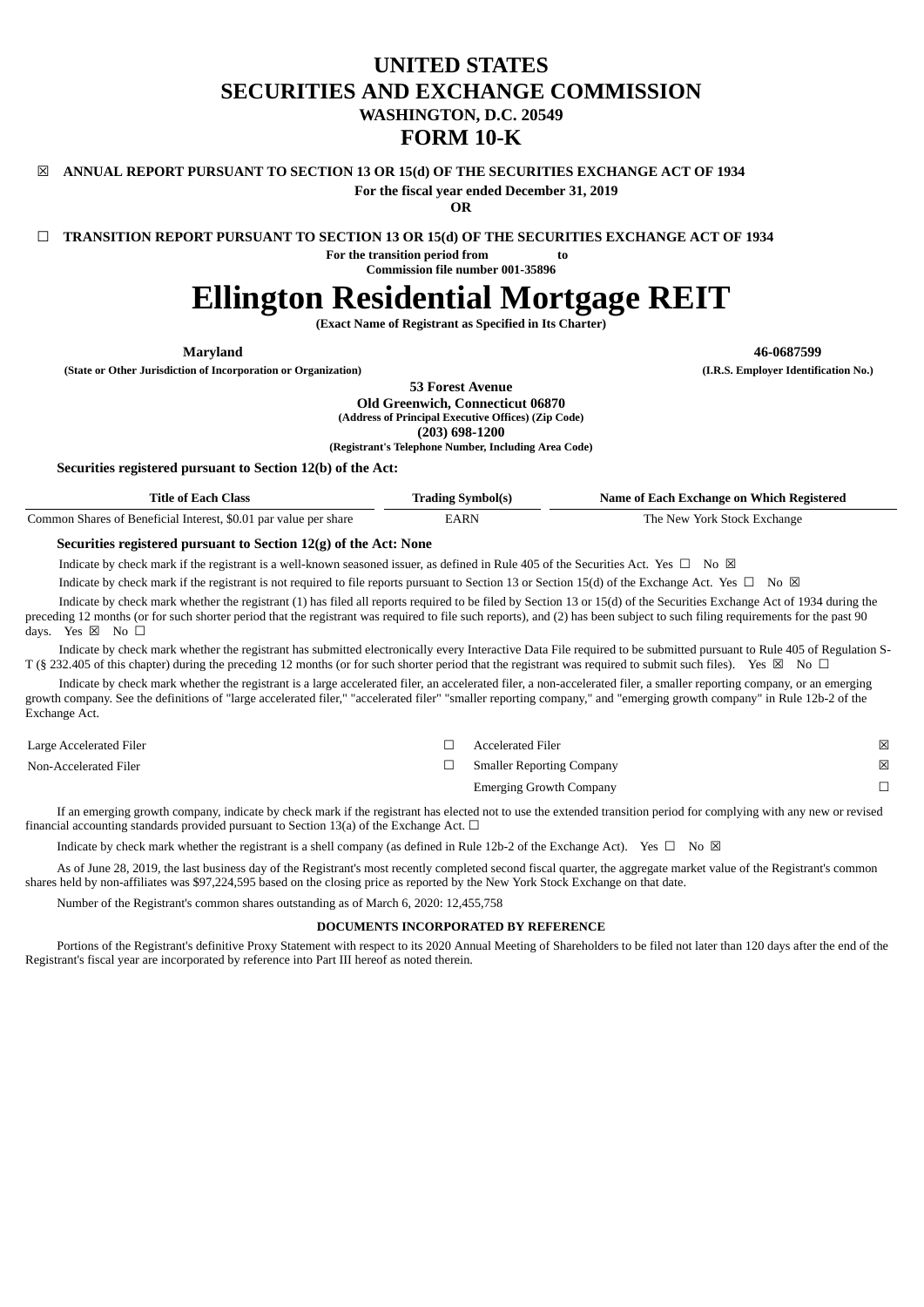# **ELLINGTON RESIDENTIAL MORTGAGE REIT INDEX**

| Item<br>No. |                                                                                                               | Form 10-K<br><b>Report Page</b> |
|-------------|---------------------------------------------------------------------------------------------------------------|---------------------------------|
|             | <b>PART I</b>                                                                                                 |                                 |
| 1.          | <b>Business</b>                                                                                               | $\overline{3}$                  |
| 1A.         | <b>Risk Factors</b>                                                                                           | <u>14</u>                       |
| 1B.         | <b>Unresolved Staff Comments</b>                                                                              | 44                              |
| 2.          | Properties                                                                                                    | <u>44</u>                       |
| 3.          | <b>Legal Proceedings</b>                                                                                      | 44                              |
| 4.          | <b>Mine Safety Disclosures</b>                                                                                | 44                              |
|             | Part II                                                                                                       |                                 |
| 5.          | Market for Registrant's Common Equity, Related Shareholder Matters, and Issuer Purchases of Equity Securities | <u>44</u>                       |
| 6.          | Selected Financial Data                                                                                       | <u>44</u>                       |
| 7.          | Management's Discussion and Analysis of Financial Condition and Resulted of Operations                        | 44                              |
| 7A.         | Quantitative and Qualitative Disclosures About Market Risk                                                    | <u>61</u>                       |
| 8.          | Financial Statements and Supplementary Data                                                                   | 64                              |
| 9.          | Changes in and Disagreements with Accountants on Accounting and Financial Disclosure                          | 96                              |
| 9A.         | <b>Controls and Procedures</b>                                                                                | 96                              |
|             | Part III                                                                                                      |                                 |
| 10.         | Directors, Executive Officers and Corporate Governance                                                        | 96                              |
| 11.         | <b>Executive Compensation</b>                                                                                 | 97                              |
| 12.         | Security Ownership of Certain Beneficial Owners and Management and Related Shareholder Matters                | 97                              |
| 13.         | Certain Relationships and Related Transactions, and Director Independence                                     | 97                              |
| 14.         | Principal Accountant Fees and Services                                                                        | 97                              |
|             | Part IV                                                                                                       |                                 |
| 15.         | <b>Exhibits and Financial Statement Schedules</b>                                                             | 98                              |
| 16.         | Form 10-K Summary                                                                                             | 100                             |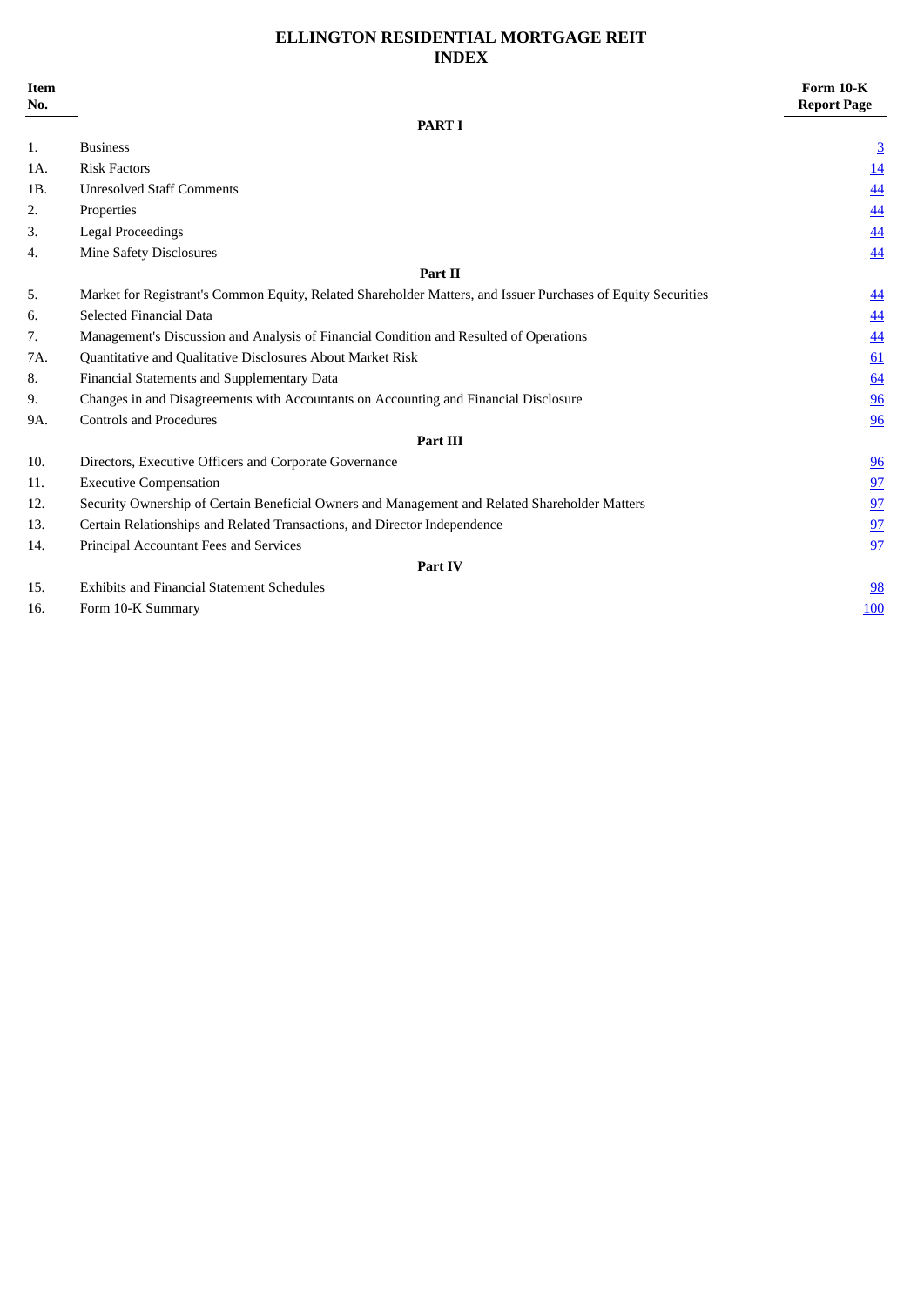#### **PART I**

#### <span id="page-2-0"></span>**Item 1. Business**

Except where the context suggests otherwise references in this Annual Report on Form 10-K to "we," "us," and "our" refer to Ellington Residential Mortgage REIT and its consolidated subsidiaries, including Ellington Residential Mortgage LP, our operating partnership subsidiary, which we refer to as our "Operating Partnership." We hold all of our assets and conduct all of our operations through our Operating Partnership. "Manager" refers to Ellington Residential Mortagge Management LLC, our external manager, and "Ellington" refers to Ellington Management Group, L.L.C. and its affiliated investment advisory firms, including our Manager. In certain instances, references to our Manager and services to be provided to us by our Manager may also include services provided by Ellington and its other affiliates from time to time. References to "Blackstone" mean The Blackstone Group Inc. The "Blackstone Funds" means the group of funds that are managed by an affiliate of Blackstone and that helped form, and have a substantial investment in, *our company.*

#### **Special Note Regarding Forward-Looking Statements**

When used in this Annual Report on Form 10-K, in future filings with the Securities and Exchange Commission, or the "SEC," or in press releases or other written or oral communications, statements which are not historical in nature, including those containing words such as "believe," "expect," "anticipate," "estimate," "project," "plan," "continue," "intend," "should," "would," "could," "goal," "objective," "will," "may," "seek," or similar expressions, are intended to identify "forward-looking statements" within the meaning of Section 27A of the Securities Act of 1933, as amended, or the "Securities Act," and Section 21E of the Securities Exchange Act of 1934, as amended, or the "Exchange Act," and, as such, may involve known and unknown risks, uncertainties and assumptions.

Forward-looking statements are based on our beliefs, assumptions, and expectations of our future operations, business strategies, performance, financial condition, liquidity and prospects, taking into account information currently available to us. These beliefs, assumptions, and expectations are subject to risks and uncertainties and can change as a result of many possible events or factors, not all of which are known to us. If a change occurs, our business, financial condition, liquidity, results of operations and strategies may vary materially from those expressed or implied in our forward-looking statements. The following factors are examples of those that could cause actual results to vary from our forward-looking statements: changes in interest rates and the market value of our securities; our use of and dependence on leverage; future changes with respect to the Federal National Mortgage Association, or "Fannie Mae," and Federal Home Loan Mortgage Corporation, or "Freddie Mac," and related events, including the lack of certainty as to the future roles of these entities and the U.S. Government in the mortgage market and changes to legislation and regulations affecting these entities; market volatility; changes in the prepayment rates on the mortgage loans underlying the securities we own and intend to acquire; changes in rates of default and/or recovery rates on our non-Agency assets; our ability to borrow to finance our assets; changes in government regulations affecting our business; our ability to maintain our exclusion from registration under the Investment Company Act of 1940, as amended, or the "Investment Company Act"; our ability to maintain our qualification as a real estate investment trust, or "REIT"; and risks associated with investing in real estate assets, including changes in business conditions and the general economy. These and other risks, uncertainties and factors, including the risk factors described under Item 1A of this Annual Report on Form 10-K, could cause our actual results to differ materially from those projected or implied in any forward-looking statements we make. All forward-looking statements speak only as of the date on which they are made. New risks and uncertainties arise over time, and it is not possible to predict those events or how they may affect us. Except as required by law, we are not obligated to, and do not intend to, update or revise any forwardlooking statements, whether as a result of new information, future events, or otherwise.

#### **Our Company**

Ellington Residential Mortgage REIT is a Maryland real estate investment trust formed in August 2012 that specializes in acquiring, investing in, and managing residential mortgage- and real estate-related assets. Our primary objective is to generate attractive current yields and risk-adjusted total returns for our shareholders by making investments that we believe compensate us appropriately for the risks associated with them. We seek to attain this objective by constructing and actively managing a portfolio consisting primarily of residential mortgage-backed securities, or "RMBS," for which the principal and interest payments are guaranteed by a U.S. government agency or a U.S. government-sponsored entity, or "Agency RMBS," and, to a lesser extent, RMBS backed by prime jumbo, Alternative A-paper, or "Alt-A," manufactured housing, and subprime residential mortgage loans, or "non-Agency RMBS." We also may opportunistically acquire other types of mortgage- and real estate-related asset classes, such as commercial mortgage-backed securities, or "CMBS"; residential mortgage loans; mortgage servicing rights, or "MSRs"; and credit risk transfer securities, or "CRTs." We believe that being able to combine Agency RMBS with non-Agency RMBS and other residential and commercial mortgage- and real estate-related asset classes enables us to balance a range of mortgage-related risks.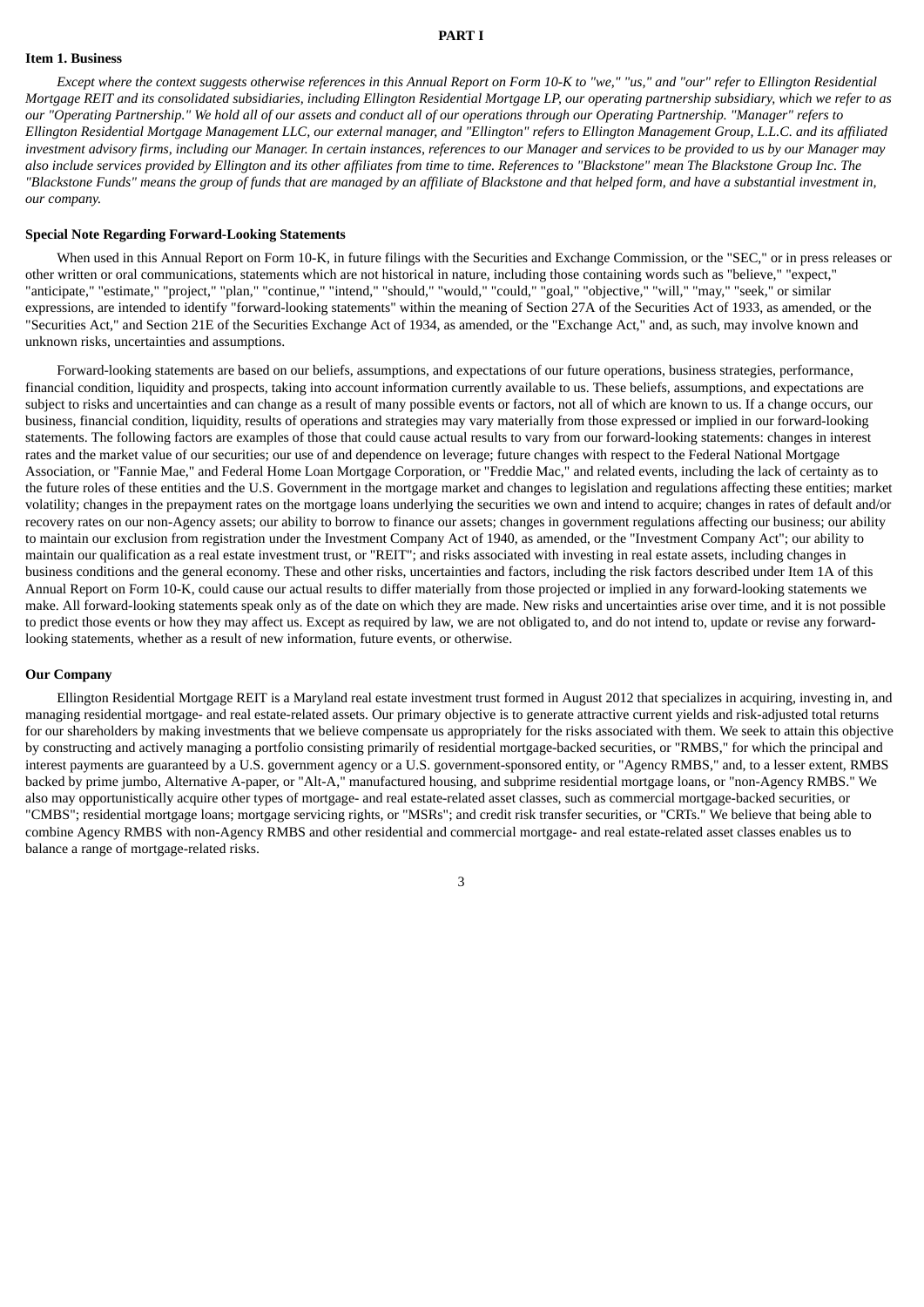We were formed through an initial strategic venture among affiliates of Ellington, an investment management firm and registered investment adviser with a 25-year history of investing in a broad spectrum of residential and commercial mortgage-backed securities, or "MBS," and related derivatives, and the Blackstone Funds. As of December 31, 2019, the Blackstone Funds owned approximately 25% of our outstanding common shares. We have elected to be taxed as a real estate investment trust, or "REIT," for U.S. federal income tax purposes. We intend to maintain our exclusion from registration under the Investment Company Act.

#### **Our Manager and Ellington**

We are externally managed and advised by our Manager, an affiliate of Ellington, pursuant to a management agreement. Our Manager was formed solely to serve as our manager and does not have any other clients. In addition, our Manager does not have any employees of its own and instead relies on the employees of Ellington to perform its obligations to us.

The members of our management team are Michael Vranos, founder and Chief Executive Officer of Ellington, who serves as our Co-Chief Investment Officer and as a member of our Board of Trustees; Laurence Penn, Vice Chairman and Chief Operating Officer of Ellington, who serves as our President and Chief Executive Officer and as a member of our Board of Trustees; Mark Tecotzky, a Managing Director of Ellington, who serves as our Co-Chief Investment Officer; Christopher Smernoff, who serves as our Chief Financial Officer; JR Herlihy, a Director of Ellington, who serves as our Chief Operating Officer; Daniel Margolis, General Counsel of Ellington, who serves as our General Counsel; Vincent Ambrico, who serves as our Controller; and Jason Frank, Associate General Counsel of Ellington, who serves as our Deputy General Counsel and Secretary. Each of these individuals is an officer of our Manager.

Our Manager is responsible for administering our business activities and day-to-day operations and, pursuant to a services agreement between our Manager and Ellington, relies on the resources of Ellington to support our operations. Ellington has well-established portfolio management resources for each of our targeted asset classes and an established infrastructure supporting those resources. Through our relationship with our Manager, we benefit from Ellington's highly analytical investment processes, broad-based deal flow, extensive relationships in the financial community, financial and capital structuring skills, investment surveillance capabilities, and operational expertise. Ellington's analytic approach to the investment process involves collection of substantial amounts of data regarding historical performance of RMBS collateral and RMBS market transactions. Ellington analyzes this data to identify possible relationships and trends and develops financial models used to support our investment and risk management process. In addition, throughout Ellington's 25-year history of investing in RMBS and related derivatives, it has developed strong relationships with a wide range of dealers and other market participants that provide Ellington access to a broad range of trading opportunities and market information. As a result, Ellington provides us with access to a wide variety of asset acquisition and disposition opportunities and information that assist us in making asset management decisions across our targeted asset classes, which we believe provides us with a significant competitive advantage. We also benefit from Ellington's finance, accounting, operational, legal, compliance, and administrative functions.

As of December 31, 2019, Ellington had over 150 employees and had assets under management of approximately \$9.8 billion, of which (i) approximately \$7.0 billion consisted of our company, as well as Ellington Financial Inc., a Delaware-incorporated REIT (NYSE: EFC; EFC PR A), and various hedge funds and other alternative investment vehicles that employ financial leverage, and (ii) approximately \$2.8 billion consisted of accounts that do not employ financial leverage. The \$9.8 billion and \$7.0 billion in assets under management include approximately \$1.4 billion in Ellington-managed CLOs. For these purposes, the Ellington-managed CLO figure represents the aggregate outstanding balance of CLO notes and market value of CLO equity, excluding any notes and equity held by other Ellington-managed funds and accounts.

#### **Our Strategy**

We intend to capitalize on current market opportunities by utilizing an opportunistic strategy that we believe will enable us to generate attractive current yields and risk-adjusted total returns for our shareholders. In particular, our strategy consists of:

- utilizing an investment model that focuses on security selection and allocates capital to assets that balance a range of mortgage-related risks;
- constructing and actively managing a hybrid investment portfolio consisting primarily of Agency RMBS and, to a lesser extent, non-Agency RMBS, designed to:

- take advantage of opportunities in the Agency RMBS market by acquiring Agency RMBS on a leveraged basis; and
- take advantage of opportunities in the non-Agency residential mortgage market by purchasing investment grade and non-investment grade non-Agency RMBS, including senior and subordinated securities;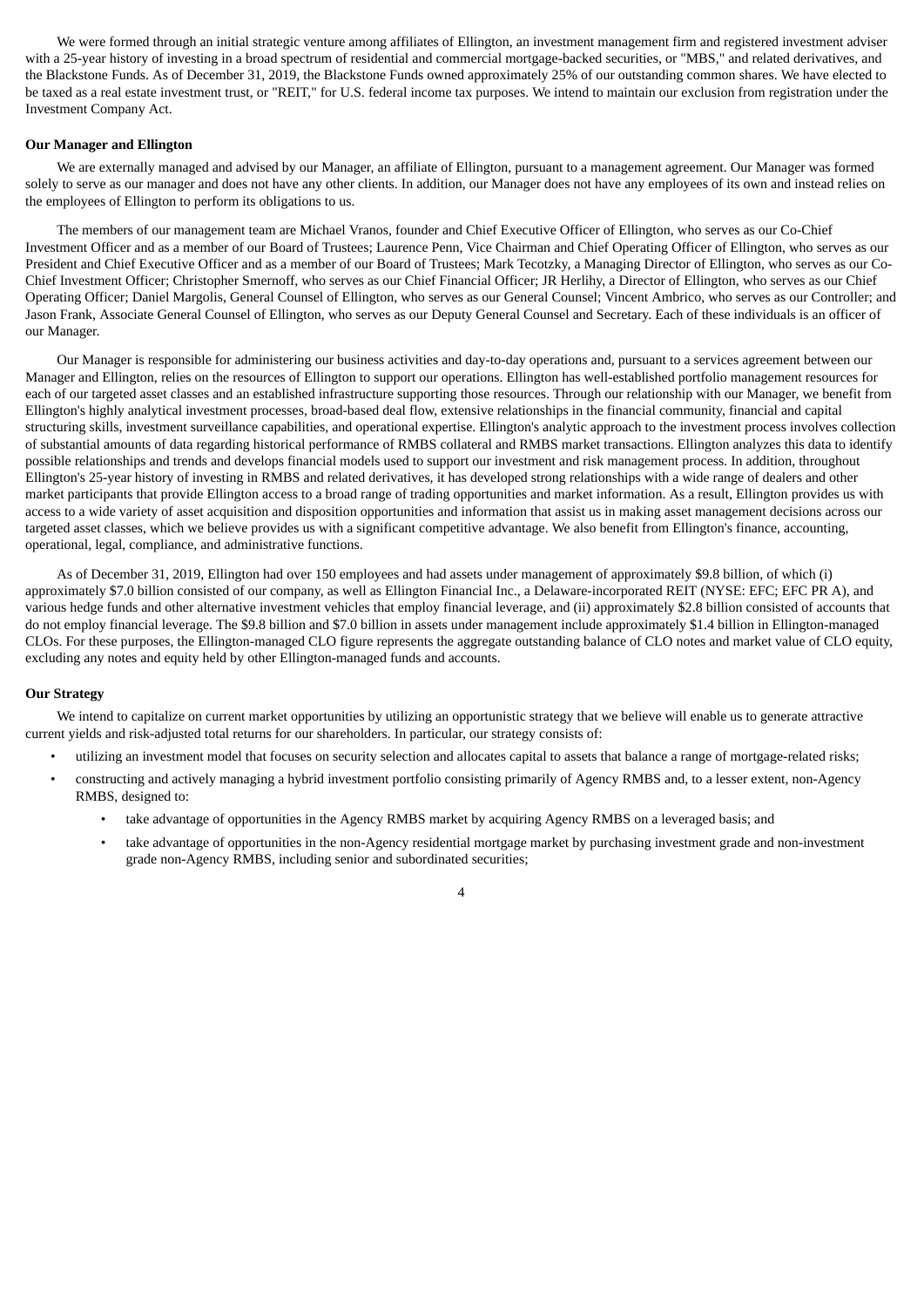- opportunistically acquiring and managing other mortgage- and real estate-related assets, such as MSRs, CRTs, CMBS, and residential mortgage loans, that we would hold for appreciation and/or current income; and
- opportunistically mitigating our interest rate and prepayment risk and, to a lesser extent, credit risk, by using a variety of hedging instruments.

Our strategy is adaptable to changing market environments, subject to compliance with the income and other tests that will allow us to maintain our qualification as a REIT for U.S. federal income tax purposes and to maintain our exclusion from registration as an investment company under the Investment Company Act. As a result, although we intend to focus on the acquisition and management primarily of Agency RMBS, and to a lesser extent, non-Agency RMBS, residential mortgage loans, MSRs, CRTs, and CMBS, our acquisition and management decisions will depend on prevailing market conditions and our targeted asset classes may vary over time in response to market conditions. To the extent that we acquire MSRs or engage in other strategies including certain relative value trading strategies, it may be necessary to conduct such activities through a taxable REIT subsidiary, or "TRS." The income from any such activities conducted through a domestic TRS would be subject to U.S. federal corporate income tax. Our Manager is authorized to follow very broad investment guidelines and, as a result, we cannot predict our portfolio composition. We may change our strategy and policies without a vote of our shareholders. Moreover, although our independent trustees may periodically review our investment guidelines and our portfolio, they generally do not review our proposed asset acquisitions or asset management decisions.

With respect to MBS, Ellington's investment philosophy primarily revolves around the pursuit of value across various types of MBS and related assets. Ellington seeks investments across a wide range of MBS sectors without any restriction as to ratings, structure, or position in the capital structure. Over time and through market cycles, opportunities will present themselves in varying sectors and in varying forms. By rotating between and allocating among various sectors of the MBS markets and adjusting the extent to which it hedges interest rate, prepayment, and credit risks, Ellington believes that it will be able to capitalize on the disparities between these MBS sectors as well as on overall trends in the marketplace, and therefore provide better and more consistent returns. Disparities between MBS sectors vary from time to time and are driven by a combination of factors. For example, as various MBS sectors fall in and out of favor, the relative yields that the market demands for those sectors may vary. In addition, Ellington's performance projections for certain sectors may differ from those of other market participants and such disparities will naturally cause us, from time to time, to gravitate towards certain sectors and away from others. Disparities between MBS sectors and individual securities within such sectors may also be driven by differences in collateral performance, in servicer behavior and in the structure of particular investments (for example, in the timing of cash flows), and our Manager may believe that other market participants are overestimating or underestimating the value of these differences. Furthermore, we believe that risk management, including opportunistic portfolio hedging and prudent financing and liquidity management, is essential for consistent generation of attractive current yields and risk-adjusted total returns.

Ellington's continued emphasis on and development of proprietary MBS, interest rate, prepayment, and credit models, as well as other proprietary research and analytics, underscores the importance it places on a disciplined and analytical approach to fixed income investing, especially in MBS. Our Manager uses Ellington's proprietary models to identify attractive assets, value these assets, monitor and forecast the performance of these assets, and (subject to maintaining our qualification as a REIT) opportunistically hedge our interest rate risk, hedge our prepayment risk, and hedge our credit risk. We leverage these skills and resources for purposes of attaining our objectives.

We believe that our Manager is uniquely qualified to implement our strategy. Our strategy is consistent with Ellington's investment approach, which is based on its distinctive strengths in sourcing, analyzing, trading, and hedging for complex MBS and other mortgage- and non-mortgage-related products. Furthermore, we believe that Ellington's extensive experience in buying, selling, analyzing, and structuring fixed income securities, coupled with its broad access to market information and trading flows, provides us with a steady flow of opportunities to acquire assets with favorable trade executions.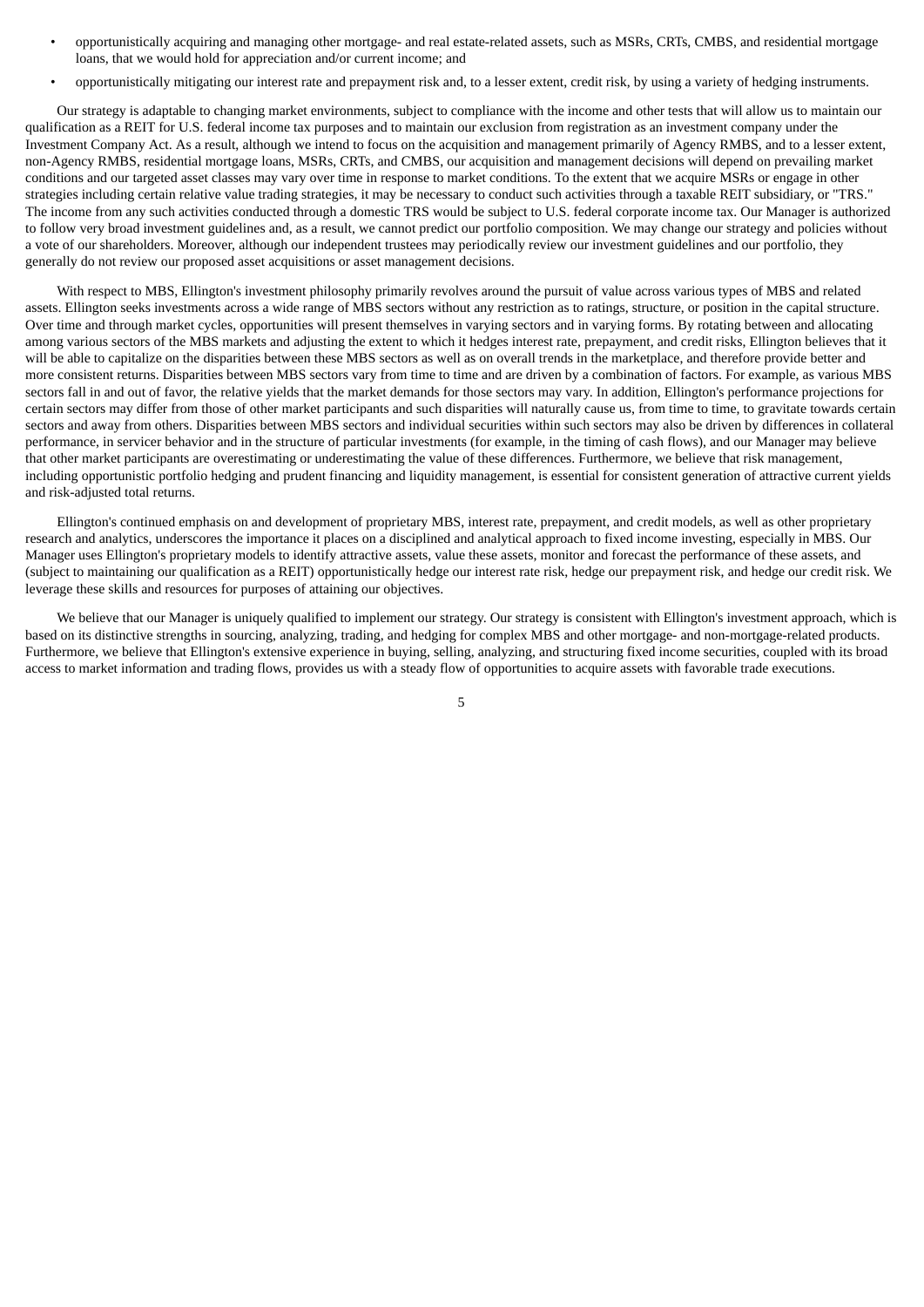#### **Our Targeted Assets**

| <b>Asset Class</b> | <b>Principal Assets</b>                                                                                                                                                                                                                                                                                          |  |  |  |  |
|--------------------|------------------------------------------------------------------------------------------------------------------------------------------------------------------------------------------------------------------------------------------------------------------------------------------------------------------|--|--|--|--|
| <b>Agency RMBS</b> | Agency RMBS collateralized by fixed rate mortgage loans, adjustable rate mortgage loans, or "ARMs," or hybrid<br>mortgage loans, reverse mortgages, or derivatives thereof, including:                                                                                                                           |  |  |  |  |
|                    | . whole and partial pool mortgage pass-through certificates;                                                                                                                                                                                                                                                     |  |  |  |  |
|                    | . Agency collateralized mortgage obligations, or "CMOs," including interest only securities, or "IOs," principal only<br>securities, or "POs," inverse interest only securities, or "IIOs," and inverse floaters; and                                                                                            |  |  |  |  |
|                    | . To-Be-Announced mortgage pass-through certificates, or "TBAs."                                                                                                                                                                                                                                                 |  |  |  |  |
| Non-Agency RMBS    | <b>COMPO</b> : RMBS backed by prime jumbo, Alt-A, manufactured housing, and subprime mortgages;                                                                                                                                                                                                                  |  |  |  |  |
|                    | RMBS backed by fixed rate mortgages, ARMs, Option-ARMs, and residential mortgage loans that have interest rates that<br>are fixed for a specified period of time (typically three, five, seven, or ten years) and, thereafter, adjust to an increment<br>over a specified interest rate index, or "hybrid ARMs"; |  |  |  |  |
|                    | ' RMBS backed by first lien and second lien mortgages;                                                                                                                                                                                                                                                           |  |  |  |  |
|                    | * Investment grade and non-investment grade securities;                                                                                                                                                                                                                                                          |  |  |  |  |
|                    | * Senior and subordinated securities; and                                                                                                                                                                                                                                                                        |  |  |  |  |
| Other              | ' Non-Agency CMOs, including IOs, POs, IIOs, and inverse floaters.                                                                                                                                                                                                                                               |  |  |  |  |
|                    | * Residential mortgage loans;                                                                                                                                                                                                                                                                                    |  |  |  |  |
|                    | · MSRs;                                                                                                                                                                                                                                                                                                          |  |  |  |  |
|                    | $\cdot$ CRTs;                                                                                                                                                                                                                                                                                                    |  |  |  |  |
|                    | . CMBS; and                                                                                                                                                                                                                                                                                                      |  |  |  |  |
|                    | Other mortgage- and real estate-related assets, including asset-backed securities and certain hedging transactions.                                                                                                                                                                                              |  |  |  |  |

# *Agency RMBS*

*Residential Mortgage Pass-Through Certificates—*Residential mortgage pass-through certificates represent interests in "pools" of mortgage loans secured by residential real property where payments of both interest and principal, plus prepayments, on the underlying residential mortgage loans are made monthly to holders of the certificates, in effect "passing through" monthly payments made by the individual borrowers on the mortgage loans that underlie the securities, net of fees paid to the issuer/guarantor and servicers of the securities.

*Collateralized Mortgage Obligations—*CMOs are structured instruments representing interests in specified mortgage loan collateral. CMO securitizations consist of multiple classes, or "tranches," of securities, with each tranche having specified characteristics based on the rules described in the securitization documents governing the division of the monthly principal and interest distributions, including prepayments, from the underlying mortgage collateral among the various tranches. IOs are CMOs that only receive interest payments while POs receive only principal payments.

*TBAs—*In addition to investing in specific pools of Agency RMBS, subject to our satisfying the requirements for qualification as a REIT, we utilize forward-settling purchases and sales of Agency RMBS where the underlying pools of mortgage loans are TBAs. Pursuant to these TBA transactions, we agree to purchase or sell, for future delivery, Agency RMBS with certain principal and interest terms and certain types of underlying collateral, but the particular Agency RMBS to be delivered is not identified until shortly before the TBA settlement date. TBAs are generally liquid and have quoted market prices and represent the most actively traded class of RMBS. TBA trading is based on the assumption that mortgage pools that are eligible to be delivered at TBA settlement are fungible and thus the specific mortgage pools to be delivered do not need to be explicitly identified at the time a trade is initiated.

We engage in TBA transactions for purposes of managing interest rate risk associated with our liabilities under repurchase agreements, which we sometimes refer to herein as "repos." For tax purposes, we generally treat such TBA purchases and sales as hedging transactions that hedge indebtedness incurred to acquire or carry real estate assets, or "qualifying liability hedges." Alternatively, we may opportunistically engage in TBA transactions because we find them attractive in their own right, from a relative value perspective or otherwise. For accounting purposes, in accordance with generally accepted accounting principles in the United States of America, or "U.S. GAAP," we classify TBA transactions as derivatives.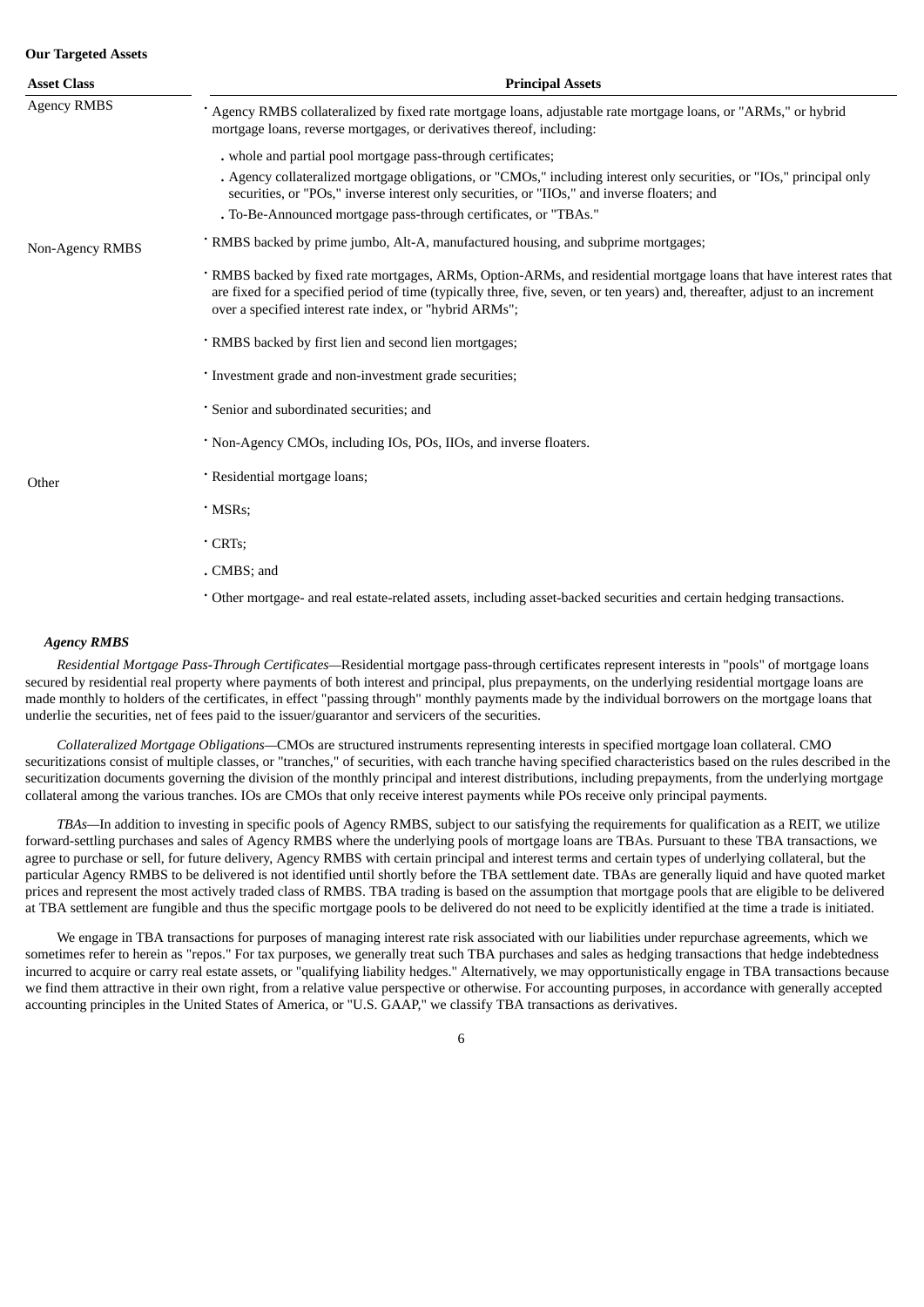#### *Non-Agency RMBS*

We acquire non-Agency RMBS backed by prime jumbo, Alt-A, manufactured housing, and subprime residential mortgage loans. Our non-Agency RMBS holdings can include investment grade and non-investment grade classes, including non-rated classes.

Non-Agency RMBS are debt obligations issued by private originators of, or investors in, residential mortgage loans. Non-Agency RMBS generally are issued as CMOs and are backed by pools of whole mortgage loans or by mortgage pass-through certificates. Non-Agency RMBS generally are in the form of senior/subordinated structures, or in the form of excess spread/over-collateralization structures. In senior/subordinated structures, the subordinated tranches generally absorb all losses on the underlying mortgage loans before any losses are borne by the senior tranches. In excess spread/overcollateralization structures, losses are first absorbed by any existing over-collateralization, then are borne by subordinated tranches and excess spread, which represents the difference between the interest payments received on the mortgage loans backing the RMBS and the interest due on the RMBS debt tranches, and finally are borne by senior tranches and any remaining excess spread.

#### *Other Assets*

We also may from time to time opportunistically acquire other mortgage- and real estate-related assets that may include, among others, residential mortgage loans, MSRs, CRTs, and CMBS.

#### **Investment Process**

Our investment process benefits from the resources and professionals of our Manager and Ellington. The process is managed by an investment and risk management committee, which includes, among others, the following three officers of our Manager: Messrs. Vranos, Penn, and Tecotzky. These officers of our Manager also serve as our Co-Chief Investment Officer, President and Chief Executive Officer, and Co-Chief Investment Officer, respectively. The investment and risk management committee operates under investment guidelines and meets periodically to develop a set of preferences for the composition of our portfolio. The primary focus of the investment and risk management committee is to review and approve our investment policies and our portfolio composition and related compliance with our investment policies and guidelines. Under the management agreement between us and our Manager, our Manager has the authority to enter into transactions consistent with our investment guidelines, subject to the oversight of our Board of Trustees.

Ellington has a focused investment team for each of our targeted asset classes. Each team evaluates acquisition opportunities consistent with our investment guidelines. Our asset acquisition process includes sourcing and screening of asset acquisition opportunities, credit analysis, due diligence, structuring, financing, and hedging, each as appropriate, to seek attractive current yields and total returns commensurate with our risk tolerance. We also screen and monitor potential asset acquisitions to determine their impact on maintaining our exclusion from registration as an investment company under the Investment Company Act and our qualification as a REIT.

#### **Valuation of Assets**

Our Manager's valuation process is subject to the oversight of our Manager's valuation committee as well as the oversight of the independent members of our Board of Trustees. See Note 2 of the notes to consolidated financial statements included in this report for a complete discussion of our valuation process.

#### **Risk Management**

Risk management is a cornerstone of Ellington's portfolio management process. Ellington's risk management infrastructure system includes "ELLiN," a proprietary portfolio management system used by all departments at Ellington, including trading, research, risk management, finance, operations, accounting, and compliance. We benefit from Ellington's comprehensive risk management infrastructure and ongoing assessment of both portfolio and operational risks. In addition, we utilize derivatives and other hedging instruments to opportunistically manage our interest rate risk.

#### *Interest Rate Hedging*

We opportunistically manage our interest rate risk by using various hedging strategies to mitigate such risks, subject to maintaining our qualification as a REIT and maintaining our exclusion from registration as an investment company under the Investment Company Act. The interest rate hedging instruments that we use and may use in the future include, without limitation:

• interest rate swaps (including floating-to-fixed, fixed-to-floating, or more complex swaps such as floating-to-inverse floating, callable or noncallable);

7

• TBAs;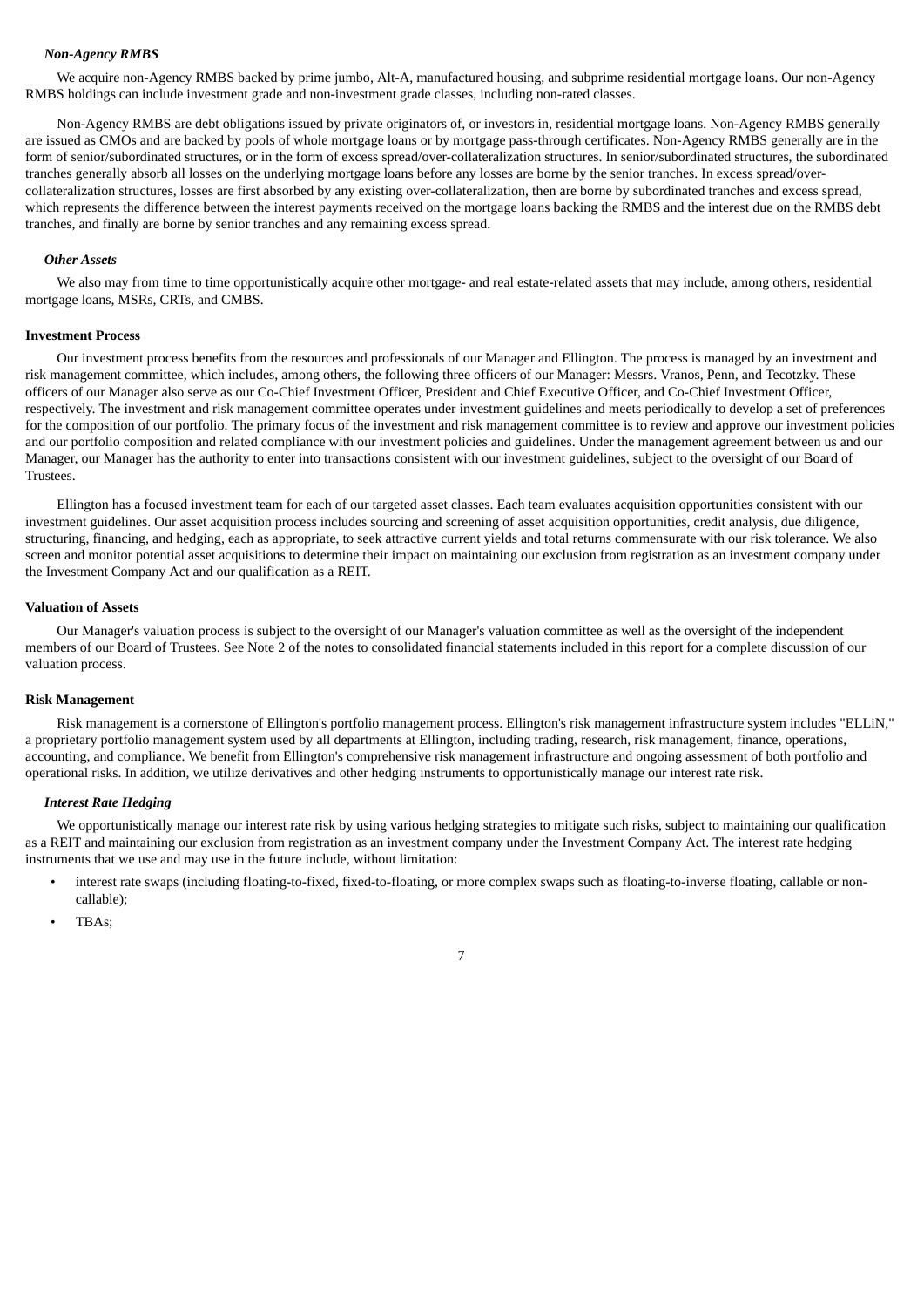- CMO<sub>s</sub>:
- U.S. Treasury securities;
- futures and forward contracts; and
- other derivatives on interest rates, including swaptions and other options on any of the foregoing.

Because fluctuations in short-term interest rates may expose us to fluctuations in the spread between the interest we earn on our investments and the interest we pay on our borrowings, we may seek to manage such exposure by entering into short positions in interest rate swaps. An interest rate swap is an agreement to exchange interest rate cash flows, calculated on a notional principal amount, at specified payment dates during the life of the agreement. Typically, one party pays a fixed interest rate and receives a floating interest rate and the other party pays a floating interest rate and receives a fixed interest rate. Each party's payment obligation is computed using a different interest rate. In an interest rate swap, the notional principal is generally not exchanged.

We also utilize TBAs for interest rate hedging purposes. Pursuant to a TBA transaction, we agree to purchase or sell, for future delivery, Agency RMBS with certain principal and interest terms and certain types of underlying collateral, but the particular Agency RMBS to be delivered is not identified until shortly before the TBA settlement date.

# *Credit Risk Hedging*

Although we do not operate our non-Agency RMBS investment strategy on a credit-hedged basis in general, we may from time to time opportunistically enter into short credit positions using derivative instruments to protect against adverse credit events with respect to our non-Agency RMBS or other assets, subject to maintaining our qualification as a REIT and maintaining our exclusion from registration as an investment company under the Investment Company Act. The derivative instruments that we use for credit hedging purposes may include contracts referencing various MBS indices, contracts referencing the unsecured corporate credit, or the equity of, certain corporations, including indices on corporate debt and equity, or other derivative instruments.

#### **Our Financing Strategies and Use of Leverage**

We finance our assets with what we believe to be a prudent amount of leverage, which will vary from time to time based upon the particular characteristics of our portfolio, availability of financing and market conditions. As of December 31, 2019, all of our debt financings consisted of repos. In a repo, we sell an asset to a counterparty at a discounted value, or the loan amount, and simultaneously agree to repurchase the same asset from such counterparty at a future date at a price equal to the loan amount plus an interest factor. Despite being legally structured as sales and subsequent repurchases, repos are accounted for as collateralized borrowings. During the term of a repo, we generally receive the income and other payments distributed with respect to the underlying assets, and pay interest to the counterparty. While the proceeds of our repos are often used to purchase the asset subject to the transaction, our financing arrangements do not restrict our ability to use proceeds from these arrangements to support our other liquidity needs. Our repo arrangements are typically documented under the standard form master repurchase agreement of the Securities Industry and Financial Markets Association, with the ability for both parties to request margin (i.e., to demand that the other party post additional collateral or repay a portion of the funds advanced) should the value of the underlying assets and posted collateral change. As the value of our collateral fluctuates, we and our repo counterparties are required to post additional margin collateral to each other from time to time as part of the normal course of our business. Our repo financing counterparties generally have the right, to varying degrees, to determine the value of the underlying collateral for margining purposes, subject to the terms and conditions of our agreement with the counterparty, including in certain cases our right to dispute the counterparty's valuation determination. As of December 31, 2019, we had approximately \$1.3 billion outstanding under repos with 15 counterparties, and given that we had approximately \$160.8 million of shareholders' equity as of December 31, 2019, our debt-to-equity ratio was 8.1 to 1. Our debt-to-equity ratio does not account for liabilities other than debt financings.

We may utilize other types of borrowings in the future, including term facilities or other more complex financing structures. We also may raise capital by issuing debt, preferred or common shares, or depositary shares.

Our use of leverage, especially in order to increase the amount of assets supported by our capital base, may have the effect of increasing losses when these assets underperform. Our investment policies require no minimum or maximum leverage, and our Manager's investment and risk management committee has the discretion, without the need for further approval by our Board of Trustees, to change both our overall leverage and the leverage used for individual asset classes. Because our strategy is flexible, dynamic, and opportunistic, our overall leverage will vary over time. As a result, we do not have a targeted debt-to-equity ratio.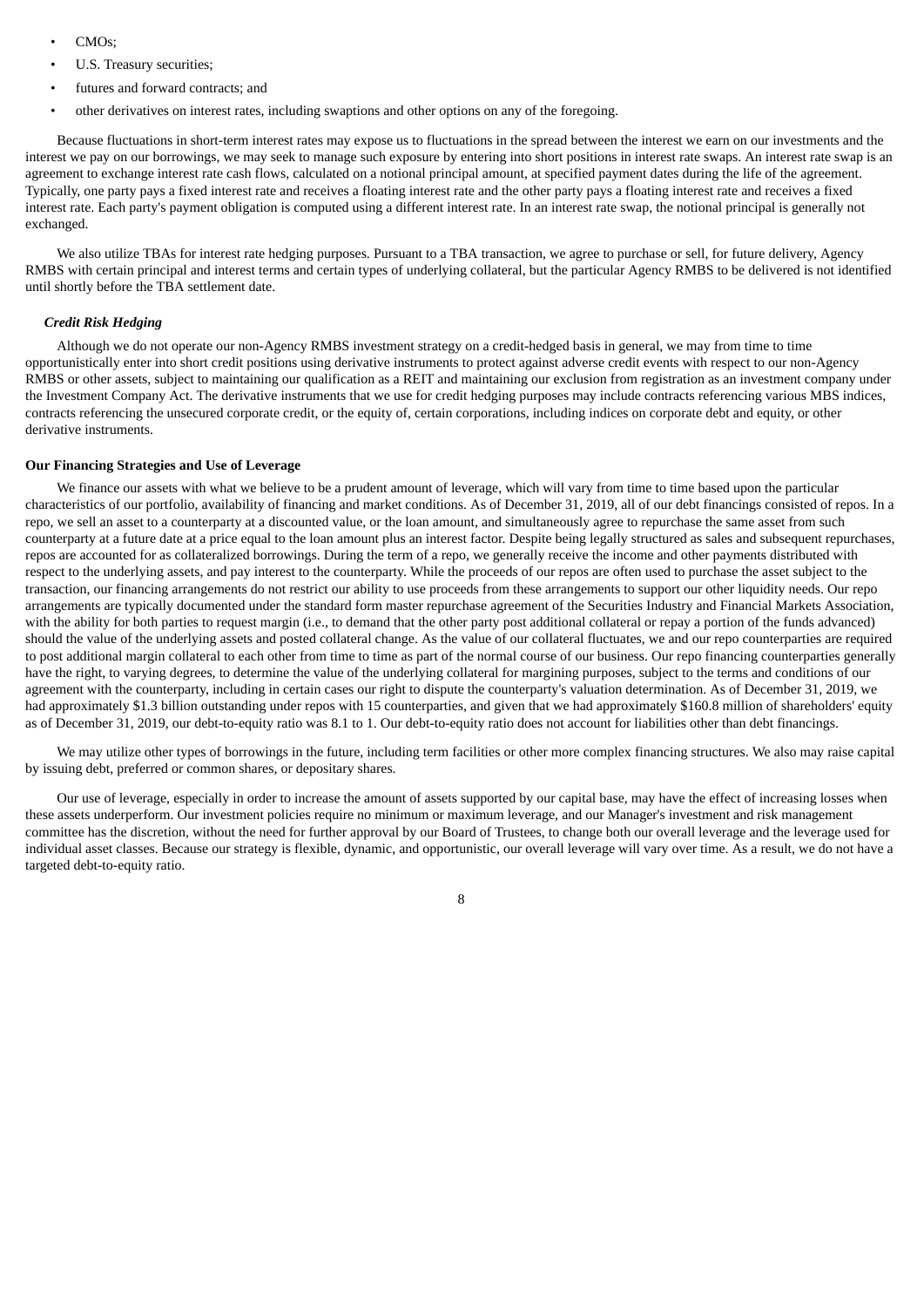#### **Management Agreement**

Upon our inception in September 2012, we entered into a management agreement with our Manager pursuant to which our Manager provides for the day-to-day management of our operations. The management agreement, as amended, requires our Manager to manage our business affairs in conformity with policies and investment guidelines that are approved and monitored by our Board of Trustees. Our Manager is subject to the direction and oversight of our Board of Trustees. Our Manager is responsible for, among other things:

- the selection, purchase, and sale of our portfolio investments;
- our financing and risk management activities;
- providing us with advisory services; and
- providing us with a management team, inclusive of a dedicated or partially dedicated Chief Financial Officer and appropriate support personnel as necessary.

Our Manager is responsible for our day-to-day operations and performs (or causes to be performed) such services and activities relating to the management, operation, and administration of our assets and liabilities, and business as may be appropriate.

Under the management agreement, we pay our Manager a management fee quarterly in arrears, and we reimburse certain expenses of our Manager.

Although we have not done so to date, if we invest in any other investment fund or other investment for which Ellington or one of its affiliates receives management, origination, or structuring fees, then unless agreed otherwise by a majority of the independent trustees, the management fees payable by us to our Manager will be reduced by (or our Manager will otherwise rebate to us) an amount equal to the applicable portion (as described in the management agreement) of any such management, origination, or structuring fees.

#### *Management Fees*

Under the management agreement, we pay our Manager a management fee quarterly in arrears in an amount equal to 1.50% per annum of our shareholders' equity, with shareholders' equity being calculated, as of the end of any fiscal quarter, as (a) the sum of (1) the net proceeds from any issuances of common shares or other equity securities of our company or our Operating Partnership (without double counting) since inception, plus (2) our and our Operating Partnership's (without double counting) retained earnings (expressed as a positive number) or accumulated deficit (expressed as a negative number), as the case may be, calculated in accordance with U.S. GAAP at the end of the most recently completed fiscal quarter (without taking into account any non-cash equity compensation expense incurred in current or prior periods), less (b) any amount that we or our Operating Partnership has paid to repurchase our common shares, limited partnership interests in our Operating Partnership, or other equity securities since inception. Shareholders' equity excludes (1) non-cash equity compensation expenses that have impacted shareholders' equity as reported in our financial statements prepared in accordance with U.S. GAAP, and (2) one-time events pursuant to changes in U.S. GAAP, and certain non-cash items not otherwise described above in each case, after discussions between our Manager and our independent trustees and approval by a majority of the independent trustees. Our shareholders' equity, for purposes of calculating the management fee, could be greater or less than the amount of shareholders' equity shown on our financial statements.

# *Reimbursement of Expenses*

We do not maintain an office or employ personnel. We rely on the facilities and resources of our Manager to conduct our operations. We pay all of our direct operating expenses, except those specifically required to be borne by our Manager under the management agreement. Our Manager is responsible for all costs incident to the performance of its duties under the management agreement, including compensation of Ellington's employees and other related expenses, other than our allocable portion of the costs incurred by our Manager for certain dedicated or partially dedicated employees, including a Chief Financial Officer, one or more controllers, an in-house legal counsel, an investor relations professional, certain internal audit staff in connection with Sarbanes-Oxley compliance initiatives and certain other personnel performing duties for us, based on the portion of their working time and efforts spent on our matters and subject to approval of the reimbursed amounts by the Compensation Committee of our Board of Trustees. In addition, other than as expressly described in the management agreement, we are not required to pay any portion of rent, telephone, utilities, office furniture, equipment, machinery, and other office, internal and overhead expenses of our Manager and its affiliates. Expense reimbursements to our Manager are generally made within 60 days following delivery of the expense statement by our Manager.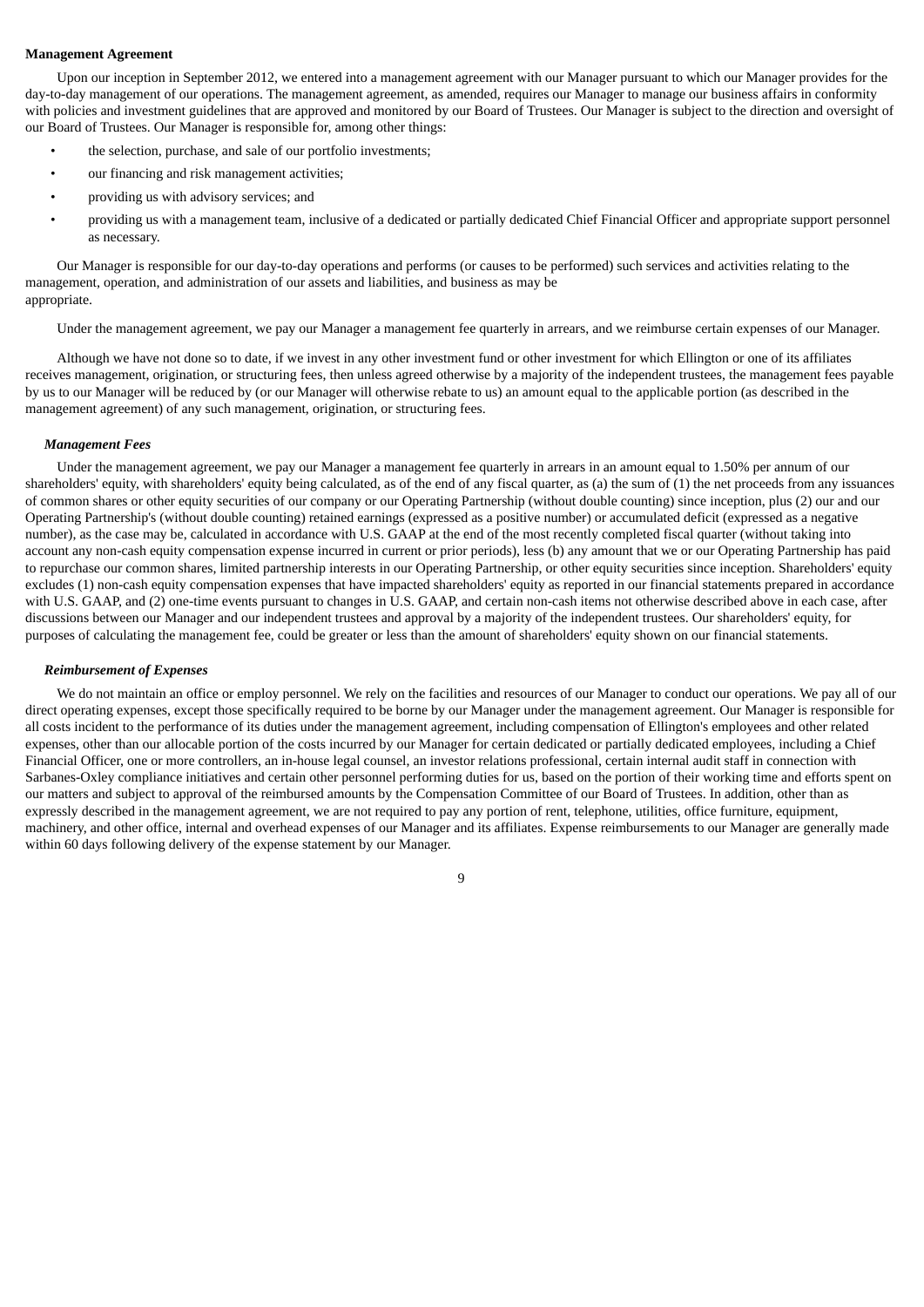#### *Term and Termination*

The current term of the management agreement will expire in September 2020 and will be automatically renewed for a one-year term on such date and on each anniversary of such date thereafter unless terminated as described below.

Either we or our Manager may elect not to renew the management agreement upon expiration of any renewal term by providing written notice of nonrenewal at least 180 days, but not more than 270 days, before expiration. In the event we elect not to renew the term, we will be required to pay our Manager a termination fee equal to 5% of our Shareholders' Equity, as defined in the management agreement, as of the end of the month preceding the date of the notice of termination or non-renewal of the management agreement. No termination fee will be due to the Manager if the Manager decides not to renew the management agreement.

We have the right to terminate the management agreement for cause, as defined in the management agreement, at any time during the term upon 30 days' prior written notice, without payment of any termination fee.

Our Board of Trustees reviews our Manager's performance annually and, as a result of such review, upon the affirmative vote of at least two-thirds of the members of our Board of Trustees or of the holders of a majority of our outstanding common shares, we may terminate the management agreement based either upon unsatisfactory performance by our Manager that is materially detrimental to us or upon a determination by our independent trustees that the management fees payable to our Manager are not fair, subject to the right of our Manager to prevent such a fee-based termination by agreeing to a reduction of the management fees payable to our Manager. Upon any termination of the management agreement based on unsatisfactory performance or unfair management fees, we are required to pay our Manager the termination fee described above.

Our Manager may terminate the management agreement, without payment of the termination fee, in the event we become regulated as an investment company under the Investment Company Act. Our Manager may also terminate the management agreement upon 60 days written notice if we default in the performance of any material term of the management agreement and the default continues for a period of 30 days after written notice to us, whereupon we would be required to pay our Manager the termination fee described above.

Our Manager may generally only assign the management agreement with the written approval of a majority of our independent trustees. However, our Manager may assign to one or more of its affiliates the performance of any of its responsibilities under the management agreement without the approval of our independent trustees so long as our Manager remains liable for any such affiliate's performance and such assignment does not require our approval under the Investment Advisers Act of 1940, as amended, or the "Advisers Act."

#### **Conflicts of Interest; Equitable Allocation of Opportunities**

Ellington manages various other clients that have strategies that are similar to, or overlap with, our strategy, including Ellington Financial Inc., a Delaware-incorporated REIT (NYSE: EFC; EFC PR A). As of December 31, 2019, Ellington managed various funds, accounts, and other vehicles, comprising approximately \$7.2 billion of assets under management (excluding our assets but including \$2.8 billion of accounts that do not employ financial leverage), with strategies that are similar to, or that overlap with, our strategy. Ellington makes available to our Manager all opportunities to acquire assets that it determines, in its reasonable and good faith judgment, based on our objectives, policies and strategies, and other relevant factors, are appropriate for us in accordance with Ellington's written investment allocation policy, subject to the exception that we might not participate in each such opportunity, but will on an overall basis equitably participate with Ellington's other accounts in all such opportunities. Ellington's investment and risk management committee and its compliance committee (headed by its Chief Compliance Officer) are responsible for monitoring the administration of, and facilitating compliance with, Ellington's investment allocation procedures and policies.

Because Agency pass-through certificates, Agency and non-Agency CMOs, and certain other asset classes in which we invest are typically available only in specified quantities and are also targeted assets for certain other Ellington accounts, Ellington often is not able to buy as much of any given asset as required to satisfy the needs of all its accounts. In these cases, Ellington's investment allocation procedures and policies typically allocate such assets to multiple accounts in proportion to their needs and available capital. Ellington may at times allocate opportunities on a preferential basis to accounts that are in a "start-up" or "ramp-up" phase. The policies permit departure from such proportional allocation under certain other circumstances, including, for example, when such allocation would result in an inefficiently small amount of the security or assets being purchased for an account. In that case, the policies allow for a protocol of allocating assets so that, on an overall basis, each account is treated equitably. In addition, as part of these policies, we may be excluded from specified allocations of assets for tax, regulatory, risk management, or similar reasons.

Other policies of Ellington that our Manager applies to the management of our company include controls for: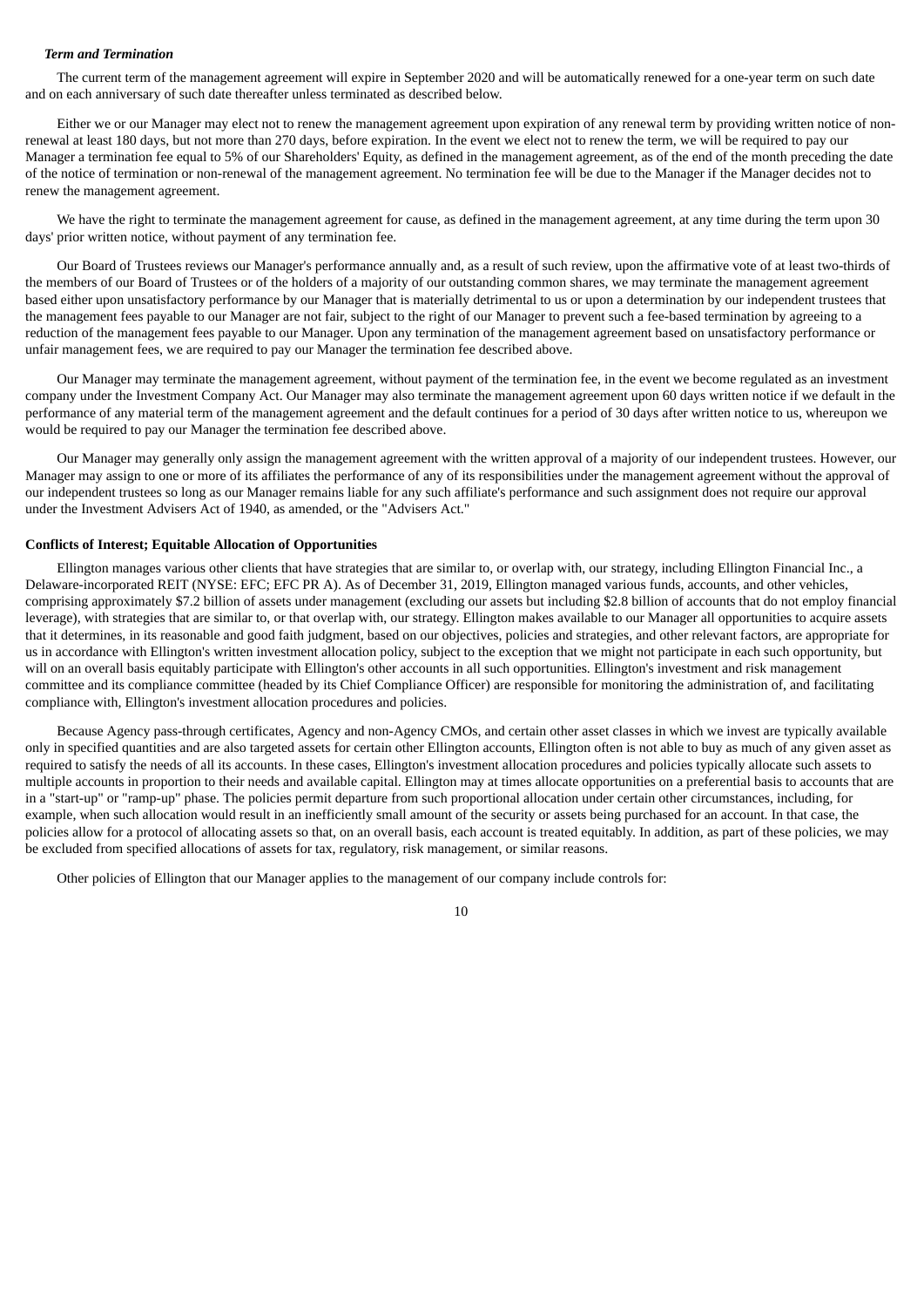- *Cross Transactions—*defined as transactions between us or one of our subsidiaries, on the one hand, and an account (other than us or one of our subsidiaries) managed by Ellington or our Manager, on the other hand. It is Ellington's policy to engage in a cross transaction only when the transaction is in the best interests of, and is consistent with the objectives and policies of, both accounts involved in the transaction. Pursuant to the terms of the management agreement, Ellington or our Manager may enter into cross transactions where it acts both on our behalf and on behalf of the other party to the transaction; provided, however, that our Manager will not enter into any cross transactions on our behalf unless the cross transaction involves a "level one" asset for U.S. GAAP accounting purposes which is being crossed at market prices, or the cross transaction has received approval of a majority of our independent trustees. Although we believe such restrictions on our Manager's ability to engage in cross transactions on our behalf mitigate many risks, cross transactions, even at market prices, may potentially create a conflict of interest between our Manager's and our officers' duties to and interests in us and their duties to and interests in the other party. Subject to our Board of Trustees authorizing such action and upon written notice to our Manager, we may at any time revoke our consent to our Manager's executing cross transactions. Additionally, unless approved in advance by a majority of our independent trustees or pursuant to and in accordance with a policy that has been approved by a majority of our independent trustees, all cross transactions must be effected at the then-prevailing market prices. Pursuant to our Manager's current policies and procedures, assets for which there are no readily observable market prices may be purchased or sold in cross transactions (i) at prices based upon third-party bids received through auction, (ii) at the average of the highest bid and lowest offer quoted by third-party dealers, or (iii) according to another pricing methodology approved by our Manager's Chief Compliance Officer.
- *Principal Transactions—*defined as transactions between Ellington or our Manager (or any related party of Ellington or our Manager, which includes employees of Ellington and our Manager and their families), on the one hand, and us or one of our subsidiaries, on the other hand. Certain cross transactions may also be considered principal transactions whenever our Manager or Ellington (or any related party of Ellington or our Manager, which includes employees of Ellington and our Manager and their families) have a substantial ownership interest in one of the transacting parties. Our Manager is only authorized to execute principal transactions with the prior approval of a majority of our independent trustees and in accordance with applicable law. Such prior approval includes approval of the pricing methodology to be used, including with respect to assets for which there are no readily observable market prices.
- *Investment in Other Ellington Accounts—*pursuant to our management agreement, if we invest in any other investment fund or other investment for which Ellington or one of its affiliates receives management, origination, or structuring fees, then, unless agreed otherwise by a majority of our independent trustees, the management fees payable by us to our Manager will be reduced by (or our Manager will otherwise rebate to us) an amount equal to the applicable portion (as described in the management agreement) of any such management, origination, or structuring fees.
- *Split Price Executions—*pursuant to our management agreement, our Manager is authorized to combine purchase or sale orders on our behalf together with orders for other accounts managed by Ellington, our Manager or their affiliates and allocate the securities or other assets so purchased or sold, on an average price basis or other fair and consistent basis, among such accounts.

To date, we have not entered into any cross transactions with other Ellington-managed accounts or principal transactions with Ellington, or invested in other Ellington accounts.

Our Manager is authorized to follow very broad investment guidelines. Our independent trustees will periodically review our investment guidelines and our portfolio. However, our independent trustees generally will not review our proposed asset acquisitions, dispositions, or other management decisions. In addition, in conducting periodic reviews, our independent trustees will rely primarily on information provided to them by our Manager. Furthermore, our Manager may arrange for us to use complex strategies or to enter into complex transactions that may be difficult or impossible to unwind by the time they are reviewed by our independent trustees. Our Manager has great latitude within our broad investment guidelines to determine the types of assets it may decide are proper for purchase by us. The management agreement with our Manager does not restrict the ability of its officers and employees from engaging in other business ventures of any nature, whether or not such ventures are competitive with our business. We may acquire assets from entities affiliated with our Manager, even where the assets were originated by such entities. Affiliates of our Manager may also provide services to entities in which we have invested.

Our executive officers and the officers and employees of our Manager are also officers and employees of Ellington, and we compete with other Ellington accounts for access to these individuals. We have not adopted a policy that expressly prohibits our trustees, officers, security holders, or affiliates from having a direct or indirect pecuniary interest in any asset to be acquired or disposed of by us or any of our subsidiaries or in any transaction to which we or any of our subsidiaries is a party or has an interest, nor do we have a policy that expressly prohibits any such persons from engaging for their own account in business activities of the types conducted by us. However, our code of business conduct and ethics contains a conflicts of interest policy that prohibits our trustees, officers, and employees, as well as employees of our Manager who provide services to us, from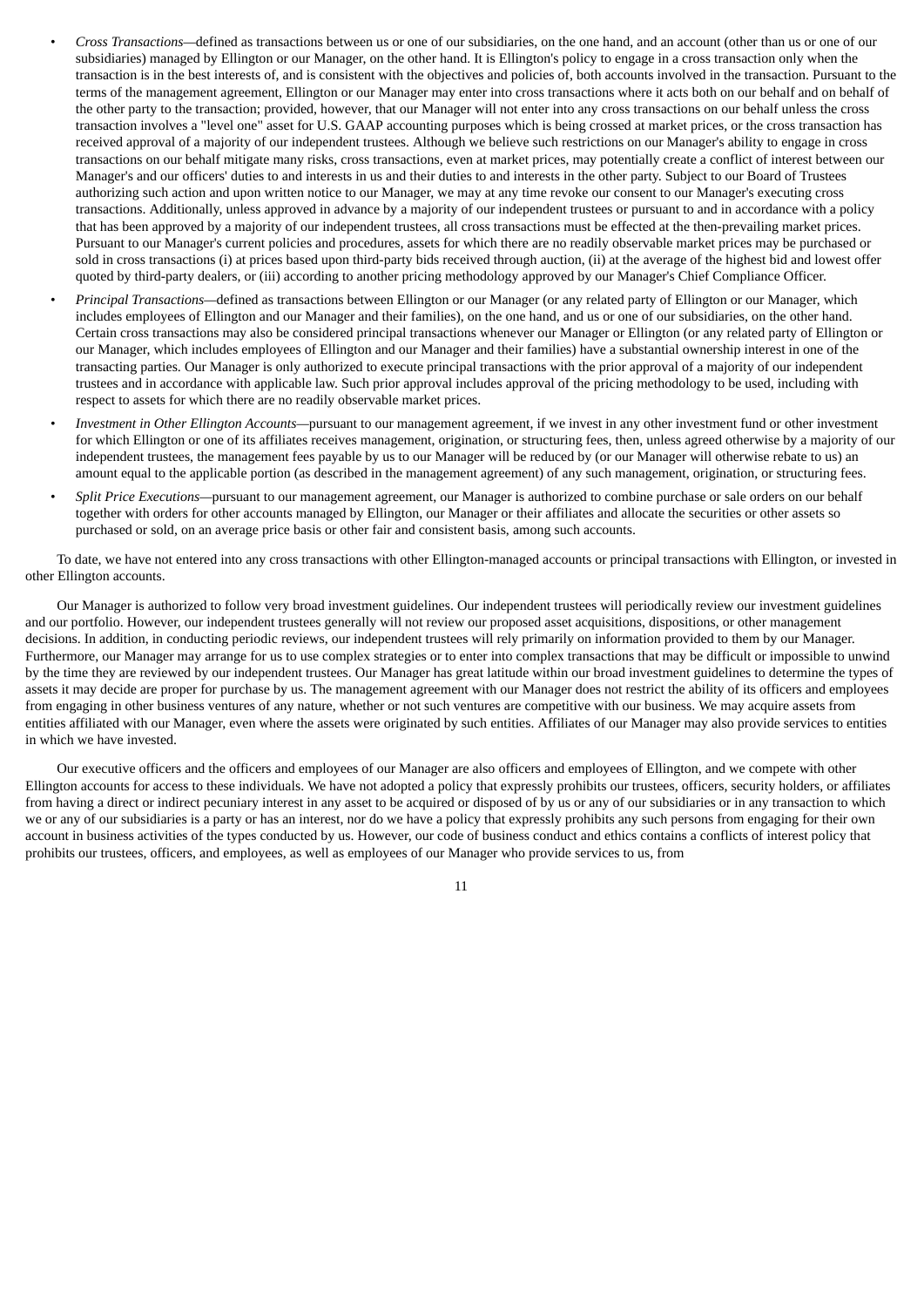engaging in any transaction that involves an actual or apparent conflict of interest with us, absent approval by the Board of Trustees or except as expressly set forth above or as provided in the management agreement between us and our Manager. In addition, nothing in the management agreement binds or restricts our Manager or any of its affiliates, officers, or employees from buying, selling, or trading any securities or commodities for their own accounts or for the accounts of others for whom our Manager or any of its affiliates, officers, or employees may be acting.

#### **Competition**

In acquiring our assets, we compete with other mortgage REITs, specialty finance companies, savings and loan associations, banks, mortgage bankers, insurance companies, mutual funds, institutional investors, investment banking firms, financial institutions, governmental bodies, and other entities. Many of our competitors are significantly larger than us, have greater access to capital and other resources, and may have other advantages over us. Our competitors may include other investment vehicles managed by Ellington or its affiliates, including Ellington Financial Inc. In addition to existing companies, other companies may be organized for similar purposes in the future, including companies focused on purchasing mortgage assets. A proliferation of such companies may increase the competition for equity capital and thereby adversely affect the market price of our common shares. An increase in the competition for sources of funding could adversely affect the availability and cost of financing, and thereby adversely affect the market price of our common shares. In addition, some of our competitors may have higher risk tolerances or different risk assessments, which could allow them to consider a wider variety of assets, or pay higher prices, than we can.

In the face of this competition, we believe that our access to our Manager's and Ellington's professionals and their industry expertise may provide us with a competitive advantage, including helping us to identify appropriate assets for acquisition and the appropriate prices to pay for such assets, and thereby to compete more effectively for attractive asset acquisition opportunities. However, we may not be able to achieve our business goals or expectations as a result of the competitive risks that we face.

#### **Operating and Regulatory Structure**

#### *Tax Requirements*

We have elected to be taxed as a REIT under the Internal Revenue Code of 1986, as amended, or "the Code," and have complied, and intend to continue to comply, with the provisions of the Code with respect thereto. Accordingly, we do not expect to be subject to U.S. federal income tax on our REIT taxable income that is currently distributed to our shareholders. REITs are subject to a number of organizational and operational requirements, including a requirement that they currently distribute at least 90% of their annual REIT taxable income, determined excluding any net capital gains and without regard to the deduction for dividends paid. We cannot assure you that we will be able to comply with such requirements. Failure to qualify as a REIT in any taxable year would cause us to be subject to U.S. federal income tax (and any applicable state and local taxes) on our taxable income at regular corporate rates. Even if we qualify for taxation as a REIT, we may be subject to certain federal, state, local, and non-U.S. taxes on our income. For example, if we form a domestic TRS, the income generated by that subsidiary would be subject to U.S. federal, state, and local income tax. Any taxes paid by a TRS will reduce the cash available for distribution to our shareholders.

# *Investment Company Act Exclusion*

Both we and our Operating Partnership are organized as holding companies and conduct our businesses primarily through wholly-owned subsidiaries of our Operating Partnership in a manner such that neither we nor our subsidiaries are subject to registration under the Investment Company Act. Under Section 3(a)(1) of the Investment Company Act, a company is deemed to be an "investment company" if:

- it is, or holds itself out as being, engaged primarily, or proposes to engage primarily, in the business of investing, reinvesting, or trading in securities (Section 3(a)(1)(A)); or
- it is engaged or proposes to engage in the business of investing, reinvesting, owning, holding, or trading in securities and does own or proposes to acquire "investment securities" having a value exceeding 40% of the value of its total assets (excluding U.S. government securities and cash) on an unconsolidated basis, or "the 40% Test" (Section 3(a)(1)(C)). "Investment securities" excludes U.S. government securities and securities of majority-owned subsidiaries that are not themselves investment companies and are not relying on the exception from the definition of investment company for private funds under Section 3(c)(1) or Section 3(c)(7) of the Investment Company Act.

We believe that we and our Operating Partnership will not be considered investment companies under Section 3(a)(1)(A) of the Investment Company Act because we and our Operating Partnership do not engage primarily or hold ourselves out as being engaged primarily in the business of investing, reinvesting, or trading in securities. Rather, through wholly-owned or

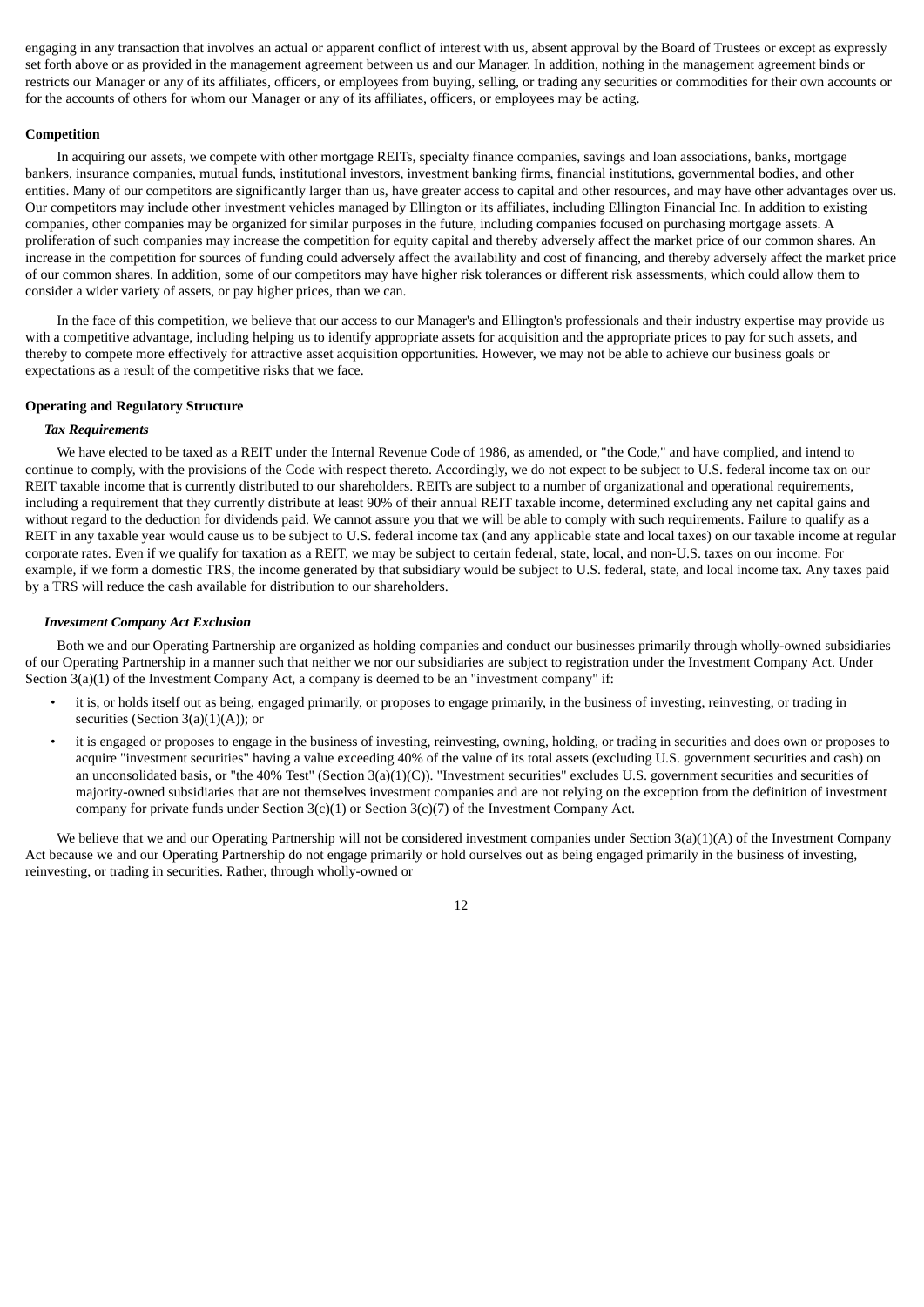majority-owned subsidiaries, we and our Operating Partnership are primarily engaged in the non-investment company businesses of these subsidiaries. In addition, we conduct our operations so that both we and our Operating Partnership satisfy the 40% Test.

Our Operating Partnership's direct and indirect subsidiaries, through which we operate our business, rely upon certain exclusions from the definition of investment company under the Investment Company Act including, in the case of our Operating Partnership's wholly-owned subsidiary, EARN Mortgage LLC, Section  $3(c)(5)(C)$  of the Investment Company Act. Section  $3(c)(5)(C)$ , as interpreted by the staff of the SEC, requires an entity to invest at least 55% of its assets in "mortgages and other liens on and interests in real estate," which we refer to as "qualifying real estate interests," and at least 80% of its assets in qualifying real estate interests plus "real estate-related assets." In satisfying the 55% requirement, the entity may treat agency securities issued with respect to an underlying pool of mortgage loans in which it holds all of the certificates issued by the pool as qualifying real estate interests. The CMOs we acquire will not be treated as qualifying real estate interests for purposes of the 55% requirement.

We also have formed, and may in the future form, certain other wholly-owned or majority-owned subsidiaries that will invest in CMOs and, subject to our investment guidelines, other real estate-related assets. These subsidiaries will rely upon the exclusion from the definition of investment company under the Investment Company Act pursuant to Section  $3(c)(1)$  or  $3(c)(7)$  of the Investment Company Act. Investments in subsidiaries that rely on the exclusions from the definition of investment company under  $3(c)(1)$  or  $3(c)(7)$  of the Investment Company Act are considered investment securities for the purposes of the 40% Test. Therefore, our Operating Partnership's investments in its  $3(c)/7$  subsidiaries and its other investment securities cannot exceed 40% of the value of our Operating Partnership's total assets (excluding U.S. government securities and cash) on an unconsolidated basis.

We monitor our compliance with the 40% Test and the holdings of our subsidiaries to ensure that each of our subsidiaries is in compliance with an applicable exemption or exclusion from registration as an investment company under the Investment Company Act.

On August 31, 2011, the SEC published a concept release entitled "Companies Engaged in the Business of Acquiring Mortgages and Mortgage Related Instruments" (Investment Company Act Rel. No. 29778). This release notes that the SEC is reviewing the 3(c)(5)(C) exclusion relied upon by companies similar to us that invest in mortgage loans and mortgage-backed securities. There can be no assurance that the laws and regulations governing the Investment Company Act status of companies similar to ours, or the guidance from the Division of Investment Management of the SEC regarding the treatment of assets as qualifying real estate assets or real estate-related assets, will not change in a manner that adversely affects our operations as a result of this review. To the extent that the SEC staff provides more specific guidance regarding any of the matters bearing upon our exclusion from the need to register under the Investment Company Act, we may be required to adjust our strategy accordingly. Any additional guidance from the SEC staff could provide additional flexibility to us, or it could further inhibit our ability to pursue the strategies that we have chosen. Furthermore, although we monitor the assets of EARN Mortgage LLC regularly, there can be no assurance that EARN Mortgage LLC will be able to maintain this exclusion from registration. In that case, our investment in EARN Mortgage LLC would be classified as an investment security, and we might not be able to maintain our overall exclusion from registering as an investment company under the Investment Company Act.

The loss of our exclusion from registration pursuant to the Investment Company Act could require us to restructure our operations, sell certain of our assets, or abstain from the purchase of certain assets, which could have an adverse effect on our financial condition and results of operations. See "Risk Factors—Maintenance of our exclusion from registration as an investment company under the Investment Company Act imposes significant limitations on our operations."

# *Investment Advisers Act of 1940*

Both Ellington and our Manager are registered as investment advisers under the Advisers Act and are subject to the regulatory oversight of the Division of Investment Management of the SEC.

#### **Staffing**

We currently do not have any employees. All of our executive officers, and our partially dedicated personnel, which include our Chief Financial Officer, Chief Operating Officer, controller, accounting staff, in-house legal counsel, and internal audit staff, are employees of Ellington or one or more of its affiliates. See "—Management Agreement" above.

#### **Additional Information**

A copy of this Annual Report on Form 10-K, as well as our Quarterly Reports on Form 10-Q, Current Reports on Form 8-K and any amendments to such reports filed or furnished pursuant to Section 13(a) or 15(d) of the Exchange Act are available,

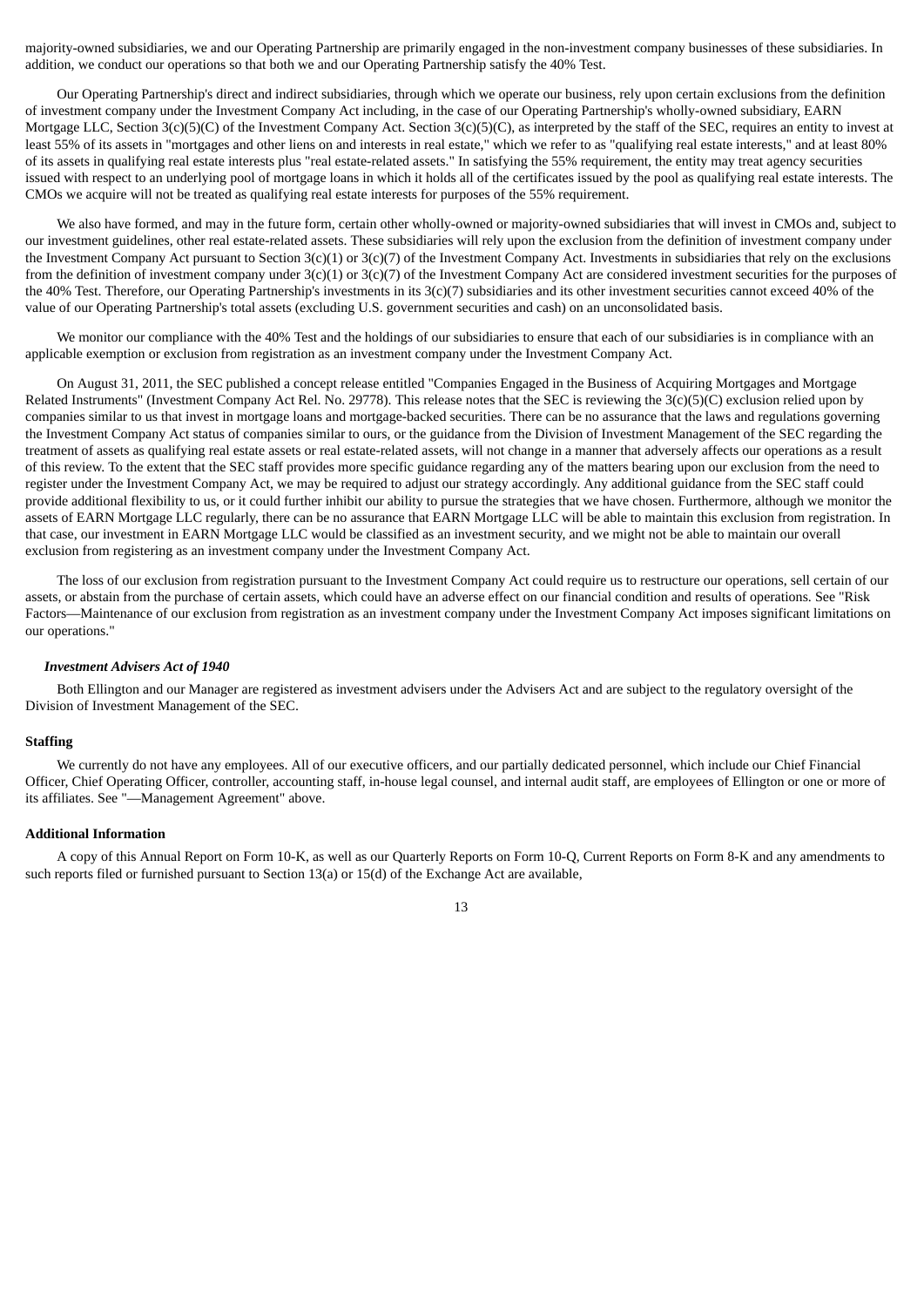free of charge, on our internet website at *www.earnreit.com*. All of these reports are made available on our internet website as soon as reasonably practicable after they are electronically filed with or furnished to the SEC. Our Corporate Governance Guidelines and Code of Business Conduct and Ethics and the charters of the Audit, Compensation and Nominating and Corporate Governance Committees of our Board of Trustees are also available at *www.earnreit.com* and are available in print to any shareholder upon request in writing to Ellington Residential Mortgage REIT, c/o Investor Relations, 53 Forest Avenue, Old Greenwich, CT 06870. The information on our website is not, and shall not be deemed to be, a part of this report or incorporated into any other filing we make with the SEC.

In addition, all of our reports filed with or furnished to the SEC can be obtained at the SEC's website at *www.sec.gov*.

#### <span id="page-13-0"></span>**Item 1A. Risk Factors**

If any of the following risks occurs, our business, financial condition or results of operations could be materially and adversely affected. The risks and uncertainties described below are not the only ones we face. Additional risks and uncertainties not presently known to us, or not presently deemed material by us, may also impair our operations and performance. In connection with the forward-looking statements that appear in our periodic reports on Form 10-Q and Form 10-K, our Current Reports on Form 8-K, our press releases and our other written and oral communications, you should also carefully review the cautionary statements referred to in such reports and other communications referred to under "Special Note Regarding Forward-*Looking Statements."*

#### **Risks Related To Our Business**

# The federal conservatorship of Fannie Mae and Freddie Mac and related efforts, along with any changes in laws and regulations affecting the relationship between Fannie Mae, Freddie Mac, and Ginnie Mae and the U.S. Government, may materially adversely affect our business, financial *condition and results of operations, and our ability to pay dividends to our shareholders.*

The payments we receive on our Agency RMBS depend upon a steady stream of payments on the underlying mortgages and such payments are guaranteed by Fannie Mae, Freddie Mac, or the Government National Mortgage Association, within the U.S. Department of Housing and Urban Development, or "Ginnie Mae." Fannie Mae and Freddie Mac are government-sponsored enterprises, or "GSEs," but their guarantees are not backed by the full faith and credit of the United States. Ginnie Mae, which guarantees MBS backed by federally insured or guaranteed loans primarily consisting of loans insured by the Federal Housing Administration, or "FHA," or guaranteed by the Department of Veterans Affairs, or "VA," is part of a U.S. Government agency and its guarantees are backed by the full faith and credit of the United States.

In September 2008, in response to the deteriorating financial condition of Fannie Mae and Freddie Mac, the U.S. Government placed Fannie Mae and Freddie Mac into the conservatorship of the Federal Housing Finance Agency, or "FHFA," their federal regulator, pursuant to its powers under The Federal Housing Finance Regulatory Reform Act of 2008, a part of the Housing and Economic Recovery Act of 2008. Under this conservatorship, Fannie Mae and Freddie Mac are required to reduce the amount of mortgage loans they own or for which they provide guarantees on Agency RMBS.

Shortly after Fannie Mae and Freddie Mac were placed in federal conservatorship, the Secretary of the U.S. Treasury noted that the guarantee structure of Fannie Mae and Freddie Mac required examination and that changes in the structures of the entities were necessary to reduce risk to the financial system. The future roles of Fannie Mae and Freddie Mac could be significantly reduced, and the nature of their guarantees could be considerably limited relative to historical measurements or even eliminated. The substantial financial assistance provided by the U.S. Government to Fannie Mae and Freddie Mac, especially in the course of their being placed into conservatorship and thereafter, together with the substantial financial assistance provided by the U.S. Government to the mortgage-related operations of other GSEs and government agencies, such as the FHA, VA, and Ginnie Mae, has stirred debate among many federal policymakers over the continued role of the U.S. Government in providing such financial support for the mortgage-related GSEs in particular, and for the mortgage and housing markets in general.

In September 2019, the U.S. Treasury and the U.S. Department of Housing and Urban Development, or "HUD," announced plans for housing finance reform, which included the goals of ending the conservatorship of the GSEs and reducing the market share of the GSEs vis-à-vis private capital. However, no definitive proposals or legislation have been released or enacted with respect to ending the conservatorship, unwinding the GSEs or a material reduction in the roles of the GSEs in the U.S. mortgage market, and it is not possible at this time to predict the scope and nature of the actions that the U.S. Government will ultimately take with respect to these GSEs.

Fannie Mae, Freddie Mac, and Ginnie Mae could each be dissolved, and the U.S. Government could determine to stop providing liquidity support of any kind to the mortgage market. If Fannie Mae, Freddie Mac, or Ginnie Mae were eliminated, or

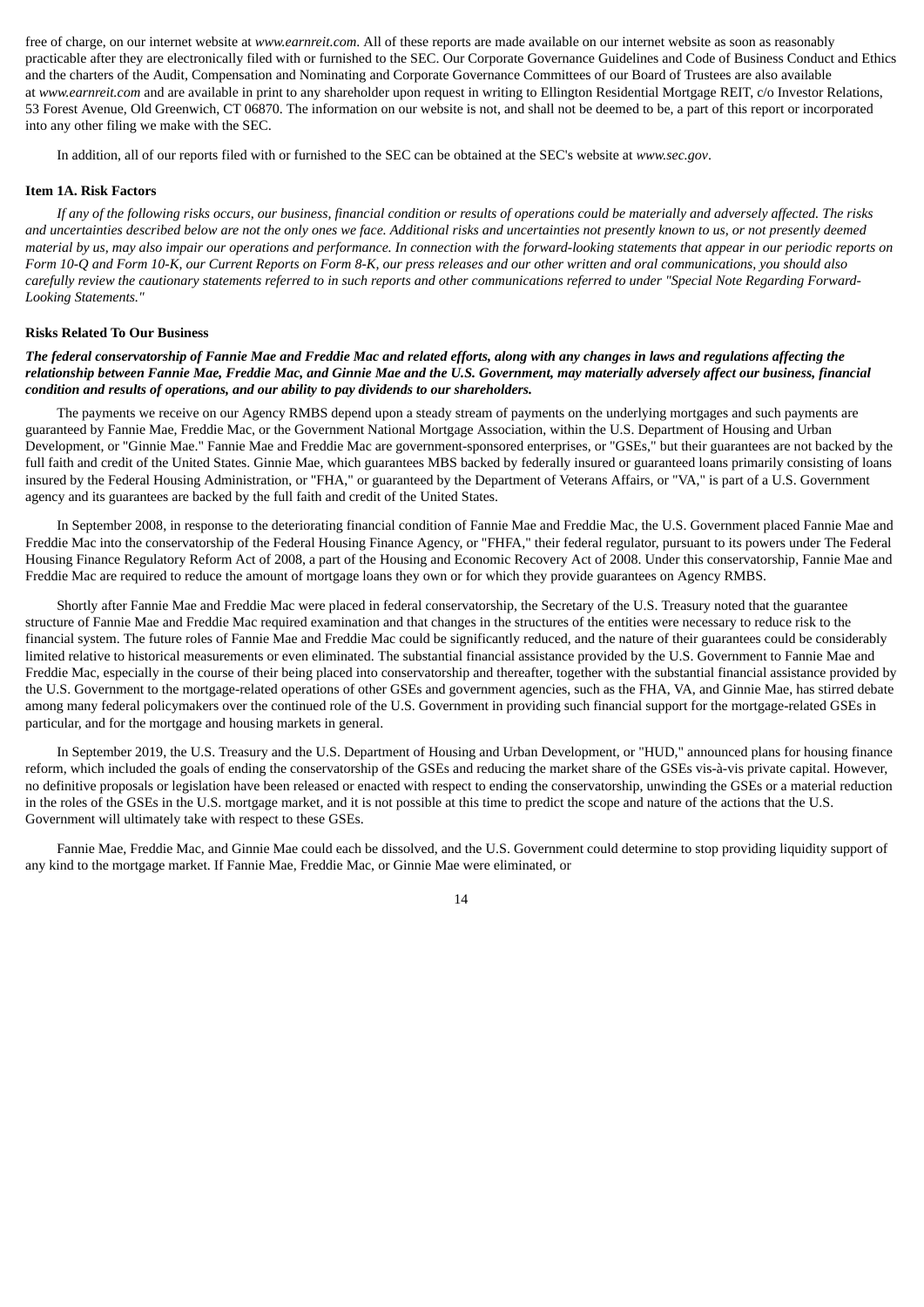their structures were to change radically, or if the U.S. Government significantly reduced its support for any or all of them, we may be unable or significantly limited in our ability to acquire Agency RMBS, which would drastically reduce the amount and type of Agency RMBS available for purchase which, in turn, could materially adversely affect our ability to maintain our exclusion from registration as an investment company under the Investment Company Act and our ability to qualify and maintain our qualification as a REIT. Moreover, any changes to the nature of the guarantees provided by, or laws affecting, Fannie Mae, Freddie Mac, and Ginnie Mae could materially adversely affect the credit quality of the guarantees, could increase the risk of loss on purchases of Agency RMBS issued by these GSEs and could have broad adverse market implications for the Agency RMBS they currently guarantee. Any action that affects the credit quality of the guarantees provided by Fannie Mae, Freddie Mac, and Ginnie Mae could materially adversely affect the value of our Agency RMBS. In addition, any market uncertainty that arises from such proposed changes could have a similar impact on us and our Agency RMBS.

In addition, we rely on our Agency RMBS as collateral for our financings under the repos that we enter into. Any decline in their value, or perceived market uncertainty about their value, would make it more difficult for us to obtain financing on our Agency RMBS on acceptable terms or at all, or to maintain compliance with the terms of any financing transactions

# Interest rate mismatches between our assets and our borrowings may reduce our income during periods of changing interest rates, and increases in *interest rates could adversely affect the value of our assets.*

Some of our assets are fixed rate securities or have a fixed rate component (such as RMBS backed by hybrid ARMs). This means that the interest we earn on these assets will not vary over time based upon changes in a short-term interest rate index. Although the interest we earn on our RMBS backed by ARMs generally will adjust for changing interest rates, such interest rate adjustments may not occur as quickly as the interest rate adjustments to any related borrowings, and such interest rate adjustments will generally be subject to interest rate caps, which potentially could cause such RMBS to acquire many of the characteristics of fixed rate securities if interest rates were to rise above the cap levels. We generally fund our targeted assets with borrowings whose interest rates reset frequently, and as a result we generally have an interest rate mismatch between our assets and liabilities. While our interest rate hedges are intended to mitigate a portion of this mismatch, the use of interest rate hedges also introduces the risk of other interest rate mismatches and exposures, as will the use of other financing techniques. Additionally, to the extent cash flows from RMBS we hold are reinvested in new RMBS, the spread between the yields of the new RMBS and available borrowing rates may decline, which could reduce our net interest margin or result in losses.

Fixed income assets, including many RMBS, typically decline in value if interest rates increase. If long-term rates were to increase significantly, not only would the market value of these assets be expected to decline, but these assets could lengthen in duration because borrowers would be less likely to prepay their mortgages.

Interest rates are highly sensitive to many factors, including governmental monetary and tax policies, domestic and international economic and political considerations, and other factors beyond our control. During 2019, the U.S. Federal Reserve, or the "Federal Reserve," decreased the target range for the federal funds rate three separate times, but at its most recent meeting in December 2019, chose to keep the target range unchanged. Prior to 2019, the Federal Reserve had been increasing the target range for the federal funds rate, from December 2015 through December 2018, and further interest rate increases may occur in the near future.

While we opportunistically hedge our exposure to changes in interest rates, such hedging may be limited by our intention to remain qualified as a REIT, and we can provide no assurance that our hedges will be successful, or that we will be able to enter into or maintain such hedges. As a result, interest rate fluctuations can cause significant losses, reductions in income, and can limit the cash available to pay dividends to our shareholders.

# Certain actions by the Federal Reserve could materially adversely affect our business, financial condition and results of operations, and our ability to *pay dividends to our shareholders.*

Since the 2008 financial crisis, the Federal Reserve has announced and completed several rounds of quantitative easing, which are programs designed to expand the Federal Reserve's holdings of long-term securities by purchasing U.S. Treasury securities and/or Agency RMBS, in order to provide stability to the market. As of December 31, 2019, the Federal Reserve was rolling over at auction all principal repayments from U.S. Treasury securities; it was reinvesting all principal payments from Agency RMBS into U.S. Treasury securities, up to \$20 billion per month; and it was reinvesting principal payments in excess of \$20 billion into Agency RMBS. To help prevent future spikes in overnight repo rates, such as those that occurred in September 2019, the Federal Reserve began buying short-term U.S. Treasury bills in October 2019, and committed to continue purchasing them at least into the second quarter of 2020. The Federal Reserve also conducted overnight and term repo operations to provide liquidity to the repo market and stabilize repo rates, and committed to continue doing so through January 2020 to address any year-end liquidity issues. These actions have put downward pressure on interest rates and have stabilized repo rates, but they could be changed and/or discontinued at any time.

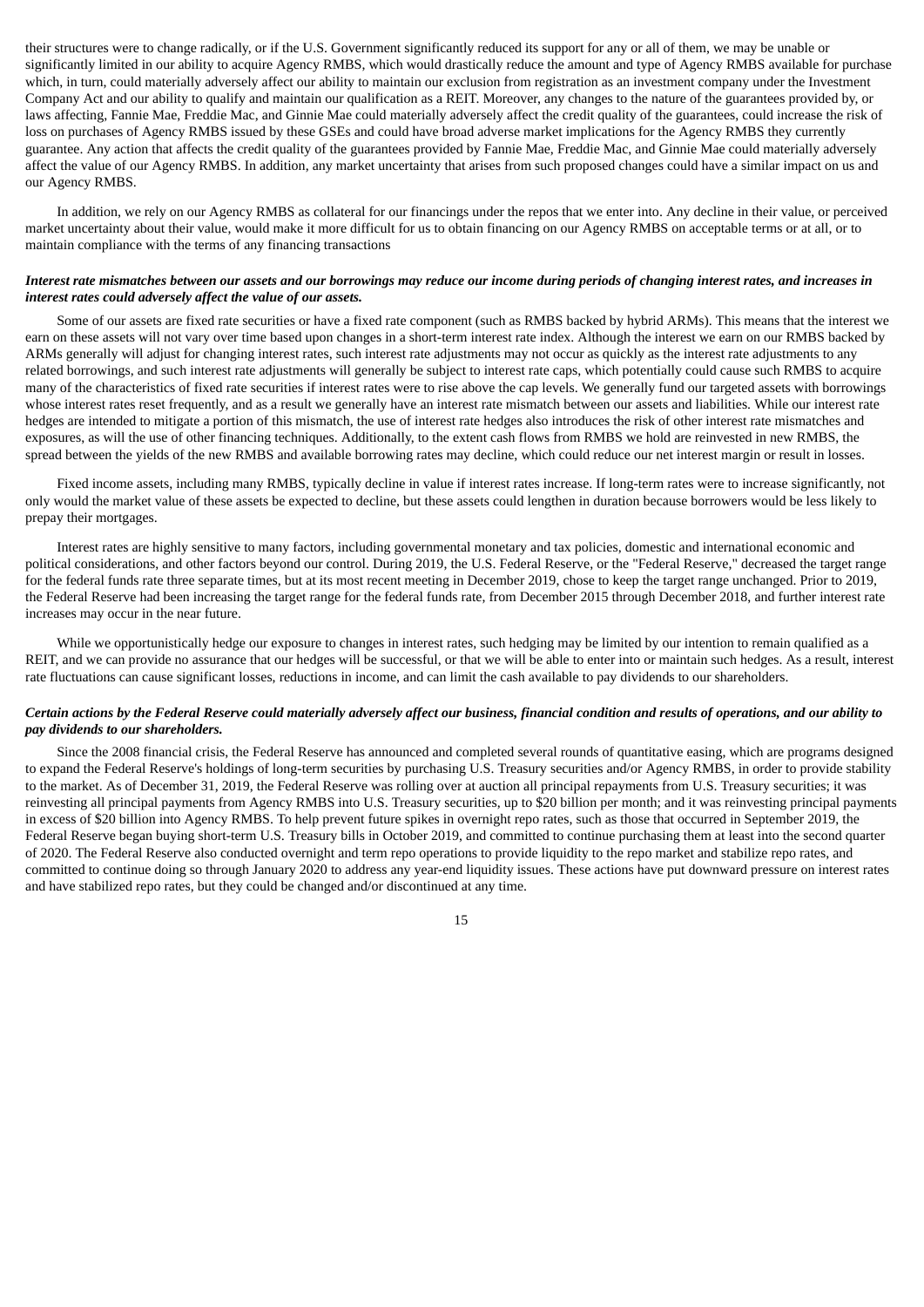During 2019, the Federal Reserve also decreased the target range for the federal funds rate three separate times. Portions of the yield curve inverted during 2019, and prepayments increased significantly. Among other effects, these interest reductions by the Federal Reserve could continue to increase prepayment rates (resulting from lower long-term interest rates, including mortgage rates), continue to impact the shape of the yield curve, and cause a narrowing of our net interest margin.

Should the U.S. economy begin to deteriorate, the Federal Reserve could further modify its asset purchase program or institute other measures designed to reduce interest rates, which could adversely impact our business, including lowering the yields that we are able to generate on our investments.

Prior to 2019, the Federal Reserve had been increasing the target range for the federal funds rate, from December 2015 through December 2018. At its most recent meeting in December 2019, it chose to keep the target range unchanged, and further interest rate increases may occur in the near future. See "—Increases in interest rates could adversely affect the value of our assets and cause our interest expense to increase, and increase the risk of default on our assets, which could result in reduced earnings or losses and negatively affect our profitability as well as the cash available for distribution to shareholders" above. These and other actions by the Federal Reserve could materially adversely affect our business, financial condition and results of operations, and our ability to pay dividends to our shareholders.

# *Prepayment rates can change, adversely affecting the performance of our assets.*

The frequency at which prepayments (including both voluntary prepayments by borrowers and liquidations due to defaults and foreclosures) occur on mortgage loans underlying our RMBS, is affected by a variety of factors, including the prevailing level of interest rates as well as economic, demographic, tax, social, legal, and other factors. Generally, borrowers tend to prepay their mortgages when prevailing mortgage rates fall below the interest rates on their mortgage loans. When borrowers prepay their mortgage loans at rates that are faster or slower than expected, it results in prepayments that are faster or slower than expected on the related RMBS. These faster or slower than expected payments may adversely affect our profitability.

We may purchase securities or loans that have a higher interest rate than the then-prevailing market interest rate. In exchange for this higher interest rate, we may pay a premium to par value to acquire the security or loan. In accordance with U.S. GAAP, we amortize this premium as an expense over the expected term of the security or loan based on our prepayment assumptions. If a security or loan is prepaid in whole or in part at a faster than expected rate, however, we must expense all or a part of the remaining unamortized portion of the premium that was paid at the time of the purchase, which will adversely affect our profitability.

We also may purchase securities or loans that have a lower interest rate than the then-prevailing market interest rate. In exchange for this lower interest rate, we may pay a discount to par value to acquire the security or loan. We accrete this discount as income over the expected term of the security or loan based on our prepayment assumptions. If a security or loan is prepaid at a slower than expected rate, however, we must accrete the remaining portion of the discount at a slower than expected rate. This will extend the expected life of our investment portfolio and result in a lower than expected yield on securities and loans purchased at a discount to par.

Prepayment rates generally increase when interest rates fall and decrease when interest rates rise. Since many RMBS, especially fixed rate RMBS, will be discount securities when interest rates are high, and will be premium securities when interest rates are low, these RMBS may be adversely affected by changes in prepayments in any interest rate environment. Prepayment rates are also affected by factors not directly tied to interest rates, and these factors are difficult to predict. Prepayments can also occur when borrowers sell their properties, or when borrowers default on their mortgages and the mortgages are prepaid from the proceeds of a foreclosure sale of the underlying property and/or from the proceeds of a mortgage insurance policy or other guarantee. Fannie Mae and Freddie Mac will generally, among other conditions, purchase mortgages that are 120 days or more delinquent from the Agency RMBS pools that they have issued when the cost of guaranteed payments to security holders, including advances of interest at the security coupon rate, exceeds the cost of holding the non-performing loans in their portfolios. Consequently, prepayment rates also may be affected by conditions in the housing and financial markets, which may result in increased delinquencies on mortgage loans. Prepayment rates can also be affected by actions of the GSEs and their cost of capital, general economic conditions, and the relative interest rates on fixed and adjustable rate loans. Additionally, changes in the GSEs' decisions as to when to repurchase delinquent loans can materially impact prepayment rates on Agency RMBS.

The adverse effects of prepayments may impact us in various ways. First, particular investments may experience outright losses, as in the case of IOs and IIOs in an environment of faster actual or anticipated prepayments. Second, particular investments may underperform relative to any hedges that our Manager may have constructed for these assets, resulting in a loss to us. In particular, prepayments (at par) may limit the potential upside of many RMBS to their principal or par amounts, whereas their corresponding hedges often have the potential for unlimited loss. Furthermore, to the extent that faster prepayment rates are due to lower interest rates, the principal payments received from prepayments will tend to be reinvested in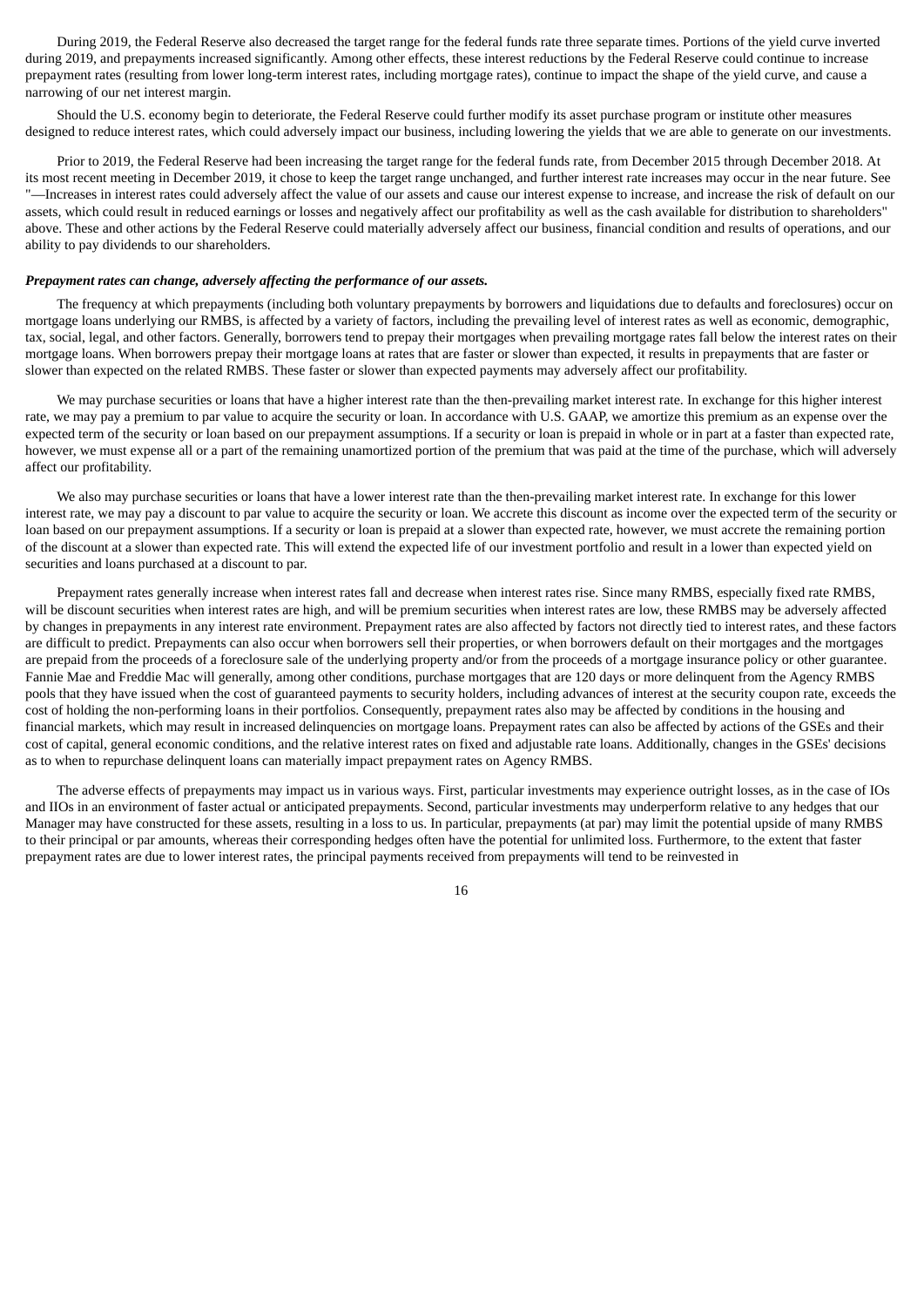lower-yielding assets, which may reduce our income in the long run. Therefore, if actual prepayment rates differ from anticipated prepayment rates our business, financial condition and results of operations and ability to pay dividends to our shareholders could be materially adversely affected.

#### Interest rate caps on the ARMs and hybrid ARMs that back our RMBS may reduce our net interest marain during periods of rising or high interest *rates.*

ARMs and hybrid ARMs are typically subject to periodic and lifetime interest rate caps. Periodic interest rate caps limit the amount an interest rate can increase during any given period. Lifetime interest rate caps limit the amount an interest rate can increase through the maturity of the loan. Our borrowings typically are not subject to similar restrictions. Accordingly, in a period of rapidly increasing interest rates, our financing costs could increase without limitation while caps could limit the interest we earn on our RMBS backed by ARMs and hybrid ARMs. This problem is magnified for ARMs and hybrid ARMs that are not fully indexed because such periodic interest rate caps prevent the coupon on the security from fully reaching the specified rate in one reset. Further, some ARMs and hybrid ARMs may be subject to periodic payment caps that result in a portion of the interest being deferred and added to the principal outstanding. As a result, we may receive less cash income on RMBS backed by ARMs and hybrid ARMs than necessary to pay interest on our related borrowings. Interest rate caps on RMBS backed by ARMs and hybrid ARMs could reduce our net interest margin if interest rates were to increase beyond the level of the caps, which could materially adversely affect our business, financial condition and results of operations and our ability to pay dividends to our shareholders.

#### Mortgage loan modification programs and future legislative action may adversely affect the value of, and the returns on, our targeted assets.

The U.S. Government, through the U.S. Treasury, FHA, and the Federal Deposit Insurance Corporation, or "FDIC," has in the past, and may in the future, implement programs designed to provide homeowners with assistance in avoiding mortgage loan foreclosures. The programs may involve, among other things, the modification of mortgage loans to reduce the principal amount of the loans or the rate of interest payable on the loans, or to extend the payment terms of the loans.

Loan modification and refinance programs may adversely affect the performance of Agency and non-Agency RMBS. In the case of non-Agency RMBS, a significant number of loan modifications with respect to a given security, including those related to principal forgiveness and coupon reduction, could negatively impact the realized yields and cash flows on such security. In addition, it is also likely that loan modifications would result in increased prepayments on some RMBS. See above "—Prepayment rates can change, adversely affecting the performance of our assets," for information relating to the impact of prepayments on our business.

The U.S. Congress and various state and local legislatures may pass mortgage-related legislation that would affect our business, including legislation that would permit limited assignee liability for certain violations in the mortgage loan origination process, and legislation that would allow judicial modification of loan principal in the event of personal bankruptcy. We cannot predict whether or in what form Congress or the various state and local legislatures may enact legislation affecting our business or whether any such legislation will require us to change our practices or make changes in our portfolio in the future. These changes, if required, could materially adversely affect our business, results of operations and financial condition, and our ability to pay dividends to our shareholders, particularly if we make such changes in response to new or amended laws, regulations or ordinances in any state where we acquire a significant portion of our mortgage loans, or if such changes result in us being held responsible for any violations in the mortgage loan origination process.

The existing loan modification programs, together with future legislative or regulatory actions, including possible amendments to the bankruptcy laws, which result in the modification of outstanding residential mortgage loans and/or changes in the requirements necessary to qualify for refinancing mortgage loans with Fannie Mae, Freddie Mac, or Ginnie Mae, may adversely affect the value of, and the returns on, our assets, which could materially adversely affect our business, financial condition and results of operations, and our ability to pay dividends to our shareholders.

# Difficult conditions in the mortgage and residential real estate markets as well as general market concerns may adversely affect the value of the assets *in which we invest.*

Our business is materially affected by conditions in the residential mortgage market, the residential real estate market, the financial markets, and the economy, including inflation, energy costs, unemployment, geopolitical issues, concerns over the creditworthiness of governments worldwide and the stability of the global banking system. In particular, the residential mortgage market in the U.S. has experienced a variety of difficulties and challenging economic conditions in the past, including defaults, credit losses, and liquidity concerns. Certain commercial banks, investment banks, insurance companies, and mortgage-related investment vehicles incurred extensive losses from exposure to the residential mortgage market as a result of these difficulties and conditions. These factors have impacted, and may in the future impact, investor perception of the risks

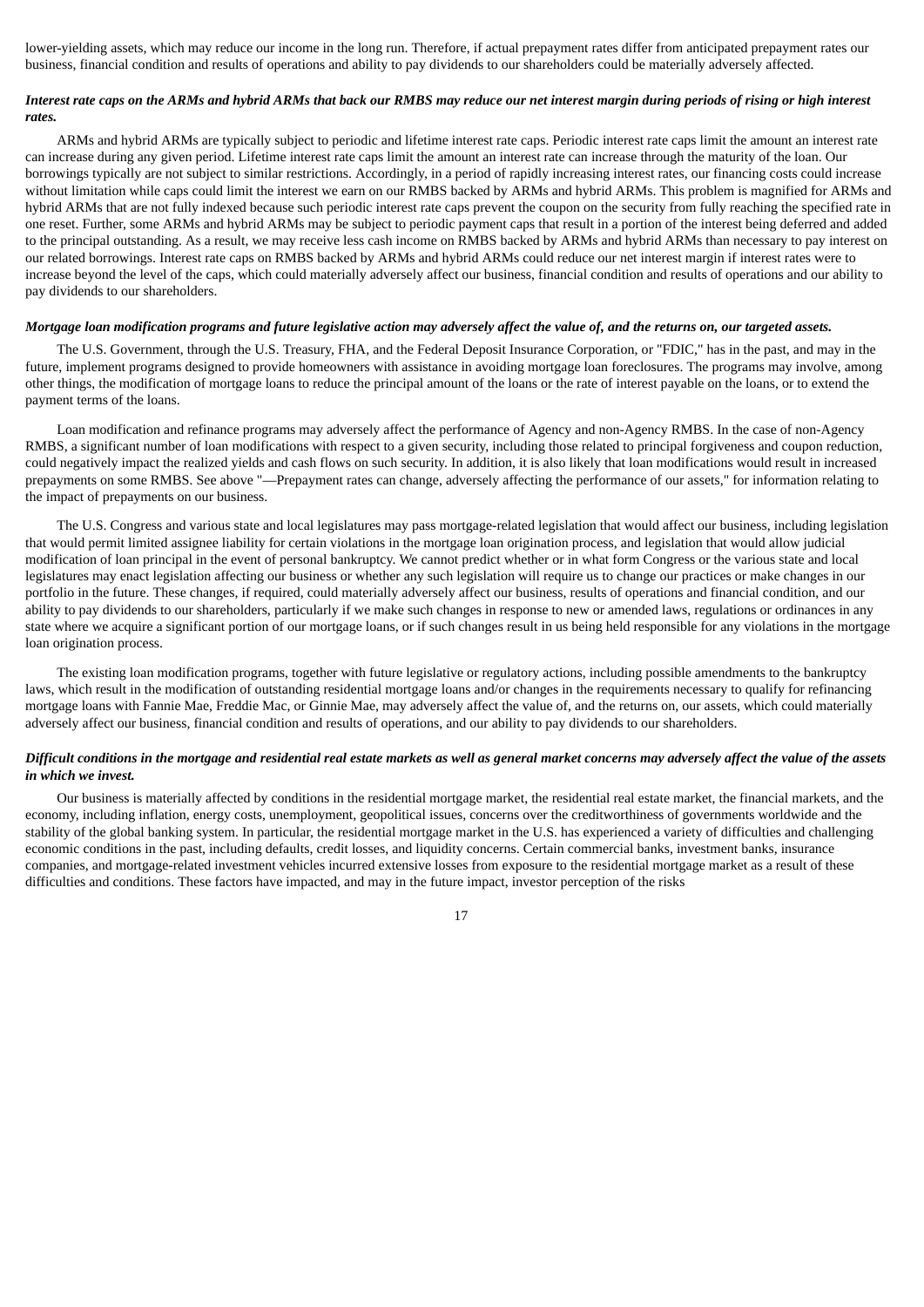associated with RMBS, other real estate-related securities and various other asset classes in which we may invest. As a result, values for RMBS, other real estate-related securities and various other asset classes in which we may invest have experienced, and may in the future experience, significant volatility. Any deterioration of the mortgage market and investor perception of the risks associated with RMBS, residential mortgage loans, other real estate-related securities, and various other assets that we acquire could materially adversely affect our business, financial condition and results of operations, and our ability to pay dividends to our shareholders.

# Our assets include subordinated and lower-rated securities that generally have greater risks of loss than senior and higher-rated securities.

Certain mortgage-related securities that we acquire, including certain non-Agency MBS, CRTs, and CMBS, are deemed by rating agencies to have substantial vulnerability to default in payment of interest and/or principal. Other securities that we acquire have the lowest quality ratings or are unrated. Many securities that we acquire are subordinated in cash flow priority to other more "senior" securities of the same securitization. The exposure to defaults on the underlying mortgages is severely magnified in subordinated securities. Certain subordinated securities ("first loss securities") absorb all losses from default before any other class of securities is at risk. Such securities therefore are considered to be highly speculative investments. Also, the risk of declining real estate values, in particular, is amplified in subordinated MBS, as are the risks associated with possible changes in the market's perception of the entity issuing or guaranteeing them, or by changes in government regulations and tax policies. Accordingly, the subordinated and lower-rated (or unrated) securities in which we invest may experience significant price and performance volatility relative to more senior or higher-rated securities, and they are subject to greater risk of loss than more senior or higher-rated securities which, if realized, could materially adversely affect our business, financial condition and results of operations, and our ability to pay dividends to our shareholders.

# Less stringent underwriting quidelines and the resultant potential for delinguencies or defaults on certain mortgage loans could lead to losses on many of the non-Agency RMBS we hold, as well as other mortgage-related investments that we currently hold and/or may hold in the future.

Many of the non-Agency RMBS in which we invest are collateralized by Alt-A and subprime mortgage loans, which are mortgage loans that were originated using less stringent underwriting guidelines than those used in underwriting prime mortgage loans (mortgage loans that generally conform to Fannie Mae or Freddie Mac underwriting guidelines). These underwriting guidelines were more permissive as to borrower credit history or credit score, borrower debt-to-income ratio, loan-to-value ratio, and/or as to documentation (such as whether and to what extent borrower income was required to be disclosed or verified). In addition, even when specific underwriting guidelines were represented by loan originators as having been used in connection with the origination of mortgage loans, these guidelines were in many cases not followed as a result of aggressive lending practices, fraud (including borrower or appraisal fraud), or other factors. Mortgage loans that were underwritten pursuant to less stringent or looser underwriting guidelines, or that were poorly underwritten to their stated guidelines, have experienced, and should be expected to experience in the future, substantially higher rates of delinquencies, defaults, and foreclosures than those experienced by mortgage loans that were underwritten in a manner more consistent with Fannie Mae or Freddie Mac guidelines. Thus, because of the higher delinquency rates and losses associated with Alt-A and subprime mortgage loans, the performance of RMBS backed by Alt-A and subprime mortgage loans that we may acquire could be correspondingly adversely affected, which could adversely impact our business, financial condition and results of operations, and our ability to pay dividends to our shareholders.

#### *Investments in second lien mortgage loans could subject us to increased risk of losses.*

We may invest in second-lien mortgage loans or RMBS backed by such loans. If a borrower defaults on a second lien mortgage loan or on its senior debt (i.e., a first-lien loan, in the case of a residential mortgage loan), or in the event of a borrower bankruptcy, such loan will be satisfied only after all senior debt is paid in full. As a result, if we invest in second-lien mortgage loans and the borrower defaults, we may lose all or a significant part of our investment.

# The principal and interest payments on our non-Agency RMBS and our CRTs are not guaranteed by any entity, including any government entity or *GSE, and therefore are subject to increased risks, including credit risk.*

Our portfolio includes securities, such as non-Agency RMBS and CRTs, which are not guaranteed by GSEs such as Fannie Mae and Freddie Mac or, in the case of Ginnie Mae, the U.S. Government. These securities are therefore subject to many of the risks of the respective underlying mortgage loans. A residential mortgage loan is typically secured by single-family residential property and is subject to risks of delinquency and foreclosure and risk of loss. The ability of a borrower to repay a loan secured by a residential property is dependent upon the income or assets of the borrower. A number of factors, including a general economic downturn, unemployment, acts of God, pandemics such as novel coronavirus (COVID-19), terrorism, social unrest, and civil disturbances, may impair borrowers' abilities to repay their mortgage loans. In periods following home price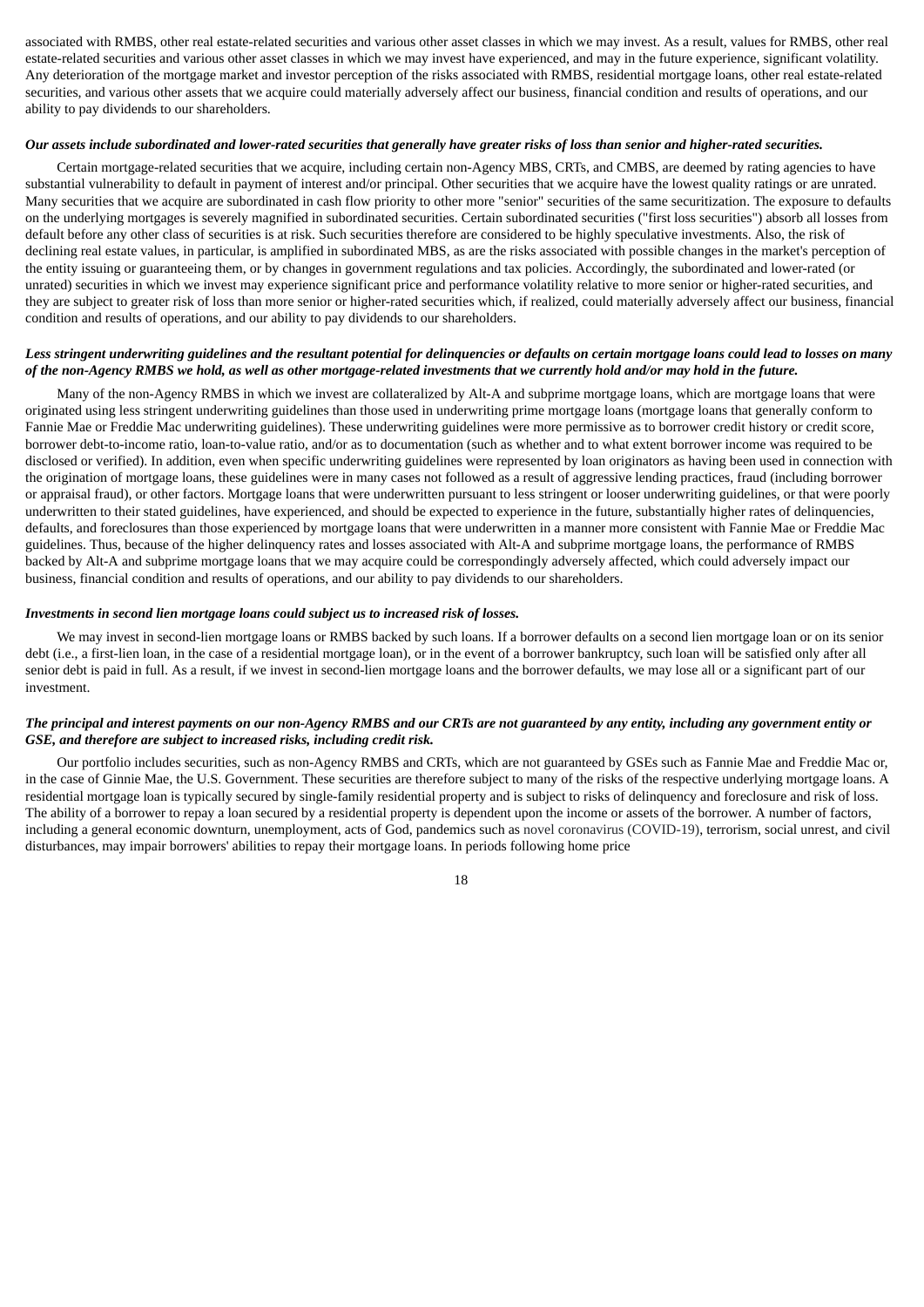declines, "strategic defaults" (decisions by borrowers to default on their mortgage loans despite having the ability to pay) also may become more prevalent. In addition, the Tax Cuts and Jobs Act, or "TCJA," reduced the mortgage interest deduction limit, eliminated the deduction for interest with respect to home equity indebtedness, with certain exceptions, and limited the state and local income and property tax deduction. These changes could reduce home affordability and adversely impact housing prices in certain regions, which could lead to an increase in defaults on the mortgage loans underlying many of our investments.

In the event of defaults under mortgage loans backing any of our non-Agency RMBS, we will bear a risk of loss of principal to the extent of any deficiency between the value of the collateral and the principal and accrued interest of the mortgage loan.

Additionally, in the event of the bankruptcy of a mortgage loan borrower, the mortgage loan to such borrower will be deemed to be secured only to the extent of the value of the underlying collateral at the time of bankruptcy (as determined by the bankruptcy court), and the lien securing the mortgage loan will be subject to the avoidance powers of the bankruptcy trustee or debtor-in-possession to the extent the lien is unenforceable under state law. Foreclosure of a mortgage loan can be an expensive and lengthy process which could have a substantial negative effect on our anticipated return on the foreclosed mortgage loan. If borrowers default on the mortgage loans backing our non-Agency RMBS and we are unable to recover any resulting loss through the foreclosure process, our business, financial condition and results of operations, and our ability to pay dividends to our shareholders, could be materially adversely affected.

Similarly, other investments that we currently hold and/or may hold in the future, including MSRs and CMBS, that are not guaranteed by any entity, including any government entity or GSE, are subject to increased risks, including credit risk.

### Changes in banks' inter-bank lending rate reporting practices or the method pursuant to which LIBOR is determined may adversely affect the value of *the financial obligations to be held or issued by us that are linked to LIBOR.*

LIBOR and other indices which are deemed "benchmarks" are the subject of recent national, international, and other regulatory guidance and proposals for reform. Some of these reforms are already effective, whereas others are still to be implemented. These reforms may cause such benchmarks to perform differently than in the past, or have other consequences which cannot be predicted. In particular, regulators and law enforcement agencies in the U.K. and elsewhere conducted criminal and civil investigations into whether the banks that contributed information to the British Bankers' Association ("BBA") in connection with the daily calculation of LIBOR may have been under-reporting or otherwise manipulating or attempting to manipulate LIBOR. A number of BBA member banks have entered into settlements with their regulators and law enforcement agencies with respect to this alleged manipulation of LIBOR. LIBOR is calculated by reference to a market for interbank lending that continues to shrink, as it is based on increasingly fewer actual transactions. This increases the subjectivity of the LIBOR calculation process and increases the risk of manipulation.

Actions by the regulators or law enforcement agencies, as well as ICE Benchmark Administration (the current administrator of LIBOR), or the "IBA," may result in changes to the manner in which LIBOR is determined or the establishment of alternative reference rates. For example, on July 27, 2017, the U.K. Financial Conduct Authority, the "FCA," announced that it intends to stop persuading or compelling banks to submit LIBOR rates after 2021. The FCA has statutory powers to require panel banks to contribute to LIBOR where necessary. The FCA has decided not to ask, or to require, that panel banks continue to submit contributions to LIBOR beyond the end of 2021. The FCA has indicated that it expects that the current panel banks will voluntarily sustain LIBOR until the end of 2021. The FCA's intention is that after 2021, it will no longer be necessary for the FCA to ask, or to require, banks to submit contributions to LIBOR. The FCA does not intend to sustain LIBOR through using its influence or legal powers beyond that date. It is possible that the IBA and the panel banks could continue to produce LIBOR on the current basis after 2021, if they are willing and able to do so, but we cannot make assurances that LIBOR will survive in its current form, or at all.

It is possible that, over time, the Secured Overnight Financing Rate ("SOFR") published by the Federal Reserve Bank of New York will replace U.S. Dollar LIBOR as the principal reference rate for U.S. Dollar-denominated floating rate instruments, such as standard fixed-to-floating interest rate swaps. However, the manner and timing of this shift is currently unknown. SOFR is an overnight rate instead of a term rate, making SOFR an inexact replacement for LIBOR. Market participants are still considering how various types of financial instruments and securitization vehicles should be modified following a discontinuation of LIBOR. It is possible that not all of our assets and liabilities (including our derivatives) will transition away from LIBOR at the same time, and it is possible that not all of our assets and liabilities (including our derivatives) will transition to the same alternative reference rate, in each case increasing the difficulty of hedging. Switching an existing financial instrument from referencing LIBOR to referencing SOFR would generally require the application of a spread between the two indices. Industry organizations are attempting to structure the spread calculations for various financial instruments in a manner that would minimize the possibility of value transfer between counterparties, borrowers, and lenders by virtue of the transition, but there is no assurance that the resulting spreads would be fair and accurate or that all asset types and all types of

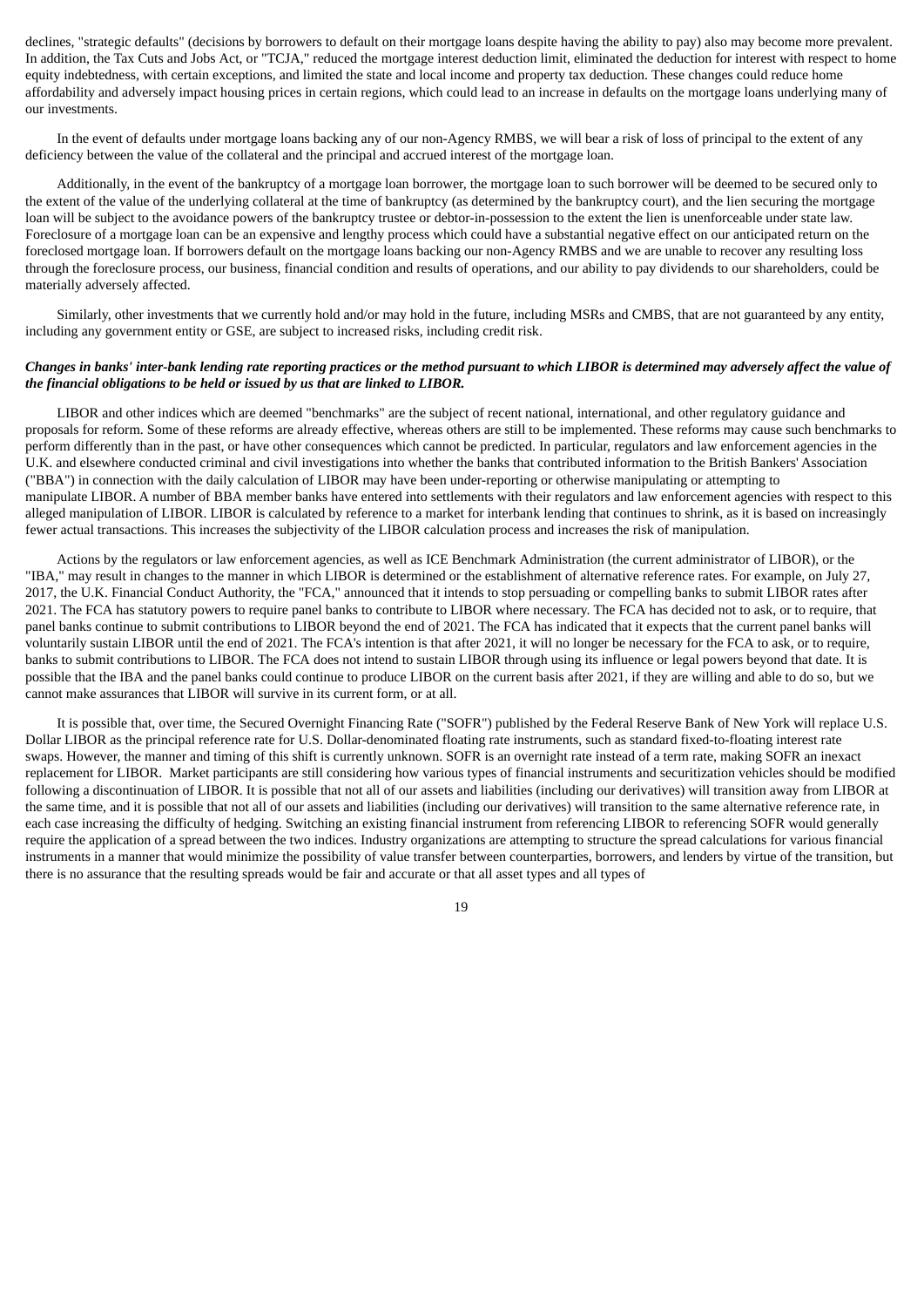securitization vehicles will use the same spreads. We and other market participants have less experience understanding and modeling SOFR-based assets and liabilities (including derivatives) than LIBOR-based assets and liabilities (including derivatives), increasing the difficulty of investing, hedging, and risk management. The process of transition also involves operational risks. It is also possible that no transition will occur for many financial instruments, meaning that those instruments would continue to be subject to the weaknesses of the LIBOR calculation process. At this time, it is not possible to predict the effect of any such changes that may be implemented, including any establishment of alternative reference rates. Uncertainty as to the nature or timing of any such potential changes may affect the market for, or value of, any securities, loans, derivatives, and other financial instruments that are based directly or indirectly on LIBOR, and as a result may adversely affect our overall financial condition and results of operations.

#### Residential mortagge loans, including subprime, non-performing, and sub-performing residential mortagge loans, are subject to increased risks.

We may acquire and manage residential mortgage loans. Residential mortgage loans, including subprime, non-performing, and sub-performing mortgage loans, are subject to increased risk of loss. Unlike Agency RMBS, residential mortgage loans generally are not guaranteed by the U.S. Government or any GSE, though in some cases they may benefit from private mortgage insurance. Additionally, by directly acquiring residential mortgage loans, we do not receive the structural credit enhancements that benefit senior tranches of RMBS. A residential mortgage loan is directly exposed to losses resulting from default. Therefore, the value of the underlying property, the creditworthiness and financial position of the borrower, and the priority and enforceability of the lien will significantly impact the value of such mortgage loan. In the event of a foreclosure, we may assume direct ownership of the underlying real estate. The liquidation proceeds upon sale of such real estate may not be sufficient to recover our cost basis in the loan, and any costs or delays involved in the foreclosure or liquidation process may increase losses.

Residential mortgage loans are also subject to property damage caused by hazards, such as earthquakes or environmental hazards, not covered by standard property insurance policies or "special hazard risk," and to reduction in a borrower's mortgage debt by a bankruptcy court, or "bankruptcy risk." In addition, claims may be assessed against us on account of our position as a mortgage holder or property owner, including assignee liability, environmental hazards, and other liabilities. We could also be responsible for property taxes. In some cases, these liabilities may be "recourse liabilities" or may otherwise lead to losses in excess of the purchase price of the related mortgage or property.

#### To the extent that due diligence is conducted on potential assets, such due diligence may not reveal all of the risks associated with such assets and may *not reveal other weaknesses in such assets, which could lead to losses.*

Before making an investment, our Manager may decide to conduct (either directly or using third parties) certain due diligence. There can be no assurance that our Manager will conduct any specific level of due diligence, or that, among other things, our Manager's due diligence processes will uncover all relevant facts or that any purchase will be successful, which could result in losses on these assets, which, in turn, could adversely affect our business, financial condition and results of operations, and our ability to pay dividends to our shareholders.

#### We rely on mortgage servicers for our loss mitigation efforts, and we also may engage in our own loss mitigation efforts with respect to whole mortgage loans and loan pools that we may purchase. Such loss mitigation efforts may be unsuccessful or not cost effective.

We depend on a variety of services provided by third-party service providers related to our non-Agency RMBS and whole mortgage loans and loan pools we may acquire. We rely on the mortgage servicers who service the mortgage loans backing our non-Agency RMBS to, among other things, collect principal and interest payments on the underlying mortgages and perform loss mitigation services. Our mortgage servicers and other service providers to our non-Agency RMBS, such as trustees, bond insurance providers and custodians, may not perform in a manner that promotes our interests. In addition, legislation that has been enacted or that may be enacted in order to reduce or prevent foreclosures through, among other things, loan modifications, may reduce the value of mortgage loans backing our non-Agency RMBS or whole mortgage loans that we may acquire. Mortgage servicers may be incentivized by the U.S. Government to pursue such loan modifications, as well as forbearance plans and other actions intended to prevent foreclosure, even if such loan modifications and other actions are not in the best interests of the beneficial owners of the mortgage loans. In addition to legislation that creates financial incentives for mortgage loan servicers to modify loans and take other actions that are intended to prevent foreclosures, legislation has also been adopted that creates a safe harbor from liability to creditors for servicers that undertake loan modifications and other actions that are intended to prevent foreclosures. Finally, legislation has been adopted that delays the initiation or completion of foreclosure proceedings on specified types of residential mortgage loans or otherwise limits the ability of mortgage servicers to take actions that may be essential to preserve the value of the mortgage loans underlying the mortgage servicing rights. Any such limitations are likely to cause delayed or reduced collections from mortgagors and generally increase servicing costs. As a result of these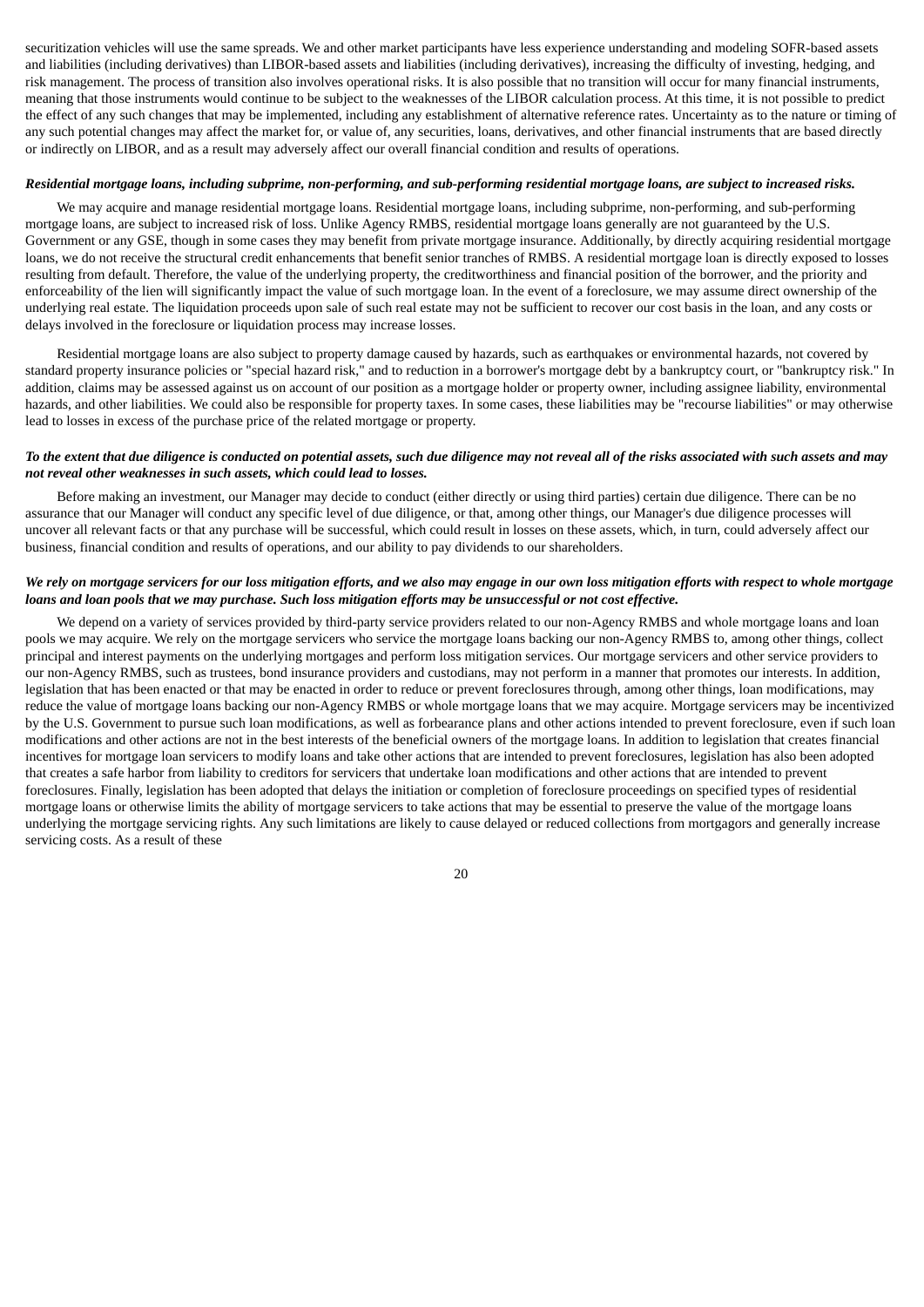legislative actions, the mortgage loan servicers on which we rely may not perform in our best interests or up to our expectations. If our third-party service providers including mortgage servicers do not perform as expected, our business, financial condition and results of operations and our ability to pay dividends to our shareholders may be materially adversely affected.

In addition, if we purchase pools of whole mortgage loans, we may engage in our own loss mitigation efforts over and above the efforts of the mortgage servicers, including more hands-on mortgage servicer oversight and management, borrower refinancing solicitations, as well as other efforts. Our loss mitigation efforts may be unsuccessful in limiting delinquencies, defaults and losses, or may not be cost effective, which may materially adversely affect our business, financial condition and results of operations and our ability to pay dividends to our shareholders. Furthermore, our ability to accomplish such loss mitigation may be limited by the tax rules governing REITs.

#### We may be affected by deficiencies in foreclosure practices of third parties, as well as related delays in the foreclosure process.

One of the biggest risks overhanging the non-Agency RMBS market has been uncertainty around the timing and ability of servicers to foreclose on defaulted loans, so that they can liquidate the underlying properties and ultimately pass the liquidation proceeds through to RMBS holders. Given the magnitude of the housing crisis, and in response to the well-publicized failures of many servicers to follow proper foreclosure procedures, mortgage servicers are being held to much higher foreclosure-related documentation standards than they previously were. However, because many mortgages have been transferred and assigned multiple times (and by means of varying assignment procedures) throughout the origination, warehouse, and securitization processes, mortgage servicers are generally having much more difficulty furnishing the requisite documentation to initiate or complete foreclosures. This leads to stalled or suspended foreclosure proceedings, and ultimately additional foreclosure-related costs. Foreclosure-related delays also tend to increase ultimate loan loss severities as a result of property deterioration, amplified legal and other costs, and other factors. Many factors delaying foreclosure, such as borrower lawsuits and judicial backlog and scrutiny, are outside of a servicer's control and have delayed, and will likely continue to delay, foreclosure processing in both judicial states (where foreclosures require court involvement) and non-judicial states. The concerns about deficiencies in foreclosure practices of servicers and related delays in the foreclosure process may impact our loss assumptions and affect the values of, and our returns on, our investments in RMBS and residential whole loans.

# Sellers of the mortgage loans that underlie the non-Agency RMBS in which we invest may be unable to repurchase defective mortgage loans, which could have a material adverse effect on the value of the loans held by the trust that issued the RMBS and could cause shortfalls in the payments due on *the RMBS.*

Sellers of mortgage loans to the trusts that issued the non-Agency RMBS in which we invest made various representations and warranties related to the mortgage loans sold by them to the trusts that issued the RMBS. If a seller fails to cure a material breach of its representations and warranties with respect to any mortgage loan in a timely manner, then the trustee or the servicer of the loans may have the right to require that the seller repurchase the defective mortgage loan (or in some cases substitute a performing mortgage loan). It is possible, however, that for financial or other reasons, the seller either may not be capable of repurchasing defective mortgage loans, or may dispute the validity of or otherwise resist its obligation to repurchase defective mortgage loans. The inability or unwillingness of a seller to repurchase defective mortgage loans from a non-Agency RMBS trust in which we invest would likely cause higher rates of delinquencies, defaults and losses for the mortgage loans backing such non-Agency RMBS, and ultimately greater losses for our investment in such non-Agency RMBS.

# If we acquire and subsequently resell any whole mortgage loans, we may be required to repurchase such loans or indemnify purchasers if we breach *representations and warranties.*

If we acquire and subsequently resell any whole mortgage loans, we would generally be required to make customary representations and warranties about such loans to the loan purchaser. Our residential mortgage loan sale agreements and terms of any securitizations into which we sell loans will generally require us to repurchase or substitute loans in the event we breach a representation or warranty given to the loan purchaser. In addition, we may be required to repurchase loans as a result of borrower fraud or in the event of early payment default on a mortgage loan. The remedies available to a purchaser of mortgage loans are generally broader than those available to us against an originating broker or correspondent. Repurchased loans are typically worth only a fraction of the original price. Significant repurchase activity could materially adversely affect our business, financial condition and results of operations, and our ability to pay dividends to our shareholders.

#### We could be subject to liability for potential violations of predatory lending laws, which could materially adversely affect our business, financial *condition and results of operations, and our ability to pay dividends to our shareholders.*

Residential mortgage loan originators and servicers are required to comply with various federal, state and local laws and regulations, including antipredatory lending laws and laws and regulations imposing certain restrictions on requirements on

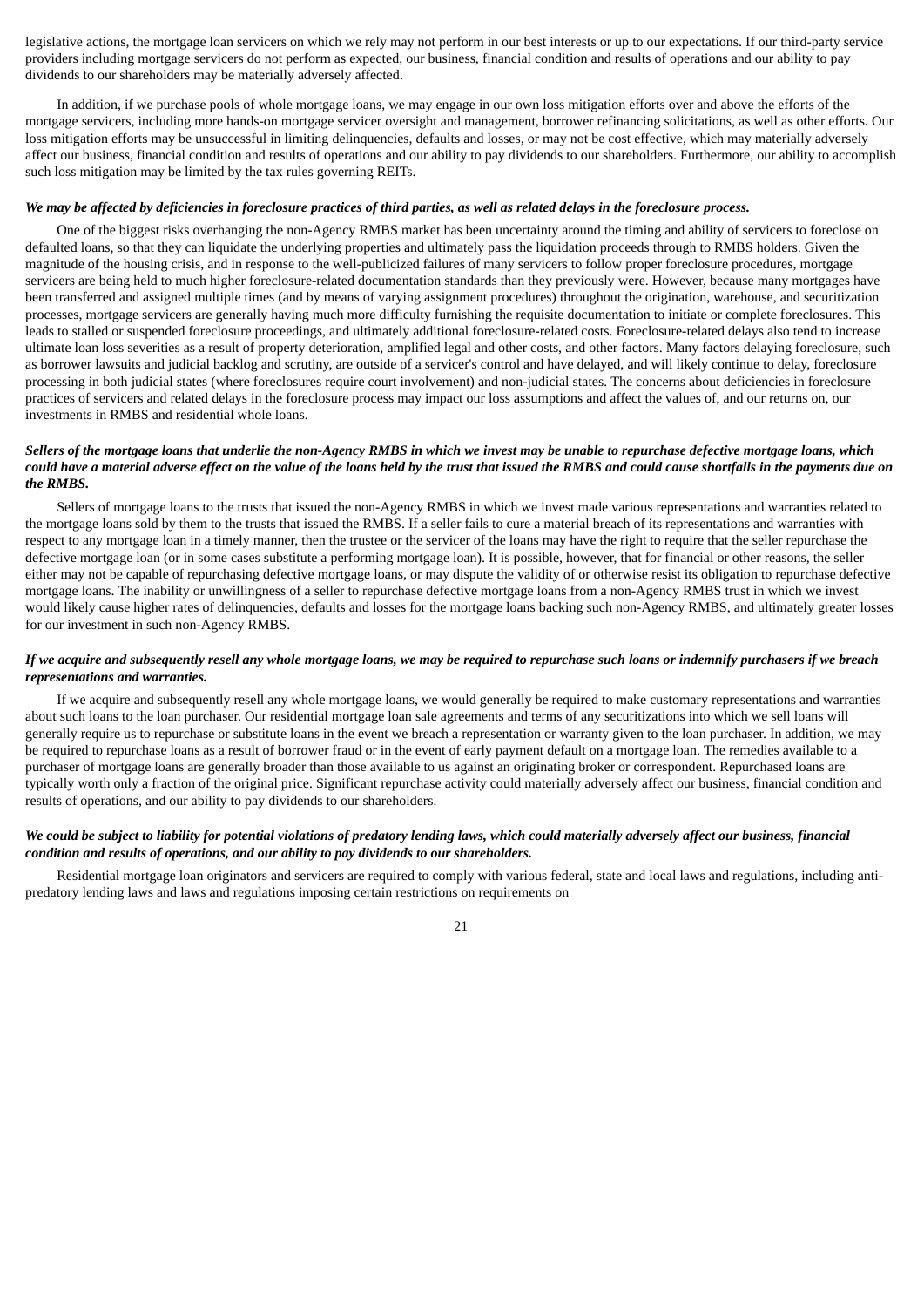high cost loans. Failure of residential mortgage loan originators or servicers to comply with these laws, to the extent any of their residential mortgage loans become part of our mortgage-related assets, could subject us, as an assignee or purchaser of the related residential mortgage loans, to monetary penalties and could result in the borrowers rescinding the affected residential mortgage loans. Lawsuits have been brought in various states making claims against assignees or purchasers of high cost loans for violations of state law. Named defendants in these cases have included numerous participants within the secondary mortgage market. If the loans are found to have been originated in violation of predatory or abusive lending laws, we could incur losses, which could materially adversely affect our business, financial condition and results of operations, and our ability to pay dividends to our shareholders.

# *Our real estate-related assets are subject to the risks associated with real property.*

We own assets secured by real estate and may own real estate directly in the future, either through direct acquisitions or upon a default of mortgage loans. Real estate assets are subject to various risks, including:

- declines in the value of real estate;
- acts of God, including pandemics, earthquakes, floods, wildfires, hurricanes, mudslides, volcanic eruptions and other natural disasters, which may result in uninsured losses;
- acts of war or terrorism, including the consequences of terrorist attacks, such as those that occurred on September 11, 2001;
- adverse changes in national and local economic and market conditions;
- changes in governmental laws and regulations, fiscal policies and zoning ordinances and the related costs of compliance with laws and regulations, fiscal policies and zoning ordinances;
- costs of remediation and liabilities associated with environmental conditions such as indoor mold;
- potential liabilities for other legal actions related to property ownership including tort claims; and
- the potential for uninsured or under-insured property losses.

The occurrence of any of the foregoing or similar events may reduce our return from an affected property or asset and, consequently, materially adversely affect our business, financial condition and results of operations, and our ability to pay dividends to our shareholders.

# *We may be exposed to environmental liabilities with respect to properties in which we have an interest.*

In the course of our business, we may take title to real estate, and, if we do take title, we could be subject to environmental liabilities with respect to these properties. In such a circumstance, we may be held liable to a governmental entity or to third parties for property damage, personal injury, investigation, and clean-up costs incurred by these parties in connection with environmental contamination, or may be required to investigate or clean up hazardous or toxic substances, or chemical releases at a property. The costs associated with investigation or remediation activities could be substantial. In addition, the presence of hazardous substances may adversely affect an owner's ability to sell real estate or borrow using real estate as collateral. To the extent that an owner of an underlying property becomes liable for removal costs, the ability of the owner to make debt payments may be reduced, which in turn may materially adversely affect the value of the relevant mortgage-related assets held by us.

# We rely on analytical models and other data to analyze potential asset acquisition and disposition opportunities and to manage our portfolio. Such models and other data may be incorrect, misleading or incomplete, which could cause us to purchase assets that do not meet our expectations or to *make asset management decisions that are not in line with our strategy.*

Our Manager relies on the analytical models (both proprietary and third-party models) of Ellington and information and data supplied by third parties. These models and data may be used to value assets or potential asset acquisitions and dispositions and also in connection with our asset management activities. If Ellington's models and data prove to be incorrect, misleading, or incomplete, any decisions made in reliance thereon could expose us to potential risks. Our Manager's reliance on Ellington's models and data may induce it to purchase certain assets at prices that are too high, to sell certain other assets at prices that are too low, or to miss favorable opportunities altogether. Similarly, any hedging activities that are based on faulty models and data may prove to be unsuccessful.

Some of the risks of relying on analytical models and third-party data include the following:

• collateral cash flows and/or liability structures may be incorrectly modeled in all or only certain scenarios, or may be modeled based on simplifying assumptions that lead to errors;

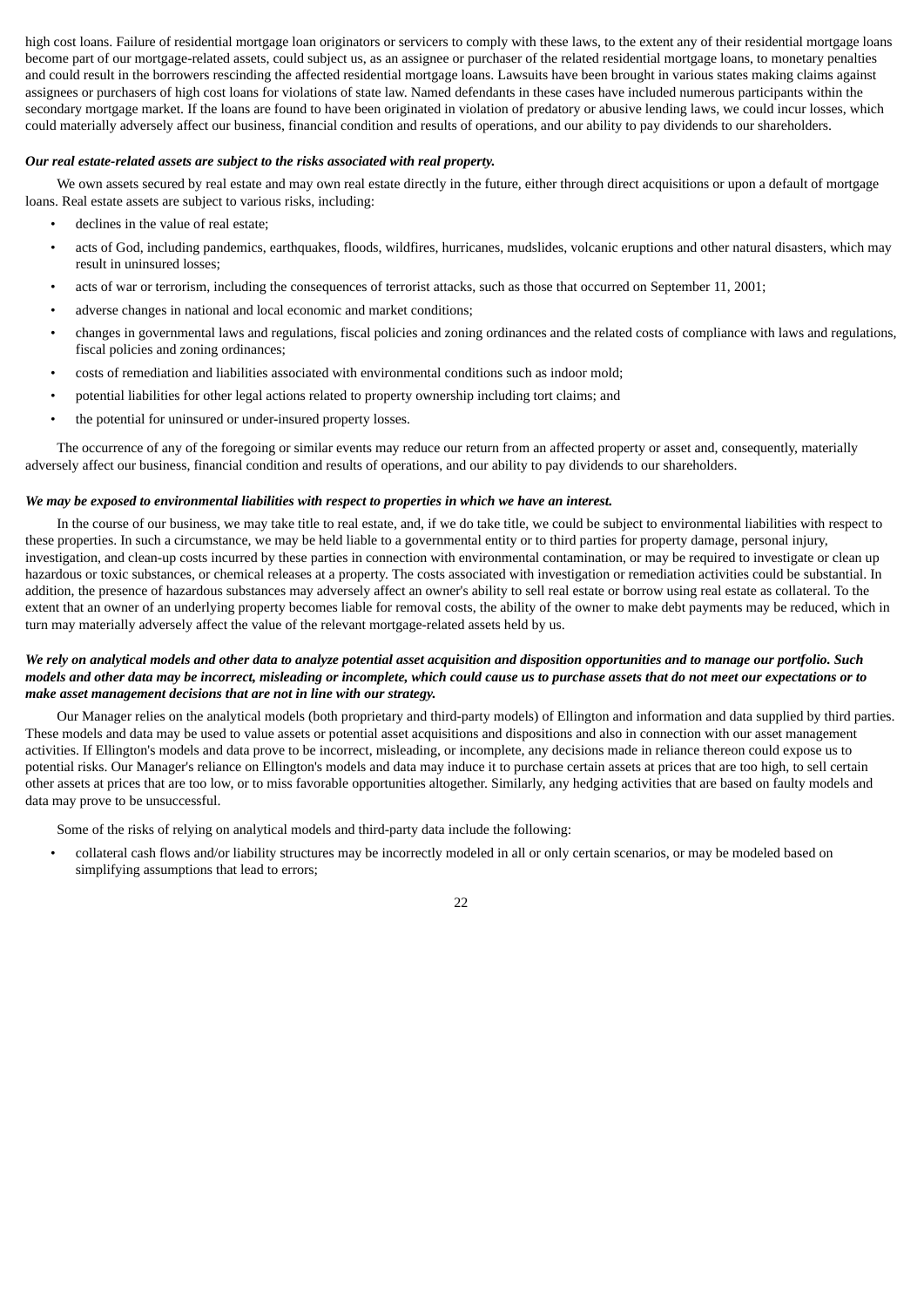- information about assets or the underlying collateral may be incorrect, incomplete, or misleading;
- asset, collateral or MBS historical performance (such as historical prepayments, defaults, cash flows, etc.) may be incorrectly reported, or subject to interpretation (e.g., different MBS issuers may report delinquency statistics based on different definitions of what constitutes a delinquent loan); and
- asset, collateral or MBS information may be outdated, in which case the models may contain incorrect assumptions as to what has occurred since the date information was last updated.

Some models, such as prepayment models or default models, may be predictive in nature. The use of predictive models has inherent risks. For example, such models may incorrectly forecast future behavior, leading to potential losses. In addition, the predictive models used by our Manager may differ substantially from those models used by other market participants, with the result that valuations based on these predictive models may be substantially higher or lower for certain assets than actual market prices. Furthermore, because predictive models are usually constructed based on historical data supplied by third parties, the success of relying on such models may depend heavily on the accuracy and reliability of the supplied historical data, and, in the case of predicting performance in scenarios with little or no historical precedent (such as extreme broad-based declines in home prices, or deep economic recessions or depressions), such models must employ greater degrees of extrapolation and are therefore more speculative and of more limited reliability.

All valuation models rely on correct market data inputs. If incorrect market data is entered into even a well-founded valuation model, the resulting valuations will be incorrect. However, even if market data is input correctly, "model prices" will often differ substantially from market prices, especially for securities with complex characteristics or whose values are particularly sensitive to various factors. If our market data inputs are incorrect or our model prices differ substantially from market prices, our business, financial condition and results of operations, and our ability to pay dividends to our shareholders could be materially adversely affected.

#### Valuations of some of our assets are inherently uncertain, may be based on estimates, may fluctuate over short periods of time, and may differ from the *values that would have been used if a ready market for these assets existed.*

The values of some of the assets in our portfolio are not readily determinable. We value these assets monthly at fair value, as determined in good faith by our Manager, subject to the oversight of our Manager's valuation committee. Because such valuations are inherently uncertain, may fluctuate over short periods of time and may be based on estimates, our Manager's determinations of fair value may differ from the values that would have been used if a ready market for these assets existed or from the prices at which trades occur. Furthermore, we may not obtain third party valuations for all of our assets. Changes in the fair value of our assets directly impact our net income through recording unrealized appreciation or depreciation of our investments and derivative instruments, and so our Manager's determination of fair value has a material impact on our net income.

While in many cases our Manager's determination of the fair value of our assets is based on valuations provided by third-party dealers and pricing services, our Manager can and does value assets based upon its judgment and such valuations may differ from those provided by third-party dealers and pricing services. Valuations of certain assets are often difficult to obtain or are unreliable. In general, dealers and pricing services heavily disclaim their valuations. Additionally, dealers and pricing services may claim to furnish valuations only as an accommodation and without special compensation, and so they may disclaim any and all liability for any direct, incidental, or consequential damages arising out of any inaccuracy or incompleteness in valuations, including any act of negligence or breach of any warranty. Depending on the complexity and illiquidity of an asset, valuations of the same asset can vary substantially from one dealer or pricing service to another. Higher valuations of our assets have the effect of increasing the amount of management fees we pay to our Manager. Therefore, conflicts of interest exist because our Manager is involved in the determination of the fair value of our assets.

Our business, financial condition and results of operations, and our ability to pay dividends to our shareholders could be materially adversely affected if our Manager's fair value determinations of these assets were materially different from the values that would exist if a ready market existed for these assets.

#### The lack of liquidity in our assets may materially adversely affect our business, financial condition and results of operations, and our ability to pay *dividends to our shareholders.*

Certain of the assets and other instruments we acquire are not publicly traded, including privately placed RMBS. As such, these assets may be subject to legal and other restrictions on resale, transfer, pledge or other disposition, or will otherwise be less liquid than publicly-traded securities. Other assets that we acquire, while publicly traded, have limited liquidity on account of their complexity, turbulent market conditions, or other factors. In addition, mortgage-related assets from time to time have experienced extended periods of illiquidity, including during times of financial stress (such as during the 2008 financial crisis), which is often the time that liquidity is most needed. Illiquid assets typically experience greater price volatility, because a ready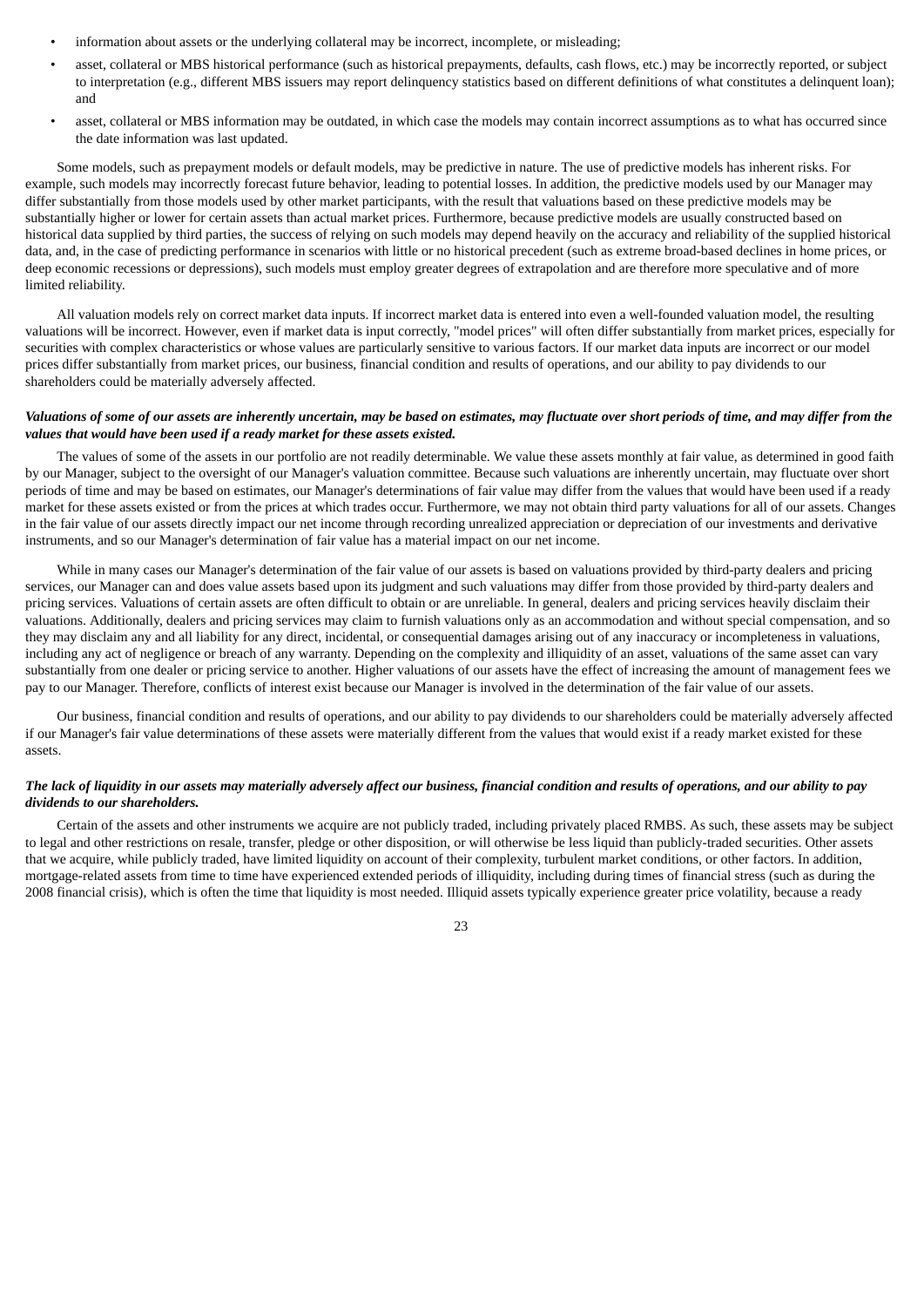market does not exist, and they can be more difficult to value or sell if the need arises. In addition, if we are required to liquidate all or a portion of our portfolio quickly, we may realize significantly less than the value at which we have previously recorded our assets. We may also face other restrictions on our ability to liquidate any assets for which we or our Manager has or could be attributed with material non-public information. Furthermore, assets that are illiquid are more difficult to finance, and to the extent that we finance assets that are or become illiquid, we may lose that financing or have it reduced. If we are unable to sell our assets at favorable prices or at all, it could materially adversely affect our business, financial condition and results of operations, and our ability to pay dividends to our shareholders.

#### We are highly dependent on Ellington's information systems and those of third-party service providers and system failures could significantly disrupt our business, which may, in turn, materially adversely affect our business, financial condition and results of operations, and our ability to pay *dividends to our shareholders.*

Our business is highly dependent on Ellington's communications and information systems and those of third-party service providers. Any failure or interruption of Ellington's or certain third-party service providers' systems or cyber-attacks or security breaches of their networks or systems could cause delays or other problems in our securities trading activities, could allow unauthorized access for purposes of misappropriating assets, stealing proprietary and confidential information, corrupting data or causing operational disruption, which could materially adversely affect our business, financial condition and results of operations, and our ability to pay dividends to our shareholders.

Computer malware, ransomware, viruses, and computer hacking and phishing attacks have become more prevalent in the financial services industry and may occur on Ellington's or certain third party service providers' systems in the future. We rely heavily on Ellington's financial, accounting and other data processing systems. Although Ellington has not detected a breach to date, financial services institutions have reported breaches of their systems, some of which have been significant. Even with all reasonable security efforts, not every breach can be prevented or even detected. It is possible that Ellington or certain third-party service providers have experienced an undetected breach, and it is likely that other financial institutions have experienced more breaches than have been detected and reported. There is no assurance that we, Ellington, or certain of the third parties that facilitate our and Ellington's business activities, have not or will not experience a breach. It is difficult to determine what, if any, negative impact may directly result from any specific interruption or cyber-attacks or security breaches of Ellington's networks or systems (or the networks or systems of certain third parties that facilitate our and Ellington's business activities) or any failure to maintain performance, reliability and security of Ellington's or certain third-party service providers' technical infrastructure, but such computer malware, ransomware, viruses, and computer hacking and phishing attacks may negatively affect our operations.

# Our access to financina sources, which may not be available on favorable terms, or at all, may be limited, and this may materially adversely affect our *business, financial condition and results of operations, and our ability to pay dividends to our shareholders.*

We depend upon the availability of adequate capital and financing sources to fund our operations. Our lenders are primarily large global financial institutions, with exposures both to global financial markets and to more localized conditions. In addition to borrowing from large banks, we borrow from smaller non-bank financial institutions as well. Whether because of a global or local financial crisis or other circumstances, such as if one or more of our lenders experiences severe financial difficulties, they or other lenders could become unwilling or unable to provide us with financing, could increase the costs of that financing, or could become insolvent, as was the case with Lehman Brothers in 2008. Moreover, we are currently party to short-term borrowings (in the form of repurchase agreements) and there can be no assurance that we will be able to replace these borrowings, or "roll" them, as they mature on a continuous basis and it may be more difficult for us to obtain debt financing on favorable terms, or at all. In addition, if regulatory capital requirements imposed on our lenders change, they may be required to limit, or increase the cost of, the financing they provide to us. In general, this could potentially increase our financing costs and reduce our liquidity or require us to sell assets at an inopportune time or price. Consequently, depending on market conditions at the relevant time, we may have to rely on additional equity issuances to meet our capital and financing needs, which may be dilutive to our shareholders, or we may have to rely on less efficient forms of debt financing that consume a larger portion of our cash flow from operations, thereby reducing funds available for our operations, future business opportunities, cash distributions to our shareholders, and other purposes. We cannot assure you that we will have access to such equity or debt capital on favorable terms (including, without limitation, cost and term) at the desired times, or at all, which may cause us to curtail our asset acquisition activities and/or dispose of assets, which could materially adversely affect our business, financial condition and results of operations, and our ability to pay dividends to our shareholders.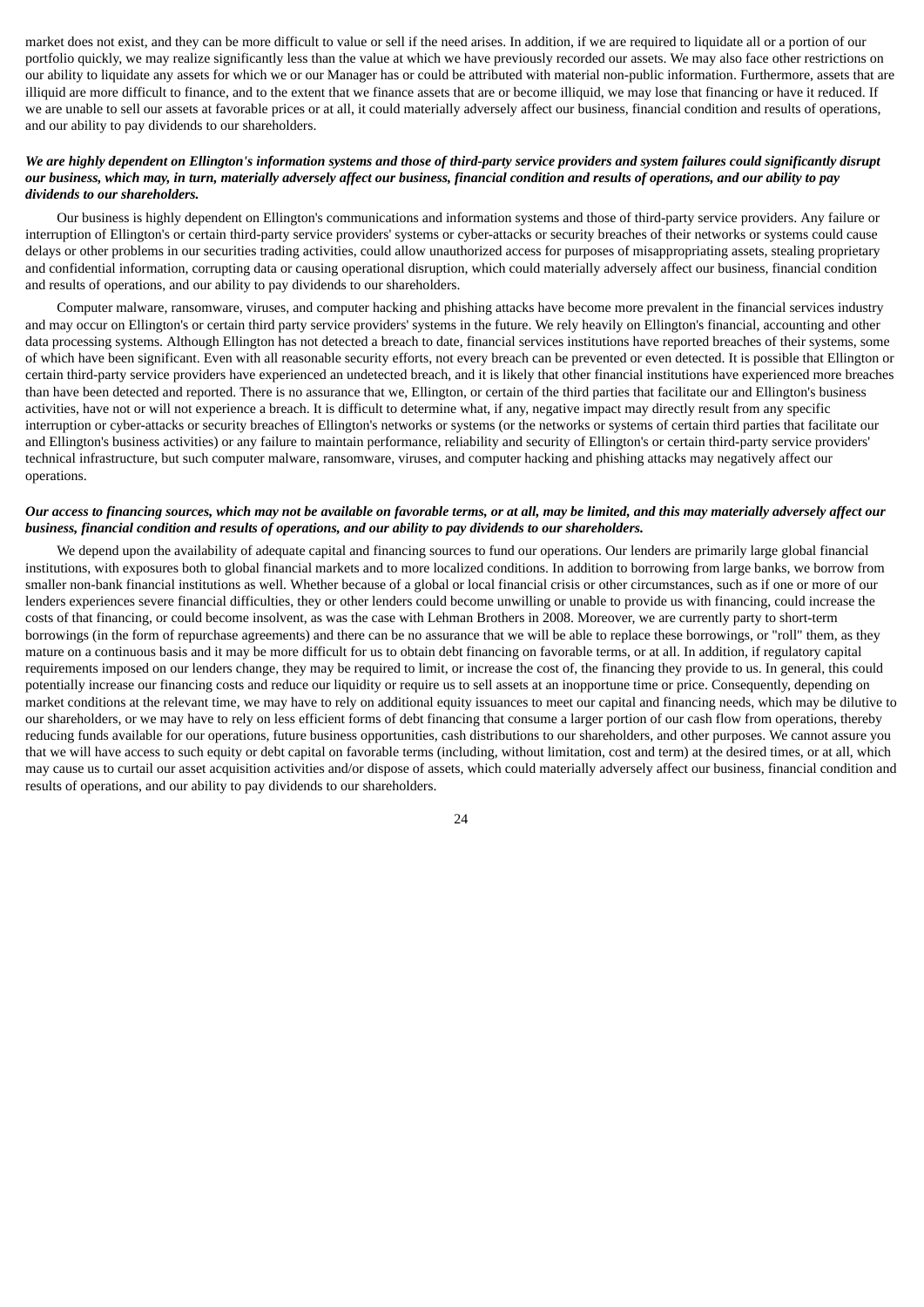#### Increases in interest rates could adversely affect the value of our assets and cause our interest expense to increase, and increase the risk of default on our assets, which could result in reduced earnings or losses and negatively affect our profitability as well as the cash available for distribution to *shareholders.*

Our operating results will depend in large part on the difference between the income from our assets, net of credit losses, and financing costs. We anticipate that, in many cases, the income from our assets will respond more slowly to interest rate fluctuations than the cost of our borrowings. Consequently, changes in interest rates, particularly short-term interest rates, to the extent not offset by our interest rate hedges, may significantly influence our financial results.

# We use leverage in executing our business strategy, which may adversely affect the return on our assets and may reduce cash available for distribution *to our shareholders, as well as increase losses when economic conditions are unfavorable.*

We use leverage to finance our investment activities and to enhance our financial returns. Currently, all of our leverage is in the form of short-term repos for our RMBS assets. Other forms of leverage we may use in the future include credit facilities, including term loans and revolving credit facilities.

Through the use of leverage, we may acquire positions with market exposure significantly greater than the amount of capital committed to the transaction. For example, by entering into repos with advance rates, or haircut levels of 5%, we could theoretically leverage capital allocated to Agency RMBS by an asset-to-equity ratio of as much as 20 to 1. A haircut is the percentage discount that a repo lender applies to the market value of an asset serving as collateral for a repo borrowing, for the purpose of determining whether such repo borrowing is adequately collateralized.

Although we may from time to time enter into certain contracts that may limit our leverage, such as certain financing arrangements with lenders, our governing documents do not specifically limit the amount of leverage that we may use. Leverage can enhance our potential returns but can also exacerbate losses. Even if an asset increases in value, if the asset fails to earn a return that equals or exceeds our cost of borrowing, the leverage will diminish our returns.

Leverage also increases the risk of our being forced to precipitously liquidate our assets. See "—Our lenders and derivative counterparties may require us to post additional collateral, which may force us to liquidate assets, and if we fail to post sufficient collateral our debts may be accelerated and/or our derivative contracts terminated on unfavorable terms" below.

## Our lenders and derivative counterparties may require us to post additional collateral, which may force us to liquidate assets, and if we fail to post *sufficient collateral our debts may be accelerated and/or our derivative contracts terminated on unfavorable terms.*

Our repo agreements and our derivative contracts allow, to varying degrees, our lenders and derivative counterparties (including clearinghouses) to determine an updated market value of our collateral and derivative contracts to reflect current market conditions. If the market value of our collateral or our derivative contracts with a particular lender or derivative counterparty declines in value, we generally will be required by the lender or derivative counterparty to provide additional collateral or repay a portion of the funds advanced on minimal notice, which is known as a margin call. Posting additional collateral will reduce our liquidity and limit our ability to leverage our assets. Additionally, in order to satisfy a margin call, we may be required to liquidate assets at a disadvantageous time, which could cause us to incur further losses and adversely affect our results of operations and financial condition, and may impair our ability to pay dividends to our shareholders. We receive margin calls from our lenders and derivative counterparties from time to time in the ordinary course of business similar to other entities in the mortgage finance business. In the event that we default on our obligation to satisfy these margin calls, our lenders or derivative counterparties can accelerate our indebtedness, terminate our derivative contracts (potentially on unfavorable terms requiring additional payments, including additional fees and costs), increase our borrowing rates, liquidate our collateral and terminate our ability to borrow. In certain cases, a default on one repo agreement or derivative contract (whether caused by a failure to satisfy margin calls or another event of default) can trigger "cross defaults" on other such agreements. A significant increase in margin calls could materially adversely affect our business, financial condition and results of operations, and our ability to pay dividends to our shareholders, and could increase our risk of insolvency.

To the extent that we might be compelled to liquidate qualifying real estate assets to repay debts, our compliance with the REIT asset tests, income tests, and distribution requirements, could be negatively affected, which could jeopardize our qualification as a REIT. Losing our REIT qualification would cause us to be subject to U.S. federal income tax (and any applicable state and local taxes) on all of our income and decrease profitability and cash available to pay dividends to our shareholders.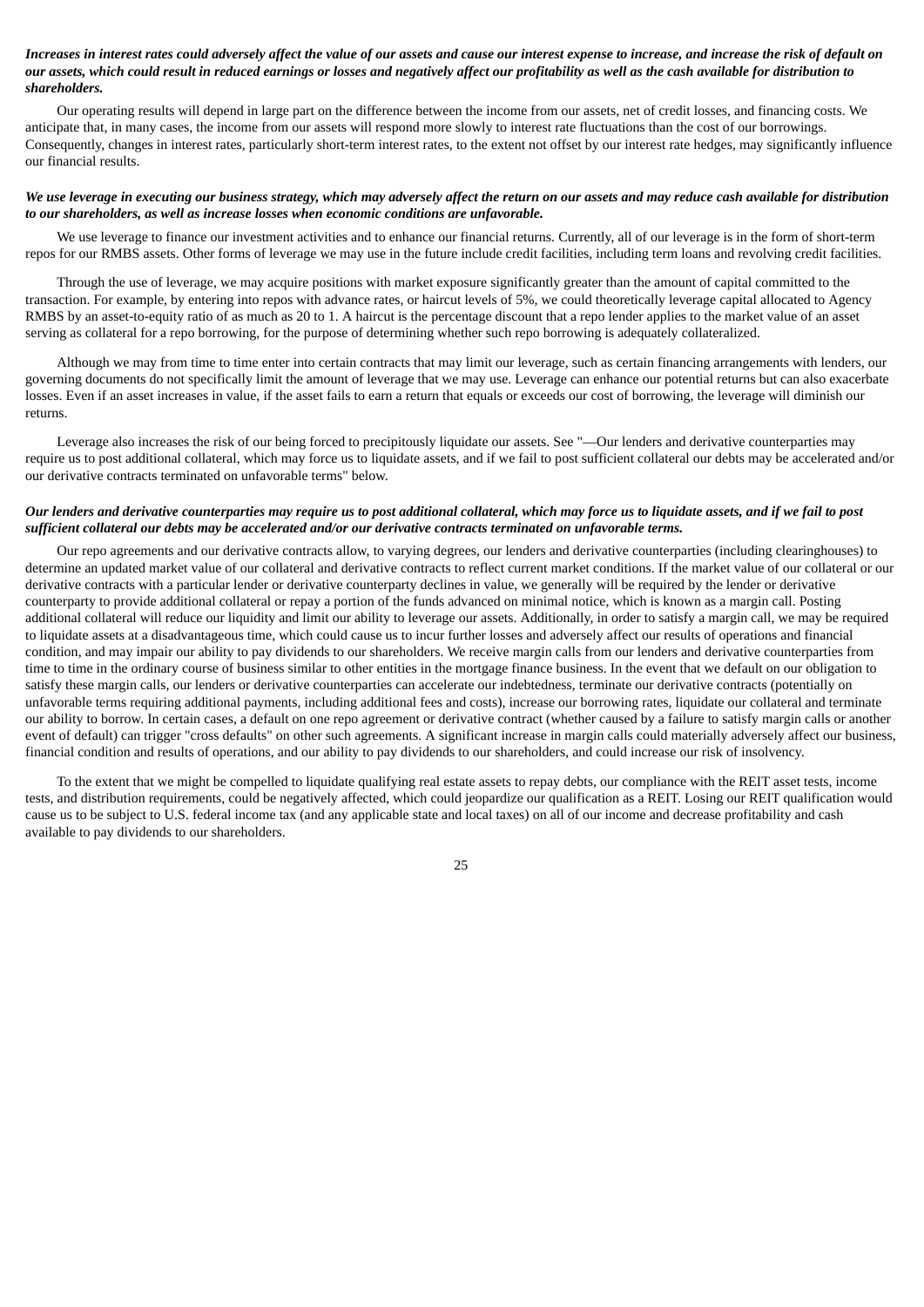#### Our rights under repo agreements are subject to the effects of the bankruptcy laws in the event of the bankruptcy or insolvency of us or our lenders.

In the event of our insolvency or bankruptcy, certain repurchase agreements may qualify for special treatment under the U.S. Bankruptcy Code, the effect of which, among other things, would be to allow the lender to avoid the automatic stay provisions of the U.S. Bankruptcy Code and to foreclose on and/or liquidate the collateral pledged under such agreements without delay. In the event of the insolvency or bankruptcy of a lender during the term of a repo agreement, the lender may be permitted, under applicable insolvency laws, to repudiate the contract, and our claim against the lender for damages may be treated simply as an unsecured creditor. In addition, if the lender is a broker or dealer subject to the Securities Investor Protection Act of 1970, or an insured depository institution subject to the Federal Deposit Insurance Act, our ability to exercise our rights to recover our securities under a repo agreement or to be compensated for any damages resulting from the lenders' insolvency may be further limited by those statutes. These claims would be subject to significant delay and costs to us and, if and when received, may be substantially less than the damages we actually incur.

# Hedging against interest rate changes and other risks may materially adversely affect our business, financial condition and results of operations and *our ability to pay dividends to our shareholders.*

Subject to maintaining our qualification as a REIT and exclusion from registration as an investment company under the Investment Company Act, we may pursue various hedging strategies to seek to reduce our exposure to adverse changes in interest rates and, to a lesser extent, credit risk. Our hedging activity is expected to vary in scope based on the level and volatility of interest rates, the types of liabilities and assets held and other changing market conditions. Hedging may fail to protect or could adversely affect us because, among other things:

- interest rate hedging can be expensive, particularly during periods of rising and volatile interest rates;
- available interest rate hedges may not correspond directly with the interest rate risk for which protection is sought;
- the duration of the hedge may not match the duration of the related assets or liabilities being hedged;
- many hedges are structured as over-the-counter contracts with counterparties whose creditworthiness is not guaranteed, raising the possibility that the hedging counterparty may default on their obligations;
- to the extent that the creditworthiness of a hedging counterparty deteriorates, it may be difficult or impossible to terminate or assign any hedging transactions with such counterparty to another counterparty;
- to the extent hedging transactions do not satisfy certain provisions of the Code and are not made through a TRS, the amount of income that a REIT may earn from hedging transactions to offset interest rate losses is limited by U.S. federal tax provisions governing REITs;
- the value of derivatives used for hedging may be adjusted from time to time in accordance with accounting rules to reflect changes in fair value. Downward adjustments, or "mark-to-market losses," would reduce our earnings and our shareholders' equity;
- we may fail to correctly assess the degree of correlation between the performance of the instruments used in the hedging strategy and the performance of the assets in the portfolio being hedged;
- our Manager may fail to recalculate, re-adjust, and execute hedges in an efficient and timely manner; and
- the hedging transactions may actually result in poorer overall performance for us than if we had not engaged in the hedging transactions.

Although we do not intend to operate our non-Agency RMBS investment strategy on a credit-hedged basis in general, we may from time to time opportunistically enter into short positions using credit default swaps to protect against adverse credit events with respect to our non-Agency RMBS, provided that our ability to do so may be limited in order to maintain our qualification as a REIT and maintain our exclusion from registration as an investment company under the Investment Company Act.

Our hedging transactions, which would be intended to limit losses, may actually adversely affect our earnings, which could reduce our cash available for distribution to our shareholders and which could adversely affect our ability to continue to qualify as a REIT.

# Hedging instruments and other derivatives, including some credit default swaps, may not, in many cases, be traded on exchanges, or may not be quaranteed or regulated by any U.S. or foreign governmental authority and involve risks and costs that could result in material losses.

Hedging instruments and other derivatives, including certain types of credit default swaps, involve risk because they may not, in many cases, be traded on exchanges and may not be guaranteed or regulated by any U.S. or foreign governmental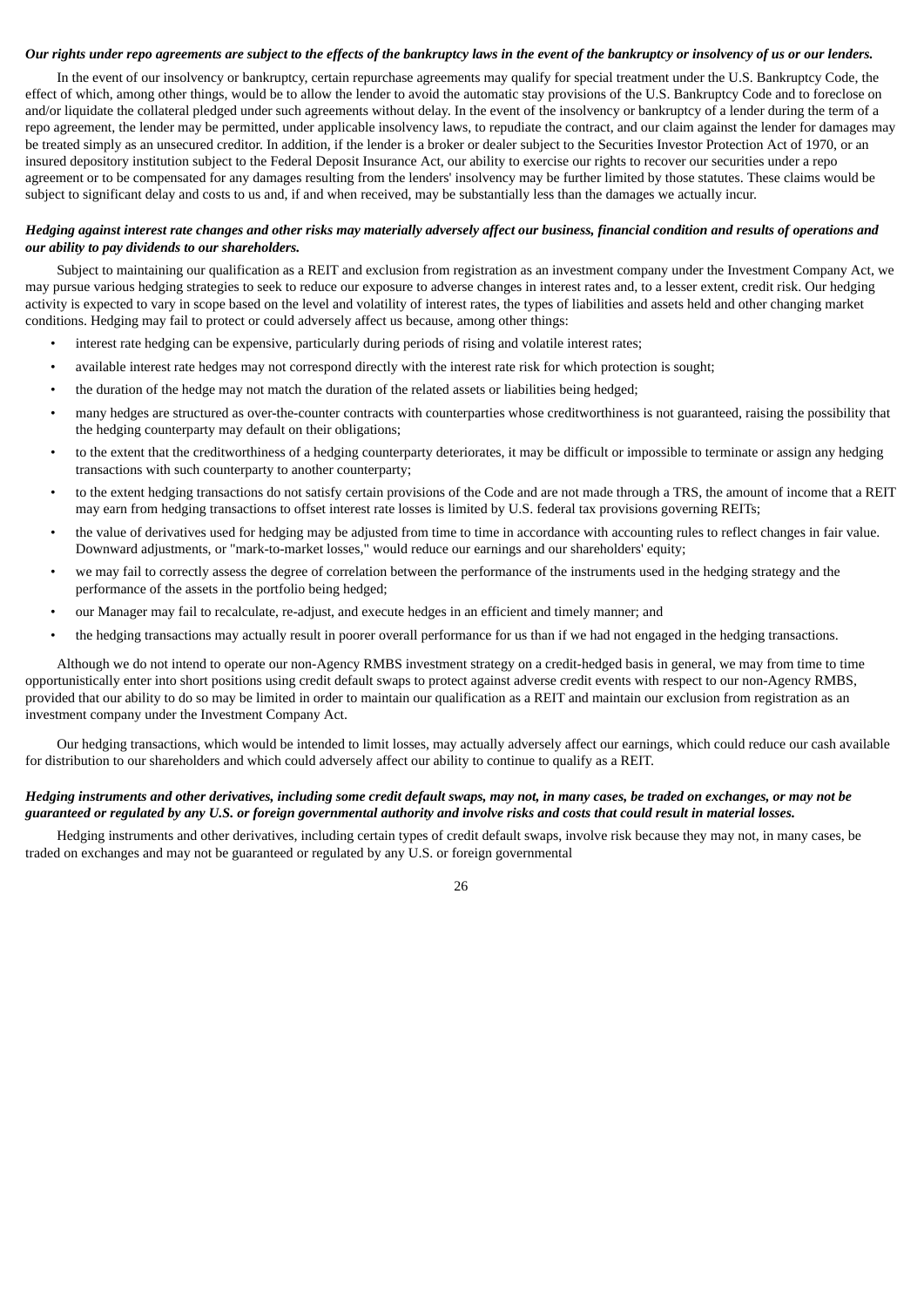authorities. Consequently, for these instruments there may be less stringent requirements with respect to record keeping and compliance with applicable statutory and commodity and other regulatory requirements and, depending on the identity of the counterparty, applicable international requirements. Our Manager is not restricted from dealing with any particular counterparty or from concentrating any or all of its transactions with one counterparty. Furthermore, our Manager has only a limited internal credit function to evaluate the creditworthiness of its counterparties, mainly relying on its experience with such counterparties and their general reputation as participants in these markets. The business failure of a hedging counterparty with whom we enter into a hedging transaction will most likely result in a default under the agreement governing the hedging arrangement. Default by a party with whom we enter into a hedging transaction may result in losses and may force us to re-initiate similar hedges with other counterparties at the then-prevailing market levels. Generally, we will seek to reserve the right to terminate our hedging transactions upon a counterparty's insolvency, but absent an actual insolvency, we may not be able to terminate a hedging transaction without the consent of the hedging counterparty, and we may not be able to assign or otherwise dispose of a hedging transaction to another counterparty without the consent of both the original hedging counterparty and the potential assignee. If we terminate a hedging transaction, we may not be able to enter into a replacement contract in order to cover our risk. There can be no assurance that a liquid secondary market will exist for hedging instruments purchased or sold, and therefore we may be required to maintain any hedging position until exercise or expiration, which could adversely affect our business, financial condition and results of operations, and our ability to pay dividends to our shareholders.

In addition, some portion of our hedges are cleared through a central counterparty clearinghouse, or "CCP," which we access through a futures commission merchant, or "FCM." If an FCM that holds our cleared derivatives account were to become insolvent, the CCP will make an effort to move our futures positions to an alternate FCM, though it is possible that such transfer would fail, which would result in a total cancellation of our positions in the account; in such a case, if we wished to reinstate such hedging positions, we would have to re-initiate such positions with an alternate FCM. In the event of the insolvency of an FCM that holds our cleared over-the-counter derivatives, the rules of the CCP require that its direct members submit bids to take over the portfolio of the FCM, and would further require the CCP to move our existing positions and related margin to an alternate FCM. If this were to occur, we believe that our risk of loss would be limited to the excess equity in the account at the insolvent FCM due to the "legally segregated, operationally commingled" treatment of client assets under the rules governing FCMs in respect of cleared over-the-counter derivatives. In addition, in the case of both futures and cleared over-the-counter derivatives, there could be knock-on effects of our FCM's insolvency, such as the failure of co-customers of the FCM or other FCMs of the same CCP. In such cases, there could be a shortfall in the funds available to the CCP due to such additional insolvencies and/or exhaustion of the CCP's guaranty fund that could lead to total loss of our positions in the FCM account. Finally, we face a risk of loss (including total cancellation) of positions in the account in the event of fraud by our FCM or other FCMs of the CCP, where ordinary course remedies would not apply.

The U.S. Commodity Futures Trading Commission, or "CFTC," and certain commodity exchanges have established limits referred to as speculative position limits or position limits on the maximum net long or net short position which any person or group of persons may hold or control in particular futures and options. Limits on trading in options contracts also have been established by the various options exchanges. It is possible that trading decisions may have to be modified and that positions held may have to be liquidated in order to avoid exceeding such limits. Such modification or liquidation, if required, could adversely affect our business, financial condition and results of operations and our ability to pay dividends to our shareholders.

# Certain of our hedaina instruments are reaulated by the CFTC and such reaulations may adversely impact our ability to enter into such hedaina *instruments and cause us to incur increased costs.*

We enter into interest rate swaps to hedge risks associated with our portfolio. Entities entering into such swaps are exposed to credit losses in the event of non-performance by counterparties to these transactions. Effective October 12, 2012, the CFTC issued rules regarding such swaps under the authority granted to it pursuant to the Dodd-Frank Wall Street Reform and Consumer Protection Act, or the "Dodd-Frank Act."

The rules primarily impacted our trading of these instruments in two ways. First, beginning on June 10, 2013, certain newly executed swaps, including many interest rate swaps, became subject to mandatory clearing through a CCP. It is the intent of the Dodd-Frank Act that, by mandating the clearing of swaps in this manner, swap counterparty risk would not become overly concentrated in any single entity, but rather would be spread and centralized among the CCP and its members. We are not a direct member of any CCP, so we must access the CCPs through a FCM, which acts as intermediary between us and the CCP with respect to all facets of the transaction, including the posting and receipt of required collateral. If we lost access to our FCMs or CCPs, we could potentially be unable to use interest rate swaps and credit default swaps to hedge our risks.

The second way that the rules impact our trading of these instruments is the Swap Execution Facility, or "SEF," mandate, which came into effect on October 2, 2013, and requires that we execute most interest rate swaps on an electronic platform, rather than over the phone or in some other manner. If we were to lose access to our selected SEFs or we were otherwise unable to communicate with them, this would prevent us from being able to trade these instruments. If we were unable to execute our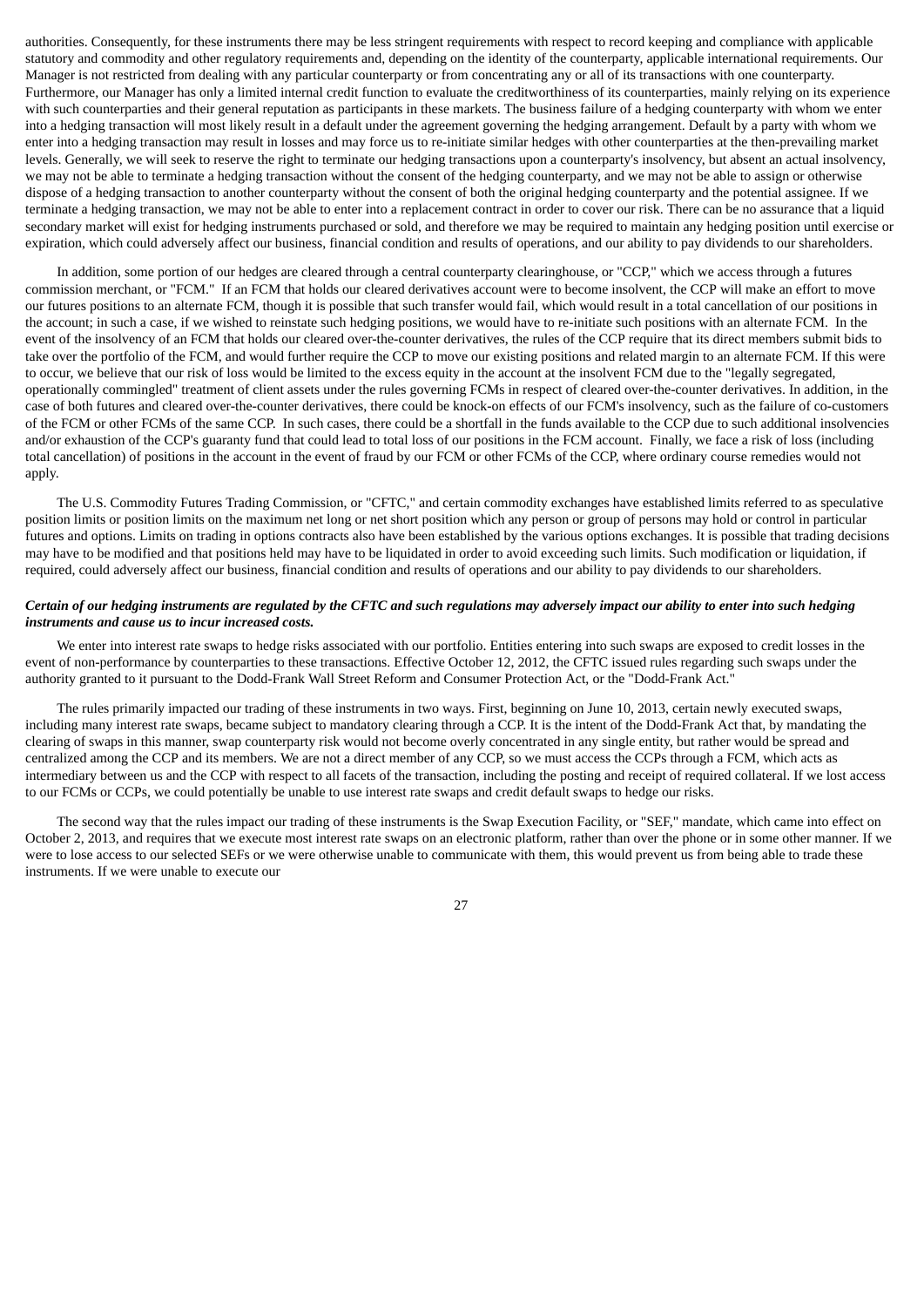hedging trades in a timely manner, particularly in a volatile market environment, we may not be able to execute our strategies in the most advantageous manner.

In addition to subjecting our swap transactions to greater initial margin requirements and additional transaction fees charged by CCPs, FCMs, and SEFs, our swap transactions are now subjected to greater regulation by both the CFTC and the SEC. These additional fees, costs, margin requirements, documentation, and regulation could adversely affect our business, financial condition and results of operations, and our ability to pay dividends to our shareholders.

Additionally, for all interest rate swaps we entered into prior to June 10, 2013, we were not required to clear them through a CCP and as a result these swaps are still subject to the risks of nonperformance by any of the individual counterparties with whom we entered into these transactions described in "— Hedging instruments and other derivatives, including some credit default swaps, may not, in many cases, be traded on regulated exchanges, or may not be guaranteed or regulated by any U.S. or foreign governmental authority and involve risks and costs that could result in material losses" above.

#### *Our use of derivatives may expose us to counterparty risk.*

We have entered into interest rate swaps and other derivatives that have not been cleared by a CCP. If a derivative counterparty cannot perform under the terms of the derivative contract, we would not receive payments due under that agreement, we may lose any unrealized gain associated with the derivative, and the hedged liability would cease to be hedged by such instrument. If a derivative counterparty becomes insolvent or files for bankruptcy, we may also be at risk for any collateral we have pledged to such counterparty to secure our obligations under derivative contracts, and we may incur significant costs in attempting to recover such collateral.

#### *We engage in short selling transactions, which may subject us to additional risks.*

Many of our hedging transactions, and occasionally our investment transactions, are short sales. Short selling may involve selling securities that are not owned and typically borrowing the same securities for delivery to the purchaser, with an obligation to repurchase the borrowed securities at a later date. Short selling allows the investor to profit from declines in market prices to the extent such declines exceed the transaction costs and the costs of borrowing the securities. A short sale may create the risk of an unlimited loss, in that the price of the underlying security might theoretically increase without limit, thus increasing the cost of repurchasing the securities. There can be no assurance that securities sold short will be available for repurchase or borrowing. Repurchasing securities to close out a short position can itself cause the price of the securities to rise further, thereby exacerbating the loss.

#### *We, Ellington, or its affiliates may be subject to adverse legislative or regulatory changes.*

At any time, U.S. federal, state, local, or foreign laws or regulations that impact our business, or the administrative interpretations of those laws or regulations, may be enacted or amended. For example, on July 21, 2010 the Dodd-Frank Act was enacted, which significantly revised many financial regulations. Certain portions of the Dodd-Frank Act were effective immediately, while other portions have become or will become effective following rulemaking and transition periods, but many of these changes could materially impact the profitability of our business or the business of our Manager or Ellington, our access to financing or capital, the value of the assets that we hold, expose us to additional costs, require changes to business practices, or adversely affect our ability to pay dividends. For example, the Dodd-Frank Act alters the regulation of commodity interests, imposes regulation on the over-the-counter derivatives market, places restrictions on residential mortgage loan originations, and reforms the asset-backed securitization markets most notably by imposing credit requirements. While there continues to be uncertainty about the exact impact of all of these changes, we do know that we and our Manager are subject to a more complex regulatory framework, and are incurring and will in the future incur costs to comply with new requirements as well as to monitor compliance in the future.

We cannot predict when or if any new law, regulation, or administrative interpretation, including those related to the Dodd-Frank Act, or any amendment to or repeal of any existing law, regulation, or administrative interpretation, will be adopted or promulgated or will become effective. Additionally, the adoption or implementation of any new law, regulation, or administrative interpretation, or any revisions in or repeals of these laws, regulations, or administrative interpretations, including those related to the Dodd-Frank Act, could cause us to change our portfolio, could constrain our strategy, or increase our costs. We could be adversely affected by any change in or any promulgation of new law, regulation, or administrative interpretation.

We may change our investment strategy, investment guidelines, hedging strategy, and asset allocation, operational, and management policies without notice or shareholder consent, which may materially adversely affect our business, financial condition and results of operations, and our ability to pay *dividends to our shareholders. In addition, our declaration of trust*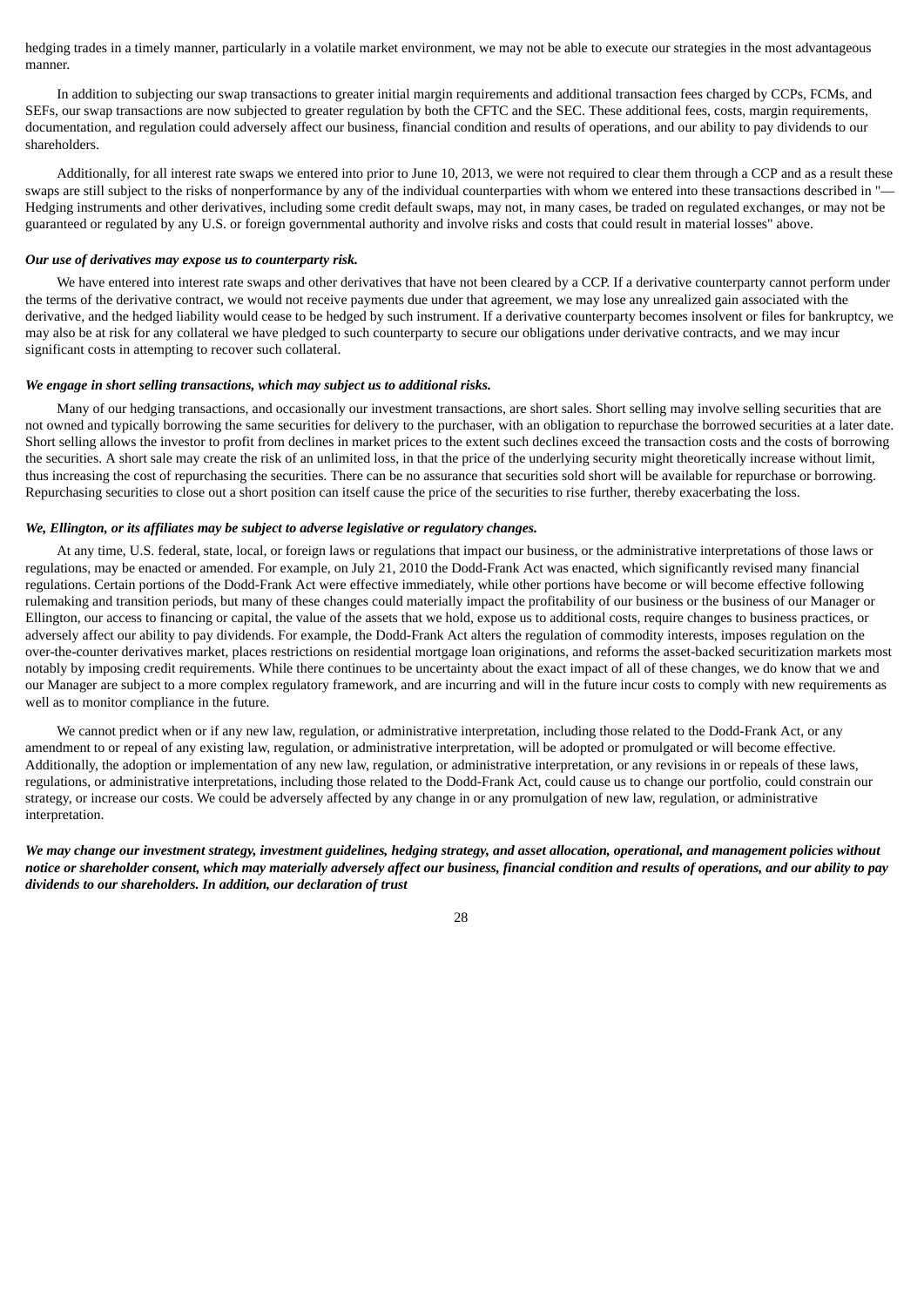#### provides that our Board of Trustees may authorize us to revoke or otherwise terminate our REIT election without the approval of our shareholders.

We may change our investment strategy, investment guidelines, hedging strategy, and asset allocation, operational, and management policies at any time without notice to or consent from our shareholders. As a result, the types or mix of assets, liabilities, or hedging transactions in our portfolio may be different from, and possibly riskier than, the types or mix of assets, liabilities, and hedging transactions that we have historically held, or that are otherwise described in this report. A change in our strategy may increase our exposure to real estate values, interest rates, and other factors. Our Board of Trustees determines our investment guidelines and our operational policies, and may amend or revise our policies, including those with respect to our acquisitions, growth, operations, indebtedness, capitalization, and dividends or approve transactions that deviate from these policies without a vote of, or notice to, our shareholders.

In addition, our declaration of trust provides that our Board of Trustees may authorize us to revoke or otherwise terminate our REIT election, without the approval of our shareholders, if it determines that it is no longer in our best interests to qualify as a REIT. These changes could materially adversely affect our business, financial condition and results of operations and our ability to pay dividends to our shareholders.

#### *We operate in a highly competitive market.*

Our profitability depends, in large part, on our ability to acquire targeted assets at favorable prices. We compete with a number of entities when acquiring our targeted assets, including other mortgage REITs, financial companies, public and private funds, commercial and investment banks and residential and commercial finance companies. We may also compete with (i) the Federal Reserve and the U.S. Treasury to the extent they purchase assets in our targeted asset classes and (ii) companies that partner with and/or receive financing from the U.S. Government or consumer bank deposits. Many of our competitors are substantially larger and have considerably more favorable access to capital and other resources than we do. Furthermore, new companies with significant amounts of capital have been formed or have raised additional capital, and may continue to be formed and raise additional capital in the future, and these companies may have objectives that overlap with ours, which may create competition for assets we wish to acquire. Some competitors may have a lower cost of funds and access to funding sources that are not available to us, such as funding from the U.S. Government. In addition, some of our competitors may have higher risk tolerances or different risk assessments, which could allow them to consider a wider variety of assets to acquire or pay higher prices than we can. We also may have different operating constraints from those of our competitors including, among others, (i) tax-driven constraints such as those arising from our qualification as a REIT, (ii) restraints imposed on us by our attempt to comply with certain exclusions from the definition of an "investment company" or other exemptions under the Investment Company Act and (iii) restraints and additional costs arising from our status as a public company. Furthermore, competition for assets in our targeted asset classes may lead to the price of such assets increasing, which may further limit our ability to generate desired returns. We cannot assure you that the competitive pressures we face will not have a material adverse effect on our business, financial condition and results of operations, and our ability to pay dividends to our shareholders.

# An increase in interest rates may cause a decrease in the issuance volumes of certain of our targeted assets, which could adversely affect our ability to *acquire targeted assets that satisfy our investment objectives and to generate income and pay dividends.*

Rising interest rates generally reduce the demand for mortgage loans due to the higher cost of borrowing. A reduction in the volume of mortgage loans originated may affect the volume of targeted assets available to us, which could adversely affect our ability to acquire assets that satisfy our investment objectives. If rising interest rates cause us to be unable to acquire a sufficient volume of our targeted assets with a yield that is above our borrowing cost, our ability to satisfy our investment objectives and to generate income and pay dividends to our shareholders may be materially and adversely affected.

#### Lack of diversification in the number of assets we acquire would increase our dependence on relatively few individual assets.

Our management objectives and policies do not place a limit on the amount of capital used to support, or the exposure to (by any other measure), any individual asset or any group of assets with similar characteristics or risks. As a result, our portfolio may be concentrated in a small number of assets or may be otherwise undiversified, increasing the risk of loss and the magnitude of potential losses to us and our shareholders if one or more of these assets perform poorly.

For example, our portfolio of mortgage-related assets may at times be concentrated in certain property types that are subject to higher risk of foreclosure, or secured by properties concentrated in a limited number of geographic locations. To the extent that our portfolio is concentrated in any one region or type of security, downturns or other significant events or developments relating generally to such region or type of security may result in defaults on a number of our assets within a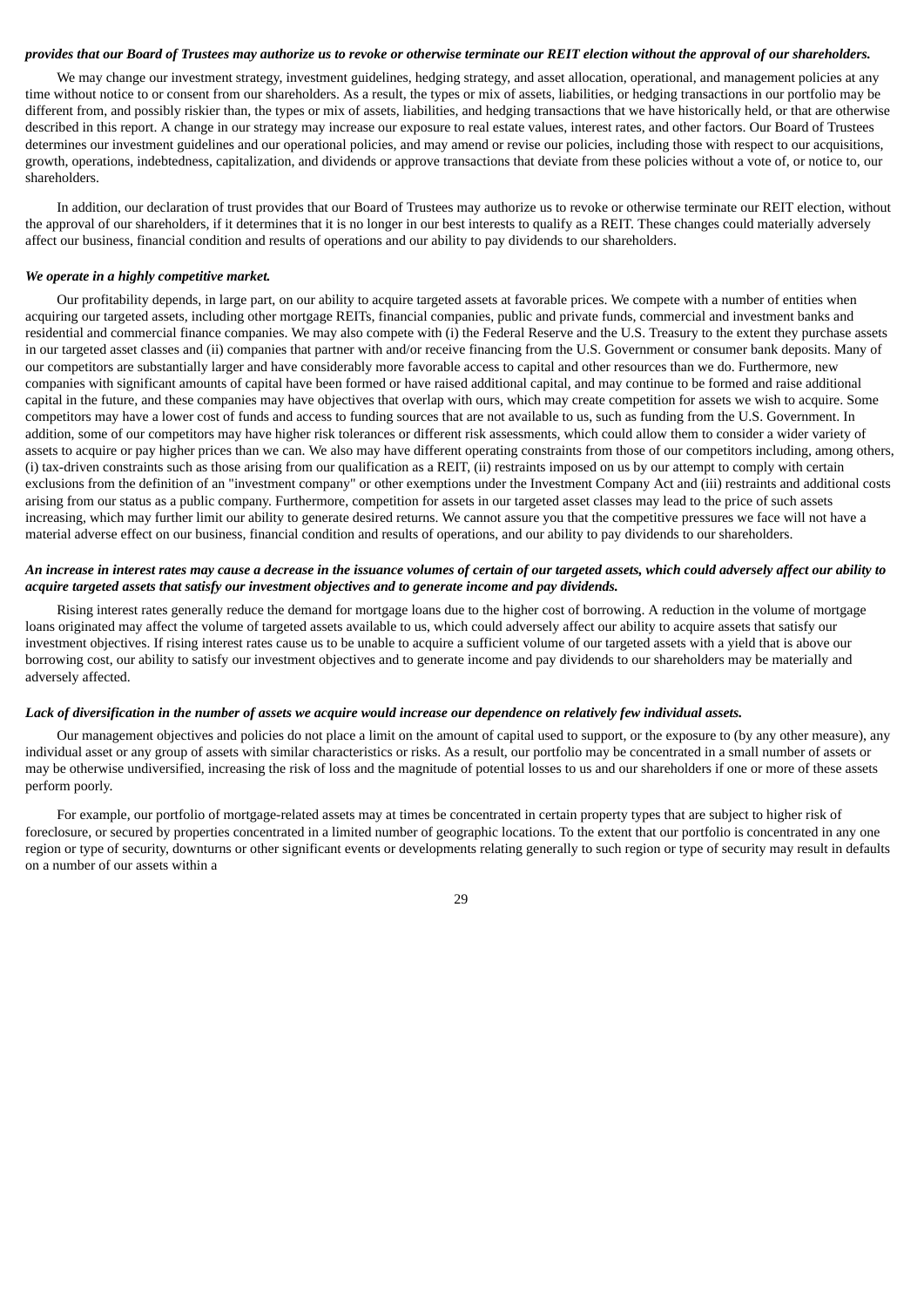short time period, which may materially adversely affect our business, financial condition and results of operations, and our ability to pay dividends to our shareholders.

# Our ability to pay dividends will depend on our operatina results, our financial condition and other factors, and we may not be able to pay dividends at *a fixed rate or at all under certain circumstances.*

We intend to pay dividends to our shareholders in amounts such that we distribute all or substantially all of each year's taxable income (subject to certain adjustments). This distribution policy will enable us to avoid being subject to U.S. federal income tax on our REIT taxable income that we distribute to our shareholders. However, our ability to pay dividends will depend on our earnings, our financial condition and such other factors as our Board of Trustees may deem relevant from time to time. We will declare and pay dividends only to the extent approved by our Board of Trustees.

# Failure to procure adequate funding and capital would adversely affect our results and may, in turn, negatively affect the value of our common shares *and our ability to pay dividends to our shareholders.*

We depend upon the availability of adequate funding and capital for our operations. To maintain our status as a REIT, we are required to distribute to our shareholders at least 90% of our REIT taxable income annually, determined excluding any net capital gains and without regard to the deduction for dividends paid. As a result, we are not able to retain much or any of our earnings for new investments. We cannot assure you that any, or sufficient, funding or capital will be available to us in the future on terms that are acceptable to us. In the event that we cannot obtain sufficient funding and capital on acceptable terms, there may be a negative impact on the value of our common shares and our ability to pay dividends to our shareholders, and you may lose part or all of your investment.

#### *We may invest in securities in the developing CRT sector that are subject to mortgage credit risk.*

We may invest in credit risk transfer securities, or "CRTs." CRTs are designed to transfer a portion of the mortgage credit risk of a pool of insured or guaranteed mortgage loans from the insurer or guarantor of such loans to CRT investors. In a CRT transaction, interest and/or principal of the CRT is written off following certain credit events, such as delinquencies, defaults, and/or realized losses, on the underlying mortgage pool. To date, the vast majority of CRTs consist of risk sharing transactions issued by the GSEs, namely Fannie Mae's Connecticut Avenue Securities program, or "CAS," and Freddie Mac's Structured Agency Credit Risk program, or "STACR." These securities have historically been structured as unsecured debt of the related GSE, but where the principal payments and principal write-offs are determined by the prepayments, delinquencies, and/or realized losses on a reference pool of mortgage loans guaranteed by such GSE. However, in 2018 Fannie Mae's CAS program began structuring some of its offerings as real estate mortgage investment conduit, or "REMIC," securities, and Freddie Mac followed suit in 2019. It is anticipated that in the future Fannie Mae and Freddie Mac may issue CRTs with a variety of other structures.

#### **Risks Related to our Relationship with our Manager and Ellington**

#### We cannot assure you that our Manager's past experience will be sufficient to successfully manage our business as a REIT.

Our Manager has operated us as a REIT since 2013. The REIT provisions of the Code are complex, and any failure to comply with those provisions in a timely manner could prevent us from maintaining our qualification as a REIT or force us to pay unexpected taxes and penalties. In such event, our net income would be reduced and we could incur a loss.

# We are dependent on our Manager and certain key personnel of Ellington that are provided to us through our Manager and may not find a suitable replacement if our Manager terminates the management gareement or such key personnel are no longer available to us.

We do not have any employees of our own. Our officers are employees of Ellington or one or more of its affiliates. We have no separate facilities and are completely reliant on our Manager, which has significant discretion as to the implementation of our operating policies and execution of our business strategies and risk management practices. We also depend on our Manager's access to the professionals of Ellington as well as information and deal flow generated by Ellington. The employees of Ellington identify, evaluate, negotiate, structure, close, and monitor our portfolio. The departure of any of the senior officers of our Manager, or of a significant number of investment professionals of Ellington or the inability of such personnel to perform their duties due to acts of God, including pandemics such as novel coronavirus (COVID-19), could have a material adverse effect on our ability to achieve our objectives. We can offer no assurance that our Manager will remain our manager or that we will continue to have access to our Manager's senior management. We are subject to the risk that our Manager will terminate the management agreement or that we may deem it necessary to terminate the management agreement or prevent certain individuals from performing services for us and that no suitable replacement will be found to manage us.

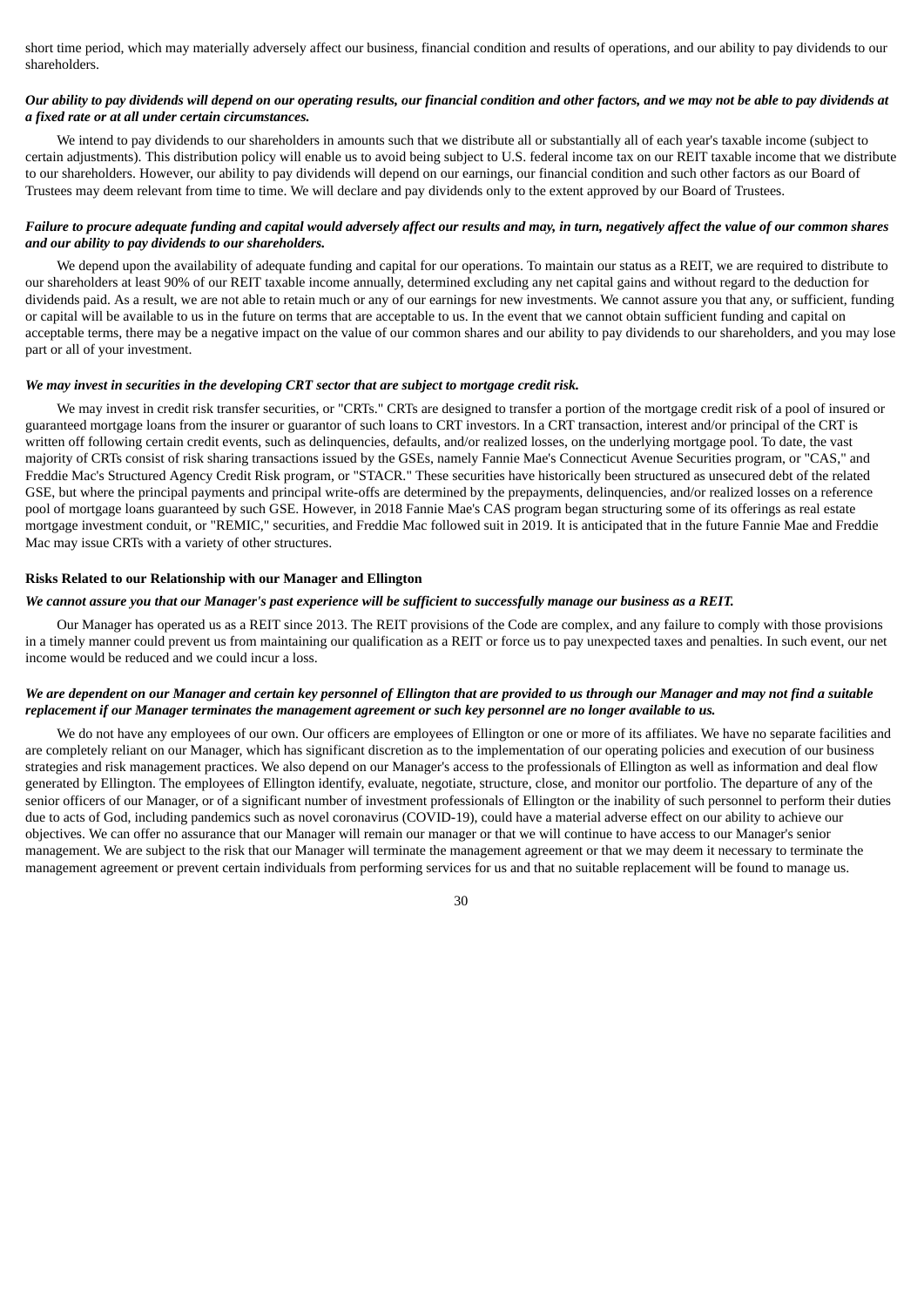#### The management fees payable to our Manager are payable regardless of the performance of our portfolio, which may reduce our Manager's incentive *to devote the time and effort to seeking profitable opportunities for our portfolio.*

We pay our Manager management fees, which may be substantial, based on our shareholders' equity (as defined in the management agreement) regardless of the performance of our portfolio. The management fee takes into account the net issuance proceeds of both common and preferred share offerings. Our Manager's entitlement to non-performance-based compensation might reduce its incentive to devote the time and effort of its professionals to seeking profitable opportunities for our portfolio, which could result in a lower performance of our portfolio and materially adversely affect our business, financial condition and results of operations, and our ability to pay dividends to our shareholders.

# Our Board of Trustees has approved very broad investment guidelines for our Manager and will not approve each decision made by our Manager to *acquire, dispose of, or otherwise manage an asset.*

Our Manager is authorized to follow very broad guidelines in pursuing our strategy. While our Board of Trustees periodically reviews our guidelines and our portfolio and asset-management decisions, it generally does not review all of our proposed acquisitions, dispositions, and other management decisions. In addition, in conducting periodic reviews, our Board of Trustees relies primarily on information provided to them by our Manager. Furthermore, our Manager may arrange for us to use complex strategies or to enter into complex transactions that may be difficult or impossible to unwind by the time they are reviewed by our Board of Trustees. Our Manager has great latitude within the broad guidelines in determining the types of assets it may decide are proper for us to acquire and other decisions with respect to the management of those assets subject to our maintaining our qualification as a REIT. Poor decisions could have a material adverse effect on our business, financial condition and results of operations, and our ability to pay dividends to our shareholders.

#### *We compete with Ellington's other accounts for access to Ellington.*

Ellington has sponsored and/or currently manages accounts with a focus that overlaps with our investment focus, and expects to continue to do so in the future. Ellington is not restricted in any way from sponsoring or accepting capital from new accounts, even for investing in asset classes or strategies that are similar to, or overlapping with, our asset classes or strategies. Therefore, we compete for access to the benefits that our relationship with our Manager and Ellington provides us. For the same reasons, the personnel of Ellington and our Manager may be unable to dedicate a substantial portion of their time to managing our assets.

# We compete with other Ellington accounts for opportunities to acquire assets, which are allocated in accordance with Ellington's investment allocation *policies.*

Most of our targeted assets are also targeted assets of other Ellington accounts, and Ellington has no duty to allocate such opportunities in a manner that preferentially favors us. Ellington makes available to us all opportunities to acquire assets that it determines, in its reasonable and good faith judgment, based on our objectives, policies and strategies, and other relevant factors, are appropriate for us in accordance with Ellington's written investment allocation policy, it being understood that we might not participate in each such opportunity, but will on an overall basis equitably participate with Ellington's other accounts in all such opportunities.

Since many of our targeted assets are typically available only in specified quantities and are also targeted assets for other Ellington accounts, Ellington often is not able to buy as much of any asset or group of assets as would be required to satisfy the needs of all of Ellington's accounts. In these cases, Ellington's investment allocation procedures and policies typically allocate such assets to multiple accounts in proportion to their needs and available capital. As part of these policies, accounts that are in a "start-up" or "ramp-up" phase may get allocations above their proportion of available capital, which could work to our disadvantage, particularly because there are no limitations surrounding Ellington's ability to create new accounts. In addition, the policies permit departure from proportional allocations under certain circumstances, for example when such allocation would result in an inefficiently small amount of the security or assets being purchased for an account, which may also result in our not participating in certain allocations.

# The Blackstone Funds have significant influence over us and may have conflicts of interest with us or you now or in the future.

The Blackstone Funds own a significant portion of our common shares, and one of our trustees is also an affiliate of Blackstone, while another of our trustees serves on other boards of companies that are affiliates of Blackstone. As a result, Blackstone may have influence over our ability to enter into any corporate transaction that requires the approval of shareholders regardless of whether shareholders believe that any such transactions are in their best interests. Similarly, Blackstone may have influence over transactions that we engage in, including transactions which require the approval of our trustees. Such items may include decisions related to future capital raises, investment strategy, dividend declarations, financing decisions and decisions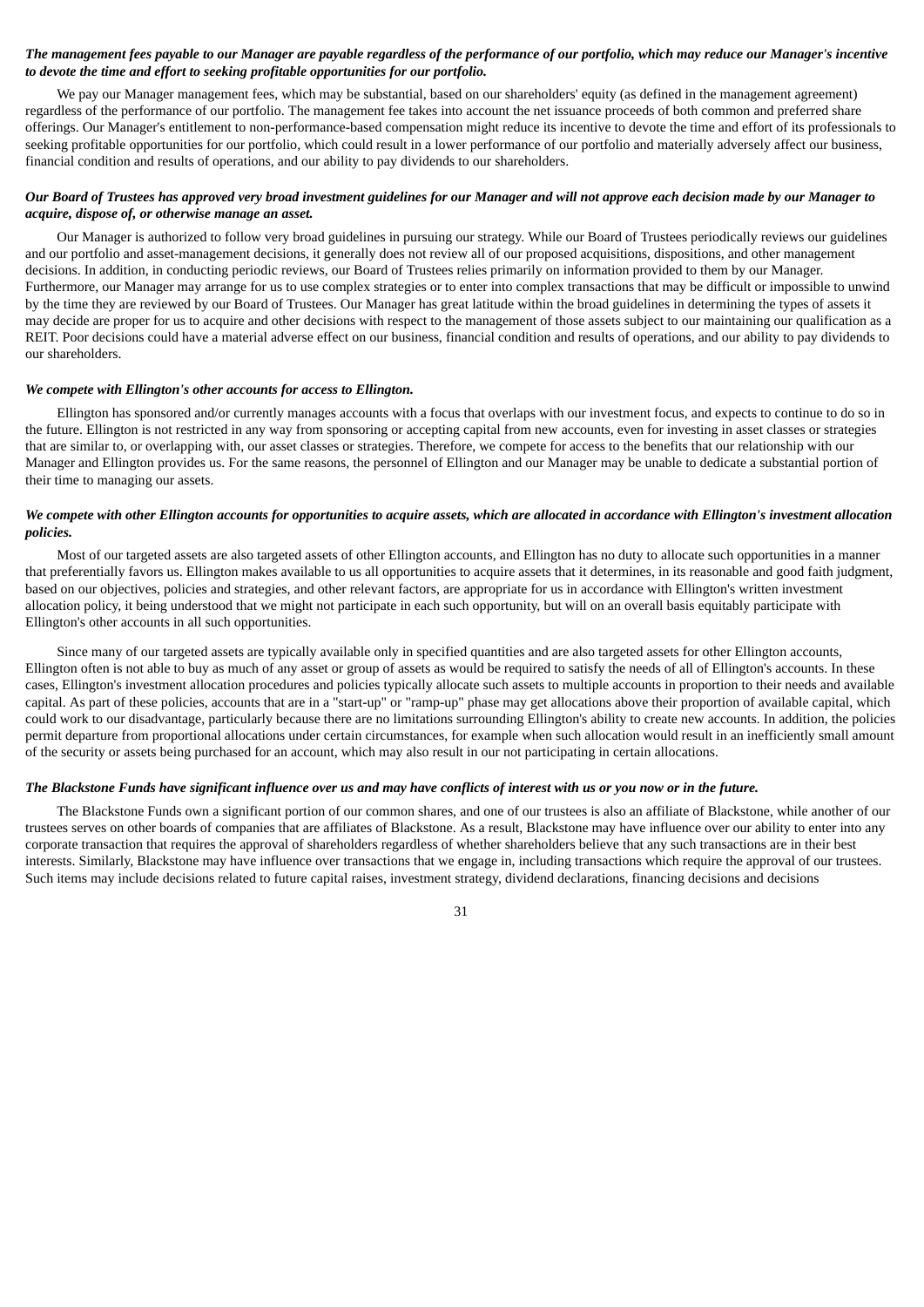regarding our Manager. Blackstone is also in the business of making investments in companies and may from time to time acquire and hold interests in businesses that compete directly or indirectly with us. Blackstone may also pursue acquisition opportunities that are complementary to our business, and, as a result, those acquisition opportunities may not be available to us. As long as funds controlled by or associated with Blackstone continue to own a significant amount of our outstanding common shares, or Blackstone affiliates continue to serve as our trustees, Blackstone may continue to be able to influence our decisions.

# There are conflicts of interest in our relationships with our Manager and Ellington, which could result in decisions that are not in the best interests of *our shareholders.*

We are subject to conflicts of interest arising out of our relationship with Ellington and our Manager. Currently, all of our executive officers, and two of our trustees, are employees of Ellington or one or more of its affiliates. As a result, our Manager and our officers may have conflicts between their duties to us and their duties to, and interests in, Ellington or our Manager. For example, Mr. Penn, our President and Chief Executive Officer and one of our trustees, also serves as the President and Chief Executive Officer of, and as a member of the Board of Directors of, Ellington Financial Inc., and Vice Chairman and Chief Operating Officer of Ellington. Mr. Vranos, our Co-Chief Investment Officer and one of our trustees, also serves as the Co-Chief Investment Officer of Ellington Financial Inc., and Chairman of Ellington. Mr. Tecotzky, our Co-Chief Investment Officer, also serves as the Co-Chief Investment Officer of Ellington Financial Inc., and as a Managing Director of Ellington. Mr. Smernoff, our Chief Financial Officer, also serves as the Chief Accounting Officer of Ellington Financial Inc. Mr. Herlihy, our Chief Operating Officer, also serves as the Chief Financial Officer of Ellington Financial Inc., and as a Director of Ellington.

We may acquire or sell assets in which Ellington or its affiliates have or may have an interest. Similarly, Ellington or its affiliates may acquire or sell assets in which we have or may have an interest. Although such acquisitions or dispositions may present conflicts of interest, we nonetheless may pursue and consummate such transactions. Additionally, we may engage in transactions directly with Ellington or its affiliates, including the purchase and sale of all or a portion of a portfolio asset.

Acquisitions made for entities with similar objectives may be different from those made on our behalf. Ellington may have economic interests in, or other relationships with, others in whose obligations or securities we may acquire. In particular, such persons may make and/or hold an investment in securities that we acquire that may be pari passu, senior, or junior in ranking to our interest in the securities or in which partners, security holders, officers, directors, agents, or employees of such persons serve on boards of directors or otherwise have ongoing relationships. Each of such ownership and other relationships may result in securities laws restrictions on transactions in such securities and otherwise create conflicts of interest. In such instances, Ellington may, in its sole discretion, make recommendations and decisions regarding such securities for other entities that may be the same as or different from those made with respect to such securities and may take actions (or omit to take actions) in the context of these other economic interests or relationships the consequences of which may be adverse to our interests.

In deciding whether to issue additional debt or equity securities, we will rely in part on recommendations made by our Manager. While such decisions are subject to the approval of our Board of Trustees, two of our trustees are also Ellington employees. Because our Manager earns management fees that are based on the total amount of our equity capital, our Manager may have an incentive to recommend that we issue additional equity securities. In addition, through its non-voting special membership interests in an affiliate of Ellington, the Blackstone Funds are entitled to receive distributions from such affiliate equal to a portion of the management fees that are paid to our Manager, and therefore our trustee affiliated with Blackstone may have a similar incentive for us to issue additional equity securities. See below for further discussion of the adverse impact future debt or equity offerings could have on our common shares. Future offerings of debt securities, which would rank senior to our common shares upon liquidation, and future offerings of equity securities which would dilute the common share holdings of our existing shareholders and may be senior to our common shares for the purposes of dividend and liquidating distributions, may adversely affect the market price of our common shares.

The officers of our Manager and its affiliates devote as much time to us as our Manager deems appropriate; however, these officers may have conflicts in allocating their time and services among us and Ellington and its affiliates' accounts. During turbulent conditions in the mortgage industry, distress in the credit markets or other times when we will need focused support and assistance from our Manager and Ellington employees, other entities that Ellington advises or manages will likewise require greater focus and attention, placing our Manager and Ellington's resources in high demand. In such situations, we may not receive the necessary support and assistance we require or would otherwise receive if we were internally managed or if Ellington or its affiliates did not act as a manager for other entities.

We, directly or through Ellington, may obtain confidential information about the companies or securities in which we have invested or may invest. If we do possess confidential information about such companies or securities, there may be

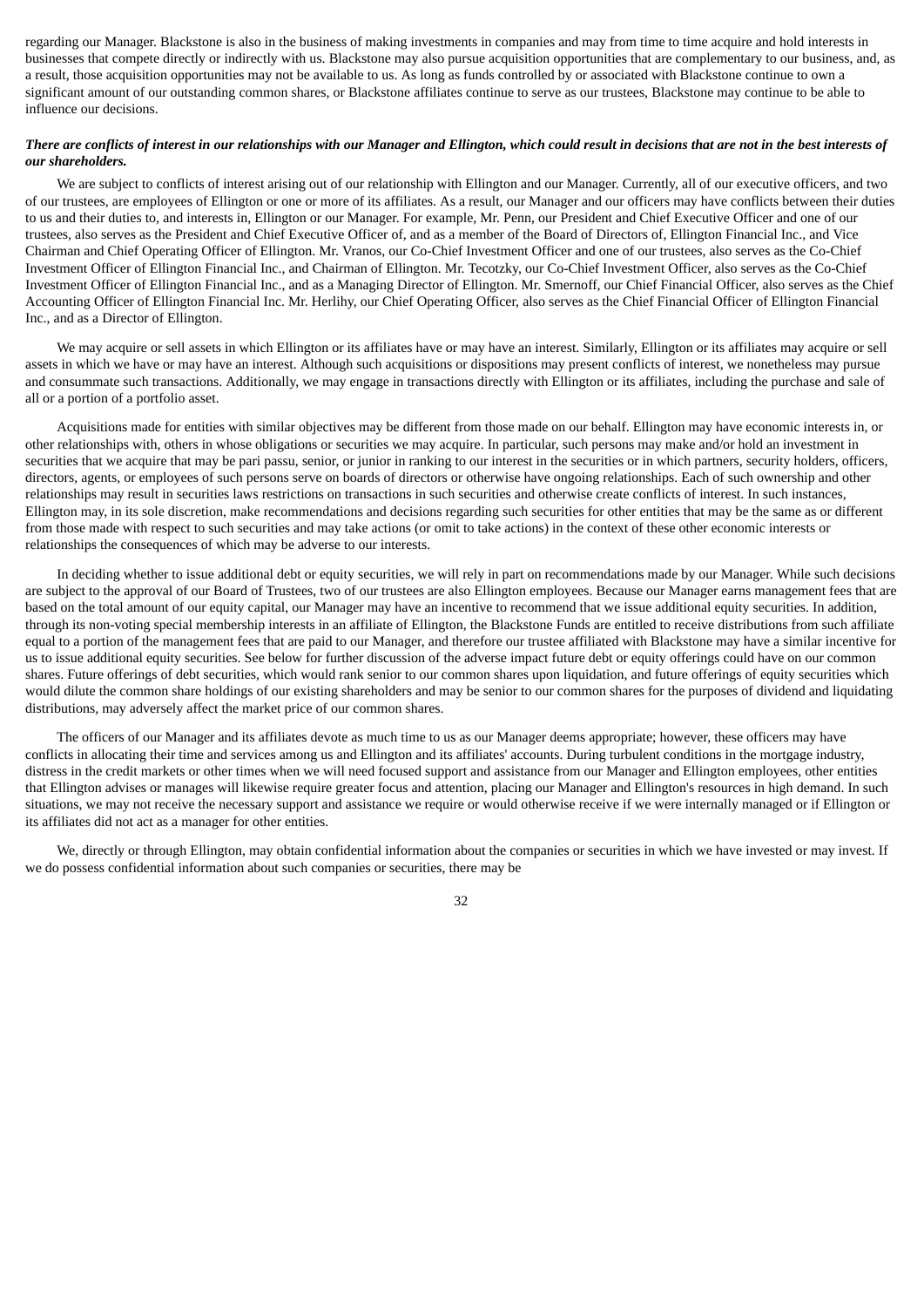restrictions on our ability to dispose of, increase the amount of, or otherwise take action with respect to the securities of such companies. Our Manager's and Ellington's management of other accounts could create a conflict of interest to the extent our Manager or Ellington is aware of material non-public information concerning potential investment decisions. We have implemented compliance procedures and practices designed to ensure that investment decisions are not made while in possession of material non-public information. We cannot assure you, however, that these procedures and practices will be effective. In addition, this conflict and these procedures and practices may limit the freedom of our Manager to make potentially profitable investments, which could have an adverse effect on our operations. These limitations imposed by access to confidential information could therefore materially adversely affect our business, financial condition and results of operations, and our ability to pay dividends to our shareholders.

# The management agreement with our Manager was not negotiated on an arm's-lenath basis and may not be as favorable to us as if it had been *negotiated with an unaffiliated third party and may be costly and difficult to terminate.*

Our management agreement with our Manager was negotiated between related parties, and its terms, including fees payable, may not be as favorable to us as if it had been negotiated with an unaffiliated third party. Various potential and actual conflicts of interest may arise from the activities of Ellington and its affiliates by virtue of the fact that our Manager is controlled by Ellington.

Termination of our management agreement without cause, including termination for poor performance or non-renewal, is subject to several conditions which may make such a termination difficult and costly. The management agreement has a current term that expires on September 24, 2020, and will be automatically renewed for successive one-year terms thereafter unless notice of non-renewal is delivered by either party to the other party at least 180 days prior to the expiration of the then current term. The management agreement provides that it may be terminated by us based on performance upon the affirmative vote of at least two-thirds of our Board of Trustees, or by a vote of the holders of at least a majority of our outstanding common shares, based either upon unsatisfactory performance by our Manager that is materially detrimental to us or upon a determination by our independent trustees that the management fees payable to our Manager are not fair, subject to our Manager's right to prevent such a fee-based termination by accepting a mutually acceptable reduction of management fees. In the event we terminate the management agreement as discussed above or elect not to renew the management agreement, we will be required to pay our Manager a termination fee equal to 5% of our shareholders' equity as of the month-end preceding the date of the notice of termination or non-renewal. These provisions will increase the effective cost to us of terminating the management agreement, thereby adversely affecting our ability to terminate our Manager without cause.

Pursuant to the management agreement, our Manager will not assume any responsibility other than to render the services called for thereunder and will not be responsible for any action of our Board of Trustees in following or declining to follow its advice or recommendations. Under the terms of the management agreement, our Manager, Ellington, and their affiliates and each of their officers, directors, trustees, members, shareholders, partners, managers, investment and risk management committee members, employees, agents, successors and assigns, will not be liable to us for acts or omissions performed in accordance with and pursuant to the management agreement, except because of acts constituting bad faith, willful misconduct, gross negligence, fraud or reckless disregard of their duties under the management agreement. In addition, we will indemnify our Manager, Ellington, and their affiliates and each of their officers, directors, trustees, members, shareholders, partners, managers, investment and risk management committee members, employees, agents, successors and assigns, with respect to all expenses, losses, damages, liabilities, demands, charges and claims arising from acts of our Manager not constituting bad faith, willful misconduct, gross negligence, fraud or material breach or reckless disregard of duties, performed in good faith in accordance with and pursuant to the management agreement.

# Our Manager's failure to identify and acquire assets that meet our asset criteria or perform its responsibilities under the management agreement could materially adversely affect our business, financial condition and results of operations, our ability to maintain our qualification as a REIT and our *ability to pay dividends to our shareholders.*

Our ability to achieve our objectives depends on our Manager's ability to identify and acquire assets that meet our asset criteria. Accomplishing our objectives is largely a function of our Manager's structuring of our investment process, our access to financing on acceptable terms, and general market conditions. Our shareholders do not have input into our investment decisions. All of these factors increase the uncertainty, and thus the risk, of investing in our common shares. The senior management team of our Manager has substantial responsibilities under the management agreement. In order to implement certain strategies, our Manager may need to hire, train, supervise, and manage new employees successfully. Any failure to manage our future growth effectively could have a material adverse effect on our business, financial condition and results of operations, our ability to maintain our qualification as a REIT and our ability to pay dividends to our shareholders.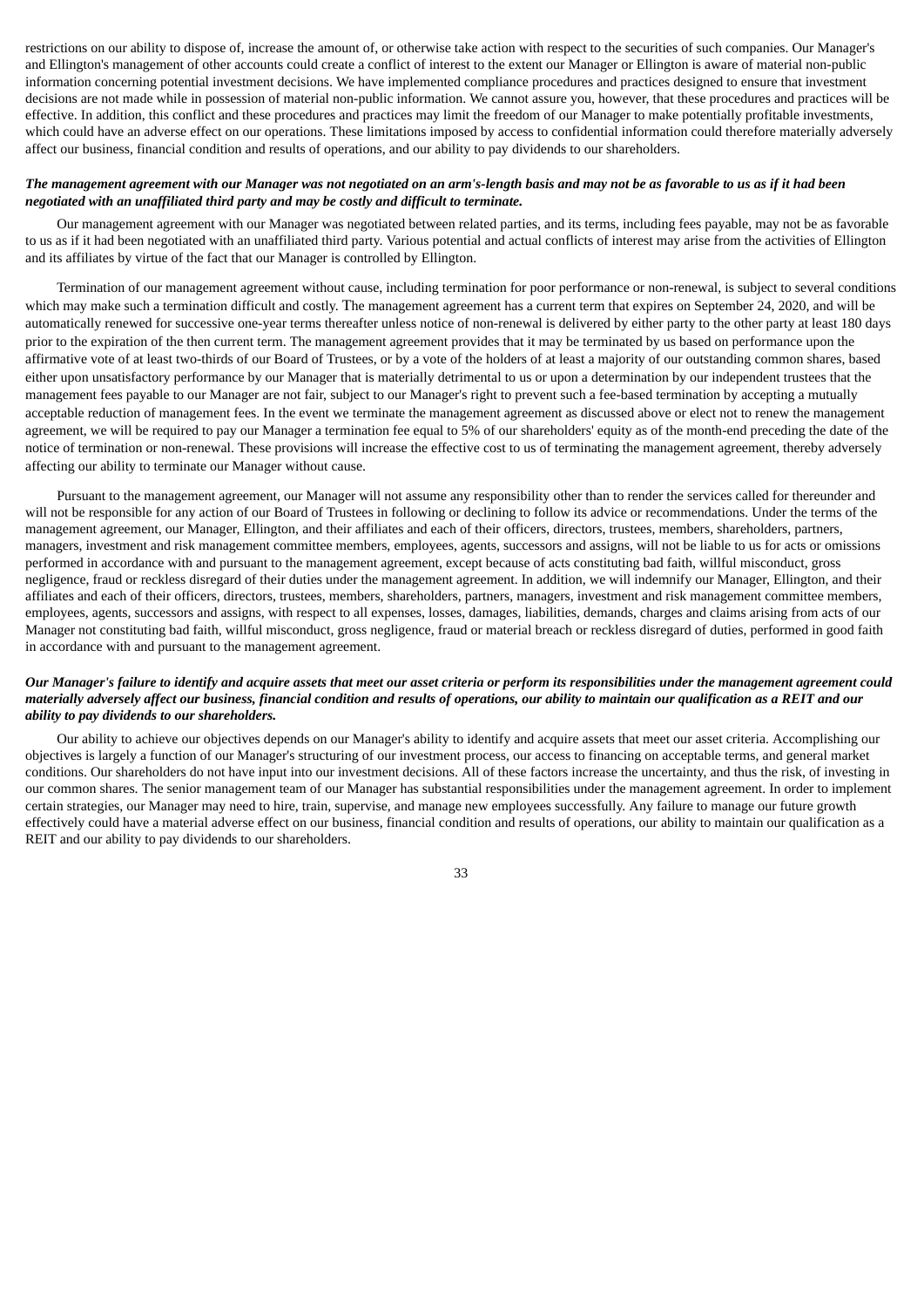# If our Manager ceases to be our Manager pursuant to the management agreement or one or more of our Manager's key personnel ceases to provide *services to us, our lenders and our derivative counterparties may cease doing business with us.*

If our Manager ceases to be our Manager, or if one or more of our Manager's key personnel cease to provide services for us, it could constitute an event of default or early termination event under many of our repo financing and derivative hedging agreements, upon which our counterparties would have the right to terminate their agreements with us. If our Manager ceases to be our Manager for any reason, including upon the non-renewal of our management agreement and we are unable to obtain or renew financing or enter into or maintain derivative transactions, our business, financial condition and results of operations, and our ability to pay dividends to our shareholders may be materially adversely affected.

# We do not own the Ellington brand or trademark, but may use the brand and trademark as well as our logo pursuant to the terms of a license granted *by Ellington.*

Ellington has licensed the "Ellington" brand, trademark, and logo to us for so long as our Manager or another affiliate of Ellington continues to act as our manager. We do not own the brand, trademark, or logo that we will use in our business and may be unable to protect this intellectual property against infringement from third parties. Ellington retains the right to continue using the "Ellington" brand and trademark. We will further be unable to preclude Ellington from licensing or transferring the ownership of the "Ellington" brand and trademark to third parties, some of whom may compete against us. Consequently, we will be unable to prevent any damage to goodwill that may occur as a result of the activities of Ellington or others. Furthermore, in the event our Manager or another affiliate of Ellington ceases to act as our manager, or in the event Ellington terminates the license, we will be required to change our name and trademark. Any of these events could disrupt our recognition in the marketplace, damage any goodwill we may have generated, and otherwise harm our business. Finally, the license is a domestic license in the United States only and does not give us any right to use the "Ellington" brand, trademark, and logo overseas even though we expect to use the brand, trademark, and logo overseas. Our use of the "Ellington" brand, trademark and logo overseas will therefore be unlicensed and could expose us to a claim of infringement.

# We, Ellington, or its affiliates may be subject to regulatory inquiries and proceedings, or other legal proceedings.

At any time, industry-wide or company-specific regulatory inquiries or proceedings can be initiated and we cannot predict when or if any such regulatory inquiries or proceedings will be initiated that involve us or Ellington or its affiliates, including our Manager. We believe that the heightened scrutiny of the financial services industry increases the risk of inquiries and requests from regulatory or enforcement agencies. For example, as discussed under the caption Item 3. Legal Proceedings, over the years, Ellington and its affiliates have received, and we expect in the future that we and they may receive, inquiries and requests for documents and information from various federal, state, and foreign regulators.

We can give no assurances that, whether the result of regulatory inquiries or otherwise, neither we nor Ellington nor its affiliates will become subject to investigations, enforcement actions, fines, penalties or the assertion of private litigation claims. If any such events were to occur, we, or our Manager's ability to perform its obligations to us under the management agreement between us and our Manager, or Ellington's ability to perform its obligations to our Manager under the services agreement between Ellington and our Manager, could be materially adversely impacted, which could in turn have a material adverse effect on our business, financial condition and results of operations, and our ability to pay dividends to our shareholders.

#### **Risks Related to Our Common Shares**

# The market for our common shares may be limited, which may adversely affect the price at which our common shares trade and make it difficult to sell *our common shares.*

While our common shares are listed on the NYSE, such listing does not provide any assurance as to:

- whether the market price of our shares will reflect our actual financial performance;
- the liquidity of our common shares;
- the ability of any holder to sell common shares; or
- the prices that may be obtained for our common shares.

#### *The market price and trading volume of our common shares may be volatile.*

The market price of our common shares may be highly volatile and could be subject to wide fluctuations. In addition, the trading volume in our common shares may fluctuate and cause significant price variations to occur. We cannot assure you that the market price of our common shares will not fluctuate or decline significantly in the future. Some of the factors that could negatively affect our share price or result in fluctuations in the price or trading volume of our common shares include:

• actual or anticipated variations in our quarterly operating results or dividends;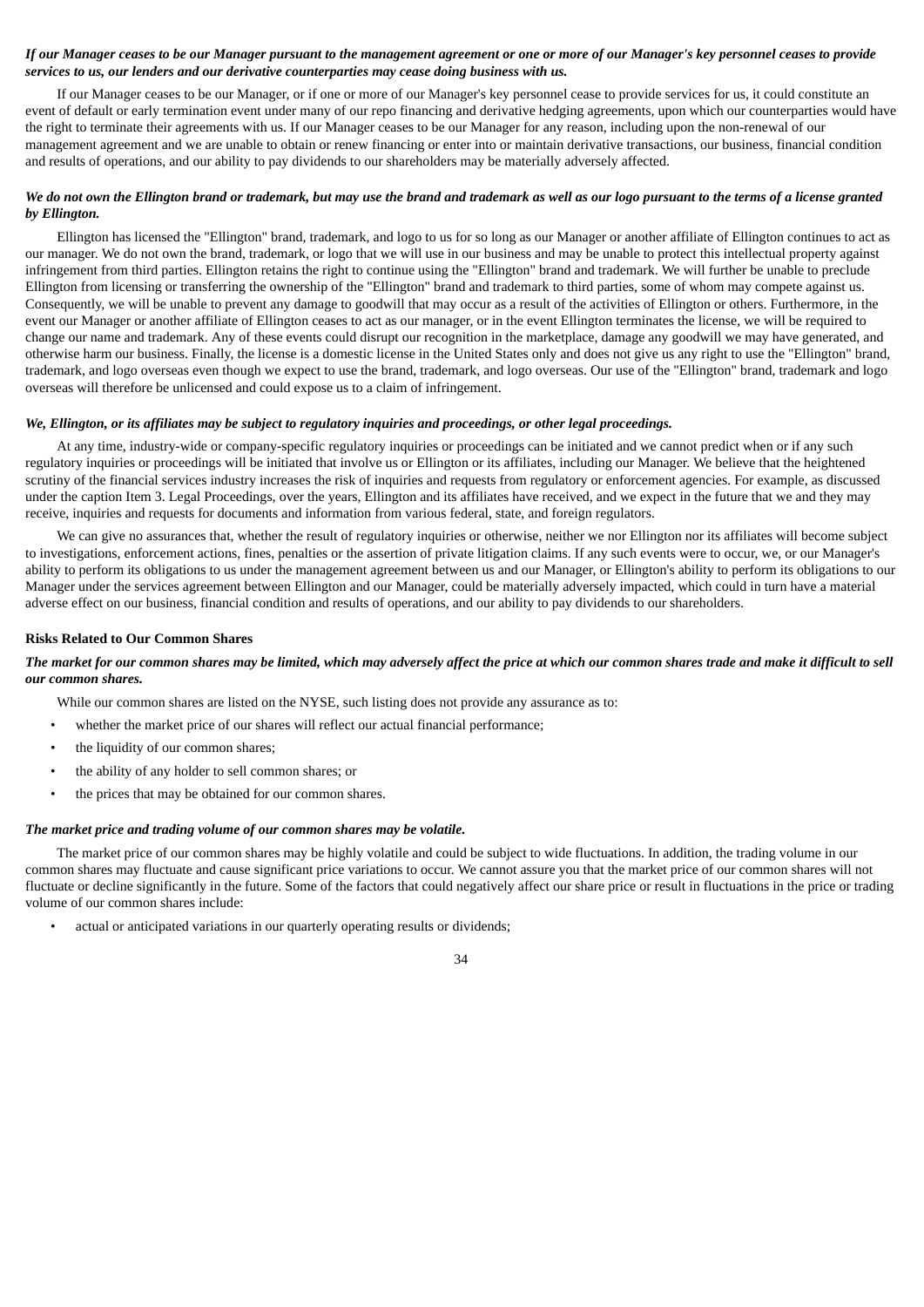- changes in our earnings estimates, failure to meet earnings or operating results expectations of public market analysts and investors, or publication of research reports about us or the real estate specialty finance industry;
- increases in market interest rates that lead purchasers of our common shares to demand a higher yield;
- repurchases and issuances by us of our common shares;
- passage of legislation, changes in applicable law, court rulings, enforcement actions or other regulatory developments that adversely affect us or our industry;
- changes in government policies or changes in timing of implementation of government policies, including with respect to Fannie Mae, Freddie Mac, and Ginnie Mae;
- changes in market valuations of similar companies;
- adverse market reaction to any increased indebtedness we incur in the future;
- additions or departures of key management personnel;
- actions by shareholders;
- speculation in the press or investment community;
- adverse changes in global, national, regional and local economic and market conditions, including those relating to pandemics, such as the recent outbreak of novel coronavirus (COVID-19);
- our inclusion in, or exclusion from, various stock indices;
- our operating performance and the performance of other similar companies;
- changes in accounting principles; and
- the disposition by the Blackstone Funds of all or any portion of our common shares held by them in accordance with and subject to applicable securities laws.

# Future offerings of debt securities, which would rank senior to our common shares upon our bankruptcy liquidation, and future offerings of equity securities which could dilute the common share holdings of our existing shareholders and may be senior to our common shares for the purposes of *dividend and liquidating distributions, may adversely affect the market price of our common shares.*

In the future, we may attempt to increase our capital resources by making offerings of debt securities or additional offerings of equity securities. Upon bankruptcy or liquidation, holders of our debt securities and preferred shares, if any, and lenders with respect to other borrowings will receive a distribution of our available assets prior to the holders of our common shares. Our preferred shares, if issued, could have a preference on liquidating distributions or a preference on dividend payments or both that could limit our ability to pay a dividend or other distribution to the holders of our common shares. Because our decision to issue securities in any future offering will depend on market conditions and other factors beyond our control, we cannot predict or estimate the amount, timing or nature of our future offerings. Thus, holders of our common shares bear the risk of our future offerings reducing the market price of our common shares and diluting their share holdings in us.

#### Future sales of our common shares or other securities convertible into our common shares could cause the market value of our common shares to *decline and could result in dilution of your shares.*

Sales of substantial amounts of our common shares or other securities convertible into our common shares could cause the market price of our common shares to decrease significantly. We cannot predict the effect, if any, of future sales of our common shares or other securities convertible into our common shares, or the availability of such securities for future sales, on the market price of our common shares. Sales of substantial amounts of our common shares or other securities convertible into our common shares, or the perception that such sales could occur, may adversely affect prevailing market values for our common shares.

#### *Our shareholders may not receive dividends or dividends may not grow over time.*

We intend to pay dividends to our shareholders in amounts such that we distribute all or substantially all of each year's taxable income (subject to certain adjustments). This distribution policy will help us avoid being subject to U.S. federal income tax on our REIT taxable income. However, we have not established a minimum dividend payment level and our ability to pay dividends may be adversely affected by a number of factors, including the risk factors described herein. All dividends will be declared at the discretion of our Board of Trustees and will depend on our earnings, our financial condition, REIT distribution requirements, and other factors as our Board of Trustees may deem relevant from time to time. Our Board of Trustees is under no obligation or requirement to declare a dividend. We cannot assure you that we will achieve results that will allow us to pay a specified level of dividends or to increase dividends from one year to the next. Among the factors that could materially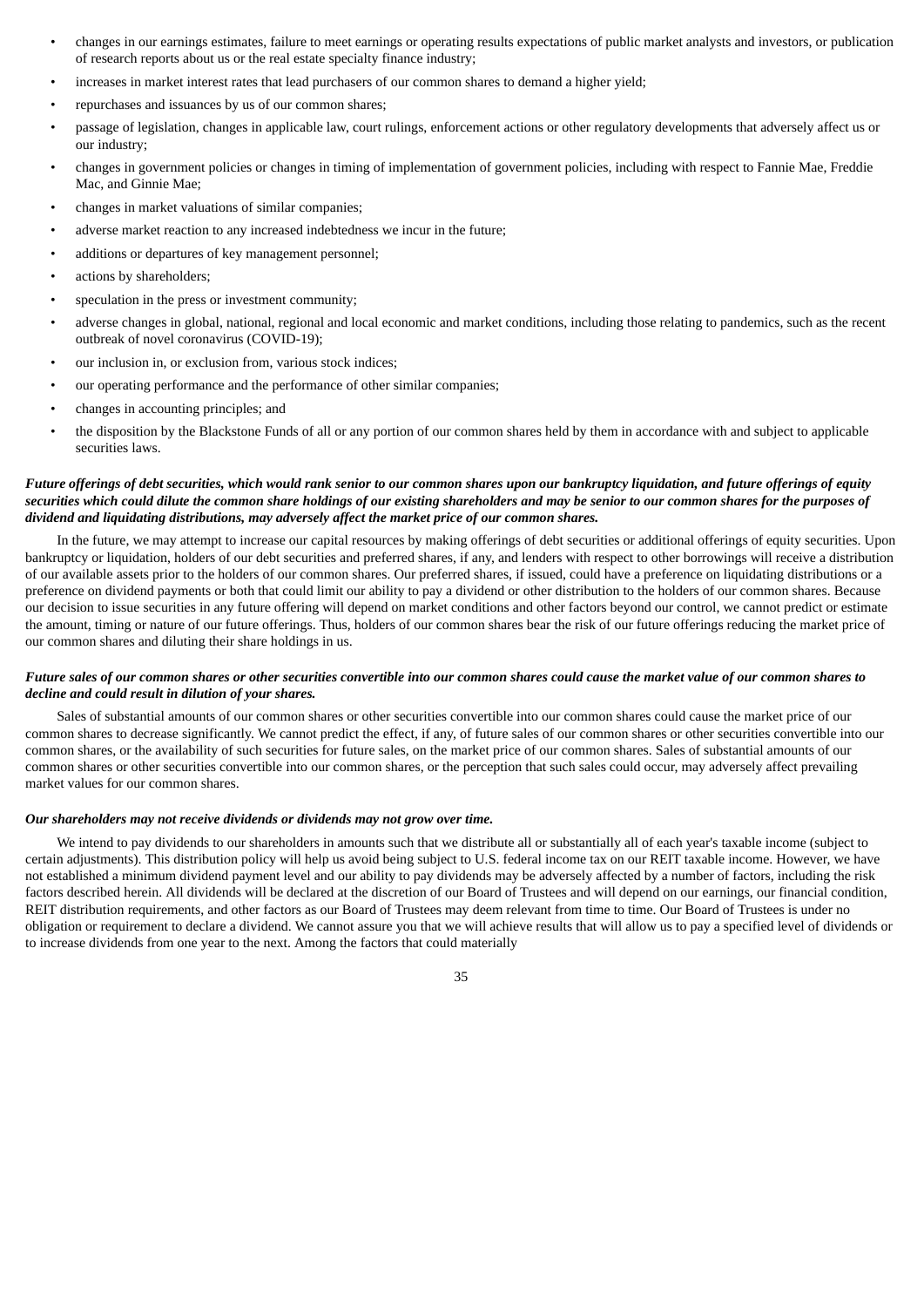adversely affect our business, financial condition and results of operations, and our ability to pay dividends to our shareholders are:

- our inability to realize positive or attractive returns on our portfolio, whether because of defaults in our portfolio, decreases in the value of our portfolio, or otherwise;
- margin calls or other expenditures that reduce our cash flow and impact our liquidity; and
- increases in actual or estimated operating expenses.

# An increase in interest rates may have an adverse effect on the market price of our common shares and our ability to pay dividends to our shareholders.

One of the factors that investors may consider in deciding whether to buy or sell our common shares is our dividend rate (or expected future dividend rate) as a percentage of our common share price, relative to market interest rates. If market interest rates increase, prospective investors may demand a higher dividend rate on our common shares or seek alternative investments paying higher dividends or interest. We cannot assure you that we will achieve results that will allow us to increase our dividend rate in response to market interest rate increases. As a result, interest rate fluctuations and capital market conditions can affect the market price of our common shares independent of the effects such conditions may have on our portfolio. For instance, if interest rates rise without an increase in our dividend rate, the market price of our common shares could decrease because potential investors may require a higher dividend yield on our common shares as market rates on interest-bearing instruments such as bonds rise. In addition, to the extent we have variable rate debt, such as our repo financing, rising interest rates would result in increased interest expense on this variable rate debt, thereby adversely affecting our cash flow and our ability to service our indebtedness and pay dividends to our shareholders.

#### *Investing in our common shares involves a high degree of risk.*

The assets we purchase in accordance with our objectives may result in a higher amount of risk than other alternative asset acquisition options. The assets we acquire may be highly speculative and aggressive and may be subject to a variety of risks, including credit risk, prepayment risk, interest rate risk, and market risk. As a result, an investment in our common shares may not be suitable for investors with lower risk tolerance.

# **Risks Related to Our Organization and Structure**

# Maintenance of our exclusion from registration as an investment company under the Investment Company Act imposes significant limitations on our *operations.*

We have conducted and intend to continue to conduct our operations so that neither we nor any of our subsidiaries are required to register as an investment company under the Investment Company Act. Both we and our Operating Partnership are organized as holding companies and conduct our business primarily through wholly-owned subsidiaries of our Operating Partnership. Investments in subsidiaries that rely on the exclusions from the definition of investment company under  $3(c)(1)$  or  $3(c)(7)$  of the Investment Company Act are considered investment securities for the purposes of the 40% Test. Therefore, our Operating Partnership's investments in its  $3(c)(7)$  subsidiaries and its other investment securities cannot exceed 40% of the value of our Operating Partnership's total assets (excluding U.S. government securities and cash) on an unconsolidated basis. This requirement limits the types of businesses in which we may engage and the assets we may hold. Certain of our Operating Partnership's subsidiaries rely on the exclusion provided by Section  $3(c)(5)(C)$  of the Investment Company Act. Section  $3(c)(5)(C)$  of the Investment Company Act is designed for entities "primarily engaged in the business of purchasing or otherwise acquiring mortgages and other liens on and interests in real estate." This exclusion generally requires that at least 55% of the entity's assets on an unconsolidated basis consist of qualifying real estate assets and at least 80% of the entity's assets on an unconsolidated basis consist of qualifying real estate assets or real estate-related assets. These requirements limit the assets those subsidiaries can own and the timing of sales and purchases of those assets.

To classify the assets held by our subsidiaries as qualifying real estate assets or real estate-related assets, we rely on no-action letters and other guidance published by the SEC staff regarding those kinds of assets, as well as upon our analyses (in consultation with outside counsel) of guidance published with respect to other types of assets. There can be no assurance that the laws and regulations governing the Investment Company Act status of companies similar to ours, or the guidance from the SEC staff regarding the treatment of assets as qualifying real estate assets or real estate-related assets, will not change in a manner that adversely affects our operations. In fact, in August 2011, the SEC published a concept release in which it asked for comments on this exclusion from registration. To the extent that the SEC staff provides more specific guidance regarding any of the matters bearing upon our exclusion from the definition of an investment company under the Investment Company Act, we may be required to adjust our strategy accordingly. Any additional guidance from the SEC staff could further inhibit our ability to pursue the strategies that we have chosen. Furthermore, although we monitor the assets of our subsidiaries regularly, there can be no assurance that our subsidiaries will be able to maintain their exclusion from registration. Any of the foregoing could

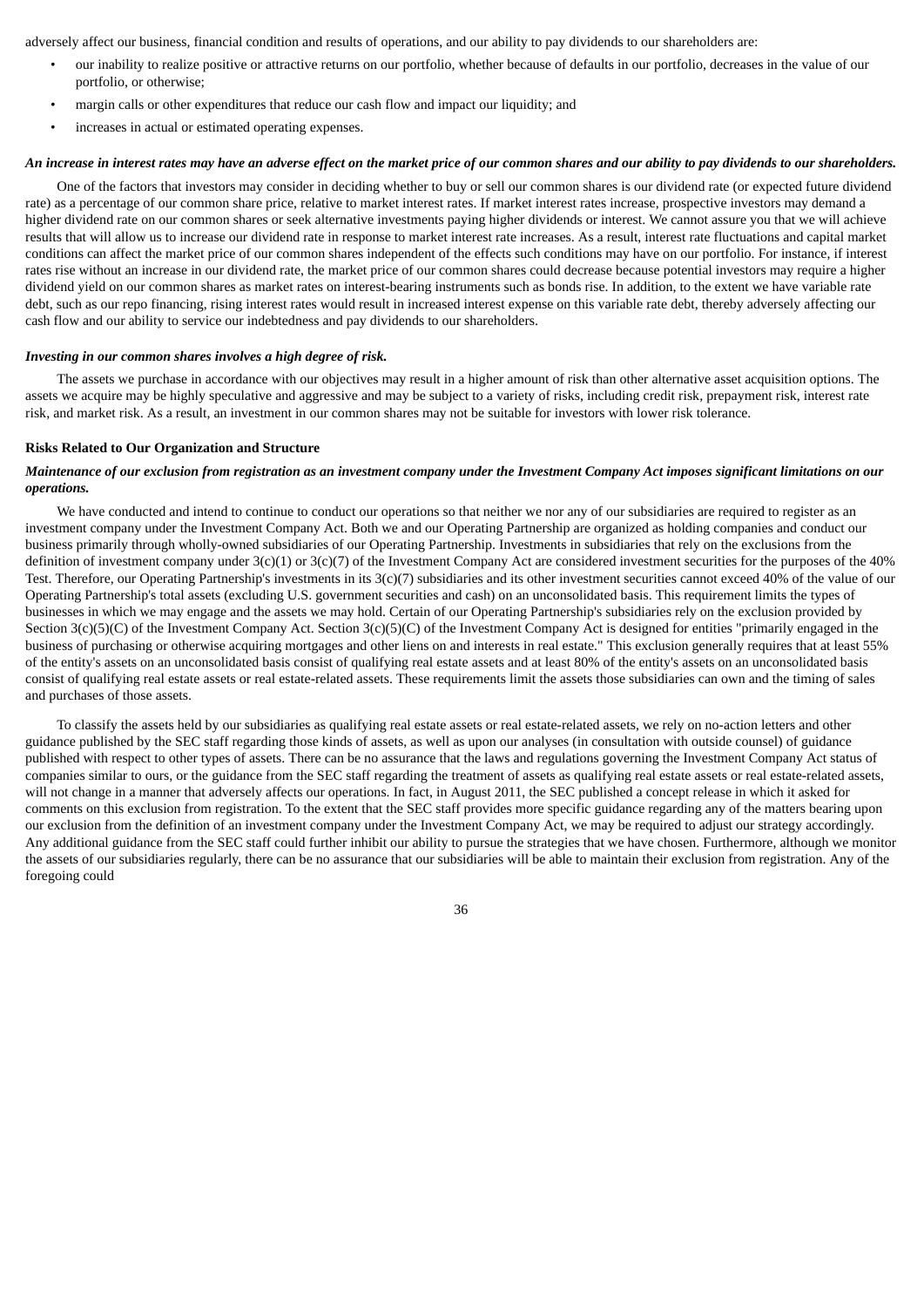require us to adjust our strategy, which could limit our ability to make certain investments or require us to sell assets in a manner, at a price or at a time that we otherwise would not have chosen. This could negatively affect the value of our common shares, the sustainability of our business model, and our ability to pay dividends to our shareholders.

## The ownership limits in our declaration of trust may discourage a takeover or business combination that may have benefited our shareholders.

To assist us in qualifying as a REIT, among other purposes, our declaration of trust restricts the beneficial or constructive ownership of our shares by any person to no more than 9.8% in value or in number of shares, whichever is more restrictive, of the outstanding shares of any class or series of our shares. This and other restrictions on ownership and transfer of our shares contained in our declaration of trust may discourage a change of control of us and may deter individuals or entities from making tender offers for our common shares on terms that might be financially attractive to you or which may cause a change in our management. In addition to deterring potential transactions that may be favorable to our shareholders, these provisions may also decrease your ability to sell our common shares.

#### *Our shareholders' ability to control our operations is severely limited.*

Our Board of Trustees has approval rights with respect to our major strategies, including our strategies regarding investments, financing, growth, debt capitalization, REIT qualification and distributions. Our Board of Trustees may amend or revise these and other strategies without a vote of our shareholders.

#### *Certain provisions of Maryland law could inhibit a change in our control.*

Certain provisions of the Maryland General Corporation Law, or the "MGCL," applicable to a Maryland real estate investment trust may have the effect of inhibiting a third party from making a proposal to acquire us or of impeding a change in our control under circumstances that otherwise could provide the holders of our common shares with the opportunity to realize a premium over the then prevailing market price of such shares. We are subject to the "business combination" provisions of the MGCL that, subject to limitations, prohibit certain business combinations between us and an "interested shareholder" (defined generally as any person who beneficially owns 10% or more of our then outstanding voting shares or an affiliate or associate of ours who, at any time within the two-year period prior to the date in question, was the beneficial owner of 10% or more of our then outstanding voting shares) or an affiliate thereof for five years after the most recent date on which the shareholder becomes an interested shareholder and, thereafter, imposes minimum price or supermajority shareholder voting requirements on these combinations. These provisions of the MGCL do not apply, however, to business combinations that are approved or exempted by the board of trustees of a real estate investment trust prior to the time that the interested shareholder becomes an interested shareholder. Pursuant to the statute, our Board of Trustees has by resolution exempted business combinations between us and any other person, provided that the business combination is first approved by our Board of Trustees, including a majority of our trustees who are not affiliates or associates of such person. This resolution, however, may be altered or repealed in whole or in part at any time. If this resolution is repealed, or our Board of Trustees does not otherwise approve a business combination, this statute may discourage others from trying to acquire control of us and increase the difficulty of consummating any offer.

The "control share" provisions of the MGCL provide that holders of "control shares" of a Maryland real estate investment trust (defined as shares which, when aggregated with all other shares controlled by the shareholder, entitle the shareholder to exercise one of three increasing ranges of voting power in the election of trustees) acquired in a "control share acquisition" (defined as the acquisition of "control shares," subject to certain exceptions) have no voting rights with respect to the control shares except to the extent approved by the Maryland real estate investment trust's shareholders by the affirmative vote of at least two-thirds of all the votes entitled to be cast on the matter, excluding votes entitled to be cast by the acquirer of control shares, its officers and its trustees who are also employees of the Maryland real estate investment trust. Our bylaws contain a provision exempting from the control share acquisition statute any and all acquisitions by any person of our shares. There can be no assurance that this provision will not be amended or eliminated at any time in the future.

The "unsolicited takeover" provisions of the MGCL permit our Board of Trustees, without shareholder approval and regardless of what is currently provided in our declaration of trust or bylaws, to implement certain provisions. These provisions may have the effect of inhibiting a third party from making an acquisition proposal for us or of delaying, deferring or preventing a change in our control under circumstances that otherwise could provide the holders of our common shares with the opportunity to realize a premium over the then current market price.

#### *Our authorized but unissued common and preferred shares may prevent a change in our control.*

Our declaration of trust authorizes us to issue additional authorized but unissued common shares and preferred shares. In addition, our Board of Trustees may, without shareholder approval, approve amendments to our declaration of trust to increase the aggregate number of our authorized shares or the number of shares of any class or series that we have authority to issue and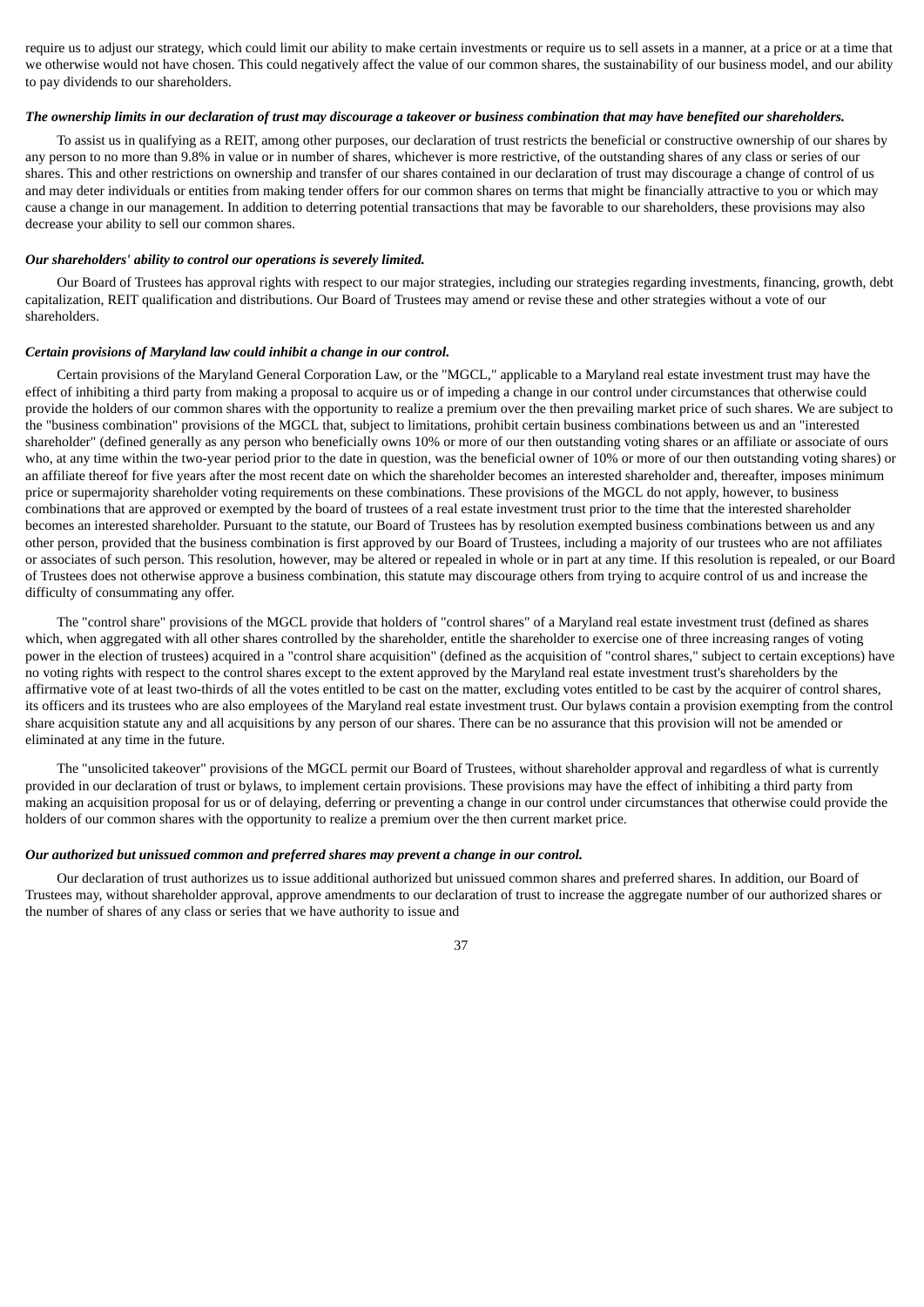may classify or reclassify any unissued common shares or preferred shares and may set the preferences, rights and other terms of the classified or reclassified shares. As a result, among other things, our Board of Trustees may establish a class or series of common shares or preferred shares that could delay or prevent a transaction or a change in our control that might involve a premium price for our common shares or otherwise be in the best interests of our shareholders.

## Our rights and the rights of our shareholders to take action against our trustees and officers or against our Manager or Ellington are limited, which *could limit your recourse in the event actions are taken that are not in your best interests.*

Our declaration of trust limits the liability of our present and former trustees and officers to us and our shareholders for money damages to the maximum extent permitted under Maryland law. Under current Maryland law, our present and former trustees and officers will not have any liability to us or our shareholders for money damages other than liability resulting from:

- actual receipt of an improper benefit or profit in money, property or services; or
- active and deliberate dishonesty by the trustee or officer that was established by a final judgment and is material to the cause of action.

Our declaration of trust authorizes us to indemnify our present and former trustees and officers for actions taken by them in those and other capacities to the maximum extent permitted by Maryland law. Our bylaws require us to indemnify each present and former trustee or officer, to the maximum extent permitted by Maryland law, in the defense of any proceeding to which he or she is made, or threatened to be made, a party by reason of his or her service to us as a trustee or officer or in certain other capacities. In addition, we may be obligated to pay or reimburse the expenses incurred by our present and former trustees and officers without requiring a preliminary determination of their ultimate entitlement to indemnification.

As a result, we and our shareholders may have more limited rights against our present and former trustees and officers than might otherwise exist absent the current provisions in our declaration of trust and bylaws or that might exist with other companies, which could limit your recourse in the event of actions not in your best interest.

## Our declaration of trust contains provisions that make removal of our trustees difficult, which could make it difficult for our shareholders to effect *changes to our management.*

Our declaration of trust provides that, subject to the rights of holders of any series of preferred shares, a trustee may be removed only for "cause" (as defined in our declaration of trust), and then only by the affirmative vote of at least two-thirds of the votes entitled to be cast generally in the election of trustees. Vacancies generally may be filled only by a majority of the remaining trustees in office, even if less than a quorum, for the full term of the class of trustees in which the vacancy occurred. These requirements make it more difficult to change our management by removing and replacing trustees and may prevent a change in our control that is in the best interests of our shareholders.

## Our declaration of trust generally does not permit ownership in excess of 9.8% of any class or series of our shares of beneficial interest, and attempts to acquire our shares in excess of the share ownership limits will be ineffective unless an exemption is granted by our Board of Trustees.

Our declaration of trust generally prohibits beneficial or constructive ownership by any person of more than 9.8% in value or by number of shares, whichever is more restrictive, of any class or series of our outstanding shares and contains certain other limitations on the ownership and transfer of our shares. Our Board of Trustees, in its sole discretion, may grant an exemption to certain of these prohibitions, subject to certain conditions and receipt by our board of certain representations and undertakings. Our Board of Trustees may from time to time increase this ownership limit for one or more persons and may increase or decrease such limit for all other persons. Any decrease in the ownership limit generally applicable to all shareholders will not be effective for any person whose percentage ownership of our shares is in excess of such decreased ownership limit until such time as such person's percentage ownership of our shares equals or falls below such decreased ownership limit, but any further acquisition of our shares in excess of such decreased ownership limit will be in violation of the decreased ownership limit. Our Board of Trustees may not increase the ownership limit (whether for one person or all shareholders) if such increase would allow five or fewer individuals to beneficially own more than 49.9% in value of our outstanding shares.

Our declaration of trust's constructive ownership rules are complex and may cause the outstanding shares owned by a group of related individuals or entities to be deemed to be constructively owned by one individual or entity. As a result, the acquisition of less than 9.8% of the outstanding shares of any class or series by an individual or entity could cause that individual or entity to own constructively in excess of 9.8% of the outstanding shares of such class or series and thus violate the ownership limit or other restrictions on ownership and transfer of our shares. Any attempt to own or transfer our common shares or preferred shares (if and when issued) in excess of such ownership limit without the consent of our board of trustees or in a manner that would cause us to be "closely held" under Section 856(h) of the Code (without regard to whether the shares are held during the last half of a taxable year) or otherwise fail to qualify as a REIT will result in the shares being automatically

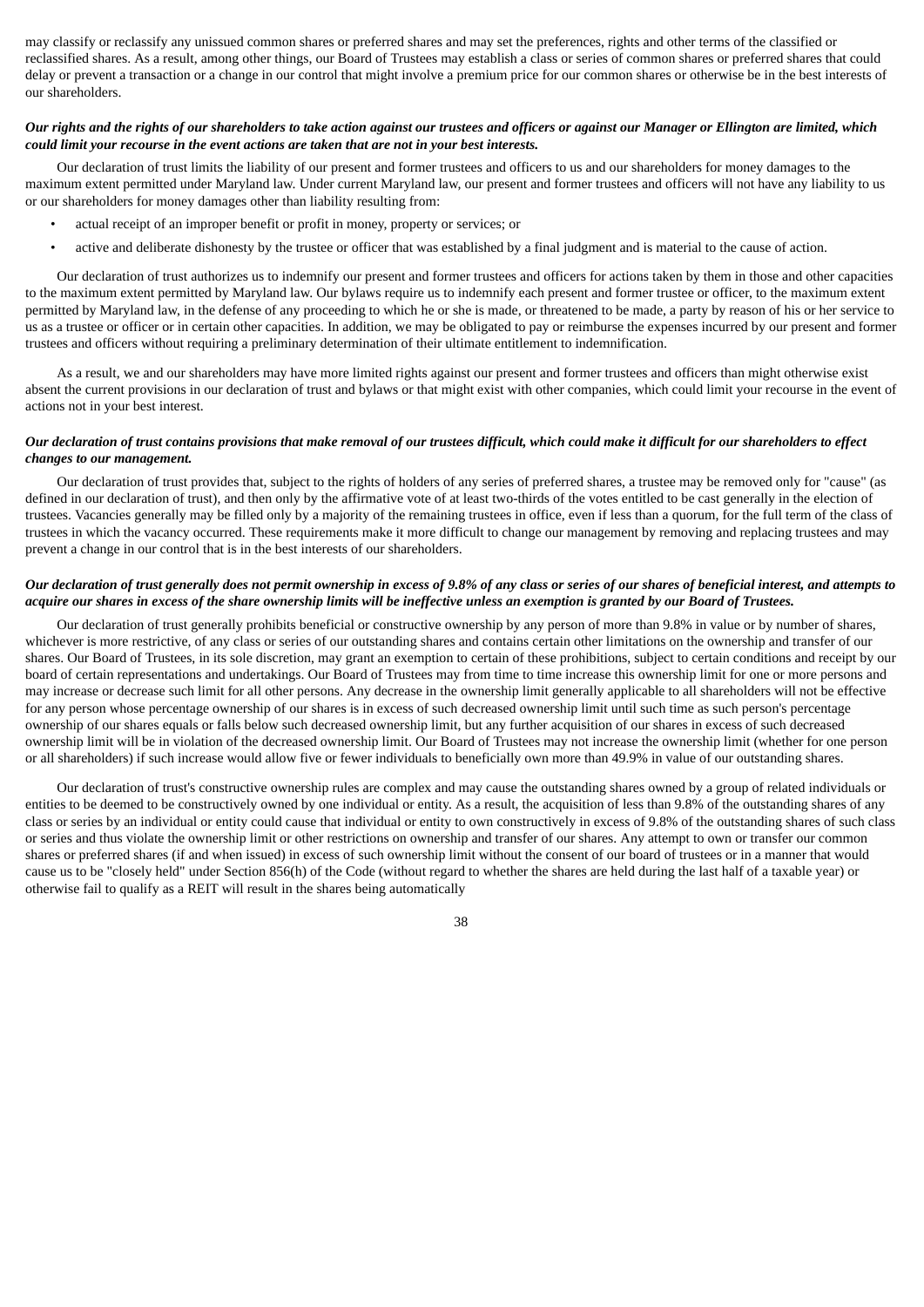transferred to a trustee for a charitable trust or, if the transfer to the charitable trust is not automatically effective to prevent a violation of the share ownership limits or the restrictions on ownership and transfer of our shares, any such transfer of our shares will be void ab initio. Further, any transfer of our shares that would result in our shares being beneficially owned by fewer than 100 persons will be void ab initio.

## **U.S. Federal Income Tax Risks**

## *Your investment has various U.S. federal, state, and local income tax risks.*

We strongly urge you to consult your own tax advisor concerning the effects of U.S. federal, state, and local income tax law on an investment in our common shares and on your individual tax situation.

## Our failure to qualify as a REIT would subject us to U.S. federal, state and local income taxes, which could adversely affect the value of our common *shares and would substantially reduce the cash available for distribution to our shareholders.*

We believe that, commencing with our short taxable year ended December 31, 2013, we have been organized in conformity with, and have operated in a manner that has enabled us to meet, the requirements for qualification as a REIT under the Code. While we intend to continue to operate in a manner that will enable us to remain qualified as a REIT, we cannot assure you that we will remain qualified as a REIT.

The U.S. federal income tax laws governing REITs are complex, and interpretations of the U.S. federal income tax laws governing qualification as a REIT are limited. Qualifying as a REIT requires us to meet various tests regarding the nature of our assets, our income and our earnings and profits, or "E&P" (calculated pursuant to Code Sections 316 and 857(d) and the regulations thereunder), the ownership of our outstanding stock, and the amount of our distributions on an ongoing basis. Our ability to satisfy the asset tests depends upon the characterization and fair market values of our assets, some of which are not precisely determinable, and for which we may not obtain independent appraisals. Our compliance with the REIT income and asset tests and the accuracy of our tax reporting to shareholders also depend upon our ability to successfully manage the calculation and composition of our gross and net taxable income, our E&P and our assets on an ongoing basis. Even a technical or inadvertent mistake could jeopardize our REIT status. Although we intend to operate so as to maintain our qualifications as a REIT, given the complex nature of the rules governing REITs, the ongoing importance of factual determinations, including the potential tax treatment of the investments we make, and the possibility of future changes in our circumstances, no assurance can be given that our actual results of operations for any particular taxable year will satisfy such requirements.

If we fail to qualify as a REIT in any calendar year, and do not qualify for certain statutory relief provisions, we would be required to pay U.S. federal income tax (and any applicable state and local taxes) on our taxable income at regular corporate rates, and dividends paid to our shareholders would not be deductible by us in computing our taxable income (although such dividends received by certain non-corporate U.S. taxpayers generally would be subject to a preferential rate of taxation). Further, if we fail to qualify as a REIT, we might need to borrow money or sell assets in order to pay any resulting tax. Our payment of income tax would decrease the amount of our income available for distribution to our shareholders. Furthermore, if we fail to maintain our qualification as a REIT, we no longer would be required under U.S. federal tax laws to distribute substantially all of our REIT taxable income to our shareholders. Unless our failure to qualify as a REIT was subject to relief under the U.S. federal tax laws, we could not re-elect to qualify as a REIT until the fifth calendar year following the year in which we failed to qualify.

#### *Complying with REIT requirements may cause us to forego or liquidate otherwise attractive investments.*

To qualify as a REIT, we must continually satisfy various tests regarding the sources of our income, the nature and diversification of our assets, the amounts we distribute to our shareholders and the ownership of our shares of beneficial interest. In order to meet these tests, we may be required to forego investments we might otherwise make. We may be required to pay dividends to shareholders at disadvantageous times or when we do not have funds readily available for distribution, and may be unable to pursue investments that would be otherwise advantageous to us in order to satisfy the source of income or asset diversification requirements for qualifying as a REIT. Thus, compliance with the REIT requirements may hinder our investment performance.

In particular, we must ensure that at the end of each calendar quarter, we satisfy the REIT 75% asset test, which requires that at least 75% of the value of our total assets consist of cash, cash items, government securities and qualified REIT real estate assets, including RMBS. The remainder of our investment in securities (other than government securities and qualified REIT real estate assets) generally cannot include more than 10% of the outstanding voting securities of any one issuer or more than 10% of the total value of the outstanding securities of any one issuer. In addition, in general, no more than 5% of the value of our total assets (other than government securities, TRS securities and qualified REIT real estate assets) can consist of the securities of any one issuer, and no more than 20% of the value of our total assets can be represented by securities of one or

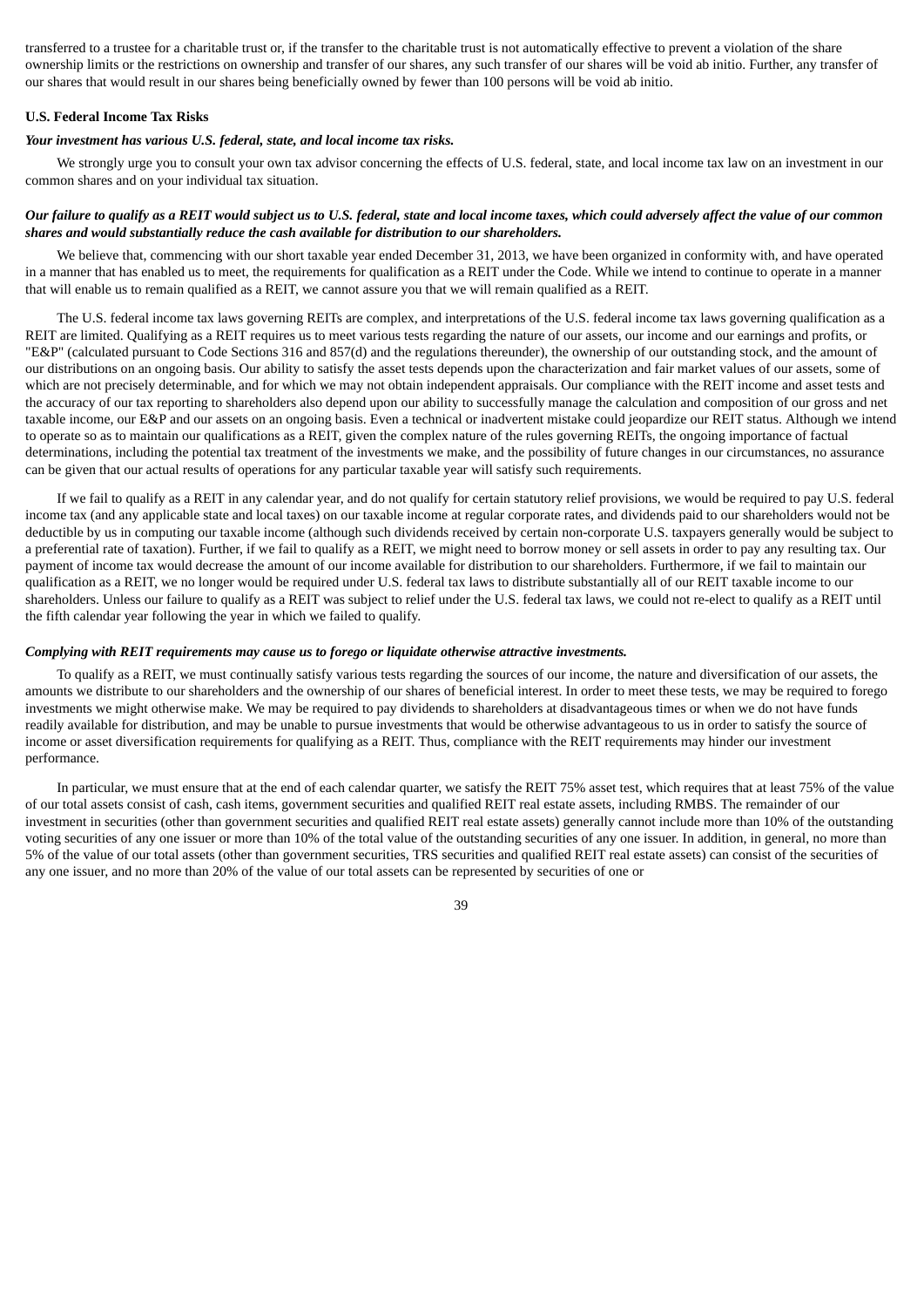more TRSs. Generally, if we fail to comply with these requirements at the end of any calendar quarter, we must correct the failure within 30 days after the end of the calendar quarter or qualify for certain statutory relief provisions to avoid losing our REIT qualification and becoming subject to U.S. federal income tax and any applicable state and local taxes on all of our income.

In addition, we must also ensure that each taxable year we satisfy the REIT 75% and 95% gross income tests, which require that, in general, 75% of our gross income come from certain real estate-related sources and 95% of our gross income consist of gross income that qualifies for the 75% gross income test or certain other passive income sources. As a result of the requirement that we satisfy both the REIT 75% asset test and the REIT 75% and 95% gross income tests, we may be required to liquidate from our portfolio otherwise attractive investments or contribute such investments to a TRS, in which event they would be subject to regular corporate U.S. federal, state and local taxes assuming that the TRS is organized in the United States. These actions could have the effect of reducing our income and amounts available for distribution to our shareholders.

## Failure to make required distributions would subject us to tax, which would reduce the cash available for distribution to our shareholders.

To qualify as a REIT, we must distribute to our shareholders each calendar year at least 90% of our REIT taxable income (including certain items of non-cash income), determined excluding any net capital gains and without regard to the deduction for dividends paid. To the extent that we satisfy the 90% distribution requirement, but distribute less than 100% of our taxable income, we will be subject to U.S. federal corporate income tax on our undistributed income. In addition, we will incur a 4% nondeductible excise tax on the amount, if any, by which our distributions in any calendar year are less than the sum of:

- 85% of our REIT ordinary income for that year;
- 95% of our REIT capital gain net income for that year; and
- any undistributed taxable income from prior years.

We intend to distribute our taxable income to our shareholders in a manner intended to satisfy the 90% distribution requirement and to avoid the corporate income tax. However, there is no requirement that TRSs distribute their after-tax net income to their parent REIT.

Our taxable income may substantially exceed our net income as determined based on GAAP, because, for example, realized capital losses will be deducted in determining our GAAP net income, but may not be deductible in computing our taxable income. In addition, we may invest in assets that generate taxable income in excess of economic income or in advance of the corresponding cash flow from the assets. As a result of the foregoing, we may generate less cash flow than taxable income in a particular year. To the extent that we generate such non-cash taxable income in a taxable year, we may incur corporate income tax and the 4% nondeductible excise tax on that income if we do not distribute such income to shareholders in that year. In that event, we may be required to use cash reserves, incur debt, sell assets, make taxable distributions of our shares or debt securities or liquidate non-cash assets at rates or at times that we regard as unfavorable to satisfy the distribution requirement and to avoid corporate income tax and the 4% nondeductible excise tax in that year.

Determination of our REIT taxable income involves the application of highly technical and complex Code provisions for which only limited judicial and administrative authorities exist. If the IRS disagrees with our determination, it could affect our satisfaction of the distribution requirement. Under certain circumstances, we may be able to correct a failure to meet the distribution requirement for a year by paying "deficiency dividends" to our shareholders in a later year. We may include such deficiency dividends in our deduction for dividends paid for the earlier year. Although we may be able to avoid income tax on amounts distributed as deficiency dividends, we will be required to pay interest and a penalty to the IRS based upon the amount of any deduction we take for deficiency dividends.

#### *Even if we qualify as a REIT, we may face other tax liabilities that reduce our cash flows.*

Even if we qualify for taxation as a REIT, we may be subject to certain U.S. federal, state and local taxes on our income and assets, including taxes on any undistributed income, tax on income from some activities conducted as a result of a foreclosure, and state or local income, property and transfer taxes. In addition, any domestic TRSs we form will be subject to regular corporate U.S. federal, state and local taxes. Any of these taxes would decrease cash available for distributions to shareholders.

## The failure of RMBS subject to a repurchase agreement to qualify as real estate assets would adversely affect our ability to qualify as a REIT.

We have entered into repurchase agreements under which we nominally sell certain of our RMBS to a counterparty and simultaneously enter into an agreement to repurchase the sold assets. We believe that, for U.S. federal income tax purposes,

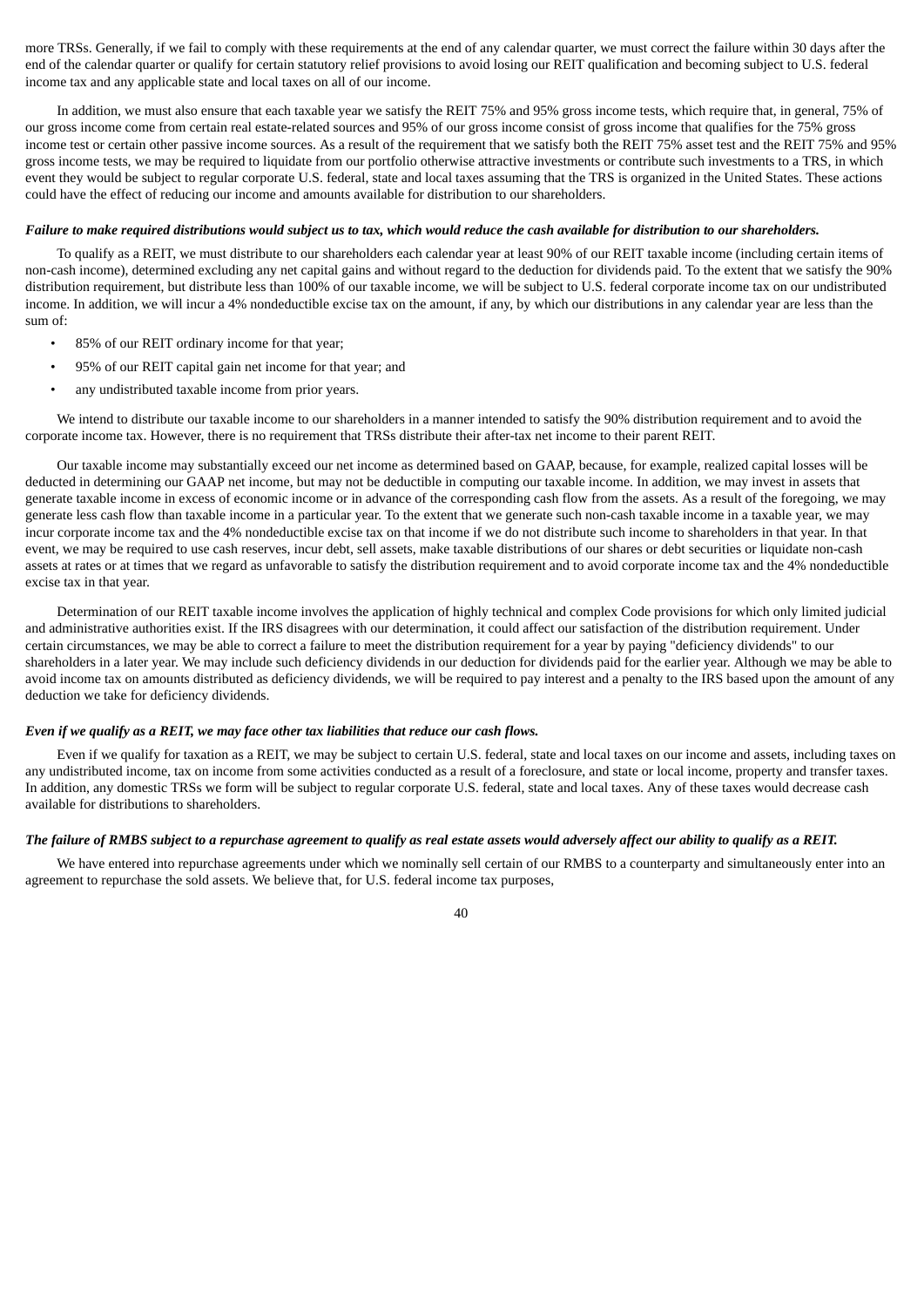these transactions will be treated as secured debt and we will be treated as the tax owner of the RMBS that are the subject of any such repurchase agreement, notwithstanding that such agreements may transfer record ownership of such assets to the counterparty during the term of the agreement. It is possible, however, that the IRS could successfully assert that we do not own the RMBS during the term of the repurchase agreement, in which case we could fail to qualify as a REIT.

### Uncertainty exists with respect to the treatment of our TBAs for purposes of the REIT asset and income tests.

We purchase and sell Agency RMBS through TBAs and recognize income or gains from the disposition of those TBAs, through dollar roll transactions or otherwise, and may continue to do so in the future. While there is no direct authority with respect to the qualification of TBAs as real estate assets or U.S. Government securities for purposes of the REIT 75% asset test or the qualification of income or gains from dispositions of TBAs as gains from the sale of real property or other qualifying income for purposes of the REIT 75% gross income test, we treat the GAAP value of our TBAs under which we contract to purchase to-be-announced Agency RMBS ("long TBAs") as qualifying assets for purposes of the REIT 75% asset test, and we treat income and gains from our long TBAs as qualifying income for purposes of the REIT 75% gross income test, based on an opinion of Hunton Andrews Kurth LLP substantially to the effect that (i) for purposes of the REIT asset tests, our ownership of a long TBA should be treated as ownership of real estate assets, and (ii) for purposes of the REIT 75% gross income test, any gain recognized by us in connection with the settlement of our long TBAs should be treated as gain from the sale or disposition of an interest in mortgages on real property. Opinions of counsel are not binding on the IRS, and no assurance can be given that the IRS will not successfully challenge the conclusions set forth in such opinions. In addition, it must be emphasized that the opinion of counsel is based on various assumptions relating to our TBAs and is conditioned upon fact-based representations and covenants made by our management regarding our TBAs. No assurance can be given that the IRS would not assert that such assets or income are not qualifying assets or income. If the IRS were to successfully challenge the opinion of counsel, we could be subject to a penalty tax or we could fail to remain qualified as a REIT if a sufficient portion of our assets consists of TBAs or a sufficient portion of our income consists of income or gains from the disposition of TBAs.

#### *Complying with REIT requirements may limit our ability to hedge effectively.*

The REIT provisions of the Code substantially limit our ability to hedge. Under these provisions, any income that we generate from transactions intended to hedge our interest rate risk will be excluded from gross income for purposes of the REIT 75% and 95% gross income tests if the instrument hedges interest rate risk on liabilities incurred to carry or acquire real estate, and such instrument is properly identified under applicable Treasury Regulations. Income from hedging transactions that do not meet these requirements will generally constitute nonqualifying income for purposes of both the REIT 75% and 95% gross income tests. To the extent that we enter into hedging transactions that do not meet these requirements or other types of hedging transactions, our aggregate gross income from such non-qualifying hedges, fees, and certain other non-qualifying sources cannot exceed 5% of our annual gross income. As a result, we might have to limit our use of advantageous hedging techniques, and we may choose to implement certain hedges through a domestic or foreign TRS. Any hedging income earned by a domestic TRS would be subject to U.S. federal, state and local income tax at regular corporate rates. This could increase the cost of our hedging activities or expose us to greater risks associated with interest rate changes or other changes than we would otherwise want to bear. In addition, losses in our TRSs will generally not provide any tax benefit, except for being carried forward against future TRS taxable income in the case of a domestic TRS. Even if the income from certain of our hedging transactions is excluded from gross income for purposes of the REIT 75% and 95% gross income tests, such income and any loss will be taken into account in determining our REIT taxable income and our distribution requirement. If the IRS disagrees with our calculation of the amount or amortization of gain or loss with respect to our hedging transactions, our distribution requirement could increase, which could require that we correct any shortfall in distributions by paying deficiency dividends to our shareholders in a later year.

We intend to structure our foreign TRSs so that their income and operations will not be subject to U.S. federal, state and local income tax. If the IRS successfully challenged that tax treatment, it would reduce the amount that those foreign TRSs would have available to pay to their creditors and to distribute to us.

We intend to monitor the value of our respective investments in our foreign and any domestic TRSs for the purpose of ensuring compliance with TRS ownership limitations. In addition, we will review all of our transactions with our TRSs to ensure that they are entered into on arm's-length terms to avoid incurring the 100% excise tax described below. There can be no assurance, however, that we will be able to comply with the 20% limitation or avoid application of the 100% excise tax discussed below.

## Our ownership of and relationship with our TRSs will be limited, and a failure to comply with the limits would jeopardize our REIT status and may *result in the application of a 100% excise tax.*

A REIT may own up to 100% of the stock of one or more TRSs. A TRS may earn income that would not be qualifying income if earned directly by the parent REIT. Both the subsidiary and the REIT must jointly elect to treat the subsidiary as a

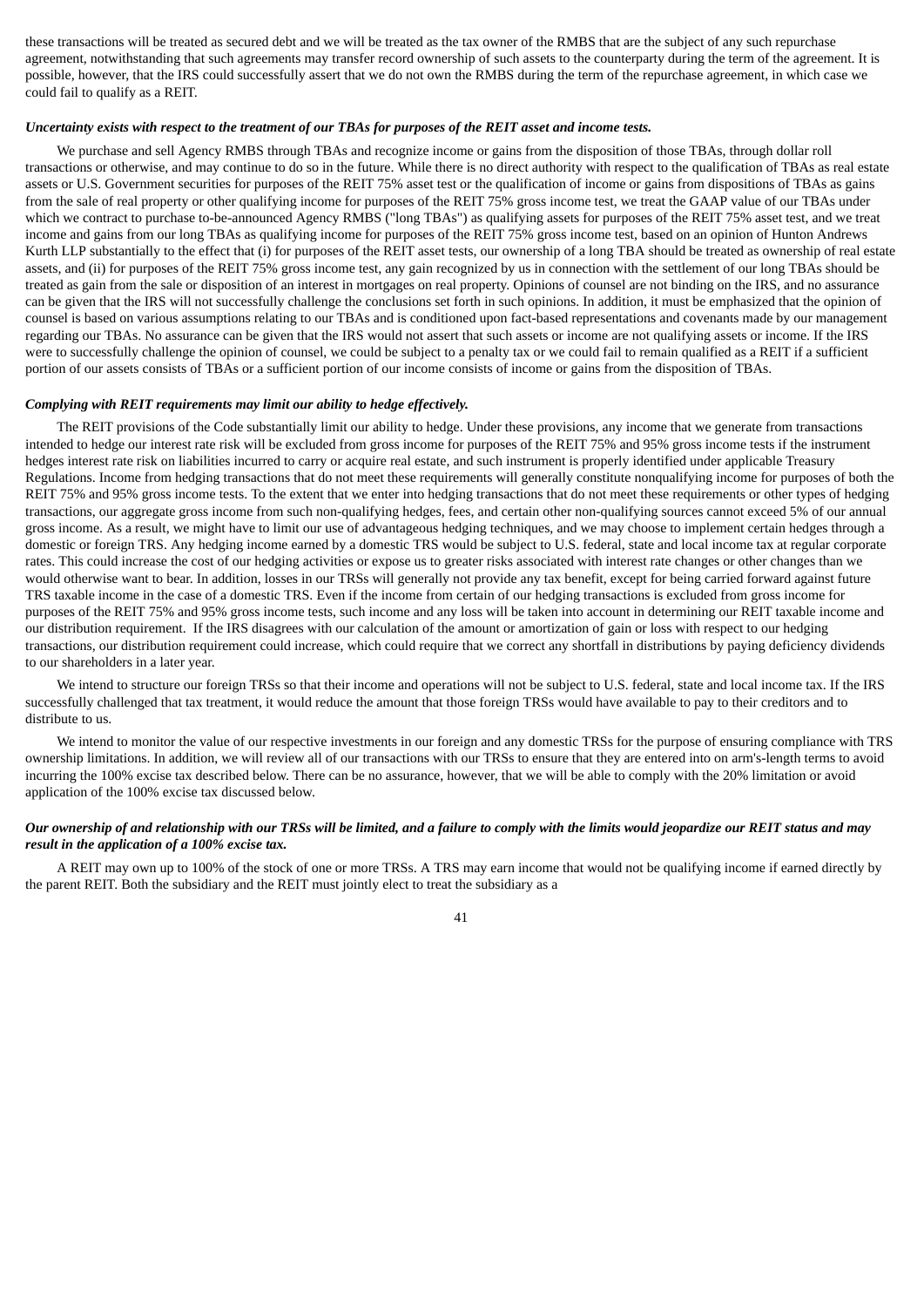TRS. A corporation (other than a REIT) of which a TRS directly or indirectly owns more than 35% of the voting power or value of the stock will automatically be treated as a TRS. Overall, no more than 20% of the value of a REIT's total assets may consist of stock or securities of one or more TRSs. While we intend to manage our affairs so as to satisfy the requirement that no more than 20% of the value of our total assets consists of stock or securities of our TRSs, as well as the requirement that taxable income from our TRSs plus other non-qualifying gross income not exceed 25% of our total gross income, there can be no assurance that we will be able to do so in all market circumstances. The TRS rules limit the deductibility of interest paid or accrued by a TRS to its parent REIT to assure that the TRS is subject to an appropriate level of corporate taxation. The rules also impose a 100% excise tax on certain transactions between a TRS and its parent REIT that are not conducted on an arm's-length basis. Any domestic TRS that we form will pay U.S. federal, state and local income tax on its taxable income at regular corporate tax rates, and its after-tax net income will be available for distribution to us but is not required to be distributed to us. In certain circumstances, the ability to deduct interest expense by any TRS that we may form could be limited.

## Our ownership limitation may restrict change of control or business combination opportunities in which our shareholders might receive a premium for *their common shares.*

In order for us to qualify as a REIT, no more than 50% in value of our outstanding shares may be owned, directly or indirectly, by five or fewer individuals during the last half of any calendar year. "Individuals" for this purpose include natural persons, private foundations, some employee benefit plans and trusts, and some charitable trusts. In order to help us qualify as a REIT, among other purposes, our declaration of trust generally prohibits any person from beneficially or constructively owning more than 9.8% in value or in number of shares, whichever is more restrictive, of the outstanding shares of any class or series of our shares.

The ownership limitation and other restrictions could have the effect of discouraging a takeover or other transaction in which holders of our common shares might receive a premium for their common shares over the then-prevailing market price or which holders might believe to be otherwise in their best interests.

## Dividends payable by REITs do not qualify for the reduced tax rates available for "qualified dividend income."

The maximum U.S. federal income tax rate applicable to "qualified dividend income" paid to U.S. taxpayers taxed at individual rates is currently 20%. Dividends payable by REITs, however, generally are not eligible for the reduced rates on qualified dividend income. For taxable years beginning prior to January 1, 2026, non-corporate taxpayers may deduct up to 20% of certain pass-through business income, including "qualified REIT dividends" (generally, dividends received by a REIT shareholder that are not designated as capital gain dividends or qualified dividend income), subject to certain limitations, resulting in an effective maximum U.S. federal income tax rate of 29.6% on such income. Although the reduced U.S. federal income tax rate applicable to qualified dividend income does not adversely affect the taxation of REITs or dividends payable by REITs, the more favorable rates applicable to regular corporate qualified dividends and the reduction in the corporate tax rate under the TCJA could cause investors who are taxed at individual rates and regulated investment companies to perceive investments in the stocks of REITs to be relatively less attractive than investments in the stocks of non-REIT corporations that pay dividends treated as qualified dividend income, which could adversely affect the value of the stock of REITs, including our common shares.

#### We may be subject to adverse legislative or regulatory tax changes that could reduce the market price of our common shares.

At any time, the U.S. federal income tax laws or regulations governing REITs or the administrative interpretations of those laws or regulations may be amended. We cannot predict when or if any new U.S. federal income tax law, regulation or administrative interpretation, or any amendment to any existing U.S. federal income tax law, regulation or administrative interpretation, will be adopted, promulgated or become effective and any such law, regulation or interpretation may take effect retroactively. The TCJA significantly changed the U.S. federal income tax laws applicable to businesses and their owners, including REITs and their shareholders. Additional technical corrections or other amendments to the TCJA or administrative guidance interpreting the TCJA may be forthcoming at any time. We cannot predict the long-term effect of the TCJA or assure our shareholders that any such changes will not adversely affect the taxation of a shareholder. We and our shareholders could be adversely affected by any such change in, or any new, U.S. federal income tax law, regulation or administrative interpretation.

#### Certain financing activities may subject us to U.S. federal income tax and could have negative tax consequences for our shareholders.

We currently do not intend to enter into any transactions that could result in our, or a portion of our assets, being treated as a taxable mortgage pool for U.S. federal income tax purposes. If we enter into such a transaction in the future we will be taxable at the highest corporate income tax rate on a portion of the income arising from a taxable mortgage pool, referred to as "excess inclusion income," that is allocable to the percentage of our shares held in record name by disqualified organizations (generally tax-exempt entities that are exempt from the tax on unrelated business taxable income, such as state pension plans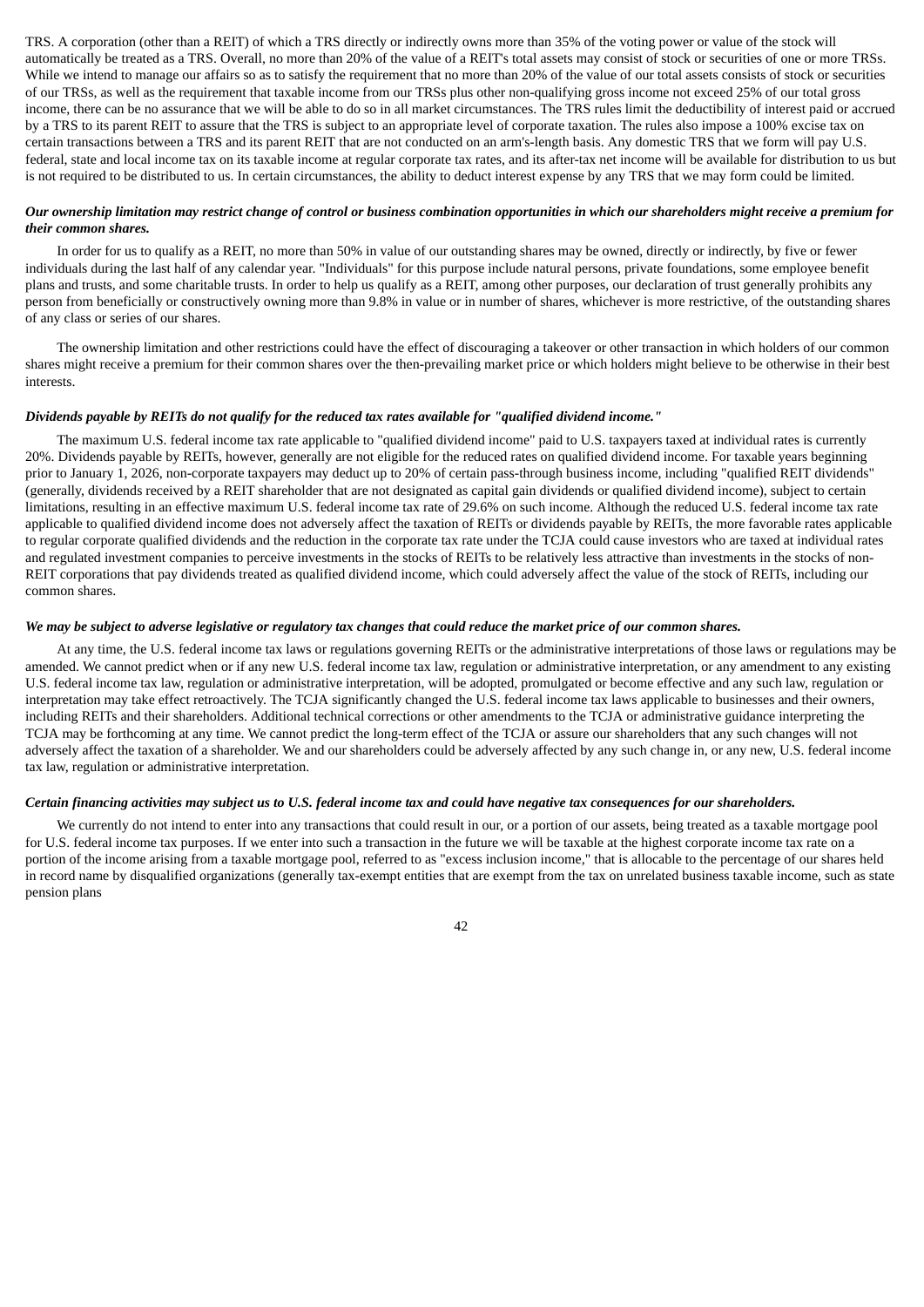and charitable remainder trusts and government entities). In that case, under our declaration of trust, we could reduce distributions to such shareholders by the amount of tax paid by us that is attributable to such shareholder's ownership.

If we were to realize excess inclusion income, IRS guidance indicates that the excess inclusion income would be allocated among our shareholders in proportion to our dividends paid. Excess inclusion income cannot be offset by losses of our shareholders. If the shareholder is a tax-exempt entity and not a disqualified organization, then this income would be fully taxable as unrelated business taxable income under Section 512 of the Code. If the shareholder is a foreign person, it would be subject to U.S. federal income tax at the maximum tax rate and withholding will be required on this income without reduction or exemption pursuant to any otherwise applicable income tax treaty.

#### Our recognition of "phantom" income may reduce a shareholder's after-tax return on an investment in our common shares.

We may recognize taxable income in excess of our economic income, known as phantom income, in the first years that we hold certain investments, and experience an offsetting excess of economic income over our taxable income in later years. In addition, in years when we have a capital loss carryforward that offsets current year capital gains, our earnings and profits may be higher than our taxable income. As a result, shareholders at times may be required to pay U.S. federal income tax on distributions taxable as dividends that economically represent a return of capital rather than a dividend. These distributions could be offset in later years by distributions that would be treated as returns of capital for U.S. federal income tax purposes. Taking into account the time value of money, this acceleration of U.S. federal income tax liabilities may reduce a shareholder's after-tax return on his or her investment to an amount less than the after-tax return on an investment with an identical before-tax rate of return that did not generate phantom income.

#### *Liquidation of our assets may jeopardize our REIT qualification or may be subject to a 100% tax.*

To maintain our qualification as a REIT, we must comply with requirements regarding our assets and our sources of income. If we are compelled to liquidate our assets to repay obligations to our lenders or for other reasons, we may be unable to comply with these requirements, thereby jeopardizing our qualification as a REIT, or we may be subject to a 100% tax on any resultant gain if we sell assets that are treated as inventory or property held primarily for sale to customers in the ordinary course of business.

## The tax on prohibited transactions will limit our ability to engage in transactions, including certain methods of securitizing RMBS, that would be *treated as sales of dealer property for U.S. federal income tax purposes.*

A REIT's net income from prohibited transactions is subject to a 100% tax with no offset for losses. In general, prohibited transactions are sales or other dispositions of property, other than foreclosure property, but including mortgage loans, held primarily for sale to customers in the ordinary course of business. We might be subject to this tax if we dispose of or securitize RMBS in a manner that was treated as dealer activity for U.S. federal income tax purposes. Therefore, in order to avoid the prohibited transactions tax, we may choose not to engage in certain sales or securitization structures, even though the transactions might otherwise be beneficial to us. Alternatively, in order to avoid the prohibited transactions tax, we may choose to implement certain transactions through a TRS.

Although we expect to avoid the prohibited transactions tax by conducting the sale of property that may be characterized as dealer property through a TRS, such TRS will be subject to federal, state and local corporate income tax and may incur a significant tax liability as a result of those sales conducted through the TRS. Moreover, no assurance can be given that the IRS will respect the transaction by which property that may be characterized as dealer property is contributed to the TRS; if such transaction is not respected, then we may be treated as having engaged in a prohibited transaction, and our net income therefrom would be subject to a 100% tax.

## Our qualification as a REIT and exemption from U.S. federal income tax with respect to certain assets may be dependent on the accuracy of legal opinions or advice rendered or given or statements by the issuers of assets that we acquire, and the inaccuracy of any such opinions, advice or *statements may adversely affect our REIT qualification and result in significant corporate-level tax.*

When purchasing securities, we may rely on opinions or advice of counsel for the issuer of such securities, or statements made in related offering documents, for purposes of determining whether such securities represent debt or equity securities for U.S. federal income tax purposes, the value of such securities, and also to what extent those securities constitute qualified real estate assets for purposes of the REIT asset tests and produce income which qualifies under the 75% gross income test. The inaccuracy of any such opinions, advice or statements may adversely affect our REIT qualification and result in significant corporate-level tax.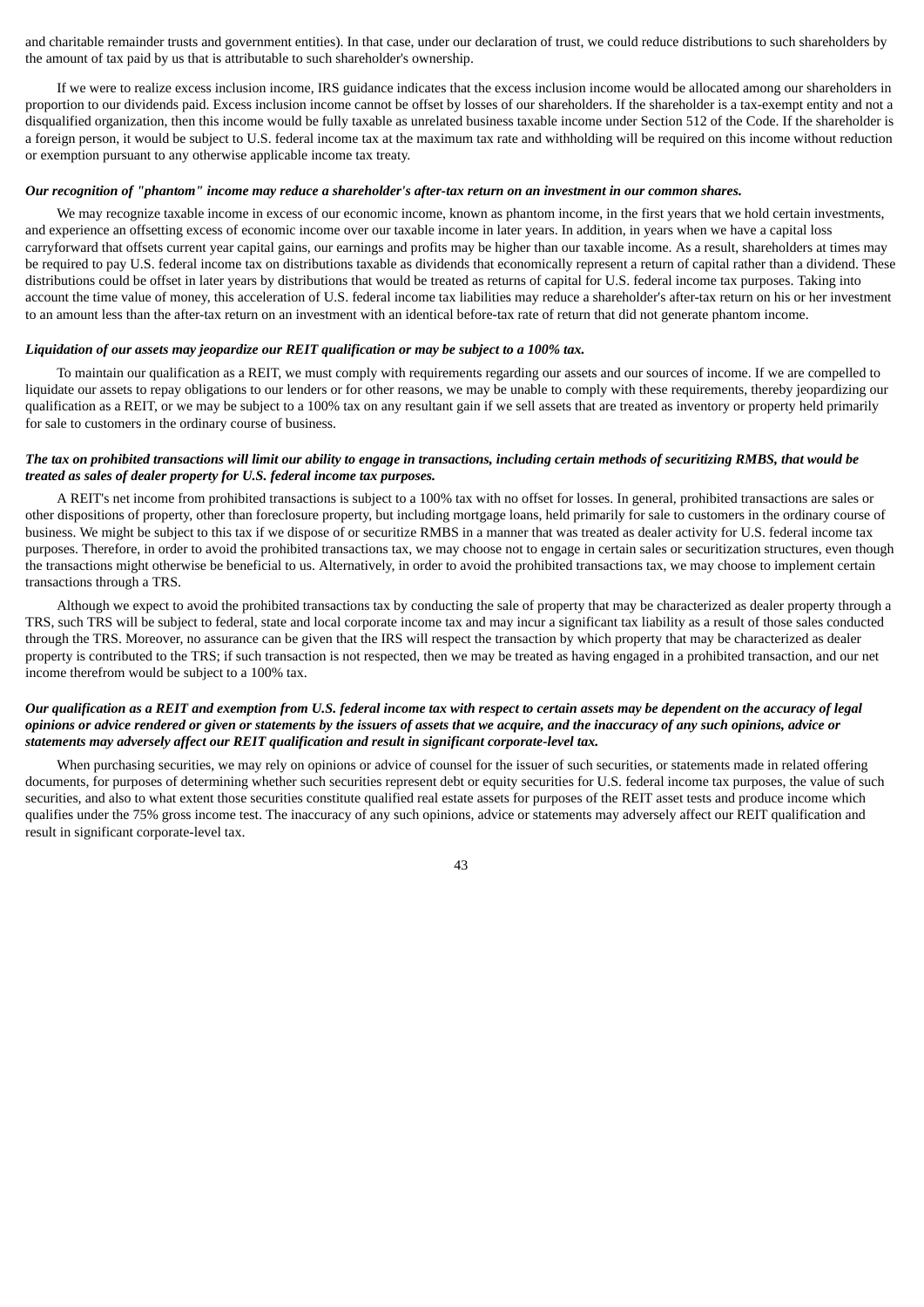#### **Item 1B. Unresolved Staff Comments**

None.

## **Item 2. Properties**

We do not own any properties. Our principal offices are located in leased space at 53 Forest Avenue, Old Greenwich, CT 06870. The offices of our Manager and Ellington are at the same location. As part of our management agreement, our Manager is responsible for providing offices necessary for all operations, and accordingly, all lease responsibilities belong to our Manager.

#### **Item 3. Legal Proceedings**

Neither we nor Ellington nor its affiliates (including our Manager) are currently subject to any legal proceedings that we or our Manager consider material. Nevertheless, we and Ellington and its affiliates operate in highly regulated markets that currently are under regulatory scrutiny, and over the years, Ellington and its affiliates have received, and we expect in the future that we and they may receive, inquiries and requests for documents and information from various federal, state and foreign regulators.

We and Ellington cannot provide any assurance that, whether the result of regulatory inquiries or otherwise, neither we nor Ellington nor its affiliates will become subject to investigations, enforcement actions, fines, penalties or the assertion of private litigation claims or that, if any such events were to occur, they would not materially adversely affect us. For a discussion of these and other related risks, see "Risk Factors—We, Ellington, or its affiliates may be subject to regulatory inquiries and proceedings, or other legal proceedings" included in Part I, Item 1A of this Annual Report on Form 10-K for the year ended December 31, 2019.

## **Item 4. Mine Safety Disclosures**

Not applicable.

## **PART II**

## Item 5. Market for Registrant's Common Equity, Related Shareholders Matters, and Issuer Purchases of Equity Securities **Market Information**

Our common shares have been listed on the New York Stock Exchange ("NYSE") under the symbol "EARN" since May 1, 2013.

## **Holders of Our Common Shares**

Based upon a review of a securities position listing as of March 6, 2020, we had an aggregate of 105 holders of record and holders of our common shares who are nominees for an undetermined number of beneficial owners.

#### **Unregistered Sales of Equity Securities**

Pursuant to our 2013 Equity Incentive Plan, on December 13, 2019, we granted 7,337 restricted common shares to certain of our partially dedicated employees. The restricted common shares are subject to forfeiture restrictions that will lapse with respect to 3,669 of the common shares on December 13, 2020 and 3,668 of the common shares on December 13, 2021. Such grants were exempt from the registration requirements of the Securities Act based on the exemption provided in Section 4(a)(2) of the Securities Act.

## **Item 6. Selected Financial Data**

We are a smaller reporting company as defined in Rule 12b-2 under the Exchange Act. As a result, pursuant to Item 301(c) of Regulation S-K, we are not required to provide the information required by this item.

#### **Item 7. Management's Discussion and Analysis of Financial Condition and Results of Operations**

#### **Executive Summary**

We are a Maryland real estate investment trust, or "REIT," formed in August 2012 that specializes in acquiring, investing in, and managing residential mortgage- and real estate-related assets. Our primary objective is to generate attractive current yields and risk-adjusted total returns for our shareholders by making investments that we believe compensate us appropriately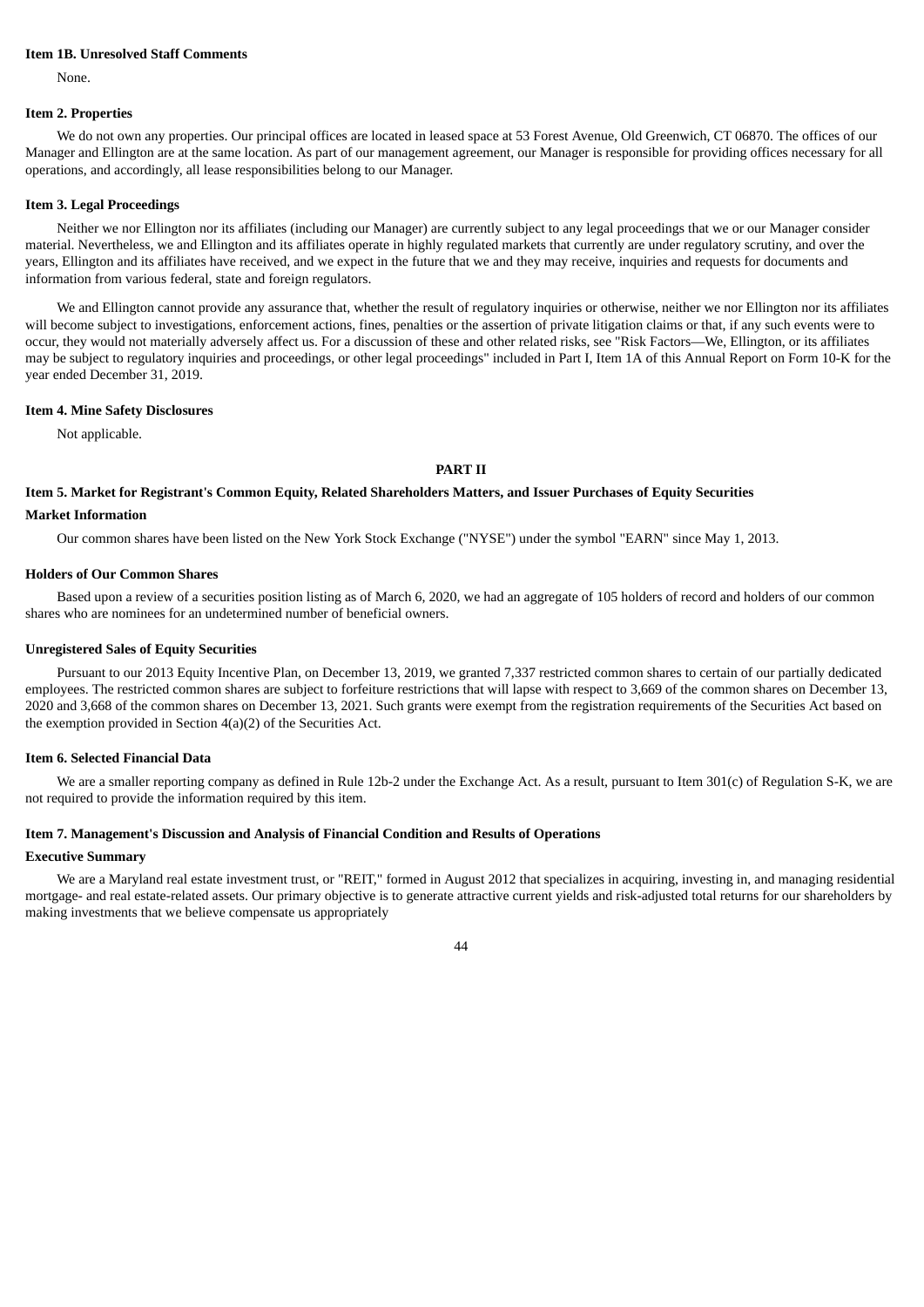for the risks associated with them. We seek to attain this objective by constructing and actively managing a portfolio consisting primarily of residential mortgage-backed securities, or "RMBS," for which the principal and interest payments are guaranteed by a U.S. government agency or a U.S. governmentsponsored entity, or "Agency RMBS," and, to a lesser extent, RMBS that do not carry such guarantees, or "non-Agency RMBS," such as RMBS backed by prime jumbo, Alternative A-paper, manufactured housing, and subprime residential mortgage loans. We also may opportunistically acquire other types of mortgage- and real estate-related asset classes, such as commercial mortgage-backed securities, or "CMBS," residential mortgage loans, mortgage servicing rights, or "MSRs," and credit risk transfer securities, or "CRTs." We believe that being able to combine Agency RMBS with non-Agency RMBS and other mortgage- and real estate-related asset classes enables us to balance a range of mortgage-related risks.

We were formed through an initial strategic venture among affiliates of Ellington Management Group, L.L.C., an investment management firm and registered investment adviser with a 25-year history of investing in a broad spectrum of residential and commercial mortgage-backed securities, or "MBS," and related derivatives, with an emphasis on the RMBS market, and the Blackstone Tactical Opportunity Funds, or the "Blackstone Funds." As of December 31, 2019, the Blackstone Funds owned approximately 25% of our outstanding common shares. We are externally managed and advised by our Manager, an affiliate of Ellington.

We use leverage in our Agency RMBS strategy and, while we have not done so meaningfully to date, we may use leverage in our non-Agency RMBS strategy as well, although we expect such leverage to be lower. We have financed our purchases of Agency RMBS exclusively through repurchase agreements, which we account for as collateralized borrowings. As of December 31, 2019, we had outstanding borrowings under repurchase agreements in the amount of \$1.3 billion with 15 counterparties.

We have elected to be taxed as a REIT for U.S. federal income tax purposes. Accordingly, we generally will not be subject to U.S. federal income taxes on our taxable income that we distribute currently to our shareholders as long as we maintain our qualification as a REIT. We intend to conduct our operations so that neither we nor any of our subsidiaries is required to register as an investment company under the Investment Company Act of 1940, as amended, or the "Investment Company Act."

As of December 31, 2019, our book value per share was \$12.91, as compared to \$12.30 as of December 31, 2018.

#### **Trends and Recent Market Developments**

*Market Overview*

- After raising the target range for the federal funds rate four times in 2018, the U.S. Federal Reserve, or "Federal Reserve," elected to maintain the range of 2.25%–2.50% during the first half of 2019, before lowering the range by 25 basis points at each of its July, September, and October meetings, to the current range of 1.50%–1.75%. These were the first reductions since 2008 and were in response to uncertainties around global growth and trade negotiations. At its final meeting of the year, in December 2019, the Federal Reserve elected to leave the target range unchanged.
- In March 2019, the Federal Reserve announced that over the following six months it would gradually end the tapering of its U.S. Treasury security reinvestments. According to the plan, beginning in May, the monthly tapering of U.S. Treasury security reinvestments would decrease to \$15 billion, from \$30 billion, and the tapering would end altogether at the end of September. Additionally, the tapering of Agency RMBS would continue at \$20 billion per month, but beginning in October, monthly paydowns from Agency RMBS up to the \$20 billion monthly cap would be reinvested in U.S. Treasury securities. Then, in July, the Federal Reserve announced that it would end the tapering of its U.S. Treasury security reinvestments on August 1, 2019, two months earlier than previously planned. It also announced that it would reinvest principal payments from Agency RMBS into U.S. Treasury securities, up to \$20 billion per month, and that it would reinvest principal payments in excess of \$20 billion into Agency RMBS. The Federal Reserve confirmed this plan at its December meeting.
- During the week of September 16, 2019, interest rates on overnight repo spiked to unusually high levels. In response, the Federal Reserve conducted overnight and term repo operations to provide liquidity to the repo market, and repo rates normalized as a result. To help prevent future spikes in overnight repo rates, the Federal Reserve began buying short-term U.S. Treasury bills in October, and committed to continue purchasing them at least into the second quarter of 2020. The Federal Reserve also committed to continue these repo operations through January 2020 to address any year-end liquidity issues. Repo markets remained relatively stable in the fourth quarter of 2019, allaying fears of year-end volatility.
- LIBOR rates, which drive many of our financing costs, steadily declined during 2019 before increasing modestly in December. For the year, onemonth LIBOR decreased 74 basis points to 1.76% at year end, and three-month LIBOR fell 90 basis points to 1.91%, a 15 basis point positive spread, as compared to a 30 basis point positive spread at the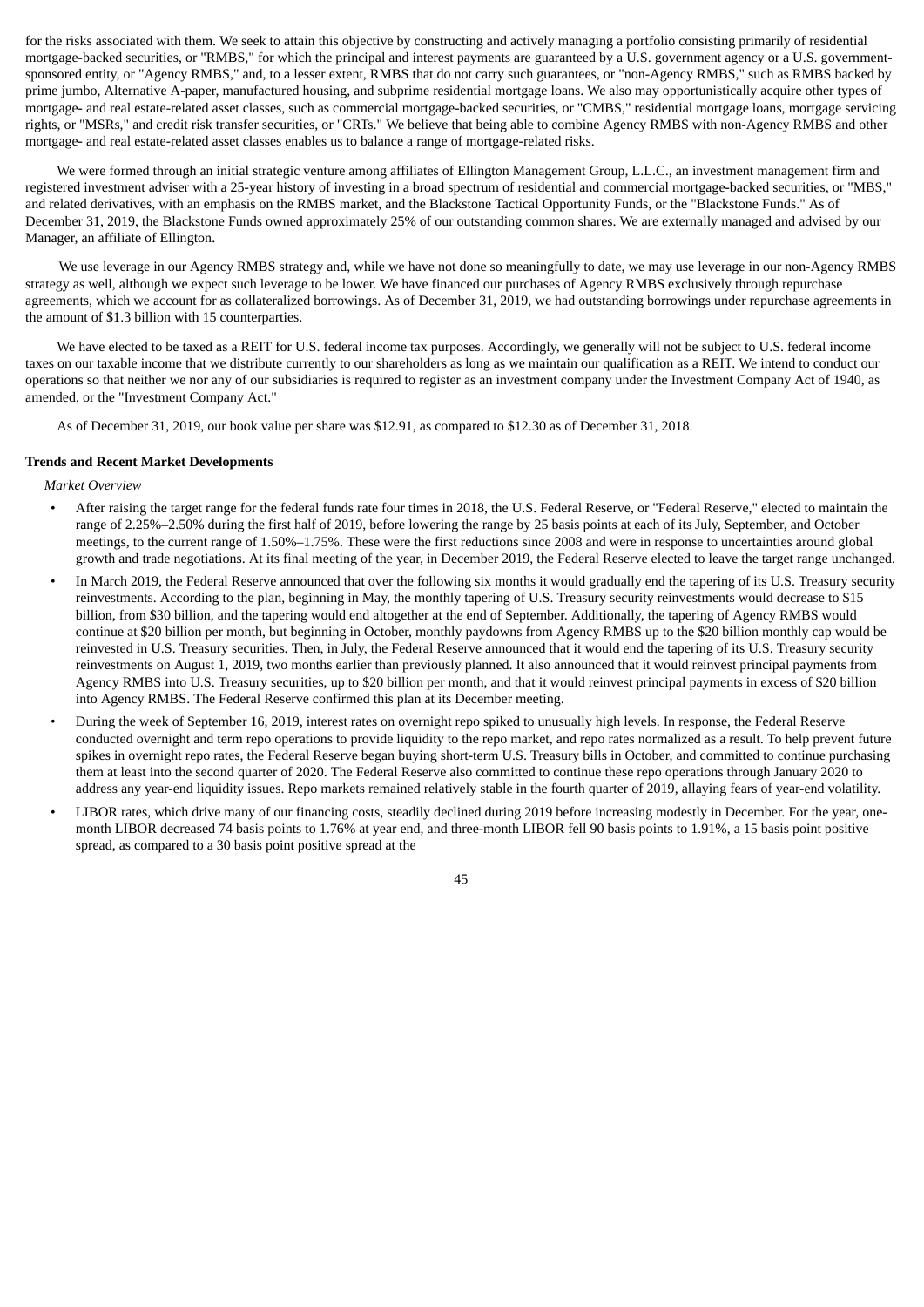end of 2018. However, at several points during 2019, in anticipation of near-term interest rate cuts by the Federal Reserve, the spread between one- and three-month LIBOR inverted.

- Over the course of 2019, interest rates declined across the U.S. Treasury yield curve, with the two-year U.S. Treasury yield decreasing 92 basis points to finish the year at 1.57%, and the ten-year U.S. Treasury yield declining 76 basis points to 1.92%. During one week in the third quarter, the spread between the two-year U.S. Treasury yield and ten-year U.S. Treasury yield inverted, which had not happened since June 2007. As of the end of the third quarter, the entire two-month through five-year segment of the U.S. Treasury yield curve was inverted. During the fourth quarter, the yield curve normalized, and the spread between the two-year and ten-year U.S. Treasury yields was 35 basis points at year end, its steepest level in more than 18 months.
- Mortgage rates declined sharply during the first eight months of the year, before increasing moderately going into year end. The Freddie Mac survey 30-year mortgage rate declined 106 basis points between December 31, 2018 and September 5, 2019, before increasing 25 basis points to end the year at 3.74%. With falling mortgage rates, Agency RMBS prepayment rates surged, increasing from 6.6% in January to 21.2% in October, before retracing to 17.0% in December.
- U.S. real GDP increased at an estimated annualized rate of 3.1% in the first quarter, 2.0% in the second quarter, 2.1% in the third quarter, and 2.1% in the fourth quarter. Total unemployment declined throughout the year, falling to 3.5% as of year-end 2019, as compared to 3.9% as of yearend 2018.
- Each of the Bloomberg Barclays US MBS Index ("BB MBS Index"), Bloomberg Barclays US Corporate Bond Index ("BB IG Index"), and Bloomberg Barclays US Corporate High Yield Bond Index ("BB HY Index") generated positive returns for each quarter of 2019; and for the full year, each generated excess returns (on a duration-adjusted basis) over the Bloomberg Barclays US Treasury Index ("BB UST Index"). During 2019, the BB MBS Index generated a positive return of 6.35% and an excess return of 0.61%; the BB IG Index generated a positive return of 14.5% and an excess return of 6.76%; and the BB HY Index generated a positive return of 14.3% and an excess return of 9.3%.

Changing market sentiment around central bank policies, trade negotiations, global growth prospects, and geopolitical tensions drove market fluctuations during 2019, but over the course of the year most asset classes performed well, as interest rates ratcheted tighter and the yield curve remained flat, and at times, inverted.

During the first quarter of the year, the market weakness of December 2018 reversed course, and most fixed income and equity assets performed well. Dovish messaging from the Federal Reserve soothed the stock and bond markets and sparked a market rally; domestic equity indexes rose, yield spreads on most credit assets and many Agency assets tightened, and market volatility declined. Interest rates were range-bound for the first two months of the year before dropping considerably in March. At March 31, 2019 the yield on the ten-year U.S. Treasury note had declined to 2.41%, down 83 basis points from early November 2018. Meanwhile, the yield curve continued to flatten, with a portion of the curve even inverting for a week in March, again stoking fears of a full yield curve inversion, and whether that might signal a looming recession. The Federal Reserve appeared to end its rate hiking cycle and also announced a slowdown of its balance sheet runoff in March; in Europe, the European Central Bank ("ECB") introduced new stimulus measures in response to slowing growth, including a recession in Italy.

Moving into the second quarter, volatility remained low, and equities and many credit assets continued to perform well in April. Meanwhile, declining interest rates continued to drive increases in actual and projected prepayments, which in turn led to modest widening of Agency RMBS yield spreads and increases in pay-ups on specified pools, trends that would continue through most of 2019. Volatility returned to the markets in May, however, as global trade tensions escalated. By the end of May, the Merrill Lynch Option Volatility Estimate Index, or "MOVE Index," which had just reached an all-time low in March, spiked to its highest level in more than two years. Meanwhile, domestic equities sold off, yield spreads on most fixed income assets widened, and interest rates plummeted. Over the course of the month, the S&P 500 declined 6% while the yield on the ten-year U.S. Treasury fell 38 basis points. Both the BB IG Index and BB HY Index underperformed relative to the BB UST Index, while the BB MBS Index had its worst performance relative to U.S. Treasuries since November 2016. In June, interest rate futures markets implied a near-certain probability of a rate cut in July, which spurred a broad rally across most asset classes. Long-term U.S. Treasury yields continued their precipitous decline, with the ten-year yield dropping below 2% for the first time since November 2016. In Europe, the ECB signaled that it was ready to launch another round of stimulus, and the total amount of negative-yielding sovereign bonds reached \$13 trillion globally.

In July, the market was optimistic about U.S./China trade negotiations, and anticipating an interest rate cut by the Federal Reserve, domestic equities hit record highs. On July 31, the Federal Reserve indeed cut short term rates by 25 basis points, and announced an end to its U.S. Treasury security portfolio runoff two months early. Sentiment flipped in August, however, and significant market volatility returned, as messaging from the Federal Reserve shifted hawkish, concerns over global growth intensified, and U.S. trade negotiations with China grew tense following China's devaluation of its currency. During the month,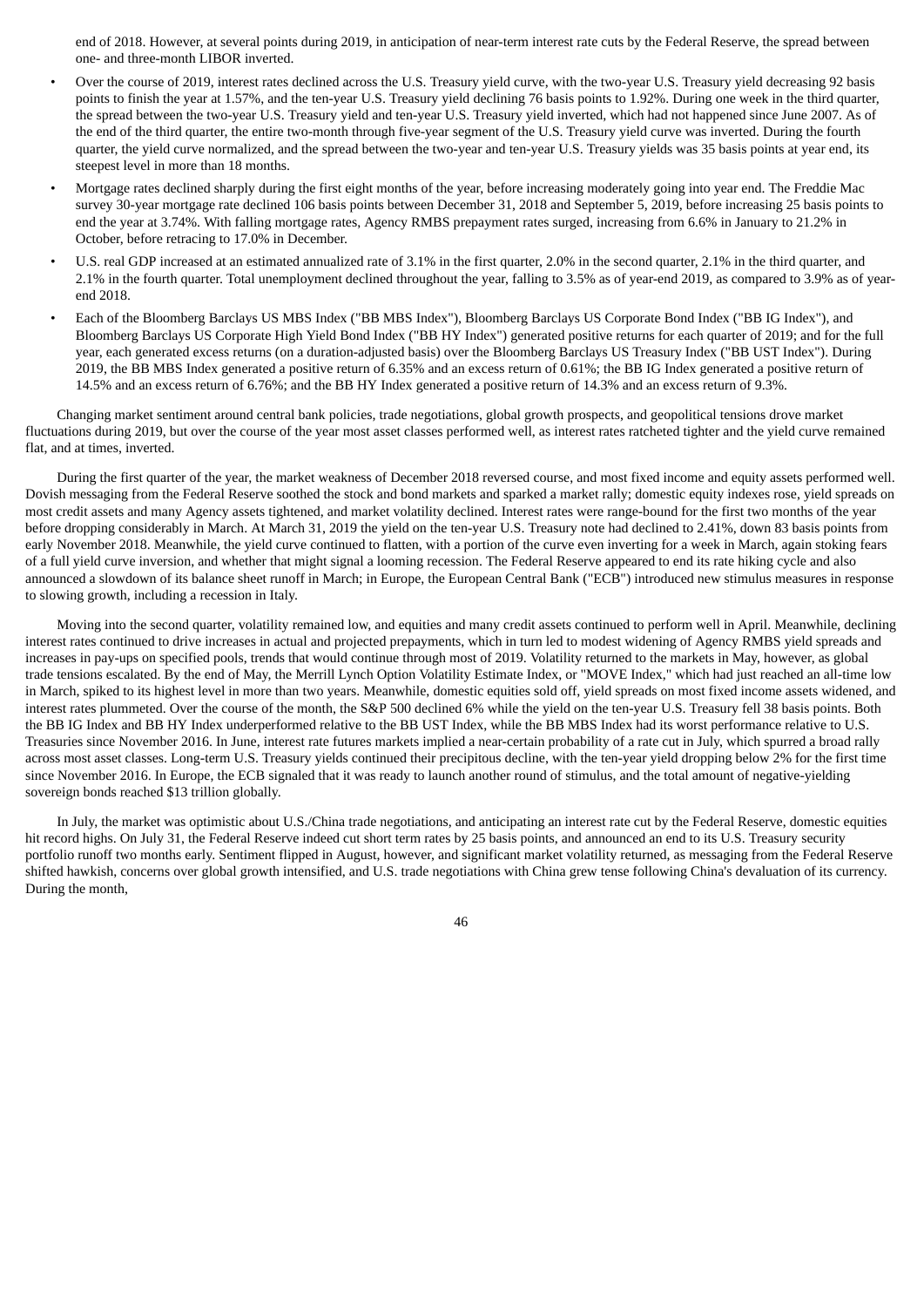the MOVE Index hit a 3.5-year high, and the VIX volatility index spiked to its highest level since the beginning of the year. Meanwhile, domestic equities fell, interest rates plummeted, various parts of the yield curve inverted, and yield spreads on many fixed income assets fluctuated. Over the course of the month, the S&P 500 declined by 1.8% while the yield on the ten-year U.S. Treasury fell by 52 basis points, finishing the month below the yield on the twoyear U.S. Treasury.

The Federal Reserve responded to the increased volatility by pledging more monetary stimulus should the global slowdown damage the U.S. economy, while several central banks around the globe also responded by cutting interest rates. Moving into September, volatility subsided; the VIX and MOVE indexes declined, domestic equities recovered, and U.S. Treasury yields rose. The ECB cut its short-term rate in September, its first cut since 2016, and announced a quantitative easing program. Later in the month, the Federal Reserve cut its short term rate again, though the decision was not unanimous, clouding the outlook for future reductions. Domestic equity indexes posted positive returns for the month, and medium-term and long-term U.S. Treasury yields rose.

Markets remained steady in the fourth quarter. Trade concerns eased with the announcement that the U.S. and China had reached agreement on "Phase One" of a trade deal in principle, and with the signing of the U.S.–Mexico–Canada Agreement. Meanwhile, accommodative monetary policy continued globally with a third rate cut from the Federal Reserve, the ECB restarting asset purchases, and additional policy support in China. Domestic equity indexes set new record highs and volatility was low as the VIX hit its low point for the year in November, and the ten-year traded in a 41-basis point range for the quarter, as compared to a range of 133 basis points during the year's first three quarters. Interest rates drifted up modestly, slowing prepayments in November and December and supporting agency yield spreads, and the yield curve steepened moderately going into year end.

Over the course of 2019, market optimism over global stimulus, including three interest rate cuts by the Federal Reserve, and progress on trade negotiations seemed to prevail over various macroeconomic concerns including slowing global growth, the Federal Reserve signaling an end to interest rate cuts, geopolitical tensions, and an upcoming U.S. presidential election. Coming off of a weak December in 2018, virtually all investment classes performed well over 2019. Domestic equities had one of the best years of the decade, with the NASDAQ up 35%, the S&P up 29%, and the Dow Jones Industrial Average up 22%. The BB IG Index and BB HY Index each generated returns over 14% and significant excess returns to the BB UST Index. Safer assets rallied as well, with the BB MBS Index generating positive absolute and excess returns to the BB UST Index, despite falling mortgage rates and significant increases in prepayments; gold prices appreciating 18%; and the yield on the ten-year U.S. Treasury note reaching a 3-year low in September, before finishing the year below 2%.

#### *Portfolio Overview and Outlook*

As of December 31, 2019, our mortgage-backed securities portfolio consisted of \$1.241 billion of fixed-rate Agency "specified pools," \$33.3 million of Agency RMBS backed by adjustable rate mortgages, or "Agency ARMs," \$99.9 million of Agency reverse mortgage pools, \$18.2 million of Agency interest only securities, or "Agency IOs," and \$8.9 million of non-Agency RMBS. Specified pools are fixed-rate Agency pools consisting of mortgages with special characteristics, such as mortgages with low loan balances, mortgages backed by investor properties, mortgages originated through the government-sponsored "Making Homes Affordable" refinancing programs, and mortgages with various other characteristics.

Our overall RMBS portfolio decreased by 9% to \$1.402 billion as of December 31, 2019, as compared to \$1.540 billion as of December 31, 2018. Our overall debt-to-equity ratio, adjusted for unsettled purchases and sales, decreased to 8.1:1 as of December 31, 2019 from 9.2:1 as of December 31, 2018. Our debt-to-equity ratio may fluctuate period over period based on portfolio management decisions, market conditions, capital markets activities, and the timing of security purchase and sale transactions.

Despite fluctuations in interest rates and yield spreads, increasing prepayment rates, and at times an inverted yield curve, our Agency RMBS portfolio had excellent performance in 2019. Pay-ups on our specified pools steadily increased during the year, and along with declining interest rates, helped generate net realized and unrealized gains on our portfolio. Pay-ups are price premiums for specified pools relative to their TBA counterparts, and reflect the prepayment protection that specified pools provide. TBAs are forward-settling Agency RMBS where the mortgage pass-through certificates to be delivered are "To-Be-Announced." The decline in mortgage rates and associated increase in actual and projected prepayments during the year drove the expansion of pay-ups. Average pay-ups on our specified pools increased to 2.05% as of December 31, 2019, as compared to 1.86% as of September 30, 2019, 1.56% as of June 30, 2019, 0.99% as of March 31, 2019, and 0.58% as of December 31, 2018.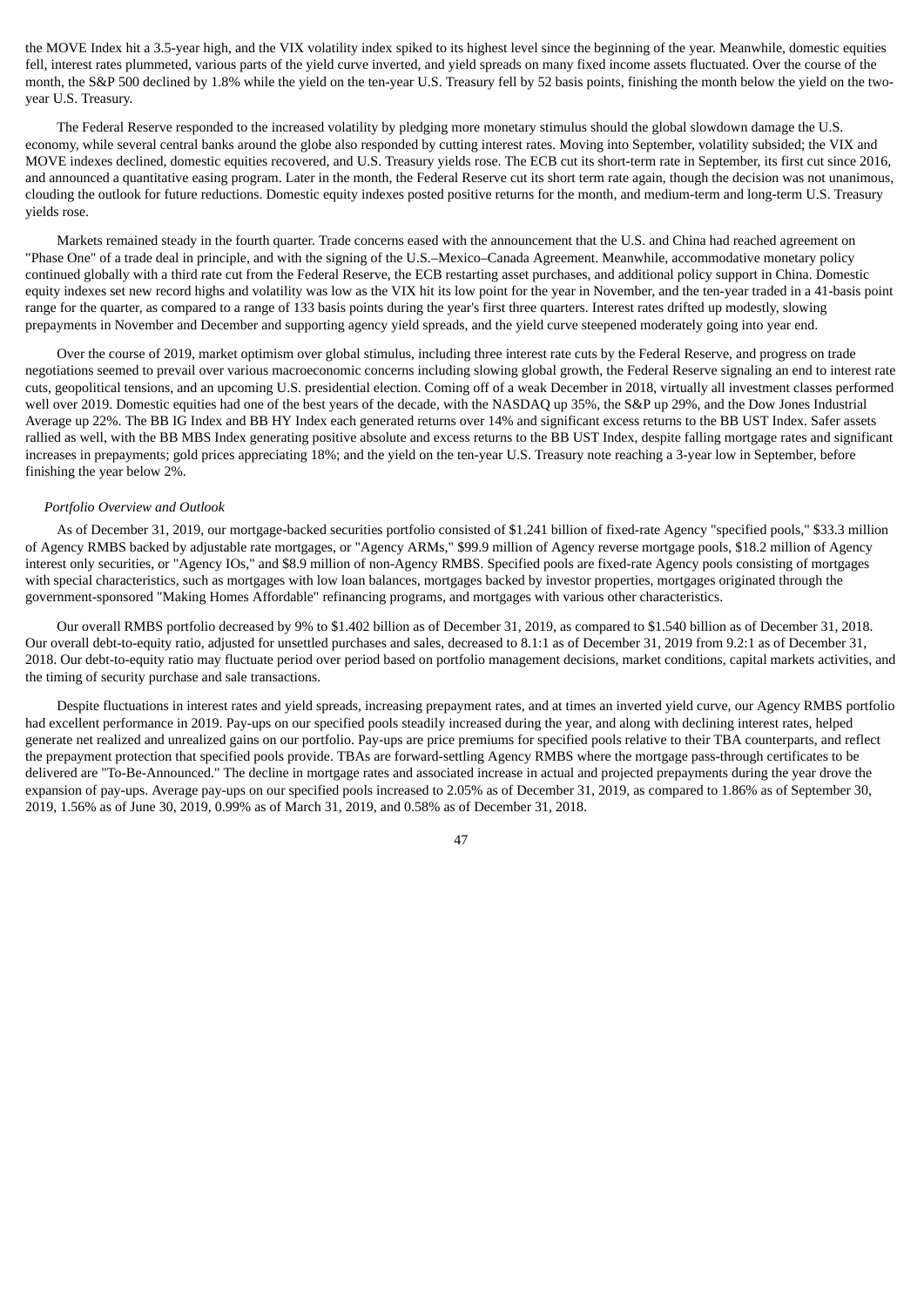At different points in 2019, in response to market opportunities, we either increased or decreased our net mortgage assets-to-equity ratio—which we define as the net aggregate market value of our mortgage-backed securities (including the underlying market values of our long and short TBA positions) divided by total shareholders' equity—by varying the sizes of our net short TBA position and/or our long RMBS portfolio. The following table summarizes our net mortgage assets-to-equity ratio and provides additional details, for each of the following period ends, to illustrate these fluctuations.

|                    | <b>Notional</b><br><b>Amount of Long</b><br>TBAs |            | <b>Notional</b><br><b>Amount of</b><br><b>Short TBAs</b> | <b>Fair Value of</b><br>Mortgage-backed<br><b>Securities</b> | <b>Net Short TBA</b><br><b>Underlying Market</b><br>$Value^{(1)}$ | <b>Net Mortgage Assets-</b><br>to-Equity Ratio |
|--------------------|--------------------------------------------------|------------|----------------------------------------------------------|--------------------------------------------------------------|-------------------------------------------------------------------|------------------------------------------------|
| (\$ In thousands)  |                                                  |            |                                                          |                                                              |                                                                   |                                                |
| December 31, 2019  | \$<br>70,447                                     | \$.        | $(246,955)$ \$                                           | 1,401,778                                                    | (183, 369)<br>-S                                                  | 7.6:1                                          |
| September 30, 2019 | 106,465                                          | (301, 223) |                                                          | 1,394,568                                                    | (202, 014)                                                        | 7.7:1                                          |
| June 30, 2019      | 259,155                                          | (332,583)  |                                                          | 1,459,452                                                    | (74, 780)                                                         | 9.0:1                                          |
| March 31, 2019     | 216,234                                          | (367,422)  |                                                          | 1,492,261                                                    | (152, 342)                                                        | 8.5:1                                          |
| December 31, 2018  | 95,054                                           | (289, 012) |                                                          | 1,540,296                                                    | (197,213)                                                         | 8.7:1                                          |

(1) Market value represents the current market value of the underlying Agency RMBS (on a forward delivery basis) as of period end.

During the year we continued to hedge interest rate risk, primarily through the use of interest rate swaps, short positions in TBAs, U.S. Treasury securities, and futures. The decline in interest rates during the year generated net realized and unrealized losses on our interest rate hedges.

We expect to continue to target specified pools that, taking into account their particular composition and based on our prepayment projections, should: (1) generate attractive yields relative to other Agency RMBS and U.S. Treasury securities, (2) have less prepayment sensitivity to government policy shocks, and/or (3) create opportunities for trading gains once the market recognizes their value, which for newer pools may come only after several months, when actual prepayment experience can be observed. We believe that our research team, proprietary prepayment models, and extensive databases remain essential tools in our implementation of this strategy.

Our non-Agency RMBS performed well during the year, driven by strong net interest income and net realized and unrealized gains. Fundamentals underlying non-Agency RMBS remain strong, led by a stable housing market. Our total investment in non-Agency RMBS was \$8.9 million and \$11.2 million as of December 31, 2019 and 2018, respectively. To the extent that more attractive entry points develop in non-Agency RMBS, we may increase our capital allocation to this sector.

The following table summarizes prepayment rates for our portfolio of fixed-rate specified pools (excluding those backed by reverse mortgages) for the three-month periods ended December 31, 2019, September 30, 2019, June 30, 2019, March 31, 2019, and December 31, 2018.

|                                       |                      | <b>Three-Month Period Ended</b> |                         |                       |                      |  |  |  |  |  |  |
|---------------------------------------|----------------------|---------------------------------|-------------------------|-----------------------|----------------------|--|--|--|--|--|--|
|                                       | December 31,<br>2019 | September 30,<br>2019           | <b>June 30,</b><br>2019 | <b>March 31, 2019</b> | December 31,<br>2018 |  |  |  |  |  |  |
| Three-Month Constant Prepayment Rates | 14.9%                | 14.5%                           | 9.6%                    | 6.0%                  | 6.6%                 |  |  |  |  |  |  |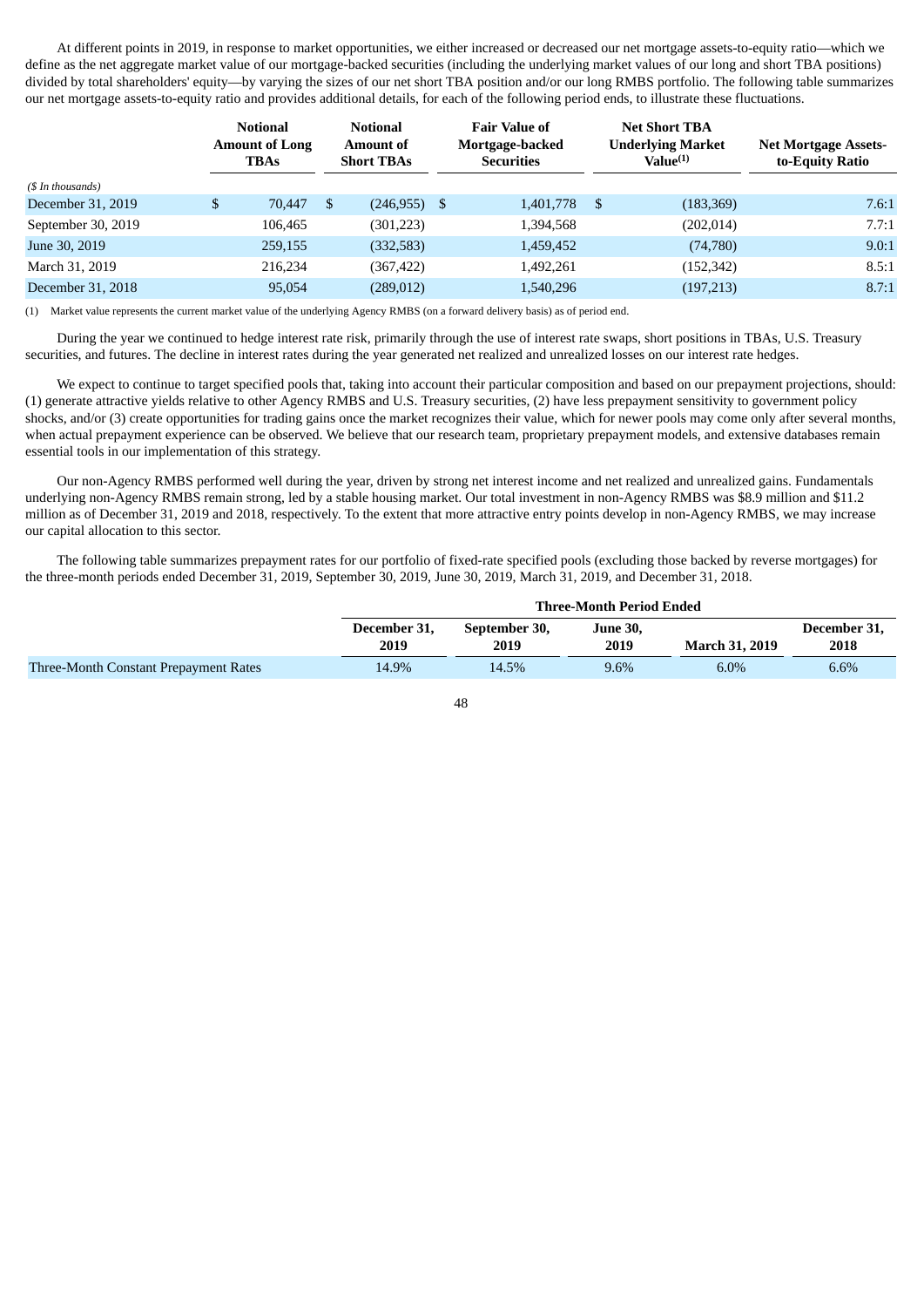The following table provides details about the composition of our portfolio of fixed-rate specified pools (excluding those backed by reverse mortgages) as of December 31, 2019 and 2018.

|                                               |        |                                                  | December 31, 2019 |                                                        | <b>December 31, 2018</b>    |                   |                                                 |  |  |  |
|-----------------------------------------------|--------|--------------------------------------------------|-------------------|--------------------------------------------------------|-----------------------------|-------------------|-------------------------------------------------|--|--|--|
|                                               | Coupon | <b>Current</b><br>Principal<br><b>Fair Value</b> |                   | <b>Weighted Average</b><br><b>Loan Age</b><br>(Months) | <b>Current</b><br>Principal | <b>Fair Value</b> | Weighted<br><b>Average Loan</b><br>Age (Months) |  |  |  |
|                                               |        | (In thousands)                                   |                   |                                                        | (In thousands)              |                   |                                                 |  |  |  |
| <b>Fixed-rate Agency RMBS:</b>                |        |                                                  |                   |                                                        |                             |                   |                                                 |  |  |  |
| 15-year fixed-rate<br>mortgages:              |        |                                                  |                   |                                                        |                             |                   |                                                 |  |  |  |
|                                               | 2.50   | $\,$<br>4,900                                    | \$<br>4,953       | 64                                                     | \$                          | $\mathbb{S}$      |                                                 |  |  |  |
|                                               | 3.00   | 33,474                                           | 34,537            | 62                                                     | 6,905                       | 6,905             | 47                                              |  |  |  |
|                                               | 3.50   | 110,637                                          | 115,902           | 31                                                     | 106,128                     | 107,564           | 22                                              |  |  |  |
|                                               | 4.00   | 23,480                                           | 24,944            | 28                                                     | 22,504                      | 23,062            | 16                                              |  |  |  |
|                                               | 4.50   | 859                                              | 895               | 123                                                    |                             |                   |                                                 |  |  |  |
| Total 15-year fixed-rate<br>mortgages         |        | 173,350                                          | 181,231           | 38                                                     | 135,537                     | 137,531           | 22                                              |  |  |  |
| 20-year fixed-rate<br>mortgages:              |        |                                                  |                   |                                                        |                             |                   |                                                 |  |  |  |
|                                               | 4.00   |                                                  |                   |                                                        | 7,267                       | 7,505             | 42                                              |  |  |  |
|                                               | 5.00   | 1,276                                            | 1,385             | 16                                                     |                             |                   |                                                 |  |  |  |
| Total 20-year fixed-rate<br>mortgages         |        | 1,276                                            | 1,385             | 16                                                     | 7,267                       | 7,505             | 42                                              |  |  |  |
| 30-year fixed-rate<br>mortgages:              |        |                                                  |                   |                                                        |                             |                   |                                                 |  |  |  |
|                                               | 3.00   | 34,052                                           | 34,858            | 42                                                     | 25,703                      | 25,158            | 38                                              |  |  |  |
|                                               | 3.03   | 312                                              | 323               | 90                                                     | 440                         | 433               | 78                                              |  |  |  |
|                                               | 3.25   | 849                                              | 884               | 36                                                     | 976                         | 984               | 24                                              |  |  |  |
|                                               | 3.28   | 101                                              | 104               | 90                                                     | 222                         | 217               | 78                                              |  |  |  |
|                                               | 3.50   | 213,367                                          | 224,427           | 45                                                     | 241,264                     | 242,232           | 33                                              |  |  |  |
|                                               | 3.75   | 3,054                                            | 3,179             | 29                                                     | 3,251                       | 3,289             | $17\,$                                          |  |  |  |
|                                               | 4.00   | 335,843                                          | 356,323           | 36                                                     | 435,855                     | 446,919           | 26                                              |  |  |  |
|                                               | 4.50   | 230,635                                          | 246,829           | 32                                                     | 329,446                     | 342,813           | 19                                              |  |  |  |
|                                               | 5.00   | 124,558                                          | 134,235           | 27                                                     | 111,267                     | 117,328           | $20\,$                                          |  |  |  |
|                                               | 5.50   | 45,374                                           | 48,674            | 19                                                     | 68,454                      | 72,477            | $\, 8$                                          |  |  |  |
|                                               | 6.00   | 8,306                                            | 9,042             | 15                                                     | 20,169                      | 21,664            | $\overline{4}$                                  |  |  |  |
| Total 30-year fixed-rate<br>mortgages         |        | 996,451                                          | 1,058,878         | 35                                                     | 1,237,047                   | 1,273,514         | 24                                              |  |  |  |
| <b>Total fixed-rate Agency</b><br><b>RMBS</b> |        | \$<br>1,171,077                                  | \$<br>1,241,494   | 35                                                     | \$<br>1,379,851             | \$<br>1,418,550   | 24                                              |  |  |  |

Prices on our Agency RMBS portfolio generally rose during the year ended December 31, 2019 and we had total net realized and unrealized gains on our Agency RMBS of \$51.9 million, or \$4.16 per share. Our Agency RMBS portfolio turnover was 52% for the year.

During the year ended December 31, 2019, we continued to hedge interest rate risk, primarily through the use of interest rate swaps and short positions in TBAs, U.S. Treasury securities, and futures. For the year, we had total net realized and unrealized losses of \$(33.0) million, or \$(2.65) per share, on our interest rate hedging portfolio, as interest rates declined. In our hedging portfolio, the relative proportion, based on 10-year equivalents, of net short positions in TBAs decreased year over year relative to our other interest rate hedges. 10-year equivalents for a group of positions represent the amount of 10-year U.S. Treasury securities that would be expected to experience a similar change in market value under a standard parallel move in interest rates. The relative makeup of our interest rate hedging portfolio can change materially from period to period.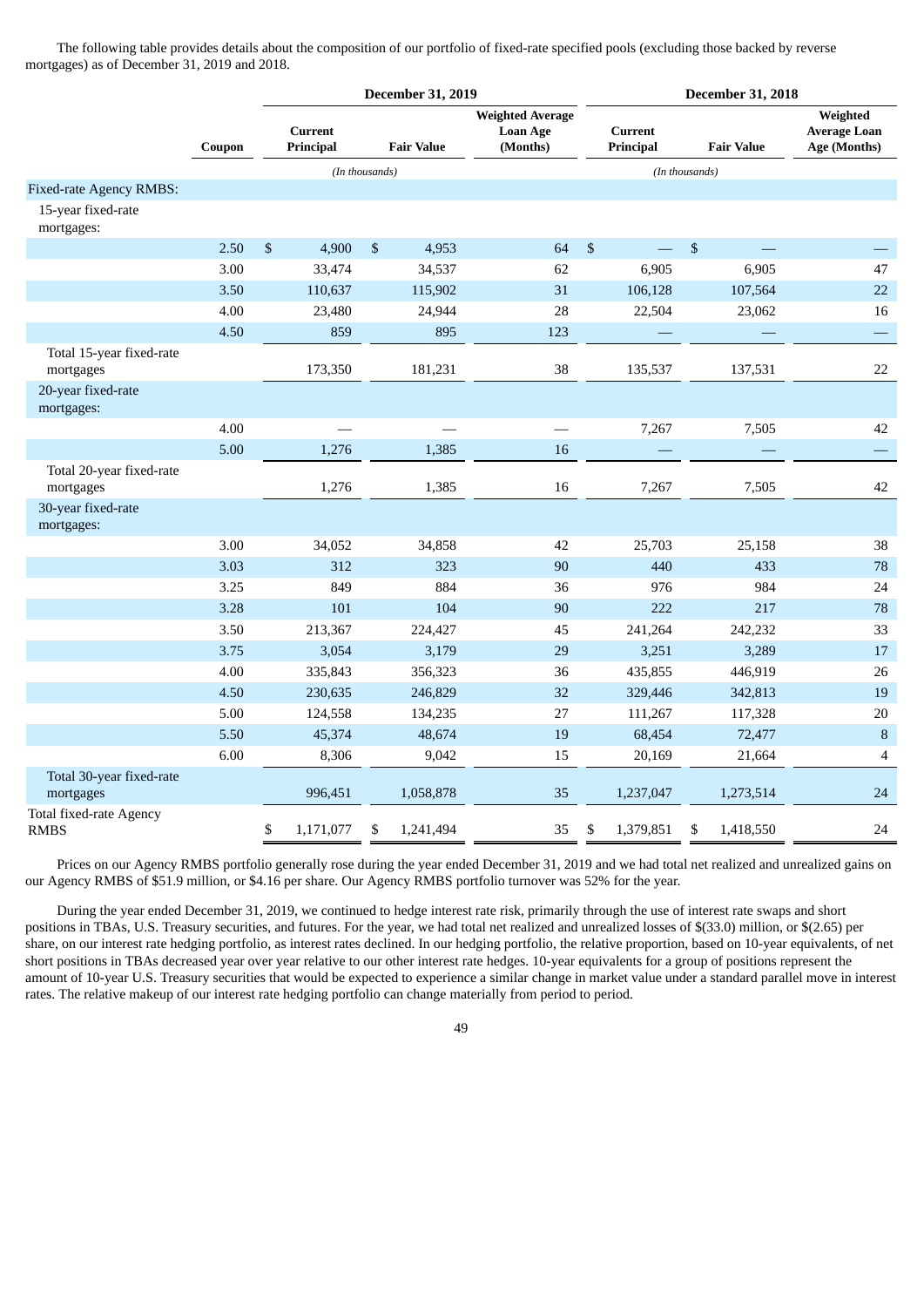After giving effect to aggregate dividends during the year of \$1.18 per share, our book value per share increased to \$12.91 as of December 31, 2019, from \$12.30 as of December 31, 2018, and we had an economic return of 14.6% for the year ended December 31, 2019. Economic return is computed by adding back dividends declared to ending book value per share, and comparing that amount to book value per share as of the beginning of the quarter.

Our net Agency premium as a percentage of the fair value of our specified pool holdings is one metric that we use to measure the overall prepayment risk of our specified pool portfolio. Net Agency premium represents the total premium (excess of market value over outstanding principal balance) on our specified pool holdings less the total premium on related net short TBA positions. The lower our net Agency premium, the less we believe that our specified pool portfolio is exposed to market-wide increases in Agency RMBS prepayments. As of December 31, 2019 and 2018, our net Agency premium as a percentage of fair value of our specified pool holdings was approximately 5.3% and 2.7%, respectively. Excluding TBA positions used to hedge our specified pool holdings, our Agency premium as a percentage of fair value was approximately 5.8% and 2.9% as of December 31, 2019 and 2018, respectively. Our Agency premium percentage and net Agency premium percentage may fluctuate from period to period based on a variety of factors, including market factors such as interest rates and mortgage rates, and, in the case of our net Agency premium percentage, based on the degree to which we hedge prepayment risk with short TBAs. We believe that our focus on purchasing pools with specific prepayment characteristics provides a measure of protection against prepayments.

We believe that our adaptive and active style of portfolio management is well suited to the current MBS market environment, which continues to be shaped by interest rate risk, prepayment risk, shifting central bank and government policies, regulatory changes, and developing technologies.

#### *Financing*

As of December 31, 2019, the weighted average borrowing rate on our repurchase agreements declined to 2.00% from 2.56% as of December 31, 2018. For the year ended December 31, 2019, however, our average borrowing cost on repo increased to 2.52% as compared to 2.06% for the year ended December 31, 2018.

While large banks still dominate the repo market, non-bank firms, not subject to the same regulations as banks, are active in providing repo financing. Most of our outstanding repo financing is still provided by banks and bank affiliates; however, we have also entered into repo agreements with non-bank dealers. In general, we continue to see strong appetite and competitive terms from both types of lenders.

Our debt-to-equity ratio was 8.1:1 as of December 31, 2019, as compared to 9.6:1 as of December 31, 2018. Adjusted for unsettled security purchases and sales, our debt-to-equity ratio was 8.1:1 as of December 31, 2019, as compared to 9.2:1 as of December 31, 2018. Our debt-to-equity ratio may fluctuate period over period based on portfolio management decisions, market conditions, capital markets activities, and the timing of security purchase and sale transactions.

#### **Critical Accounting Policies**

Our consolidated financial statements have been prepared in conformity with generally accepted accounting principles in the United States of America, or "U.S. GAAP." Entities in which we have a controlling financial interest, through ownership of the majority of the entities' voting equity interests, or through other contractual rights that give us control, are consolidated by us. All inter-company balances and transactions have been eliminated.

Certain of our critical accounting policies require management to make estimates and assumptions that affect the reported amounts of assets and liabilities at the date of the consolidated financial statements and the reported amounts of revenues and expenses during the reporting period. Actual results could differ from those estimates. We believe that all of the decisions and assessments upon which our consolidated financial statements are based were reasonable at the time made based upon information available to us at that time. We rely on our Manager and Ellington's experience and analysis of historical and current market data in order to arrive at what we believe to be reasonable estimates. See Note 2 of the notes to our consolidated financial statements included in this Annual Report on Form 10-K for a complete discussion of our significant accounting policies. We have identified our most critical accounting policies to be the following:

*Valuation*: For financial instruments that are traded in an "active market," the best measure of fair value is the quoted market price. However, many of our financial instruments are not traded in an active market. Therefore, management generally uses third-party valuations when available. If third-party valuations are not available, management uses other valuation techniques, such as the discounted cash flow methodology. Summary descriptions, for the various categories of financial instruments, of the valuation methodologies management uses in determining fair value of our financial instruments are detailed in Note 2 of the notes to our consolidated financial statements. Management utilizes such methodologies to assign a good faith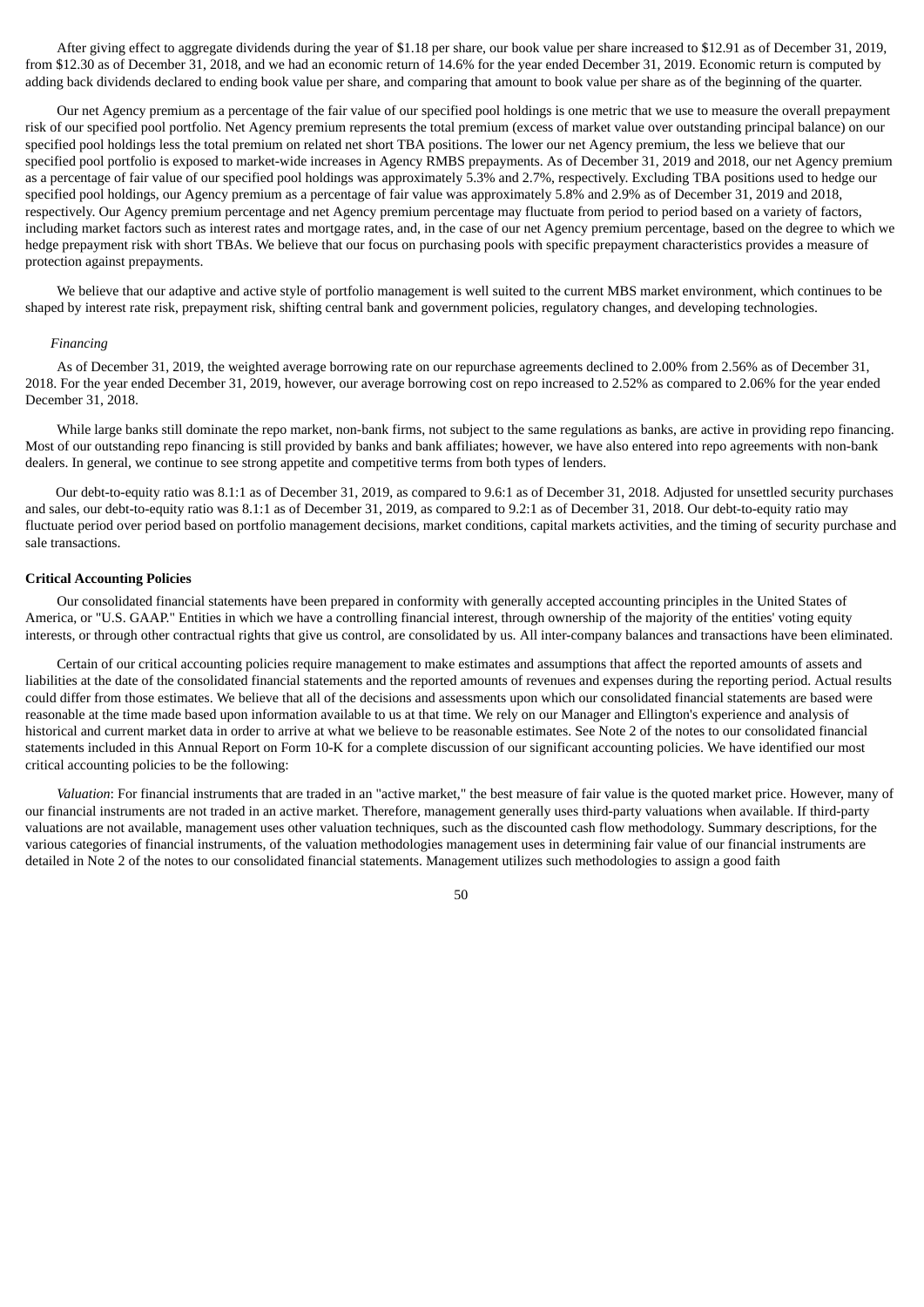fair value (the estimated price that, in an orderly transaction at the valuation date, would be received to sell an asset, or paid to transfer a liability, as the case may be) to each such financial instrument.

See the notes to our consolidated financial statements for more information on valuation techniques used by management in the valuation of our assets and liabilities.

*Accounting for Securities*: Investments in mortgage-backed securities are recorded on trade date. We have chosen to make a fair value election pursuant to ASC 825-10, *Financial Instruments*, for our mortgage-backed securities portfolio. Electing the fair value option allows us to record changes in fair value in our Consolidated Statement of Operations, which, in our view, more appropriately reflects the results of our operations for a particular reporting period as all securities activities will be recorded in a similar manner. As such, the mortgage-backed securities are recorded at fair value on our Consolidated Balance Sheet and the period change in fair value is recorded in current period earnings on our Consolidated Statement of Operations as a component of Change in net unrealized gains (losses) on securities.

Realized gains or losses on sales of mortgage-backed securities are included in Net realized gains (losses) on securities on the Consolidated Statement of Operations, and are recorded at the time of disposition. The cost of positions sold is calculated based on identified cost. Principal write-offs are generally treated as realized losses.

*Interest Income*: Coupon interest income on investment securities is accrued based on the outstanding principal balance and the current coupon rate on each security. We amortize purchase premiums and accrete purchase discounts on our fixed income investments using the effective interest method.

Our accretion of discounts and amortization of premiums on securities for U.S. federal and other tax purposes is likely to differ from the accounting treatment under U.S. GAAP of these items as described above.

See the Note 2 of the notes to our consolidated financial statements for more information on the assumptions and methods that we use to amortize purchase premiums and accrete purchase discounts.

*Income Taxes*: We made an election to be taxed as a REIT for U.S. federal income tax purposes. As a REIT, we generally are not subject to corporatelevel federal and state income tax on net income we distribute to our shareholders within the prescribed timeframes. To qualify as a REIT, we must meet a number of organizational and operational requirements, including a requirement to distribute at least 90% of our taxable income to our shareholders. Even if we qualify as a REIT, we may be subject to certain federal, state, local and foreign taxes on our income and property, and to federal income and excise taxes on our undistributed taxable income. If we fail to qualify as a REIT, and do not qualify for certain statutory relief provisions, we will be subject to U.S. federal, state, and local income taxes and may be precluded from qualifying as a REIT for the four taxable years following the year in which we fail to qualify as a REIT.

We follow the authoritative guidance on accounting for and disclosure of uncertainty on tax positions, which requires management to determine whether a tax position is more likely than not to be sustained upon examination by the applicable taxing authority, including resolution of any related appeals or litigation processes, based on the technical merits of the position. For uncertain tax positions, the tax benefit to be recognized is measured as the largest amount of benefit that is greater than 50% likely of being realized upon ultimate settlement. We did not have any unrecognized tax benefits resulting from tax positions related to the current period or our open tax years. In the normal course of business, we may be subject to examination by federal, state, local, and foreign jurisdictions, where applicable, for the current period and our open tax years. We may take positions with respect to certain tax issues which depend on legal interpretation of facts or applicable tax regulations. Should the relevant tax regulators successfully challenge any such positions; we might be found to have a tax liability that has not been recorded in the accompanying consolidated financial statements. Also, management's conclusions regarding the authoritative guidance may be subject to review and adjustment at a later date based on changing tax laws, regulations, and interpretations thereof. There were no amounts accrued for penalties or interest as of or during the periods presented in the consolidated financial statements included in this Annual Report on Form 10-K.

## **Recent Accounting Pronouncements**

Refer to the notes to our consolidated financial statements for a description of relevant recent accounting pronouncements.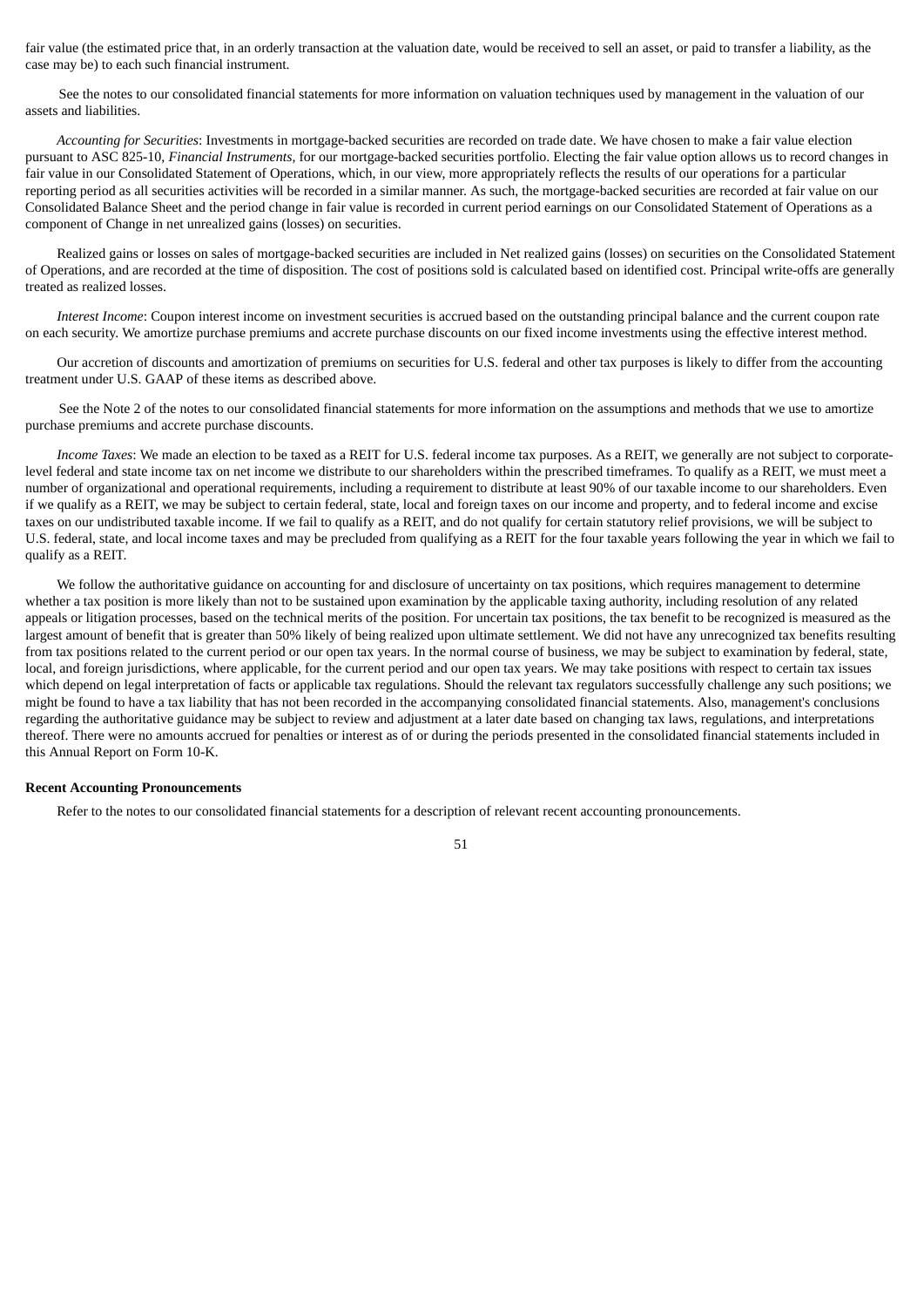## **Financial Condition**

## *Investment portfolio*

The following tables summarize our securities portfolio as of December 31, 2019 and 2018:

|                                        | <b>December 31, 2019</b>    |              |                   |    |                                 |    |           |    |                                | <b>December 31, 2018</b> |                             |              |                   |    |                                 |    |           |                                |
|----------------------------------------|-----------------------------|--------------|-------------------|----|---------------------------------|----|-----------|----|--------------------------------|--------------------------|-----------------------------|--------------|-------------------|----|---------------------------------|----|-----------|--------------------------------|
| (In thousands)                         | <b>Current</b><br>Principal |              | <b>Fair Value</b> |    | Average<br>Price <sup>(1)</sup> |    | Cost      |    | Average<br>Cost <sup>(1)</sup> |                          | <b>Current</b><br>Principal |              | <b>Fair Value</b> |    | Average<br>Price <sup>(1)</sup> |    | Cost      | Average<br>Cost <sup>(1)</sup> |
| Agency RMBS <sup>(2)</sup>             |                             |              |                   |    |                                 |    |           |    |                                |                          |                             |              |                   |    |                                 |    |           |                                |
| 15-year fixed-rate<br>mortgages        | 173,350<br>\$               | $\mathbb{S}$ | 181,231           | \$ | 104.55                          | \$ | 176,848   | \$ | 102.02                         | \$                       | 135,537                     | $\mathbb{S}$ | 137,531           | \$ | 101.47                          | \$ | 138,844   | \$<br>102.44                   |
| 20-year fixed-rate<br>mortgages        | 1,276                       |              | 1,385             |    | 108.54                          |    | 1,356     |    | 106.27                         |                          | 7,267                       |              | 7,505             |    | 103.28                          |    | 7,842     | 107.91                         |
| 30-year fixed-rate<br>mortgages        | 996,451                     |              | 1,058,878         |    | 106.26                          |    | 1,041,550 |    | 104.53                         |                          | 1,237,047                   |              | 1,273,514         |    | 102.95                          |    | 1,294,517 | 104.65                         |
| <b>ARMs</b>                            | 32,122                      |              | 33,255            |    | 103.53                          |    | 33,049    |    | 102.89                         |                          | 17,752                      |              | 18,243            |    | 102.77                          |    | 18,969    | 106.86                         |
| Reverse<br>mortgages                   | 91,560                      |              | 99,934            |    | 109.15                          |    | 98,407    |    | 107.48                         |                          | 70,991                      |              | 75,904            |    | 106.92                          |    | 77,322    | 108.92                         |
| <b>Total Agency</b><br><b>RMBS</b>     | 1,294,759                   |              | 1,374,683         |    | 106.17                          |    | 1,351,210 |    | 104.36                         |                          | 1,468,594                   |              | 1,512,697         |    | 103.00                          |    | 1,537,494 | 104.69                         |
| Non-Agency<br><b>RMBS</b>              | 10,947                      |              | 8,851             |    | 80.85                           |    | 6,924     |    | 63.25                          |                          | 13,755                      |              | 11,233            |    | 81.66                           |    | 9,431     | 68.56                          |
| Total RMBS <sup>(2)</sup>              | 1,305,706                   |              | 1,383,534         |    | 105.96                          |    | 1,358,134 |    | 104.02                         |                          | 1,482,349                   |              | 1,523,930         |    | 102.81                          |    | 1,546,925 | 104.36                         |
| Agency IOs                             | n/a                         |              | 18,244            |    | n/a                             |    | 17,795    |    | n/a                            |                          | n/a                         |              | 16,366            |    | n/a                             |    | 16,740    | n/a                            |
| Total mortgage-<br>backed securities   |                             |              | 1,401,778         |    |                                 |    | 1,375,929 |    |                                |                          |                             |              | 1,540,296         |    |                                 |    | 1,563,665 |                                |
| U.S. Treasury<br>securities sold short | (2,100)                     |              | (2,070)           |    | 98.57                           |    | (2,070)   |    | 98.57                          |                          | (360)                       |              | (374)             |    | 103.89                          |    | (362)     | 100.56                         |
| Reverse repurchase<br>agreements       | 2,084                       |              | 2,084             |    | 100.00                          |    | 2,084     |    | 100.00                         |                          | 379                         |              | 379               |    | 100.00                          |    | 379       | 100.00                         |
| <b>Total</b>                           |                             | \$           | 1,401,792         |    |                                 | S  | 1,375,943 |    |                                |                          |                             | \$           | 1,540,301         |    |                                 |    | 1,563,682 |                                |

(1) Represents the dollar amount (not shown in thousands) per \$100 of current principal of the price or cost for the security.

(2) Excludes Agency IOs.

The vast majority of our capital is allocated to our Agency RMBS strategy, which includes investments in Agency pools and Agency collateralized mortgage obligations, or "CMOs." As of both December 31, 2019 and 2018, investments in non-Agency RMBS constituted a relatively small portion of our total investments.

Our most prevalent method of financing RMBS is through short-term repos, which generally have maturities of 180 days or less. The weighted average lives of the RMBS that we own are generally much longer. Consequently, the weighted average term of our repurchase agreement financings will almost always be substantially shorter than the expected average maturity of our RMBS. This mismatch in maturities, together with the uncertainty of RMBS prepayments, and other potential changes in timing and/or amount of cash flows on our RMBS assets, creates the risk that changes in interest rates will cause our financing costs with respect to our RMBS to increase relative to the income on our RMBS over the term of our investments.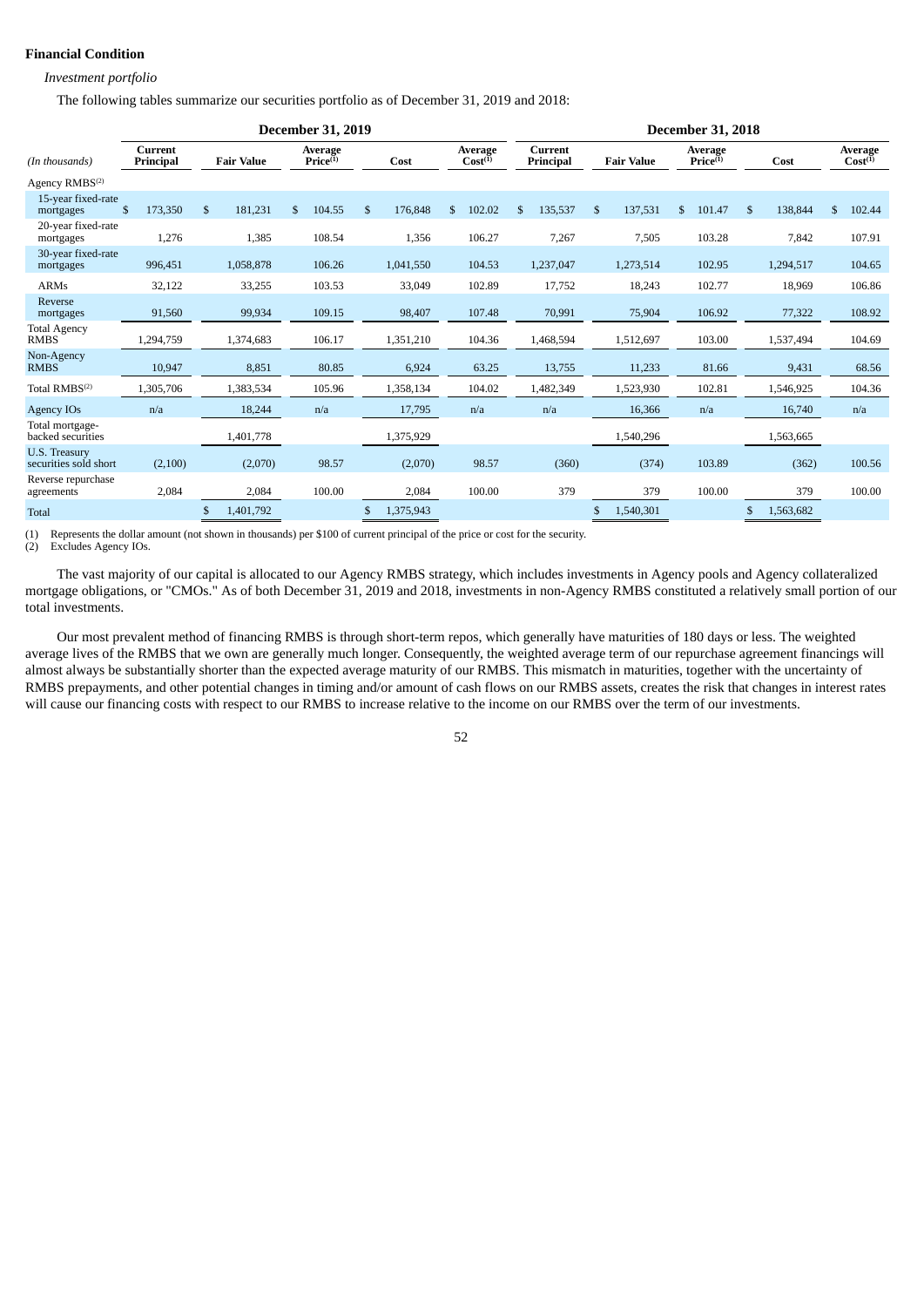## *Financial Derivatives*

The following table summarizes our portfolio of financial derivative holdings as of December 31, 2019 and 2018:

| (In thousands)                                         | <b>December 31, 2019</b> |         | <b>December 31, 2018</b> |           |
|--------------------------------------------------------|--------------------------|---------|--------------------------|-----------|
| Financial derivatives–assets, at fair value:           |                          |         |                          |           |
| TBA securities purchase contracts                      | \$                       | 48      | \$                       | 794       |
| TBA securities sale contracts                          |                          | 74      |                          |           |
| Fixed payer interest rate swaps                        |                          | 3,543   |                          | 10,201    |
| Fixed receiver interest rate swaps                     |                          | 81      |                          | 844       |
| <b>Futures</b>                                         |                          | 434     |                          |           |
| Total financial derivatives–assets, at fair value      |                          | 4,180   |                          | 11,839    |
| Financial derivatives-liabilities, at fair value:      |                          |         |                          |           |
| TBA securities purchase contracts                      |                          | (71)    |                          |           |
| TBA securities sale contracts                          |                          | (233)   |                          | (2,536)   |
| Fixed payer interest rate swaps                        |                          | (1,632) |                          | (6,190)   |
| Fixed receiver interest rate swaps                     |                          | (15)    |                          | (3)       |
| <b>Futures</b>                                         |                          | (96)    |                          | (7, 830)  |
| Total financial derivatives-liabilities, at fair value |                          | (2,047) |                          | (16, 559) |
| <b>Total</b>                                           |                          | 2,133   |                          | (4,720)   |

Pursuant to our hedging program, we engage in a variety of interest rate hedging activities that are designed to reduce the interest rate risk with respect to the liabilities incurred to acquire or hold RMBS. These interest rate hedges generally seek to reduce the interest rate sensitivity of our liabilities or, in other words, reduce the volatility of our financing cost over time attributable to interest rate changes. Our interest rate hedging transactions may include:

- Interest rate swaps (a contract exchanging a variable rate for a fixed rate, or vice versa);
- Interest rate swaptions (options to enter into interest rate swaps at a future date);
- TBA forward contracts on Agency pass-through certificates;
- Short sales of U.S. Treasury securities;
- Eurodollar and U.S. Treasury futures; and
- Other derivatives.

We generally enter into these transactions to offset the potential adverse effects of rising interest rates on short-term repurchase agreements. Our repurchase agreements generally have maturities of up to 180 days and carry interest rates that are determined by reference to LIBOR or correlated benchmark rates for those same periods. As each then-existing fixed-rate repo borrowing matures, it will generally be replaced with a new fixed-rate repo borrowing based on market interest rates established at that future date.

In the case of interest rate swaps, most of our agreements are structured such that we receive payments based on a variable interest rate and make payments based on a fixed interest rate. The variable interest rate on which payments are received is generally calculated based on various reset mechanisms for LIBOR. To the extent that our future repo borrowing costs continue to be highly correlated with LIBOR, our LIBOR-based interest rate swap agreements help to reduce the variability of our overall repo borrowing costs, thus reducing risk to the extent we hold fixed-rate assets that are financed with repo borrowings. While for the time being we are continuing to enter into LIBOR-based interest rate swap agreements, we are currently considering entering into SOFR-based interest rate swap agreements as well.

In the case of TBAs, most of our positions are short TBA positions with a negative duration, meaning that as interest rates rise, the value of the short position increases, so these positions serve as a hedge against increases in interest rates. In the event that interest rates rise, the increase in value of the short TBA position serves to offset corollary increases in our current and/or future borrowing costs under our repurchase agreements. While we use TBAs to hedge interest rate risk, we also hold net long positions in certain TBA securities as a means of acquiring exposure to Agency RMBS.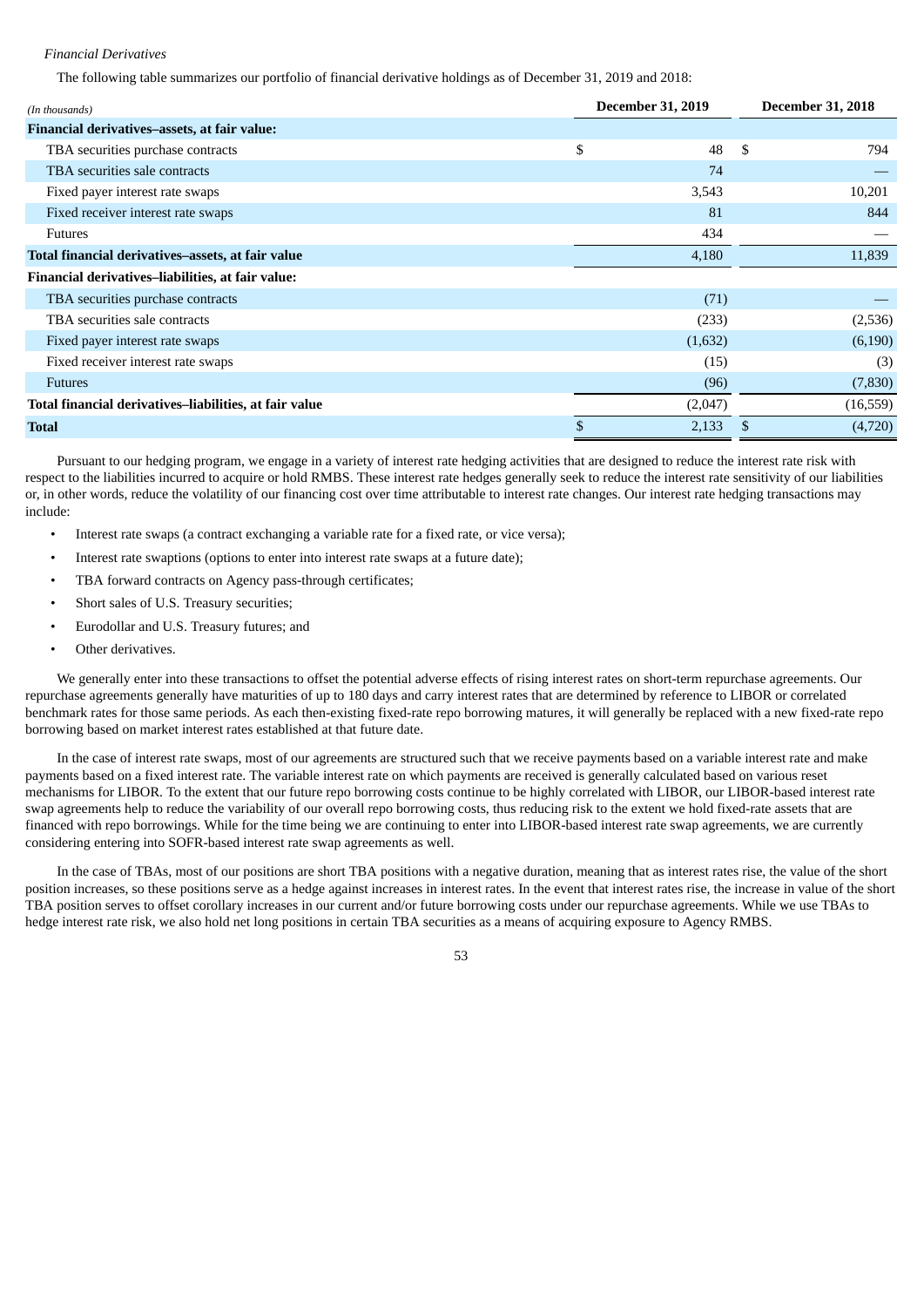As of December 31, 2019, as part of our interest rate hedging program, we also held short positions in U.S. Treasury securities, with a total principal amount of \$2.1 million and a fair value of \$2.1 million. As of December 31, 2018, we also held short positions in U.S. Treasury securities, with a total principal amount of \$0.4 million and a fair value of \$0.4 million.

The composition and relative mix of our hedging instruments may vary from period to period given the amount of our liabilities outstanding or anticipated to be entered into, the overall market environment and our view as to which instruments best enable us to execute our hedging goals.

#### *Leverage*

The following table summarizes our outstanding liabilities under repurchase agreements as of December 31, 2019 and 2018. We had no other borrowings outstanding.

|                                   |                                         | <b>December 31, 2019</b> |                                      |               | <b>December 31, 2018</b>                |                         |                                      |  |  |  |
|-----------------------------------|-----------------------------------------|--------------------------|--------------------------------------|---------------|-----------------------------------------|-------------------------|--------------------------------------|--|--|--|
|                                   |                                         |                          | <b>Weighted Average</b>              |               |                                         | <b>Weighted Average</b> |                                      |  |  |  |
| <b>Remaining Days to Maturity</b> | <b>Borrowings</b><br><b>Outstanding</b> | <b>Interest Rate</b>     | <b>Remaining Days</b><br>to Maturity |               | <b>Borrowings</b><br><b>Outstanding</b> | <b>Interest Rate</b>    | <b>Remaining Days</b><br>to Maturity |  |  |  |
|                                   | (In thousands)                          |                          |                                      |               |                                         |                         |                                      |  |  |  |
| 30 days or less                   | \$<br>513,092                           | 2.10%                    | 15                                   | $^{\circ}$    | 512,505                                 | 2.45%                   | 16                                   |  |  |  |
| 31-60 days                        | 549,541                                 | 1.91                     | 45                                   |               | 594,199                                 | 2.56                    | 46                                   |  |  |  |
| 61-90 days                        | 233,639                                 | 1.97                     | 74                                   |               | 359,861                                 | 2.71                    | 75                                   |  |  |  |
| 91-120 days                       |                                         |                          |                                      |               |                                         |                         |                                      |  |  |  |
| 121-150 days                      |                                         |                          |                                      |               |                                         |                         |                                      |  |  |  |
| 151-180 days                      |                                         |                          |                                      |               | 14,996                                  | 2.72                    | 177                                  |  |  |  |
| <b>Total</b>                      | 1,296,272                               | 2.00%                    | 39                                   | <sup>\$</sup> | 1,481,561                               | 2.56%                   | 44                                   |  |  |  |

We finance our assets with what we believe to be a prudent amount of leverage, which will vary from time to time based upon the particular characteristics of our portfolio, availability of financing, and market conditions. As of December 31, 2019 and 2018, our total debt-to-equity ratio was 8.1:1 and 9.6:1, respectively. Collateral transferred with respect to our outstanding repo borrowings as of December 31, 2019 and 2018 had an aggregate fair value of \$1.3 billion and \$1.6 billion, respectively. Adjusted for unsettled security purchases and sales, our debt-to-equity ratio was 8.1:1 and 9.2:1 as of December 31, 2019 and 2018, respectively. Our debt-to-equity ratio may fluctuate period over period based on portfolio management decisions, market conditions, capital markets conditions, and the timing of security purchase and sale transactions.

#### *Shareholders' Equity*

As of December 31, 2019, our shareholders' equity increased to \$160.8 million from \$153.8 million as of December 31, 2018. This increase principally consisted of net income of \$22.3 million, partially offset by dividends declared of \$(14.7) million, and common shares repurchased of \$(0.7) million. As of December 31, 2019, our book value per share was \$12.91, as compared to \$12.30 as of December 31, 2018.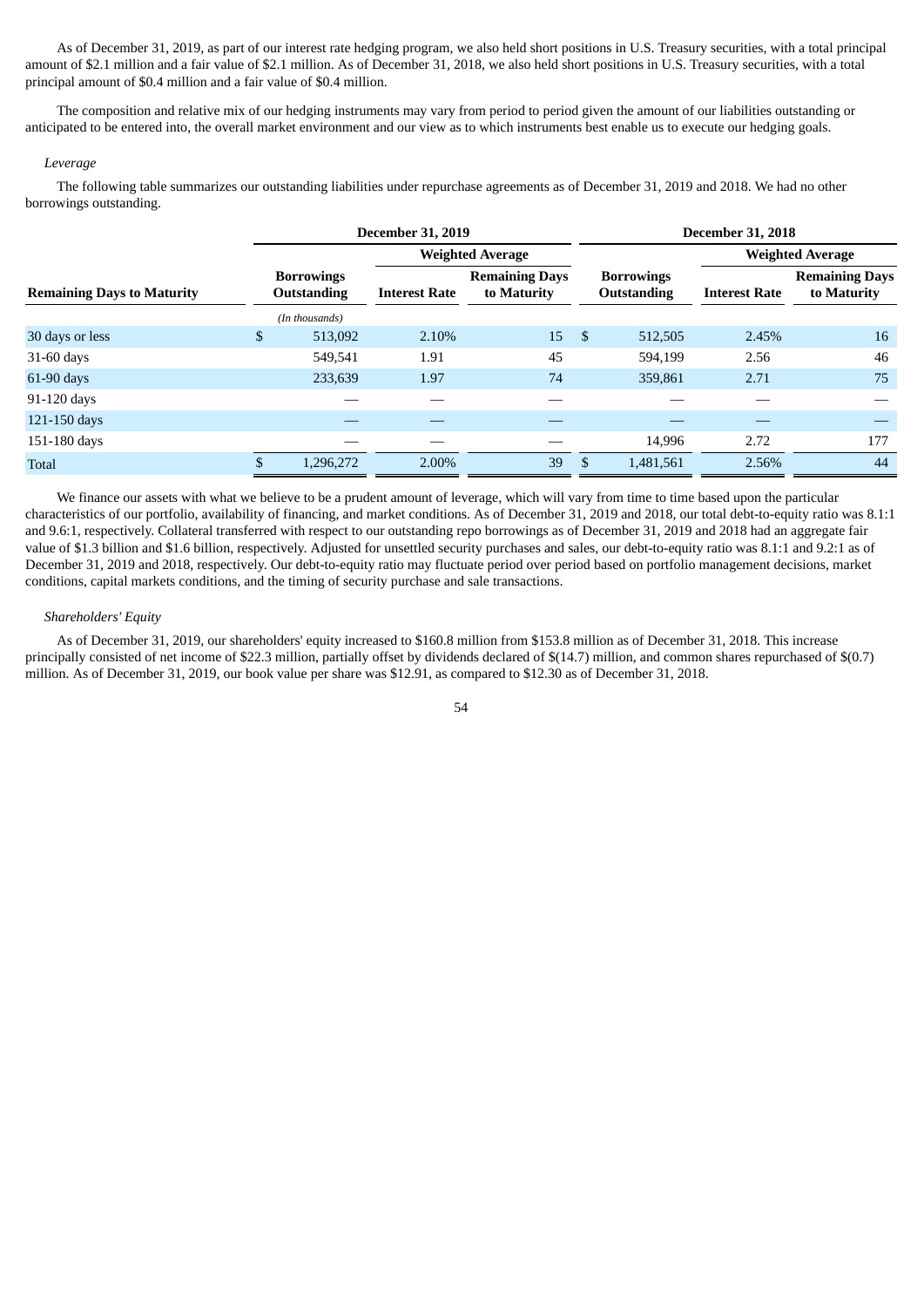## **Results of Operations for the Years Ended December 31, 2019 and 2018**

The following table summarizes our results of operations for the years ended December 31, 2019 and 2018:

|                                                                                   | <b>Year Ended December 31,</b> |    |           |
|-----------------------------------------------------------------------------------|--------------------------------|----|-----------|
| (In thousands except for per share amounts)                                       | 2019                           |    | 2018      |
| <b>Interest Income (Expense)</b>                                                  |                                |    |           |
| Interest income                                                                   | \$<br>43,846                   | S. | 54,553    |
| Interest expense                                                                  | (35, 276)                      |    | (32,519)  |
| Net interest income                                                               | 8,570                          |    | 22,034    |
| <b>Expenses</b>                                                                   |                                |    |           |
| Management fees to affiliate                                                      | 2,365                          |    | 2,547     |
| Other operating expenses                                                          | 2,923                          |    | 2,961     |
| <b>Total expenses</b>                                                             | 5,288                          |    | 5,508     |
| <b>Other Income (Loss)</b>                                                        |                                |    |           |
| Net realized and change in net unrealized gains (losses) on securities            | 51,511                         |    | (35,768)  |
| Net realized and change in net unrealized gains (losses) on financial derivatives | (32,537)                       |    | 7,947     |
| <b>Total Other Income (Loss)</b>                                                  | 18,974                         |    | (27, 821) |
| <b>Net Income (Loss)</b>                                                          | 22,256                         |    | (11,295)  |
| <b>Net Income (Loss) Per Common Share</b>                                         | \$<br>1.79                     |    | (0.88)    |

## **Core Earnings**

Core Earnings consists of net income (loss), excluding realized and change in net unrealized gains and (losses) on securities and financial derivatives, and excluding, if applicable, any non-recurring items of income or loss. Core Earnings also excludes the effect of the Catch-up Premium Amortization Adjustment on interest income. The Catch-up Premium Amortization Adjustment is a quarterly adjustment to premium amortization triggered by changes in actual and projected prepayments on our Agency RMBS (accompanied by a corresponding offsetting adjustment to realized and unrealized gains and losses). The adjustment is calculated as of the beginning of each quarter based on our then-current assumptions about cashflows and prepayments, and can vary significantly from quarter to quarter. Core Earnings includes net realized and change in net unrealized gains (losses) associated with periodic settlements on interest rate swaps.

Core Earnings is a supplemental non-GAAP financial measure. We believe that Core Earnings provides information useful to investors because it is a metric that we use to assess our performance and to evaluate the effective net yield provided by the portfolio. Moreover, one of our objectives is to generate income from the net interest margin on the portfolio, and Core Earnings is used to help measure the extent to which this objective is being achieved. In addition, we believe that presenting Core Earnings enables our investors to measure, evaluate and compare our operating performance to that of our peer companies. However, because Core Earnings is an incomplete measure of our financial results and differs from net income (loss) computed in accordance with GAAP, it should be considered as supplementary to, and not as a substitute for, net income (loss) computed in accordance with GAAP.

In previous periods, we presented two related supplemental non-GAAP financial measures, which we referred to as "Core Earnings" and "Adjusted Core Earnings." Subsequent to September 30, 2019, we modified our definition of Core Earnings to exclude the effect of the Catch-up Premium Amortization Adjustment. This new definition of Core Earnings now matches the definition of what we previously presented as Adjusted Core Earnings, and so we will no longer present a supplemental non-GAAP financial measure called "Adjusted Core Earnings." As a result, when comparing Core Earnings for periods ending on or after December 31, 2019 against periods ending on or before September 30, 2019, "Core Earnings" as presented in those later periods should be compared against "Adjusted Core Earnings" as presented in those earlier periods. These changes are intended to help investors focus on what we believe is the more useful supplemental non-GAAP financial measure when measuring and evaluating our operating performance, and when comparing our operating performance to that of our peer companies. Similarly, net interest margin for the year ended December 31, 2019 (and future periods) should be compared against adjusted net interest margin as presented in earlier periods.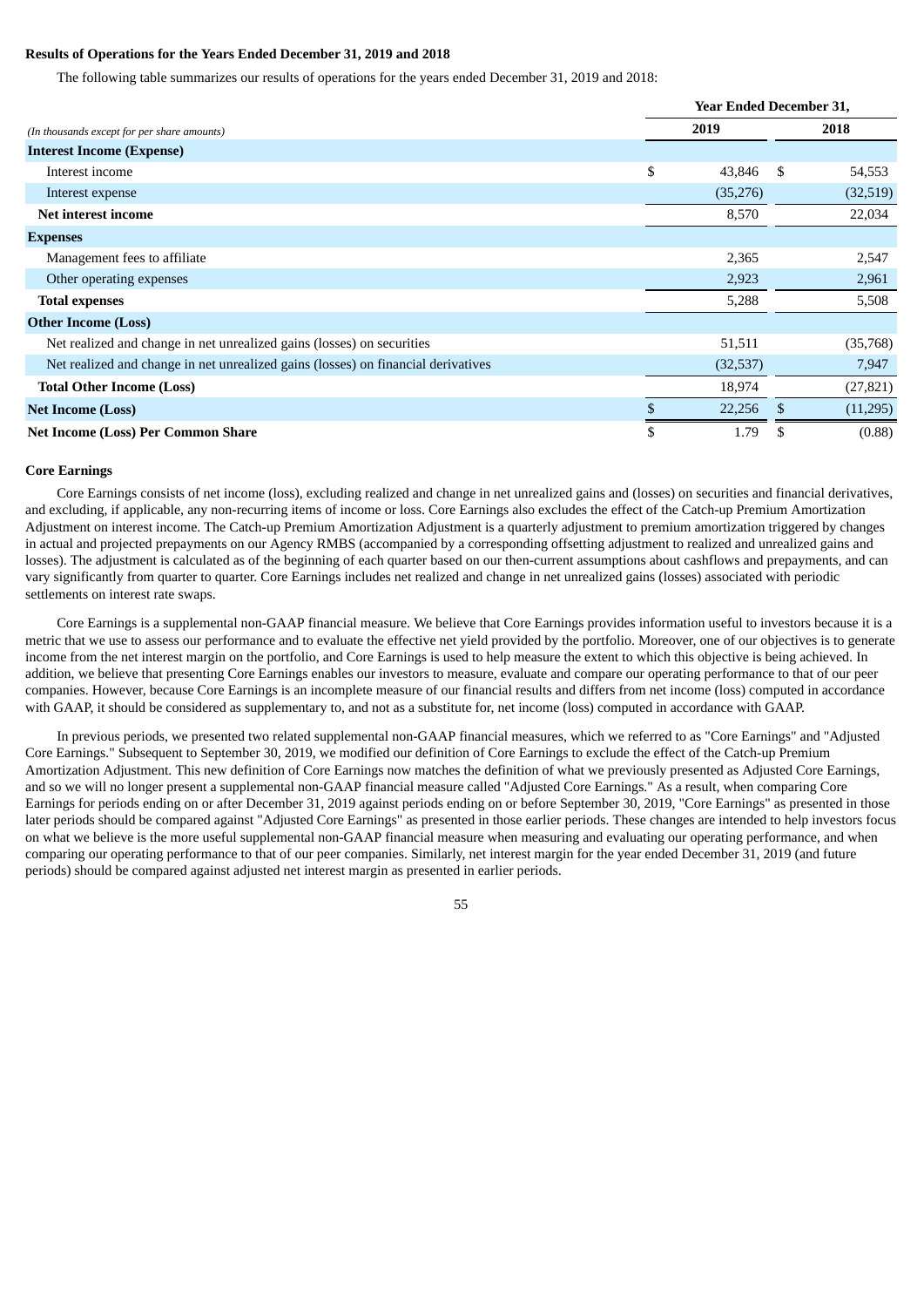The following table reconciles, for the years ended December 31, 2019 and 2018, Core Earnings (based on the newly modified definition of "Core Earnings" described above) to the line on the Consolidated Statement of Operations entitled Net Income (Loss), which we believe is the most directly comparable GAAP measure:

|                                                                                                | <b>Year Ended December 31,</b> |              |
|------------------------------------------------------------------------------------------------|--------------------------------|--------------|
| (In thousands except for share amounts)                                                        | 2019                           | $2018^{(1)}$ |
| <b>Net Income (Loss)</b>                                                                       | \$<br>22,256                   | (11,295)     |
| <b>Adjustments:</b>                                                                            |                                |              |
| Net realized (gains) losses on securities                                                      | (2,280)                        | 23,377       |
| Change in net unrealized (gains) losses on securities                                          | (49, 231)                      | 12,391       |
| Net realized (gains) losses on financial derivatives                                           | 38,975                         | (19, 378)    |
| Change in net unrealized (gains) losses on financial derivatives                               | (6, 438)                       | 11,431       |
| Net realized gains (losses) on periodic settlements of interest rate swaps                     | 1,262                          | 1,037        |
| Change in net unrealized gains (losses) on accrued periodic settlements of interest rate swaps | 850                            | (432)        |
| Negative (positive) component of interest income represented by Catch-up Premium Amortization  |                                |              |
| Adjustment                                                                                     | 5,903                          | 38           |
| Subtotal                                                                                       | (10, 959)                      | 28,464       |
| <b>Core Earnings</b>                                                                           | 11,297                         | 17,169       |
| <b>Weighted Average Shares Outstanding</b>                                                     | 12,461,054                     | 12,811,366   |
| <b>Core Earnings Per Share</b>                                                                 | \$<br>0.91                     | 1.34         |

(1) Conformed to current period presentation.

#### **Net Income (Loss)**

Net income (loss) for the year ended December 31, 2019 was \$22.3 million, as compared to \$(11.3) million for the year ended December 31, 2018. The year-over-year reversal in net income (loss) was primarily due to a reversal from Total Other (Loss) for the year ended December 31, 2018, to Total Other Income for the year ended December 31, 2019, partially offset by a decline in net interest income.

## **Interest Income**

Our portfolio as of both December 31, 2019 and 2018 consisted primarily of Agency RMBS, and to a lesser extent, non-Agency RMBS. Before interest expense, we earned approximately \$42.4 million and \$53.4 million in interest income on these securities for the years ended December 31, 2019 and 2018, respectively. The year-over-year decrease in interest income primarily resulted from lower average holdings on our Agency RMBS portfolio, combined with a larger negative Catch-up Premium Amortization Adjustment, both of which decreased interest income. The Catch-up Premium Amortization Adjustment causes variability in our interest income and portfolio yields. For the years ended December 31, 2019 and 2018, we had a negative Catch-up Premium Amortization Adjustment of approximately \$(5.9) million and \$(38) thousand, respectively, which decreased interest income. Excluding the Catch-up Premium Amortization Adjustments, the weighted average yield of our overall portfolio was 3.29% and 3.30% for the years ended December 31, 2019 and 2018, respectively.

The following table details our interest income, average holdings of yield-bearing assets, and weighted average yield based on amortized cost for the years ended December 31, 2019 and 2018:

|                                 |                           |                            | Non-Agency <sup>(1)</sup> |                    | Total <sup>(1)</sup> |                            |           |                    |                            |       |
|---------------------------------|---------------------------|----------------------------|---------------------------|--------------------|----------------------|----------------------------|-----------|--------------------|----------------------------|-------|
| (In thousands)                  | <b>Interest</b><br>Income | Average<br><b>Holdings</b> | Yield                     | Interest<br>Income |                      | Average<br><b>Holdings</b> | Yield     | Interest<br>Income | Average<br><b>Holdings</b> | Yield |
| Year ended December<br>31, 2019 | 41,487                    | 1.461.487                  | 2.84%                     | 892                | - \$                 | 7.763                      | 11.49% \$ | 42,379             | 1.469.250<br><sup>\$</sup> | 2.88% |
| Year ended December<br>31, 2018 | 52.123                    | 1.608.210                  | 3.24%                     | 1.261              |                      | 8.980                      | 14.04%    | 53.384<br>- \$     | 1.617.190<br>S.            | 3.30% |

(1) Amounts exclude interest income on cash and cash equivalents (including when posted as margin) and long U.S. Treasury securities.

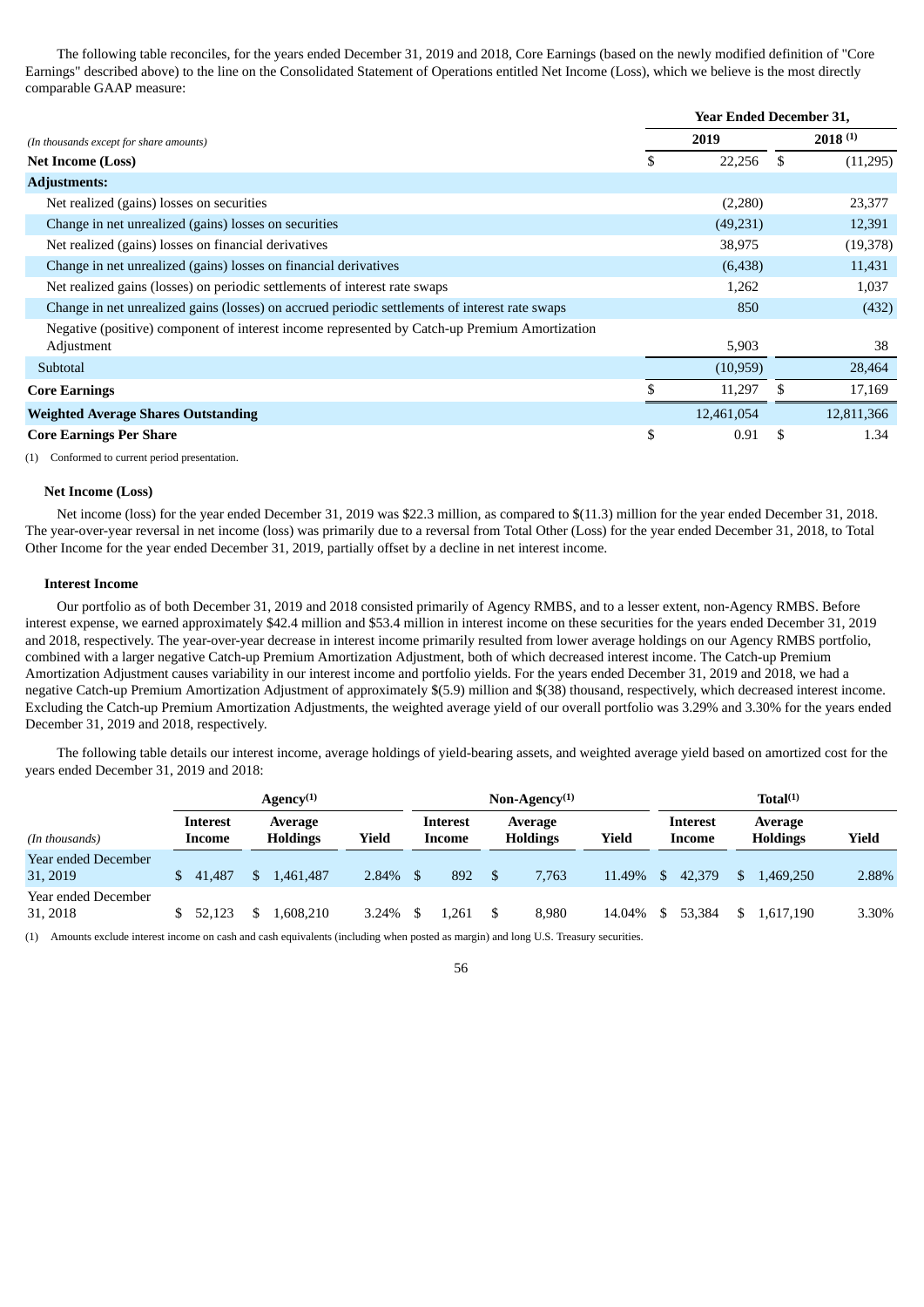#### **Interest Expense**

For the years ended December 31, 2019 and 2018, the majority of interest expense that we incurred was related to our repo borrowings, which we use to finance our assets. We also incur interest expense in connection with our short positions in U.S. Treasury securities as well as on our counterparties' cash collateral held by us. Our total interest expense for the year ended December 31, 2019 was \$35.3 million, of which \$34.6 million represented interest expense on our repo borrowings and \$0.6 million represented interest expense related primarily to our short positions in U.S. Treasury securities. Our total interest expense for the year ended December 31, 2018 was \$32.5 million, of which \$31.3 million represented interest expense on our repo borrowings and \$1.2 million represented interest expense related primarily to our short positions in U.S. Treasury securities. The year-over-year increase in our total interest expense resulted mainly from higher rates on our repo borrowings stemming from the increase in short-term interest rates and wider spreads, partially offset by lower average outstanding borrowings. Our average outstanding repo borrowings for the year ended December 31, 2019 was \$1.38 billion, and we had an average cost of funds on repo borrowings of 2.52%. Our average outstanding repo borrowings for the year ended December 31, 2018 was \$1.52 billion, and we had an average cost of funds on repo borrowings of 2.06%.

The following table shows information related to our average cost of funds<sup>(1)</sup> for the years ended December 31, 2019 and 2018.

|                                 |    | Repurchase<br><b>Agreements</b>            |    |                                   |  |                                    |      |                                                         | <b>Interest Rate</b><br>$Swaps^{(2)}$ |                             | <b>Short U.S. Treasury</b><br>Securities <sup>(2)</sup> |                            |                             |       | Total <sup>(2)</sup> |                                                                         |                                    |  |
|---------------------------------|----|--------------------------------------------|----|-----------------------------------|--|------------------------------------|------|---------------------------------------------------------|---------------------------------------|-----------------------------|---------------------------------------------------------|----------------------------|-----------------------------|-------|----------------------|-------------------------------------------------------------------------|------------------------------------|--|
|                                 |    | Average<br><b>Borrowed</b><br><b>Funds</b> |    | <b>Interest</b><br><b>Expense</b> |  | Average<br>Cost of<br><b>Funds</b> |      | <b>Net</b><br>periodic<br>expense<br>paid or<br>payable |                                       | Average<br>Cost of<br>Funds |                                                         | <b>Interest</b><br>expense | Average<br>Cost of<br>Funds |       |                      | <b>Interest</b><br>and net<br>periodic<br>expense<br>paid or<br>payable | Average<br>Cost of<br><b>Funds</b> |  |
| (In thousands)                  |    |                                            |    |                                   |  |                                    |      |                                                         |                                       |                             |                                                         |                            |                             |       |                      |                                                                         |                                    |  |
| Year ended<br>December 31, 2019 |    | \$ 1,376,089                               | \$ | 34,640                            |  | 2.52%                              | - \$ | (2,103)                                                 |                                       | $(0.15)\%$ \$               |                                                         | 621                        |                             | 0.04% | $\mathbb{S}$         | 33,158                                                                  | 2.41%                              |  |
| Year ended<br>December 31, 2018 | S. | .520,354                                   | \$ | 31,291                            |  | 2.06%                              | \$   | (580)                                                   |                                       | $(0.04)\%$ \$               |                                                         | 1,170                      |                             | 0.08% | \$                   | 31.881                                                                  | 2.10%                              |  |

(1) This metric does not take into account other instruments that we use to hedge interest rate risk, such as TBAs, swaptions, and futures.

(2) As an alternative cost of funds measure, we add to our repo borrowing cost the net periodic amounts paid or payable by us on our interest rate swaps and the interest expense we incur on our short positions in U.S. Treasury securities, and express the total as a percentage of our average outstanding repurchase agreement borrowings.

For the years ended December 31, 2019 and 2018, average one-month LIBOR was 2.22% and 2.02%, respectively. For the years ended December 31, 2019 and 2018, average six-month LIBOR was 2.32% and 2.49%, respectively. For the year ended December 31, 2019, the weighted average yield of our portfolio of Agency and non-Agency RMBS excluding the impact of the Catch-up Premium Amortization Adjustment was 3.29%, while our total average cost of funds, including interest rate swaps and short U.S. Treasury securities, was 2.41%, resulting in a net interest margin of 0.88%. By comparison, for the year ended December 31, 2018, the weighted average yield of our Agency and non-Agency RMBS excluding the impact of the Catch-up Premium Amortization Adjustment was 3.30%, while our average cost of funds, including interest rate swaps and short U.S. Treasury securities, was 2.10%, resulting in a net interest margin of 1.20%.

## **Management Fees**

For years ended December 31, 2019 and 2018, our management fee expense was approximately \$2.4 million and \$2.5 million, respectively. The decrease in management fee was primarily due to a smaller capital base year over year. Management fees are calculated based on our shareholders' equity at the end of each quarter.

#### **Other Operating Expenses**

Other operating expenses, as presented above, include professional fees, compensation expense, insurance expense, and various other expenses incurred in connection with the operation of our business. For the years ended December 31, 2019 and 2018, our other operating expenses were approximately \$2.9 million and \$3.0 million, respectively.

#### **Other Income (Loss)**

Other income (loss) consists of net realized and net change in unrealized gains (losses) on securities and financial derivatives. For the year ended December 31, 2019, Other income (loss) was \$19.0 million, consisting of net realized and change in net unrealized gains of \$51.5 million on our securities, primarily our Agency RMBS, partially offset by net realized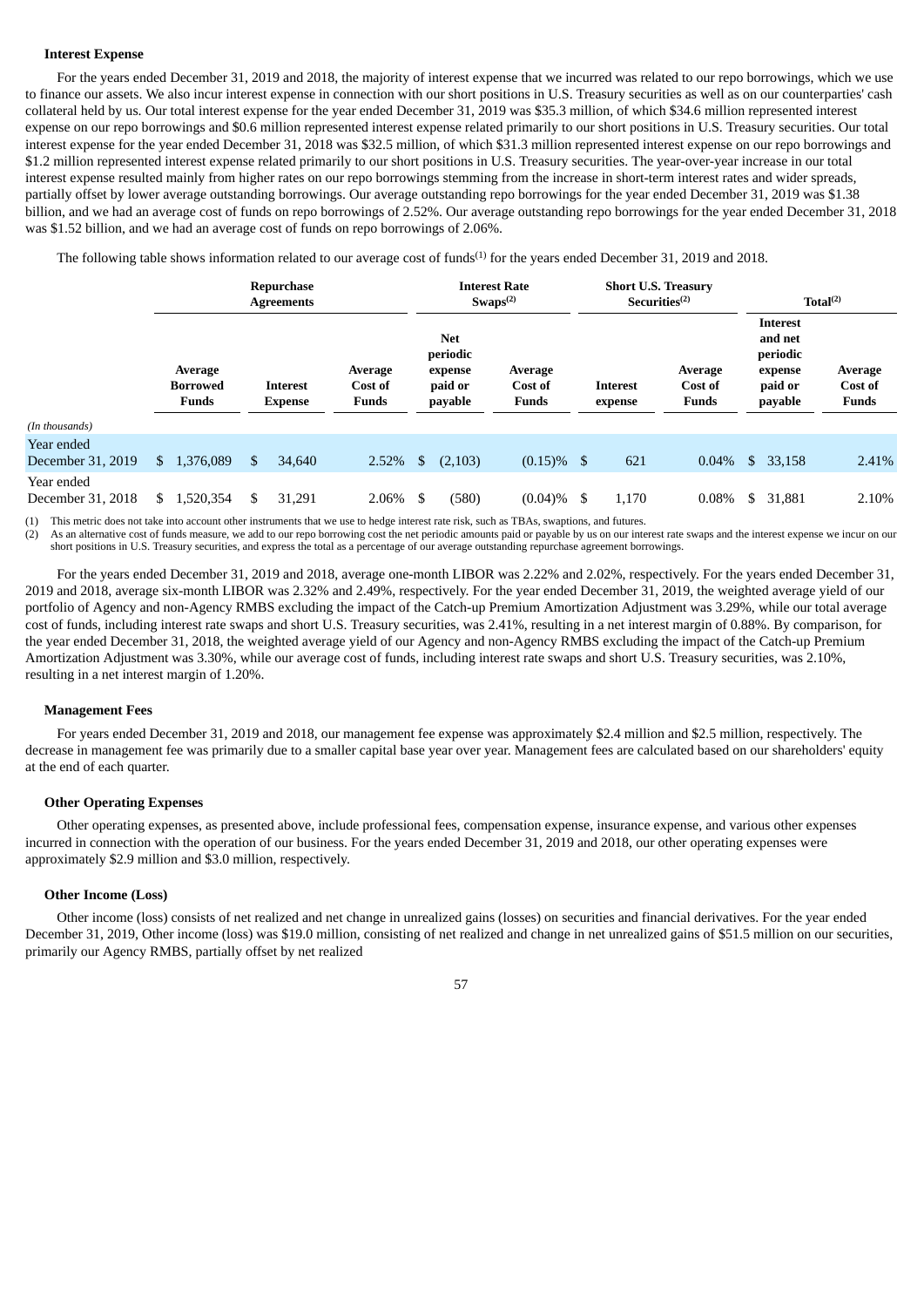and change in net unrealized losses of \$(32.5) million on our financial derivatives. The increase in prices on our Agency RMBS holdings, primarily as a result of the decrease in interest rates during the year ended December 31, 2019, led to significant gains on our securities portfolio. The decrease in interest rates also led to losses on our interest rate hedges, including net realized and unrealized losses of \$(21.5) million on our interest rate swaps, \$(5.8) million on our futures, and \$(5.1) million on our TBAs. For the year ended December 31, 2019, as measured by sales and excluding paydowns, we turned over approximately 52% of our Agency RMBS portfolio and, as a result of these sales, we generated net realized gains of \$2.8 million on our Agency RMBS portfolio.

Other income (loss) for the year ended December 31, 2018 was \$(27.8) million and consisted of net realized and change in net unrealized losses of \$(35.8) million on our securities, primarily our Agency RMBS, partially offset by net realized and change in net unrealized gains of \$7.9 million on our financial derivatives. During the year ended December 31, 2018, the increase in interest rates and overall decline in RMBS prices led to significant realized and unrealized losses on our securities portfolio, as well as significant realized and unrealized net gains on our interest rate hedges. The net realized and unrealized losses on securities primarily consisted of \$(40.2) million of net losses on our Agency RMBS, partially offset by net gains of \$4.0 million on our net short U.S. Treasury securities; while the net realized and unrealized gains on our financial derivatives primarily included net gains of \$14.4 million from our net TBA short positions and interest rate swaps, partially offset by net losses on our futures of \$(6.3) million. For the year ended December 31, 2018, as measured by sales and excluding paydowns, we turned over approximately 72% of our Agency RMBS portfolio and, as a result of these sales, we generated net realized losses of \$(29.3) million on our Agency RMBS portfolio.

#### **Liquidity and Capital Resources**

Liquidity refers to our ability to meet our cash needs, including repaying our borrowings, funding and maintaining RMBS and other assets, paying dividends, and other general business needs. Our short-term (one year or less) and long-term liquidity requirements include acquisition costs for assets we acquire, payment of our management fee, compliance with margin requirements under our repurchase agreements, TBA and other financial derivative contracts, repayment of repurchase agreement borrowings to the extent we are unable or unwilling to extend our repurchase agreements, the payment of dividends, and payment of our general operating expenses. Our capital resources primarily include cash on hand, cash flow from our investments (including monthly principal and interest payments received on our RMBS and proceeds from the sale of RMBS), borrowings under repurchase agreements, and proceeds from equity offerings. We expect that these sources of funds will be sufficient to meet our short-term and long-term liquidity needs.

We borrow funds in the form of repurchase agreements. The terms of our repo borrowings are predominantly governed by Master Repurchase Agreements, or "MRAs," which generally conform to the terms in the standard master repurchase agreement as published by the Securities Industry and Financial Markets Association as to repayment and margin requirements. In addition, each lender may require that we include supplemental terms and conditions to the standard master repurchase agreement. Typical supplemental terms and conditions include the addition of or changes to provisions relating to margin calls, net asset value requirements, cross default provisions, certain key person events, changes in corporate structure, and requirements that all controversies related to the repurchase agreement be litigated in a particular jurisdiction. These provisions may differ for each of our lenders.

As of December 31, 2019 and 2018, we had \$1.3 billion and \$1.5 billion outstanding under our repurchase agreements, respectively. As of December 31, 2019, our outstanding repurchase agreements were with 15 counterparties.

The amounts borrowed under our repurchase agreements are generally subject to the application of "haircuts." A haircut is the percentage discount that a repo lender applies to the market value of an asset serving as collateral for a repo borrowing, for the purpose of determining whether such repo borrowing is adequately collateralized. As of December 31, 2019 and 2018, the weighted average contractual haircut applicable to the assets that serve as collateral for our outstanding repo borrowings was 4.9% and 5.1%, respectively.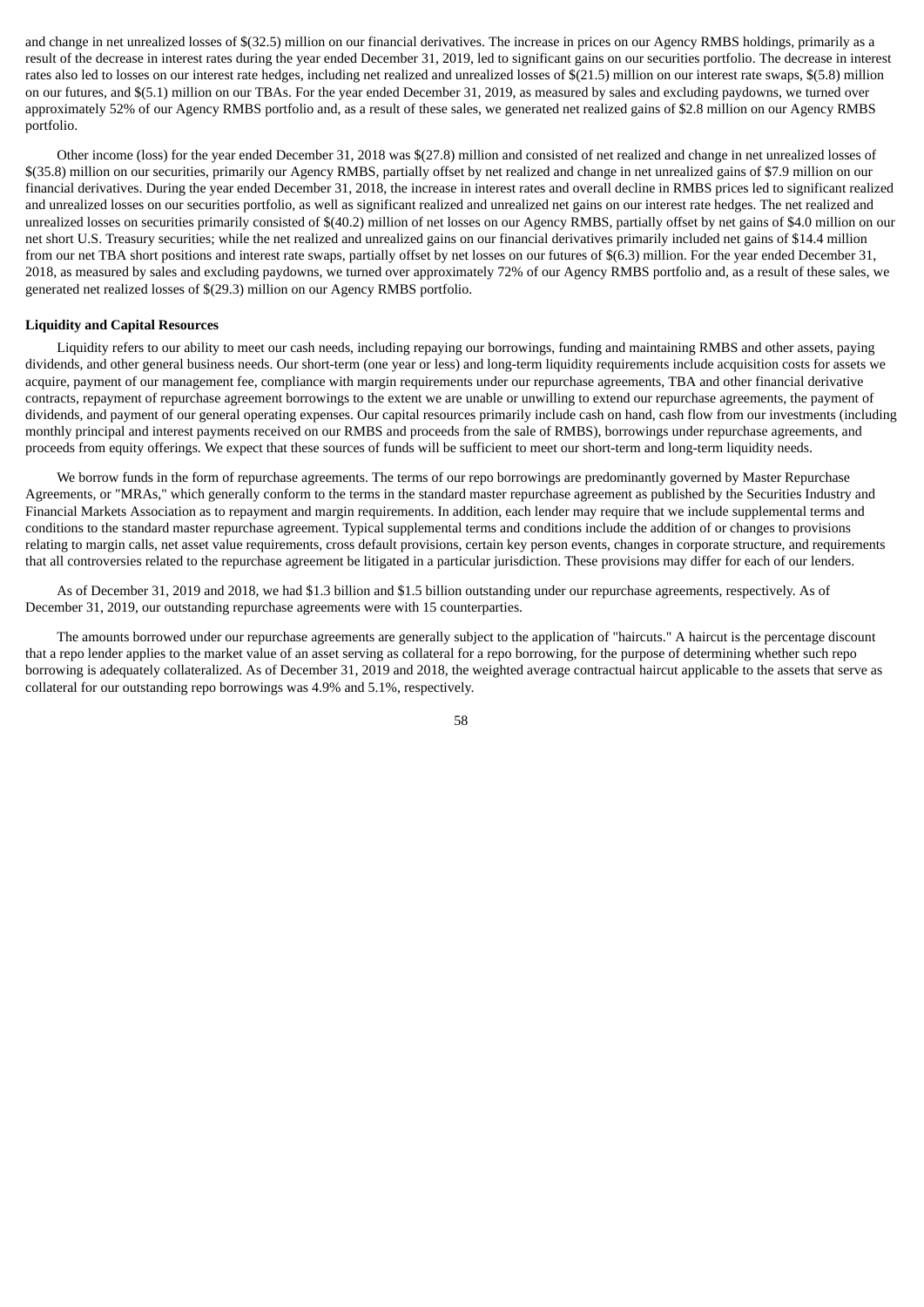The following table details total outstanding borrowings, average outstanding borrowings, and the maximum outstanding borrowings at any month end for each quarter under repurchase agreements for the past twelve quarters.

| <b>Quarter Ended</b>  | <b>Borrowings</b><br><b>Outstanding at</b><br><b>Quarter End</b> |          | Average<br><b>Borrowings Outstanding</b> |              | <b>Maximum Borrowings</b><br><b>Outstanding at Any Month</b><br>End |
|-----------------------|------------------------------------------------------------------|----------|------------------------------------------|--------------|---------------------------------------------------------------------|
|                       |                                                                  |          | (In thousands)                           |              |                                                                     |
| December 31, 2019     | \$<br>1,296,272                                                  | <b>S</b> | 1,301,270                                | $\mathbb{S}$ | 1,319,839                                                           |
| September 30, 2019    | 1,337,984                                                        |          | 1,369,722                                |              | 1,374,080                                                           |
| June 30, 2019         | 1,442,043                                                        |          | 1,412,434                                |              | 1,442,043                                                           |
| March 31, 2019        | 1,427,147                                                        |          | 1,422,333                                |              | 1,427,147                                                           |
| December 31, 2018     | 1,481,561                                                        |          | 1,456,905                                |              | 1,481,561                                                           |
| September 30, 2018    | 1,500,632                                                        |          | 1,506,855                                |              | 1,515,617                                                           |
| June 30, 2018         | 1,537,216                                                        |          | 1,530,734                                |              | 1,537,216                                                           |
| March 31, 2018        | 1,589,319                                                        |          | 1,588,515                                |              | 1,590,790                                                           |
| December 31, 2017     | 1,597,206                                                        |          | 1,614,096                                |              | 1,643,683                                                           |
| September 30, 2017    | 1,642,313                                                        |          | 1,633,746                                |              | 1,650,729                                                           |
| June 30, $2017^{(1)}$ | 1,628,450                                                        |          | 1,339,806                                |              | 1,628,450                                                           |
| March 31, 2017        | 1,178,285                                                        |          | 1,194,321                                |              | 1,199,860                                                           |

(1) For the quarter ended June 30, 2017, the significant increase between average borrowings outstanding and total borrowings as of June 30, 2017 was the result of our deployment of the proceeds from our follow-on offering of common shares during the quarter. Based on our higher equity base, we increased our repo borrowings so as to maintain our desired debt-to-equity ratio.

As of December 31, 2019, we had an aggregate amount at risk under our repurchase agreements with 15 counterparties of \$62.9 million. As of December 31, 2018, we had an aggregate amount at risk under our repurchase agreements with 12 counterparties of \$89.6 million. Amounts at risk represent the excess, if any, for each counterparty of the fair value of collateral held by such counterparty over the amounts outstanding under repurchase agreements. If the amounts outstanding under repurchase agreements with a particular counterparty are greater than the collateral held by the counterparty, there is no amount at risk for the particular counterparty. Amounts at risk under our repurchase agreements as of December 31, 2019 and 2018 does not include \$0.9 million and \$0.2 million, respectively, of net accrued interest receivable, which is defined as accrued interest on securities held as collateral less interest payable on cash borrowed.

Our derivatives are predominantly subject to bilateral collateral arrangements or clearing in accordance with the Dodd-Frank Wall Street Reform and Consumer Protection Act, or the "Dodd-Frank Act." We may be required to deliver or receive cash or securities as collateral upon entering into derivative transactions. Changes in the relative value of derivative transactions may require us or the counterparty to post or receive additional collateral. Entering into derivative contracts involves market risk in excess of amounts recorded on our balance sheet. In the case of cleared derivatives, the clearinghouse becomes our counterparty and the future commission merchant acts as an intermediary between us and the clearinghouse with respect to all facets of the related transaction, including the posting and receipt of required collateral.

As of December 31, 2019, we had an aggregate amount at risk under our derivative contracts, excluding TBAs, with two counterparties of approximately \$10.4 million. We also had \$9.0 million of initial margin for cleared over-the-counter, or "OTC," derivatives posted to central clearinghouses as of that date. As of December 31, 2018, we had an aggregate amount at risk under our derivatives contracts, excluding TBAs, with three counterparties of approximately \$11.6 million. We also had \$9.8 million of initial margin for cleared OTC derivatives posted to central clearinghouses as of that date. Amounts at risk under our derivatives contracts represent the excess, if any, for each counterparty of the fair value of our derivative contracts plus our collateral held directly by the counterparty less the counterparty's collateral held by us. If a particular counterparty's collateral held by us is greater than the aggregate fair value of the financial derivatives plus our collateral held directly by the counterparty, there is no amount at risk for the particular counterparty.

We purchase and sell TBAs and Agency pass-through certificates on a when-issued or delayed delivery basis. The delayed delivery for these securities means that these transactions are more prone to market fluctuations between the trade date and the ultimate settlement date, and therefore are more vulnerable, especially in the absence of margining arrangements with respect to these transactions, to increasing amounts at risk with the applicable counterparties. As of December 31, 2019, in connection with our forward settling TBA and Agency pass-through certificates, we had an aggregate amount at risk with five counterparties of approximately \$1.2 million. As of December 31, 2018, in connection with our forward settling TBA and Agency passthrough certificates, we had an aggregate amount at risk with eight counterparties of approximately \$2.5 million.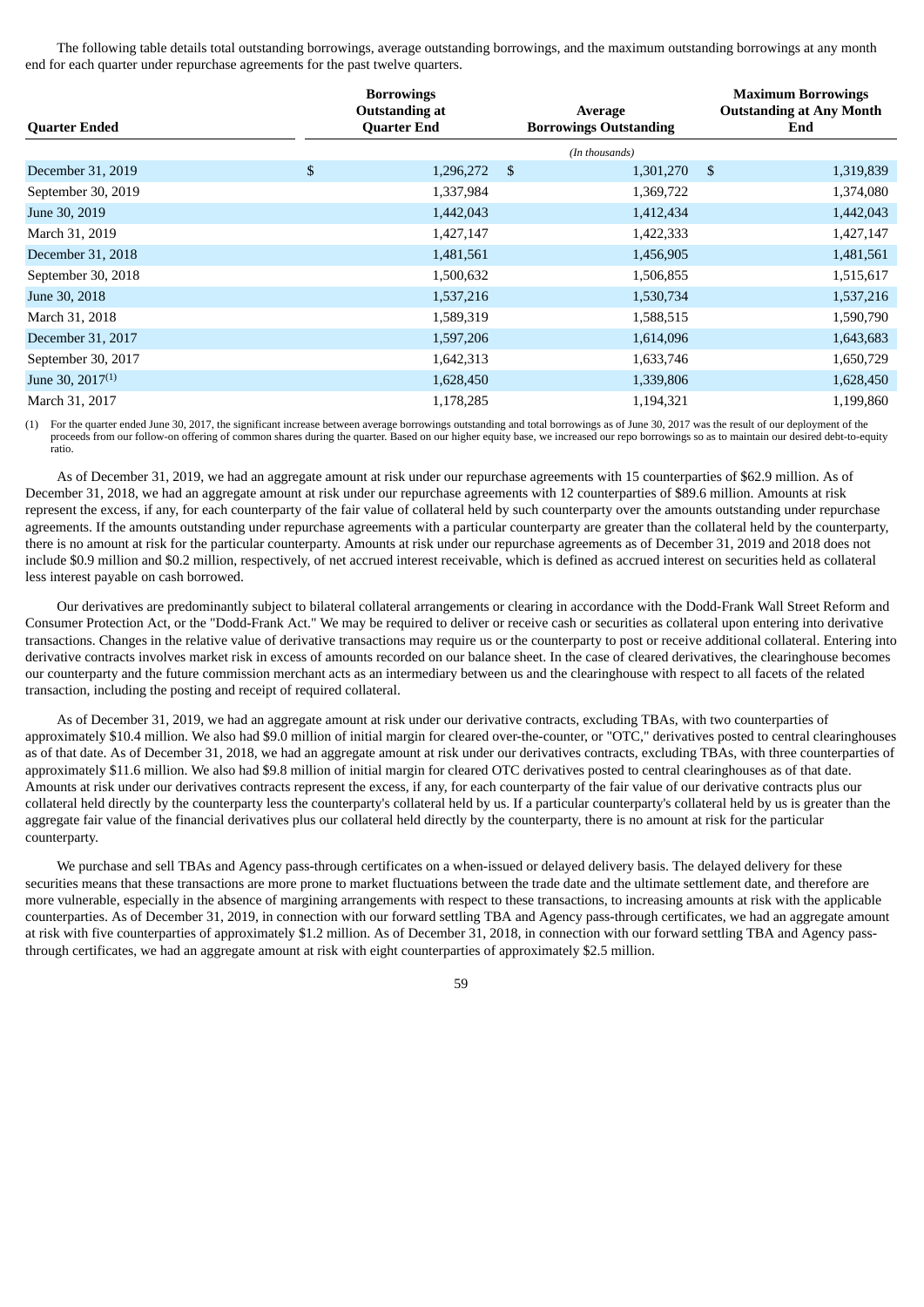Amounts at risk in connection with our forward settling TBA and Agency pass-through certificates represent the excess, if any, for each counterparty of the net fair value of the forward settling securities plus our collateral held directly by the counterparty less the counterparty's collateral held by us. If a particular counterparty's collateral held by us is greater than the aggregate fair value of the forward settling securities plus our collateral held directly by the counterparty, there is no amount at risk for the particular counterparty.

We held cash and cash equivalents of approximately \$35.4 million and \$18.6 million as of December 31, 2019 and 2018, respectively.

We may declare dividends based on, among other things, our earnings, our financial condition, the REIT qualification requirements of the Internal Revenue Code of 1986, as amended, our working capital needs and new opportunities. The declaration of dividends to our shareholders and the amount of such dividends are at the discretion of our Board of Trustees. The following table sets forth the dividend distributions authorized by the Board of Trustees for the periods indicated below:

## *Year Ended December 31, 2019*

|                      | <b>Dividend</b><br><b>Per Share</b> |    | <b>Dividend Amount</b> | <b>Declaration Date</b> | <b>Record Date</b> | <b>Payment Date</b> |
|----------------------|-------------------------------------|----|------------------------|-------------------------|--------------------|---------------------|
|                      |                                     |    | (In thousands)         |                         |                    |                     |
| <b>First Quarter</b> | 0.34                                | -S | 4.239                  | March 4, 2019           | March 29, 2019     | April 25, 2019      |
| Second Quarter       | 0.28                                |    | 3.491                  | June 11, 2019           | June 28, 2019      | July 25, 2019       |
| <b>Third Quarter</b> | 0.28                                |    | 3,485                  | September 11, 2019      | September 30, 2019 | October 25, 2019    |
| Fourth Quarter       | 0.28                                |    | 3,488                  | December 13, 2019       | December 31, 2019  | January 27, 2020    |

#### *Year Ended December 31, 2018*

|                       | <b>Dividend</b><br><b>Per Share</b> |      |    | <b>Dividend Amount</b> | <b>Declaration Date</b> | <b>Record Date</b> | <b>Payment Date</b> |
|-----------------------|-------------------------------------|------|----|------------------------|-------------------------|--------------------|---------------------|
|                       |                                     |      |    | (In thousands)         |                         |                    |                     |
| <b>First Quarter</b>  |                                     | 0.37 | S. | 4.746                  | March 7, 2018           | March 29, 2018     | April 25, 2018      |
| <b>Second Quarter</b> |                                     | 0.37 |    | 4.704                  | June 13, 2018           | June 29, 2018      | July 25, 2018       |
| <b>Third Quarter</b>  |                                     | 0.37 |    | 4,700                  | September 12, 2018      | September 28, 2018 | October 25, 2018    |
| Fourth Quarter        |                                     | 0.34 |    | 4.252                  | December 11, 2018       | December 31, 2018  | January 25, 2019    |

For the year ended December 31, 2019, our operating activities provided net cash of \$17.5 million and our investing activities provided net cash of \$221.9 million. Our repo activity used to finance our purchase of securities (including repayments, in conjunction with the sales of securities, of amounts borrowed under our repurchase agreements as well as collateral posted in connection with our repo activity) used net cash of \$206.4 million. Thus our operating and investing activities, when combined with our net repo financing activities, provided net cash of \$33.0 million. We used \$15.5 million to pay dividends and \$0.7 million to repurchase common shares. As a result of these activities, there was an increase in our cash holdings of \$16.8 million, from \$18.6 million as of December 31, 2018 to \$35.4 million as of December 31, 2019.

For the year ended December 31, 2018, our operating activities provided net cash of \$28.8 million and our investing activities provided net cash of \$62.8 million. Our repo activity used to finance our purchase of securities (including repayments, in conjunction with the sales of securities, of amounts borrowed under our repurchase agreements as well as collateral posted in connection with our repo activity) used net cash of \$100.7 million. Thus our operating and investing activities, when combined with our net repo financing activities, used net cash of \$9.1 million. We used \$19.1 million to pay dividends and \$9.4 million to repurchase common shares. As a result of these activities, there was a decrease in our cash holdings of \$37.5 million, from \$56.1 million as of December 31, 2017 to \$18.6 million as of December 31, 2018.

On June 13, 2018, our Board of Trustees approved the adoption of a share repurchase program under which we are authorized to repurchase up to 1.2 million common shares. The program, which is open-ended in duration, allows us to make repurchases from time to time on the open market or in negotiated transactions, including through Rule 10b5-1 plans. Repurchases are at our discretion, subject to applicable law, share availability, price and our financial performance, among other considerations. During the year ended December 31, 2019, we repurchased 73,816 common shares at an average price per share of \$10.12 and a total cost of \$0.7 million. Under the current repurchase program adopted on June 13, 2018, we have repurchased 298,029 common shares through March 6, 2020 at an average price per share of \$10.46 and an aggregate cost of \$3.1 million, and have authorization to repurchase an additional 901,971 common shares.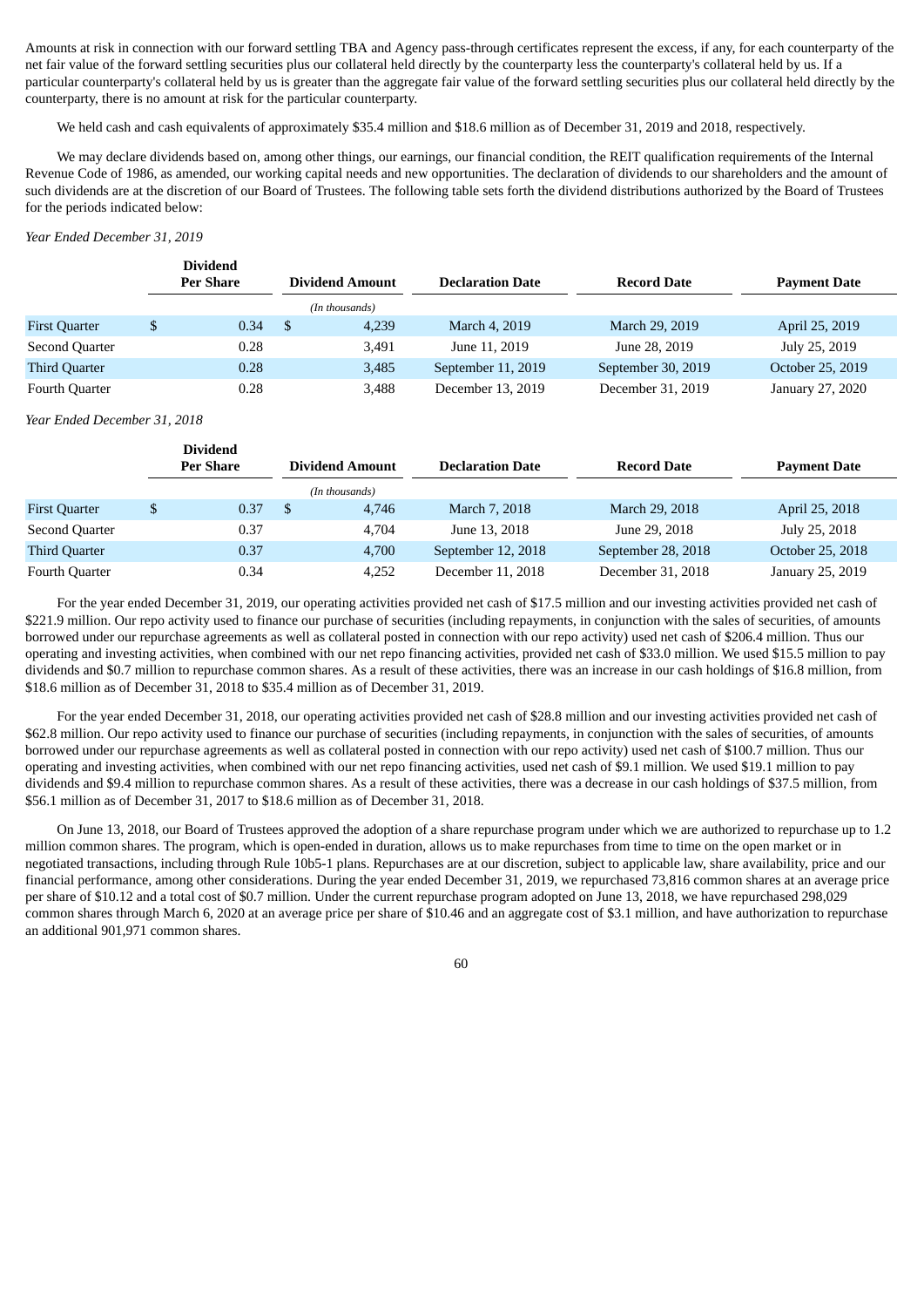Based on our current portfolio, amount of free cash on hand, debt-to-equity ratio and current and anticipated availability of credit, we believe that our capital resources will be sufficient to enable us to meet anticipated short-term and long-term liquidity requirements.

We are not required by our investment guidelines to maintain any specific debt-to-equity ratio, and we believe that the appropriate leverage for the particular assets we hold depends on the credit quality and risk of those assets, as well as the general availability and terms of stable and reliable financing for those assets.

#### **Contractual Obligations and Commitments**

We are a party to a management agreement with our Manager. Pursuant to that agreement, our Manager is entitled to receive a management fee based on shareholders' equity, reimbursement of certain expenses and, in certain circumstances, a termination fee. Such fees and expenses do not have fixed and determinable payments. For a description of the management agreement provisions, see Note 9 to our consolidated financial statements.

We enter into repurchase agreements with third-party broker-dealers whereby we sell securities to such broker-dealers at agreed-upon purchase prices at the initiation of the repurchase agreements and agree to repurchase such securities at predetermined repurchase prices and termination dates, thus providing the broker-dealers with an implied interest rate on the funds initially transferred to us by the broker-dealers. We may enter into reverse repurchase agreements with third-party broker-dealers whereby we purchase securities under agreements to resell at an agreed-upon price and date. In general, we most often will enter into reverse repurchase agreement transactions in order to effectively borrow securities that we can then deliver to counterparties to whom we have made short sales of the same securities. The implied interest rates on the repurchase agreements and reverse repurchase agreements we enter into are based upon competitive market rates at the time of initiation. Repurchase agreements and reverse repurchase agreements that are conducted with the same counterparty may be reported on a net basis if they meet the requirements of ASC 210-20, *Balance Sheet, Offsetting*. As of both December 31, 2019 and 2018, there were no repurchase agreements and reverse repurchase agreements reported on a net basis on the Consolidated Balance Sheet.

As of December 31, 2019, we had \$1.3 billion of outstanding borrowings with 15 counterparties.

### **Off-Balance Sheet Arrangements**

As of December 31, 2019, we did not have any relationships with unconsolidated entities or financial partnerships, such as entities often referred to as structured finance or special purpose entities, which would have been established for the purpose of facilitating off-balance sheet arrangements or other contractually narrow or limited purposes. Further, we have not guaranteed any obligations of unconsolidated entities nor do we have any commitment or intent to provide funding to any such entities. As such, we are not materially exposed to any market, credit, liquidity, or financing risk that could arise if we had engaged in such relationships.

#### **Inflation**

Virtually all of our assets and liabilities are interest rate-sensitive in nature. As a result, interest rates and other factors influence our performance far more so than does inflation. Changes in interest rates do not necessarily correlate with inflation rates or changes in inflation rates. Our activities and balance sheet are measured with reference to historical cost and/or fair market value without considering inflation.

#### **Item 7A. Quantitative and Qualitative Disclosures About Market Risk**

The primary components of our market risk are related to interest rate risk, prepayment risk, and credit risk. We seek to actively manage these and other risks and to acquire and hold assets that we believe justify bearing those risks, and to maintain capital levels consistent with those risks.

## *Interest Rate Risk*

Interest rates are highly sensitive to many factors, including governmental monetary and tax policies, domestic and international economic and political considerations, and other factors beyond our control. We are subject to interest rate risk in connection with most of our assets and liabilities. For some securities in our portfolio, the coupon interest rates on, and therefore also the values of, such securities are highly sensitive to interest rate movements, such as inverse floating rate RMBS, which benefit from falling interest rates. Our repurchase agreements generally have maturities of up to 180 days and carry interest rates that are determined by reference to LIBOR or similar short-term benchmark rates for those same periods. Whenever one of our fixed-rate repo borrowings matures, it will generally be replaced with a new fixed-rate repo borrowing based on market interest rates prevailing at such time. Subject to qualifying and maintaining our qualification as a REIT and our

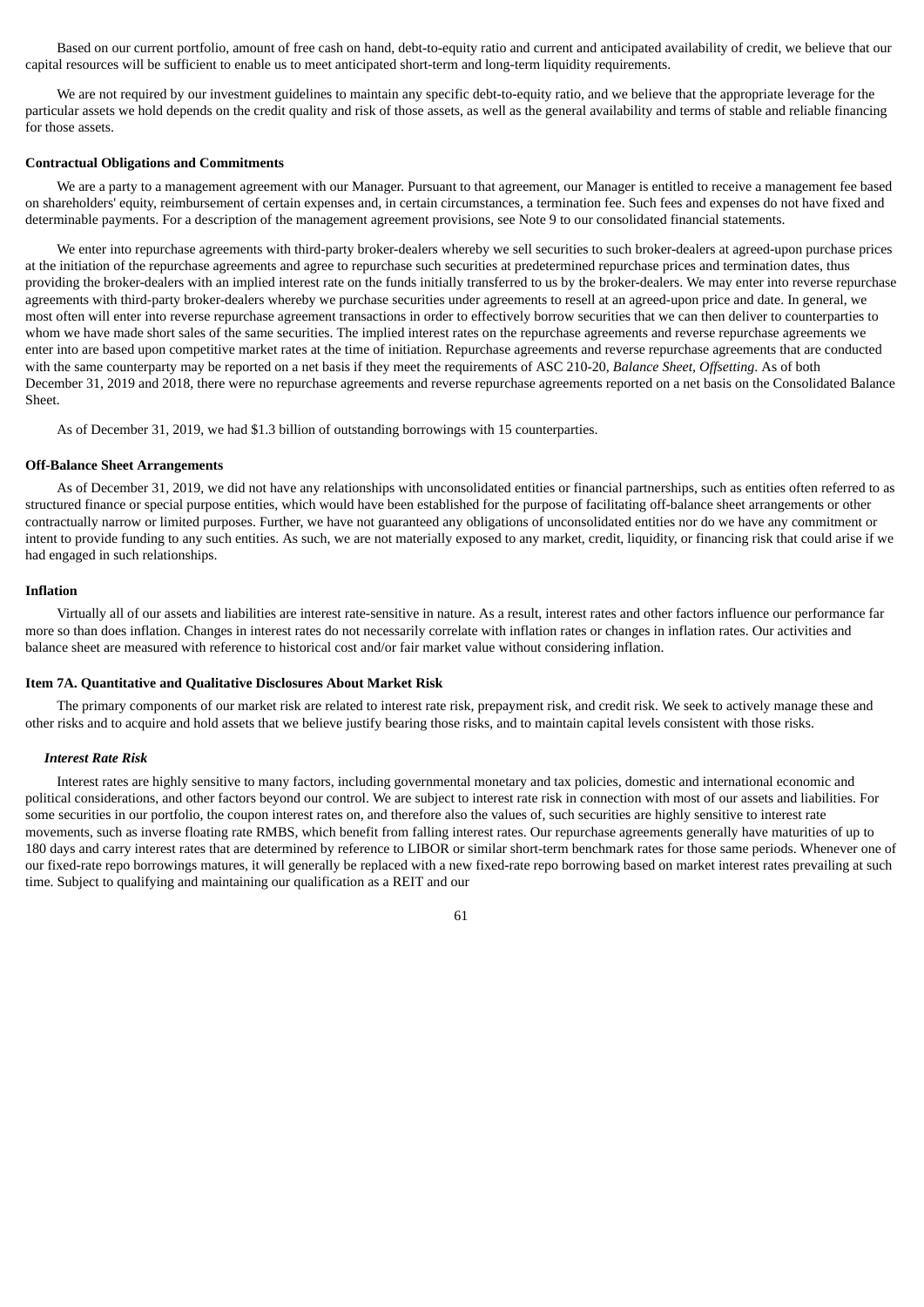exclusion from registration under the Investment Company Act, we opportunistically hedge our interest rate risk by entering into interest rate swaps, TBAs, U.S. Treasury securities, Eurodollar and U.S. Treasury futures, and other instruments. In general, such hedging instruments are used to mitigate the interest rate risk arising from the mismatch between the duration of our financed Agency RMBS and the duration of the liabilities used to finance such assets.

In addition to measuring and mitigating the risk related to changes in interest rates with respect to the generally shorter-term liabilities we incur to acquire and hold generally longer-lived RMBS, we also monitor the effect of changes in interest rates on the discounted present value of our portfolio of assets and liabilities. The following sensitivity analysis table shows the estimated impact on the fair value of our portfolio segregated by certain identified categories as of December 31, 2019, assuming a static portfolio and immediate and parallel shifts in interest rates from current levels as indicated below.

| (In thousands)                                                |                        | <b>Estimated Change for a Decrease in Interest Rates</b> | by                            |                             | <b>Estimated Change for an Increase in Interest Rates</b><br>by |                             |                         |                             |  |  |
|---------------------------------------------------------------|------------------------|----------------------------------------------------------|-------------------------------|-----------------------------|-----------------------------------------------------------------|-----------------------------|-------------------------|-----------------------------|--|--|
|                                                               |                        | <b>50 Basis Points</b>                                   |                               | <b>100 Basis Points</b>     |                                                                 | <b>50 Basis Points</b>      | <b>100 Basis Points</b> |                             |  |  |
| <b>Category of Instruments</b>                                | <b>Market</b><br>Value | % of Total<br><b>Equity</b>                              | <b>Market</b><br><b>Value</b> | % of Total<br><b>Equity</b> | <b>Market</b><br><b>Value</b>                                   | % of Total<br><b>Equity</b> | Market<br><b>Value</b>  | % of Total<br><b>Equity</b> |  |  |
| Agency RMBS, excluding TBAs                                   | 11,112<br>\$           | 6.91 %                                                   | 17.486<br>S.                  | 10.87%                      | (15, 847)<br>S                                                  | $(9.85)\%$                  | (36, 427)<br>S.         | $(22.65)\%$                 |  |  |
| <b>TBAs</b>                                                   | (1,039)                | $(0.65)\%$                                               | (766)                         | $(0.48)\%$                  | 2,351                                                           | 1.46 %                      | 6,013                   | 3.74%                       |  |  |
| Non-Agency RMBS                                               | 192                    | 0.12%                                                    | 388                           | 0.24%                       | (189)                                                           | $(0.12)\%$                  | (375)                   | $(0.23)\%$                  |  |  |
| U.S. Treasury Securities, Interest Rate<br>Swaps, and Futures | (11, 383)              | $(7.07)\%$                                               | (23, 173)                     | $(14.40)\%$                 | 10,975                                                          | 6.82 %                      | 21,542                  | 13.39 %                     |  |  |
| Repurchase and Reverse Repurchase<br>Agreements               | (691)                  | $(0.43)\%$                                               | (1,381)                       | $(0.86)\%$                  | 691                                                             | $0.43\%$                    | 1,381                   | 0.86%                       |  |  |
| <b>Total</b>                                                  | (1,809)                | $(1.12)\%$                                               | (7, 446)                      | $(4.63)\%$                  | (2,019)                                                         | $(1.26)\%$                  | (7,866)                 | $(4.89)\%$                  |  |  |

Our analysis of interest rate risk is derived from Ellington's proprietary models as well as third-party information and analytics. Many assumptions have been made in connection with the calculations set forth in the table above and, as such, there can be no assurance that assumed events will occur or that other events will not occur that would affect the outcomes. For example, for each hypothetical immediate shift in interest rates, assumptions have been made as to the response of mortgage prepayment rates, the shape of the yield curve, and market volatilities of interest rates; each of the foregoing factors can significantly and adversely affect the fair value of our interest rate sensitive instruments.

The above analysis utilizes assumptions and estimates based on management's judgment and experience, and relies on financial models, which are inherently imperfect; in fact, different models can produce different results for the same securities. While the table above reflects the estimated impacts of immediate parallel interest rate increases and decreases on specific categories of instruments in our portfolio, we intend to actively trade many of the instruments in our portfolio and intend to diversify our portfolio to reflect a portfolio comprised primarily of Agency RMBS, and, to a lesser extent, non-Agency RMBS and mortgage-related assets. Therefore, our current or future portfolios may have risks that differ significantly from those of our December 31, 2019 portfolio estimated above. Moreover, the impact of changing interest rates on fair value can change significantly when interest rates change by a greater amount than the hypothetical shifts assumed above. Furthermore, our portfolio is subject to many risks other than interest rate risks, and these additional risks may or may not be correlated with changes in interest rates. For all of the foregoing reasons and others, the table above is for illustrative purposes only and actual changes in interest rates would likely cause changes in the actual fair value of our portfolio that would differ from those presented above, and such differences might be significant and adverse. See "Business—Special Note Regarding Forward-Looking Statements."

## *Prepayment Risk*

Prepayment risk is the risk of change, whether an increase or a decrease, in the rate at which principal is returned in respect to mortgage loans underlying RMBS, including both through voluntary prepayments and through liquidations due to defaults and foreclosures. This rate of prepayment is affected by a variety of factors, including the prevailing level of interest rates as well as economic, demographic, tax, social, legal, and other factors. Changes in prepayment rates will have varying effects on the different types of securities in our portfolio, and we attempt to take these effects into account in making asset management decisions. Additionally, increases in prepayment rates may cause us to experience losses on our investment in interest-only securities, or "IOs," and inverse interest only securities, or "IIOs," as these securities are extremely sensitive to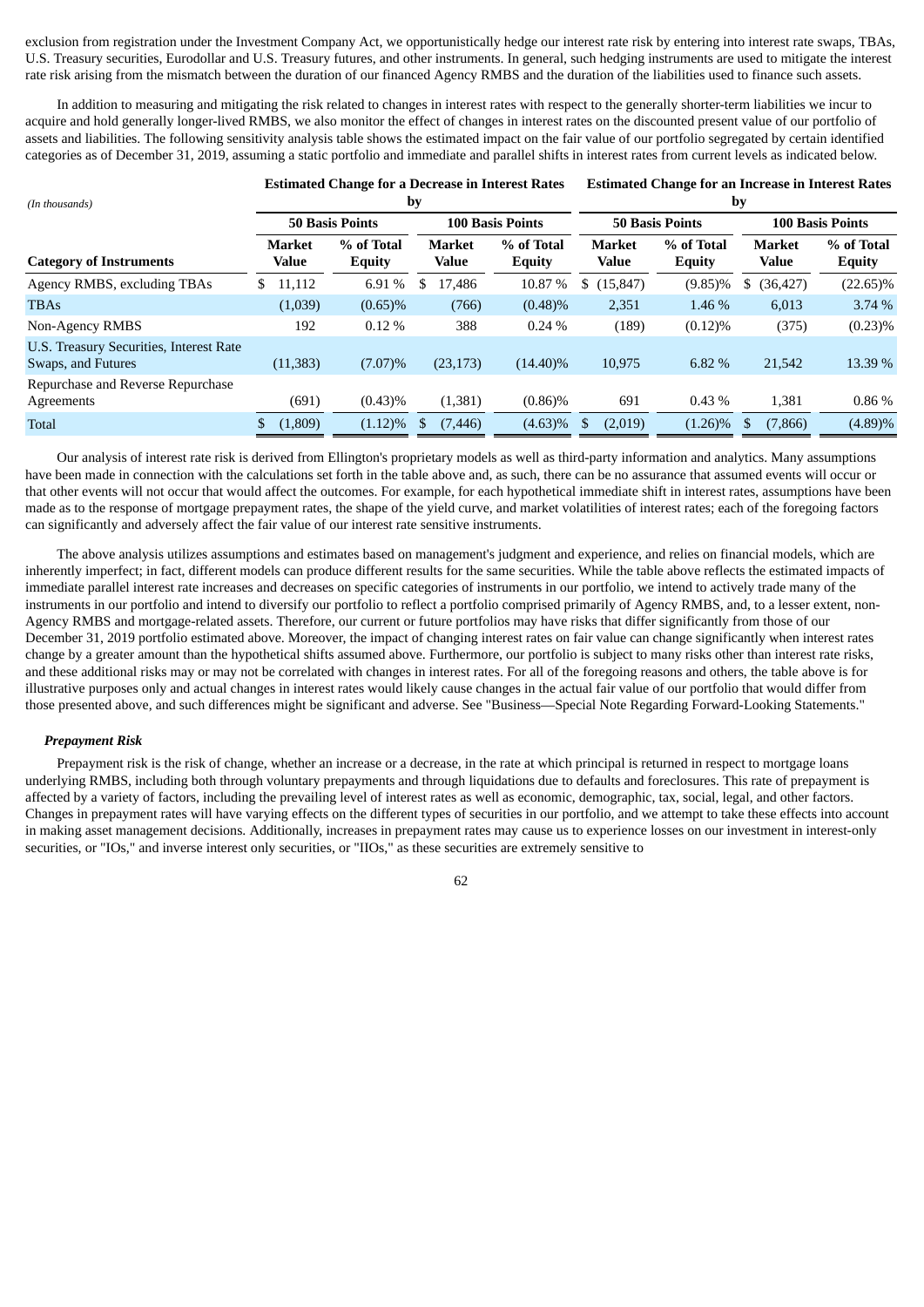prepayment rates. Finally, prepayment rates, besides being subject to interest rates and borrower behavior, are also substantially affected by government policy and regulation.

#### *Credit Risk*

We are subject to credit risk in connection with certain of our assets, especially our non-Agency RMBS. Credit losses on real estate loans underlying our non-Agency RMBS can occur for many reasons, including, but not limited to, poor origination practices, fraud, faulty appraisals, documentation errors, poor underwriting, legal errors, poor servicing practices, weak economic conditions, decline in the value of homes, special hazards, earthquakes and other natural events, over-leveraging of the borrower on the property, reduction in market rents and occupancies and poor property management services in the case of rented homes, changes in legal protections for lenders, reduction in personal income, job loss, and personal events such as divorce or health problems. Property values are subject to volatility and may be affected adversely by a number of factors, including, but not limited to, national, regional, and local economic conditions (which may be adversely affected by industry slowdowns and other factors), local real estate conditions (such as an oversupply of housing), changes or continued weakness in specific industry segments, construction quality, age and design, demographic factors, and retroactive changes to building or similar codes. For mortgage-related instruments, the two primary components of credit risk are default risk and severity risk.

## *Default Risk*

Default risk is the risk that borrowers will fail to make principal and interest payments on their mortgage loans. Subject to qualifying and maintaining our qualification as a REIT and our exclusion from registration under the Investment Company Act, we may selectively attempt to mitigate our default risk by, among other things, opportunistically entering into credit default swaps and total return swaps. These instruments can reference various RMBS indices, corporate bond indices, or corporate entities, such as publicly traded REITs. We also rely on third-party mortgage servicers to mitigate our default risk, but such third-party mortgage servicers may have little or no economic incentive to mitigate loan default rates.

#### *Severity Risk*

Severity risk is the risk of loss upon a borrower default on a mortgage loan underlying our RMBS. Severity risk includes the risk of loss of value of the property underlying the mortgage loan as well as the risk of loss associated with taking over the property, including foreclosure costs. We rely on thirdparty mortgage servicers to mitigate our severity risk, but such third-party mortgage servicers may have little or no economic incentive to mitigate loan loss severities. Such mitigation efforts may include loan modification programs and prompt foreclosure and property liquidation following a default.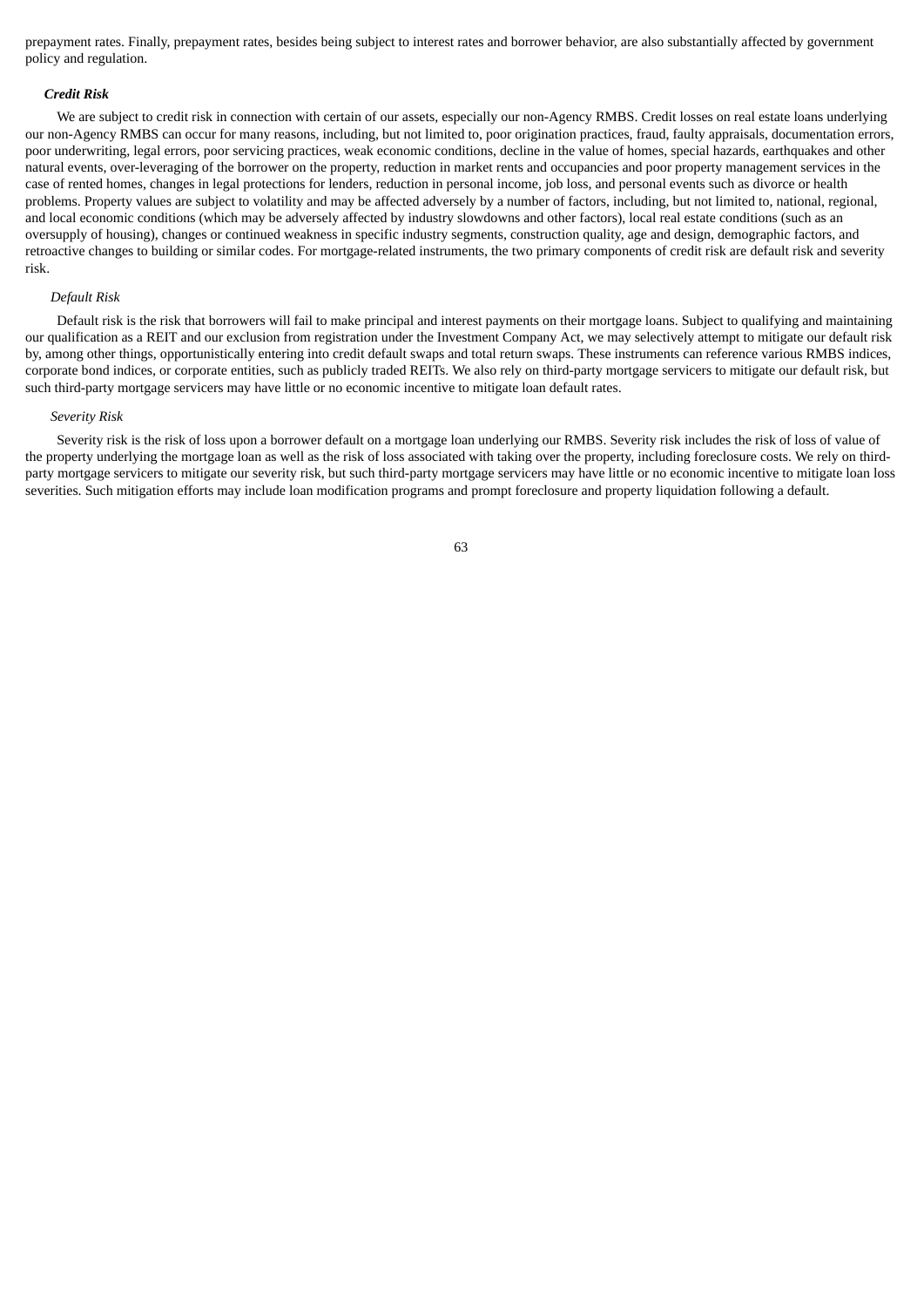## *INDEX TO CONSOLIDATED FINANCIAL STATEMENTS*

|                                                                                                                                                      | Page |
|------------------------------------------------------------------------------------------------------------------------------------------------------|------|
| CONSOLIDATED FINANCIAL STATEMENTS AS OF DECEMBER 31, 2019 AND DECEMBER 31, 2018, AND FOR THE YEARS ENDED<br>DECEMBER 31, 2019 AND DECEMBER 31, 2018: |      |
| Report of Independent Registered Public Accounting Firm                                                                                              | 65   |
| <b>Consolidated Balance Sheet</b>                                                                                                                    | 67   |
| <b>Consolidated Statement of Operations</b>                                                                                                          | 68   |
| Consolidated Statement of Shareholders' Equity                                                                                                       | 69   |
| Consolidated Statement of Cash Flows                                                                                                                 | 70   |
| Notes to Consolidated Financial Statements                                                                                                           | 72   |
| $\sim$ $\sim$                                                                                                                                        |      |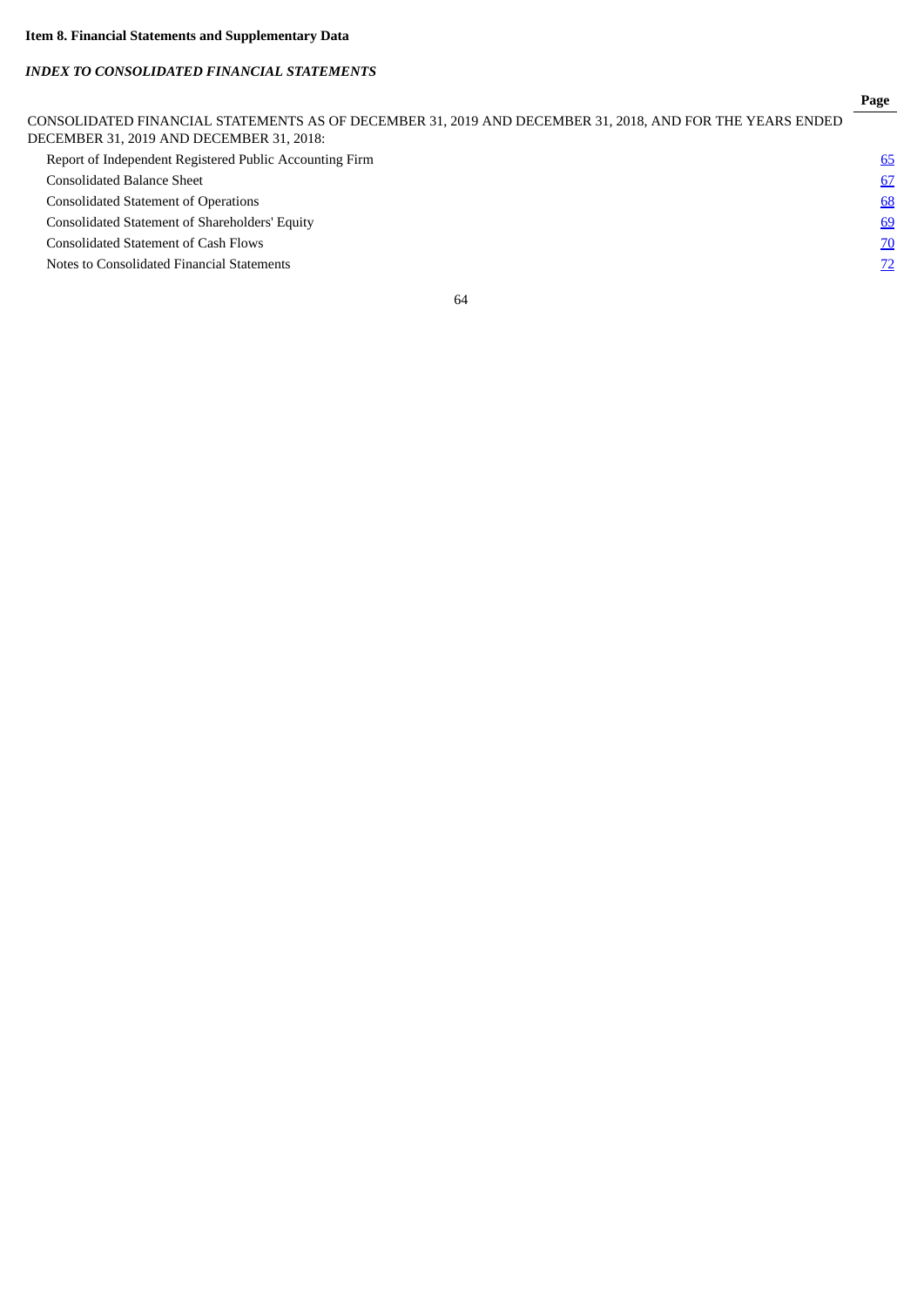## **Report of Independent Registered Public Accounting Firm**

## <span id="page-64-0"></span>To the Board of Trustees and Shareholders of Ellington Residential Mortgage REIT

## *Opinions on the Financial Statements and Internal Control over Financial Reporting*

We have audited the accompanying consolidated balance sheets of Ellington Residential Mortgage REIT and its subsidiaries (the "Company") as of December 31, 2019 and 2018, and the related consolidated statements of operations, of shareholders' equity and of cash flows for the years then ended, including the related notes (collectively referred to as the "consolidated financial statements"). We also have audited the Company's internal control over financial reporting as of December 31, 2019, based on criteria established in *Internal Control—Integrated Framework* (2013) issued by the Committee of Sponsoring Organizations of the Treadway Commission (COSO).

In our opinion, the consolidated financial statements referred to above present fairly, in all material respects, the financial position of the Company as of December 31, 2019 and 2018, and the results of its operations and its cash flows for the years then ended in conformity with accounting principles generally accepted in the United States of America. Also in our opinion, the Company maintained, in all material respects, effective internal control over financial reporting as of December 31, 2019, based on criteria established in *Internal Control—Integrated Framework* (2013) issued by the COSO.

#### *Basis for Opinions*

The Company's management is responsible for these consolidated financial statements, for maintaining effective internal control over financial reporting, and for its assessment of the effectiveness of internal control over financial reporting, included in Management's Annual Report on Internal Control over Financial Reporting appearing under Item 9A. Our responsibility is to express opinions on the Company's consolidated financial statements and on the Company's internal control over financial reporting based on our audits. We are a public accounting firm registered with the Public Company Accounting Oversight Board (United States) (PCAOB) and are required to be independent with respect to the Company in accordance with the U.S. federal securities laws and the applicable rules and regulations of the Securities and Exchange Commission and the PCAOB.

We conducted our audits in accordance with the standards of the PCAOB. Those standards require that we plan and perform the audits to obtain reasonable assurance about whether the consolidated financial statements are free of material misstatement, whether due to error or fraud, and whether effective internal control over financial reporting was maintained in all material respects.

Our audits of the consolidated financial statements included performing procedures to assess the risks of material misstatement of the consolidated financial statements, whether due to error or fraud, and performing procedures that respond to those risks. Such procedures included examining, on a test basis, evidence regarding the amounts and disclosures in the consolidated financial statements. Our audits also included evaluating the accounting principles used and significant estimates made by management, as well as evaluating the overall presentation of the consolidated financial statements. Our audit of internal control over financial reporting included obtaining an understanding of internal control over financial reporting, assessing the risk that a material weakness exists, and testing and evaluating the design and operating effectiveness of internal control based on the assessed risk. Our audits also included performing such other procedures as we considered necessary in the circumstances. We believe that our audits provide a reasonable basis for our opinions.

## *Definition and Limitations of Internal Control over Financial Reporting*

A company's internal control over financial reporting is a process designed to provide reasonable assurance regarding the reliability of financial reporting and the preparation of financial statements for external purposes in accordance with generally accepted accounting principles. A company's internal control over financial reporting includes those policies and procedures that (i) pertain to the maintenance of records that, in reasonable detail, accurately and fairly reflect the transactions and dispositions of the assets of the company; (ii) provide reasonable assurance that transactions are recorded as necessary to permit preparation of financial statements in accordance with generally accepted accounting principles, and that receipts and expenditures of the company are being made only in accordance with authorizations of management and directors of the company; and (iii) provide reasonable assurance regarding prevention or timely detection of unauthorized acquisition, use, or disposition of the company's assets that could have a material effect on the financial statements.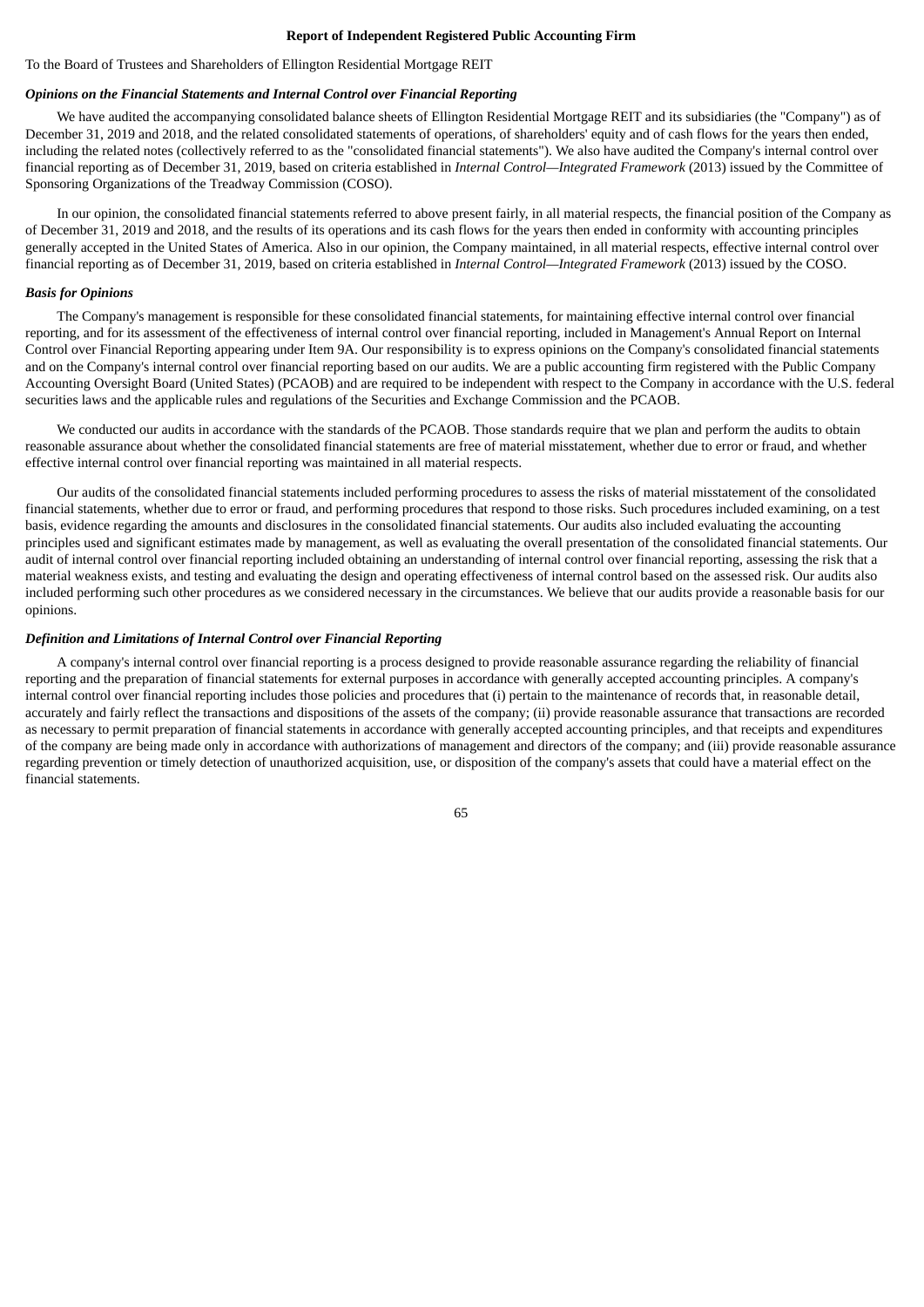Because of its inherent limitations, internal control over financial reporting may not prevent or detect misstatements. Also, projections of any evaluation of effectiveness to future periods are subject to the risk that controls may become inadequate because of changes in conditions, or that the degree of compliance with the policies or procedures may deteriorate.

/s/ PricewaterhouseCoopers LLP New York, New York March 12, 2020

We have served as the Company's auditor since 2012.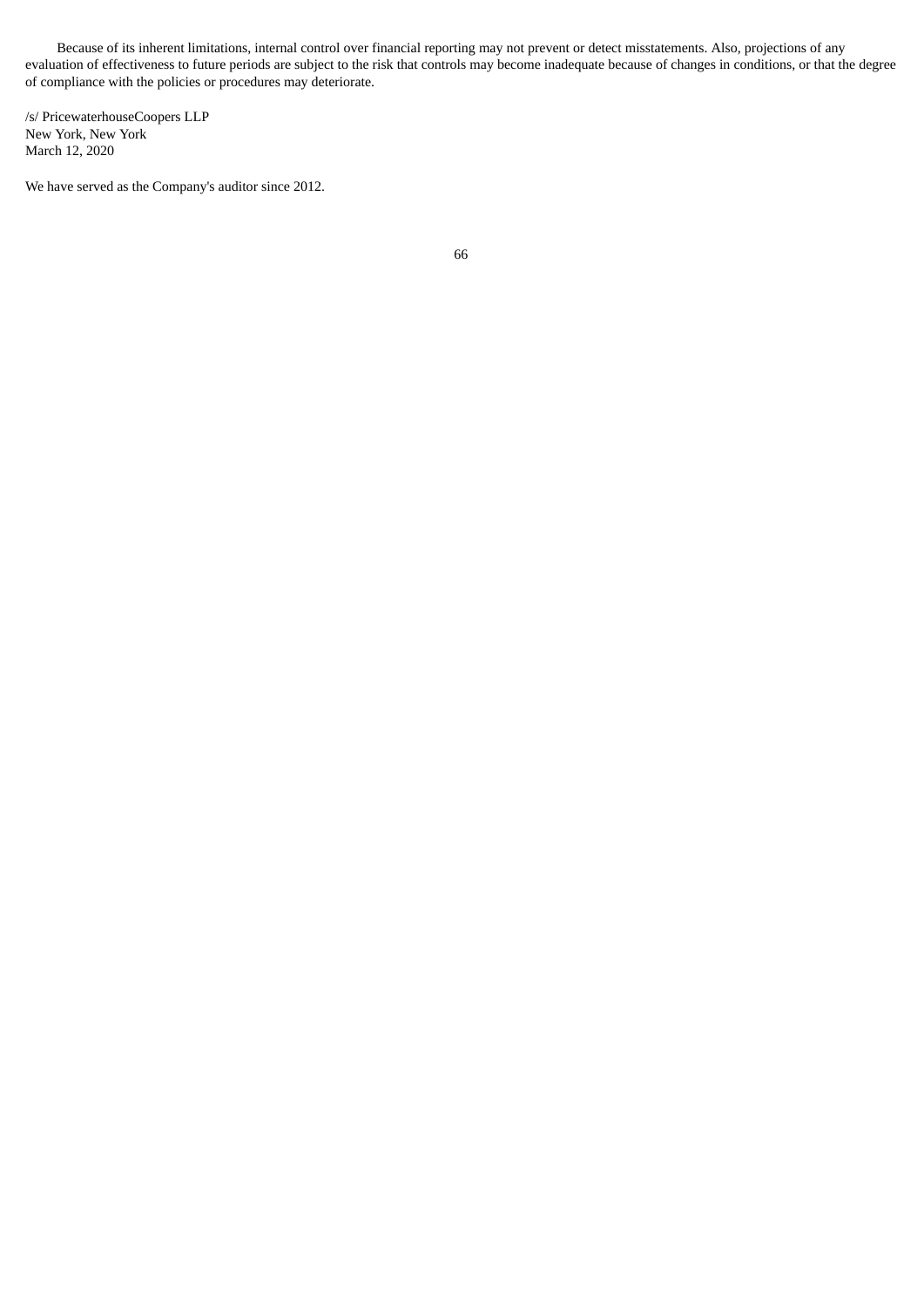## **ELLINGTON RESIDENTIAL MORTGAGE REIT CONSOLIDATED BALANCE SHEET**

<span id="page-66-0"></span>

|                                                                                                                                                      |                           | <b>December 31, 2019</b> | <b>December 31, 2018</b> |           |  |
|------------------------------------------------------------------------------------------------------------------------------------------------------|---------------------------|--------------------------|--------------------------|-----------|--|
| (In thousands except for share amounts)                                                                                                              |                           |                          |                          |           |  |
| <b>ASSETS</b>                                                                                                                                        |                           |                          |                          |           |  |
| Cash and cash equivalents                                                                                                                            | \$                        | 35,351                   | -\$                      | 18,585    |  |
| Mortgage-backed securities, at fair value                                                                                                            |                           | 1,401,778                |                          | 1,540,296 |  |
| Due from brokers                                                                                                                                     |                           | 34,596                   |                          | 24,051    |  |
| Financial derivatives-assets, at fair value                                                                                                          |                           | 4,180                    |                          | 11,839    |  |
| Reverse repurchase agreements                                                                                                                        |                           | 2,084                    |                          | 379       |  |
| Receivable for securities sold                                                                                                                       |                           | 5,500                    |                          | 74,197    |  |
| Interest receivable                                                                                                                                  |                           | 5,016                    |                          | 5,607     |  |
| Other assets                                                                                                                                         |                           | 604                      |                          | 612       |  |
| <b>Total Assets</b>                                                                                                                                  | \$                        | 1,489,109                | \$                       | 1,675,566 |  |
| <b>LIABILITIES AND SHAREHOLDERS' EQUITY</b>                                                                                                          |                           |                          |                          |           |  |
| <b>LIABILITIES</b>                                                                                                                                   |                           |                          |                          |           |  |
| Repurchase agreements                                                                                                                                | \$                        | 1,296,272                | <sup>\$</sup>            | 1,481,561 |  |
| Payable for securities purchased                                                                                                                     |                           | 19,433                   |                          | 11,275    |  |
| Due to brokers                                                                                                                                       |                           | 33                       |                          | 1,325     |  |
| Financial derivatives-liabilities, at fair value                                                                                                     |                           | 2,047                    |                          | 16,559    |  |
| U.S. Treasury securities sold short, at fair value                                                                                                   |                           | 2,070                    |                          | 374       |  |
| Dividend payable                                                                                                                                     |                           | 3,488                    |                          | 4,252     |  |
| Accrued expenses                                                                                                                                     |                           | 588                      |                          | 838       |  |
| Management fee payable to affiliate                                                                                                                  |                           | 605                      |                          | 579       |  |
| Interest payable                                                                                                                                     |                           | 3,729                    |                          | 4,981     |  |
| <b>Total Liabilities</b>                                                                                                                             |                           | 1,328,265                |                          | 1,521,744 |  |
| <b>SHAREHOLDERS' EQUITY</b>                                                                                                                          |                           |                          |                          |           |  |
| Preferred shares, par value \$0.01 per share, 100,000,000 shares authorized;<br>(0 shares issued and outstanding, respectively)                      |                           |                          |                          |           |  |
| Common shares, par value \$0.01 per share, 500,000,000 shares authorized;<br>(12,455,758 and 12,507,213 shares issued and outstanding, respectively) |                           | 124                      |                          | 125       |  |
| Additional paid-in-capital                                                                                                                           |                           | 230,358                  |                          | 230,888   |  |
| <b>Accumulated deficit</b>                                                                                                                           |                           | (69, 638)                |                          | (77, 191) |  |
| <b>Total Shareholders' Equity</b>                                                                                                                    |                           | 160,844                  |                          | 153,822   |  |
| <b>Total Liabilities and Shareholders' Equity</b>                                                                                                    | $\boldsymbol{\mathsf{S}}$ | 1,489,109                | \$                       | 1,675,566 |  |

See Notes to Consolidated Financial Statements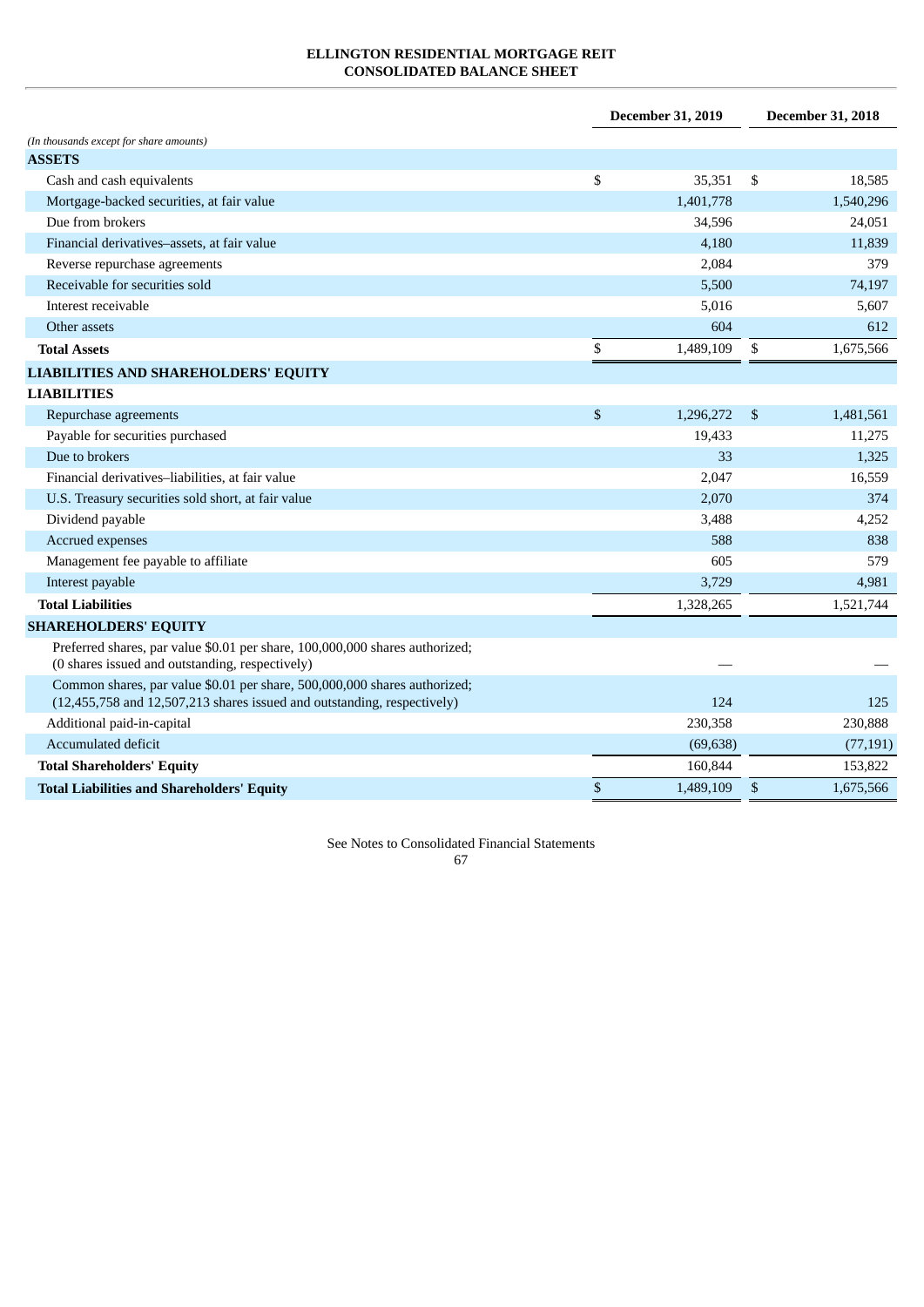## **ELLINGTON RESIDENTIAL MORTGAGE REIT CONSOLIDATED STATEMENT OF OPERATIONS**

<span id="page-67-0"></span>

|                                                                  | <b>Year Ended December 31,</b> |    |           |  |
|------------------------------------------------------------------|--------------------------------|----|-----------|--|
|                                                                  | 2019                           |    | 2018      |  |
| (In thousands except for per share amounts)                      |                                |    |           |  |
| <b>INTEREST INCOME (EXPENSE)</b>                                 |                                |    |           |  |
| Interest income                                                  | \$<br>43,846                   | \$ | 54,553    |  |
| Interest expense                                                 | (35, 276)                      |    | (32, 519) |  |
| <b>Total net interest income</b>                                 | 8,570                          |    | 22,034    |  |
| <b>EXPENSES</b>                                                  |                                |    |           |  |
| Management fees to affiliate                                     | 2,365                          |    | 2,547     |  |
| Professional fees                                                | 815                            |    | 831       |  |
| Compensation expense                                             | 508                            |    | 591       |  |
| Insurance expense                                                | 295                            |    | 296       |  |
| Other operating expenses                                         | 1,305                          |    | 1,243     |  |
| <b>Total expenses</b>                                            | 5,288                          |    | 5,508     |  |
| <b>OTHER INCOME (LOSS)</b>                                       |                                |    |           |  |
| Net realized gains (losses) on securities                        | 2,280                          |    | (23, 377) |  |
| Net realized gains (losses) on financial derivatives             | (38, 975)                      |    | 19,378    |  |
| Change in net unrealized gains (losses) on securities            | 49,231                         |    | (12, 391) |  |
| Change in net unrealized gains (losses) on financial derivatives | 6,438                          |    | (11, 431) |  |
| <b>Total other income (loss)</b>                                 | 18,974                         |    | (27, 821) |  |
| <b>NET INCOME (LOSS)</b>                                         | \$<br>22,256                   | \$ | (11,295)  |  |
| NET INCOME (LOSS) PER COMMON SHARE:                              |                                |    |           |  |
| <b>Basic and Diluted</b>                                         | \$<br>1.79                     | S  | (0.88)    |  |

See Notes to Consolidated Financial Statements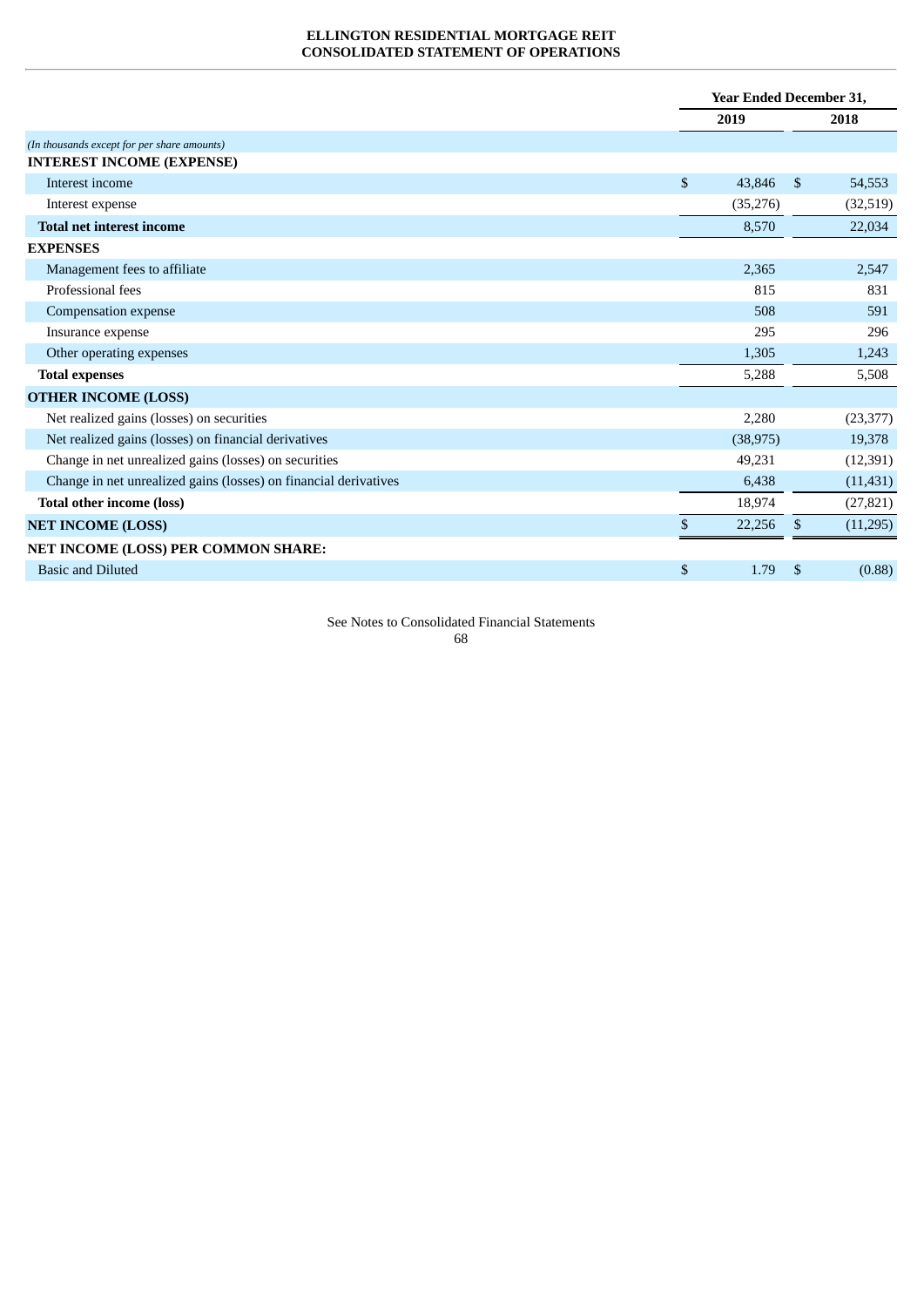## **ELLINGTON RESIDENTIAL MORTGAGE REIT CONSOLIDATED STATEMENT OF SHAREHOLDERS' EQUITY**

<span id="page-68-0"></span>

|                                         | <b>Common Shares</b> | Common<br>Shares,<br>par value |     | Preferred<br><b>Shares</b> |    | Preferred<br>Shares,<br>par value |              | Additional<br>Paid-in-<br>Capital | <b>Accumulated</b><br>(Deficit) Earnings |           | <b>Total</b>  |           |
|-----------------------------------------|----------------------|--------------------------------|-----|----------------------------|----|-----------------------------------|--------------|-----------------------------------|------------------------------------------|-----------|---------------|-----------|
| (In thousands except for share amounts) |                      |                                |     |                            |    |                                   |              |                                   |                                          |           |               |           |
| <b>BALANCE, December 31, 2017</b>       | 13,340,217           | S.                             | 134 |                            | \$ |                                   | $\mathbb{S}$ | 240,062                           | \$                                       | (47, 493) | -S            | 192,703   |
| Issuance of restricted shares           | 19,376               |                                |     |                            |    |                                   |              |                                   |                                          |           |               |           |
| Share based compensation                |                      |                                |     |                            |    |                                   |              | 203                               |                                          |           |               | 203       |
| Repurchase of common shares             | (852, 380)           |                                | (9) |                            |    |                                   |              | (9, 377)                          |                                          |           |               | (9,386)   |
| Dividends declared $(1)$                |                      |                                |     |                            |    |                                   |              |                                   |                                          | (18, 403) |               | (18, 403) |
| Net income (loss)                       |                      |                                |     |                            |    |                                   |              |                                   |                                          | (11,295)  |               | (11,295)  |
| <b>BALANCE, December 31, 2018</b>       | 12,507,213           | $\mathbb{S}$                   | 125 |                            | S  |                                   | \$           | 230,888                           | $\mathbf{s}$                             | (77, 191) | - \$          | 153,822   |
| Issuance of restricted shares           | 22,361               |                                |     |                            |    |                                   |              |                                   |                                          |           |               |           |
| Share based compensation                |                      |                                |     |                            |    |                                   |              | 216                               |                                          |           |               | 216       |
| Repurchase of common shares             | (73, 816)            |                                | (1) |                            |    |                                   |              | (746)                             |                                          |           |               | (747)     |
| Dividends declared $(1)$                |                      |                                |     |                            |    |                                   |              |                                   |                                          | (14,703)  |               | (14,703)  |
| Net income (loss)                       |                      |                                |     |                            |    |                                   |              |                                   |                                          | 22,256    |               | 22,256    |
| <b>BALANCE, December 31, 2019</b>       | 12,455,758           | $\mathbb{S}$                   | 124 |                            |    |                                   | \$           | 230,358                           | \$                                       | (69, 638) | <sup>\$</sup> | 160,844   |

(1) For the years ended December 31, 2019 and 2018, dividends totaling \$1.18 and \$1.45, respectively, per common share outstanding, were declared.

See Notes to Consolidated Financial Statements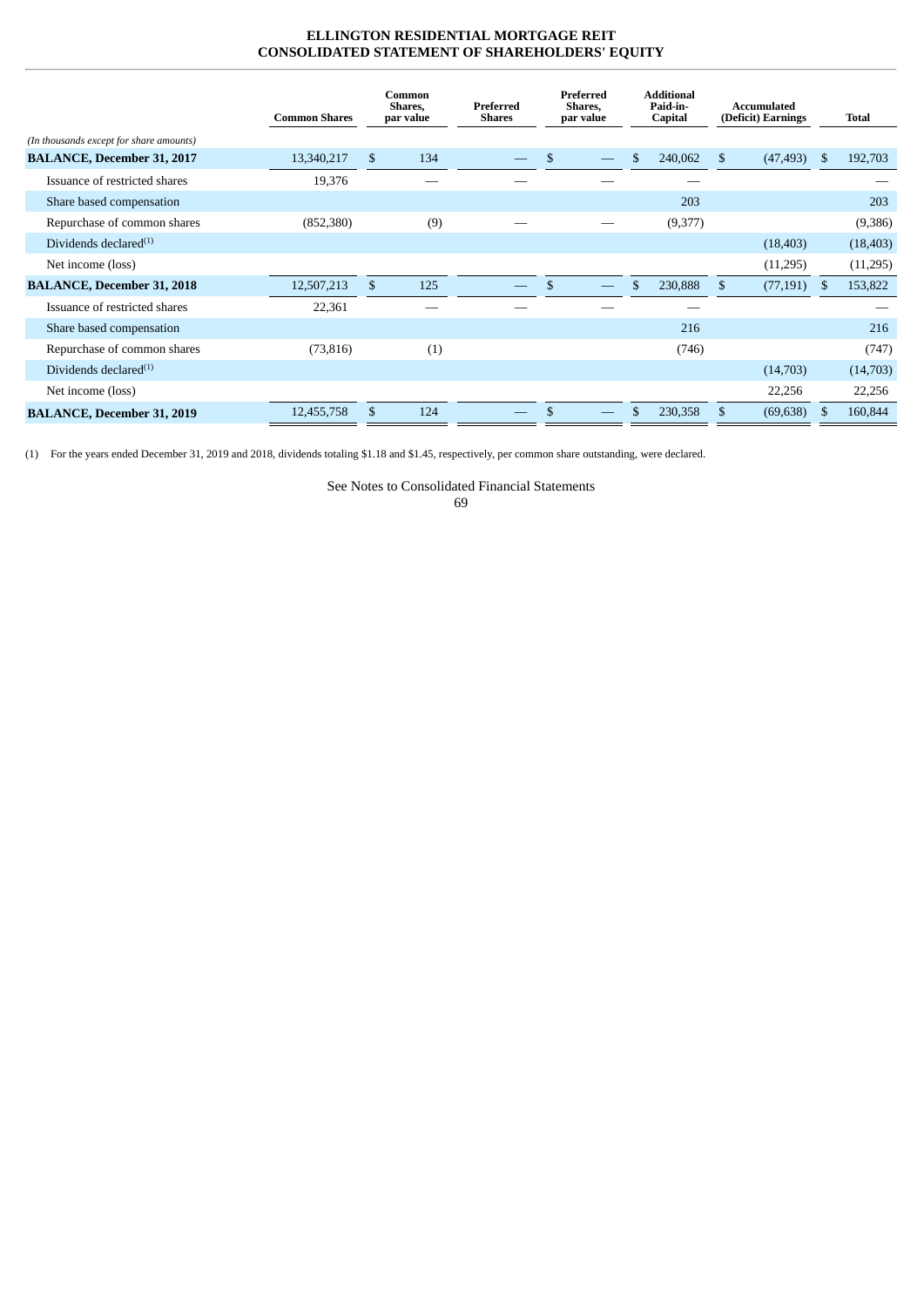## **ELLINGTON RESIDENTIAL MORTGAGE REIT CONSOLIDATED STATEMENT OF CASH FLOWS**

<span id="page-69-0"></span>

|                                                                                             | <b>Year Ended December 31,</b> |    |                |  |
|---------------------------------------------------------------------------------------------|--------------------------------|----|----------------|--|
|                                                                                             | 2019                           |    | 2018           |  |
| (In thousands)                                                                              |                                |    |                |  |
| Cash flows provided by (used in) operating activities:                                      |                                |    |                |  |
| Net income (loss)                                                                           | \$<br>22,256                   | \$ | (11, 295)      |  |
| Reconciliation of net income (loss) to net cash provided by (used in) operating activities: |                                |    |                |  |
| Net realized (gains) losses on securities                                                   | (2,280)                        |    | 23,377         |  |
| Change in net unrealized (gains) losses on securities                                       | (49, 231)                      |    | 12,391         |  |
| Net realized (gains) losses on financial derivatives                                        | 38,975                         |    | (19, 378)      |  |
| Change in net unrealized (gains) losses on financial derivatives                            | (6, 438)                       |    | 11,431         |  |
| Amortization of premiums and accretion of discounts, net                                    | 14,912                         |    | 10,353         |  |
| Share based compensation                                                                    | 216                            |    | 203            |  |
| (Increase) decrease in assets:                                                              |                                |    |                |  |
| Interest receivable                                                                         | 591                            |    | 177            |  |
| Other assets                                                                                | 8                              |    | (37)           |  |
| Increase (decrease) in liabilities:                                                         |                                |    |                |  |
| Accrued expenses                                                                            | (250)                          |    | 110            |  |
| Interest payable                                                                            | (1,252)                        |    | 1,663          |  |
| Management fees payable to affiliate                                                        | 26                             |    | (146)          |  |
| Net cash provided by (used in) operating activities                                         | 17,533                         |    | 28,849         |  |
| Cash flows provided by (used in) investing activities:                                      |                                |    |                |  |
| Purchases of securities                                                                     | (1,577,361)                    |    | (1,473,781)    |  |
| Proceeds from sale of securities                                                            | 1,619,619                      |    | 1,351,935      |  |
| Principal repayments of mortgage-backed securities                                          | 209,961                        |    | 172,425        |  |
| Proceeds from investments sold short                                                        | 596,902                        |    | 961,790        |  |
| Repurchase of investments sold short                                                        | (595, 453)                     |    | (1,038,847)    |  |
| Proceeds from disposition of financial derivatives                                          | 13,147                         |    | 37,540         |  |
| Purchase of financial derivatives                                                           | (52, 561)                      |    | (17, 841)      |  |
| Payments made on reverse repurchase agreements                                              | (7,743,322)                    |    | (11, 306, 290) |  |
| Proceeds from reverse repurchase agreements                                                 | 7,741,617                      |    | 11,387,372     |  |
| Due from brokers, net                                                                       | 9,488                          |    | (11, 294)      |  |
| Due to brokers, net                                                                         | (182)                          |    | (176)          |  |
| Net cash provided by (used in) investing activities                                         | 221,855                        |    | 62,833         |  |

See Notes to Consolidated Financial Statements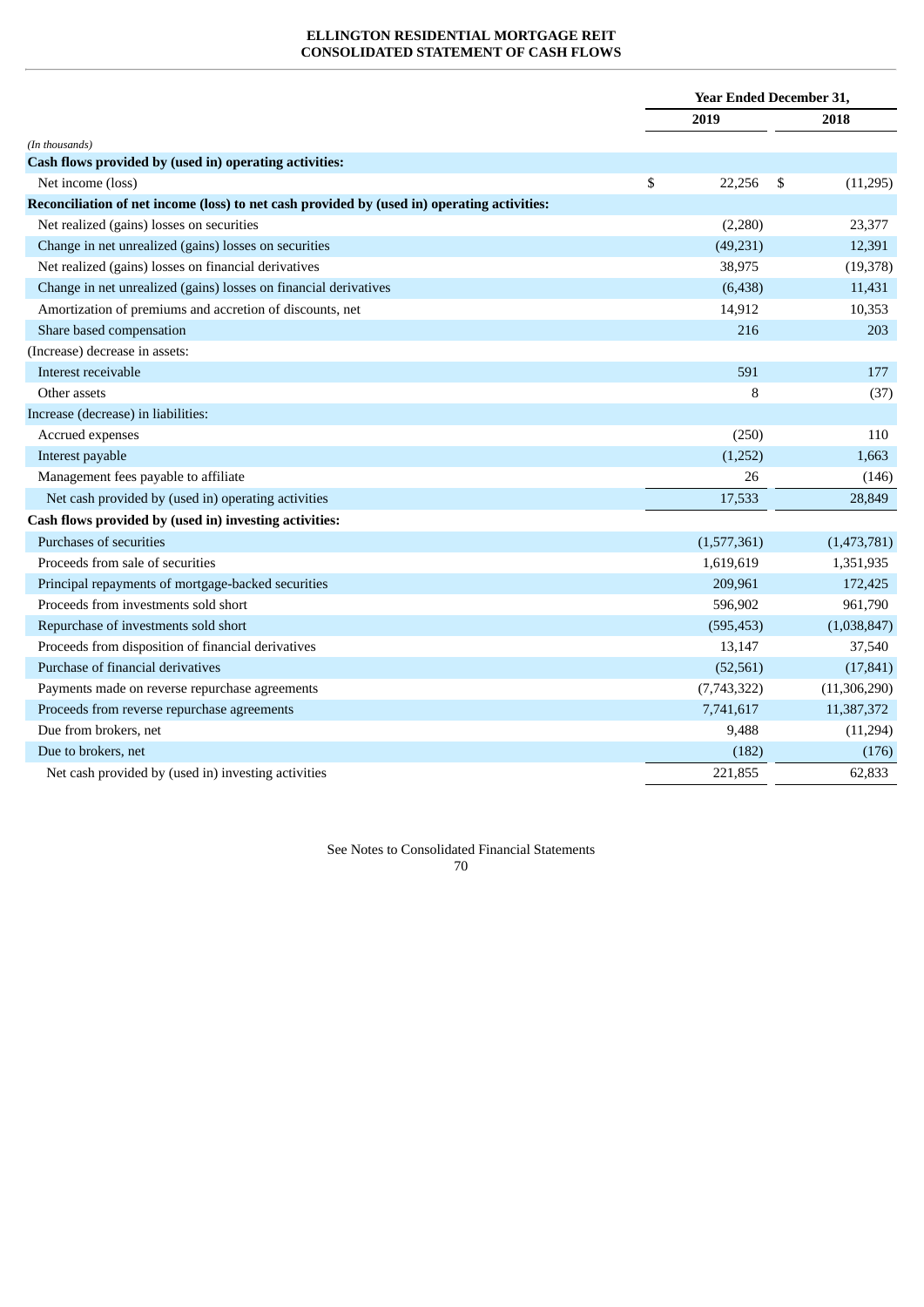# **ELLINGTON RESIDENTIAL MORTGAGE REIT CONSOLIDATED STATEMENT OF CASH FLOWS (CONTINUED)**

|                                                        | <b>Year Ended December 31,</b> |    |             |  |
|--------------------------------------------------------|--------------------------------|----|-------------|--|
|                                                        | 2019                           |    | 2018        |  |
| Cash flows provided by (used in) financing activities: |                                |    |             |  |
| Repurchase of common shares                            | (747)                          |    | (9,386)     |  |
| Dividends paid                                         | (15, 467)                      |    | (19,086)    |  |
| Borrowings under repurchase agreements                 | 2,038,303                      |    | 1,782,934   |  |
| Repayments of repurchase agreements                    | (2,223,592)                    |    | (1,898,579) |  |
| Due from brokers, net                                  | (20, 193)                      |    | 13,977      |  |
| Due to brokers, net                                    | (926)                          |    | 926         |  |
| Cash provided by (used in) financing activities        | (222, 622)                     |    | (129, 214)  |  |
| NET INCREASE (DECREASE) IN CASH AND CASH EQUIVALENTS   | 16,766                         |    | (37, 532)   |  |
| CASH AND CASH EQUIVALENTS, BEGINNING OF PERIOD         | 18,585                         |    | 56,117      |  |
| CASH AND CASH EQUIVALENTS, END OF PERIOD               | 35,351                         |    | 18,585      |  |
| Supplemental disclosure of cash flow information:      |                                |    |             |  |
| Interest paid                                          | \$<br>36,528                   | -S | 30,856      |  |
| Dividends payable                                      | 3,488                          |    | 4,252       |  |

See Notes to Consolidated Financial Statements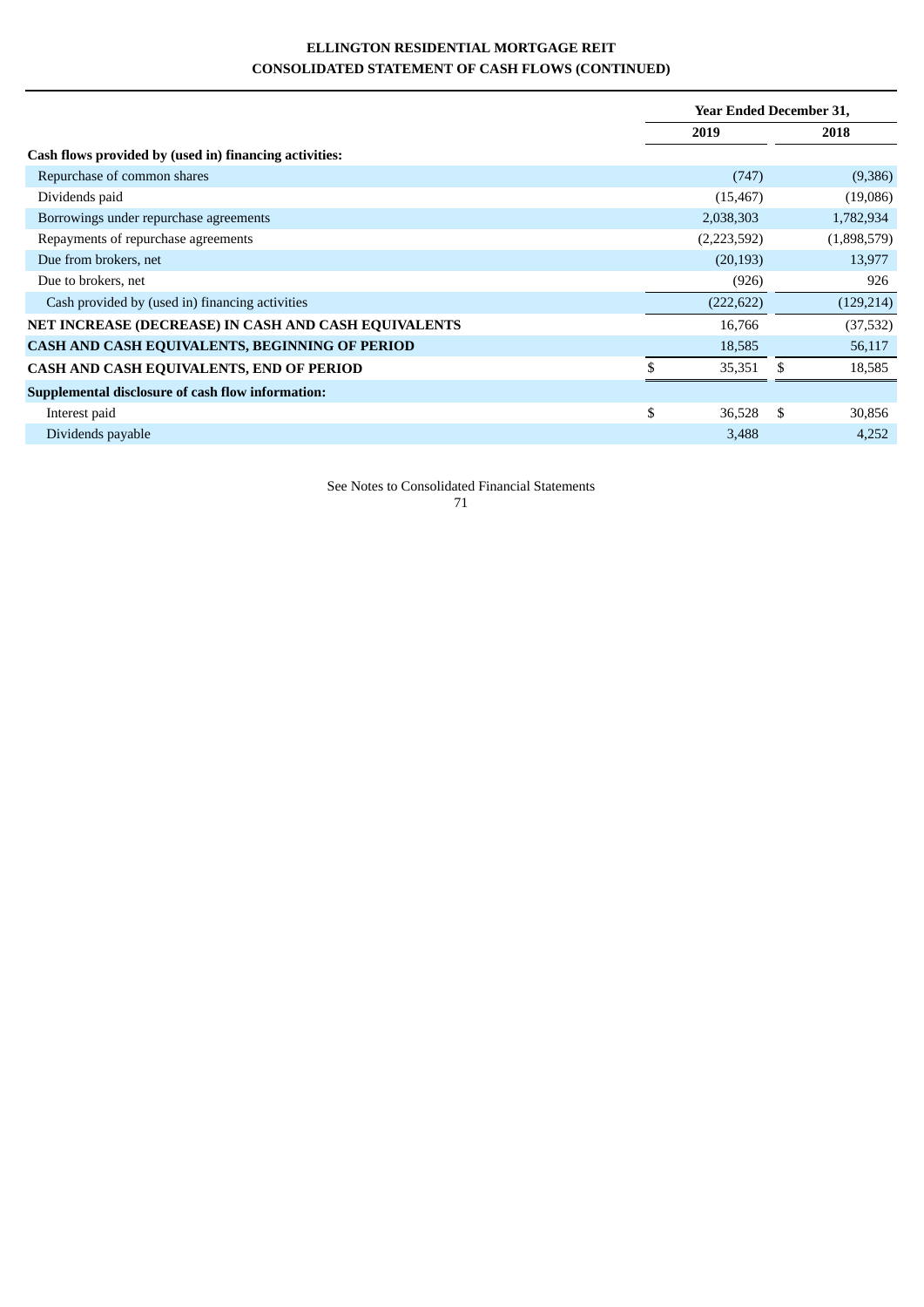## **ELLINGTON RESIDENTIAL MORTGAGE REIT NOTES TO CONSOLIDATED FINANCIAL STATEMENTS December 31, 2019**

#### <span id="page-71-0"></span>**1. Organization and Investment Objective**

Ellington Residential Mortgage REIT, or "EARN," was formed as a Maryland real estate investment trust, or "REIT," on August 2, 2012, and commenced operations on September 25, 2012. EARN conducts its business through its wholly owned subsidiaries, EARN OP GP LLC, or the "General Partner," and Ellington Residential Mortgage LP, or the "Operating Partnership," which were formed as a Delaware limited liability company and a Delaware limited partnership, respectively, on July 31, 2012 and commenced operations on September 25, 2012. The Operating Partnership conducts its business of acquiring, investing in, and managing residential mortgage- and real estate-related assets through its wholly owned subsidiaries. EARN, the General Partner, the Operating Partnership, and their consolidated subsidiaries are hereafter defined as the "Company."

Ellington Residential Mortgage Management LLC, or the "Manager," serves as the Manager of the Company pursuant to the terms of the Fifth Amended and Restated Management Agreement, or the "Management Agreement." The Manager is an affiliate of Ellington Management Group, L.L.C., or "EMG," an investment management firm that is an SEC-registered investment adviser with a 25-year history of investing in a broad spectrum of mortgagebacked securities and related derivatives, with an emphasis on the residential mortgage-backed securities, or "RMBS," market. In accordance with the terms of the Management Agreement and the Services Agreement (as described in Note 9), the Manager is responsible for administering the Company's business activities and day-to-day operations, and performs certain services, subject to oversight by the Board of Trustees. See Note 9 for further information on the Management Agreement.

The Company acquires and manages RMBS, for which the principal and interest payments are guaranteed by a U.S. government agency or a U.S. government-sponsored entity, or "Agency RMBS," and RMBS that do not carry such guarantees, or "non-Agency RMBS," such as RMBS backed by prime jumbo, Alternative A-paper, manufactured housing, and subprime residential mortgage loans. Agency RMBS include both Agency pools and Agency collateralized mortgage obligations, or "CMOs," and non-Agency RMBS primarily consist of non-Agency CMOs, both investment grade and noninvestment grade. The Company may also acquire and manage CMBS, mortgage servicing rights, credit risk transfer securities, residential mortgage loans, and other mortgage- and real estate-related assets. The Company may also invest in other instruments including, but not limited to, forward-settling To-Be-Announced Agency pass-through certificates, or "TBAs," interest rate swaps and swaptions, U.S. Treasury securities, Eurodollar and U.S. Treasury futures, other financial derivatives, and cash equivalents. The Company's targeted investments may range from unrated first loss securities to AAA senior securities.

The Company has elected to be taxed as a REIT under the Internal Revenue Code of 1986, as amended, or "the Code," and conducts its operations to qualify and be taxed as a REIT. As a REIT, the Company is required to distribute annually at least 90% of its taxable income. As long as the Company continues to qualify as a REIT, it will not be subject to U.S. federal corporate taxes on its taxable income to the extent that it distributes all of its annual taxable income to its shareholders within the time limits prescribed by the Code. It is the intention of the Company to distribute at least 100% of its taxable income, after application of available tax attributes, within the time limits prescribed by the Code, which may extend into the subsequent taxable year.

#### **2. Significant Accounting Policies**

*(A) Basis of Presentation:* The Company's consolidated financial statements have been prepared in conformity with generally accepted accounting principles in the United States of America, or "U.S. GAAP," and Regulation S-X. Entities in which the Company has a controlling financial interest, through ownership of the majority of the entities' voting equity interests, or through other contractual rights that give the Company control, are consolidated by the Company. All inter-company balances and transactions have been eliminated. The preparation of consolidated financial statements in conformity with U.S. GAAP requires management to make estimates and assumptions that affect the reported amounts of assets and liabilities at the date of the consolidated financial statements and the reported amounts of revenues and expenses during the reporting period. Actual results could differ from those estimates and those differences could be material.

*(B) Valuation:* The Company applies ASC 820-10, *Fair Value Measurement* ("ASC 820-10"), to its holdings of financial instruments. ASC 820-10 establishes a three-level valuation hierarchy for disclosure of fair value measurements. The valuation hierarchy is based upon the observability of inputs to the valuation of an asset or liability as of the measurement date. The three levels are defined as follows:

• Level 1—inputs to the valuation methodology are observable and reflect quoted prices (unadjusted) for identical assets or liabilities in active markets. Currently, the types of financial instruments the Company generally includes in this category are exchange-traded derivatives;

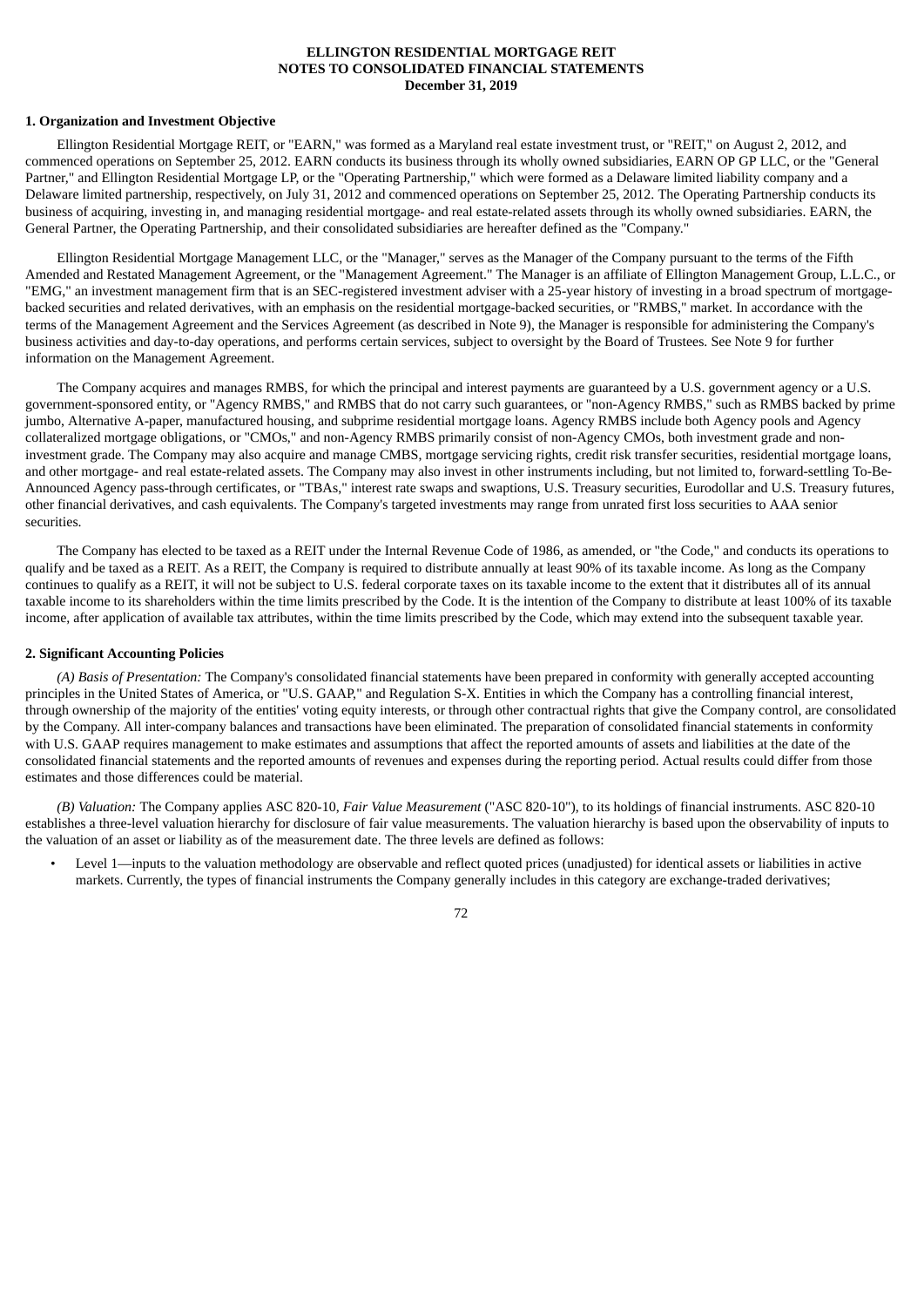- Level 2—inputs to the valuation methodology other than quoted prices included in Level 1 are observable for the asset or liability, either directly or indirectly. Currently, the types of financial instruments that the Company generally includes in this category are Agency RMBS, U.S. Treasury securities, certain non-Agency RMBS, and actively traded derivatives such as TBAs, interest rate swaps, and swaptions; and
- Level 3—inputs to the valuation methodology are unobservable and significant to the fair value measurement. Currently, this category includes certain RMBS, such as certain non-Agency RMBS and certain Agency interest only securities, or "IOs," where there is less price transparency.

For certain financial instruments, the various inputs that management uses to measure fair value may fall into different levels of the fair value hierarchy. For each such financial instrument, the determination of which category within the fair value hierarchy is appropriate is based on the lowest level of input that is significant to the fair value measurement. ASC 820 prioritizes the various inputs that management uses to measure fair value, with the highest priority given to inputs that are observable and reflect quoted prices (unadjusted) for identical assets or liabilities in active markets (Level 1), and the lowest priority given to inputs that are unobservable and significant to the fair value measurement (Level 3). The assessment of the significance of a particular input to the fair value measurement in its entirety requires judgment and considers factors specific to the financial instrument. The Company may use valuation techniques consistent with the market and income approaches to measure the fair value of its assets and liabilities. The market approach uses third-party valuations and information obtained from market transactions involving identical or similar assets or liabilities. The income approach uses projections of the future economic benefits of an instrument to determine its fair value, such as in the discounted cash flow methodology. The inputs or methodology used for valuing financial instruments are not necessarily an indication of the risk associated with investing in these financial instruments. The leveling of each financial instrument is reassessed at the end of each period. Transfers between levels of the fair value hierarchy are assumed to occur at the end of the reporting period.

### *Summary Valuation Techniques*

For financial instruments that are traded in an "active market," the best measure of fair value is the quoted market price. However, many of the Company's financial instruments are not traded in an active market. Therefore, management generally uses third-party valuations when available. If thirdparty valuations are not available, management uses other valuation techniques, such as the discounted cash flow methodology. The following are summary descriptions, for the various categories of financial instruments, of the valuation methodologies management uses in determining fair value of the Company's financial instruments in such categories. Management utilizes such methodologies to assign a fair value (the estimated price that, in an orderly transaction at the valuation date, would be received to sell an asset, or paid to transfer a liability, as the case may be) to each such financial instrument.

For the Company's RMBS investments and TBAs, management seeks to obtain at least one third-party valuation, and often obtains multiple valuations when available. Management has been able to obtain third-party valuations on the vast majority of these instruments and expects to continue to solicit third-party valuations in the future. Management generally values each financial instrument at the average of third-party valuations received and not rejected as described below. Third-party valuations are not binding, management may adjust the valuations it receives (e.g., downward adjustments for odd lots), and management may challenge or reject a valuation when, based on its validation criteria, management determines that such valuation is unreasonable or erroneous. Furthermore, based on its validation criteria, management may determine that the average of the third-party valuations received for a given instrument does not result in what management believes to be the fair value of such instrument, and in such circumstances management may override this average with its own good faith valuation. The validation criteria may take into account output from management's own models, recent trading activity in the same or similar instruments, and valuations received from third parties. The use of proprietary models requires the use of a significant amount of judgment and the application of various assumptions including, but not limited to, assumptions concerning future prepayment rates and default rates.

Given their relatively high level of price transparency, Agency RMBS pass-throughs and TBAs are typically designated as Level 2 assets. Non-Agency RMBS and Agency interest only and inverse interest only RMBS are generally classified as either Level 2 or Level 3 based on the analysis of available market data and/or third-party valuations. Furthermore, the methodology used by the third-party valuation providers is reviewed at least annually by management, so as to ascertain whether such providers are utilizing observable market data to determine the valuations that they provide.

Interest rate swaps and swaptions are typically valued based on internal models that use observable market data, including applicable interest rates in effect as of the measurement date; the model-generated valuations are then typically compared to counterparty valuations for reasonableness. These financial derivatives are generally designated as Level 2 instruments.

In valuing its derivatives, the Company also considers the creditworthiness of both the Company and its counterparties, along with collateral provisions contained in each derivative agreement.

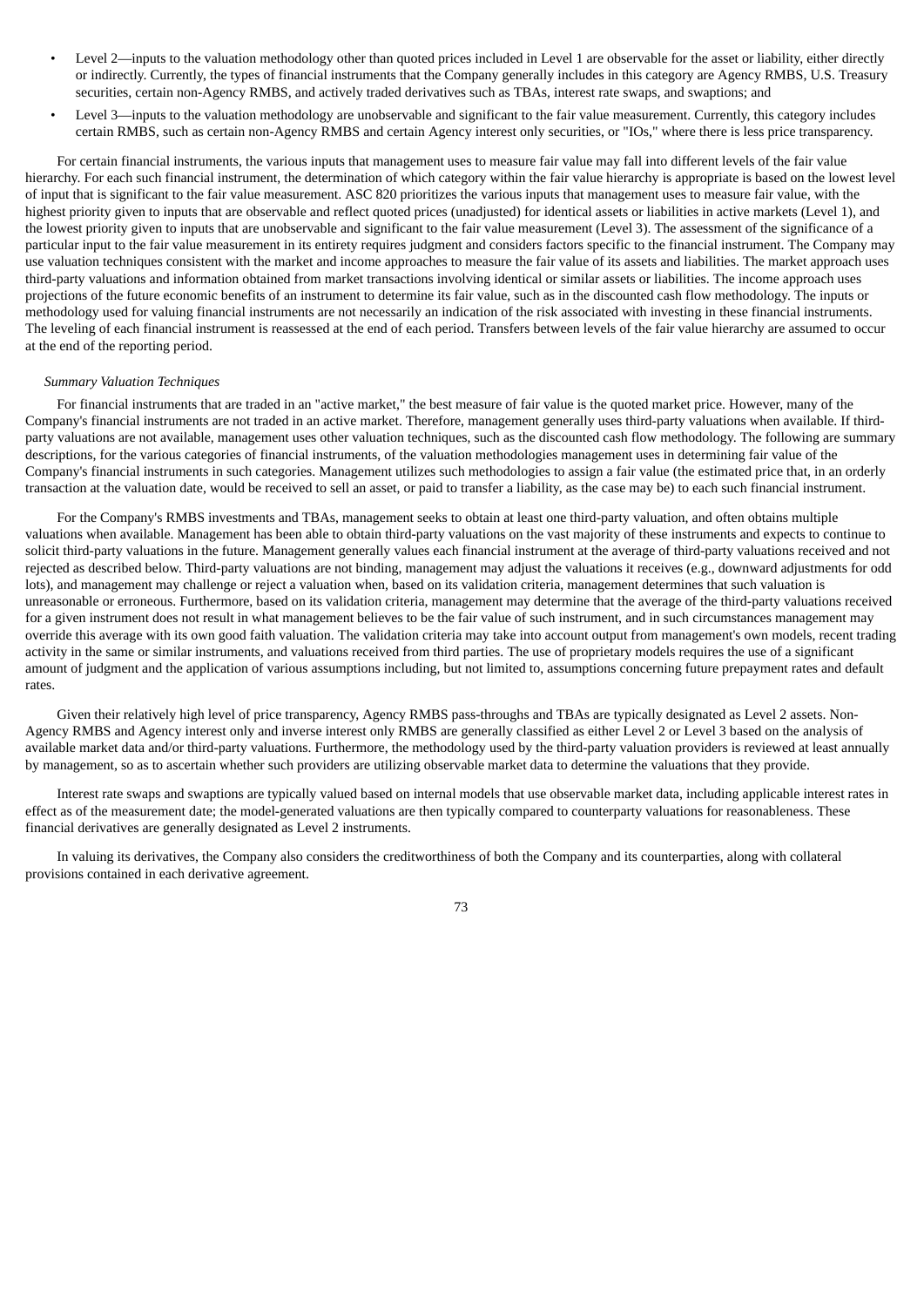The Company's repurchase and reverse repurchase agreements are carried at cost, which approximates fair value. Repurchase agreements and reverse repurchase agreements are classified as Level 2 assets and liabilities based on the adequacy of the collateral and their short term nature.

The Company's valuation process, including the application of validation criteria, is overseen by the Manager's Valuation Committee ("Valuation Committee"). The Valuation Committee includes senior level executives from various departments within the Manager, and each quarter the Valuation Committee reviews and approves the valuations of the Company's investments. The valuation process also includes a monthly review by the Company's third party administrator. The goal of this review is to replicate various aspects of the Company's valuation process based on the Company's documented procedures.

Because of the inherent uncertainty of valuation, the estimated fair value of the Company's financial instruments may differ significantly from the values that would have been used had a ready market for the financial instruments existed, and the differences could be material to the consolidated financial statements.

*(C) Accounting for Securities:* Purchases and sales of securities are recorded on trade date and realized and unrealized gains and losses are calculated based on identified cost.

The Company has chosen to make a fair value election pursuant to ASC 825-10, *Financial Instruments*, for its securities portfolio. Electing the fair value option, or "FVO," allows the Company to record changes in fair value in the Consolidated Statement of Operations, which, in management's view, more appropriately reflects the results of operations for a particular reporting period as all securities activities will be recorded in a similar manner. As such, securities are recorded at fair value on the Consolidated Balance Sheet and the period change in fair value is recorded in current period earnings on the Consolidated Statement of Operations as a component of Change in net unrealized gains (losses) on securities.

The Company evaluates the cost basis of its Agency IOs and non-Agency RMBS for other-than-temporary impairment, or "OTTI," on at least a quarterly basis. When the fair value of a security is less than its amortized cost basis as of the balance sheet date, the security is considered impaired, and the impairment is designated as either temporary or other-than-temporary. When a security's cost basis is impaired, an OTTI is considered to have occurred if (i) the Company intends to sell the security (i.e., a decision has been made as of the reporting date), (ii) it is more likely than not that the Company will be required to sell the security before recovery of its amortized cost basis, or (iii) the Company does not expect to recover the security's amortized cost basis, even if the Company does not intend to sell the security and it is not more likely than not that the Company will be required to sell the security. If any of these conditions exist as of the financial reporting date, the entire amount of the impairment loss, if any, is recognized in earnings as a realized loss and the cost basis of the security is adjusted. Any resulting OTTI adjustments made to the amortized cost basis of the security are reflected in Net realized gains (losses) on securities, on the Consolidated Statement of Operations.

*(D) Interest Income:* Coupon interest income on investment securities is accrued based on the outstanding principal balance or notional amount and the current coupon rate on each security. The Company amortizes purchase premiums and accretes purchase discounts on its fixed-income securities. For RMBS that are deemed to be of high credit quality at the time of purchase, premiums and discounts are generally amortized/accreted into interest income over the life of such securities using the effective interest method. For such RMBS whose cash flows vary depending on prepayments, an effective yield retroactive to the time of purchase is periodically recomputed based on actual prepayments and changes in projected prepayment activity, and a catch-up adjustment, or "Catch-up Premium Amortization Adjustment," is made to amortization to reflect the cumulative impact of the change in effective yield. For RMBS that are deemed not to be of high credit quality at the time of purchase, interest income is recognized based on the effective interest method. For purposes of determining the effective interest rate, management estimates the future expected cash flows of its investment holdings based on assumptions including, but not limited to, assumptions for future prepayment rates, default rates, and loss severities (each of which may in turn incorporate various macro-economic assumptions, such as future housing prices). These assumptions are re-evaluated not less than quarterly. Principal write-offs are generally treated as realized losses. Changes in projected cash flows, as applied to the current amortized cost of the security, may result in a prospective change in the yield/interest income recognized on such securities.

The Company's accretion of discounts and amortization of premiums on securities for U.S. federal and other tax purposes is likely to differ from the accounting treatment under U.S. GAAP of these items as described above.

*(E) Cash and Cash Equivalents:* Cash and cash equivalents include cash and short term investments with original maturities of three months or less at the date of acquisition. Cash and cash equivalents typically include amounts held in an interest bearing overnight account and amounts held in money market funds, and these balances generally exceed insured limits. The Company holds its cash at institutions that it believes to be highly creditworthy.

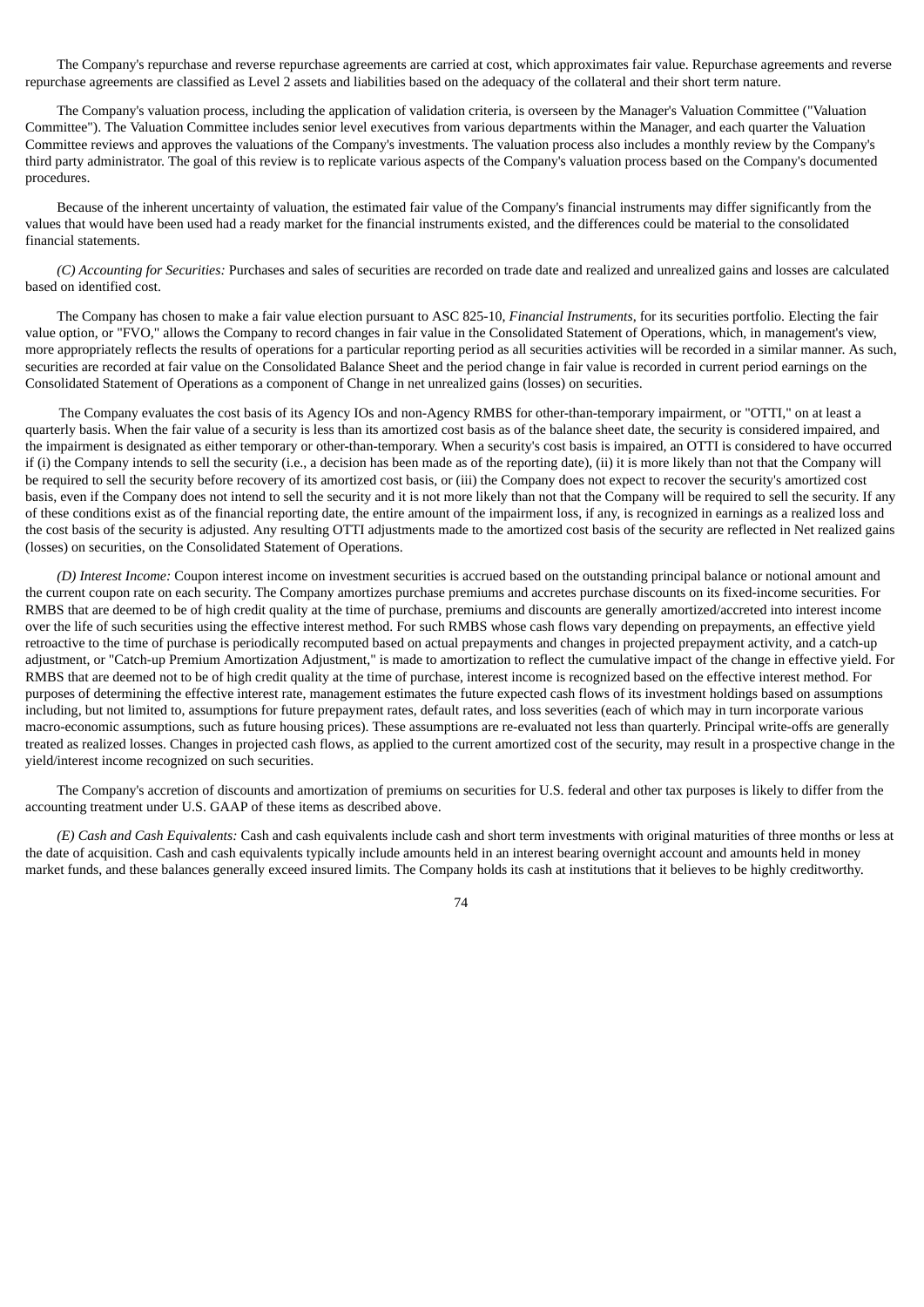*(F) Due from brokers/Due to brokers:* Due from brokers and Due to brokers accounts on the Consolidated Balance Sheet include collateral transferred to or received from counterparties, including clearinghouses, along with receivables and payables for open and/or closed derivative positions.

*(G) Financial Derivatives:* The Company enters into various types of financial derivatives subject to its investment guidelines, which include restrictions associated with maintaining its qualification as a REIT. The Company's financial derivatives are predominantly subject to bilateral collateral arrangements or clearing in accordance with the Dodd-Frank Wall Street Reform and Consumer Protection Act of 2010. The Company may be required to deliver or may receive cash or securities as collateral upon entering into derivative transactions. In addition, changes in the relative value of financial derivative transactions may require the Company or the counterparty to post or receive additional collateral. In the case of cleared financial derivatives, the clearinghouse becomes the Company's counterparty and a futures commission merchant acts as intermediary between the Company and the clearinghouse with respect to all facets of the related transaction, including the posting and receipt of required collateral. Collateral received by the Company is reflected on the Consolidated Balance Sheet as "Due to Brokers." Conversely, collateral posted by the Company is reflected as "Due from Brokers" on the Consolidated Balance Sheet. The types of financial derivatives that have been utilized by the Company to date include interest rate swaps, TBAs, swaptions, and futures.

*Swaps:* The Company enters into interest rate swaps. Interest rate swaps are contractual agreements whereby one party pays a floating interest rate on a notional principal amount and receives a fixed-rate payment on the same notional principal, or vice versa, for a fixed period of time. The Company enters into interest rate swap contracts primarily to mitigate interest rate risk. The Company is subject to interest rate risk exposure in the normal course of pursuing its investment objectives.

Swaps change in value with movements in interest rates or total return of the reference securities. During the term of swap contracts, changes in value are recognized as unrealized gains or losses on the Consolidated Statement of Operations. When a contract is terminated, the Company realizes a gain or loss equal to the difference between the proceeds from (or cost of) the closing transaction and the Company's basis in the contract, if any. Periodic payments or receipts required by swap agreements are recorded as unrealized gains or losses when accrued and realized gains or losses when received or paid. Upfront payments paid and/or received by the Company to open swap contracts are recorded as an asset and/or liability on the Consolidated Balance Sheet and are recorded as a realized gain or loss on the termination date.

*TBA Securities:* The Company transacts in the forward settling TBA market. A TBA position is a forward contract for the purchase ("long position") or sale ("short position") of Agency RMBS at a predetermined price, face amount, issuer, coupon, and maturity on an agreed-upon future delivery date. For each TBA contract and delivery month, a uniform settlement date for all market participants is determined by the Securities Industry and Financial Markets Association. The specific Agency RMBS to be delivered into the contract at the settlement date are not known at the time of the transaction. The Company typically does not take delivery of TBAs, but rather enters into offsetting transactions and settles the associated receivable and payable balances with its counterparties. The Company uses TBAs to mitigate interest rate risk, usually by taking short positions. The Company also invests in TBAs as a means of acquiring additional exposure to Agency RMBS, or for speculative purposes, including holding long positions.

TBAs are accounted for by the Company as financial derivatives. The difference between the contract price and the fair value of the TBA position as of the reporting date is included in Change in net unrealized gains (losses) on financial derivatives in the Consolidated Statement of Operations. Upon settlement of the TBA contract, the realized gain (loss) on the TBA contract is equal to the net cash amount received (paid).

*Options*: The Company enters into swaption contracts. It may purchase or write put, call, straddle, or other similar options contracts. The Company enters into options contracts primarily to help mitigate interest rate risk. When the Company purchases an options contract, the option asset is initially recorded at an amount equal to the premium paid, if any, and is subsequently marked-to-market. Premiums paid for purchasing options contracts that expire unexercised are recognized on the expiration date as realized losses. If an options contract is exercised, the premium paid is subtracted from the proceeds of the sale or added to the cost of the purchase to determine whether the Company has realized a gain or loss on the related investment transaction. When the Company writes an options contract, the option liability is initially recorded at an amount equal to the premium received, if any, and is subsequently marked-to-market. Premiums received for writing options contracts that expire unexercised are recognized on the expiration date as realized gains. If an options contract is exercised, the premium received is subtracted from the cost of the purchase or added to the proceeds of the sale to determine whether the Company has realized a gain or loss on the related investment transaction. When the Company enters into a closing transaction, the Company will realize a gain or loss depending upon whether the amount from the closing transaction is greater or less than the premiums paid or received. In general, the Company's options contracts contain forward-settling premiums. In this case, no money is exchanged upfront; instead, the agreed-upon premium is paid by the buyer upon expiration of the options contract, regardless of whether or not the options contract is exercised. Unrealized gains or (losses) resulting from the options contract being marked-to-market are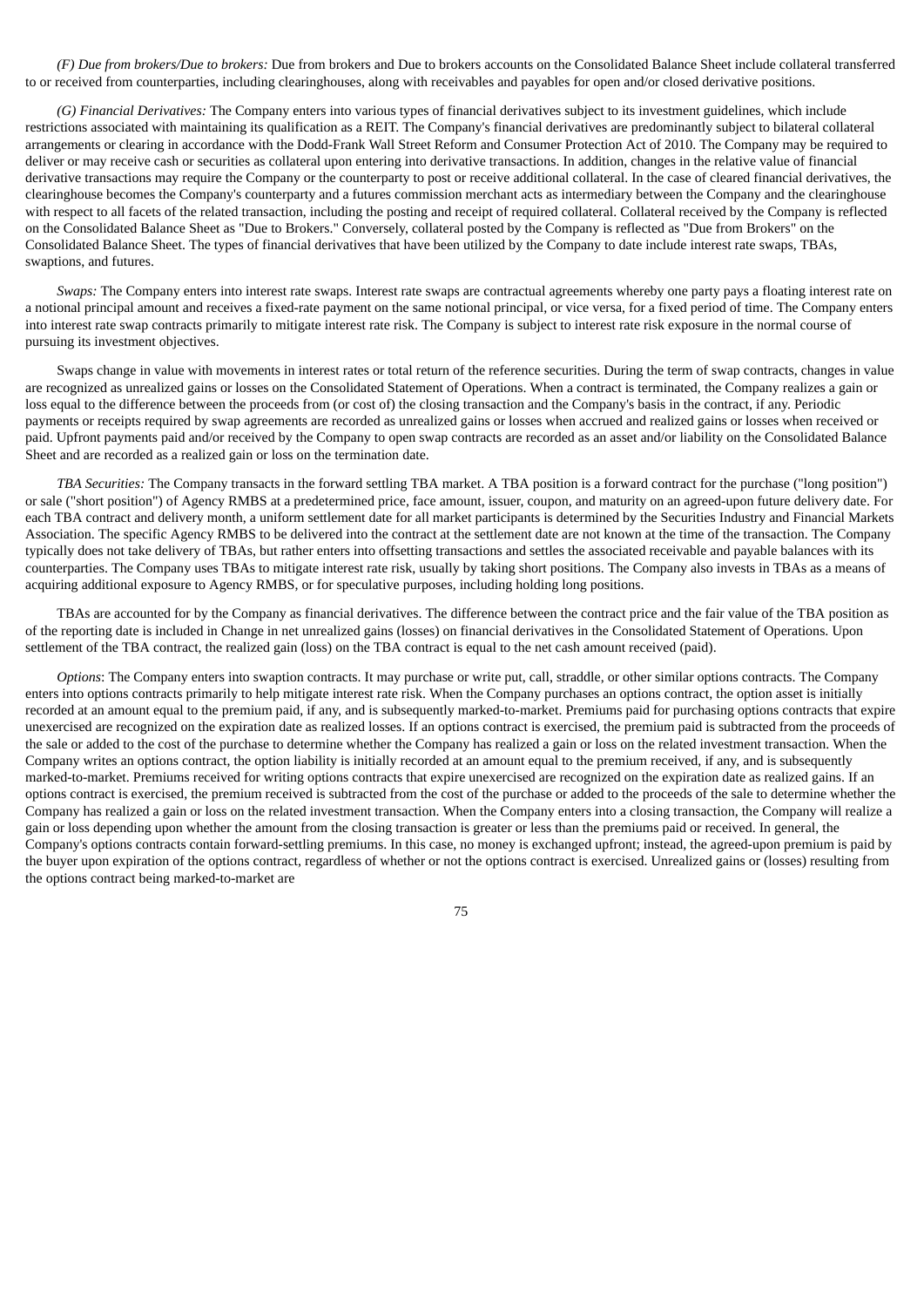included in Change in net unrealized gains (losses) on financial derivatives in the Consolidated Statement of Operations. Realized gains or (losses) are included in Net realized gains (losses) on financial derivatives on the Consolidated Statement of Operations.

*Futures Contracts*: The Company enters into Eurodollar futures contracts and U.S. Treasury futures contracts. A futures contract is an exchangetraded agreement to buy or sell an asset for a set price on a future date. Initial margin deposits are made upon entering into futures contracts and can be either in the form of cash or securities. During the period the futures contract is open, changes in the value of the contract are recognized as unrealized gains or losses by marking-to-market to reflect the current market value of the contract. Unrealized gains or (losses) are included in Change in net unrealized gains (losses) on financial derivatives in the Consolidated Statement of Operations. Variation margin payments are made or received periodically, depending upon whether unrealized losses or gains are incurred. When the contract is closed, the Company records a realized gain or loss equal to the difference between the proceeds of the closing transaction and the Company's basis in the contract. Realized gains or (losses) are included in Net realized gains (losses) on financial derivatives on the Consolidated Statement of Operations.

Financial derivative assets are included in Financial derivatives–assets, at fair value on the Consolidated Balance Sheet while financial derivative liabilities are included in Financial derivatives–liabilities, at fair value on the Consolidated Balance Sheet. The Company has chosen to elect the FVO for its financial derivatives. Electing the FVO allows the Company to record changes in fair value in the Consolidated Statement of Operations, which, in management's view, more appropriately reflects the results of operations for a particular reporting period as all securities activities will be recorded in a similar manner. Changes in unrealized gains and losses on financial derivatives are included in Change in net unrealized gains (losses) on financial derivatives, on the Consolidated Statement of Operations. Realized gains and losses on financial derivatives are included in Net realized gains (losses) on financial derivatives on the Consolidated Statement of Operations.

*(H) Repurchase Agreements:* The Company enters into repurchase agreements with third-party broker-dealers, whereby it sells securities under agreements to repurchase at an agreed upon price and date. The Company accounts for repurchase agreements as collateralized borrowings, with the initial sale price representing the amount borrowed, and with the future repurchase price consisting of the amount borrowed plus interest, at the implied interest rate of the repurchase agreement, on the amount borrowed over the term of the repurchase agreement. The interest rate on a repurchase agreement is based on competitive market rates (or competitive market spreads, in the case of agreements with floating interest rates) at the time such agreement is entered into. When the Company enters into a repurchase agreement, the lender establishes and maintains an account containing cash and/or securities having a value not less than the repurchase price, including accrued interest, of the repurchase agreement. Repurchase agreements are carried at their contractual amounts, which approximate fair value due to their short-term nature.

*(I) Reverse Repurchase Agreements:* The Company enters into reverse repurchase agreement transactions with third-party broker-dealers, whereby it purchases securities under agreements to resell at an agreed upon price and date. The interest rate on a reverse repurchase agreement is based on competitive market rates (or competitive market spreads, in the case of agreements with floating interest rates) at the time such agreement is entered into. Reverse repurchase agreements are carried at their contractual amounts, which approximate fair value due to their short-term nature.

Repurchase and reverse repurchase agreements that are conducted with the same counterparty can be reported on a net basis if they meet the requirements of ASC 210-20, *Balance Sheet Offsetting*. There are currently no repurchase and reverse repurchase agreements reported on a net basis in the Company's consolidated financial statements.

*(J) Securities Sold Short:* The Company may purchase or engage in short sales of U.S. Treasury securities to mitigate the potential impact of changes in interest rates on the performance of its portfolio. When the Company sells securities short, it typically satisfies its security delivery settlement obligation by borrowing or purchasing the security sold short from the same or a different counterparty. When borrowing a security sold short from a counterparty, the Company generally is required to deliver cash or securities to such counterparty as collateral for the Company's obligation to return the borrowed security.

The Company has chosen to make the fair value election pursuant to ASC 825-10, *Financial Instruments*, for its securities sold short. Electing the FVO allows the Company to record changes in fair value in the Consolidated Statement of Operations, which, in management's view, more appropriately reflects the results of operations for a particular reporting period as all securities activities will be recorded in a similar manner. As such, securities sold short are recorded at fair value on the Consolidated Balance Sheet and the period change in fair value is recorded in current period earnings on the Consolidated Statement of Operations as a component of Change in net unrealized gains (losses) on securities. A realized gain or loss will be recognized upon the termination of a short sale if the market price is less or greater than the original sale price. Such realized gain or loss is recorded on the Company's Consolidated Statement of Operations in Net realized gains (losses) on securities.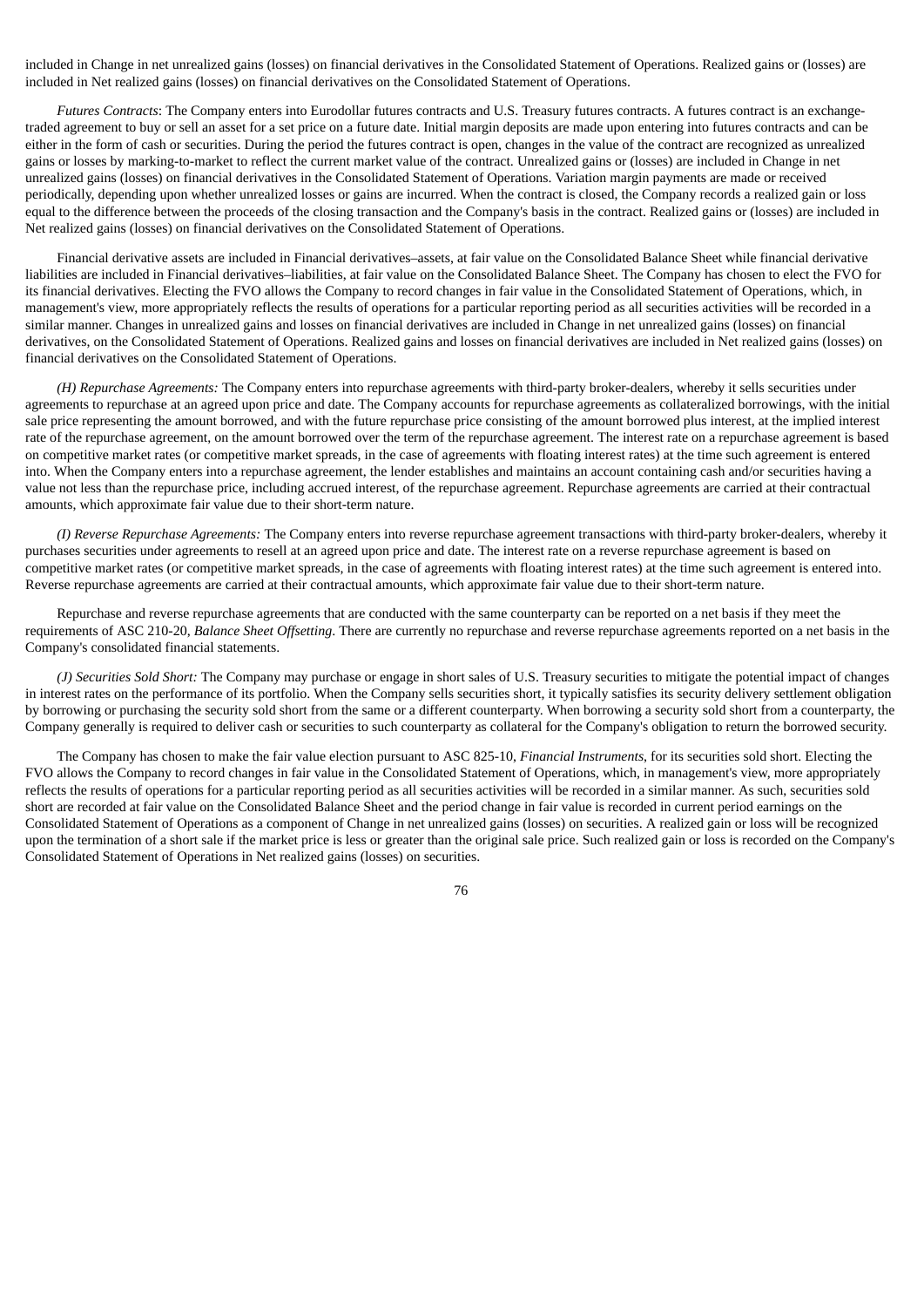*(K) Offering Costs/Deferred Offering Costs/Underwriters' Discounts:* Offering costs, underwriters' discounts and commissions and fees, are charged against shareholders' equity within Additional paid-in-capital. Offering costs typically include legal, accounting, and other fees associated with the cost of raising equity capital.

*(L) Share Based Compensation:* The Company applies the provisions of ASC 718, *Compensation—Stock Compensation* ("ASC 718"), with regard to its equity incentive plan. ASC 718 covers a wide range of share-based compensation arrangements including share options, restricted share plans, performance-based awards, share appreciation rights, and employee share purchase plans. ASC 718 requires that compensation cost relating to share-based payment transactions be recognized in the financial statements. The cost is measured based on the fair value, at the grant date, of the equity or liability instruments issued and is amortized over the vesting period. Restricted shares issued to the Company's independent trustees and partially dedicated personnel are participating securities and receive dividends prior to vesting. Fair value for such awards is based on the closing stock price on the New York Stock Exchange at the grant date. The vesting period for restricted share awards is typically one to two years. Shares issued to the Company's independent trustees and partially dedicated personnel are subject to tax withholding upon vesting. The Company's independent trustees and partially dedicated personnel are permitted to forfeit a portion of their vested shares to pay such withholding tax. Forfeited shares decrease the total number of shares issued and outstanding and are immediately retired upon settlement.

*(M) Dividends:* Dividends payable are recorded on the declaration date.

*(N) Expenses:* Expenses are recognized as incurred on the Consolidated Statement of Operations.

*(O) Earnings Per Share:* In accordance with the provisions of ASC 260, *Earnings per Share*, the Company calculates basic income (loss) per share by dividing net income (loss) for the period by the weighted average of the Company's common shares outstanding for that period. Diluted income (loss) per share takes into account the effect of dilutive instruments, such as share options and warrants, and uses the average share price for the period in determining the number of incremental shares that are to be added to the weighted average number of shares outstanding.

*(P) Share Repurchases:* Common shares that are repurchased by the Company subsequent to issuance are immediately retired upon settlement and decrease the total number of shares issued and outstanding. The cost of such share repurchases is charged against Additional paid-in-capital on the Company's Consolidated Balance Sheet.

*(Q) Income Taxes:* The Company has elected to be taxed as a REIT under Sections 856 through 860 of the Code. As a REIT, the Company is generally not subject to corporate-level federal and state income tax on net income it distributes to its shareholders within the prescribed timeframes. To qualify as a REIT, the Company must meet a number of organizational and operational requirements, including distributing at least 90% of its annual taxable income to shareholders. Even if the Company qualifies as a REIT, it may be subject to certain federal, state, local and foreign taxes on its income and property, and to federal income and excise taxes on its undistributed taxable income. If the Company fails to qualify as a REIT, and does not qualify for certain statutory relief provisions, it will be subject to U.S. federal, state, and local income taxes and may be precluded from qualifying as a REIT for the four taxable years following the year in which the Company fails to qualify as a REIT.

The Company follows the authoritative guidance on accounting for and disclosure of uncertainty on tax positions, which requires management to determine whether a tax position of the Company is more likely than not to be sustained upon examination by the applicable taxing authority, including resolution of any related appeals or litigation processes, based on the technical merits of the position. For uncertain tax positions, the tax benefit to be recognized is measured as the largest amount of benefit that is greater than 50% likely of being realized upon ultimate settlement. The Company did not have any unrecognized tax benefits resulting from tax positions related to the current period or its open tax years. In the normal course of business, the Company may be subject to examination by federal, state, local, and foreign jurisdictions, where applicable, for the current period and its open tax years. The Company may take positions with respect to certain tax issues which depend on legal interpretation of facts or applicable tax regulations. Should the relevant tax regulators successfully challenge any of such positions, the Company might be found to have a tax liability that has not been recorded in the accompanying consolidated financial statements. Also, management's conclusions regarding the authoritative guidance may be subject to review and adjustment at a later date based on changing tax laws, regulations, and interpretations thereof. There were no amounts accrued for penalties or interest as of or during the periods presented in these consolidated financial statements.

*(R) Recent Accounting Pronouncements*: In August 2018, the Financial Accounting Standards Board, or "FASB," issued ASU 2018-13, *Fair Value Measurement—Disclosure Framework—Changes to the Disclosure Requirements for Fair Value Measurement* ("ASU 2018-13"). This amends ASC 820, *Fair Value Measurement*, to remove or modify various current disclosure requirements related to fair value measurement. Additionally ASU 2018-13 requires certain additional disclosures around fair value measurement. ASU 2018-13 is effective for annual periods beginning after December 15, 2019 and interim periods within those years, with early adoption permitted. Entities are permitted to early adopt any removed or modified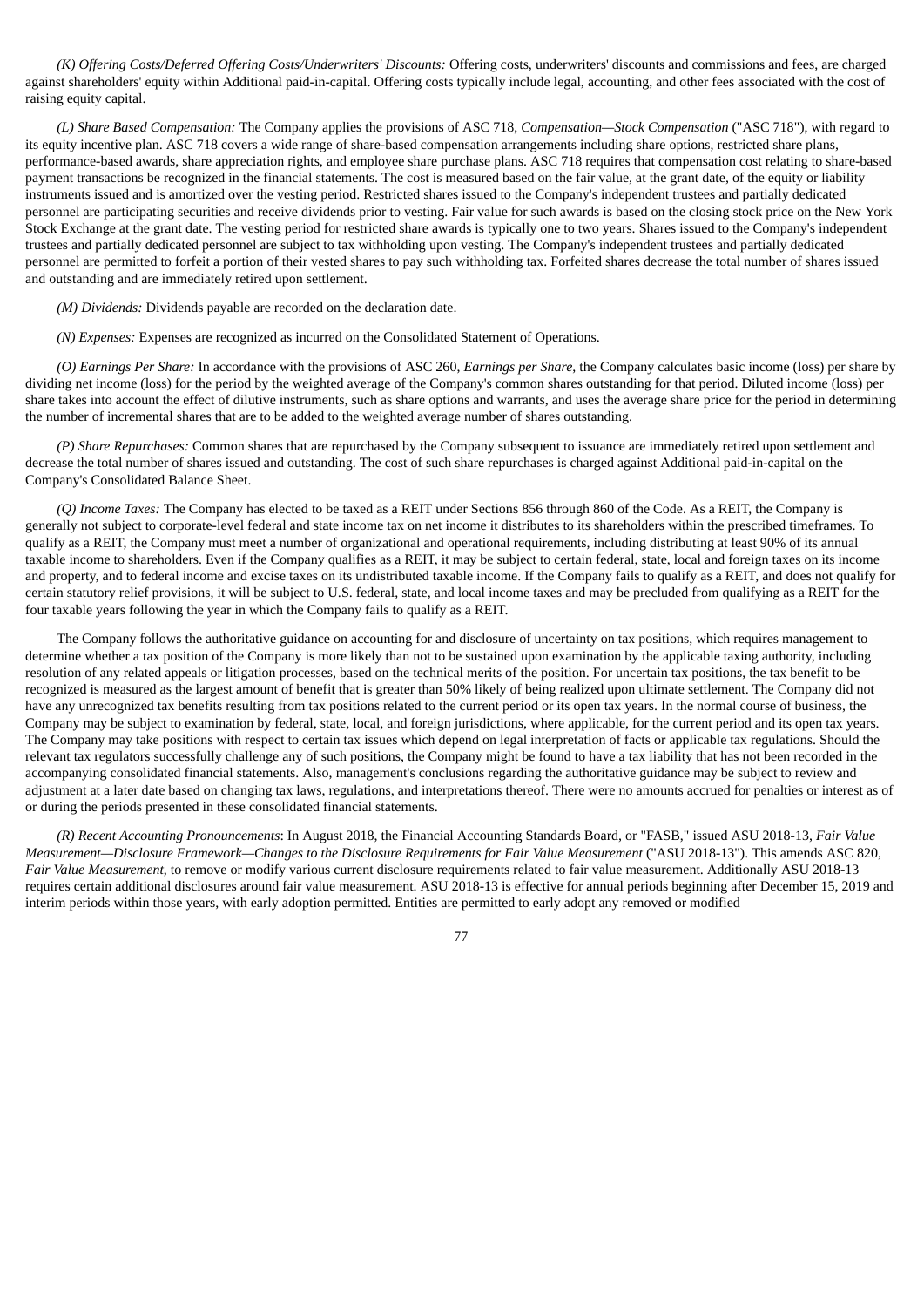disclosures and delay adoption of the additional disclosures until their effective date. The Company has elected to early adopt the removal and modification of various disclosure requirements in accordance with ASU 2018-13; early adoption has not had a material impact on the Company's consolidated financial statements. The Company has elected not to early adopt the additional disclosure requirements. The adoption of the additional disclosure requirements, as required under ASU 2018-13, is not expected to have a material impact on the Company's consolidated financial statements.

### **3. Mortgage-Backed Securities**

The following tables present details of the Company's mortgage-backed securities portfolio at December 31, 2019 and 2018, respectively. The Company's Agency RMBS include mortgage pass-through certificates and CMOs representing interests in or obligations backed by pools of residential mortgage loans issued or guaranteed by a U.S. government agency or government-sponsored enterprise, or "GSE." The non-Agency RMBS portfolio is not issued or guaranteed by the Federal National Mortgage Association, the Federal Home Loan Mortgage Corporation, or any agency of the U.S. Government and is therefore subject to greater credit risk.

# **By RMBS Type**

# **December 31, 2019:**

| (\$ in thousands)               |                      |                                      |                       | <b>Gross Unrealized</b> |               |                   |                | <b>Weighted Average</b> |                         |
|---------------------------------|----------------------|--------------------------------------|-----------------------|-------------------------|---------------|-------------------|----------------|-------------------------|-------------------------|
|                                 | Current<br>Principal | Unamortized<br>Premium<br>(Discount) | <b>Amortized Cost</b> | Gains                   | Losses        | <b>Fair Value</b> | $Coupon^{(1)}$ | Yield                   | Life<br>$(Years)^{(2)}$ |
| Agency RMBS:                    |                      |                                      |                       |                         |               |                   |                |                         |                         |
| 15-year fixed-rate<br>mortgages | \$<br>173,350        | \$<br>3,498                          | \$<br>176,848         | \$<br>4,424             | \$<br>(41)    | - \$<br>181,231   | 3.45%          | 2.89%                   | 4.06                    |
| 20-year fixed-rate<br>mortgages | 1,276                | 80                                   | 1,356                 | 29                      |               | 1,385             | 5.00%          | 3.34%                   | 5.09                    |
| 30-year fixed-rate<br>mortgages | 996,451              | 45,099                               | 1,041,550             | 19,676                  | (2,348)       | 1,058,878         | 4.18%          | 3.12%                   | 6.71                    |
| Adjustable rate<br>mortgages    | 32,122               | 927                                  | 33,049                | 264                     | (58)          | 33,255            | 3.79%          | 2.41%                   | 4.20                    |
| Reverse mortgages               | 91,560               | 6,847                                | 98,407                | 1,549                   | (22)          | 99,934            | 4.53%          | 2.73%                   | 5.66                    |
| Interest only<br>securities     | n/a                  | n/a                                  | 17,795                | 648                     | (199)         | 18,244            | 3.22%          | 9.11%                   | 3.97                    |
| <b>Total Agency RMBS</b>        | 1,294,759            | 56,451                               | 1,369,005             | 26,590                  | (2,668)       | 1,392,927         | 3.99%          | 3.12%                   | 5.92                    |
| Non-Agency RMBS                 | 10,947               | (4,023)                              | 6,924                 | 1,928                   | (1)           | 8,851             | 3.73%          | 13.48%                  | 5.93                    |
| <b>Total RMBS</b>               | 1,305,706            | \$<br>52,428                         | \$<br>1,375,929       | \$28,518                | \$<br>(2,669) | \$1,401,778       | 3.98%          | 3.17%                   | 5.92                    |
|                                 |                      |                                      |                       |                         |               |                   |                |                         |                         |

(1) Weighted average coupon represents the weighted average pass-through rates of the securities rather than the weighted average gross mortgage rates of the underlying collateral.<br>(2) Average lives of RMBS are generally s Average lives of RMBS are generally shorter than stated contractual maturities. Average lives are affected by the contractual maturities of the underlying mortgages, scheduled periodic

payments of principal, and unscheduled prepayments of principal.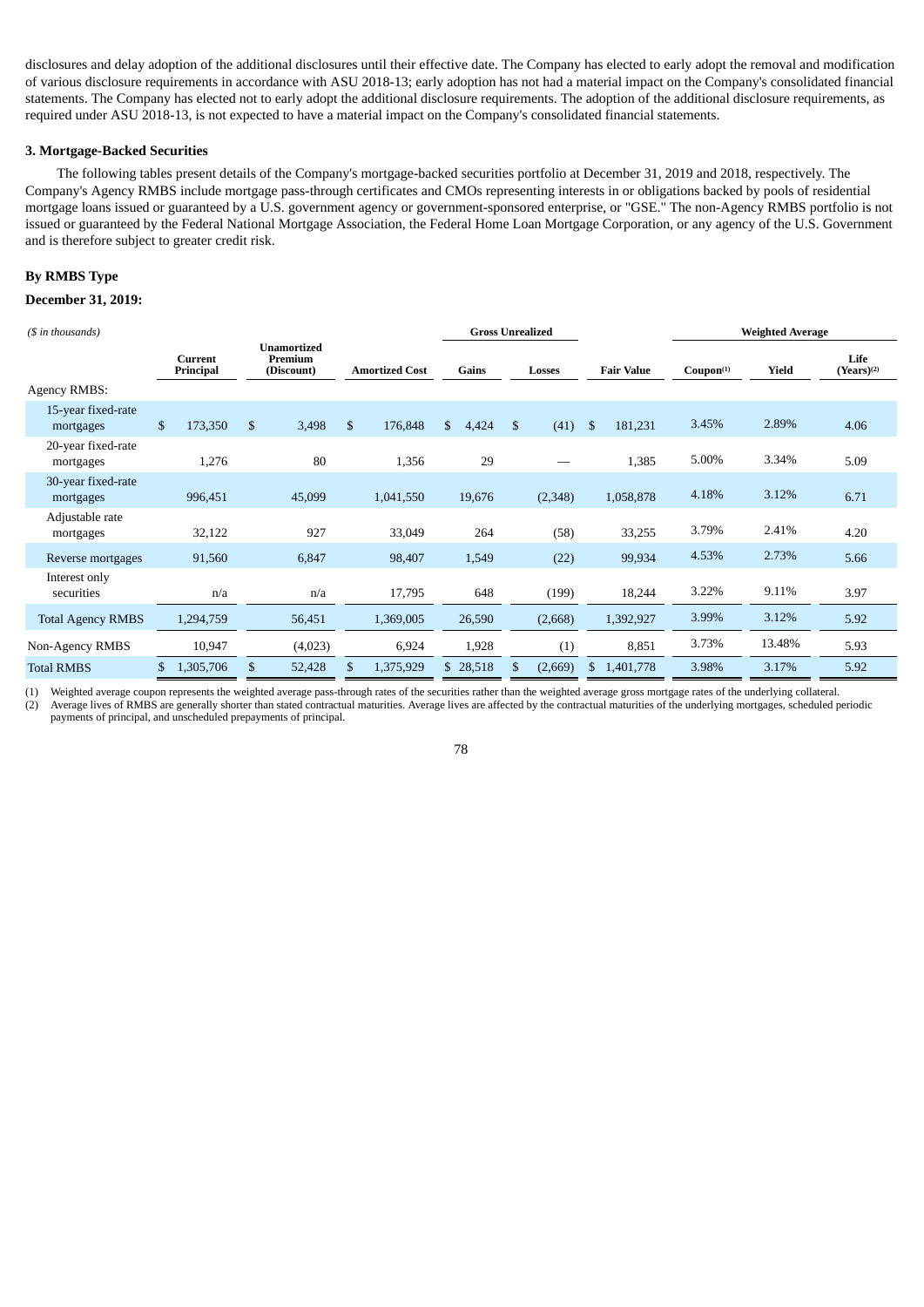# **December 31, 2018:**

| (\$ in thousands)               |    |                      |                                      |              |                       | <b>Gross Unrealized</b> |              |           |     |                   |                | <b>Weighted Average</b> |                         |
|---------------------------------|----|----------------------|--------------------------------------|--------------|-----------------------|-------------------------|--------------|-----------|-----|-------------------|----------------|-------------------------|-------------------------|
| <b>Agency RMBS:</b>             |    | Current<br>Principal | Unamortized<br>Premium<br>(Discount) |              | <b>Amortized Cost</b> | Gains                   |              | Losses    |     | <b>Fair Value</b> | $Coupon^{(1)}$ | Yield                   | Life<br>$(Years)^{(2)}$ |
| 15-year fixed-rate<br>mortgages | \$ | 135,537              | \$<br>3,307                          | $\mathbb{S}$ | 138,844               | \$<br>655               | $\mathbf{s}$ | (1,968)   | -\$ | 137,531           | 3.56%          | 2.88%                   | 4.90                    |
| 20-year fixed-rate<br>mortgages |    | 7,267                | 575                                  |              | 7,842                 |                         |              | (337)     |     | 7,505             | 4.00%          | 2.53%                   | 5.88                    |
| 30-year fixed-rate<br>mortgages |    | 1,237,047            | 57,470                               |              | 1,294,517             | 2,731                   |              | (23, 734) |     | 1,273,514         | 4.22%          | 3.48%                   | 8.10                    |
| Adjustable rate<br>mortgages    |    | 17,752               | 1,217                                |              | 18,969                | 1                       |              | (727)     |     | 18,243            | 4.02%          | 2.63%                   | 3.90                    |
| Reverse mortgages               |    | 70,991               | 6,331                                |              | 77,322                | 5                       |              | (1, 423)  |     | 75,904            | 4.61%          | 2.90%                   | 5.58                    |
| Interest only<br>securities     |    | n/a                  | n/a                                  |              | 16,740                | 951                     |              | (1,325)   |     | 16,366            | 4.41%          | 9.00%                   | 4.24                    |
| <b>Total Agency RMBS</b>        |    | 1,468,594            | 68,900                               |              | 1,554,234             | 4,343                   |              | (29, 514) |     | 1,529,063         | 4.19%          | 3.45%                   | 7.38                    |
| Non-Agency RMBS                 |    | 13,755               | (4,324)                              |              | 9,431                 | 1,806                   |              | (4)       |     | 11,233            | 4.38%          | 12.59%                  | 5.69                    |
| <b>Total RMBS</b>               | \$ | 1,482,349            | \$<br>64,576                         | \$           | 1,563,665             | \$<br>6,149             | \$           | (29, 518) | \$  | 1,540,296         | 4.19%          | 3.50%                   | 7.37                    |

(1) Weighted average coupon represents the weighted average pass-through rates of the securities rather than the weighted average gross mortgage rates of the underlying collateral.<br>(2) Average lives of RMBS are generally s Average lives of RMBS are generally shorter than stated contractual maturities. Average lives are affected by the contractual maturities of the underlying mortgages, scheduled periodic payments of principal, and unscheduled prepayments of principal.

# **By Estimated Weighted Average Life**

# **As of December 31, 2019:**

| (\$ in thousands)                                      | <b>Agency RMBS</b> |               |  |                   |                                              |       |                   | <b>Agency Interest Only Securities</b> |                                              | <b>Non-Agency RMBS</b> |                   |  |                   |                                                  |
|--------------------------------------------------------|--------------------|---------------|--|-------------------|----------------------------------------------|-------|-------------------|----------------------------------------|----------------------------------------------|------------------------|-------------------|--|-------------------|--------------------------------------------------|
| <b>Estimated Weighted Average</b><br>$Life^{(1)}$      |                    | Fair<br>Value |  | Amortized<br>Cost | Weighted<br>Average<br>Coupon <sup>(2)</sup> |       | <b>Fair Value</b> | Amortized<br>Cost                      | Weighted<br>Average<br>Coupon <sup>(2)</sup> |                        | <b>Fair Value</b> |  | Amortized<br>Cost | Weighted<br>Average<br>$\bf{C} \bf{oupon}^{(2)}$ |
| Less than three years                                  |                    | 53,620        |  | 52,683            |                                              | 4.72% | 3,695             | 3.407                                  | 4.53%                                        |                        | 4,000             |  | 3,823             | 5.35%                                            |
| Greater than three years and less<br>than seven years  |                    | 793.820       |  | 778.950           |                                              | 4.18% | 14.446            | 14.283                                 | 2.93%                                        |                        | 784               |  | 307               | 3.88%                                            |
| Greater than seven years and less<br>than eleven years |                    | 496,334       |  | 488,956           |                                              | 3.92% | 103               | 105                                    | 0.33%                                        |                        | 4.067             |  | 2,794             | 2.29%                                            |
| Greater than eleven years                              |                    | 30,909        |  | 30.621            |                                              | 3.97% | --                |                                        | $-$ %                                        |                        |                   |  |                   | $-$ %                                            |
| <b>Total</b>                                           |                    | 1,374,683     |  | 1,351,210         |                                              | 4.10% | \$18.244          | 17.795                                 | 3.22%                                        |                        | 8.851             |  | 6,924             | 3.73%                                            |

(1) Average lives of RMBS are generally shorter than stated contractual maturities.

(2) Weighted average coupon represents the weighted average pass-through rates of the securities rather than the weighted average gross mortgage rates of the underlying collateral.

### **As of December 31, 2018:**

| (\$ in thousands)                                        | Agency RMBS |               |  |                   |  |                                              |                   | <b>Agency Interest Only Securities</b> |                                              |       | <b>Non-Agency RMBS</b> |                   |    |                   |                                              |
|----------------------------------------------------------|-------------|---------------|--|-------------------|--|----------------------------------------------|-------------------|----------------------------------------|----------------------------------------------|-------|------------------------|-------------------|----|-------------------|----------------------------------------------|
| <b>Estimated Weighted Average</b><br>Life <sup>(1)</sup> |             | Fair<br>Value |  | Amortized<br>Cost |  | Weighted<br>Average<br>Coupon <sup>(2)</sup> | <b>Fair Value</b> | Amortized<br>Cost                      | Weighted<br>Average<br>Coupon <sup>(2)</sup> |       |                        | <b>Fair Value</b> |    | Amortized<br>Cost | Weighted<br>Average<br>$\text{Coupon}^{(2)}$ |
| Less than three years                                    |             | 12,667        |  | 12,796            |  | 4.69%                                        | 1,129             | 1,671                                  |                                              | 4.41% |                        | 4,635             | S. | 3,975             | 4.96%                                        |
| Greater than three years and less<br>than seven years    |             | 394,733       |  | 399.895           |  | 4.26%                                        | 15.237            | 15.069                                 |                                              | 4.41% |                        | 2.500             |    | 2.366             | 5.89%                                        |
| Greater than seven years and less<br>than eleven years   |             | 1,086,032     |  | 1,105,538         |  | 4.14%                                        |                   |                                        |                                              | $-$ % |                        | 4,098             |    | 3,090             | 2.99%                                        |
| Greater than eleven years                                |             | 19.265        |  | 19,265            |  | 4.10%                                        |                   |                                        |                                              | $-$ % |                        |                   |    |                   | $-$ %                                        |
| Total                                                    |             | 1,512,697     |  | \$1,537,494       |  | 4.17%                                        | \$16.366          | 16,740                                 |                                              | 4.41% |                        | 11.233            |    | 9,431             | 4.38%                                        |

(1) Average lives of RMBS are generally shorter than stated contractual maturities.

(2) Weighted average coupon represents the weighted average pass-through rates of the securities rather than the weighted average gross mortgage rates of the underlying collateral.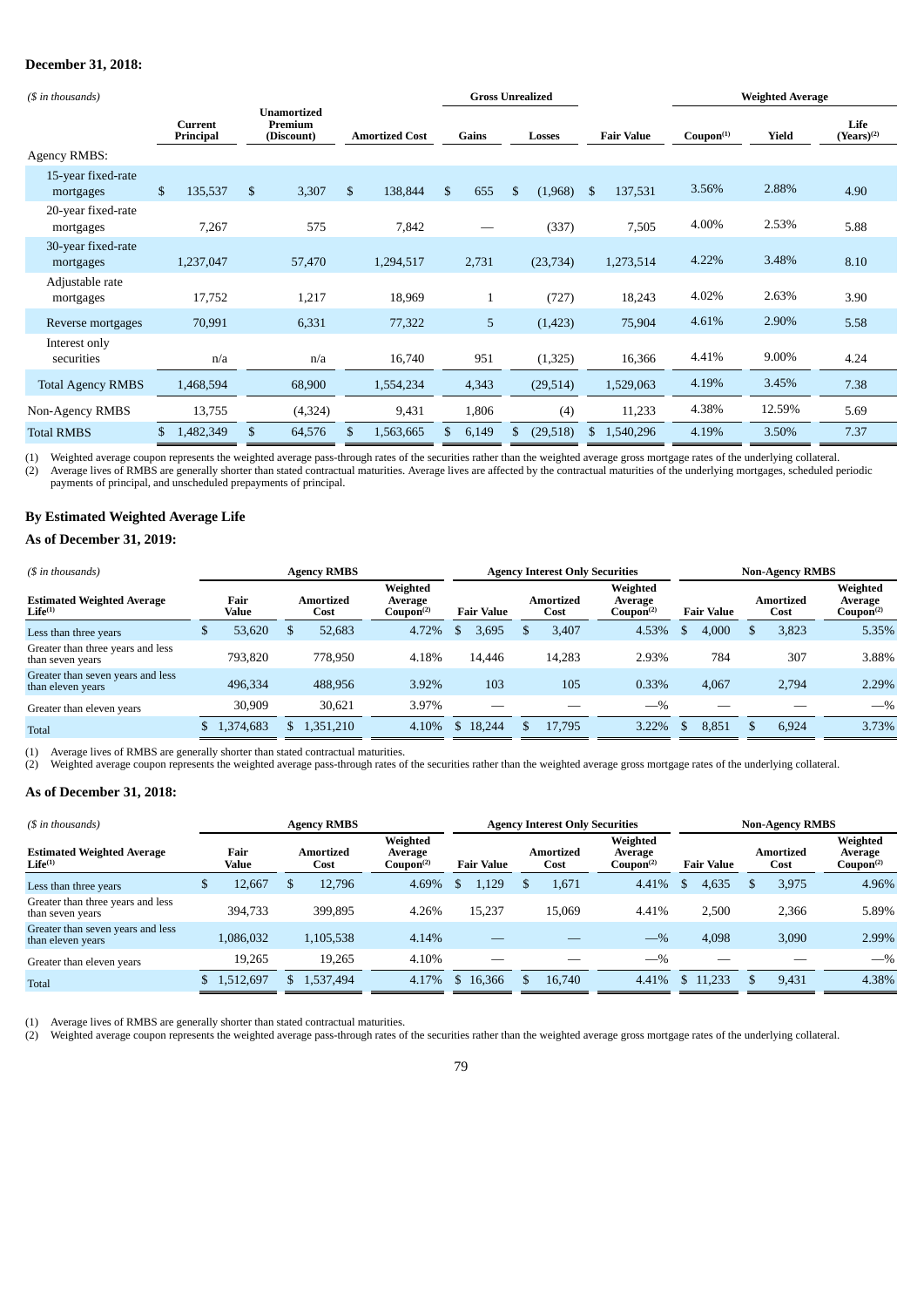The following tables reflect the components of interest income on the Company's RMBS for the years ended December 31, 2019 and 2018:

|                   |                    |        |      | <b>Year Ended</b><br><b>December 31, 2019</b> |                           | <b>Year Ended</b><br><b>December 31, 2018</b> |  |                         |      |                           |  |  |  |
|-------------------|--------------------|--------|------|-----------------------------------------------|---------------------------|-----------------------------------------------|--|-------------------------|------|---------------------------|--|--|--|
| (\$ in thousands) | Coupon<br>Interest |        |      | <b>Net Amortization</b>                       | <b>Interest</b><br>Income | Coupon<br><b>Interest</b>                     |  | <b>Net Amortization</b> |      | <b>Interest</b><br>Income |  |  |  |
| Agency RMBS       |                    | 61,197 | - \$ | $(19,710)$ \$                                 | 41,487                    | 66,822                                        |  | (14, 699)               | - \$ | 52,123                    |  |  |  |
| Non-Agency RMBS   |                    | 425    |      | 467                                           | 892                       | 815                                           |  | 446                     |      | 1,261                     |  |  |  |
| <b>Total</b>      |                    | 61,622 | -S   | (19,243)                                      | 42,379                    | 67,637                                        |  | (14,253)                | - \$ | 53,384                    |  |  |  |

For the years ended December 31, 2019 and 2018, the Catch-up Premium Amortization Adjustment was \$(5.9) million and \$(38) thousand, respectively.

For the year ended December 31, 2019, the Company recognized an impairment charge of \$4.3 million relating to its Agency IOs, which is included in Net realized gains (losses) on securities, on the Consolidated Statement of Operations. This charge recorded was due to an adverse change in cash flows resulting from an increase in prepayments.

# **4. Valuation**

The following tables present the Company's financial instruments measured at fair value on:

# **December 31, 2019:**

| (In thousands)                                                                                     |            |                |                |                |                 |
|----------------------------------------------------------------------------------------------------|------------|----------------|----------------|----------------|-----------------|
| <b>Description</b>                                                                                 | Level 1    |                | <b>Level 2</b> | <b>Level 3</b> | <b>Total</b>    |
| Assets:                                                                                            |            |                |                |                |                 |
| Mortgage-backed securities, at fair value:                                                         |            |                |                |                |                 |
| <b>Agency RMBS:</b>                                                                                |            |                |                |                |                 |
| 15-year fixed-rate mortgages                                                                       | \$         | \$             | 181,231        | \$             | \$<br>181,231   |
| 20-year fixed-rate mortgages                                                                       |            |                | 1,385          |                | 1,385           |
| 30-year fixed-rate mortgages                                                                       |            |                | 1,058,878      |                | 1,058,878       |
| Adjustable rate mortgages                                                                          |            |                | 33,255         |                | 33,255          |
| Reverse mortgages                                                                                  |            |                | 99,934         |                | 99,934          |
| Interest only securities                                                                           |            |                | 10,605         | 7,639          | 18,244          |
| Non-Agency RMBS                                                                                    |            |                | 5,578          | 3,273          | 8,851           |
| Mortgage-backed securities, at fair value                                                          |            |                | 1,390,866      | 10,912         | 1,401,778       |
| Financial derivatives-assets, at fair value:                                                       |            |                |                |                |                 |
| <b>TBAs</b>                                                                                        |            |                | 122            |                | 122             |
| Interest rate swaps                                                                                |            |                | 3,624          |                | 3,624           |
| <b>Futures</b>                                                                                     | 434        |                |                |                | 434             |
| Total financial derivatives-assets, at fair value                                                  | 434        |                | 3,746          |                | 4,180           |
| Total mortgage-backed securities and financial derivatives–assets, at fair<br>value                | \$<br>434  | \$             | 1,394,612      | \$<br>10,912   | \$<br>1,405,958 |
| <b>Liabilities:</b>                                                                                |            |                |                |                |                 |
| U.S. Treasury securities sold short, at fair value                                                 | \$         | \$             | $(2,070)$ \$   |                | \$<br>(2,070)   |
| Financial derivatives-liabilities, at fair value:                                                  |            |                |                |                |                 |
| <b>TBAs</b>                                                                                        |            |                | (304)          |                | (304)           |
| Interest rate swaps                                                                                |            |                | (1,647)        |                | (1,647)         |
| <b>Futures</b>                                                                                     | (96)       |                |                |                | (96)            |
| Total financial derivatives-liabilities, at fair value                                             | (96)       |                | (1,951)        |                | (2,047)         |
| Total U.S. Treasury securities sold short and financial derivatives-<br>liabilities, at fair value | \$<br>(96) | $\mathfrak{F}$ | (4,021)        | \$             | \$<br>(4,117)   |
|                                                                                                    |            |                |                |                |                 |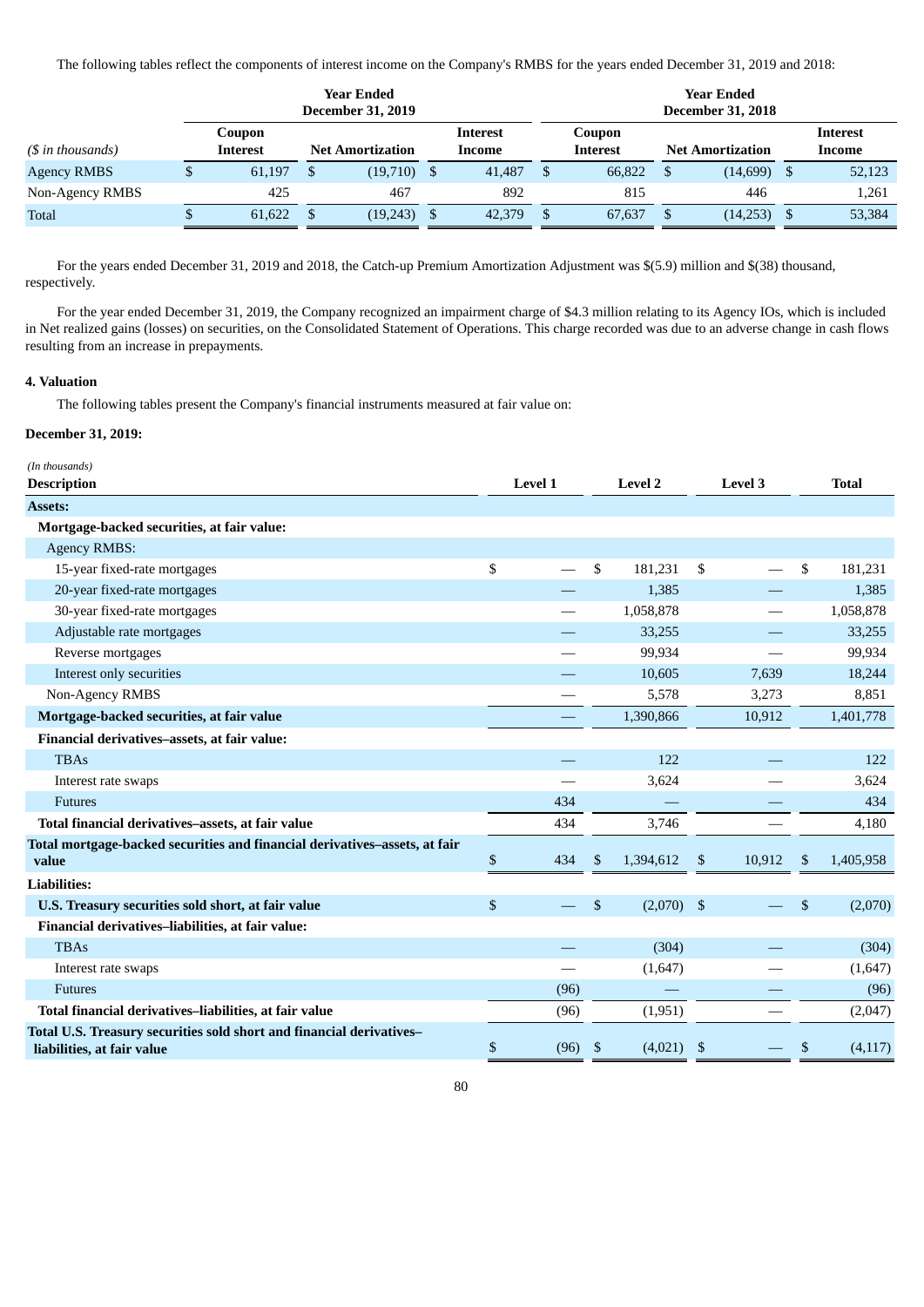# **December 31, 2018:**

| (In thousands)                                                                                     |                |                  |             |                 |
|----------------------------------------------------------------------------------------------------|----------------|------------------|-------------|-----------------|
| <b>Description</b>                                                                                 | <b>Level 1</b> | <b>Level 2</b>   | Level 3     | <b>Total</b>    |
| Assets:                                                                                            |                |                  |             |                 |
| Mortgage-backed securities, at fair value:                                                         |                |                  |             |                 |
| <b>Agency RMBS:</b>                                                                                |                |                  |             |                 |
| 15-year fixed-rate mortgages                                                                       | \$             | \$<br>137,531    | \$          | \$<br>137,531   |
| 20-year fixed-rate mortgages                                                                       |                | 7,505            |             | 7,505           |
| 30-year fixed-rate mortgages                                                                       |                | 1,273,514        |             | 1,273,514       |
| Adjustable rate mortgages                                                                          |                | 18,243           |             | 18,243          |
| Reverse mortgages                                                                                  |                | 75,904           |             | 75,904          |
| Interest only securities                                                                           |                | 13,534           | 2,832       | 16,366          |
| Non-Agency RMBS                                                                                    |                | 6,599            | 4,634       | 11,233          |
| Mortgage-backed securities, at fair value                                                          |                | 1,532,830        | 7,466       | 1,540,296       |
| Financial derivatives-assets, at fair value:                                                       |                |                  |             |                 |
| <b>TBAs</b>                                                                                        |                | 794              |             | 794             |
| Interest rate swaps                                                                                |                | 11,045           |             | 11,045          |
| Total financial derivatives-assets, at fair value                                                  |                | 11,839           |             | 11,839          |
| Total mortgage-backed securities and financial derivatives–assets, at fair                         |                |                  |             |                 |
| value                                                                                              | \$             | \$<br>1,544,669  | \$<br>7,466 | \$<br>1,552,135 |
| <b>Liabilities:</b>                                                                                |                |                  |             |                 |
| U.S. Treasury securities sold short, at fair value                                                 | \$             | \$<br>$(374)$ \$ |             | \$<br>(374)     |
| Financial derivatives-liabilities, at fair value:                                                  |                |                  |             |                 |
| <b>TBAs</b>                                                                                        |                | (2,536)          |             | (2,536)         |
| Interest rate swaps                                                                                |                | (6, 193)         |             | (6, 193)        |
| <b>Futures</b>                                                                                     | (7, 830)       |                  |             | (7, 830)        |
| Total financial derivatives-liabilities, at fair value                                             | (7,830)        | (8,729)          |             | (16, 559)       |
| Total U.S. Treasury securities sold short and financial derivatives-<br>liabilities, at fair value | \$<br>(7, 830) | \$<br>(9,103)    | \$          | \$<br>(16,933)  |

The following tables present additional information about the Company's investments which are measured at fair value for which the Company has utilized Level 3 inputs to determine fair value.

# **Year ended December 31, 2019:**

| (In thousands)                            | <b>Non-Agency RMBS</b> |         |         | <b>Agency RMBS</b> |
|-------------------------------------------|------------------------|---------|---------|--------------------|
| Beginning balance as of December 31, 2018 | л                      | 4,634   | -\$     | 2,832              |
| Purchases                                 |                        |         |         | 2,818              |
| Proceeds from sales                       |                        | (1,372) |         |                    |
| Principal repayments                      |                        | (792)   |         |                    |
| (Amortization)/accretion, net             |                        |         | (1,082) |                    |
| Net realized gains (losses)               |                        | 55      |         | (1,082)            |
| Change in net unrealized gains (losses)   |                        | (16)    |         | 686                |
| Transfers:                                |                        |         |         |                    |
| Transfers into level 3                    |                        | 1,097   |         | 4,077              |
| Transfers out of level 3                  |                        | (710)   |         | (610)              |
| Ending balance as of December 31, 2019    |                        | 3,273   |         | 7,639              |

All amounts of net realized and changes in net unrealized gains (losses) in the table above are reflected in the accompanying Consolidated Statement of Operations. The table above incorporates changes in net unrealized gains (losses) for both Level 3 financial instruments held by the Company at December 31, 2019, as well as Level 3 financial instruments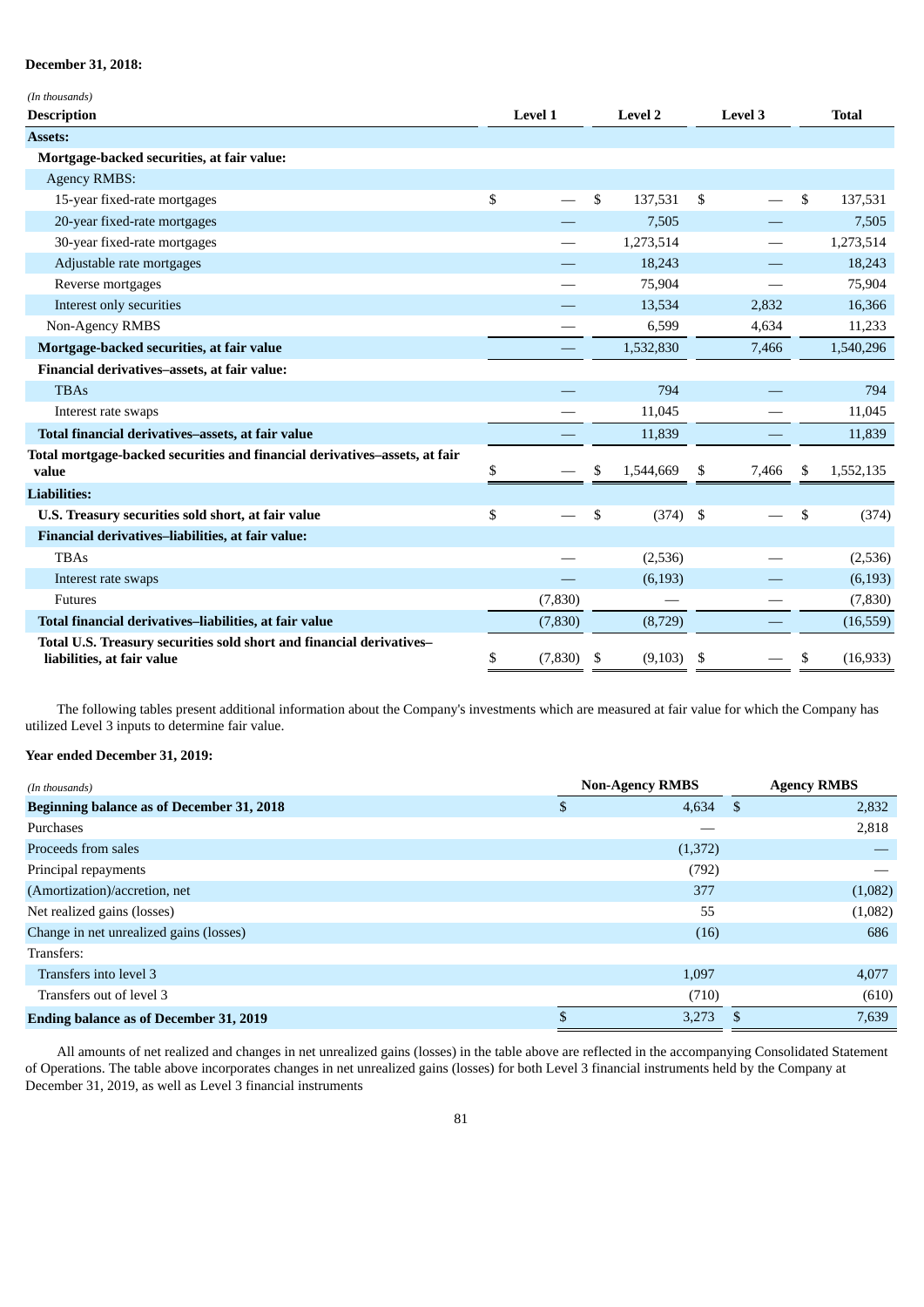disposed of by the Company during the year ended December 31, 2019. For Level 3 financial instruments held by the Company as of December 31, 2019, change in net unrealized gains (losses) of \$(25) thousand and \$0.5 million, for the year ended December 31, 2019 relate to non-Agency RMBS and Agency RMBS, respectively.

At December 31, 2019, the Company transferred \$1.3 million of RMBS from Level 3 to Level 2 and \$5.2 million of RMBS from Level 2 to Level 3. Transfers between hierarchy levels are based on the availability of sufficient observable inputs to meet Level 2 versus Level 3 criteria. The level designation of each financial instrument is reassessed at the end of each period, and is based on pricing information received from third party pricing sources.

# **Year ended December 31, 2018:**

| (In thousands)                                | <b>Non-Agency RMBS</b> |         |         | <b>Agency RMBS</b> |  |
|-----------------------------------------------|------------------------|---------|---------|--------------------|--|
| Beginning balance as of December 31, 2017     | \$                     | 8,832   | - \$    | 2,254              |  |
| Purchases                                     |                        |         |         | 160                |  |
| Proceeds from sales                           |                        | (3,638) |         |                    |  |
| Principal repayments                          |                        |         |         |                    |  |
| (Amortization)/accretion, net                 |                        |         | (1,046) |                    |  |
| Net realized gains (losses)                   |                        | 1,254   |         | (176)              |  |
| Change in net unrealized gains (losses)       |                        | (815)   |         | 373                |  |
| Transfers:                                    |                        |         |         |                    |  |
| Transfers into level 3                        |                        | 2,064   |         | 1,267              |  |
| Transfers out of level 3                      |                        | (2,650) |         |                    |  |
| <b>Ending balance as of December 31, 2018</b> |                        | 4,634   |         | 2,832              |  |

All amounts of net realized and changes in net unrealized gains (losses) in the table above are reflected in the accompanying Consolidated Statement of Operations. The table above incorporates changes in net unrealized gains (losses) for both Level 3 financial instruments held by the Company as of December 31, 2018, as well as Level 3 financial instruments disposed of by the Company during the year ended December 31, 2018. For Level 3 financial instruments held by the Company as of December 31, 2018, change in net unrealized gains (losses) of \$16 thousand and \$0.3 million, for the year ended December 31, 2018 relate to non-Agency RMBS and Agency RMBS, respectively.

At December 31, 2018, the Company transferred \$2.7 million of RMBS from Level 3 to Level 2 and \$3.3 million of RMBS from Level 2 to Level 3. Transfers between these hierarchy levels are based on the availability of sufficient observable inputs to meet Level 2 versus Level 3 criteria. The level designation of each financial instrument is reassessed at the end of each period, and is based on pricing information received from third party pricing sources.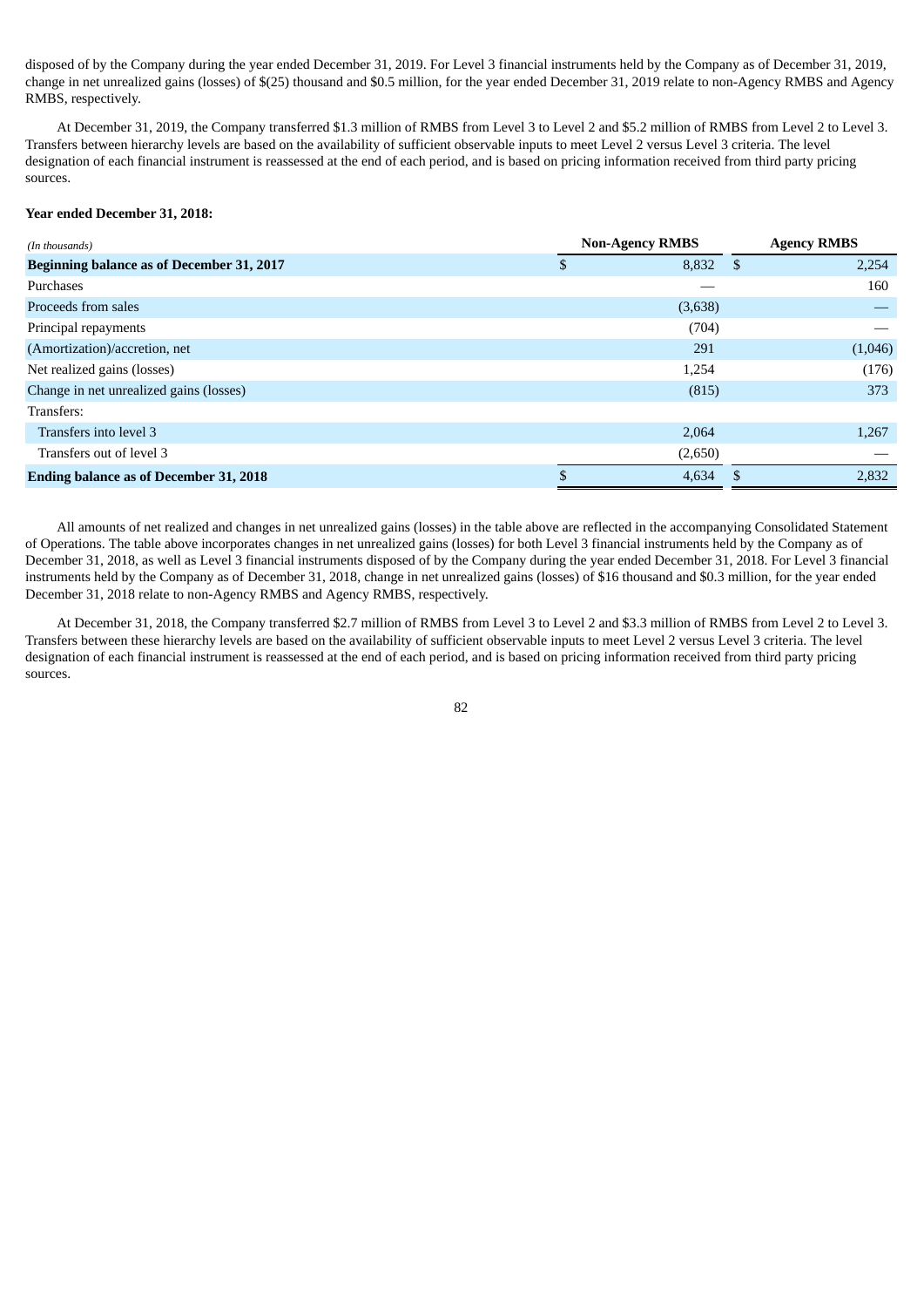The following tables identify the significant unobservable inputs that affect the valuation of the Company's Level 3 assets and liabilities as of December 31, 2019 and 2018:

# **December 31, 2019:**

|                                                       |                   |                                          |                                                |              |       | Range        |        |              |                                    |
|-------------------------------------------------------|-------------------|------------------------------------------|------------------------------------------------|--------------|-------|--------------|--------|--------------|------------------------------------|
| <b>Description</b>                                    | <b>Fair Value</b> | <b>Valuation Technique</b>               | <b>Significant</b><br>Unobservable Input       |              | Min   |              | Max    |              | Weighted<br>Average <sup>(1)</sup> |
|                                                       | (In thousands)    |                                          |                                                |              |       |              |        |              |                                    |
| Non-Agency RMBS                                       | \$<br>1,558       | Market quotes                            | Non-Binding Third-Party Valuation              | $\mathbb{S}$ | 64.56 | $\mathbb{S}$ | 89.04  | $\mathbb{S}$ | 81.56                              |
| Agency RMBS-Interest Only<br><b>Securities</b>        | 2,615             | Market quotes                            | Non-Binding Third-Party Valuation              |              | 6.67  |              | 17.14  |              | 11.96                              |
| Non-Agency RMBS                                       | 1,715             | Discounted Cash<br><b>Flows</b>          | Yield                                          |              | 1.3%  |              | 9.9%   |              | 4.4%                               |
|                                                       |                   |                                          | Projected Collateral Prepayments               |              | 50.5% |              | 61.8%  |              | 57.7%                              |
|                                                       |                   |                                          | <b>Projected Collateral Losses</b>             |              | 2.2%  |              | 2.2%   |              | 2.2%                               |
|                                                       |                   |                                          | Projected Collateral Recoveries                |              | 6.6%  |              | 14.5%  |              | 11.6%                              |
|                                                       |                   |                                          | Projected Collateral Scheduled<br>Amortization |              | 21.6% |              | 40.7%  |              | 28.5%                              |
|                                                       |                   |                                          |                                                |              |       |              |        |              | 100.0%                             |
| <b>Agency RMBS-Interest Only</b><br><b>Securities</b> | 5,024             | <b>Option Adjusted</b><br>Spread ("OAS") | LIBOR OAS $(2)$                                |              | 77    |              | 25,553 |              | 824                                |
|                                                       |                   |                                          | Projected Collateral Prepayments               |              | 41.7% |              | 80.3%  |              | 73.4%                              |
|                                                       |                   |                                          | Projected Collateral Scheduled<br>Amortization |              | 19.7% |              | 58.3%  |              | 26.6%                              |
|                                                       |                   |                                          |                                                |              |       |              |        |              | 100.0%                             |

(1) Averages are weighted based on the fair value of the related instrument.

(2) Shown in basis points.

**December 31, 2018:**

|                                                |    |                   |                                   |                                                 |              |       | Range |       |    |                                    |
|------------------------------------------------|----|-------------------|-----------------------------------|-------------------------------------------------|--------------|-------|-------|-------|----|------------------------------------|
| <b>Description</b>                             |    | <b>Fair Value</b> | <b>Valuation Technique</b>        | <b>Significant</b><br><b>Unobservable Input</b> |              | Min   |       | Max   |    | Weighted<br>Average <sup>(1)</sup> |
|                                                |    | (In thousands)    |                                   |                                                 |              |       |       |       |    |                                    |
| Non-Agency RMBS                                | \$ | 2,745             | Market quotes                     | Non-Binding Third-Party Valuation               | $\mathbb{S}$ | 83.59 | \$    | 86.59 | \$ | 85.65                              |
| Non-Agency RMBS                                |    | 1,889             | Discounted Cash<br>Flows          | Yield                                           |              | 3.4%  |       | 5.4%  |    | 4.5%                               |
|                                                |    |                   |                                   | Projected Collateral Prepayments                |              | 50.2% |       | 66.4% |    | 56.6%                              |
|                                                |    |                   |                                   | <b>Projected Collateral Losses</b>              |              | 2.3%  |       | 8.6%  |    | 4.9%                               |
|                                                |    |                   |                                   | Projected Collateral Recoveries                 |              | 7.5%  |       | 12.3% |    | 9.6%                               |
|                                                |    |                   |                                   | Projected Collateral Scheduled<br>Amortization  | 17.8%        |       |       | 39.9% |    | 28.9%                              |
|                                                |    |                   |                                   |                                                 |              |       |       |       |    | 100.0%                             |
| <b>Agency RMBS-Interest Only</b><br>Securities |    | 2,832             | Option Adjusted<br>Spread ("OAS") | LIBOR OAS $(2)$                                 |              | 319   |       | 1,439 |    | 734                                |
|                                                |    |                   |                                   | Projected Collateral Prepayments                |              | 33.9% |       | 79.5% |    | 59.4%                              |
|                                                |    |                   |                                   | Projected Collateral Scheduled<br>Amortization  |              | 20.5% |       | 66.1% |    | 40.6%                              |
|                                                |    |                   |                                   |                                                 |              |       |       |       |    | 100.0%                             |

(1) Averages are weighted based on the fair value of the related instrument.

(2) Shown in basis points.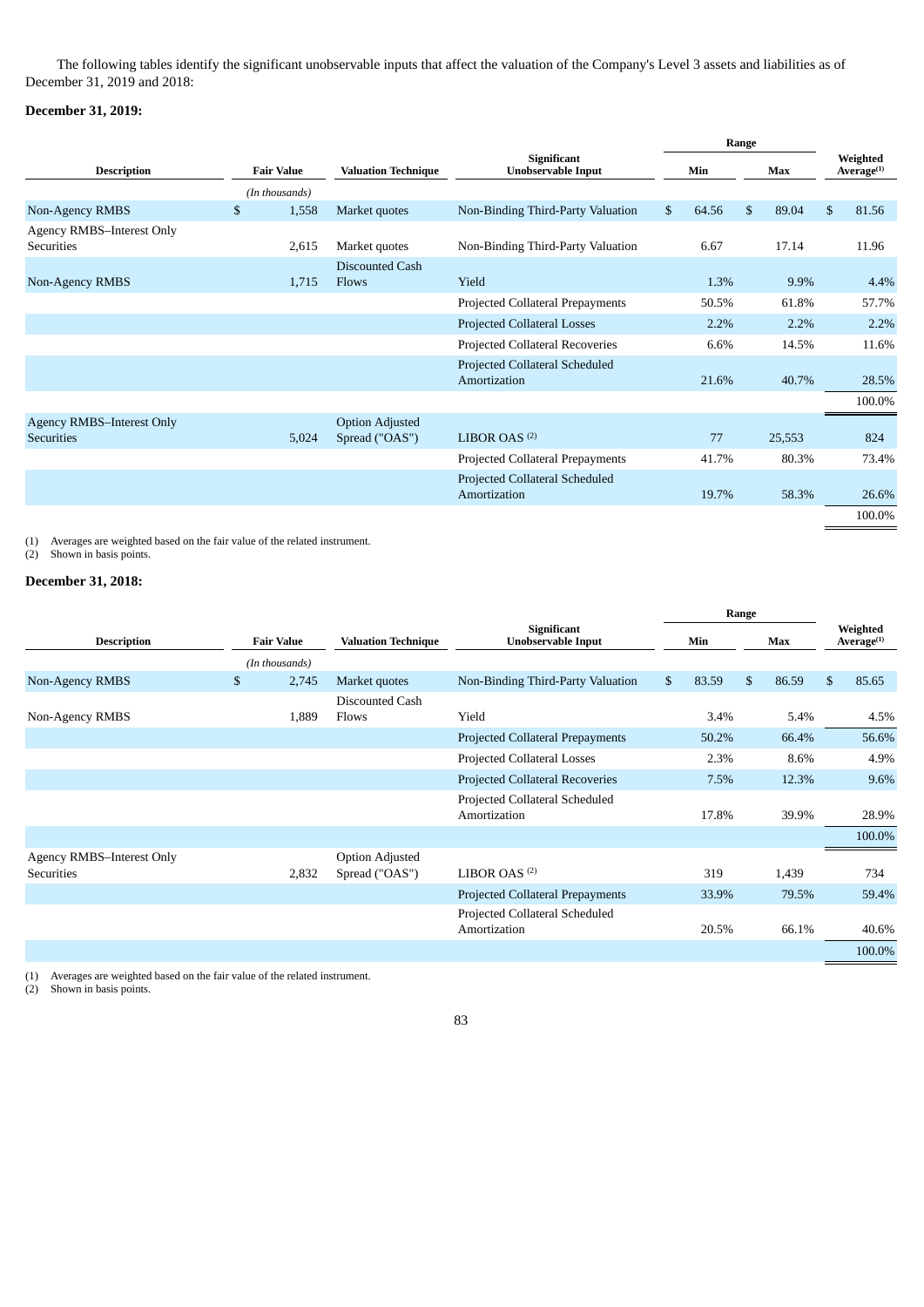Third-party non-binding valuations are validated by comparing such valuations to internally generated prices based on the Company's models and, when available, to recent trading activity in the same or similar instruments. For those instruments valued using discounted cash flows, collateral prepayments, losses, recoveries, and scheduled amortization are projected over the remaining life of the collateral and expressed as a percentage of the collateral's current principal balance. For those assets valued using the LIBOR Option Adjusted Spread, or "OAS," valuation methodology, cash flows are projected using the Company's models over multiple interest rate scenarios, and these projected cash flows are then discounted using the LIBOR rates implied by each interest rate scenario. The LIBOR OAS of an asset is then computed as the unique constant yield spread that, when added to all LIBOR rates in each interest rate scenario generated by the model, will equate (a) the expected present value of the projected asset cash flows over all model scenarios to (b) the actual current market price of the asset. LIBOR OAS is therefore model-dependent. Generally speaking, LIBOR OAS measures the additional yield spread over LIBOR that an asset provides at its current market price after taking into account any interest rate options embedded in the asset.

Material changes in any of the inputs above in isolation could result in a significant change to reported fair value measurements. Fair value measurements are impacted by the interrelationships of these inputs. For example, a higher expectation of collateral prepayments will generally result in a lower expectation of collateral losses. Conversely, higher losses will generally result in lower prepayments.

The following table summarizes the estimated fair value of all other financial instruments not included in the disclosures above as of December 31, 2019 and 2018:

|                                    | <b>December 31, 2019</b> |            |                       | <b>December 31, 2018</b> |                   |      |                       |  |
|------------------------------------|--------------------------|------------|-----------------------|--------------------------|-------------------|------|-----------------------|--|
| (In thousands)                     | <b>Fair Value</b>        |            | <b>Carrying Value</b> |                          | <b>Fair Value</b> |      | <b>Carrying Value</b> |  |
| <b>Other financial instruments</b> |                          |            |                       |                          |                   |      |                       |  |
| Assets:                            |                          |            |                       |                          |                   |      |                       |  |
| Cash and cash equivalents          | \$<br>35,351             | $^{\circ}$ | 35,351                | \$                       | 18,585            | - \$ | 18,585                |  |
| Due from brokers                   | 34,596                   |            | 34,596                |                          | 24,051            |      | 24,051                |  |
| Reverse repurchase agreements      | 2,084                    |            | 2,084                 |                          | 379               |      | 379                   |  |
| Liabilities:                       |                          |            |                       |                          |                   |      |                       |  |
| Repurchase agreements              | 1,296,272                |            | 1,296,272             |                          | 1,481,561         |      | 1,481,561             |  |
| Due to brokers                     | 33                       |            | 33                    | 1,325                    |                   |      | 1,325                 |  |

Cash and cash equivalents includes cash held in interest bearing overnight accounts, for which fair value equals the carrying value, and cash held in money market accounts, which are liquid in nature and for which fair value equals the carrying value; such assets are considered Level 1 assets. Due from brokers and Due to brokers include collateral transferred to or received from counterparties, along with receivables and payables for open and/or closed derivative positions. These receivables and payables are short term in nature and any collateral transferred consists primarily of cash; fair value of these items approximates carrying value and such items are considered Level 1 assets and liabilities. The Company's repurchase and reverse repurchase agreements are carried at cost, which approximates fair value due to their short term nature. Repurchase agreements and reverse repurchase agreements are classified as Level 2 assets and liabilities based on the adequacy of the collateral and their short term nature.

### **5. Financial Derivatives**

The Company is exposed to certain risks arising from both its business operations and economic conditions. Specifically, the Company's primary source of financing is repurchase agreements and the Company enters into financial derivative and other instruments to manage exposure to variable cash flows on portions of its borrowings under those repurchase agreements. Since the interest rates on repurchase agreements typically change with market interest rates such as LIBOR, the Company is exposed to constantly changing interest rates, which accordingly affects cash flows associated with the Company's borrowings. To mitigate the effect of changes in these interest rates and their related cash flows, the Company may enter into a variety of derivative contracts, including interest rate swaps, futures, swaptions, and TBAs. Additionally, from time to time, the Company may use short positions in U.S. Treasury securities to mitigate its interest rate risk.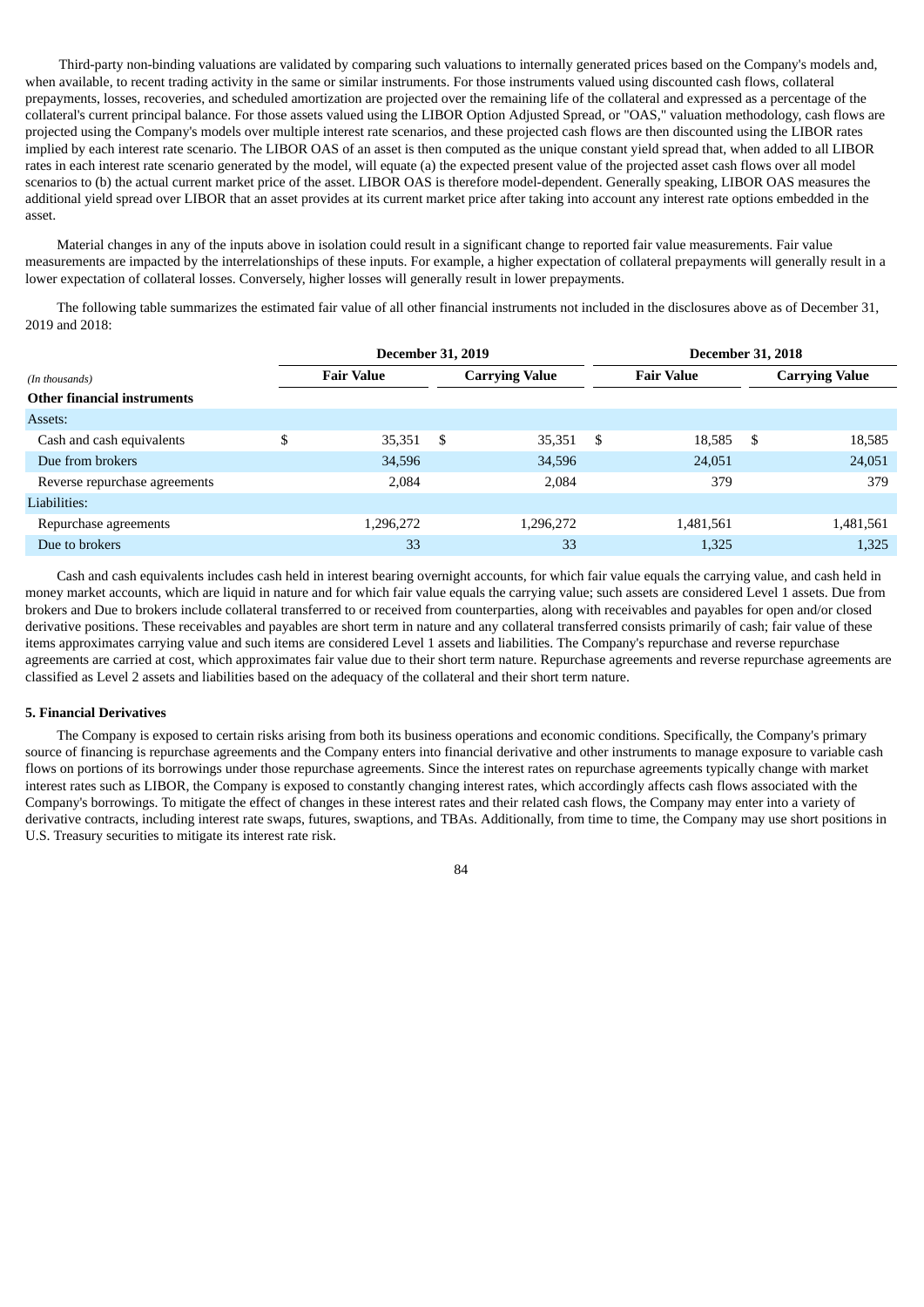The following table details the fair value of the Company's holdings of financial derivatives as of December 31, 2019 and 2018:

|                                                        | <b>December 31, 2019</b> | <b>December 31, 2018</b> |           |  |
|--------------------------------------------------------|--------------------------|--------------------------|-----------|--|
|                                                        |                          | (In thousands)           |           |  |
| Financial derivatives–assets, at fair value:           |                          |                          |           |  |
| TBA securities purchase contracts                      | \$                       | 48                       | \$<br>794 |  |
| TBA securities sale contracts                          |                          | 74                       |           |  |
| Fixed payer interest rate swaps                        |                          | 3,543                    | 10,201    |  |
| Fixed receiver interest rate swaps                     |                          | 81                       | 844       |  |
| <b>Futures</b>                                         |                          | 434                      |           |  |
| Total financial derivatives–assets, at fair value      |                          | 4,180                    | 11,839    |  |
| Financial derivatives-liabilities, at fair value:      |                          |                          |           |  |
| TBA securities purchase contracts                      |                          | (71)                     |           |  |
| TBA securities sale contracts                          |                          | (233)                    | (2,536)   |  |
| Fixed payer interest rate swaps                        |                          | (1,632)                  | (6,190)   |  |
| Fixed receiver interest rate swaps                     |                          | (15)                     | (3)       |  |
| <b>Futures</b>                                         |                          | (96)                     | (7,830)   |  |
| Total financial derivatives–liabilities, at fair value |                          | (2,047)                  | (16, 559) |  |
| <b>Total, net</b>                                      | \$                       | 2,133                    | (4,720)   |  |

# *Interest Rate Swaps*

The following tables provide information about the Company's fixed payer interest rate swaps as of December 31, 2019 and 2018:

# **December 31, 2019:**

| <b>Maturity</b> |               | <b>Notional Amount</b> |      | <b>Fair Value</b> | <b>Pay Rate</b> | <b>Receive Rate</b> | <b>Remaining Years to</b><br><b>Maturity</b> |
|-----------------|---------------|------------------------|------|-------------------|-----------------|---------------------|----------------------------------------------|
|                 |               | (In thousands)         |      |                   |                 |                     |                                              |
|                 | 2020 \$       | 86,000                 | - \$ | 148               | 1.60%           | 1.97%               | 0.32                                         |
| 2021            |               | 161,581                |      | (134)             | 1.79            | 1.92                | 1.55                                         |
| 2022            |               | 74,370                 |      | 292               | 1.54            | 1.91                | 2.92                                         |
| 2023            |               | 84,373                 |      | (1,223)           | 1.97            | 1.91                | 3.61                                         |
| 2024            |               | 19,073                 |      | 246               | 1.46            | 2.04                | 4.76                                         |
| 2025            |               | 106,812                |      | 1,129             | 1.56            | 1.92                | 5.91                                         |
| 2026            |               | 28,502                 |      | 402               | 1.57            | 1.91                | 6.92                                         |
| 2027            |               | 35,550                 |      | 547               | 1.61            | 1.92                | 7.91                                         |
| 2029            |               | 170                    |      | $\overline{2}$    | 1.72            | 1.90                | 9.89                                         |
| 2042            |               | 10,303                 |      | 501               | 1.81            | 1.91                | 22.93                                        |
| 2048            |               | 630                    |      | (157)             | 3.18            | 1.92                | 28.93                                        |
| 2049            |               | 3,633                  |      | 158               | 1.89            | 1.94                | 29.84                                        |
| <b>Total</b>    | $\mathcal{S}$ | 610,997                | \$   | 1,911             | 1.69%           | 1.93%               | 3.87                                         |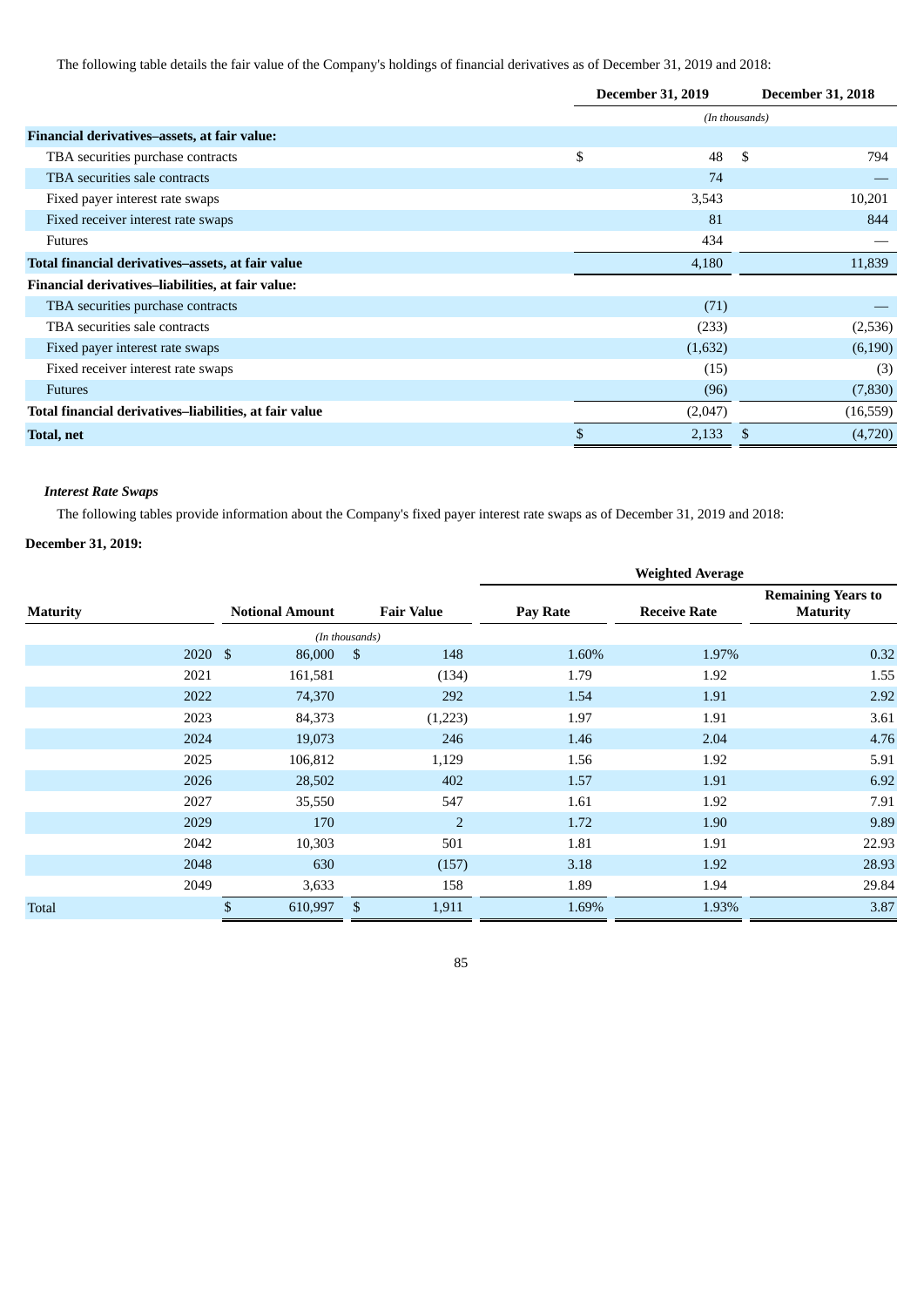# **December 31, 2018:**

|                 |           |                        |                   |                 | <b>Weighted Average</b> |                                              |  |  |  |  |
|-----------------|-----------|------------------------|-------------------|-----------------|-------------------------|----------------------------------------------|--|--|--|--|
| <b>Maturity</b> |           | <b>Notional Amount</b> | <b>Fair Value</b> | <b>Pay Rate</b> | <b>Receive Rate</b>     | <b>Remaining Years to</b><br><b>Maturity</b> |  |  |  |  |
|                 |           |                        | (In thousands)    |                 |                         |                                              |  |  |  |  |
|                 | $2020$ \$ | 86,000                 | \$<br>1,390       | 1.60%           | 2.50%                   | 1.32                                         |  |  |  |  |
|                 | 2021      | 165,600                | 2,099             | 2.09            | 2.63                    | 2.52                                         |  |  |  |  |
|                 | 2022      | 68,480                 | 1,289             | 2.00            | 2.60                    | 3.43                                         |  |  |  |  |
|                 | 2023      | 23,600                 | 695               | 1.88            | 2.51                    | 4.36                                         |  |  |  |  |
|                 | 2024      | 8,900                  | 269               | 1.99            | 2.40                    | 5.26                                         |  |  |  |  |
|                 | 2025      | 47,722                 | (202)             | 2.57            | 2.67                    | 6.17                                         |  |  |  |  |
|                 | 2026      | 40,885                 | 2,841             | 1.63            | 2.63                    | 7.71                                         |  |  |  |  |
|                 | 2027      | 30,000                 | 845               | 2.29            | 2.58                    | 8.34                                         |  |  |  |  |
|                 | 2028      | 150,563                | (4, 486)          | 2.97            | 2.55                    | 9.61                                         |  |  |  |  |
|                 | 2043      | 12,380                 | (338)             | 2.99            | 2.61                    | 24.38                                        |  |  |  |  |
|                 | 2048      | 5,500                  | (391)             | 3.18            | 2.69                    | 29.93                                        |  |  |  |  |
| Total           |           | \$<br>639,630          | \$<br>4,011       | 2.26%           | 2.58%                   | 5.77                                         |  |  |  |  |

The following tables provide information about the Company's fixed receiver interest rate swaps as of December 31, 2019 and 2018.

# **December 31, 2019:**

| <b>Maturity</b> | <b>Notional Amount</b> |                | <b>Fair Value</b> | <b>Pay Rate</b> | <b>Receive Rate</b> | <b>Remaining Years to</b><br><b>Maturity</b> |
|-----------------|------------------------|----------------|-------------------|-----------------|---------------------|----------------------------------------------|
|                 |                        | (In thousands) |                   |                 |                     |                                              |
| 2023            | 13,200                 | -S             | 81                | 1.94%           | 1.87%               | 3.32                                         |
| 2029            | 9,902                  |                | (15)              | 1.92            | 1.87                | 9.98                                         |
| <b>Total</b>    | 23,102                 |                | 66                | 1.93%           | 1.87%               | 6.17                                         |

**December 31, 2018:**

| <b>Maturity</b> | <b>Notional Amount</b> |                | <b>Fair Value</b> | Pay Rate | <b>Receive Rate</b> | <b>Remaining Years to</b><br><b>Maturity</b> |
|-----------------|------------------------|----------------|-------------------|----------|---------------------|----------------------------------------------|
|                 |                        | (In thousands) |                   |          |                     |                                              |
| 2023            | \$<br>59,562           | -\$            | 406               | 2.79%    | 2.72%               | 4.98                                         |
| 2028            | 18,870                 |                | 295               | 2.79     | 2.89                | 9.97                                         |
| 2029            | 9,750                  |                | (3)               | 2.81     | 2.71                | 10.02                                        |
| 2048            | 5,000                  |                | 143               | 2.78     | 2.98                | 29.97                                        |
| <b>Total</b>    | 93,182                 | -S             | 841               | 2.79%    | 2.77%               | 7.86                                         |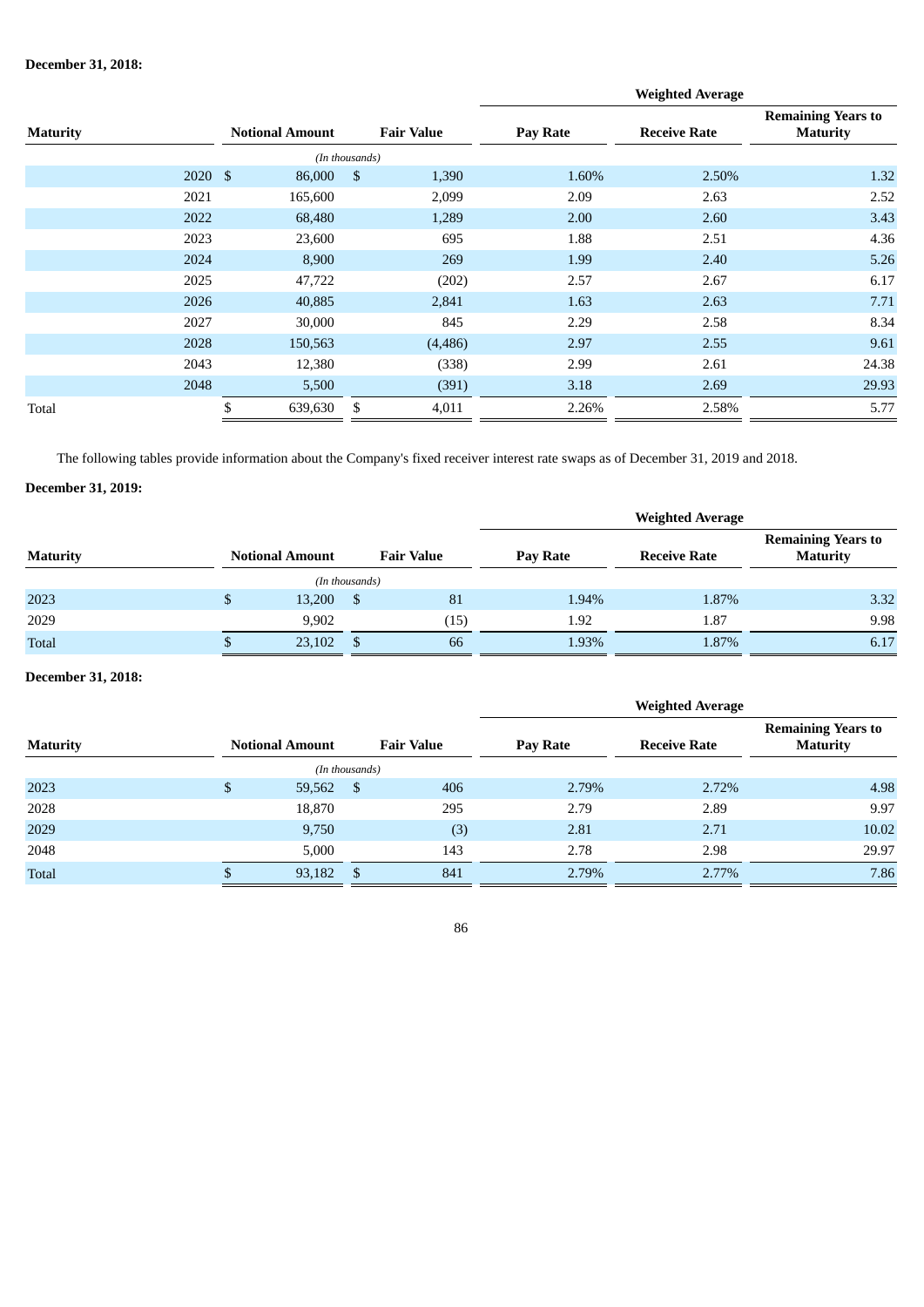### *Futures*

The following tables provide information about the Company's futures as of December 31, 2019 and 2018.

### **December 31, 2019:**

| <b>Description</b>      | <b>Notional Amount</b> |      | <b>Fair Value</b> | <b>Remaining Months</b><br>to Expiration |  |  |
|-------------------------|------------------------|------|-------------------|------------------------------------------|--|--|
| (\$ in thousands)       |                        |      |                   |                                          |  |  |
| <b>Long Contracts:</b>  |                        |      |                   |                                          |  |  |
| U.S. Treasury Futures   | \$<br>4.100            | - \$ | (96)              | 2.84                                     |  |  |
| <b>Short Contracts:</b> |                        |      |                   |                                          |  |  |
| U.S. Treasury Futures   | (37,500)               |      | 434               | 2.72                                     |  |  |
| <b>Total, net</b>       | \$<br>(33, 400)        |      | 338               | 2.71                                     |  |  |

# **December 31, 2018:**

| <b>Description</b>      | <b>Notional Amount</b> |                 | <b>Fair Value</b> | <b>Remaining Months</b><br>to Expiration |
|-------------------------|------------------------|-----------------|-------------------|------------------------------------------|
| (\$ in thousands)       |                        |                 |                   |                                          |
| <b>Short Contracts:</b> |                        |                 |                   |                                          |
| U.S. Treasury Futures   |                        | $(301, 300)$ \$ | (7,830)           | 2.76                                     |

# *TBAs*

The Company transacts in the forward settling TBA market. Pursuant to these TBA transactions, the Company agrees to purchase or sell, for future delivery, Agency RMBS with certain principal and interest terms and certain types of underlying collateral, but the particular Agency RMBS to be delivered is not identified until shortly before the TBA settlement date. TBAs are generally liquid, have quoted market prices, and represent the most actively traded class of MBS. The Company uses TBAs to mitigate interest rate risk, usually by taking short positions. The Company also invests in TBAs as a means of acquiring additional exposure to Agency RMBS, or for speculative purposes, including holding long positions.

The Company does not generally take delivery of TBAs; rather, it settles the associated receivable and payable with its trading counterparties on a net basis. Transactions with the same counterparty for the same TBA that result in a reduction of the position are treated as extinguished.

As of December 31, 2019 and 2018, the Company had outstanding contracts to purchase ("long positions") and sell ("short positions") TBA securities as follows:

|                                       |    |                                          |    | <b>December 31, 2019</b>     |    |                                |    |                                                | <b>December 31, 2018</b> |                                          |    |                              |    |                                |                |                                                       |
|---------------------------------------|----|------------------------------------------|----|------------------------------|----|--------------------------------|----|------------------------------------------------|--------------------------|------------------------------------------|----|------------------------------|----|--------------------------------|----------------|-------------------------------------------------------|
| <b>TBA Securities</b>                 |    | <b>Notional</b><br>Amount <sup>(1)</sup> |    | Cost<br>Basis <sup>(2)</sup> |    | Market<br>Value <sup>(3)</sup> |    | <b>Net</b><br>Carrying<br>Value <sup>(4)</sup> |                          | <b>Notional</b><br>Amount <sup>(1)</sup> |    | Cost<br>Basis <sup>(2)</sup> |    | Market<br>Value <sup>(3)</sup> |                | <b>Net</b><br><b>Carrying</b><br>Value <sup>(4)</sup> |
| (In thousands)<br>Purchase contracts: |    |                                          |    |                              |    |                                |    |                                                |                          |                                          |    |                              |    |                                |                |                                                       |
| <b>Assets</b>                         | \$ | 26,877                                   | \$ | 27,087                       | \$ | 27,135                         | \$ | 48                                             | \$                       | 95,054                                   | \$ | 95,967                       | \$ | 96,761                         | $\mathfrak{S}$ | 794                                                   |
| Liabilities                           |    | 43,570                                   |    | 45,629                       |    | 45,558                         |    | (71)                                           |                          |                                          |    |                              |    |                                |                |                                                       |
|                                       |    | 70,447                                   |    | 72,716                       |    | 72,693                         |    | (23)                                           |                          | 95,054                                   |    | 95,967                       |    | 96,761                         |                | 794                                                   |
| Sale contracts:                       |    |                                          |    |                              |    |                                |    |                                                |                          |                                          |    |                              |    |                                |                |                                                       |
| <b>Assets</b>                         |    | (82,520)                                 |    | (85, 124)                    |    | (85,050)                       |    | 74                                             |                          |                                          |    |                              |    |                                |                |                                                       |
| Liabilities                           |    | (164, 435)                               |    | (170, 779)                   |    | (171, 012)                     |    | (233)                                          |                          | (289, 012)                               |    | (291, 438)                   |    | (293, 974)                     |                | (2,536)                                               |
|                                       |    | (246, 955)                               |    | (255,903)                    |    | (256, 062)                     |    | (159)                                          |                          | (289, 012)                               |    | (291, 438)                   |    | (293, 974)                     |                | (2,536)                                               |
| Total TBA securities, net             |    | (176, 508)                               |    | (183, 187)                   |    | (183, 369)                     | -S | (182)                                          | S                        | (193, 958)                               |    | (195, 471)                   |    | (197, 213)                     |                | (1,742)                                               |
|                                       |    |                                          |    |                              |    |                                |    |                                                |                          |                                          |    |                              |    |                                |                |                                                       |

(1) Notional amount represents the principal balance of the underlying Agency RMBS.

 $\text{(2)}$  Cost basis represents the forward price to be paid (received) for the underlying Agency RMBS.<br>(3) Market value represents the current market value of the underlying Agency RMBS (on a forwar

Market value represents the current market value of the underlying Agency RMBS (on a forward delivery basis) as of period end.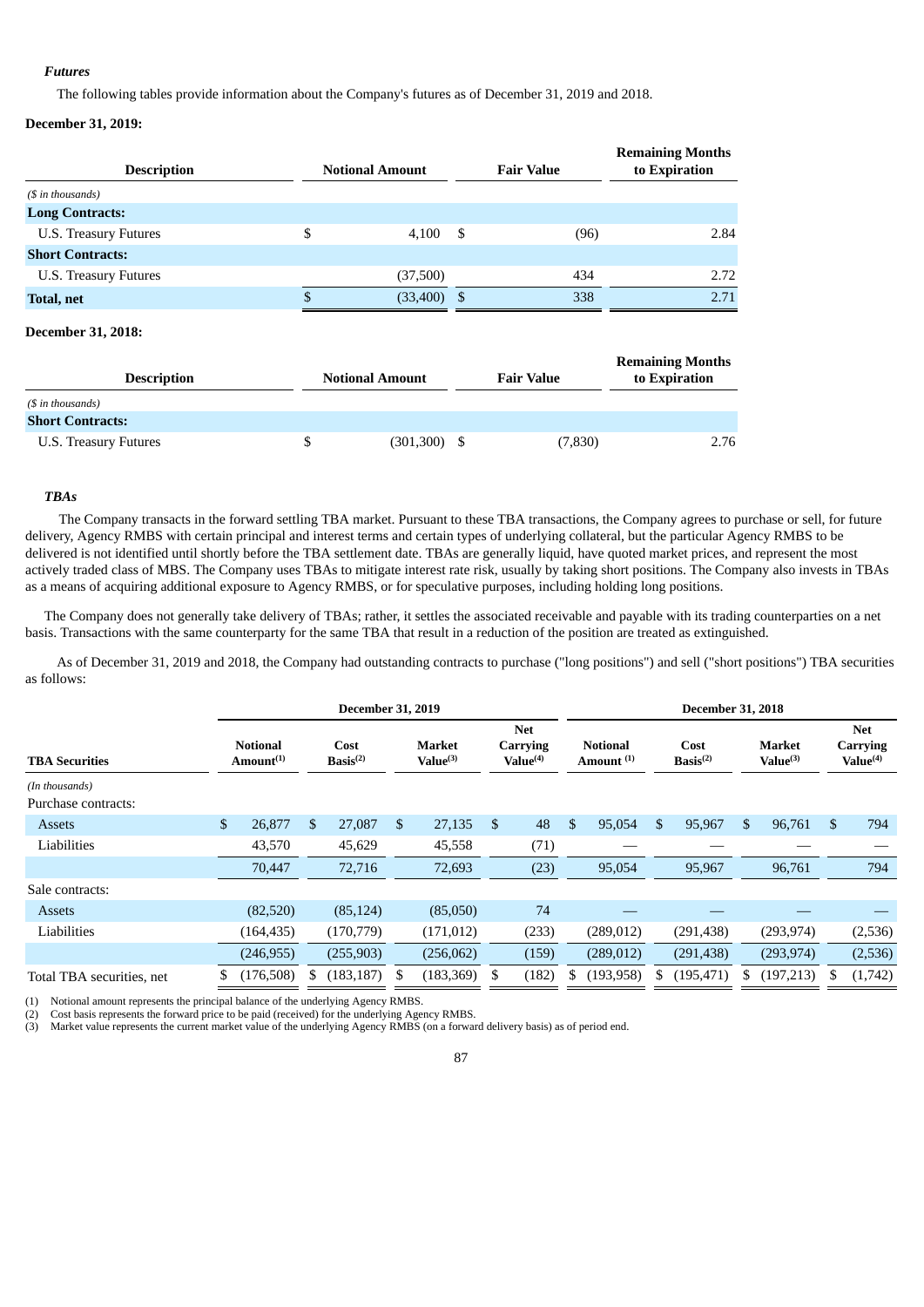(4) Net carrying value represents the difference between the market value of the TBA contract as of period end and the cost basis and is reported in Financial derivatives-assets at fair value and Financial derivatives-liabilities at fair value on the Consolidated Balance Sheet.

The table below details the average notional values of the Company's financial derivatives, using absolute value of month end notional values, for the years ended December 31, 2019 and 2018:

| <b>Derivative Type</b> | <b>Year Ended</b><br><b>December 31, 2019</b> |                | <b>Year Ended</b><br><b>December 31, 2018</b> |
|------------------------|-----------------------------------------------|----------------|-----------------------------------------------|
|                        |                                               | (In thousands) |                                               |
| Interest rate swaps    | \$<br>651,793                                 | \$             | 606,315                                       |
| TBAs                   | 474,555                                       |                | 577,864                                       |
| <b>Futures</b>         | 114,277                                       |                | 255,538                                       |
| Options                | 1,492                                         |                | 5,385                                         |

Gains and losses on the Company's financial derivatives for the years ended December 31, 2019 and 2018 are summarized in the tables below:

|                        |                                                                                                          |    |                                                                                                                                                        |      | Year Ended December 31, 2019                                             |     |                                                                                                                                 |                                                                                                                                                                                         |      |                                                                                                |
|------------------------|----------------------------------------------------------------------------------------------------------|----|--------------------------------------------------------------------------------------------------------------------------------------------------------|------|--------------------------------------------------------------------------|-----|---------------------------------------------------------------------------------------------------------------------------------|-----------------------------------------------------------------------------------------------------------------------------------------------------------------------------------------|------|------------------------------------------------------------------------------------------------|
| <b>Derivative Type</b> | <b>Net Realized Gains</b><br>(Losses) on Periodic<br><b>Settlements of Interest</b><br><b>Rate Swaps</b> |    | <b>Net Realized Gains</b><br>(Losses) on Financial<br><b>Derivatives Other</b><br>Than Periodic<br><b>Settlements of Interest</b><br><b>Rate Swaps</b> |      | <b>Net Realized Gains</b><br>(Losses) on Financial<br><b>Derivatives</b> |     | <b>Change in Net</b><br><b>Unrealized Gains</b><br>(Losses) on Accrued<br><b>Periodic Settlements</b><br>of Interest Rate Swaps | <b>Change in Net</b><br><b>Unrealized Gains</b><br>(Losses) on Financial<br><b>Derivatives Other Than</b><br>on Accrued Periodic<br><b>Settlements of Interest</b><br><b>Rate Swaps</b> |      | <b>Change in Net</b><br><b>Unrealized Gains</b><br>(Losses) on Financial<br><b>Derivatives</b> |
| (In thousands)         |                                                                                                          |    |                                                                                                                                                        |      |                                                                          |     |                                                                                                                                 |                                                                                                                                                                                         |      |                                                                                                |
| Interest rate swaps    | \$<br>1,262                                                                                              | \$ | $(19,508)$ \$                                                                                                                                          |      | $(18,246)$ \$                                                            |     | 850                                                                                                                             | \$<br>$(4,141)$ \$                                                                                                                                                                      |      | (3,291)                                                                                        |
| <b>TBAs</b>            |                                                                                                          |    | (6,624)                                                                                                                                                |      | (6,624)                                                                  |     |                                                                                                                                 | 1,561                                                                                                                                                                                   |      | 1,561                                                                                          |
| <b>Futures</b>         |                                                                                                          |    | (14,005)                                                                                                                                               |      | (14,005)                                                                 |     |                                                                                                                                 | 8,168                                                                                                                                                                                   |      | 8,168                                                                                          |
| Options                |                                                                                                          |    | (100)                                                                                                                                                  |      | (100)                                                                    |     |                                                                                                                                 |                                                                                                                                                                                         |      |                                                                                                |
| <b>Total</b>           | 1,262                                                                                                    | -S | (40, 237)                                                                                                                                              | - \$ | (38, 975)                                                                | -\$ | 850                                                                                                                             | \$<br>5,588                                                                                                                                                                             | - \$ | 6,438                                                                                          |
|                        |                                                                                                          |    |                                                                                                                                                        |      |                                                                          |     |                                                                                                                                 |                                                                                                                                                                                         |      |                                                                                                |

|                        | Year Ended December 31, 2018                                                                             |                                                                                                                                                        |        |                                                                   |        |                                                                                                                                 |       |                                                                                                                                                                                         |              |                                                                                         |           |  |  |  |
|------------------------|----------------------------------------------------------------------------------------------------------|--------------------------------------------------------------------------------------------------------------------------------------------------------|--------|-------------------------------------------------------------------|--------|---------------------------------------------------------------------------------------------------------------------------------|-------|-----------------------------------------------------------------------------------------------------------------------------------------------------------------------------------------|--------------|-----------------------------------------------------------------------------------------|-----------|--|--|--|
| <b>Derivative Type</b> | <b>Net Realized Gains</b><br>(Losses) on Periodic<br><b>Settlements of Interest</b><br><b>Rate Swaps</b> | <b>Net Realized Gains</b><br>(Losses) on Financial<br><b>Derivatives Other</b><br>Than Periodic<br><b>Settlements of Interest</b><br><b>Rate Swaps</b> |        | Net Realized Gains<br>(Losses) on Financial<br><b>Derivatives</b> |        | <b>Change in Net</b><br><b>Unrealized Gains</b><br>(Losses) on Accrued<br><b>Periodic Settlements</b><br>of Interest Rate Swaps |       | <b>Change in Net</b><br><b>Unrealized Gains</b><br>(Losses) on Financial<br><b>Derivatives Other Than</b><br>on Accrued Periodic<br><b>Settlements of Interest</b><br><b>Rate Swaps</b> |              | <b>Change in Net</b><br>Unrealized Gains<br>(Losses) on Financial<br><b>Derivatives</b> |           |  |  |  |
| (In thousands)         |                                                                                                          |                                                                                                                                                        |        |                                                                   |        |                                                                                                                                 |       |                                                                                                                                                                                         |              |                                                                                         |           |  |  |  |
| Interest rate swaps    | \$<br>1,037                                                                                              | -S                                                                                                                                                     | 5,312  | -\$                                                               | 6,349  | -\$                                                                                                                             | (432) | - \$                                                                                                                                                                                    | $(1,657)$ \$ |                                                                                         | (2,089)   |  |  |  |
| <b>TBAs</b>            |                                                                                                          |                                                                                                                                                        | 11,608 |                                                                   | 11,608 |                                                                                                                                 |       |                                                                                                                                                                                         | (1, 410)     |                                                                                         | (1, 410)  |  |  |  |
| <b>Futures</b>         |                                                                                                          |                                                                                                                                                        | 1,670  |                                                                   | 1,670  |                                                                                                                                 |       |                                                                                                                                                                                         | (8,000)      |                                                                                         | (8,000)   |  |  |  |
| Options                |                                                                                                          |                                                                                                                                                        | (249)  |                                                                   | (249)  |                                                                                                                                 |       |                                                                                                                                                                                         | 68           |                                                                                         | 68        |  |  |  |
| <b>Total</b>           | 1,037                                                                                                    |                                                                                                                                                        | 18,341 | \$.                                                               | 19,378 |                                                                                                                                 | (432) | -\$                                                                                                                                                                                     | (10, 999)    | - S                                                                                     | (11, 431) |  |  |  |

From time to time, the Company uses short positions in U.S. Treasury positions as a component of its interest rate hedging portfolio. As of December 31, 2019, the Company held short positions in U.S. Treasury securities, with a principal amount of \$2.1 million and a fair value of \$2.1 million. As of December 31, 2018, the Company held short positions in U.S. Treasury securities, with a principal amount of \$0.4 million and a fair value of \$0.4 million. Such securities are included on the Company's Consolidated Balance Sheet under the caption U.S. Treasury securities sold short, at fair value.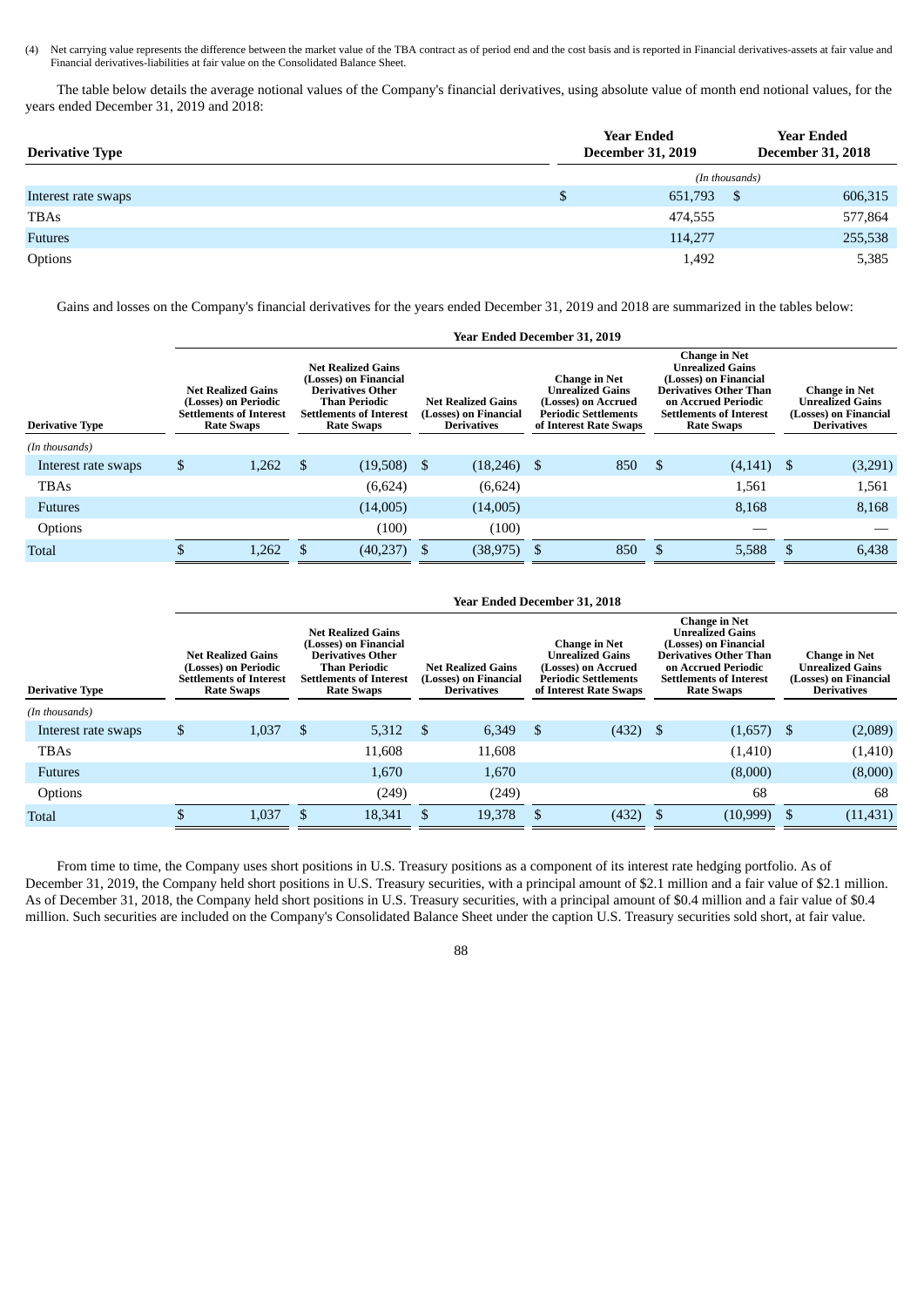#### **6. Borrowings under Repurchase Agreements**

The Company enters into repurchase agreements. A repurchase agreement involves the sale of an asset to a counterparty together with a simultaneous agreement to repurchase the transferred asset or similar asset from such counterparty at a future date. The Company accounts for its repurchase agreements as collateralized borrowings, with the transferred assets effectively serving as collateral for the related borrowing. The Company's repurchase agreements typically range in term from 30 to 180 days. The principal economic terms of each repurchase agreement—such as loan amount, interest rate, and maturity date—are typically negotiated on a transaction-by-transaction basis. Other terms and conditions, such as relating to events of default, are typically governed under the Company's master repurchase agreements. Absent an event of default, the Company maintains beneficial ownership of the transferred securities during the term of the repurchase agreement and receives the related principal and interest payments. Interest rates on these borrowings are generally fixed based on prevailing rates corresponding to the terms of the borrowings, and interest is paid at the termination of the repurchase agreement at which time the Company may enter into a new repurchase agreement at prevailing market rates with the same counterparty, repay that counterparty and possibly negotiate financing terms with a different counterparty, or choose to no longer finance the related asset. In response to a decline in the fair value of the transferred securities, whether as a result of changes in market conditions, security paydowns, or other factors, repurchase agreement counterparties will typically make a margin call, whereby the Company will be required to post additional securities and/or cash as collateral with the counterparty in order to reestablish the agreed-upon collateralization requirements. In the event of increases in fair value of the transferred securities, the Company generally can require the counterparty to post collateral with it in the form of cash or securities. The Company is generally permitted to sell or re-pledge any securities posted by the counterparty as collateral; however, upon termination of the repurchase agreement, or other circumstance in which the counterparty is no longer required to post such margin, the Company must return to the counterparty the same security that had been posted. The contractual amount (loan amount) of the Company's repurchase agreements approximates fair value, based on the short-term nature of the debt and the adequacy of the collateral.

At any given time, the Company seeks to have its outstanding borrowings under repurchase agreements with several different counterparties in order to reduce the exposure to any single counterparty. As of December 31, 2019 and 2018, the Company had outstanding borrowings under repurchase agreements with 15 and 12 counterparties, respectively.

|                                   |                                  |                | <b>December 31, 2019</b> |                                      | <b>December 31, 2018</b> |                                  |                      |                                      |  |  |
|-----------------------------------|----------------------------------|----------------|--------------------------|--------------------------------------|--------------------------|----------------------------------|----------------------|--------------------------------------|--|--|
|                                   |                                  |                |                          | <b>Weighted Average</b>              |                          |                                  |                      | <b>Weighted Average</b>              |  |  |
| <b>Remaining Days to Maturity</b> | <b>Borrowings</b><br>Outstanding |                | <b>Interest Rate</b>     | <b>Remaining Days</b><br>to Maturity |                          | <b>Borrowings</b><br>Outstanding | <b>Interest Rate</b> | <b>Remaining Days</b><br>to Maturity |  |  |
|                                   |                                  | (In thousands) |                          |                                      |                          |                                  |                      |                                      |  |  |
| 30 days or less                   | \$                               | 513,092        | 2.10%                    | 15                                   | \$                       | 512,505                          | 2.45%                | 16                                   |  |  |
| 31-60 days                        |                                  | 549,541        | 1.91                     | 45                                   |                          | 594.199                          | 2.56                 | 46                                   |  |  |
| 61-90 days                        |                                  | 233,639        | 1.97                     | 74                                   |                          | 359,861                          | 2.71                 | 75                                   |  |  |
| 91-120 days                       |                                  |                |                          |                                      |                          |                                  |                      |                                      |  |  |
| 121-150 days                      |                                  |                |                          |                                      |                          |                                  |                      |                                      |  |  |
| 151-180 days                      |                                  |                |                          |                                      |                          | 14,996                           | 2.72                 | 177                                  |  |  |
| <b>Total</b>                      |                                  | 1,296,272      | 2.00%                    | 39                                   | S                        | 1,481,561                        | 2.56%                | 44                                   |  |  |

The following table details the Company's outstanding borrowings under repurchase agreements as of December 31, 2019 and 2018:

Repurchase agreements involving underlying investments that the Company sold prior to period end, for settlement following period end, are shown using their original maturity dates even though such repurchase agreements may be expected to be terminated early upon settlement of the sale of the underlying investment.

As of December 31, 2019 and 2018, the fair value of RMBS transferred as collateral under outstanding borrowings under repurchase agreements was \$1.3 billion and \$1.6 billion, respectively. Collateral transferred under outstanding borrowings as of December 31, 2019 includes RMBS in the amount of \$3.0 million that were sold prior to period end but for which such sale had not yet settled. Collateral transferred under outstanding borrowings as of December 31, 2018 includes RMBS in the amount of \$74.4 million that were sold prior to year end but for which such sale had not yet settled. In addition as of December 31, 2019, the Company was posting to repurchase agreement counterparties net cash collateral of \$24.9 million as a result of margin calls with various repurchase agreement counterparties. As of December 31, 2018, the Company was posting to repurchase agreement counterparties net cash collateral of \$3.8 million and additional securities with a fair value of \$1.1 million as a result of margin calls with various repurchase agreement counterparties.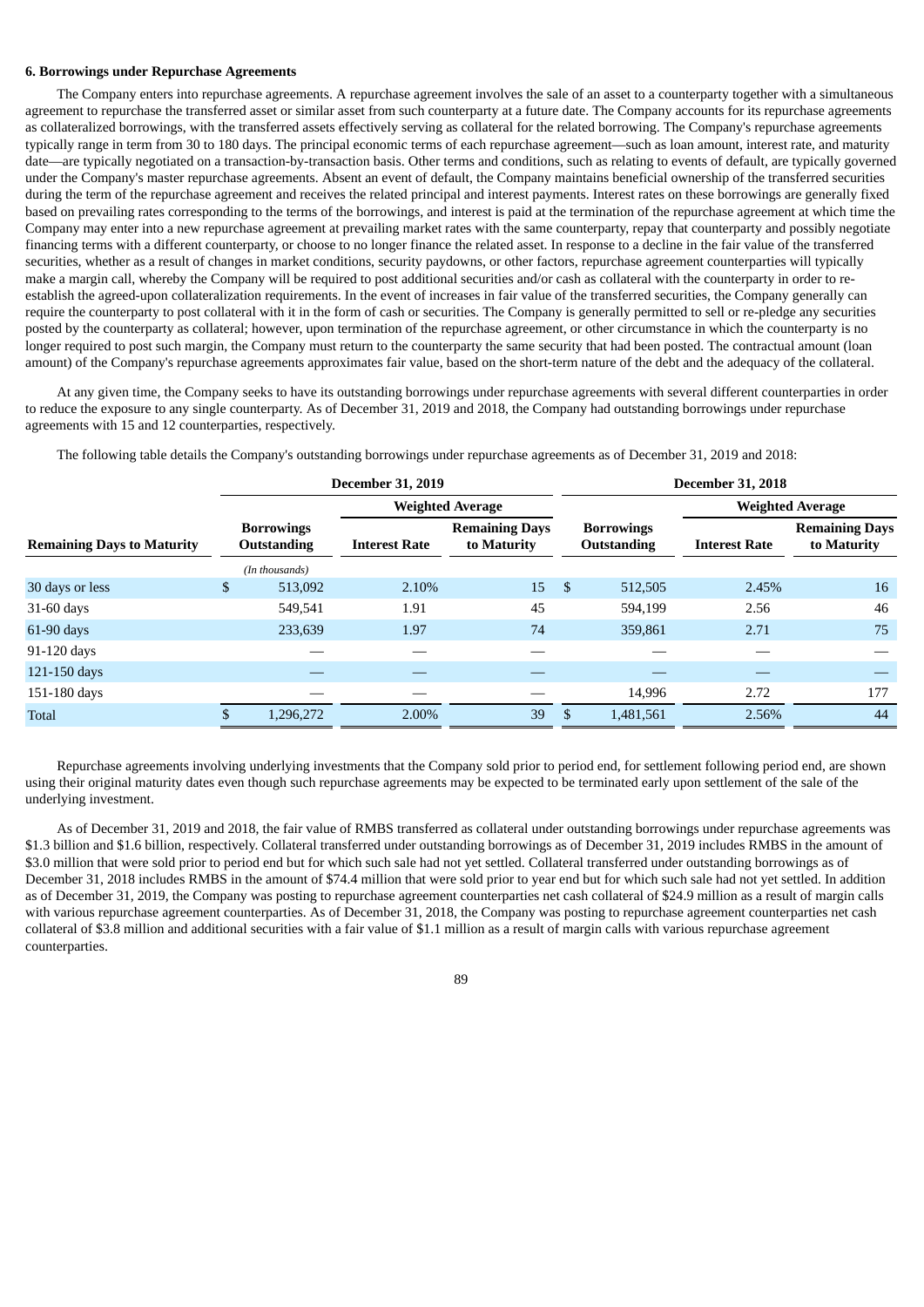Amount at risk represents the excess, if any, for each counterparty of the fair value of collateral held by such counterparty over the amounts outstanding under repurchase agreements. The following table reflects counterparties for which the amounts at risk relating to our repurchase agreements were greater than 10% of shareholders' equity as of December, 31, 2018. There was no counterparty for which the amount at risk was greater than 10% of shareholders' equity as of December 31, 2019.

### **December 31, 2018:**

| Counterparty               | Amount at Risk <sup>(1)</sup> | <b>Weighted Average</b><br><b>Remaining Days to</b><br><b>Maturity</b> | Percentage of<br><b>Shareholders' Equity</b> |  |  |
|----------------------------|-------------------------------|------------------------------------------------------------------------|----------------------------------------------|--|--|
|                            | (In thousands)                |                                                                        |                                              |  |  |
| Wells Fargo Bank, N.A.     | 20,214                        | 41                                                                     | 13.1%                                        |  |  |
| Royal Bank of Canada       | 16,563                        | 43                                                                     | 10.8%                                        |  |  |
| J.P. Morgan Securities LLC | 16,057                        | 39                                                                     | 10.4%                                        |  |  |

(1) Amounts at risk exclude, in aggregate, \$(43) thousand of net accrued interest, defined as accrued interest on securities held as collateral less interest payable on cash borrowed.

### **7. Offsetting of Assets and Liabilities**

The Company records certain financial instruments at fair value as described in Note 2. All financial instruments are recorded on a gross basis on the Consolidated Balance Sheet. In connection with its financial derivatives, repurchase agreements, and related trading agreements, the Company and its counterparties are required to pledge collateral. Cash or other collateral is exchanged as required with each of the Company's counterparties in connection with open derivative positions and repurchase agreements.

The following tables present information about certain assets and liabilities representing financial instruments as of December 31, 2019 and 2018. The Company has not previously entered into master netting agreements with any of its counterparties. Certain of the Company's repurchase and reverse repurchase agreements and financial derivative transactions are governed by underlying agreements that generally provide a right of offset in the event of default or in the event of a bankruptcy of either party to the transaction.

# **December 31, 2019:**

| $Sheet^{(1)}$ |         | <b>Financial</b><br><b>Instruments</b><br><b>Transferred or</b><br>Financial<br>Pledged as<br><b>Instruments Available</b><br>Collateral <sup>(2)(3)</sup><br>for Offset |            |      | (Received)<br>$P$ ledged <sup>(2)(3)</sup> | <b>Net Amount</b> |        |                        |       |
|---------------|---------|--------------------------------------------------------------------------------------------------------------------------------------------------------------------------|------------|------|--------------------------------------------|-------------------|--------|------------------------|-------|
|               |         |                                                                                                                                                                          |            |      |                                            |                   |        |                        |       |
|               |         |                                                                                                                                                                          |            |      |                                            |                   |        |                        |       |
|               |         |                                                                                                                                                                          |            | - \$ |                                            | - S               |        | <sup>\$</sup>          | 2,424 |
|               | 2,084   |                                                                                                                                                                          | (2,084)    |      |                                            |                   |        |                        |       |
|               |         |                                                                                                                                                                          |            |      |                                            |                   |        |                        |       |
|               | (2,047) |                                                                                                                                                                          | 1,756      |      |                                            |                   | 211    |                        | (80)  |
|               |         |                                                                                                                                                                          | 2,084      |      | 1,269,264                                  |                   | 24,924 |                        |       |
|               | \$      | <b>Amount of Assets</b><br>(Liabilities) Presented in<br>the Consolidated Balance<br>(1,296,272)                                                                         | $4,180$ \$ |      | (1,756)                                    |                   |        | <b>Cash Collateral</b> |       |

(1) In the Company's Consolidated Balance Sheet, all balances associated with the repurchase agreements and financial derivatives are presented on a gross basis.

(2) For the purpose of this presentation, for each row the total amount of financial instruments transferred or pledged and cash collateral (received) or pledged may not exceed the applicable gross amount of assets or (liabilities) as presented here. Therefore, the Company has reduced the amount of financial instruments transferred or pledged as collateral related to the Company's repurchase agreements and cash collateral pledged on the Company's financial derivative assets and liabilities. Total financial instruments transferred or pledged as collateral on the Company's repurchase agreements as of December 31, 2019 were \$1.33 billion. As of December 31, 2019 total cash collateral (received) pledged on financial derivative assets and liabilities excludes \$8.3 million and \$1.1 million respectively of net excess cash collateral.

When collateral is pledged to or pledged by a counterparty, it is often pledged or posted with respect to all positions with such counterparty, and in such cases such collateral cannot be specifically identified as relating to a particular asset or liability. As a result, in preparing the above table, the Company has made assumptions in allocating pledged or posted collateral among the various rows.

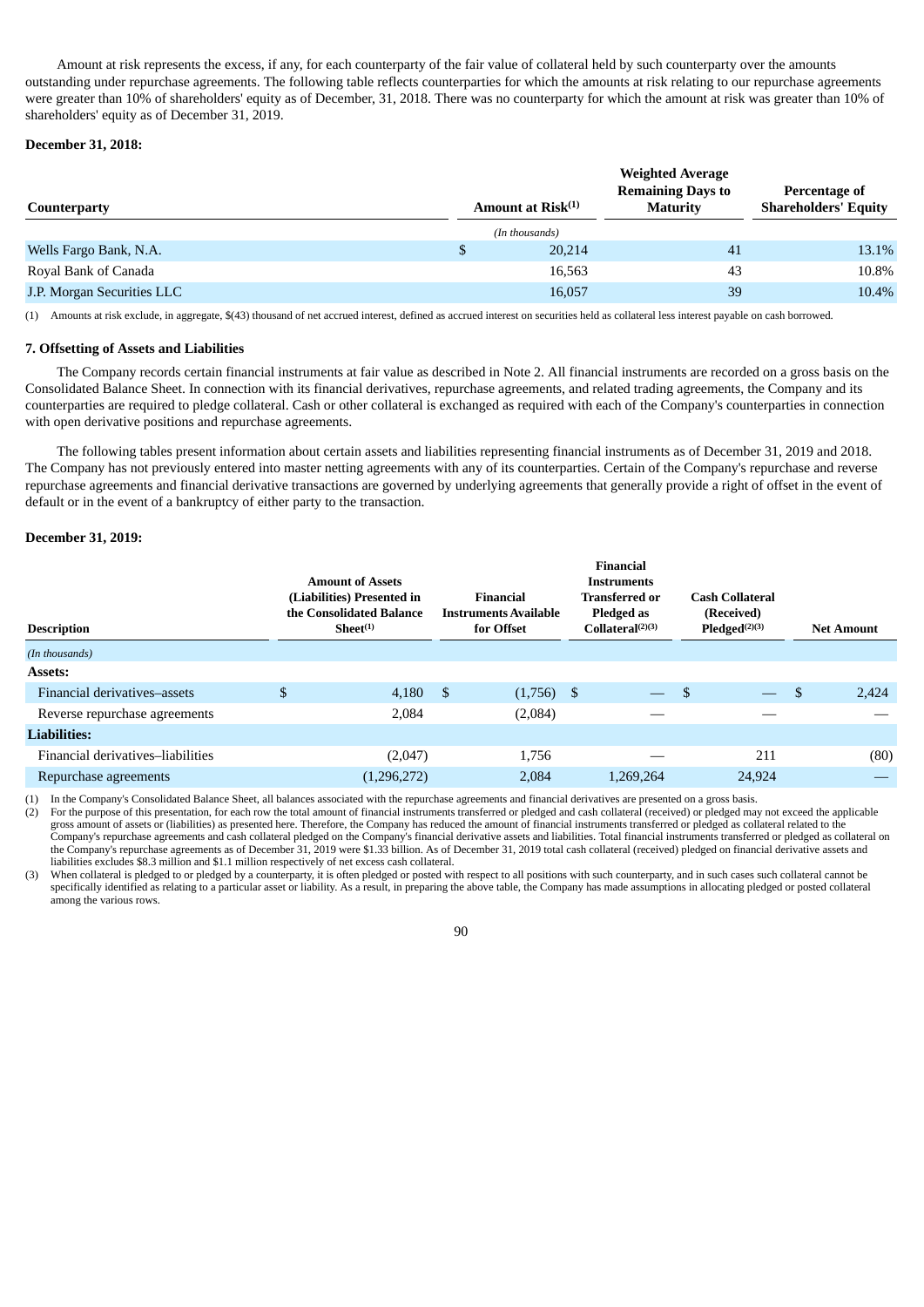| <b>Description</b>                | <b>Amount of Assets</b><br>(Liabilities) Presented in<br>the Consolidated Balance<br>$Sheet^{(1)}$ |      | <b>Financial</b><br><b>Instruments</b><br><b>Transferred or</b><br>Financial<br>Pledged as<br><b>Instruments Available</b><br>(Received)<br>Collateral <sup>(2)(3)</sup><br>$P$ ledged <sup>(2)(3)</sup><br>for Offset |  | <b>Cash Collateral</b>   |     | <b>Net Amount</b> |  |       |
|-----------------------------------|----------------------------------------------------------------------------------------------------|------|------------------------------------------------------------------------------------------------------------------------------------------------------------------------------------------------------------------------|--|--------------------------|-----|-------------------|--|-------|
| (In thousands)                    |                                                                                                    |      |                                                                                                                                                                                                                        |  |                          |     |                   |  |       |
| Assets:                           |                                                                                                    |      |                                                                                                                                                                                                                        |  |                          |     |                   |  |       |
| Financial derivatives-assets      | \$<br>11,839                                                                                       | - \$ | $(7,016)$ \$                                                                                                                                                                                                           |  | $\overline{\phantom{m}}$ | -\$ | $(151)$ \$        |  | 4,672 |
| Reverse repurchase agreements     | 379                                                                                                |      | (379)                                                                                                                                                                                                                  |  |                          |     |                   |  |       |
| <b>Liabilities:</b>               |                                                                                                    |      |                                                                                                                                                                                                                        |  |                          |     |                   |  |       |
| Financial derivatives-liabilities | (16, 559)                                                                                          |      | 7,016                                                                                                                                                                                                                  |  |                          |     | 9,321             |  | (222) |
| Repurchase agreements             | (1,481,561)                                                                                        |      | 379                                                                                                                                                                                                                    |  | 1,477,377                |     | 3,805             |  |       |
|                                   |                                                                                                    |      |                                                                                                                                                                                                                        |  |                          |     |                   |  |       |

(1) In the Company's Consolidated Balance Sheet, all balances associated with the repurchase agreements and financial derivatives are presented on a gross basis.

For the purpose of this presentation, for each row the total amount of financial instruments transferred or pledged and cash collateral (received) or pledged may not exceed the applicable gross amount of assets or (liabilities) as presented here. Therefore the Company has reduced the amount of financial instruments transferred or pledged as collateral related to the Company's repurchase agreements and cash collateral pledged on the Company's financial derivative assets and liabilities. Total financial instruments transferred or pledged as collateral on the Company's repurchase agreements as of December 31, 2018 were \$1.57 billion. As of December 31, 2018 total cash collateral on financial derivative assets and liabilities excludes \$5.1 million and \$4.6 million, respectively of net excess cash collateral.

(3) When collateral is pledged to or pledged by a counterparty, it is often pledged or posted with respect to all positions with such counterparty, and in such cases such collateral cannot be specifically identified as relating to a particular asset or liability. As a result, in preparing the above table, the Company has made assumptions in allocating pledged or posted collateral among the various rows.

#### **8. Earnings Per Share**

Basic earnings per share, or "EPS," is calculated by dividing net income (loss) for the period by the weighted average of the Company's common shares outstanding for the period. Diluted EPS takes into account the effect of outstanding dilutive instruments, such as share options and warrants, if any, and uses the average share price for the period in determining the number of incremental shares that are to be added to the weighted average number of shares outstanding. As of December 31, 2019 and 2018, the Company did not have any dilutive instruments outstanding.

The following table presents a reconciliation of the earnings/(losses) and shares used in calculating basic EPS for the years ended December 31, 2019 and 2018:

|                                                       | <b>Year Ended December 31,</b> |            |  |            |
|-------------------------------------------------------|--------------------------------|------------|--|------------|
| (In thousands except for share amounts)               |                                | 2019       |  | 2018       |
| <b>Numerator:</b>                                     |                                |            |  |            |
| Net income (loss)                                     |                                | 22.256     |  | (11,295)   |
| <b>Denominator:</b>                                   |                                |            |  |            |
| Basic and diluted weighted average shares outstanding |                                | 12,461,054 |  | 12,811,366 |
| Basic and diluted earnings per share                  |                                | 1.79       |  | (0.88)     |

#### **9. Related Party Transactions**

#### **Management Agreement**

The Company is party to the Management Agreement, which has a current term that expires on September 24, 2020, and has been, and is expected to be, renewed automatically each year thereafter for an additional one-year period, subject to certain termination rights. The Company is externally managed and advised by the Manager. Pursuant to the terms of the Management Agreement, the Manager provides the Company with its management team, including its officers, and appropriate support personnel. The Company does not have any employees. The Manager is responsible for the day-to-day operations of the Company.

The Manager receives an annual management fee in an amount equal to 1.50% per annum of shareholders' equity (as defined in the Management Agreement) as of the end of each fiscal quarter (before deductions for any management fee with respect to such fiscal period). The management fee is payable quarterly in arrears. For the years ended December 31, 2019 and 2018, the total management fee incurred was \$2.4 million and \$2.5 million, respectively.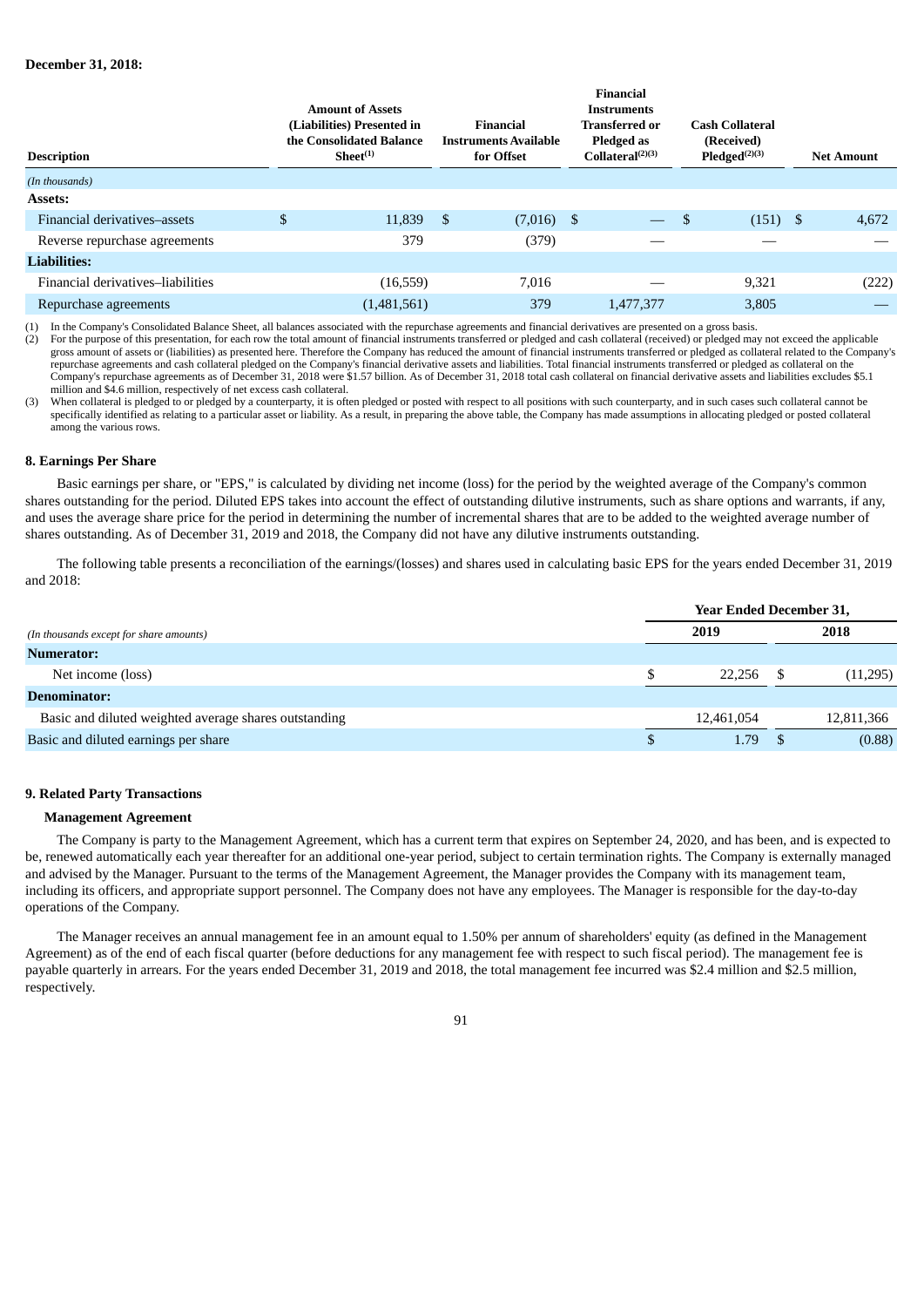#### **Services Agreement**

The Manager and EMG are parties to a services agreement, pursuant to which EMG is required to provide to the Manager sufficient personnel, services, and resources to enable the Manager to carry out its obligations and responsibilities under the Management Agreement. The Company is a named third-party beneficiary to the services agreement and, as a result, has, as a non-exclusive remedy, a direct right of action against EMG in the event of any breach by the Manager of any of its duties, obligations, or agreements under the Management Agreement that arise out of or result from any breach by EMG of its obligations under the services agreement. The services agreement will terminate upon the termination of the Management Agreement. Pursuant to the services agreement, the Manager makes certain payments to EMG in connection with the services provided. The Manager and EMG have overlapping ownership and are under common control.

#### **Expense Reimbursement**

Under the terms of the Management Agreement, the Company is required to reimburse the Manager for operating expenses related to the Company that are incurred by the Manager, including expenses relating to legal, accounting, due diligence, other services, and all other costs and expenses. The Company's reimbursement obligation is not subject to any dollar limitation. Expenses will be reimbursed in cash within 60 days following delivery of the expense statement by the Manager; provided, however, that such reimbursement may be offset by the Manager against amounts due to the Company from the Manager. The Company will not reimburse the Manager for the salaries and other compensation of the Manager's personnel except that the Company will be responsible for expenses incurred by the Manager in employing certain dedicated or partially dedicated personnel as further described below.

The Company reimburses the Manager for the allocable share of the compensation, including, without limitation, wages, salaries, and employee benefits paid or reimbursed, as approved by the Compensation Committee of the Board of Trustees, to certain dedicated or partially dedicated personnel who spend all or a portion of their time managing the Company's affairs, based upon the percentage of time devoted by such personnel to the Company's affairs. In their capacities as officers or personnel of the Manager or its affiliates, such personnel will devote such portion of their time to the Company's affairs as is necessary to enable the Company to operate its business.

For the years ended December 31, 2019 and 2018, the Company reimbursed the Manager \$2.1 million and \$2.0 million, respectively, for previously incurred operating and compensation expenses. As of December 31, 2019 and 2018, the outstanding payable to the Manager for operating and compensation expenses was \$0.2 million and \$0.3 million, respectively, which are included in Accrued expenses on the Consolidated Balance Sheet.

#### **Termination Fee**

The Management Agreement requires the Company to pay a termination fee to the Manager in the event of (1) the Company's termination or nonrenewal of the Management Agreement without cause or (2) the Manager's termination of the Management Agreement upon a default by the Company in the performance of any material term of the Management Agreement. Such termination fee will be equal to 5% of Shareholders' Equity, as defined in the Management Agreement as of the month-end preceding the date of the notice of termination or non-renewal of the Management Agreement.

#### **Registration Rights Agreement**

The Company is a party to a registration rights agreement with an affiliate of EMG and with the Blackstone Tactical Opportunities Funds (the "Blackstone Funds") pursuant to which the Company has granted its initial investors and each of their permitted transferees and other holders of the Company's "registrable common shares" (as such term is defined in the registration rights agreement) who become parties to the registration rights agreement with certain demand and/or piggy-back registration and shelf takedown rights*.*

#### **10. Capital**

The Company has authorized 500,000,000 common shares, \$0.01 par value per share, and 100,000,000 preferred shares, \$0.01 par value per share. The Board of Trustees may authorize the issuance of additional shares of either class. As of December 31, 2019 and 2018, there were 12,455,758 and 12,507,213 common shares outstanding, respectively. No preferred shares have been issued.

On September 11, 2019, the Company's Board of Trustees authorized the issuance of 15,024 shares to its independent trustees pursuant to trustee share award agreements.

On December 13, 2019, the Company's Board of Trustees authorized the issuance of 7,337 restricted common shares to certain of its partially dedicated employees pursuant to employee share award agreements.

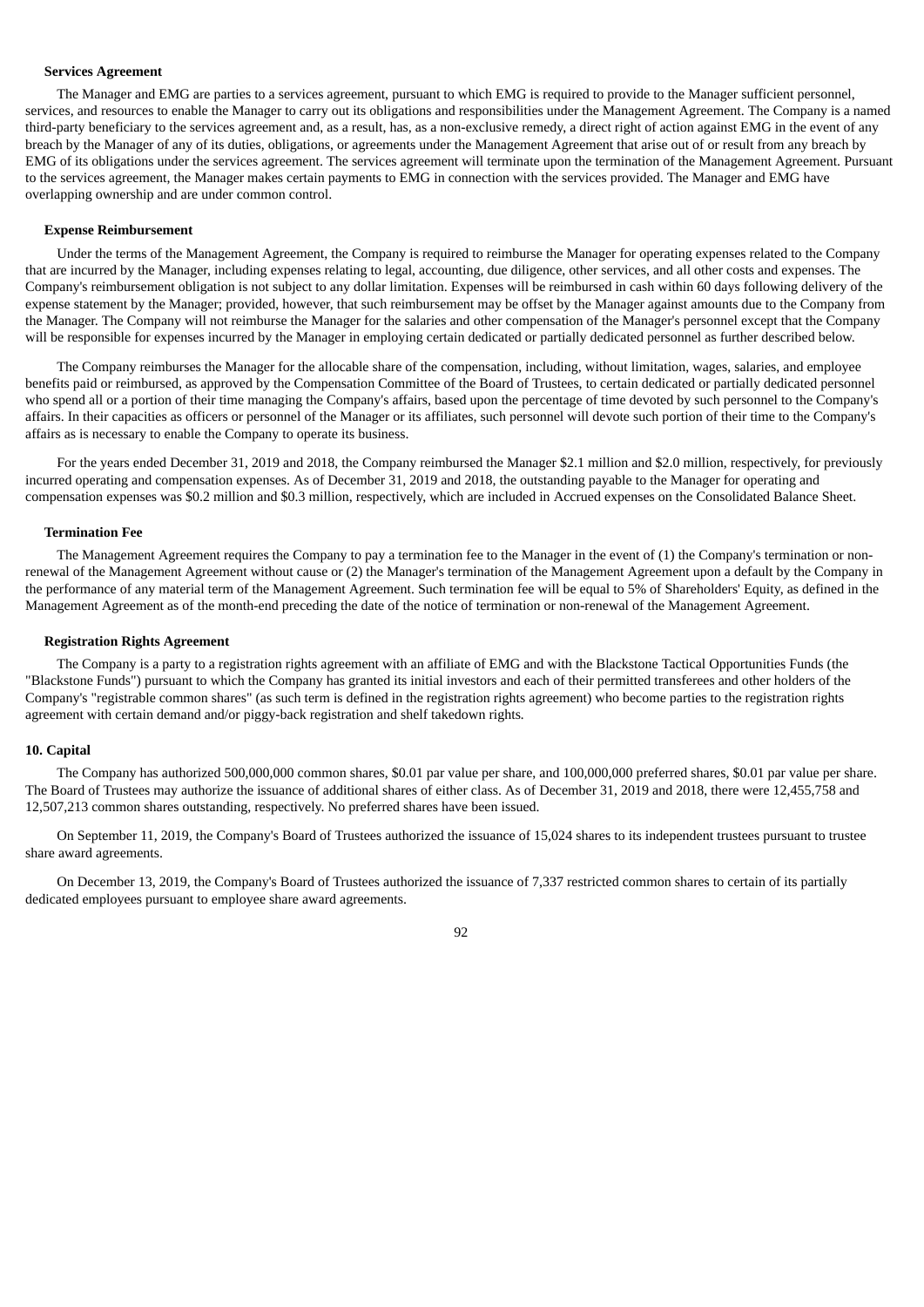Detailed below is a roll forward of the Company's common shares outstanding for the years ended December 31, 2019 and 2018:

|                                                                                  | <b>Year Ended December 31,</b> |            |  |  |
|----------------------------------------------------------------------------------|--------------------------------|------------|--|--|
|                                                                                  | 2019                           | 2018       |  |  |
| Common Shares Outstanding (12/31/2018 and 12/31/2017, respectively)              | 12,507,213                     | 13,340,217 |  |  |
| <b>Share Activity:</b>                                                           |                                |            |  |  |
| Restricted shares issued                                                         | 22.361                         | 19.376     |  |  |
| Shares repurchased                                                               | (73, 816)                      | (852, 380) |  |  |
| Common Shares Outstanding (12/31/2019 and 12/31/2018, respectively)              | 12,455,758                     | 12,507,213 |  |  |
| Unvested restricted shares outstanding (12/31/2019 and 12/31/2018, respectively) | 25,476                         | 21,159     |  |  |

The below table provides details on the Company's restricted shares granted pursuant to share award agreements which are unvested at December 31, 2019:

| <b>Grant Recipient</b>         | <b>Number of Restricted</b><br><b>Shares Granted</b> | <b>Grant Date</b>  | <b>Vesting Date(1)</b> |
|--------------------------------|------------------------------------------------------|--------------------|------------------------|
| Independent trustees:          |                                                      |                    |                        |
|                                | 15,024                                               | September 11, 2019 | September 10, 2020     |
| Partially dedicated employees: |                                                      |                    |                        |
|                                | 3,669                                                | December 13, 2019  | December 13, 2020      |
|                                | 3,668                                                | December 13, 2019  | December 13, 2021      |
|                                | 3,115                                                | December 11, 2018  | December 11, 2020      |

#### (1) Date at which such restricted shares will vest and become non-forfeitable.

As of December 31, 2019, there were 298,724 shares available for future issuance under the Company's 2013 Equity Incentive Plan.

On June 13, 2018, the Company's Board of Trustees approved the adoption of a share repurchase program under which the Company is authorized to repurchase up to 1.2 million common shares. The program, which is open-ended in duration, allows the Company to make repurchases from time to time on the open market or in negotiated transactions, including through Rule 10b5-1 plans. Repurchases are at the Company's discretion, subject to applicable law, share availability, price and its financial performance, among other considerations. During the year ended December 31, 2019, the Company repurchased 73,816 of its common shares at an aggregate cost of \$0.7 million, and an average price per share of \$10.12. From inception of the current share repurchase program adopted on June 13, 2018 through December 31, 2019, the Company repurchased 298,029 of its common shares at an aggregate cost of \$3.1 million, and an average price per share of \$10.46.

#### **Distribution Policy**

The timing and frequency of distributions will be determined by the Board of Trustees based upon a variety of factors deemed relevant by the Company's trustees, including restrictions under applicable law, capital requirements of the Company, and the REIT requirements of the Code. Distributions to shareholders generally will be taxable as ordinary income, although a portion of such distributions may be designated as long-term capital gain or qualified dividend income, or may constitute a return of capital. The Company will furnish annually to each shareholder a statement setting forth distributions paid or deemed paid during the preceding year and their U.S. federal income tax treatment. It is the intention of the Company to distribute at least 100% of its taxable income, after application of available tax attributes, within the time limits prescribed by the Internal Revenue Code, which may extend into the subsequent taxable year.

### **11. Commitments and Contingencies**

From time to time, the Company may become involved in various claims and legal actions arising in the ordinary course of business. The Company provides current trustees and officers with a limited indemnification against liabilities arising in connection with the performance of their duties to the Company.

In the normal course of business the Company may also enter into contracts that contain a variety of representations, warranties, and general indemnifications. The Company's maximum exposure under these arrangements, including future claims that may be made against the Company that have not yet occurred, is unknown. The Company has not incurred any costs

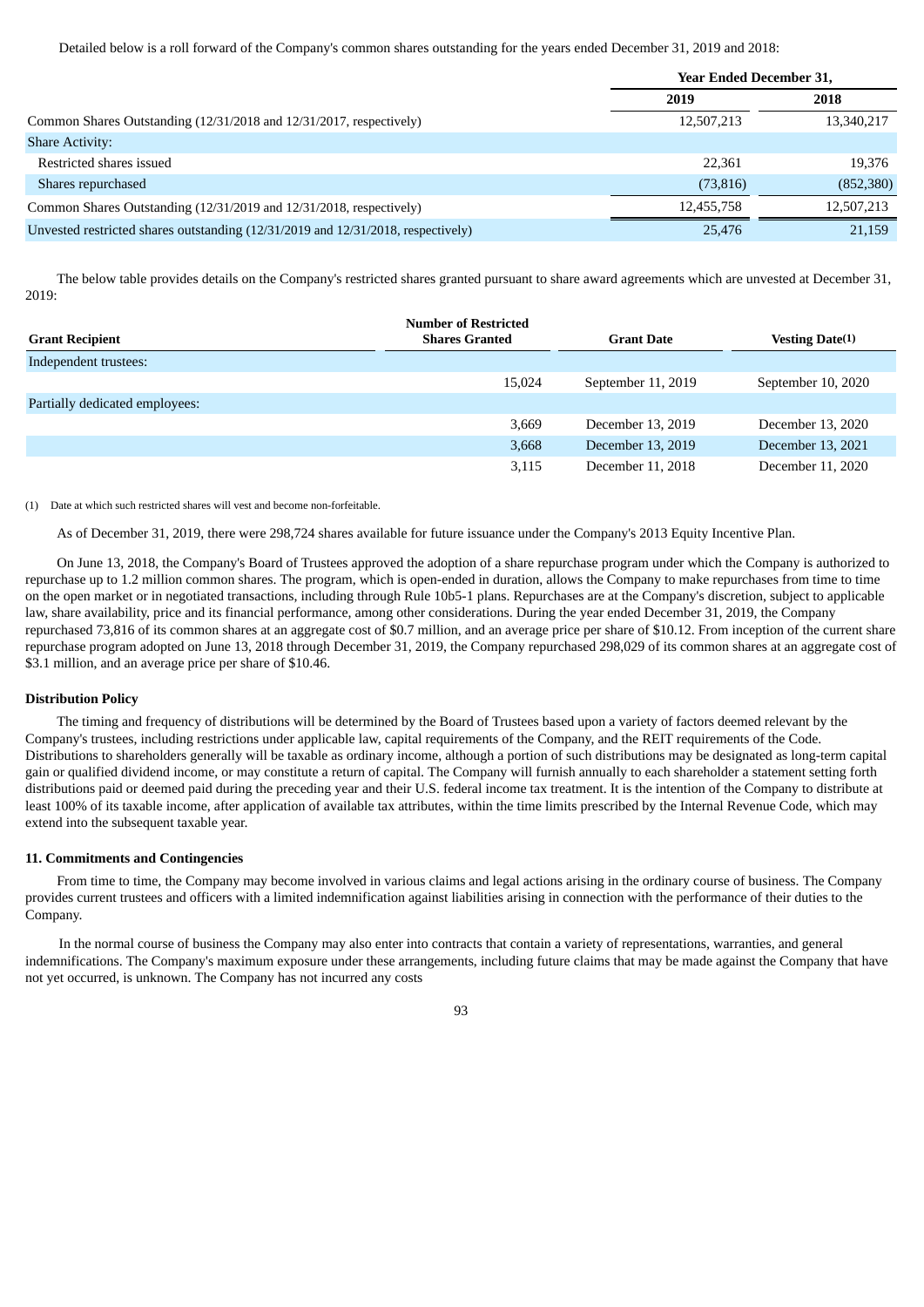to defend lawsuits or settle claims related to these indemnification agreements. The Company has no liabilities recorded for these agreements as of December 31, 2019 and 2018 and management is not aware of any significant contingencies at December 31, 2019.

# **12. Condensed Quarterly Financial Data (Unaudited)**

Detailed below is unaudited quarterly information for the years ended December 31, 2019 and 2018.

| (In thousands except for per share amounts)                                        |                | <b>Three-Month Period</b><br><b>Ended March 31.</b><br>2019 |                | <b>Three-Month Period</b><br><b>Ended June 30, 2019</b> |     | <b>Three-Month Period</b><br><b>Ended September 30,</b><br>2019 |                | <b>Three-Month</b><br><b>Period Ended</b><br><b>December 31, 2019</b> |
|------------------------------------------------------------------------------------|----------------|-------------------------------------------------------------|----------------|---------------------------------------------------------|-----|-----------------------------------------------------------------|----------------|-----------------------------------------------------------------------|
| <b>INTEREST INCOME (EXPENSE)</b>                                                   |                |                                                             |                |                                                         |     |                                                                 |                |                                                                       |
| Interest income                                                                    | $\mathfrak{S}$ | 12,613                                                      | $\mathfrak{S}$ | 12,139                                                  | \$  | 10,485                                                          | $\mathfrak{S}$ | 8,609                                                                 |
| Interest expense                                                                   |                | (9,555)                                                     |                | (9,662)                                                 |     | (8,820)                                                         |                | (7,239)                                                               |
| <b>Total net interest income</b>                                                   |                | 3,058                                                       |                | 2,477                                                   |     | 1,665                                                           |                | 1,370                                                                 |
| <b>EXPENSES</b>                                                                    |                |                                                             |                |                                                         |     |                                                                 |                |                                                                       |
| Management fees to affiliate                                                       |                | 595                                                         |                | 582                                                     |     | 582                                                             |                | 606                                                                   |
| Professional fees                                                                  |                | 229                                                         |                | 207                                                     |     | 216                                                             |                | 163                                                                   |
| Compensation expense                                                               |                | 151                                                         |                | 112                                                     |     | 132                                                             |                | 113                                                                   |
| Insurance expense                                                                  |                | 74                                                          |                | 74                                                      |     | 74                                                              |                | 73                                                                    |
| Other operating expenses                                                           |                | 319                                                         |                | 325                                                     |     | 341                                                             |                | 320                                                                   |
| <b>Total expenses</b>                                                              |                | 1,368                                                       |                | 1,300                                                   |     | 1,345                                                           |                | 1,275                                                                 |
| <b>OTHER INCOME (LOSS)</b>                                                         |                |                                                             |                |                                                         |     |                                                                 |                |                                                                       |
| Net realized gains (losses) on securities and financial derivatives                |                | (13,765)                                                    |                | (7,353)                                                 |     | (298)                                                           |                | (15, 279)                                                             |
| Change in net unrealized gains (losses) on securities and<br>financial derivatives |                | 21,003                                                      |                | 6,069                                                   |     | 3,707                                                           |                | 24,890                                                                |
| <b>Total other income (loss)</b>                                                   |                | 7,238                                                       |                | (1,284)                                                 |     | 3,409                                                           |                | 9,611                                                                 |
| <b>NET INCOME (LOSS)</b>                                                           | $\mathbb{S}$   | 8,928                                                       | $\mathfrak{L}$ | (107)                                                   | -\$ | 3,729                                                           | \$             | 9,706                                                                 |
| NET INCOME (LOSS) PER COMMON SHARE:                                                |                |                                                             |                |                                                         |     |                                                                 |                |                                                                       |
| <b>Basic and Diluted</b>                                                           | \$             | 0.72                                                        | $\mathfrak{S}$ | $(0.01)$ \$                                             |     | 0.30                                                            | $\mathfrak{S}$ | 0.78                                                                  |
| <b>CASH DIVIDENDS PER COMMON SHARE:</b>                                            |                |                                                             |                |                                                         |     |                                                                 |                |                                                                       |
| Dividends declared                                                                 | \$             | 0.34                                                        | \$             | 0.28                                                    | -\$ | 0.28                                                            | <sup>\$</sup>  | 0.28                                                                  |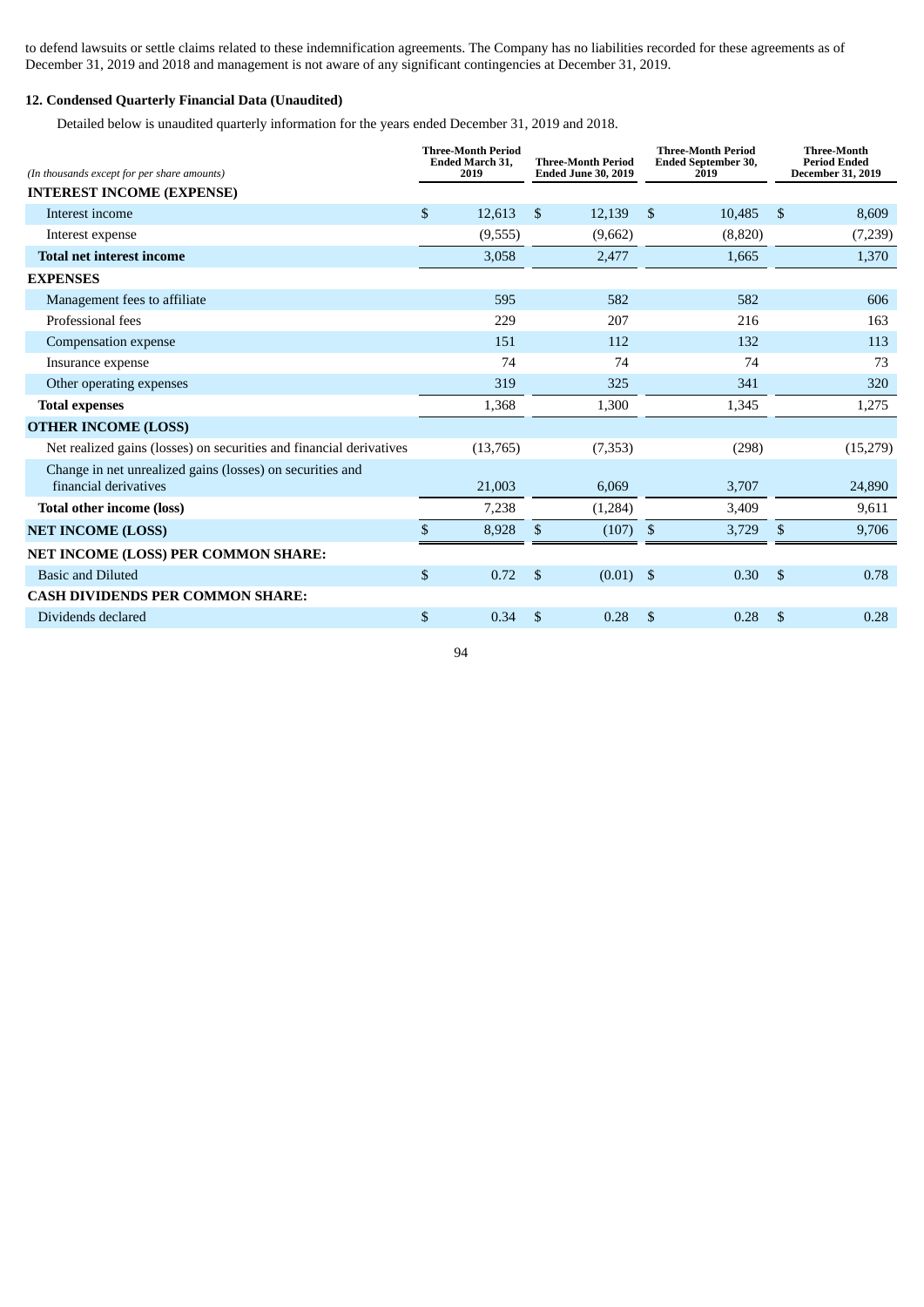| (In thousands except for per share amounts)                                        |              | <b>Three-Month Period</b><br>Ended March 31,<br>2018 | <b>Three-Month Period</b><br><b>Ended June 30, 2018</b> |               | <b>Three-Month Period</b><br><b>Ended September 30,</b><br>2018 |                | <b>Three-Month</b><br><b>Period Ended</b><br><b>December 31, 2018</b> |
|------------------------------------------------------------------------------------|--------------|------------------------------------------------------|---------------------------------------------------------|---------------|-----------------------------------------------------------------|----------------|-----------------------------------------------------------------------|
| <b>INTEREST INCOME (EXPENSE)</b>                                                   |              |                                                      |                                                         |               |                                                                 |                |                                                                       |
| Interest income                                                                    | $\mathbb{S}$ | 13,426                                               | \$<br>14,081                                            | \$            | 13,171                                                          | $\mathbb{S}$   | 13,875                                                                |
| Interest expense                                                                   |              | (7,248)                                              | (7,668)                                                 |               | (8,519)                                                         |                | (9,084)                                                               |
| <b>Total net interest income</b>                                                   |              | 6,178                                                | 6,413                                                   |               | 4,652                                                           |                | 4,791                                                                 |
| <b>EXPENSES</b>                                                                    |              |                                                      |                                                         |               |                                                                 |                |                                                                       |
| Management fees to affiliate                                                       |              | 671                                                  | 656                                                     |               | 641                                                             |                | 579                                                                   |
| Professional fees                                                                  |              | 234                                                  | 217                                                     |               | 198                                                             |                | 182                                                                   |
| Compensation expense                                                               |              | 189                                                  | 187                                                     |               | 136                                                             |                | 79                                                                    |
| Insurance expense                                                                  |              | 74                                                   | 74                                                      |               | 74                                                              |                | 74                                                                    |
| Other operating expenses                                                           |              | 349                                                  | 293                                                     |               | 283                                                             |                | 318                                                                   |
| <b>Total expenses</b>                                                              |              | 1,517                                                | 1,427                                                   |               | 1,332                                                           |                | 1,232                                                                 |
| <b>OTHER INCOME (LOSS)</b>                                                         |              |                                                      |                                                         |               |                                                                 |                |                                                                       |
| Net realized gains (losses) on securities and financial derivatives                |              | 17,882                                               | (10, 816)                                               |               | (4,344)                                                         |                | (6,721)                                                               |
| Change in net unrealized gains (losses) on securities and<br>financial derivatives |              | (26, 496)                                            | 7,616                                                   |               | 1,970                                                           |                | (6, 912)                                                              |
| <b>Total other income (loss)</b>                                                   |              | (8,614)                                              | (3,200)                                                 |               | (2,374)                                                         |                | (13, 633)                                                             |
| <b>NET INCOME (LOSS)</b>                                                           | \$           | (3,953)                                              | \$<br>1,786                                             | \$            | 946                                                             | \$             | (10,074)                                                              |
| NET INCOME (LOSS) PER COMMON SHARE:                                                |              |                                                      |                                                         |               |                                                                 |                |                                                                       |
| Basic and Diluted $(1)$                                                            | \$           | $(0.30)$ \$                                          | 0.14                                                    | $\mathbf{\$}$ | 0.07                                                            | $\mathfrak{S}$ | (0.80)                                                                |
| <b>CASH DIVIDENDS PER COMMON SHARE:</b>                                            |              |                                                      |                                                         |               |                                                                 |                |                                                                       |
| Dividends declared                                                                 | \$           | 0.37                                                 | \$<br>0.37                                              | \$            | 0.37                                                            | \$             | 0.34                                                                  |

(1) For the year ended December 31, 2018 the sum of EPS for the four quarters of the year does not equal EPS as calculated for the entire year (see Note 8) as a result of changes in shares during the year due to repurchases of common shares, as EPS is calculated using average shares outstanding during the period.

# **13. Subsequent Events**

On March 4, 2020, the Company's Board of Trustees approved a dividend for the first quarter of 2020 in the amount of \$0.28 per share payable on April 27, 2020 to shareholders of record as of March 31, 2020.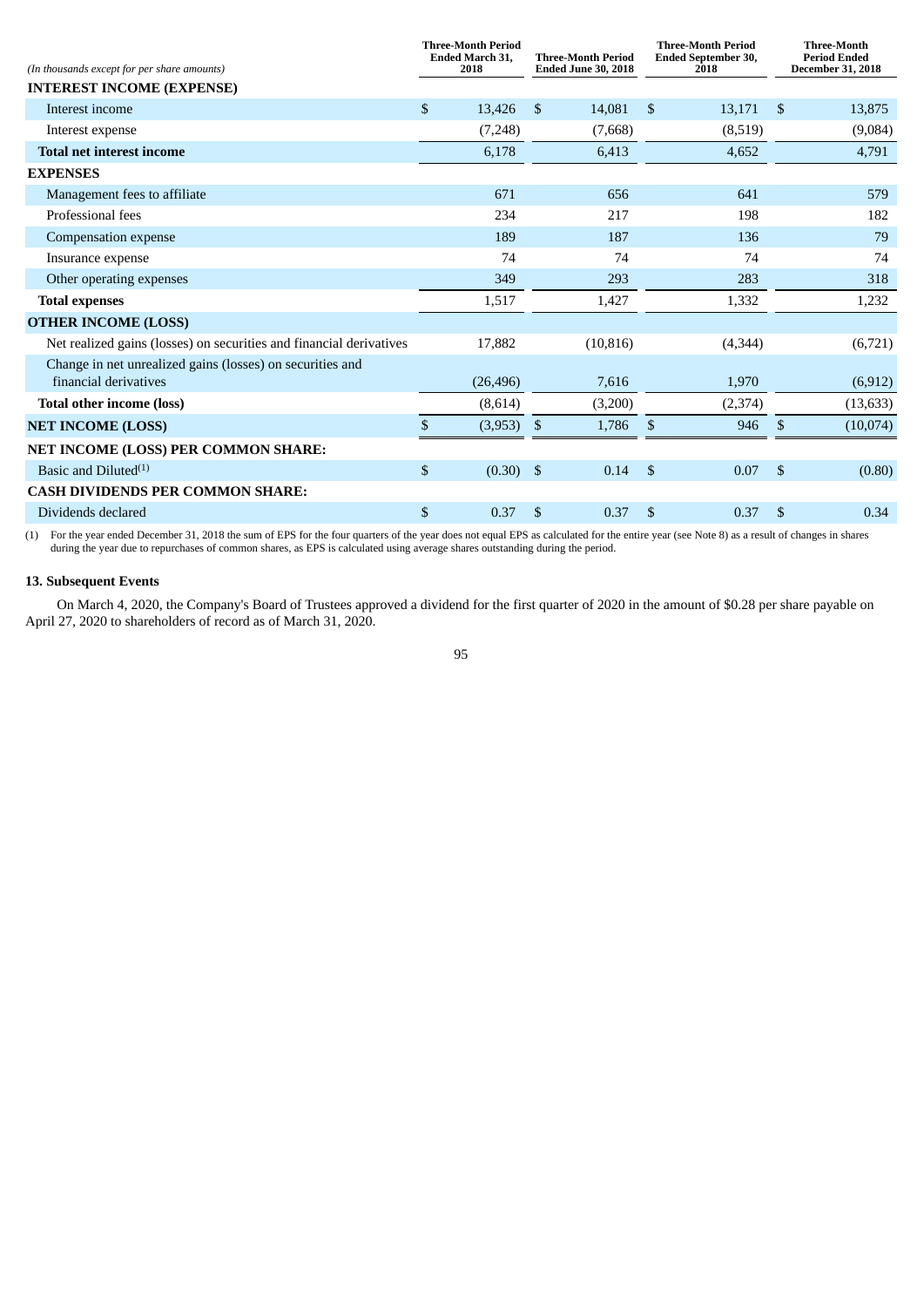#### **Item 9. Changes in and Disagreements with Accountants on Accounting and Financial Disclosures**

None.

# **Item 9A. Controls and Procedures**

### **Disclosure Controls and Procedures**

We maintain disclosure controls and procedures that are designed to ensure that information required to be disclosed in the reports that we file or submit under the Securities Exchange Act of 1934, as amended, is recorded, processed, summarized and reported within the time periods specified in the rules and forms of the SEC, and that such information is accumulated and communicated to our management as appropriate to allow timely decisions regarding required disclosures. An evaluation was performed under the supervision and with the participation of our management, including our Chief Executive Officer and Chief Financial Officer, of the effectiveness of our disclosure controls and procedures (as defined in Rules 13a-15(e) and 15d-15(e) under the Securities Exchange Act of 1934, as amended) as of December 31, 2019. Based upon that evaluation, our Chief Executive Officer and Chief Financial Officer concluded that our disclosure controls and procedures were effective as of December 31, 2019.

#### **Changes in Internal Control Over Financial Reporting**

There have been no changes in our internal control over financial reporting that occurred during the quarter ended December 31, 2019 that have materially affected, or are reasonably likely to materially affect, our internal control over financial reporting.

# **Management's Annual Report on Internal Control Over Financial Reporting**

Management is responsible for establishing and maintaining adequate internal control over financial reporting (as defined in Rules 13a-15(f) and 15d-15(f) under the Exchange Act). Our internal control over financial reporting is designed to provide reasonable assurance regarding the reliability of financial reporting and the preparation of financial statements for external purposes in accordance with U.S. GAAP. Our internal control over financial reporting includes policies and procedures that (1) pertain to the maintenance of records that, in reasonable detail, accurately and fairly reflect the transactions and dispositions of our assets; (2) provide reasonable assurance that transactions are recorded as necessary to permit preparation of financial statements in accordance with U.S. GAAP, and that receipts and expenditures are being made only in accordance with authorizations of our management and trustees; and (3) provide reasonable assurance regarding prevention or timely detection of unauthorized acquisition, use, or disposition of assets that could have a material effect on our financial statements.

Because of its inherent limitations, internal control over financial reporting may not prevent or detect misstatements. Also, projections of any evaluation of effectiveness to future periods are subject to the risk that controls may become inadequate because of changes in conditions, or that the degree of compliance with the policies or procedures may deteriorate.

Under the supervision and with the participation of our management, including our Chief Executive Officer and our Chief Financial Officer, we evaluated the effectiveness of our internal control over financial reporting using the criteria set forth in the 2013 *Internal Control-Integrated Framework* issued by the Committee of Sponsoring Organizations of the Treadway Commission (COSO). Based on our assessment and those criteria, our management concluded that our internal control over financial reporting was effective as of December 31, 2019.

The Company's independent registered public accounting firm, PricewaterhouseCoopers LLP, has audited the Company's internal control over financial reporting as of December 31, 2019. Their report appears on page 65 of this Annual Report on Form 10-K.

# **PART III**

#### **Item 10. Directors, Executive Officers and Corporate Governance**

The information required by Item 10 is incorporated by reference to information to be included in our definitive Proxy Statement for our 2020 annual shareholders' meeting.

Our Board of Trustees has established a Code of Business Conduct and Ethics that applies to our officers and trustees and to our Manager's and certain of its affiliates' officers, directors, and employees when such individuals are acting for us or on our behalf which is available on our website at *www.earnreit.com*. Any waiver of our Code of Business Conduct and Ethics of our executive officers or trustees may be made only by our Board of Trustees or one of its committees.

We intend to satisfy the disclosure requirement under Item 5.05 of Form 8-K relating to amendments to or waivers from any provision of our Code of Business Conduct and Ethics applicable to our principal executive officer, principal financial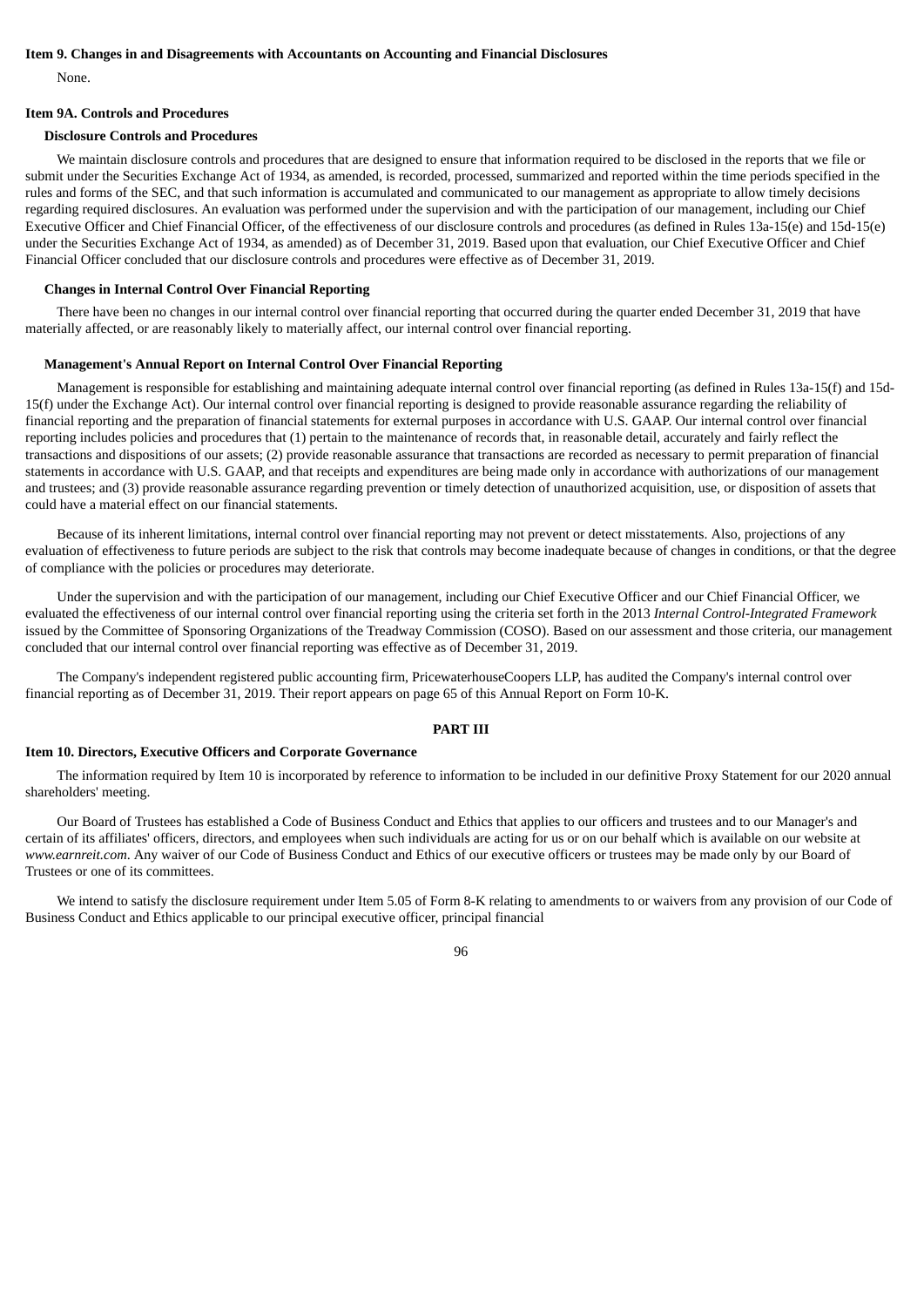officer, principal accounting officer or controller or persons performing similar functions and that relates to any element of the code of ethics definition enumerated in Item 406(b) of Regulation S-K by posting such information on our website at *www.earnreit.com* under the, "For Our Shareholders-Corporate Governance" section of the website.

# **Item 11. Executive Compensation**

The information required by Item 11 is incorporated by reference to information to be included in our definitive Proxy Statement for our 2020 annual shareholders' meeting.

# **Item 12. Security Ownership of Certain Beneficial Owners and Management and Related Shareholder Matters**

The information required by Item 12 is incorporated by reference to information to be included in our definitive Proxy Statement for our 2020 annual shareholders' meeting.

# **Item 13. Certain Relationships and Related Transactions, and Director Independence**

The information required by Item 13 is incorporated by reference to information to be included in our definitive Proxy Statement for our 2020 annual shareholders' meeting.

#### **Item 14. Principal Accountant Fees and Services**

The information required by Item 14 is incorporated by reference to information to be included in our definitive Proxy Statement for our 2020 annual shareholders' meeting.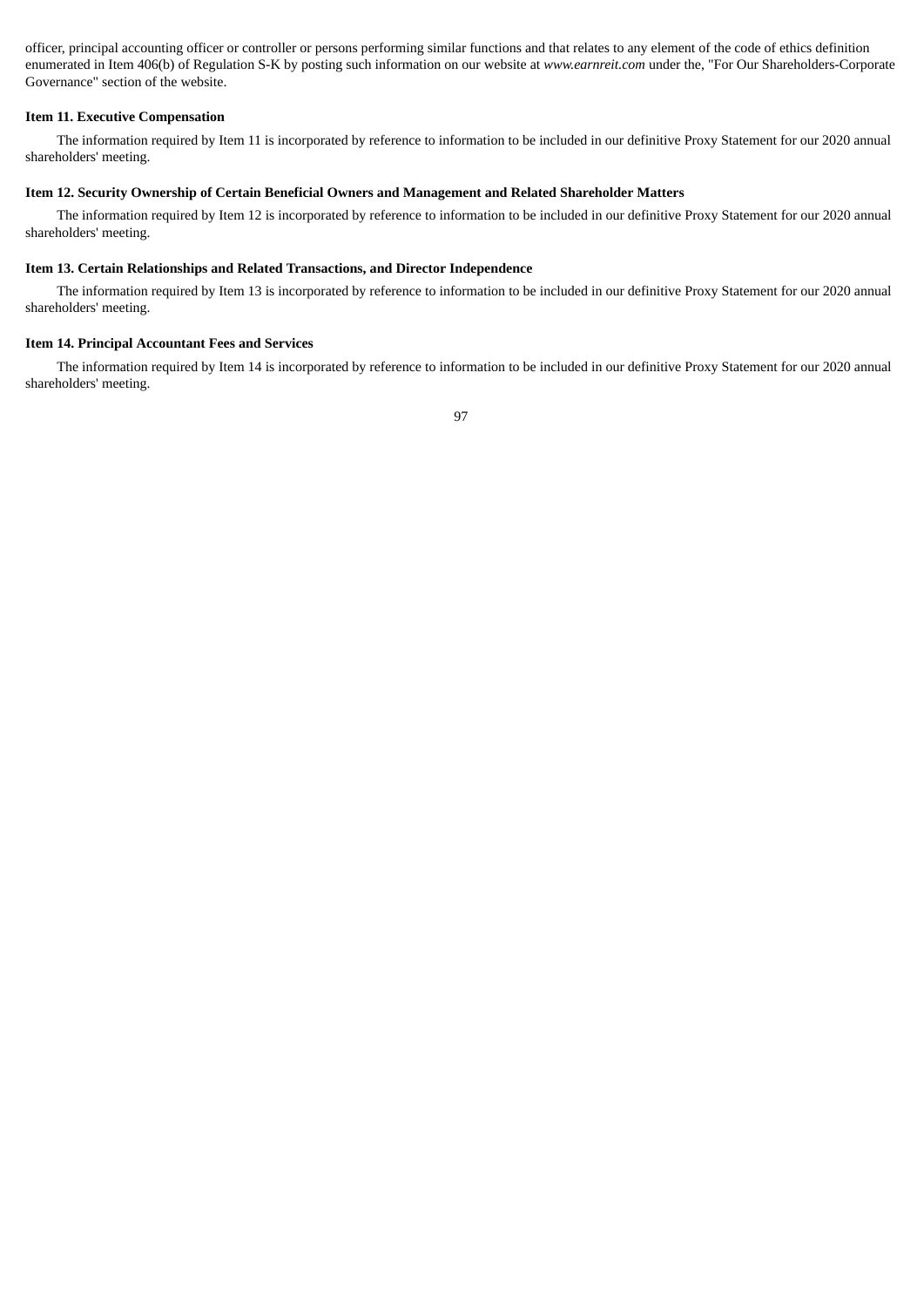# **Item 15. Exhibits and Financial Statement Schedules**

(a) Documents filed as part of this report:

1. Financial Statements.

See Index to consolidated financial statements, included in Part II, Item 8 of this Annual Report on Form 10-K.

2. Schedules to Financial Statements:

All financial statement schedules not included have been omitted because they are either inapplicable or the information required is provided in our Financial Statements and Notes thereto, included in Part II, Item 8, of this Annual Report on Form 10-K.

3. Exhibits

| <b>Exhibit</b> | <b>Description</b>                                                                                                                                                                                                                                                                                                     |
|----------------|------------------------------------------------------------------------------------------------------------------------------------------------------------------------------------------------------------------------------------------------------------------------------------------------------------------------|
| 3.1            | Articles of Amendment and Restatement of Ellington Residential Mortgage REIT filed on May 3, 2013 (incorporated by reference to the<br>Company's quarterly report on Form 10-Q for the quarter ended March 31, 2013).                                                                                                  |
| 3.2            | Amended and Restated Bylaws of Ellington Residential Mortgage REIT (incorporated by reference to the Company's quarterly report on<br>Form 10-Q for the quarter ended March 31, 2013).                                                                                                                                 |
| 4.1            | Specimen Common Share Certificate of Ellington Residential Mortgage REIT (incorporated by reference to the registration statement on<br>Form S-11 (No. 333-187662), filed on April 23, 2013).                                                                                                                          |
| 4.2            | <b>Description of Securities</b>                                                                                                                                                                                                                                                                                       |
| 10.1           | Fifth Amended and Restated Management Agreement between Ellington Residential Mortgage REIT and Ellington Residential Mortgage<br>Management LLC, dated as of March 13, 2018 (incorporated by reference to the Company's annual report on Form 10-K (File No. 001-<br>35986), filed on March 14, 2018).                |
| $10.3+$        | <u>2013 Equity Incentive Plan (incorporated by reference to the registration statement on Form S-11 (No. 333-187662), filed on April 23,</u><br>2013).                                                                                                                                                                 |
| $10.4+$        | Form of Share Award Agreement (for trustees) (incorporated by reference to the Company's Current Report on Form 8-K, filed on<br>September 25, 2013).                                                                                                                                                                  |
| $10.5+$        | Form of Share Award Agreement (for trustees) (incorporated by reference to the Company's quarterly report on Form 10-Q for the quarter<br>ended September 30, 2014).                                                                                                                                                   |
| $10.6+$        | Form of Share Award Agreement (for Ellington employees) (incorporated by reference to the Company's Current Report on Form 8-K filed<br>on December 18, 2015).                                                                                                                                                         |
| $10.7+$        | Form of Share Award Agreement (for Ellington employees) (incorporated by reference to the Company's Annual Report on Form 10-K for<br>the year ended December 31, 2016).                                                                                                                                               |
| $10.8+$        | Form of Share Award Agreement (for Ellington employees) (incorporated by reference to the Company's quarterly report on Form 10-Q for<br>the quarter ended June 30, 2019).                                                                                                                                             |
| $10.9+$        | Form of Indemnification Agreement (incorporated by reference to the registration statement on Form S-11 (No. 333-187662), filed on April<br>29, 2013).                                                                                                                                                                 |
| 10.10          | Registration Rights Agreement, dated as of September 24, 2012, by and among Ellington Residential Mortgage REIT, EMG Holdings, L.P.<br>and Blackstone Tactical Opportunities EARN Holdings, L.L.C.(incorporated by reference to the registration statement on Form S-11 (No.<br>333-187662), filed on April 23, 2013). |
| 10.11          | Shareholders Agreement by and among Ellington Residential Mortgage REIT, EMG Holdings, L.P., and Blackstone Tactical Opportunities<br>EARN Holdings, L.L.C. dated May 6, 2013 (incorporated by reference to the Company's quarterly report on Form 10-Q for the quarter<br>ended March 31, 2013).                      |

10.12 Amended and Restated Agreement of Limited Partnership of Ellington Residential Mortgage LP (incorporated by reference to the registration statement on Form S-11 (No. [333-187662\),](http://www.sec.gov/Archives/edgar/data/1560672/000119312513165619/d428125dex106.htm) filed on April 23, 2013).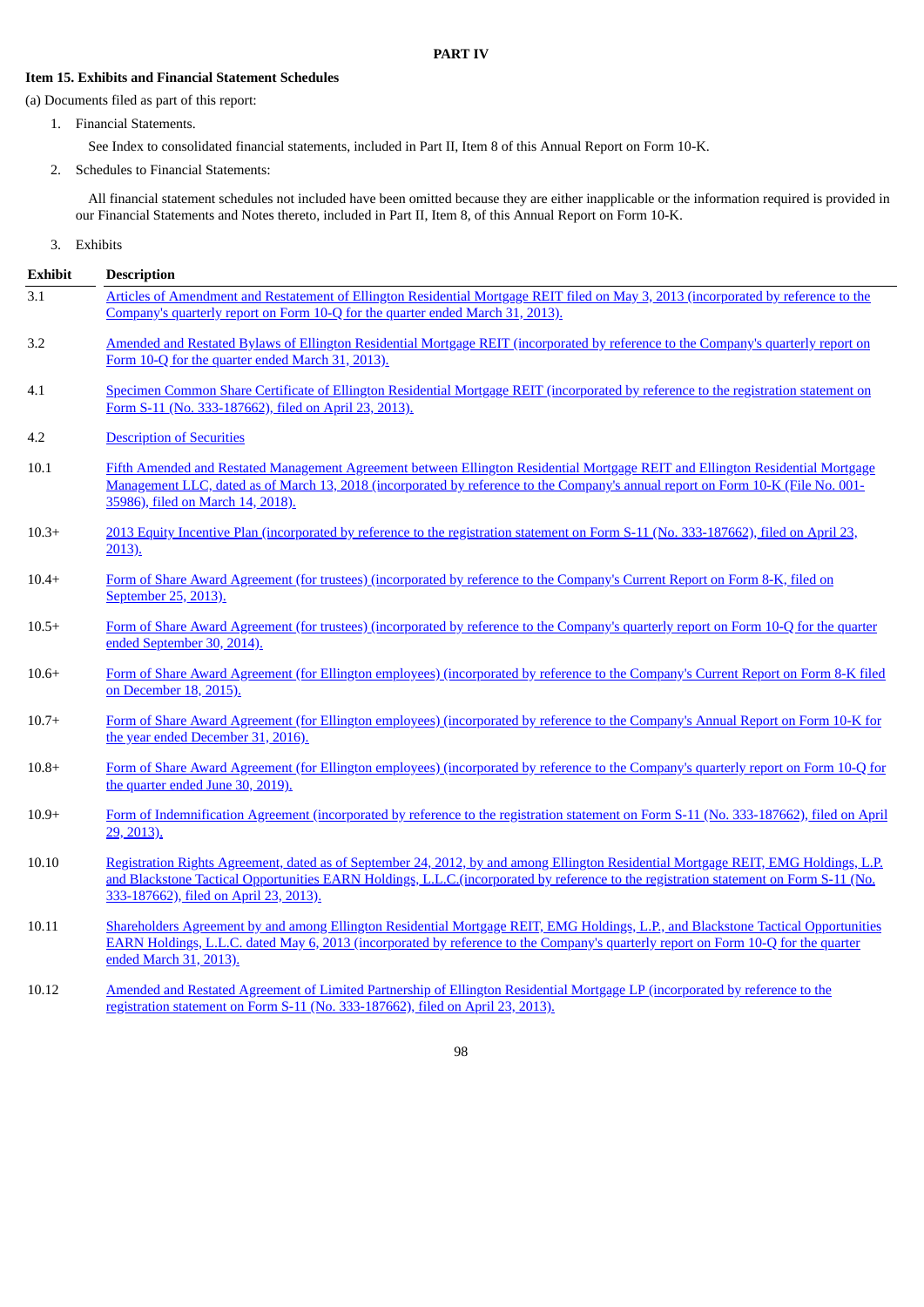| Exhibit          | <b>Description</b>                                                                                                                                                                                                                                                                                                                                                                                                                                  |
|------------------|-----------------------------------------------------------------------------------------------------------------------------------------------------------------------------------------------------------------------------------------------------------------------------------------------------------------------------------------------------------------------------------------------------------------------------------------------------|
| <b>Continued</b> |                                                                                                                                                                                                                                                                                                                                                                                                                                                     |
| 21.1             | <b>List of Subsidiaries</b>                                                                                                                                                                                                                                                                                                                                                                                                                         |
| 23.1             | Consent of the Independent Registered Public Accounting Firm                                                                                                                                                                                                                                                                                                                                                                                        |
| 24.1             | Power of Attorney (included on signature page)                                                                                                                                                                                                                                                                                                                                                                                                      |
| 31.1             | Certification of Chief Executive Officer pursuant to Section 302 of the Sarbanes – Oxley Act of 2002                                                                                                                                                                                                                                                                                                                                                |
| 31.2             | <u>Certification of Chief Financial Officer pursuant to Section 302 of the Sarbanes – Oxley Act of 2002</u>                                                                                                                                                                                                                                                                                                                                         |
| $32.1*$          | Certification of Chief Executive Officer pursuant to 18 U.S.C. Section 1350, as adopted pursuant to Section 906 of the Sarbanes – Oxley Act<br>of 2002                                                                                                                                                                                                                                                                                              |
| $32.2*$          | Certification of Chief Financial Officer pursuant to 18 U.S.C. Section 1350, as adopted pursuant to Section 906 of the Sarbanes – Oxley Act<br>of 2002                                                                                                                                                                                                                                                                                              |
| 101              | The following financial information from Ellington Residential Mortgage REIT's Annual Report on Form 10-K for the year ended December<br>31, 2019, formatted in XBRL (Extensible Business Reporting Language): (i) Consolidated Balance Sheet, (ii) Consolidated Statement of<br>Operations, (iii) Consolidated Statement of Shareholders' Equity, (iv) Consolidated Statement of Cash Flows and (v) Notes to Consolidated<br>Financial Statements. |

\* Furnished herewith. These certifications are not deemed "filed" for purposes of Section 18 of the Securities Exchange Act of 1934, as amended. Compensatory plan or arrangement.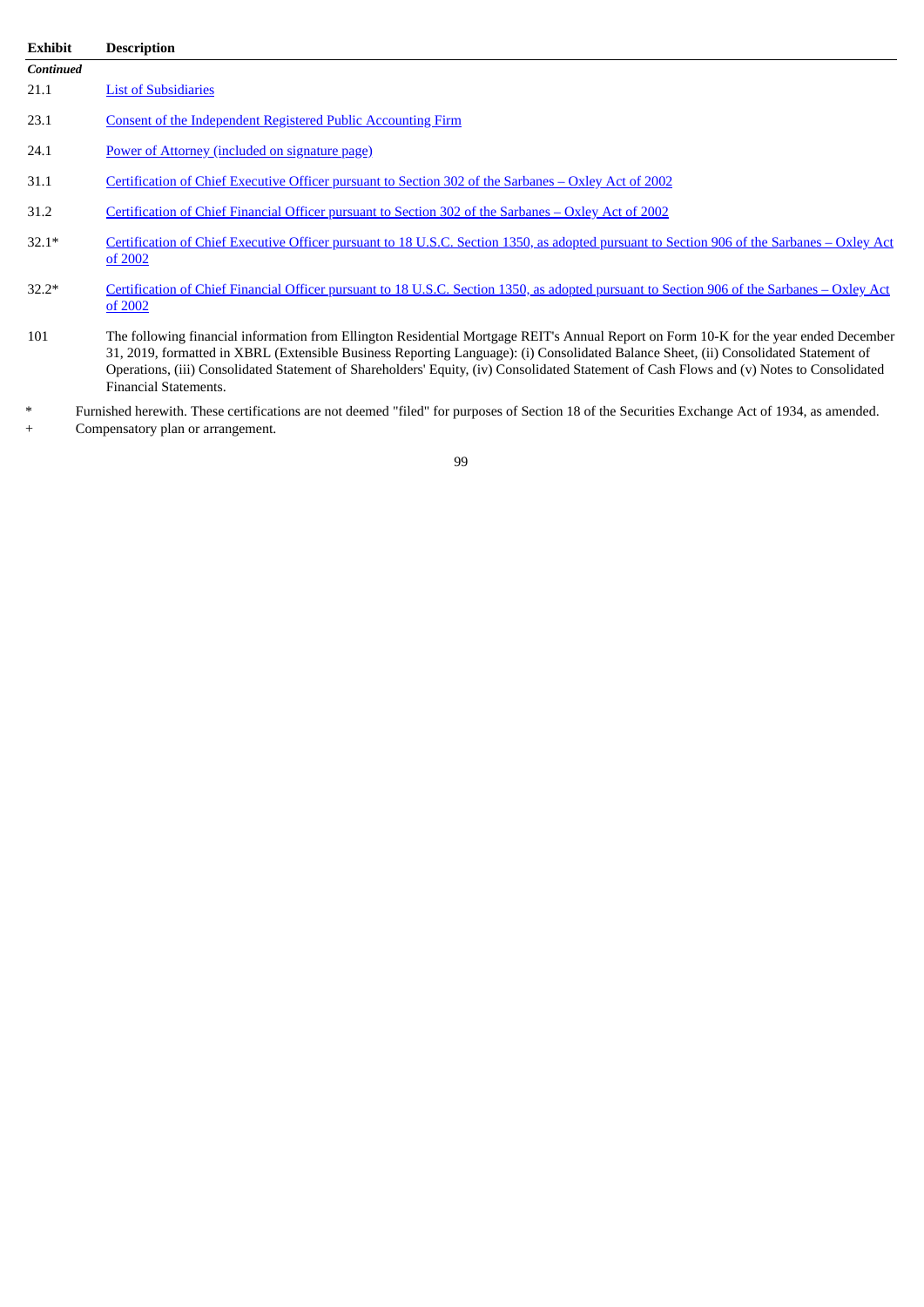None.

#### **SIGNATURES**

<span id="page-99-0"></span>Pursuant to the requirements of Section 13 or 15(d) of the Securities Exchange Act of 1934, the registrant has duly caused this report to be signed on its behalf by the undersigned, thereunto duly authorized.

# ELLINGTON RESIDENTIAL MORTGAGE REIT

Date: March 12, 2020 By: /s/ LAURENCE PENN

Laurence Penn Chief Executive Officer (Principal Executive Officer)

# **POWER OF ATTORNEY**

We, the undersigned officers and trustees of Ellington Residential Mortgage REIT, hereby severally constitute Laurence Penn, Daniel Margolis, Jason Frank and Christopher Smernoff, and each of them singly, our true and lawful attorneys with full power to them, and each of them singly, to sign for us and in our names in the capacities indicated below, any and all amendments to this Annual Report on Form 10-K, and generally to do all such things in our names and in our capacities as officers and trustees to enable Ellington Residential Mortgage REIT to comply with the provisions of the Securities Exchange Act of 1934, as amended, and all requirements of the SEC, hereby ratifying and confirming our signatures as they may be signed by our said attorneys, or any of them, to said Annual Report on Form 10-K and any and all amendments thereto.

Pursuant to the requirements of the Securities Exchange Act of 1934, this report has been signed below by the following persons on behalf of the registrant and in the capacities and dates indicated.

| Signature                                                       | <b>Title</b>                                                                    | <b>Date</b>    |
|-----------------------------------------------------------------|---------------------------------------------------------------------------------|----------------|
| /s/ LAURENCE PENN<br><b>LAURENCE PENN</b>                       | Chief Executive Officer, President and Trustee (Principal<br>Executive Officer) | March 12, 2020 |
| /s/ CHRISTOPHER SMERNOFF<br><b>CHRISTOPHER SMERNOFF</b>         | Chief Financial Officer<br>(Principal Financial and Accounting Officer)         | March 12, 2020 |
| /s/ MICHAEL W. VRANOS<br><b>MICHAEL W. VRANOS</b>               | <b>Trustee</b>                                                                  | March 12, 2020 |
| /s/ THOMAS F. ROBARDS<br><b>THOMAS F. ROBARDS</b>               | Chairman of the Board                                                           | March 12, 2020 |
| /s/ RONALD I. SIMON PH.D<br>RONALD I. SIMON PH.D                | <b>Trustee</b>                                                                  | March 12, 2020 |
| /s/ ROBERT B. ALLARDICE, III                                    | Trustee                                                                         | March 12, 2020 |
| ROBERT B. ALLARDICE, III<br>/s/ MENES O. CHEE                   | Trustee                                                                         | March 12, 2020 |
| <b>MENES O. CHEE</b><br>/s/ DAVID MILLER<br><b>DAVID MILLER</b> | Trustee                                                                         | March 12, 2020 |
|                                                                 |                                                                                 |                |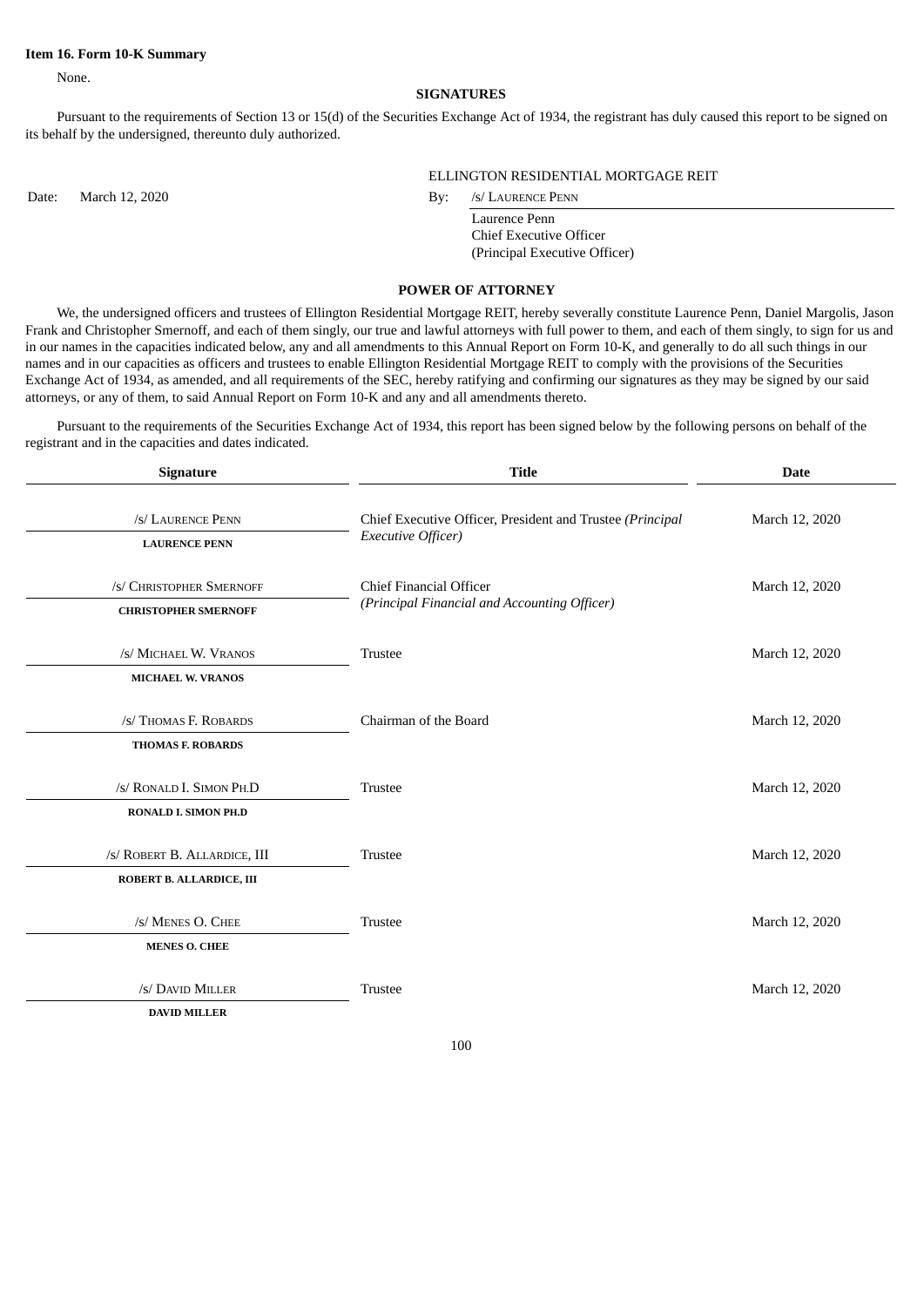# **DESCRIPTION OF THE REGISTRANT'S SECURITIES REGISTERED PURSUANT TO SECTION 12 OF THE SECURITIES EXCHANGE ACT OF 1934**

<span id="page-100-0"></span>As of December 31, 2019, Ellington Residential Mortgage REIT had one class of securities registered under Section 12 of the Securities Exchange Act of 1934, as amended (the "Exchange Act"):

• common shares of beneficial interest, \$0.01 par value per share ("common shares").

Our common shares are listed on the New York Stock Exchange.

Except where the context suggests otherwise, "EARN," "we," "us" and "our" refer to Ellington Residential Mortgage REIT and its subsidiaries, our "Manager" refers to Ellington Residential Mortgage Management LLC, our external manager, and "Ellington" refers to Ellington Management Group, L.L.C. and its affiliated investment advisory firms, including our Manager. References to "Blackstone" mean The Blackstone Group Inc. The "Blackstone Funds" means the group of funds that are managed by an affiliate of Blackstone and that helped form, and have a substantial investment in, our company.

Although the following summary describes the material terms of our common shares, it is not a complete description of the Maryland REIT Law, or the "MRL," the Maryland General Corporate Law, or the "MGCL," provisions applicable to a Maryland real estate investment trust or our declaration of trust and bylaws, copies of which are incorporated by reference.

# **DESCRIPTION OF SHARES OF BENEFICIAL INTEREST**

#### **General**

Our declaration of trust provides that we may issue up to 500,000,000 common shares of beneficial interest, \$0.01 par value per share, or common shares, and 100,000,000 preferred shares of beneficial interest, \$0.01 par value per share, or preferred shares. Our declaration of trust authorizes our Board of Trustees to approve amendments to our declaration of trust to increase or decrease the aggregate number of authorized shares or the number of shares of any class or series that we have authority to issue without shareholder approval.

Under Maryland law, shareholders are not personally liable for the obligations of a Maryland real estate investment trust solely as a result of their status as shareholders.

### **Common Shares**

All of our common shares will, upon issuance, be duly authorized, fully paid and nonassessable. Subject to the preferential rights, if any, of holders of any other class or series of our shares of beneficial interest and to the provisions of our declaration of trust regarding the restrictions on ownership and transfer of our shares of beneficial interest, holders of our common shares are entitled to receive distributions on such shares of beneficial interest out of assets legally available therefor if, as and when authorized by our Board of Trustees and declared by us, and the holders of our common shares are entitled to share ratably in our assets legally available for distribution to our shareholders in the event of our liquidation, dissolution or winding up, after payment of or adequate provision for all of our known debts and liabilities, except that, to the extent we incur any tax under the Code as the result of any "excess inclusion income" of ours being allocated to a "disqualified organization" that holds our shares in record name, we will reduce distributions to such shareholder in an amount equal to such tax paid by us that is attributable to such shareholder's ownership in accordance with applicable Treasury regulations. We do not currently intend to make investments or engage in activities that generate "excess inclusion income," but our declaration of trust does not prevent "disqualified organizations" from owning our common shares.

Our common shares are issued by us and do not represent any interest in or obligation of our Manager, Ellington or any of their affiliates. Further, the shares will not be a deposit or other obligation of any bank, will not be an insurance policy of any insurance company and will not be insured or guaranteed by the Federal Deposit Insurance Company, any other governmental agency or any insurance company. Our common shares will not benefit from any insurance guaranty association coverage or any similar protection.

Subject to the provisions of our declaration of trust regarding the restrictions on ownership and transfer of our common shares and except as may otherwise be specified in the terms of any class or series of our shares, each outstanding common share entitles the holder to one vote on all matters submitted to a vote of shareholders, including the election of trustees, and, except as provided with respect to any other class or series of our shares, the holders of such common shares will possess the exclusive voting power. There is no cumulative voting in the election of our trustees, which means that, subject to the rights of holders of any other class or series of our shares, the shareholders entitled to cast a majority of the votes entitled to be cast in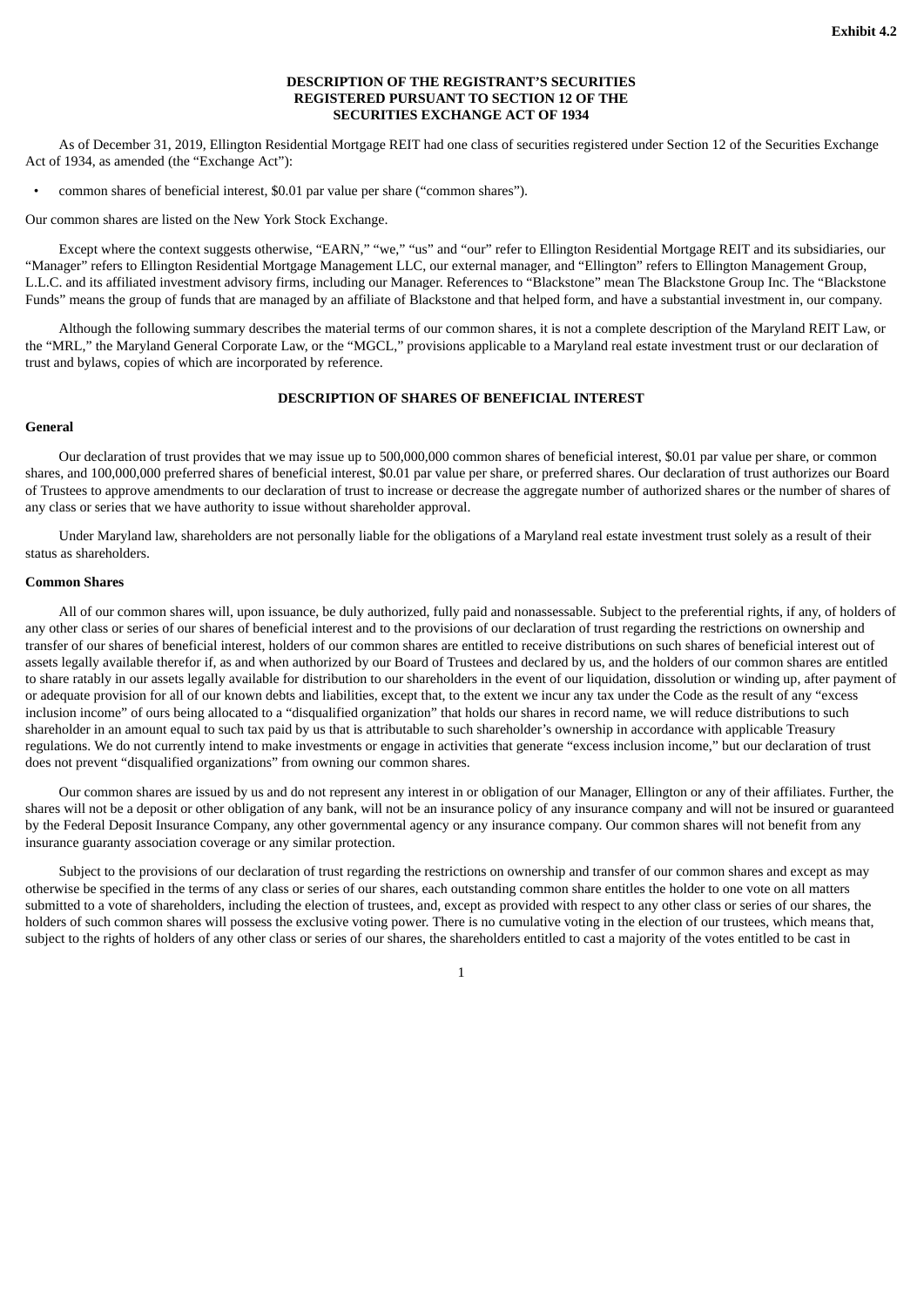the election of trustees can elect all of the trustees then standing for election, and the remaining shareholders will not be able to elect any trustees.

Holders of common shares generally have no preference, conversion, exchange, sinking fund, redemption or appraisal rights and have no preemptive rights to subscribe for any of our securities. Subject to the restrictions on ownership and transfer of shares contained in our declaration of trust and the terms of any other class or series of common shares, all of our common shares will have equal dividend, liquidation and other rights.

#### **Power to Reclassify Our Unissued Shares of Beneficial Interest**

Our declaration of trust authorizes our Board of Trustees to classify and reclassify any unissued common or preferred shares into other classes or series of our shares of beneficial interest. Prior to the issuance of shares of each class or series, our Board of Trustees is required by Maryland law and by our declaration of trust to set, subject to the provisions of our declaration of trust regarding the restrictions on ownership and transfer of our shares of beneficial interest, the preferences, conversion and other rights, voting powers, restrictions, limitations as to dividends and other distributions, qualifications and terms or conditions of redemption for each class or series. Therefore, our Board of Trustees could authorize the issuance of common shares or preferred shares that have priority over our common shares as to voting rights, dividends or upon liquidation or with terms and conditions that could have the effect of delaying, deferring or preventing a change in control or other transaction that might involve a premium price for our common shares or otherwise be in the best interests of our shareholders. No preferred shares are presently outstanding, and we have no present plans to issue any preferred shares.

# Power to Increase or Decrease Authorized Shares of Beneficial Interest and Issue Additional Common Shares and Preferred Shares

We believe that the power of our Board of Trustees to amend our declaration of trust to increase or decrease the number of authorized shares of beneficial interest, to authorize us to issue additional authorized but unissued common shares or preferred shares and to classify or reclassify unissued common shares or preferred shares and thereafter to authorize us to issue such classified or reclassified shares of beneficial interest will provide us with increased flexibility in structuring possible future financings and acquisitions and in meeting other needs that might arise. The additional classes or series, as well as the common shares, will be available for issuance without further action by our securityholders, unless such action is required by applicable law or the rules of any stock exchange or automated quotation system on which our securities may be listed or traded. Although our Board of Trustees does not intend to do so, it could authorize us to issue a class or series that could, depending upon the terms of the particular class or series, delay, defer or prevent a change in control or other transaction that might involve a premium price for our common shares or otherwise be in the best interests of our shareholders.

#### **Restrictions on Ownership and Transfer**

In order to qualify as a REIT for each taxable year, our shares must be beneficially owned by 100 or more persons during at least 335 days of a taxable year of 12 months or during a proportionate part of a shorter taxable year. Also, no more than 50% of the value of our outstanding shares may be owned, directly or constructively, by five or fewer individuals (as defined in the Code to include certain entities) during the second half of any calendar year.

Because our Board of Trustees believes it is at present essential for us to qualify as a REIT, among other purposes, our declaration of trust provides that, subject to certain exceptions, no person may beneficially or constructively own under the attribution provisions of the Code, more than 9.8% in value or in number of shares, whichever is more restrictive, of the outstanding shares of any class or series of our shares, which we refer to as the ownership limit.

Our declaration of trust also prohibits any person from (i) beneficially or constructively owning our shares if such ownership would result in our being "closely held" under Section 856(h) of the Code (without regard to whether the ownership interest is held during the last half of the taxable year) or would otherwise cause us to fail to qualify as a REIT, and (ii) transferring our shares after the date on which we first have 100 shareholders if such transfer would result in our capital shares being beneficially owned by fewer than 100 persons.

Our Board of Trustees, in its sole discretion, prospectively or retroactively, may exempt a person from the ownership limit or the other restrictions on ownership and transfer of our shares described in the paragraph above and may establish or increase an excepted holder limit for such person. The person seeking an exemption must provide to our Board of Trustees any such representations, covenants and undertakings as our Board of Trustees may deem appropriate in order to conclude that granting the exemption and/or establishing or increasing an excepted holder limit, as the case may be, will not cause us to fail to qualify as a REIT. Our Board of Trustees may also require a ruling from the Internal Revenue Service, or the "IRS," or an opinion of counsel in order to determine or ensure our status as a REIT. Our Board of Trustees may from time to time increase or decrease the ownership limit, but any decreased ownership limit will not be effective for any person whose percentage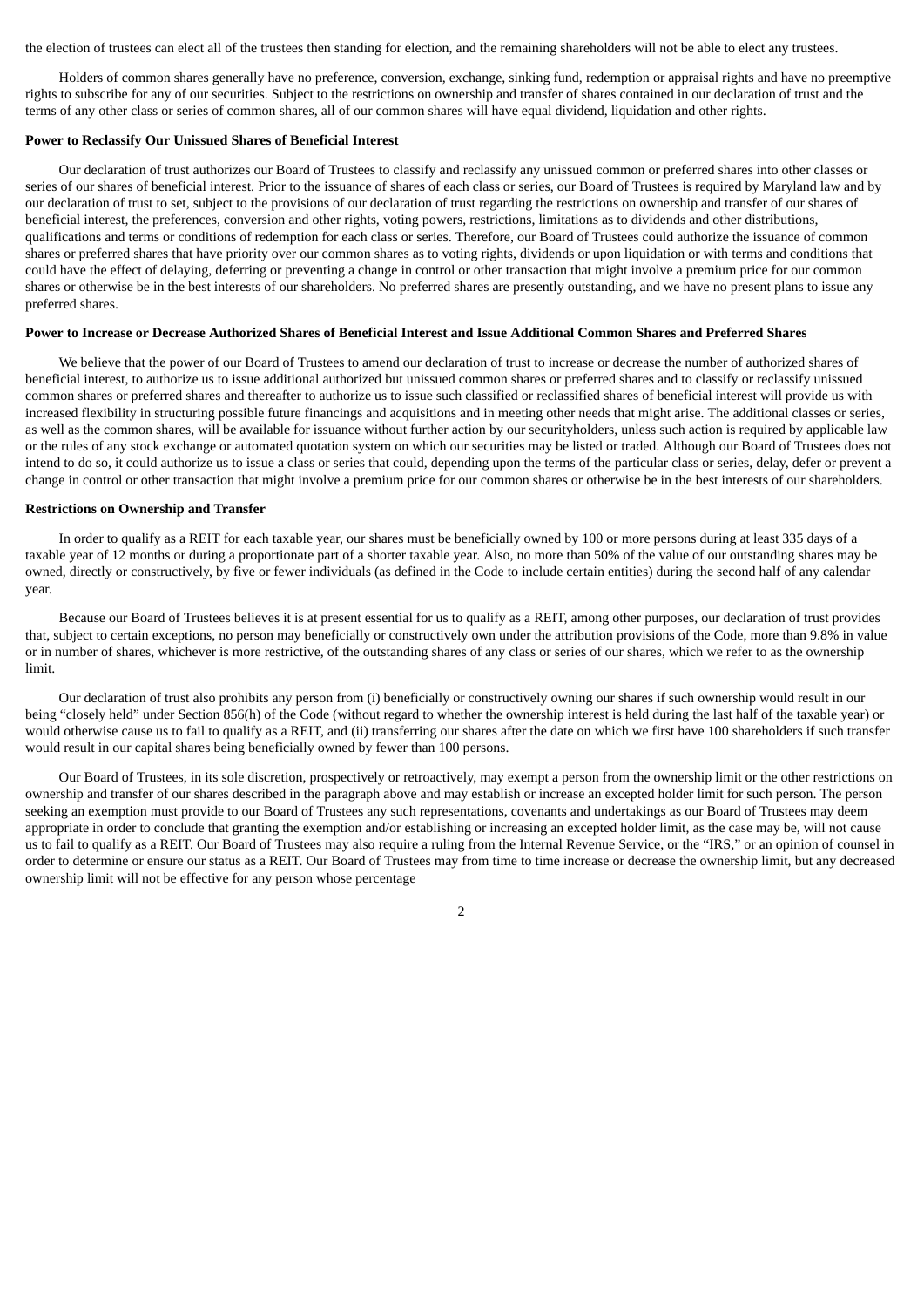ownership of our shares is in excess of the decreased ownership limit until the person's percentage ownership of our shares equals or falls below the decreased ownership limit (although any acquisition of our shares in excess of the decreased ownership limit will be in violation of the decreased ownership limit). Our Board of Trustees may not increase the ownership limit if the increase, taking into account any excepted holder limits, would allow five or fewer individuals (including certain entities) to beneficially own more than 49.9% in value of our outstanding shares.

Any person who acquires or attempts or intends to acquire beneficial or constructive ownership of our shares of beneficial interest that will or may violate the ownership limit or any of the other foregoing restrictions on ownership and transfer of our shares of beneficial interest, or who is the intended transferee of shares of our beneficial interest which are transferred to the trust (as described below), must give written notice immediately to us or, in the case of a proposed or attempted transaction, to give at least 15 days prior written notice and must provide us with such other information as we may request in order to determine the effect of such transfer on our status as a REIT.

Any attempted transfer of our shares that, if effective, would result in a violation of any of the foregoing restrictions on ownership and transfer of our shares, will cause the number of shares causing the violation (rounded up to the nearest whole share) to be automatically transferred to one or more charitable trusts for the exclusive benefit of one or more charitable beneficiaries and the proposed transferee will not acquire any rights in such shares, except that any transfer that results in the violation of the restriction relating to our shares being beneficially owned by fewer than 100 persons will be void *ab initio*. The automatic transfer will be deemed to be effective as of the close of business on the business day (as defined in our declaration of trust) prior to the date of the transfer. If, for any reason, the transfer to the trust would not be effective to prevent the violation of the foregoing restrictions, our declaration of trust provides that the purported transfer in violation of the restrictions will be void *ab initio*. Our shares held in the trust will be deemed to be issued and outstanding. The proposed transferee will not benefit economically from ownership of any shares held in the trust, will have no rights to dividends and no rights to vote or other rights attributable to the shares held in the trust.

The trustee of the trust will have all voting rights and rights to dividends or other distributions with respect to shares held in the trust. These rights will be exercised for the exclusive benefit of the charitable beneficiary. Any dividend or other distribution paid prior to our discovery that shares have been transferred to the trust will be paid by the recipient to the trustee upon demand. Any dividend or other distribution authorized but unpaid will be paid when due to the trustee. Any dividend or distribution paid to the trustee will be held in trust for the charitable beneficiary. Subject to Maryland law, the trustee will have the authority (i) to rescind as void any vote cast by the proposed transferee prior to our discovery that the shares have been transferred to the trust and (ii) to recast the vote in accordance with the desires of the trustee acting for the benefit of the charitable beneficiary. However, if we have already taken irreversible corporate action, then the trustee will not have the authority to rescind and recast the vote.

Within 20 days of receiving notice from us that shares have been transferred to the trust, the trustee must sell the shares to a person designated by the trustee, whose ownership of the shares will not violate the above ownership and transfer limitations. Upon such sale, the interest of the charitable beneficiary in the shares sold will terminate and the trustee must distribute the net proceeds of the sale to the proposed transferee and to the charitable beneficiary as follows: The proposed transferee will receive the lesser of (i) the price paid by the proposed transferee for the shares or, if the event that resulted in the transfer to the trust did not involve a purchase of the shares at market price, the market price (as defined in our declaration of trust) of the shares on the day of the event causing the shares to be held in the trust and (ii) the price received by the trustee from the sale or other disposition of the shares (net of any commissions and other expenses). Any net sale proceeds in excess of the amount payable to the proposed transferee will be paid immediately to the charitable beneficiary. The trustee may reduce the amount payable to the proposed transferee by the amount of dividends and other distributions paid to the proposed transferee and owed by the proposed transferee to the trustee. If, prior to our discovery that shares have been transferred to the trust, the shares are sold by the proposed transferee, then (i) the shares will be deemed to have been sold on behalf of the trust and (ii) to the extent that the proposed transferee received an amount for the shares that exceeds the amount the proposed transferee was entitled to receive, the excess must be paid to the trustee upon demand.

In addition, shares held in the trust will be deemed to have been offered for sale to us, or our designee, at a price per share equal to the lesser of (i) the price per share in the transaction that resulted in the transfer to the trust (or, if the event that resulted in the transfer to the trust did not involve a purchase of the shares at market price, the market price of the shares on the day of the event causing the shares to be held in the trust) and (ii) the market price on the date we accept, or our designee accepts, the offer, which we may reduce by the amount of dividends and other distributions paid to the proposed transferee and owed by the proposed transferee to the trustee and pay such amount instead to the trust for the benefit of the charitable beneficiary. We will have the right to accept the offer until the trustee has sold the shares. Upon a sale to us, the interest of the charitable beneficiary in the shares sold will terminate and the trustee must distribute the net proceeds of the sale to the proposed transferee and any dividends or other distributions held by the trustee with respect to such shares must be paid to the charitable beneficiary.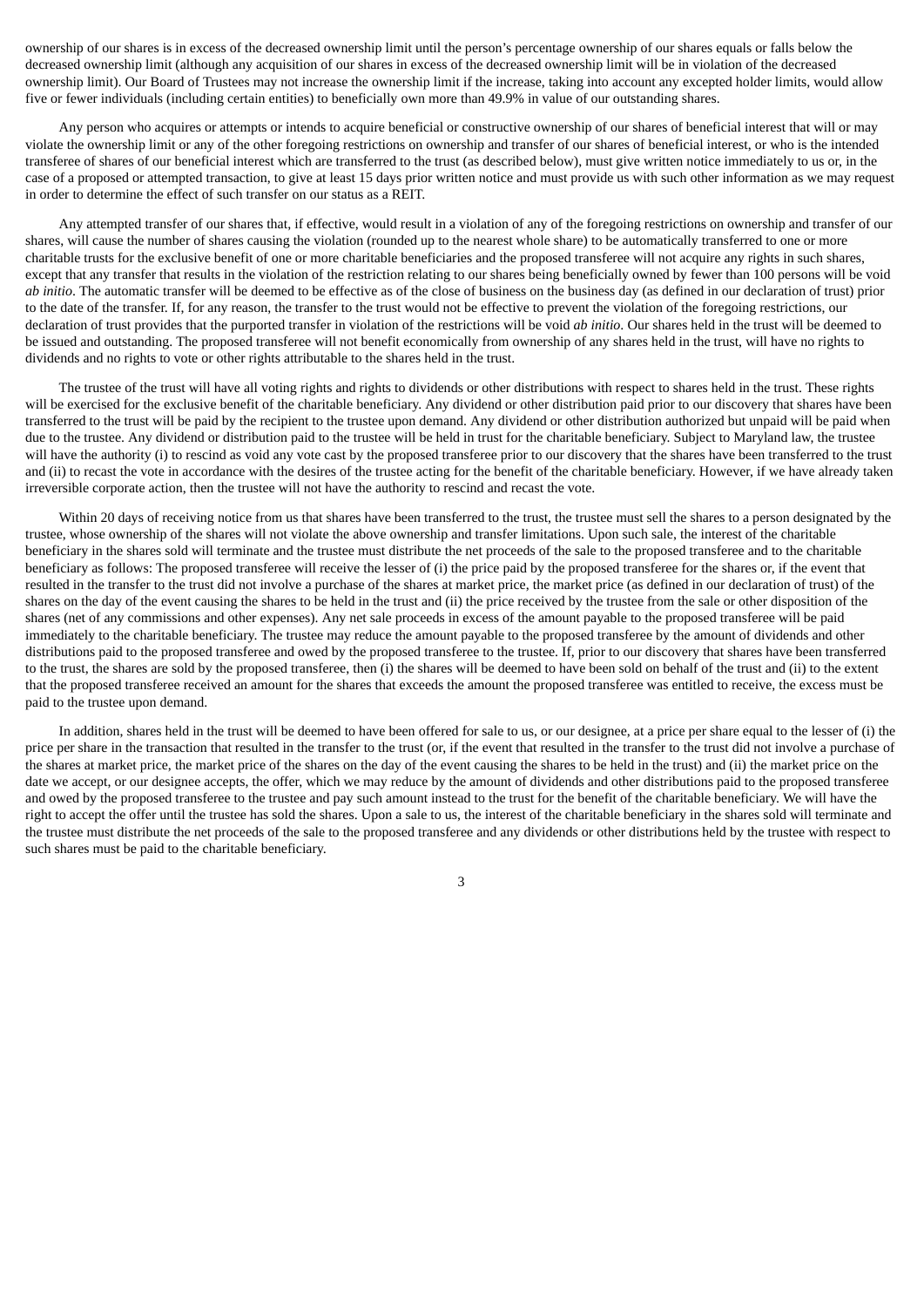All certificated shares will bear a legend referring to the restrictions described above (or a declaration that we will furnish a full statement about certain restrictions on transferability to a shareholder on request and without charge).

Every owner of 5% or more (or such lower percentage as required by the Code or the Treasury regulations promulgated thereunder) of all classes or series of our shares, including common shares, within 30 days after the end of each taxable year, must give written notice to us stating the name and address of such owner, the number of shares of each class and series of our shares of beneficial interest that the owner beneficially owns and a description of the manner in which the shares are held. Each such owner must also provide to us such additional information as we may request in order to determine the effect, if any, of such beneficial ownership on our status as a REIT and to ensure compliance with the restrictions on ownership and transfer of our shares. In addition, each owner of our shares must, upon demand, provide to us such information as we may request, in good faith, in order to determine our status as a REIT and to comply with the requirements of any taxing authority or governmental authority or to determine such compliance and to ensure compliance with the ownership limit.

These ownership and transfer limitations could delay, defer or prevent a transaction or a change in control that might involve a premium price for our securities or might otherwise be in the best interests of our shareholders.

These restrictions on ownership and transfer of our shares will not apply if our Board of Trustees determines that it is no longer in our best interests to continue to qualify as a REIT or that compliance is no longer required in order for us to qualify as a REIT.

#### **Stock Exchange Listing**

Our common shares are listed on the NYSE under the symbol "EARN." As of December 31, 2019, no preferred shares were issued and outstanding.

#### **Transfer Agent and Registrar**

The transfer agent and registrar for our common shares is American Stock Transfer & Trust Company, LLC

#### **Registration Rights**

In connection with our September 2012 private placement, we entered into a registration rights agreement with an affiliate of Ellington, which together with its "permitted transferees" (as such term is defined in the registration rights agreement) we sometime refer to as the "Ellington Holders," and the Blackstone Funds, which together with their permitted transferees we sometime refer to as the "Blackstone Holders." Under the registration rights agreement, subject to certain limitations and customary cut-back rights, we have agreed to provide the Blackstone Holders and other holders of our "registrable common shares" (as such term is defined in the registration rights agreement) who become a party to the registration rights agreement with certain demand and/or piggy-back registration and shelf takedown rights. Pursuant to the registration rights agreement, subject to certain limitations, the Blackstone Holders may at any time and from time to time demand and we will facilitate (i) up to two registered offerings of registrable common shares held by the Blackstone Holders on a registration statement other than a Form S-3 registration statement, but only if the aggregate market value of the registrable common shares held by the Blackstone Holders and included in any such registration statement equals at least \$50 million, and (ii) at such time when our company is eligible to utilize a registration statement on Form S-3, a shelf registration of registrable common shares held by the Blackstone Holders. We also have agreed, upon the written request of the Blackstone Holders, but not more than once in any twelve month period, to file and seek effectiveness of a post-effective amendment to an existing shelf registration statement in order to register additional registrable common shares.

In addition, upon demand of the Blackstone Holders in accordance with the registration rights agreement, we will facilitate an unlimited number of offerings of registrable common shares off of an effective shelf registration statement, or "shelf takedown"; provided, however, that the Blackstone Holders may not demand a shelf takedown for an underwritten offering unless the registrable common shares to be sold by the Blackstone Holders in such a shelf takedown have an aggregate market value of at least \$35 million; and provided further, that (i) in no event shall the Blackstone Holders be permitted to request more than two shelf takedowns that are underwritten offerings during any twelve month period and (ii) no more than one shelf takedown during any twelve month period shall be an underwritten offering other than a "block trade" offering. Subject to certain limitations, holders of registrable common shares, other than the Blackstone Holders, that are, or become a party to, the registration rights agreement will be entitled to various piggy-back rights with respect to the registration, offering or sales rights provided to the Blackstone Holders under the registration rights agreement.

Pursuant to the registration rights agreement, we may postpone the filing or initial effectiveness of, or suspend use of, a demanded registration statement or suspend the use or effectiveness of any shelf registration statement for a reasonable "blackout period" not in excess of 90 days if our Board of Trustees determines that such registration or offering could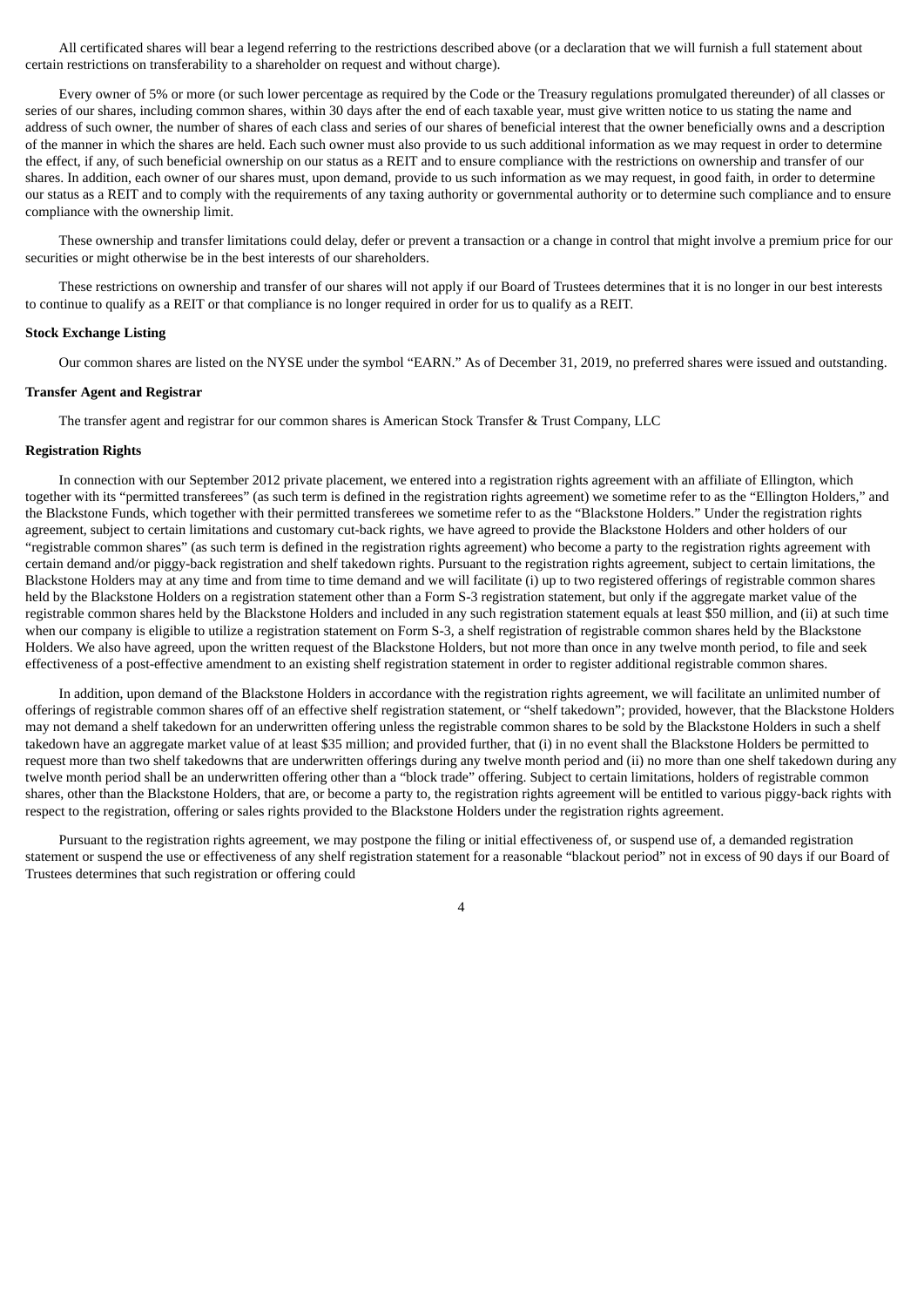materially interfere with a bona fide business or financing transaction of our company or is reasonably likely to require premature disclosure of information, the premature disclosure of which is reasonably likely to adversely affect us. The blackout period will end upon the earlier to occur of, (i) in the case of a bona fide business or financing transaction, a date not later than 90 days from the date such deferral commenced, and (ii) in the case of disclosure of non-public information, the earlier to occur of (x) the second business day following the filing of our next succeeding Form 10-K or Form 10-Q, or (y) the date upon which such information is otherwise disclosed. We will not be permitted to exercise a demand suspension more than once during any twelve month period.

Subject to certain exceptions, we are obligated to pay substantially all of the expenses relating to the registration or registered offerings of registrable common shares under the registration rights agreement, other than underwriters', brokers' and dealers' discounts, or selling commissions and stock transfer taxes applicable to shares sold for the account of a holder, which will be borne instead by such holder. We have agreed to indemnify each selling shareholder for certain violations of federal or state securities laws in connection with any of the foregoing registration rights. In turn, each selling shareholder will agree to indemnify us for federal or state securities law violations that occur in reliance upon written information it provides to us for use in a registration statement and for failure to comply with applicable law in effecting the sale or other disposition of the securities covered by the registration statement.

The foregoing summary of certain provisions of the registration rights agreement does not purport to be complete and is qualified in its entirety by reference to, and qualified in its entirety by, all of the provisions of the registration rights agreement incorporated by reference as an exhibit to the Annual Report on Form 10-K of which this exhibit is a part.

### **CERTAIN PROVISIONS OF MARYLAND LAW AND OF OUR DECLARATION OF TRUST AND BYLAWS**

Although the following summary describes certain provisions of Maryland law and of our declaration of trust and bylaws, it is not a complete description of Maryland law and our declaration of trust and bylaws, copies of which are available from us upon request.

### **Number of Trustees; Qualifications; Vacancies**

Our declaration of trust and bylaws provide that the number of our trustees may be established by our Board of Trustees but may not be less than three nor more than the maximum number, if any, permitted under Maryland law. Our declaration of trust and bylaws also provide that, except as may be provided by our Board of Trustees in setting the terms of any class or series of shares, any and all vacancies on our Board of Trustees may be filled only by the affirmative vote of a majority of the remaining trustees in office, even if the remaining trustees do not constitute a quorum, and any individual elected to fill such vacancy will serve for the remainder of the full term of the class in which the vacancy occurred and until a successor is duly elected and qualifies.

Each of our trustees will be elected by our shareholders to serve until the next annual meeting of shareholders until his or her successor is duly elected and qualifies. A plurality of all votes cast on the matter at a meeting of shareholders at which a quorum is present is sufficient to elect a trustee. The presence in person or by proxy of shareholders entitled to cast a majority of all the votes entitled to be cast at a meeting constitutes a quorum.

Pursuant to the shareholders agreement between us and our initial investors, so long as our Manager remains our manager, we must nominate up to two individuals designated by Ellington for election as trustees, and so long as the Blackstone Funds and their permitted transferees continue to beneficially own, in the aggregate, more than 70% of the common shares that they owned upon completion of our initial public offering and their interest in our Manager, we must nominate one individual designated by the Blackstone Funds for election as a trustee. Under the shareholders agreement and our bylaws, while we are required to nominate their designees for election as trustees, Ellington and the Blackstone Funds have the exclusive right to designate a nominee to fill any vacancy on our Board of Trustees created by the death, removal or resignation of their respective designees. The shareholders agreement also requires that any remaining individuals nominated for election as trustees satisfy all listing requirements of the NYSE or such other national exchange on which our common shares are listed. Our bylaws provide that, in order to be qualified to be nominated for election as a trustee, or to serve as a trustee, any individual, if elected as a trustee (whether at a meeting of stockholders or to fill a vacancy on our Board of Trustees), must not cause us to violate, and must meet all other requirements specified in, the shareholders agreement.

#### **Removal of Trustees**

Our declaration of trust provides that, subject to the rights of holders of any series of preferred shares, a trustee may be removed only for "cause," and then only by the affirmative vote of at least two-thirds of the votes entitled to be cast generally in the election of trustees. For this purpose, "cause" means, with respect to any particular trustee, conviction of a felony or a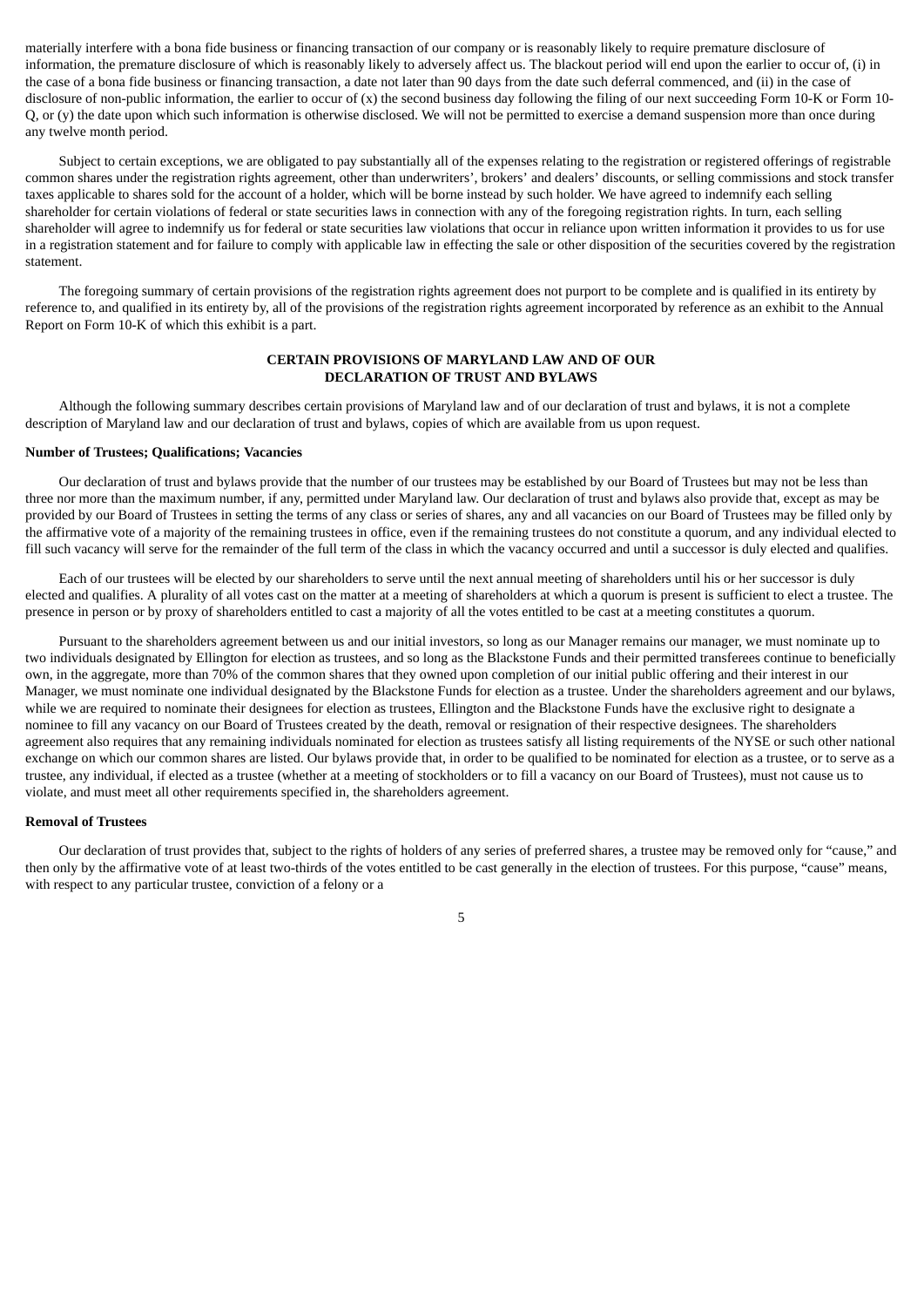final judgment of a court of competent jurisdiction holding that such trustee caused demonstrable, material harm to us through bad faith or active and deliberate dishonesty. These provisions, when coupled with the exclusive power of our Board of Trustees to fill vacancies on our Board of Trustees, generally precludes shareholders from removing incumbent trustees except for "cause" and with a substantial affirmative vote and filling the vacancies created by such removal with their own nominees.

#### **Business Combinations**

Under certain provisions of the MGCL applicable to Maryland real estate investment trusts, certain "business combinations," including a merger, consolidation, share exchange or, in certain circumstances, an asset transfer or issuance or reclassification of equity securities, between a Maryland real estate investment trust and an "interested shareholder" or, generally, any person who, directly or indirectly, beneficially owns 10% or more of the voting power of the trust's outstanding voting shares or an affiliate or associate of the trust who, at any time within the two-year period prior to the date in question, was the beneficial owner, directly or indirectly, of 10% or more of the voting power of the then outstanding voting shares of beneficial interest of the trust, or an affiliate of such an interested shareholder, are prohibited for five years after the most recent date on which the interested shareholder becomes an interested shareholder. Thereafter, any such business combination must be recommended by the board of trustees of such real estate investment trust and approved by the affirmative vote of at least (a) 80% of the votes entitled to be cast by holders of outstanding voting shares of beneficial interest of the trust and (b) two-thirds of the votes entitled to be cast by holders of voting shares of beneficial interest in the trust other than shares held by the interested shareholder with whom (or with whose affiliate) the business combination is to be effected or held by an affiliate or associate of the interested shareholder, unless, among other conditions, the trust's shareholders receive a minimum price (as defined in the MGCL) for their shares and the consideration is received in cash or in the same form as previously paid by the interested shareholder for its shares. Under the MGCL, a person is not an "interested shareholder" if the board of trustees approved in advance the transaction by which the person otherwise would have become an interested shareholder. A real estate investment trust's board of trustees may provide that its approval is subject to compliance with any terms and conditions determined by it.

These provisions of the MGCL do not apply, however, to business combinations that are approved or exempted by a board of trustees prior to the time that the interested shareholder becomes an interested shareholder. Pursuant to the statute, our Board of Trustees has by resolution exempted business combinations between us and any other person from these provisions of the MGCL, provided that the business combination is first approved by our Board of Trustees, including a majority of our trustees who are not affiliates or associates of such person, and, consequently, the five year prohibition and the supermajority vote requirements will not apply to such business combinations. As a result, any person may be able to enter into business combinations with us that may not be in the best interests of our shareholders without compliance by us with the supermajority vote requirements and other provisions of the statute. This resolution, however, may be altered or repealed in whole or in part at any time. If this resolution is repealed, or our Board of Trustees does not otherwise approve a business combination, the statute may discourage others from trying to acquire control of us and increase the difficulty of consummating any offer.

The business combination statute may discourage others from trying to acquire control of us and increase the difficulty of consummating any offer.

#### **Control Share Acquisitions**

The MGCL provides that holders of "control shares" of a Maryland real estate investment trust acquired in a "control share acquisition" have no voting rights with respect to the control shares except to the extent approved by the affirmative vote of two-thirds of the votes entitled to be cast on the matter, excluding shares of beneficial interest in a real estate investment trust in respect of which any of the following persons is entitled to exercise or direct the exercise of the voting power of such shares in the election of trustees: (1) a person who makes or proposes to make a control share acquisition, (2) an officer of the trust or (3) an employee of the trust who is also a trustee of the trust. "Control shares" are voting shares which, if aggregated with all other such shares owned by the acquirer, or in respect of which the acquirer is able to exercise or direct the exercise of voting power (except solely by virtue of a revocable proxy), would entitle the acquirer to exercise voting power in electing trustees within one of the following ranges of voting power: (A) one-tenth or more but less than one-third, (B) one-third or more but less than a majority or (C) a majority or more of all voting power. Control shares do not include shares that the acquirer is then entitled to vote as a result of having previously obtained shareholder approval. A "control share acquisition" means the acquisition of issued and outstanding control shares, subject to certain exceptions.

A person who has made or proposes to make a control share acquisition, upon satisfaction of certain conditions (including an undertaking to pay expenses and making an "acquiring person statement" as described in the MGCL), may compel a Maryland real estate investment trust to call a special meeting of shareholders to be held within 50 days of demand to consider the voting rights of the shares. If no request for a meeting is made, the real estate investment trust may itself present the question at any shareholders' meeting.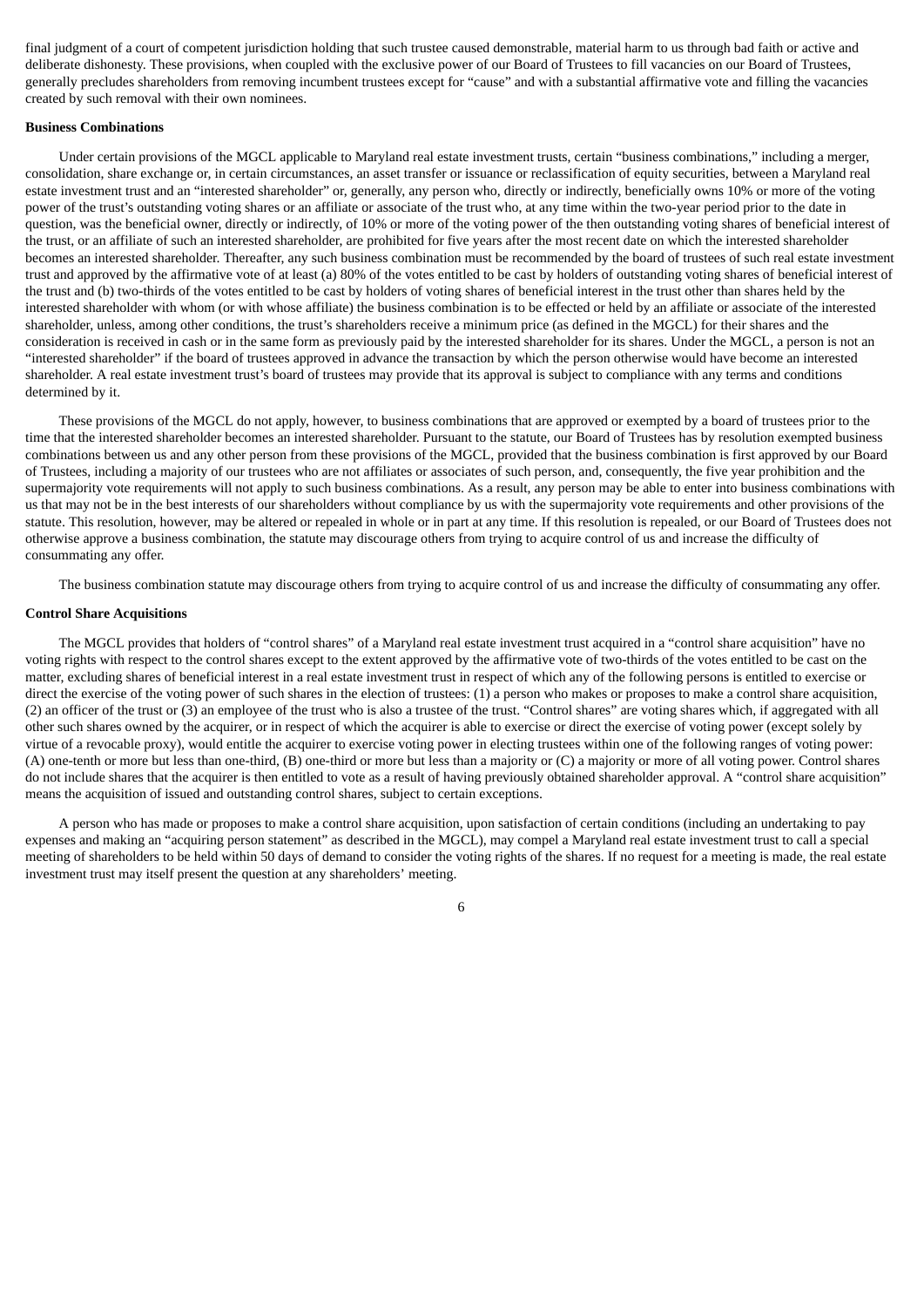If voting rights are not approved at the meeting or if the acquirer does not deliver an acquiring person statement as required by the statute, then, subject to certain conditions and limitations, the trust may redeem any or all of the control shares (except those for which voting rights have previously been approved) for fair value determined, without regard to the absence of voting rights for the control shares, as of the date of the last control share acquisition by the acquirer or of any meeting of shareholders at which the voting rights of such shares are considered and not approved. If voting rights for control shares are approved at a shareholders' meeting and the acquirer becomes entitled to vote a majority of the shares entitled to vote, all other shareholders may exercise appraisal rights. The fair value of the shares as determined for purposes of such appraisal rights may not be less than the highest price per share paid by the acquirer in the control share acquisition.

The control share acquisition statute does not apply to (a) shares acquired in a merger, consolidation or share exchange if the trust is a party to the transaction or (b) acquisitions approved or exempted by the declaration of trust or bylaws of the trust.

Our bylaws contain a provision exempting from the control share acquisition statute any and all acquisitions by any person of our shares. There is no assurance that such provision will not be amended or eliminated at any time in the future.

#### **Subtitle 8**

Subtitle 8 of Title 3 of the MGCL permits a Maryland real estate investment trust with a class of equity securities registered under the Securities Exchange Act of 1934, as amended, or the "Exchange Act," and at least three independent trustees to elect to be subject, by provision in its declaration of trust or bylaws or a resolution of its board of trustees and notwithstanding any contrary provision in the declaration of trust or bylaws, to any or all of five provisions:

- a classified board:
- a two-thirds vote requirement for removing a trustee;
- a requirement that the number of trustees be fixed only by vote of the trustees;
- a requirement that a vacancy on the board be filled only by the remaining trustees and for the remainder of the full term of the class of trustees in which the vacancy occurred; and
- a majority requirement for the calling of a special meeting of shareholders.

Our declaration of trust and bylaws are silent with respect to Subtitle 8 of Title 3 of the MGCL. However, through provisions in our declaration of trust and bylaws unrelated to Subtitle 8, we already (1) require the affirmative vote of the holders of not less than two-thirds of all of the votes entitled to be cast on the matter for the removal of any trustee from the board, which removal will be allowed only for cause, (2) vest in the board the exclusive power to fix the number of trusteeships, (3) require that a vacancy on the board be filled only by a majority of the remaining trustees and (4) that special meetings of shareholders may be called only by (i) the Chairman of the Board of Trustees, (ii) our Chief Executive Officer or (iii) one-third of the total authorized number of trustees.

#### **Meetings of Shareholders**

Pursuant to our declaration of trust and bylaws, a meeting of our shareholders for the purpose of the election of trustees and the transaction of any business will be held annually on a date and at the time and place set by our Board of Trustees. In addition, our chairman, chief executive officer and onethird of the total authorized number of trustees of our Board of Trustees may call a special meeting of our shareholders.

#### **Mergers; Extraordinary Transactions**

Under the MRL, a Maryland real estate investment trust generally cannot merge with another entity unless advised by its board of trustees and approved by the affirmative vote of shareholders entitled to cast at least two-thirds of the votes entitled to be cast on the matter unless a lesser percentage (but not less than a majority of all of the votes entitled to be cast on the matter) is set forth in the trust's declaration of trust. Our declaration of trust provides that these mergers must be deemed advisable by a majority of our entire Board of Trustees and approved by the affirmative vote of shareholders entitled to cast a majority of all the votes entitled to be cast on the matter. Our declaration of trust also provides that we may consolidate with another entity into a new entity or sell or transfer all or substantially all of our assets if deemed advisable by a majority of our entire Board of Trustees and approved by the affirmative vote of shareholders entitled to cast a majority of all the votes entitled to be cast on the matter. However, many of our operating assets will be held by our subsidiaries, and these subsidiaries may be able to sell all or substantially all of their assets or merge with another entity without the approval of our shareholders.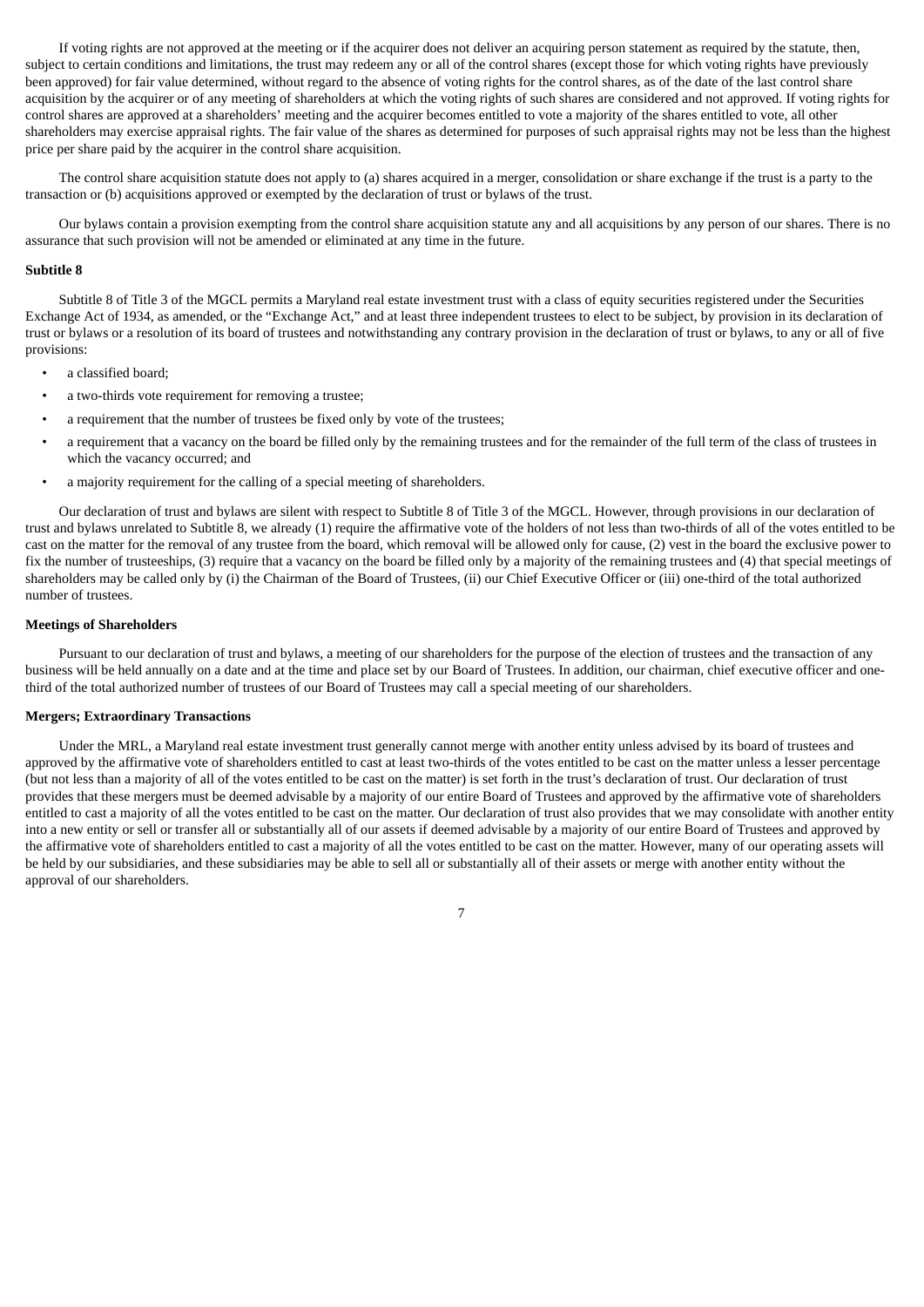# **Amendment to Our Declaration of Trust and Bylaws**

Under the MRL, a Maryland real estate investment trust generally cannot amend its declaration of trust unless advised by its board of trustees and approved by the affirmative vote of shareholders entitled to cast at least two-thirds of the votes entitled to be cast on the matter unless a different percentage (but not less than a majority of all of the votes entitled to be cast on the matter) is set forth in the trust's declaration of trust.

Except for amendments to the provisions of our declaration of trust related to the removal of trustees and the vote required to amend the removal provision (each of which require the affirmative vote of shareholders entitled to cast not less than two-thirds of all the votes entitled to be cast on the matter) and certain amendments described in our declaration of trust that require only approval by our Board of Trustees, our declaration of trust may be amended only if advised by our Board of Trustees and approved by the affirmative vote of shareholders entitled to cast a majority of all the votes entitled to be cast on the matter.

Our Board of Trustees has the exclusive power to adopt, alter or repeal any provision of our bylaws and to make new bylaws.

#### **Our Termination**

Our declaration of trust provides for us to have a perpetual existence. Our termination must be approved by a majority of our entire Board of Trustees and the affirmative vote of shareholders entitled to cast a majority of all the votes entitled to be cast on the matter.

#### **Advance Notice of Trustee Nominations and New Business**

Our bylaws provide that, with respect to an annual meeting of shareholders, nominations of individuals for election to our Board of Trustees at an annual meeting and the proposal of business to be considered by shareholders may be made only (1) pursuant to our notice of the meeting, (2) by or at the direction of our Board of Trustees or (3) by a shareholder of record both at the time of giving notice and at the time of the annual meeting, who is entitled to vote at the meeting in the election of such individual or on such other business and who has complied with the advance notice provisions set forth in our bylaws. Our bylaws currently require the shareholder generally to provide notice to the secretary containing the information required by our bylaws not less than 120 days nor more than 150 days prior to the first anniversary of the date of our proxy statement for the solicitation of proxies for election of trustees at the preceding year's annual meeting.

With respect to special meetings of shareholders, only the business specified in our notice of meeting may be brought before the meeting. Nominations of individuals for election to our Board of Trustees at a special meeting may be made only (1) by or at the direction of our Board of Trustees or (2) provided that the special meeting has been called in accordance with our bylaws for the purpose of electing trustees, by a shareholder of record both at the time of giving notice and at the time of the meeting, who is entitled to vote at the meeting in the election of each individual so nominated and who has complied with the advance notice provisions set forth in our bylaws. Such shareholder may nominate one or more individuals, as the case may be, for election as a trustee if the shareholder's notice containing the information required by our bylaws is delivered to the secretary not earlier than the 120th day prior to such special meeting and not later than 5:00 p.m., eastern time, on the later of (1) the 90th day prior to such special meeting or (2) the tenth day following the day on which public announcement is first made of the date of the special meeting and the proposed nominees of our Board of Trustees to be elected at the meeting.

Our declaration of trust provides that submission of any action by us to our shareholders for approval must first be approved by our Board of **Trustees** 

# **Anti-takeover Effect of Certain Provisions of Maryland Law and of Our Declaration of Trust and Bylaws**

If the applicable exemption in our bylaws is repealed and the applicable resolution of our Board of Trustees is repealed, the control share acquisition provisions and the business combination provisions of the MGCL, respectively, as well as the provisions in our declaration of trust and bylaws, as applicable, on removal of trustees and the filling of trustee vacancies and the restrictions on ownership and transfer of our shares of beneficial interest, together with the advance notice and provisions of our bylaws, alone or in combination, could serve to delay, deter or prevent a transaction or a change in our control that might involve a premium price for holders of our common shares or otherwise be in their best interests.

#### **Indemnification and Limitation of Trustees' and Officers' Liability**

Maryland law permits a Maryland real estate investment trust to include in its declaration of trust a provision eliminating the liability of its trustees and officers to the trust and its shareholders for money damages except for liability resulting from:

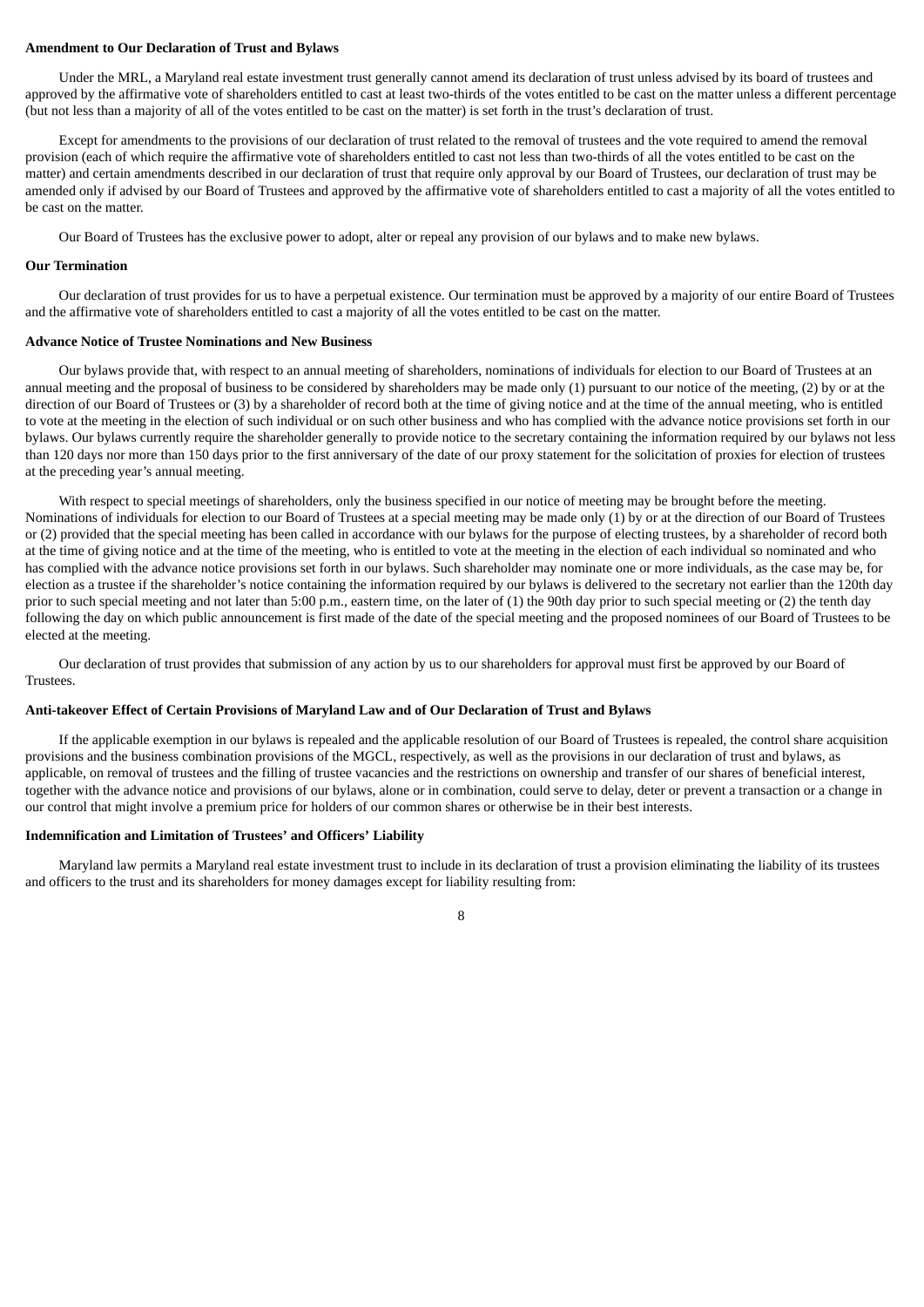- actual receipt of an improper benefit in money, property or services, or
- active or deliberate dishonesty that is established by a final judgment and is material to the cause of action.

Our declaration of trust contains a provision that eliminates the liability of our trustees and officers to the maximum extent permitted by Maryland law.

In addition, our declaration of trust provides that, to the maximum extent permitted by law and subject to certain exceptions, our initial shareholders and our trustees, and their affiliates (which includes the Blackstone Funds, Ellington, our trustees who are nominated by affiliates of the Blackstone Funds or Ellington and our officers who are also employees of Ellington), have no duty to refrain from competing with us, owning any investments or engaging in any business activities (including investments and business activities that are similar to our current or proposed investments or business activities) or buying, selling or trading any securities or commodities for their own accounts (including taking positions contrary to ours), and no such person will be liable to us or any shareholder for a conflict of interest or a breach of any duty by reason of the fact that the person participates in any such activity. Our declaration of trust also provides that, to the maximum extent permitted by law, none of our initial shareholders or trustees, or their affiliates, are required to present any business opportunity to us, and we waive any interest or expectancy in any such opportunity, unless the opportunity is expressly offered to such person in his or her capacity as a trustee or officer of us.

Our declaration of trust also authorizes us, and our bylaws require us, to the maximum extent permitted by Maryland law, to indemnify (i) any present or former trustee or officer or (ii) any individual who, while serving as our trustee or officer and at our request, serves or has served another real estate investment trust, corporation, partnership, limited liability company, joint venture, trust, employee benefit plan or any other enterprise as a trustee, director, officer, partner, member, manager, employee or agent, in either case, who is made or threatened to be made a party to or witness in the proceeding by reason of his or her service in any such capacity, from and against any claim or liability to which the individual may become subject or incur by reason of his or her service in any such capacity and to pay or reimburse his or her reasonable expenses in advance of final disposition of a proceeding.

Maryland law permits a Maryland real estate investment trust to indemnify and advance expenses to its trustees, officers, employees and agents to the same extent as permitted for directors and officers of Maryland corporations. Maryland law permits a Maryland corporation to indemnify its present and former directors and officers, among others, against judgments, penalties, fines, settlements and reasonable expenses actually incurred by them in connection with any proceeding to which they may be made or threatened to be made a party by reason of their service in those or other capacities unless it is established that:

- the act or omission of the director or officer was material to the matter giving rise to the proceeding and (i) was committed in bad faith or (ii) was the result of active and deliberate dishonesty;
- the director or officer actually received an improper personal benefit in money, property or services; or
- in the case of any criminal proceeding, the director or officer had reasonable cause to believe that the act or omission was unlawful.

Under Maryland law, a Maryland corporation may not indemnify a director or officer with respect to a proceeding brought by or on behalf of the corporation in which the director or officer was adjudged liable to the corporation or a proceeding charging improper personal benefit to the director or officer in which the director or officer was adjudged liable on the basis that personal benefit was improperly received. A court may order indemnification if it determines that the director or officer is fairly and reasonably entitled to indemnification, even though the director or officer did not meet the prescribed standard of conduct or was adjudged liable on the basis that personal benefit was improperly received. However, indemnification for an adverse judgment in a suit by or on behalf of the corporation, or for a judgment of liability on the basis that personal benefit was improperly received, is limited to expenses.

In addition, the MGCL permits a Maryland corporation to advance reasonable expenses to a director or officer upon the corporation's receipt of:

- a written affirmation by the director or officer of his or her good faith belief that he or she has met the standard of conduct necessary for indemnification by the corporation; and
- a written undertaking by the director or officer or on his or her behalf to repay the amount paid or reimbursed by the corporation if it is ultimately determined that he or she did not meet the standard of conduct.

We have entered into indemnification agreements with each of our trustees and executive officers that provide for indemnification to the maximum extent permitted by Maryland law and advancement by us of expenses and costs relating to certain claims, suits or proceedings arising from their service to  $115$ 

9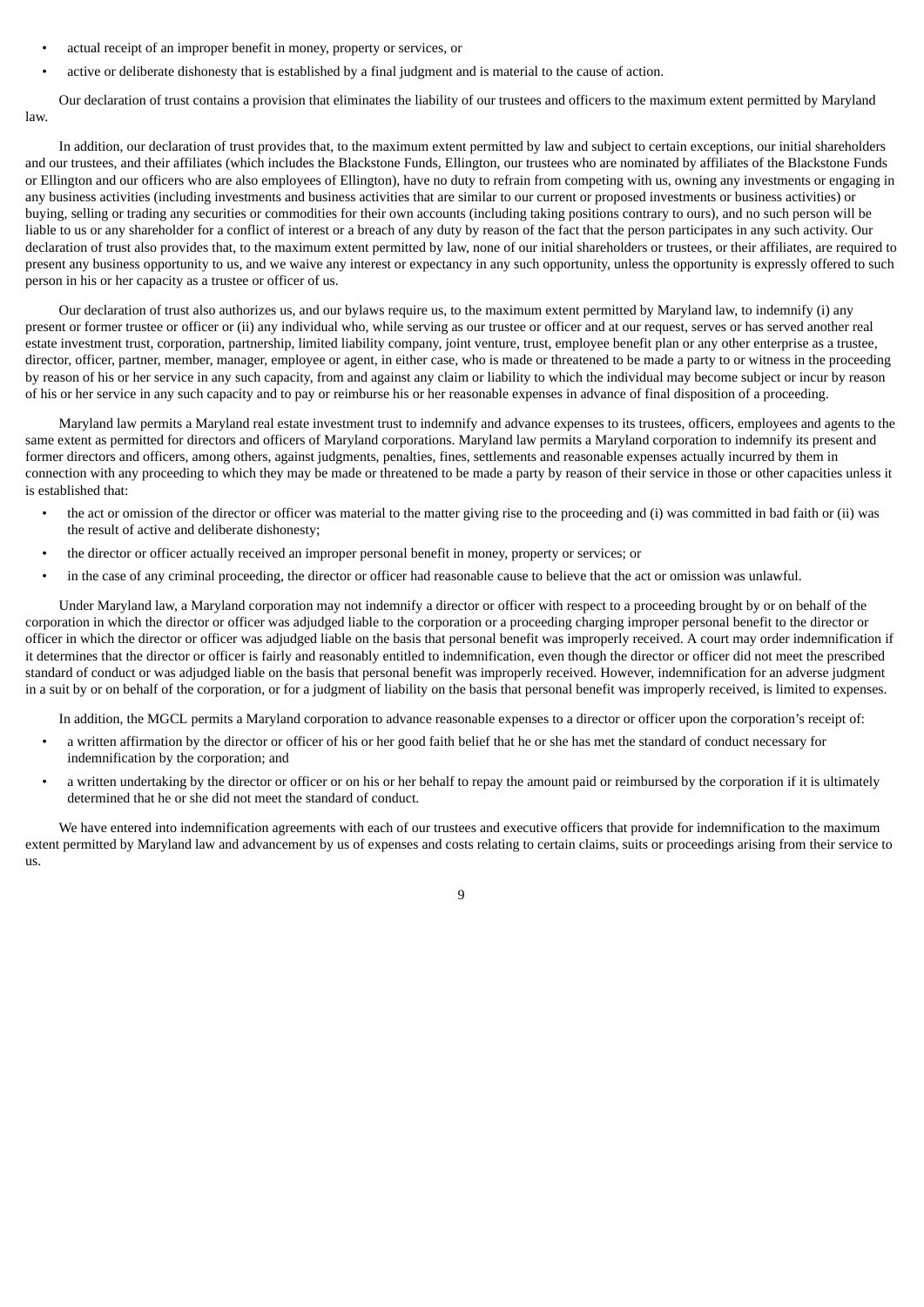## **Approval of Certain Matters by the Board of Trustees**

The action of a majority of the members of our Board of Trustees present at a meeting at which a quorum is initially present is generally sufficient to approve any matter.

## **REIT Qualification**

Our declaration of trust provides that our Board of Trustees may revoke or otherwise terminate our REIT election, without approval of our shareholders, if it determines that it is no longer in our best interest to continue to qualify as a REIT.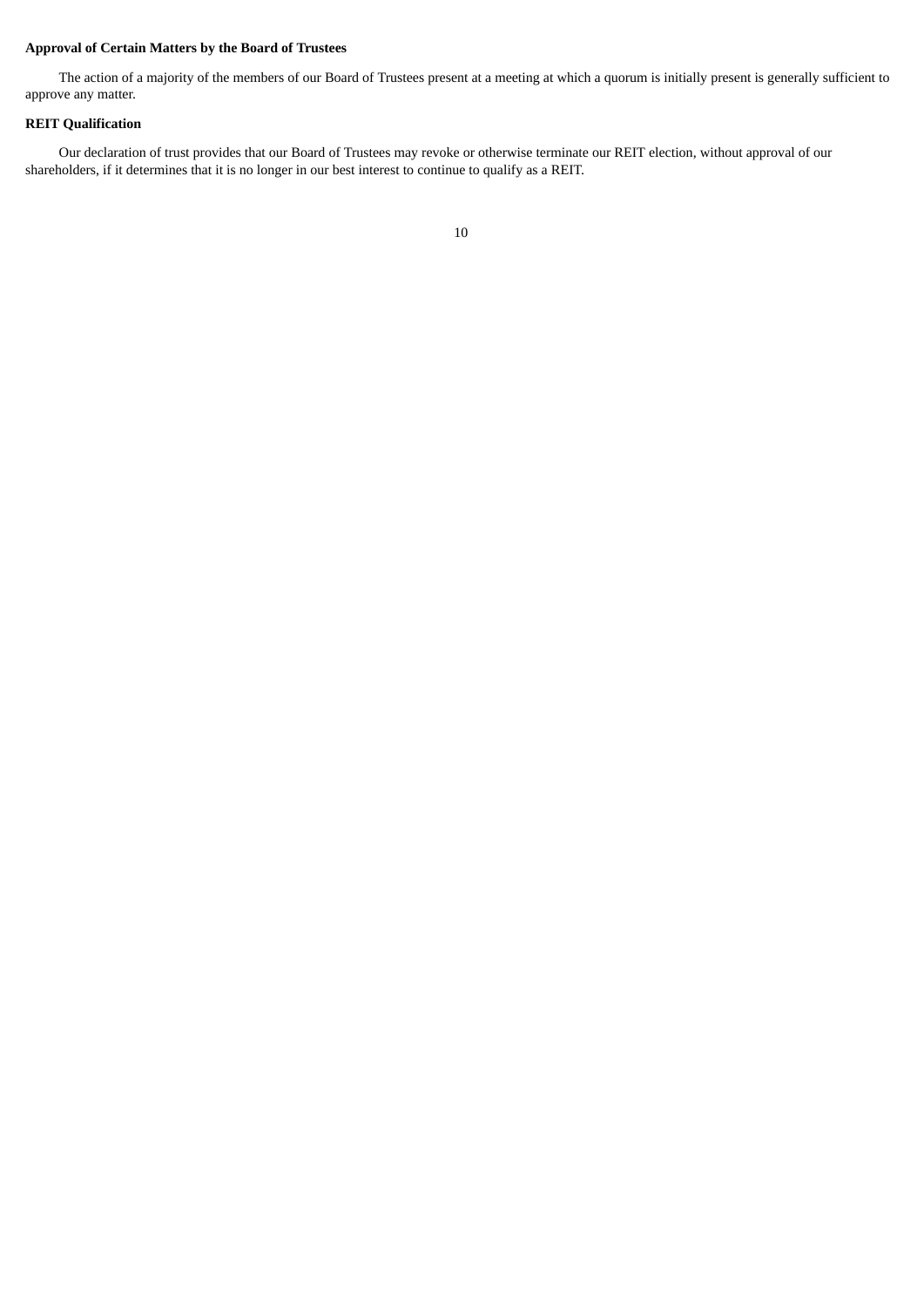# **Subsidiaries of Ellington Residential Mortgage REIT**

| Name                              | State of Incorporation or Organization |
|-----------------------------------|----------------------------------------|
| EARN CMO LLC                      | Delaware                               |
| <b>EARN Mortgage LLC</b>          | Delaware                               |
| <b>EARN Securities LLC</b>        | Delaware                               |
| Ellington Residential Mortgage LP | Delaware                               |
| <b>EARN TRS LLC</b>               | Delaware                               |
| EARN OP GP LLC                    | Delaware                               |
| EARN Cayman Ltd.                  | Cayman Islands                         |
|                                   |                                        |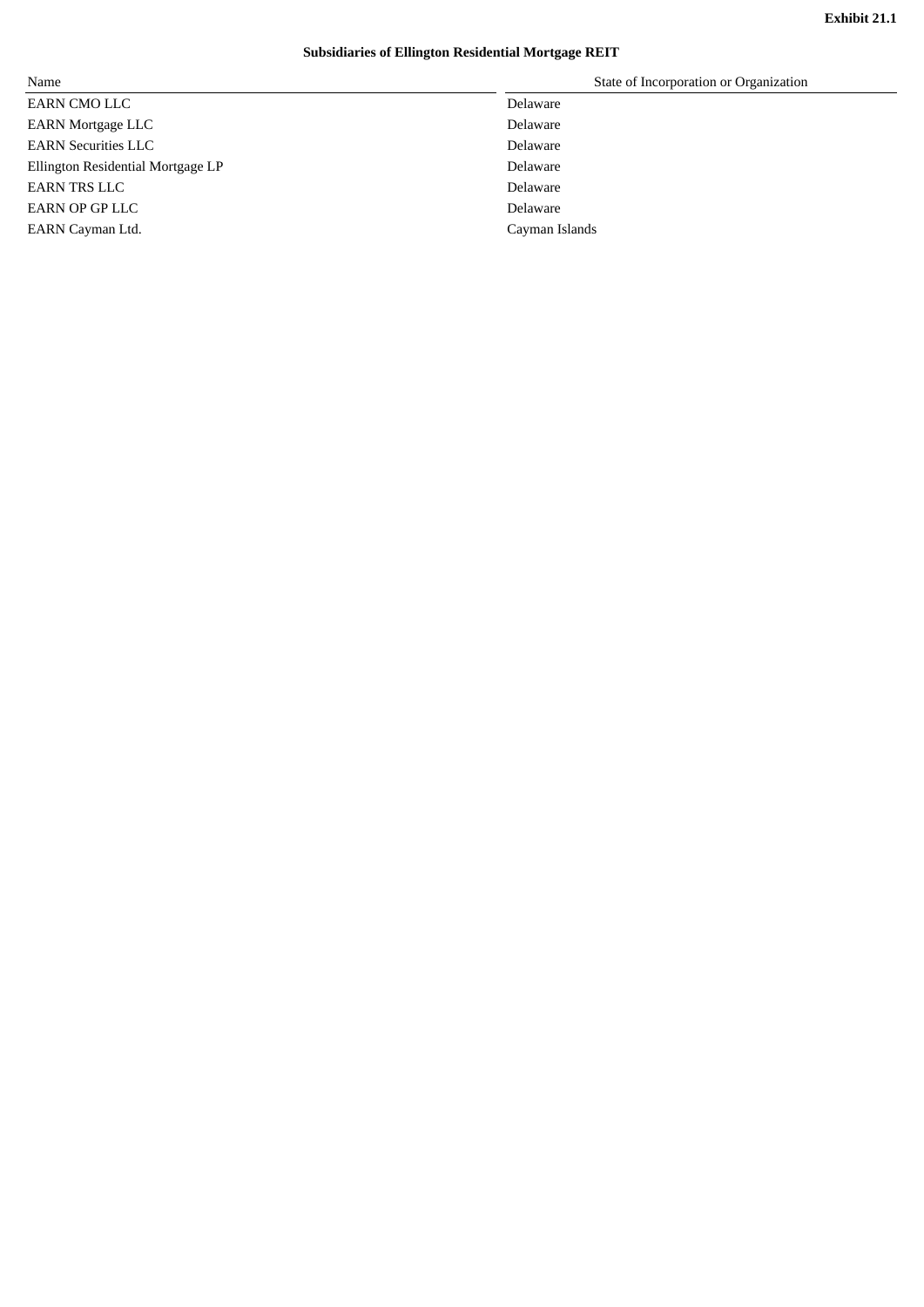## CONSENT OF INDEPENDENT REGISTERED PUBLIC ACCOUNTING FIRM

We hereby consent to the incorporation by reference in the Registration Statement on Form S-3 (No. 333-220923) of Ellington Residential Mortgage REIT of our report dated March 12, 2020 relating to the financial statements and the effectiveness of internal control over financial reporting, which appears in this Form 10-K.

/s/ PricewaterhouseCoopers LLP New York, New York March 12, 2020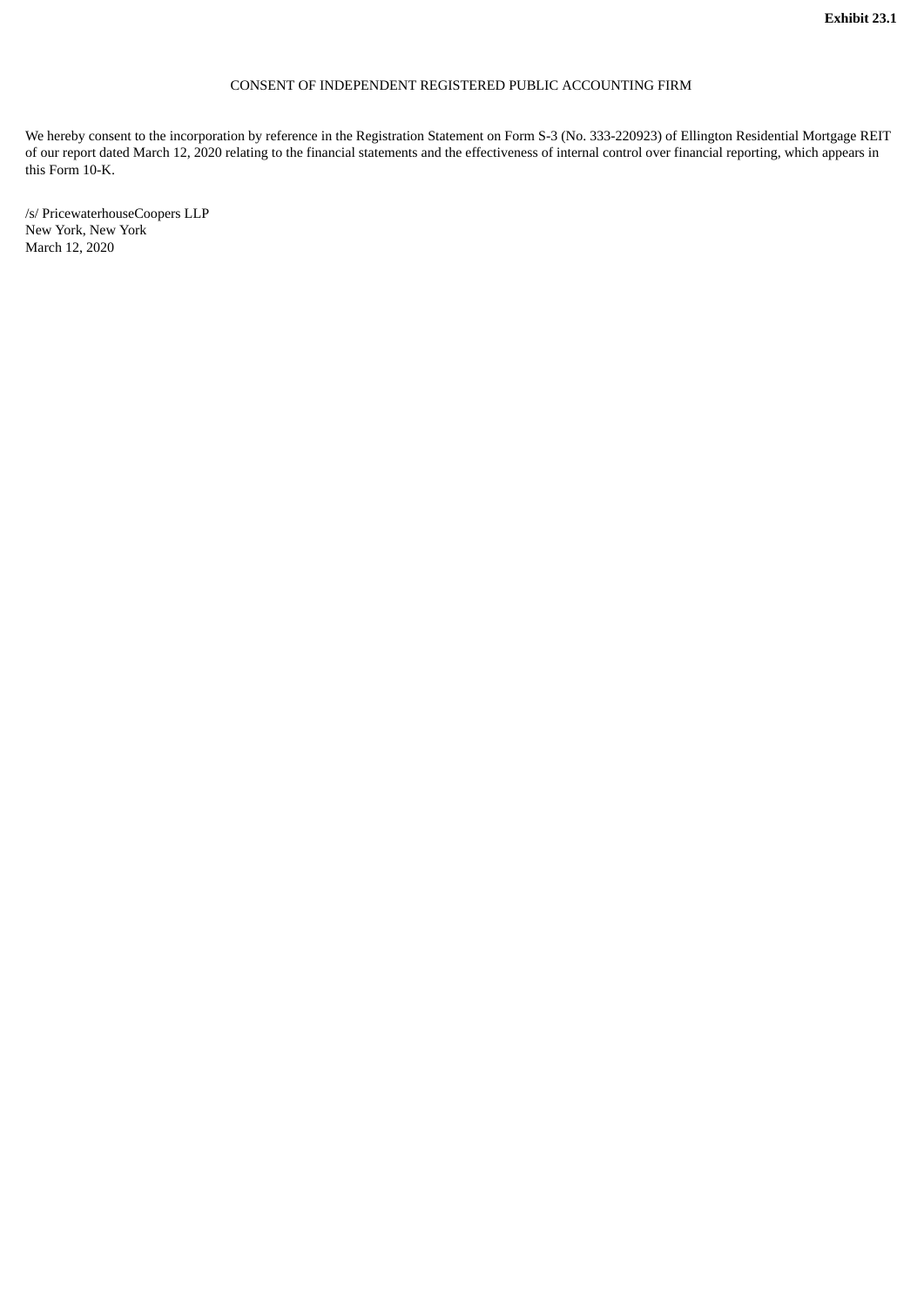### **CERTIFICATION OF CHIEF EXECUTIVE OFFICER PURSUANT TO SECTION 302 OF THE SARBANES-OXLEY ACT OF 2002**

I, Laurence Penn, certify that:

1. I have reviewed this Annual Report on Form 10-K of Ellington Residential Mortgage REIT;

2. Based on my knowledge, this report does not contain any untrue statement of a material fact or omit to state a material fact necessary to make the statements made, in light of the circumstances under which such statements were made, not misleading with respect to the period covered by this report;

3. Based on my knowledge, the financial statements, and other financial information included in this report, fairly present in all material respects the financial condition, results of operations and cash flows of the registrant as of, and for, the periods presented in this report;

4. The registrant's other certifying officer and I are responsible for establishing and maintaining disclosure controls and procedures (as defined in Exchange Act Rules 13a-15(e) and 15d-15(e)) and internal control over financial reporting (as defined in Exchange Act Rules 13a-15(f) and 15d-15(f)) for the registrant and have:

- (a) Designed such disclosure controls and procedures, or caused such disclosure controls and procedures to be designed under our supervision, to ensure that material information relating to the registrant, including its consolidated subsidiaries, is made known to us by others within those entities, particularly during the period in which this report is being prepared;
- (b) Designed such internal control over financial reporting, or caused such internal control over financial reporting to be designed under our supervision, to provide reasonable assurance regarding the reliability of financial reporting and the preparation of financial statements for external purposes in accordance with generally accepted accounting principles;
- (c) Evaluated the effectiveness of the registrant's disclosure controls and procedures and presented in this report our conclusions about the effectiveness of the disclosure controls and procedures, as of the end of the period covered by this report based on such evaluation; and
- (d) Disclosed in this report any change in the registrant's internal control over financial reporting that occurred during the registrant's most recent fiscal quarter (the registrant's fourth fiscal quarter in the case of an annual report) that has materially affected, or is reasonably likely to materially affect, the registrant's internal control over financial reporting; and

5. The registrant's other certifying officer and I have disclosed, based on our most recent evaluation of internal control over financial reporting, to the registrant's auditors and the audit committee of the registrant's board of directors (or persons performing the equivalent functions):

- (a) All significant deficiencies and material weaknesses in the design or operation of internal control over financial reporting which are reasonably likely to adversely affect the registrant's ability to record, process, summarize and report financial information; and
- (b) Any fraud, whether or not material, that involves management or other employees who have a significant role in the registrant's internal control over financial reporting.

Date: March 12, 2020

/s/ Laurence Penn

Laurence Penn Chief Executive Officer (Principal Executive Officer)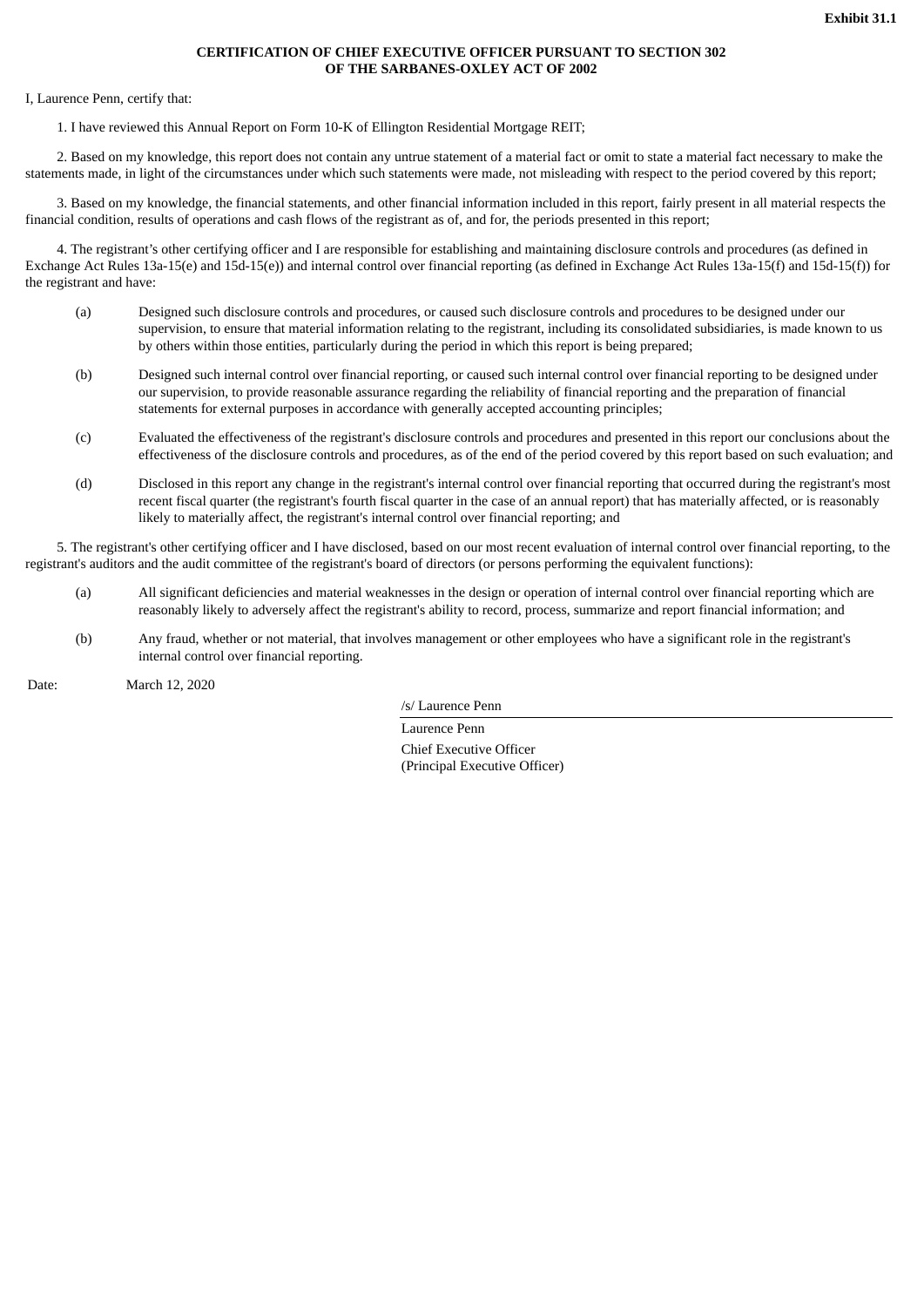### **CERTIFICATION OF CHIEF FINANCIAL OFFICER PURSUANT TO SECTION 302 OF THE SARBANES-OXLEY ACT OF 2002**

#### I, Christopher Smernoff, certify that:

1. I have reviewed this Annual Report on Form 10-K of Ellington Residential Mortgage REIT;

2. Based on my knowledge, this report does not contain any untrue statement of a material fact or omit to state a material fact necessary to make the statements made, in light of the circumstances under which such statements were made, not misleading with respect to the period covered by this report;

3. Based on my knowledge, the financial statements, and other financial information included in this report, fairly present in all material respects the financial condition, results of operations and cash flows of the registrant as of, and for, the periods presented in this report;

4. The registrant's other certifying officer and I are responsible for establishing and maintaining disclosure controls and procedures (as defined in Exchange Act Rules 13a-15(e) and 15d-15(e)) and internal control over financial reporting (as defined in Exchange Act Rules 13a-15(f) and 15d-15(f)) for the registrant and have:

- (a) Designed such disclosure controls and procedures, or caused such disclosure controls and procedures to be designed under our supervision, to ensure that material information relating to the registrant, including its consolidated subsidiaries, is made known to us by others within those entities, particularly during the period in which this report is being prepared;
- (b) Designed such internal control over financial reporting, or caused such internal control over financial reporting to be designed under our supervision, to provide reasonable assurance regarding the reliability of financial reporting and the preparation of financial statements for external purposes in accordance with generally accepted accounting principles;
- (c) Evaluated the effectiveness of the registrant's disclosure controls and procedures and presented in this report our conclusions about the effectiveness of the disclosure controls and procedures, as of the end of the period covered by this report based on such evaluation; and
- (d) Disclosed in this report any change in the registrant's internal control over financial reporting that occurred during the registrant's most recent fiscal quarter (the registrant's fourth fiscal quarter in the case of an annual report) that has materially affected, or is reasonably likely to materially affect, the registrant's internal control over financial reporting; and

5. The registrant's other certifying officer and I have disclosed, based on our most recent evaluation of internal control over financial reporting, to the registrant's auditors and the audit committee of the registrant's board of directors (or persons performing the equivalent functions):

- (a) All significant deficiencies and material weaknesses in the design or operation of internal control over financial reporting which are reasonably likely to adversely affect the registrant's ability to record, process, summarize and report financial information; and
- (b) Any fraud, whether or not material, that involves management or other employees who have a significant role in the registrant's internal control over financial reporting.

Date: March 12, 2020

/s/ Christopher Smernoff

Christopher Smernoff Chief Financial Officer (Principal Financial and Accounting Officer)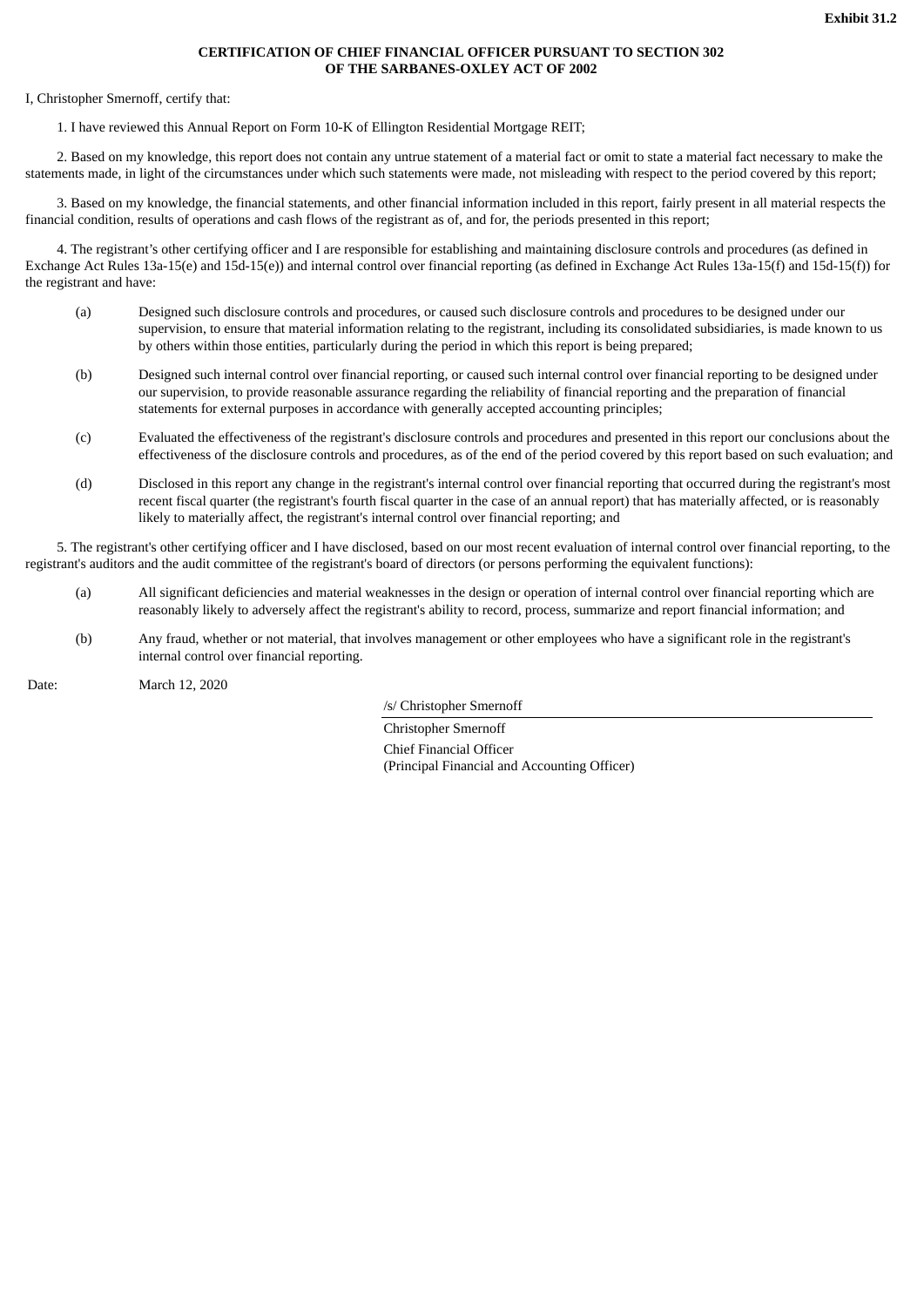## **CERTIFICATION PURSUANT TO 18 U.S.C. SECTION 1350, AS ADOPTED PURSUANT TO SECTION 906 OF THE SARBANES-OXLEY ACT OF 2002**

In connection with the Annual Report of Ellington Residential Mortgage REIT (the "Company") on Form 10-K for the year ended December 31, 2019, as filed with the Securities and Exchange Commission on the date hereof (the "Report"), I, Laurence Penn, Chief Executive Officer of the Company, certify, pursuant to 18 U.S.C. § 1350, as adopted pursuant to section 906 of the Sarbanes-Oxley Act of 2002, that to my knowledge:

(1) The Report fully complies with the requirements of Section 13(a) or 15(d) of the Securities Exchange Act of 1934, as amended; and

(2) The information contained in the Report fairly presents, in all material respects, the financial condition and results of operations of the Company.

Date: March 12, 2020 /s/ Laurence Penn

Laurence Penn Chief Executive Officer (Principal Executive Officer)